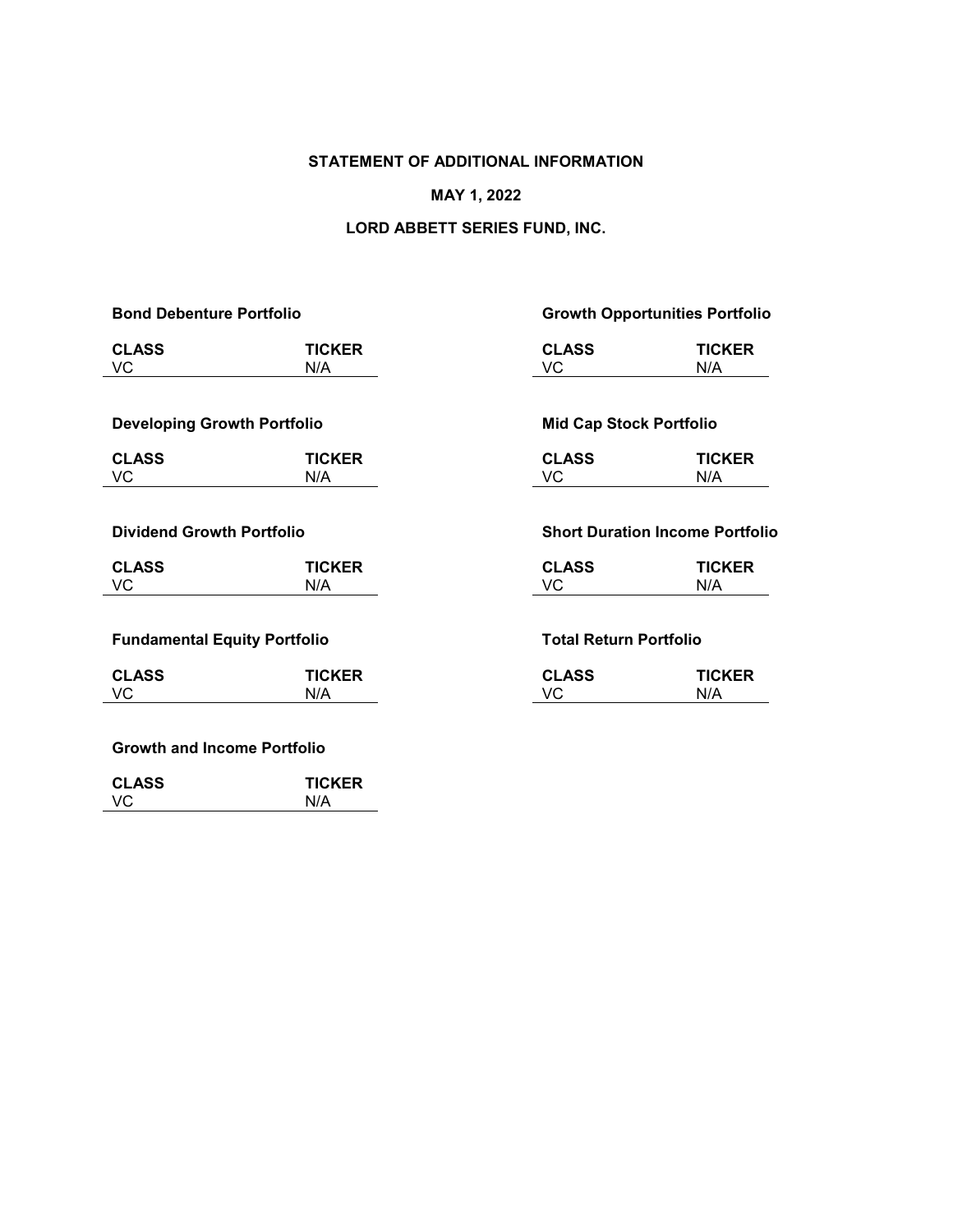This SAI is not a prospectus. A prospectus may be obtained from your financial intermediary or from the Distributor at 90 Hudson Street, Jersey City, NJ 07302-3973. This SAI is divided into two Parts - Part I and Part II. Part I contains information that is particular to the Funds offered in this SAI, and should be read in conjunction with the prospectuses for Lord Abbett Series Fund, Inc., as applicable, dated May 1, 2022, as supplemented from time to time. Part I includes information about the Funds, including investment policies, management fees paid by the Funds, and information about other fees applicable to and services provided to the Funds. Part II contains additional information that more generally applies to the Lord Abbett Funds.

Each Fund's audited financial statements are incorporated into this SAI by reference to each Fund's most recent annual report. The Funds' annual and semiannual reports to shareholders are available without charge, upon request by calling 888-522-2388. In addition, you can make inquiries through your financial intermediary.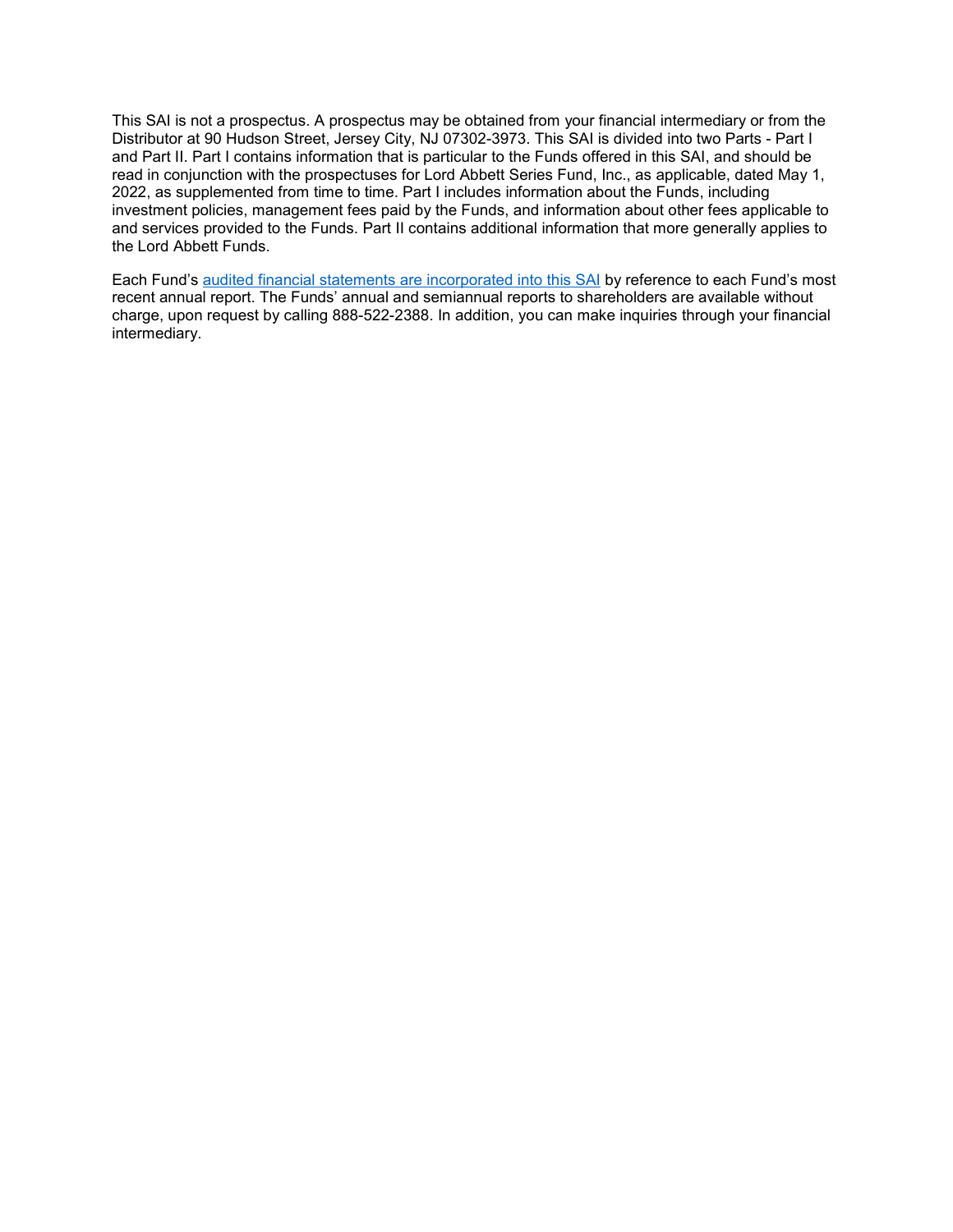## **PART I TABLE OF CONTENTS**

| 1.  | <b>GLOSSARY</b>                                            | $1 - 1$ |
|-----|------------------------------------------------------------|---------|
| 2.  | <b>FUND INFORMATION</b>                                    | $2 - 1$ |
| 3.  | <b>INVESTMENT POLICIES</b>                                 | $3-1$   |
| 4.  | <b>FUND INVESTMENTS</b>                                    | $4 - 1$ |
| 5.  | <b>BOARD MEMBERS</b>                                       | $5-1$   |
| 6.  | INVESTMENT ADVISORY AND OTHER SERVICES, FEES, AND EXPENSES | $6-1$   |
| 7.  | PORTFOLIO MANAGER INFORMATION                              | $7-1$   |
| 8.  | <b>SECURITIES LENDING</b>                                  | $8-1$   |
| 9.  | CONTROL PERSONS AND PRINCIPAL SHAREHOLDERS                 | $9-1$   |
| 10. | <b>FINANCIAL STATEMENTS</b>                                | $10-1$  |

## **PAGE**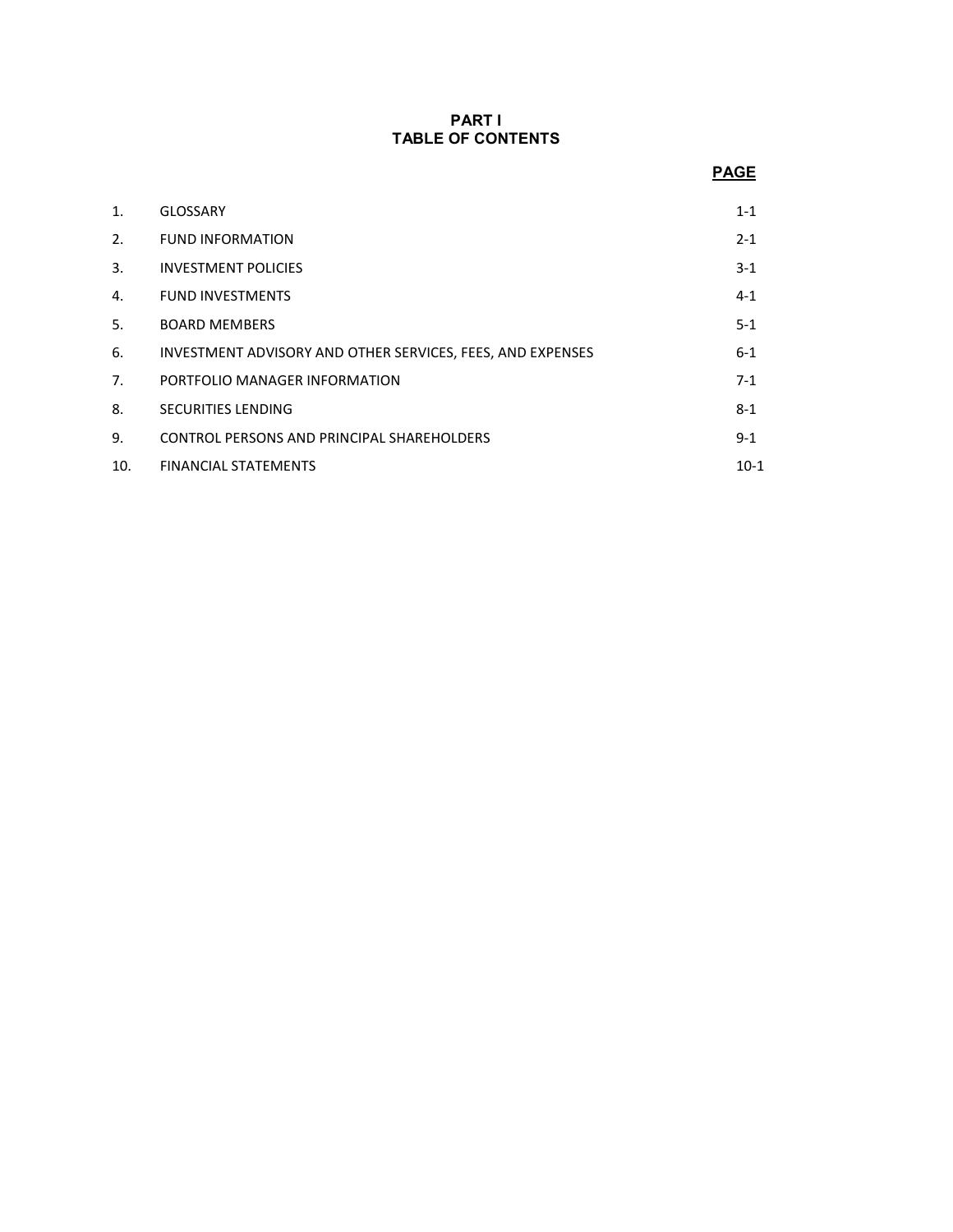#### **1. GLOSSARY**

Lord Abbett Series Fund, Inc. is comprised of the following Funds:

Bond Debenture Portfolio Developing Growth Portfolio Dividend Growth Portfolio Fundamental Equity Portfolio Growth and Income Portfolio Growth Opportunities Portfolio Mid Cap Stock Portfolio Short Duration Income Portfolio Total Return Portfolio

**Lord Abbett Funds** are comprised of the following management investment companies:

Lord Abbett Affiliated Fund, Inc.: **Affiliated Fund** 

Lord Abbett Bond Debenture Fund, Inc.: **Bond Debenture Fund** 

Lord Abbett Credit Opportunities Fund: **Credit Opportunities Fund**

Lord Abbett Developing Growth Fund, Inc.: **Developing Growth Fund**

Lord Abbett Global Fund, Inc.: **Global Fund**

Lord Abbett Investment Trust: **Investment Trust**

Lord Abbett Mid Cap Stock Fund, Inc.: **Mid Cap Stock Fund**

Lord Abbett Municipal Income Fund, Inc.: **Municipal Income Fund**

Lord Abbett Research Fund, Inc.: **Research Fund**

Lord Abbett Securities Trust: **Securities Trust** 

Lord Abbett Series Fund, Inc.: **Series Fund** 

Lord Abbett Special Situations Income Fund: **Special Situations Income Fund**

Lord Abbett Trust I: **Trust I**

Lord Abbett U.S. Government & Government Sponsored Enterprises Money Market Fund, Inc.: **Money Market Fund**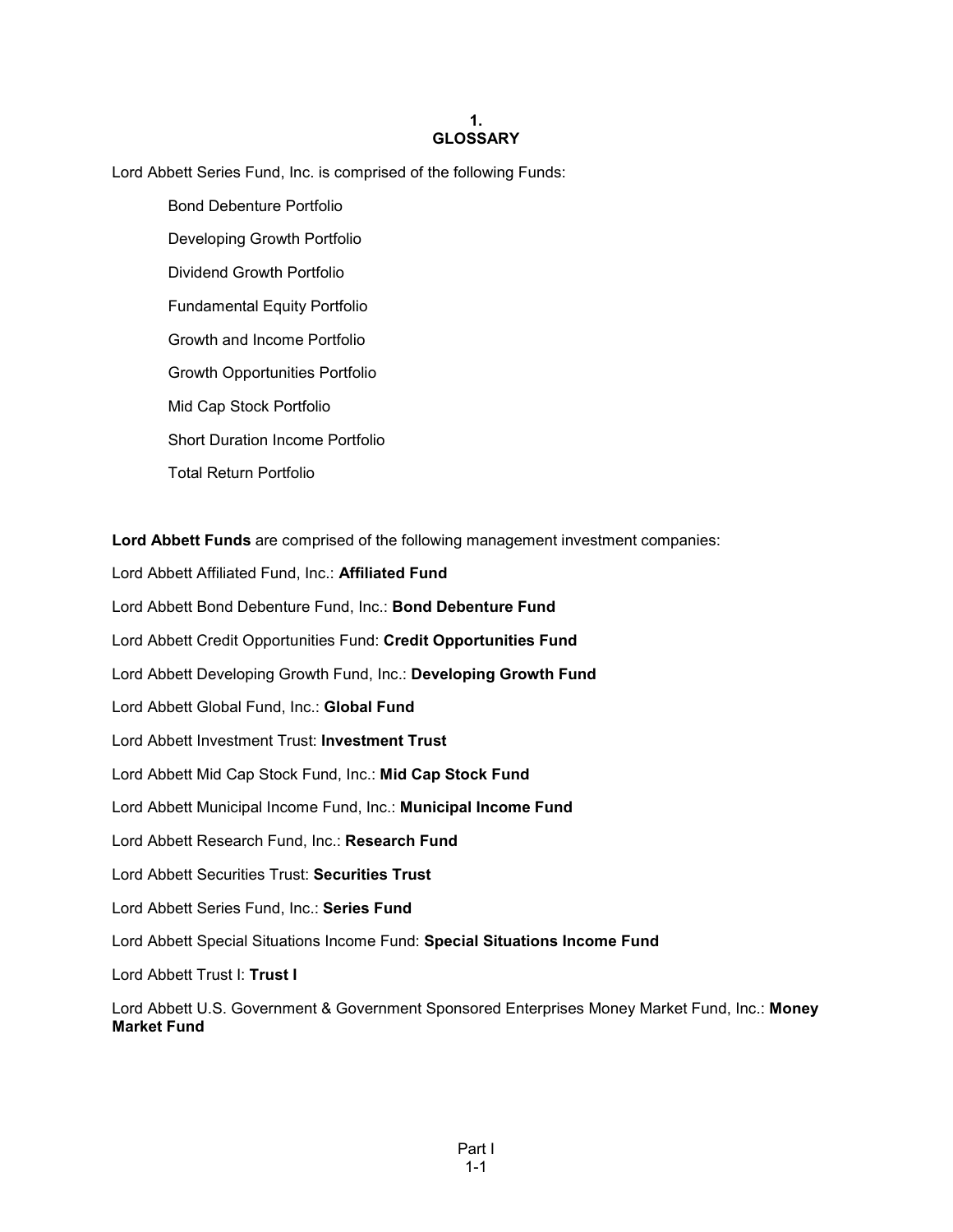| 1933 Act                           | Securities Act of 1933, as amended                           |
|------------------------------------|--------------------------------------------------------------|
| 1940 Act                           | Investment Company Act of 1940, as amended                   |
| <b>Board</b>                       | <b>Board of Directors</b>                                    |
| <b>Board Member(s)</b>             | Director(s) of the Board                                     |
| <b>CEA</b>                         | Commodity Exchange Act, as amended                           |
| <b>CPO</b>                         | Commodity pool operator                                      |
| <b>Distributor</b>                 | <b>Lord Abbett Distributor LLC</b>                           |
| Fund(s)                            | Each separate investment portfolio of the Series Fund        |
| <b>Independent Board Member(s)</b> | Director(s) of the Board who are not "interested persons" as |
|                                    | defined in the 1940 Act, of each Fund                        |
| <b>Interested Board Member(s)</b>  | Director(s) of the Board who are not Independent Board       |
|                                    | <b>Members</b>                                               |
| <b>Lord Abbett</b>                 | Lord, Abbett & Co. LLC                                       |
| <b>NYSE</b>                        | New York Stock Exchange                                      |
| <b>Registrant</b>                  | Series Fund                                                  |
| <b>SAI</b>                         | Statement of Additional Information                          |
| <b>SEC</b>                         | United States Securities and Exchange Commission             |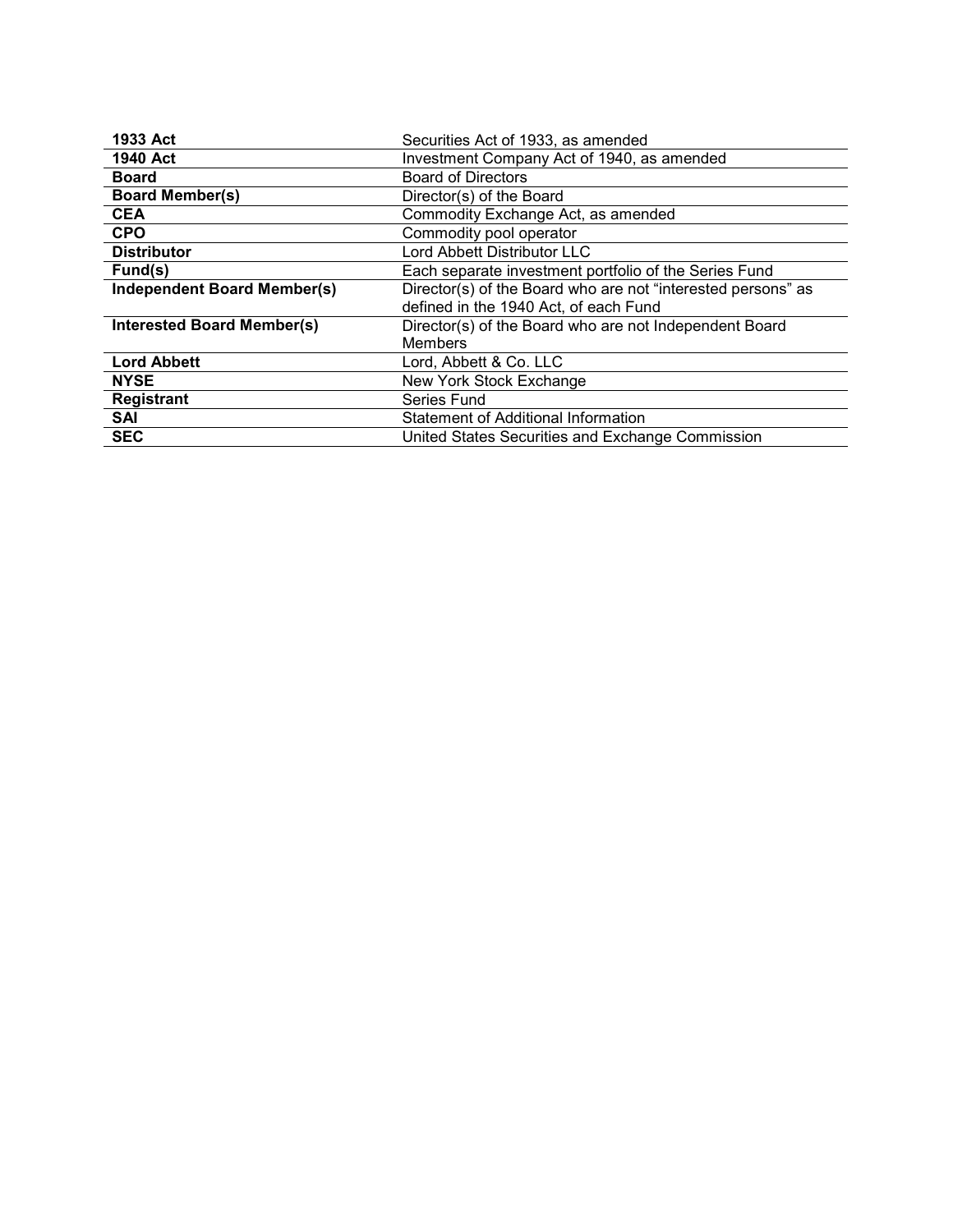#### **2. FUND INFORMATION**

The Registrant is an open-end management investment company registered under the 1940 Act. All Funds are diversified within the meaning of the 1940 Act. The tables below set forth information about the Registrant's organization, certain Funds' name changes, and any material differences in portfolio turnover for the Funds.

| <b>Registrant Organization</b> |                         |                                      |              |                                               |
|--------------------------------|-------------------------|--------------------------------------|--------------|-----------------------------------------------|
|                                | Form of                 |                                      | Number of    | <b>Shares Available</b>                       |
| Registrant                     | Organization            | Date of Organization                 | <b>Funds</b> | for Issuance                                  |
| Series Fund                    | Maryland<br>corporation | August 28, 1989                      | 9            | 1,300,000,000<br>shares, \$0.001 par<br>value |
| <b>Fund Name Changes</b>       |                         | <b>Former Name</b>                   |              | <b>Effective Date of</b><br>Name Change       |
| Dividend Growth Portfolio      |                         | Calibrated Dividend Growth Portfolio |              | April 1, 2020                                 |
| <b>Portfolio Turnover</b>      |                         |                                      |              |                                               |
|                                |                         | <b>Fiscal Year 2020</b>              |              | <b>Fiscal Year 2021</b>                       |
| <b>Fund</b>                    |                         | <b>Turnover Rate</b>                 |              | <b>Turnover Rate</b>                          |

| <b>Fund</b>                         | Turnover Rate | Turnover Rate |
|-------------------------------------|---------------|---------------|
| <b>Fundamental Equity Portfolio</b> | 130%          | 76%           |
| Total Return Portfolio              | 541%          | 376%          |
|                                     |               |               |

The change in portfolio turnover over the last two fiscal years for each Fund included in the table above was primarily due to trading strategies employed by the Fund's portfolio management team in response to market conditions and shareholder cashflow activity, and not reflective of a material change in the Fund's principal investment strategies.

#### **Information About the Availability of the Developing Growth Portfolio.**

Developing Growth Portfolio is not available for purchase by new investors, except as described in the prospectus.

Investors should note that the Fund reserves the right to refuse any purchase order that Lord Abbett believes might disrupt the efficient management of the Fund and reserves the right to further limit the availability of the Fund.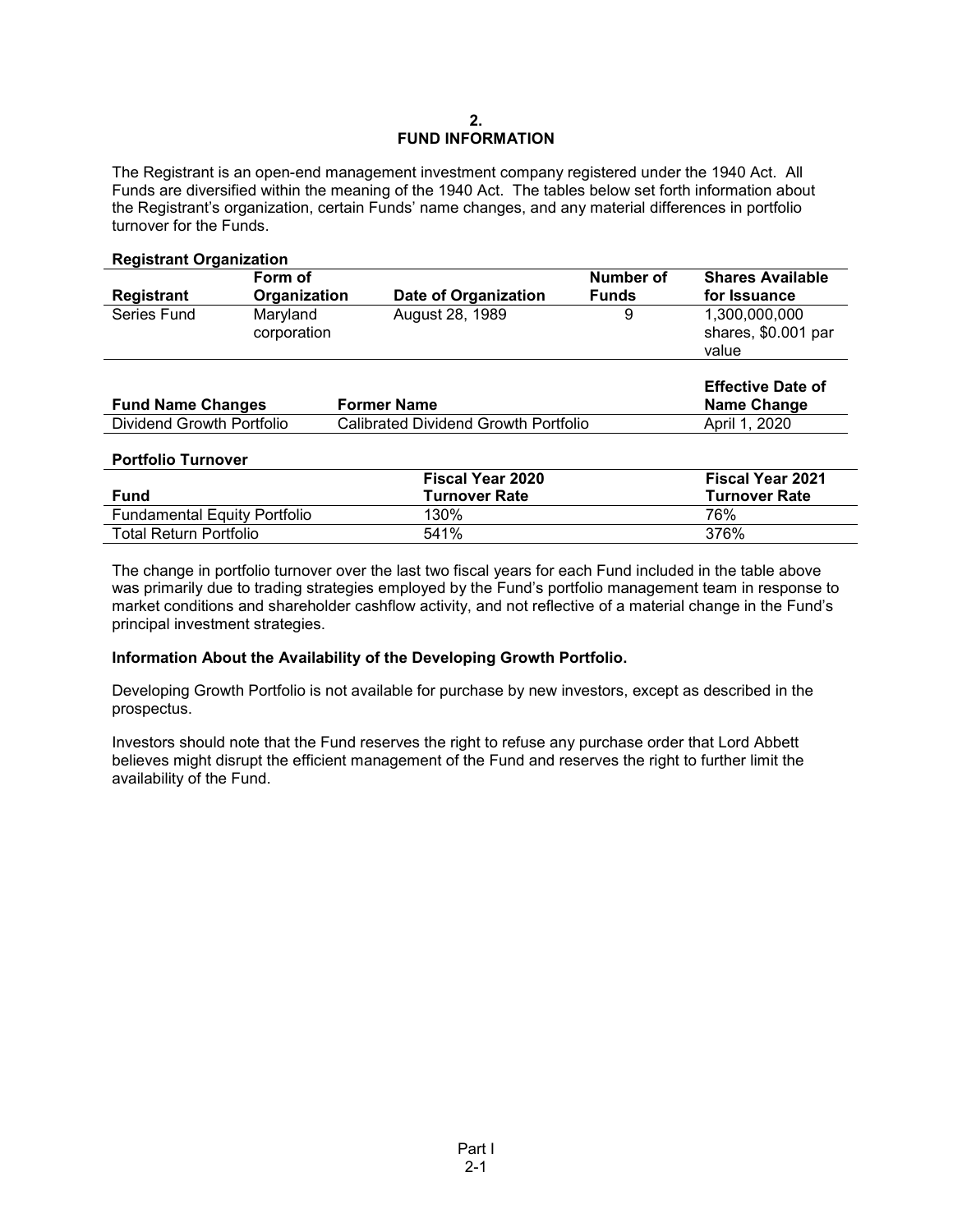#### **3. INVESTMENT POLICIES**

**Fundamental Investment Restrictions.** Each Fund's investment objective cannot be changed without the approval of a "majority of the Fund's outstanding shares."<sup>1</sup> Each Fund also is subject to the following fundamental investment restrictions that cannot be changed without the approval of a majority of each Fund's outstanding shares.

#### **Growth and Income Portfolio**

The Fund may not:

- 1. sell short securities or buy securities or evidences of interests therein on margin, although it may obtain short-term credit necessary for the clearance of purchases of securities;
- 2. buy or sell put or call options, although it may buy, hold or sell rights or warrants, write covered call options and enter into closing purchase transactions as discussed below;
- 3. borrow money, except that (i) it may borrow from banks (as defined in the 1940 Act)<sup>2</sup> in amounts up to 33⅓% of its total assets (including the amount borrowed), (ii) it may borrow up to an additional 5% of its total assets for temporary purposes, (iii) it may obtain such short-term credit as may be necessary for the clearance of purchases and sales of portfolio securities, (iv) it may purchase securities on margin to the extent permitted by applicable law,<sup>3</sup> and (v) it may borrow money from other Lord Abbett Funds to the extent permitted by applicable law and any exemptive relief obtained by the Fund;
- 4. invest in securities or other assets not readily marketable at the time of purchase or subject to legal or contractual restrictions on resale except as described under "Restricted or Not Readily Marketable Securities for Growth and Income Portfolio" below;
- 5. act as underwriter of securities issued by others, unless it is deemed to be one in selling a portfolio security requiring registration under the 1933 Act such as those described under "Restricted or Not Readily Marketable Securities for Growth and Income Portfolio" below;
- 6. make loans to other persons, except that (i) the acquisition of bonds, debentures or other corporate debt securities and investments in government obligations, commercial paper, passthrough instruments, certificates of deposit, bankers' acceptances, repurchase agreements or any similar instruments shall not be subject to this limitation, and (ii) the Fund may lend its portfolio securities, provided that the lending of portfolio securities may be made only in accordance with applicable law, and (iii) the Fund may lend money to other Lord Abbett Funds to the extent permitted by applicable law and any exemptive relief obtained by the Fund;
- 7. pledge, mortgage or hypothecate its assets; however, this provision does not apply to permitted borrowing mentioned above or to the grant of escrow receipts or the entry into other similar escrow arrangements arising out of the writing of covered call options;<sup>4</sup>

<sup>1</sup> A "majority of the Fund's outstanding shares" means the vote of the lesser of (1) 67% or more of the voting securities present at a shareholder meeting, provided that more than 50% of the outstanding voting securities of the Fund are present at the meeting or represented by proxy, or (2) more than 50% of the outstanding voting securities of the Fund regardless of whether such shareholders are present at the meeting (or represented by proxy).

<sup>&</sup>lt;sup>2</sup> As such term is defined in Section 2(a)(5) of the 1940 Act.

<sup>3</sup> SEC staff guidance currently prohibits a Fund from purchasing any security on margin, except such short-term credits as are necessary for the clearance of transactions. 4

For the purpose of this restriction, the deposit of assets in a segregated account with the Fund's custodian in connection with any of the Fund's investment transactions is not considered to be a pledge of the Fund's assets.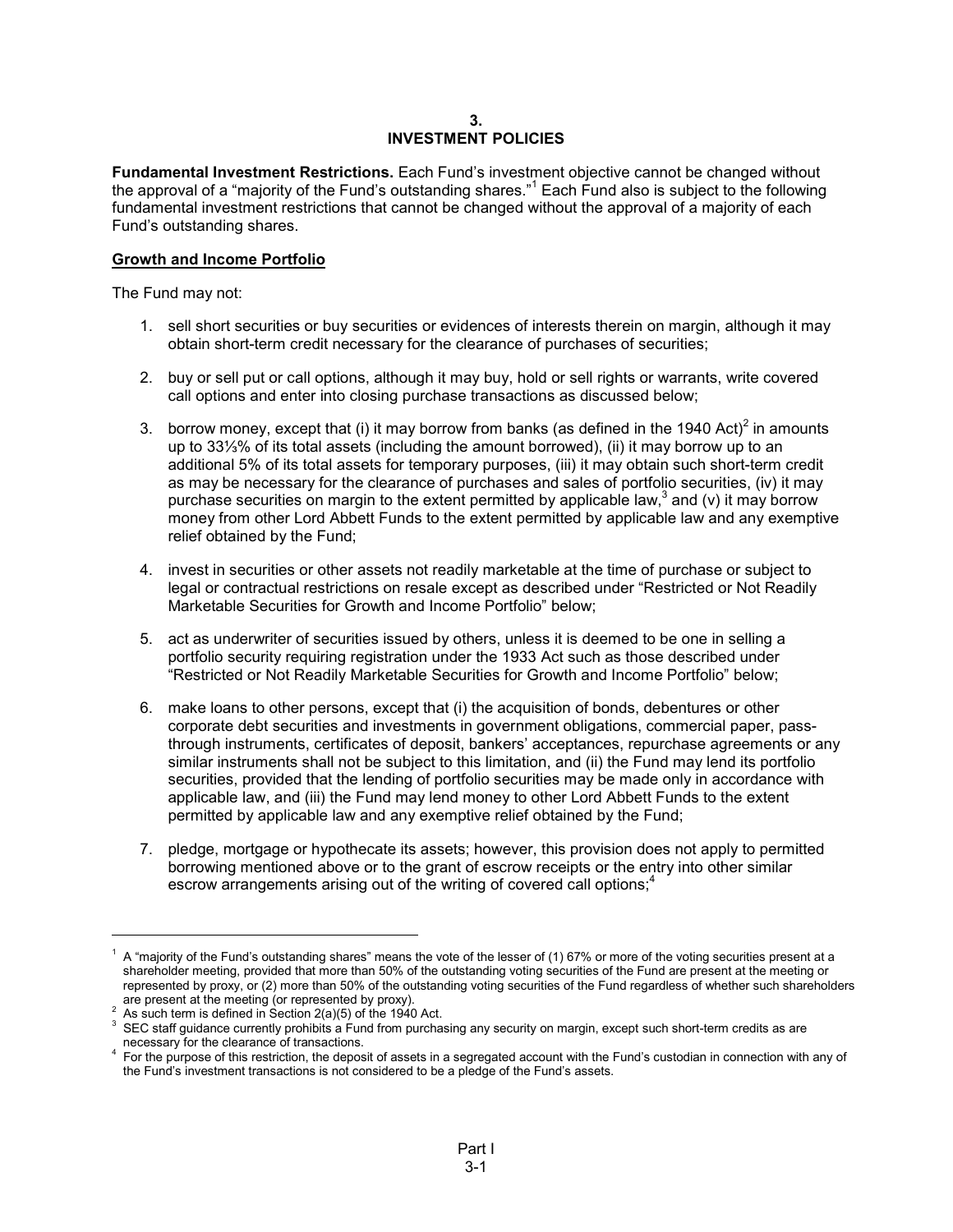- 8. buy or sell real estate including limited partnership interests therein (except securities of companies, such as real estate investment trusts, that deal in real estate or interests therein), or oil, gas or other mineral leases, commodities or commodity contracts in the ordinary course of its business, except such interests and other property acquired as a result of owning other securities, though securities will not be purchased in order to acquire any of these interests;
- 9. invest more than 5% of its gross assets, taken at market value at the time of investment, in companies (including their predecessors) with less than three years' continuous operation;
- 10. buy securities if the purchase would then cause the Fund to have more than (i) 5% of its gross assets,<sup>5</sup> at market value at the time of purchase, invested in securities of any one issuer, except securities issued or guaranteed by the U.S. Government, its agencies or instrumentalities, or (ii) 25% of its gross assets, at market value at the time of purchase, invested in securities issued or guaranteed by a foreign government, its agencies or instrumentalities;
- 11. buy voting securities if the purchase would then cause the Fund to own more than 10% of the outstanding voting stock of any one issuer;
- 12. own securities in a company when any of its officers, directors, or security holders is an officer or director of the Fund or an officer, director, or partner of the investment manager or sub-adviser, if after the purchase any of such persons owns beneficially more than  $\frac{1}{2}$  of 1% of such securities and such persons together own more than 5% of such securities;
- 13. concentrate its investments in any particular industry, but if deemed appropriate for attainment of its investment objective, up to 25% of its gross assets (at market value at the time of investment) may be invested in any one industry classification used for investment purposes;
- 14. buy securities from or sell securities to the Fund's officers, directors, or employees, or to the investment manager or sub-adviser or to their partners, directors, and employees; or
- 15. issue senior securities to the extent such issuance would violate applicable law.<sup>6</sup>

Compliance with these fundamental investment restrictions will be determined at the time of the purchase or sale of the security, except in the case of the third fundamental investment restriction with which the Fund must comply on a continuous basis.

#### **Bond Debenture Portfolio, Developing Growth Portfolio, Dividend Growth Portfolio, Fundamental Equity Portfolio, Growth Opportunities Portfolio, Mid Cap Stock Portfolio, Short Duration Income Portfolio, and Total Return Portfolio**

Each Fund may not:

1. borrow money, except that (i) it may borrow from banks (as defined in the 1940 Act)<sup>7</sup> in amounts up to 33⅓% of its total assets (including the amount borrowed), (ii) it may borrow up to an additional 5% of its total assets for temporary purposes, (iii) it may obtain such short-term credit as may be necessary for the clearance of purchases and sales of portfolio securities, (iv) it may purchase securities on margin to the extent permitted by applicable law,<sup>8</sup> and (v) it may borrow money from other Lord Abbett Funds to the extent permitted by applicable law and any exemptive relief obtained by the Fund;

 $5$  For purposes of this fundamental investment restriction, the term "gross assets" means "total assets."

<sup>&</sup>lt;sup>6</sup> Current federal securities laws prohibit the Fund from issuing senior securities (which generally are defined as securities representing indebtedness), except that the Fund may borrow money from banks in amounts of up to 33⅓% of its total assets (including the amount borrowed).

The term "bank" is defined in Section 2(a)(5) of the 1940 Act.

 $8$  SEC staff guidance currently prohibits each Fund from purchasing any security on margin, except such short-term credits as are necessary for the clearance of transactions.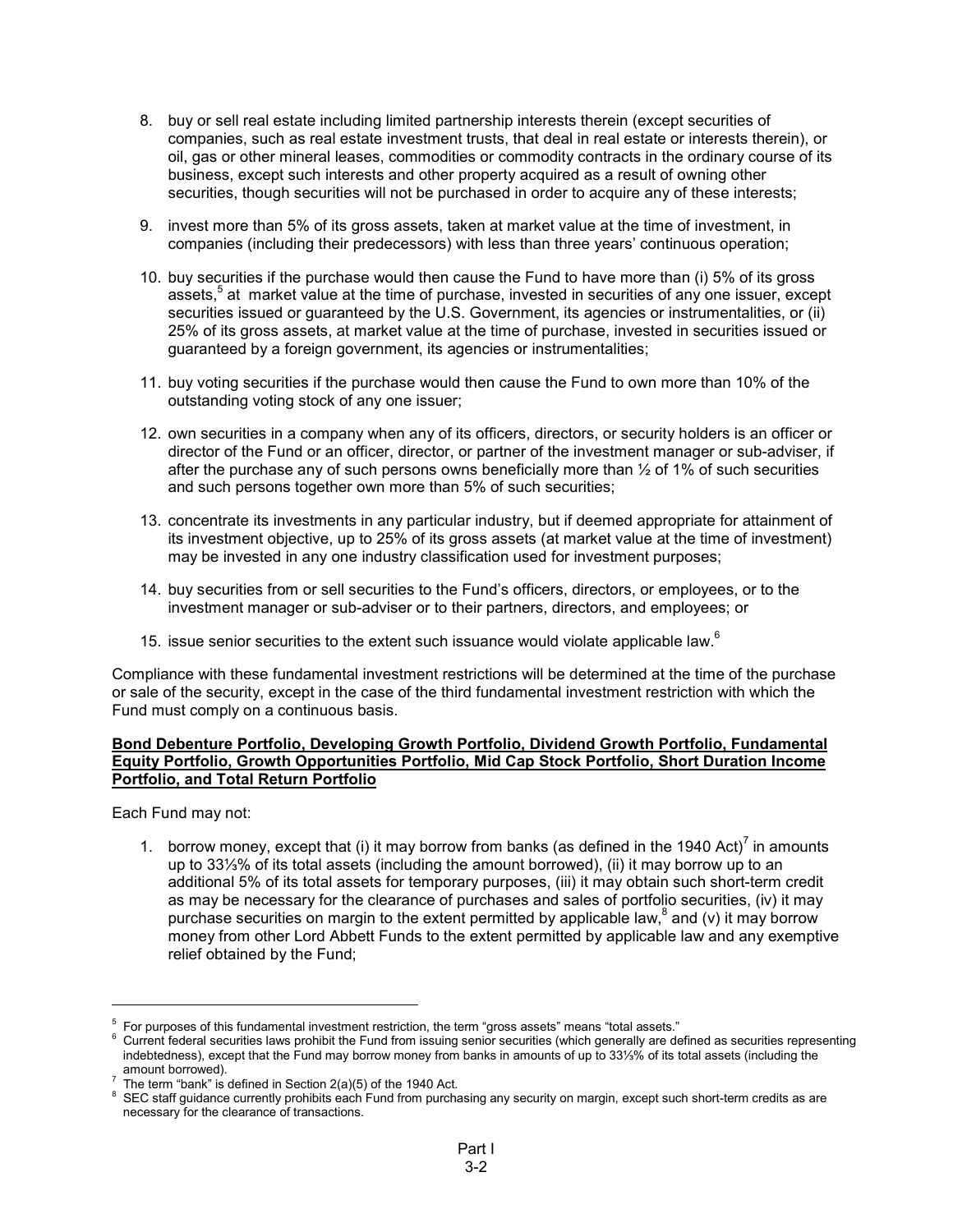- 2. pledge its assets (other than to secure borrowings, or to the extent permitted by each Fund's investment policies as permitted by applicable  $\text{law}$ );
- 3. engage in the underwriting of securities, except pursuant to a merger or acquisition or to the extent that, in connection with the disposition of its portfolio securities, it may be deemed to be an underwriter under federal securities laws;
- 4. make loans to other persons, except that (i) the acquisition of bonds, debentures or other corporate debt securities and investments in government obligations, commercial paper, passthrough instruments, certificates of deposit, bankers' acceptances, repurchase agreements or any similar instruments shall not be subject to this limitation, and (ii) the Fund may lend its portfolio securities, provided that the lending of portfolio securities may be made only in accordance with applicable law, and (iii) the Fund may lend money to other Lord Abbett Funds to the extent permitted by applicable law and any exemptive relief obtained by the Fund;
- 5. buy or sell real estate (except that each Fund may invest in securities directly or indirectly secured by real estate or interests therein or issued by companies which invest in real estate or interests therein) or commodities or commodity contracts (except to the extent each Fund may do so in accordance with applicable law and without registering as a CPO under the CEA as, for example, with futures contracts);
- 6. with respect to 75% of its gross assets, buy securities of one issuer representing more than (i) 5% of its gross assets, except securities issued or guaranteed by the U.S. Government, its agencies or instrumentalities, or (ii) 10% of the voting securities of such issuer;<sup>10</sup>
- 7. invest more than 25% of its assets, taken at market value, in the securities of issuers in any particular industry (excluding securities of the U.S. Government, its agencies and instrumentalities); or
- 8. issue senior securities to the extent such issuance would violate applicable law.<sup>11</sup>

Compliance with these fundamental investment restrictions will be determined at the time of the purchase or sale of the security, except in the case of the first fundamental investment restriction, with which the Funds must comply on a continuous basis. For purposes of these restrictions, the Funds do not consider mortgage-related securities, including commercial mortgage-backed securities and other privately issued mortgage-related securities, as representing interests in any particular industry or group of industries.

**Non-Fundamental Investment Restrictions.** The Funds also are subject to the following nonfundamental investment restrictions that may be changed by the Registrant's Board without shareholder approval.

## **All Funds**

Each Fund with the exception of Short Duration Income Portfolio may not invest in the securities of other investment companies as defined in the Act, except as permitted by applicable law.<sup>12</sup> Short Duration Income Portfolio may not invest in securities issued by other investment companies except to the extent permitted by applicable law. Short Duration Income Portfolio may not, however, rely on Section 12(d)(1)(F) and 12(d)(1)(G) of the 1940 Act.

<sup>&</sup>lt;sup>9</sup> For the purpose of this restriction, the deposit of assets in a segregated account with a Fund's custodian in connection with any of the

Fund's investment transactions is not considered to be a pledge of the Fund's assets.<br><sup>10</sup> For purposes of this fundamental investment restriction, the term "gross assets" means "total assets."<br><sup>11</sup> Current federal securit representing indebtedness), except that a Fund may borrow money from banks in amounts of up to 33⅓% of its total assets (including

the amount borrowed).<br><sup>12</sup> Under current federal securities laws, no Fund may acquire more than 3% of the voting shares of any other investment company, invest more than 5% of the Fund's total assets in securities of any one investment company, or invest more than 10% of the Fund's total assets in securities of all investment companies. (These percentage limitations may not apply to each Fund's investments in money market funds.)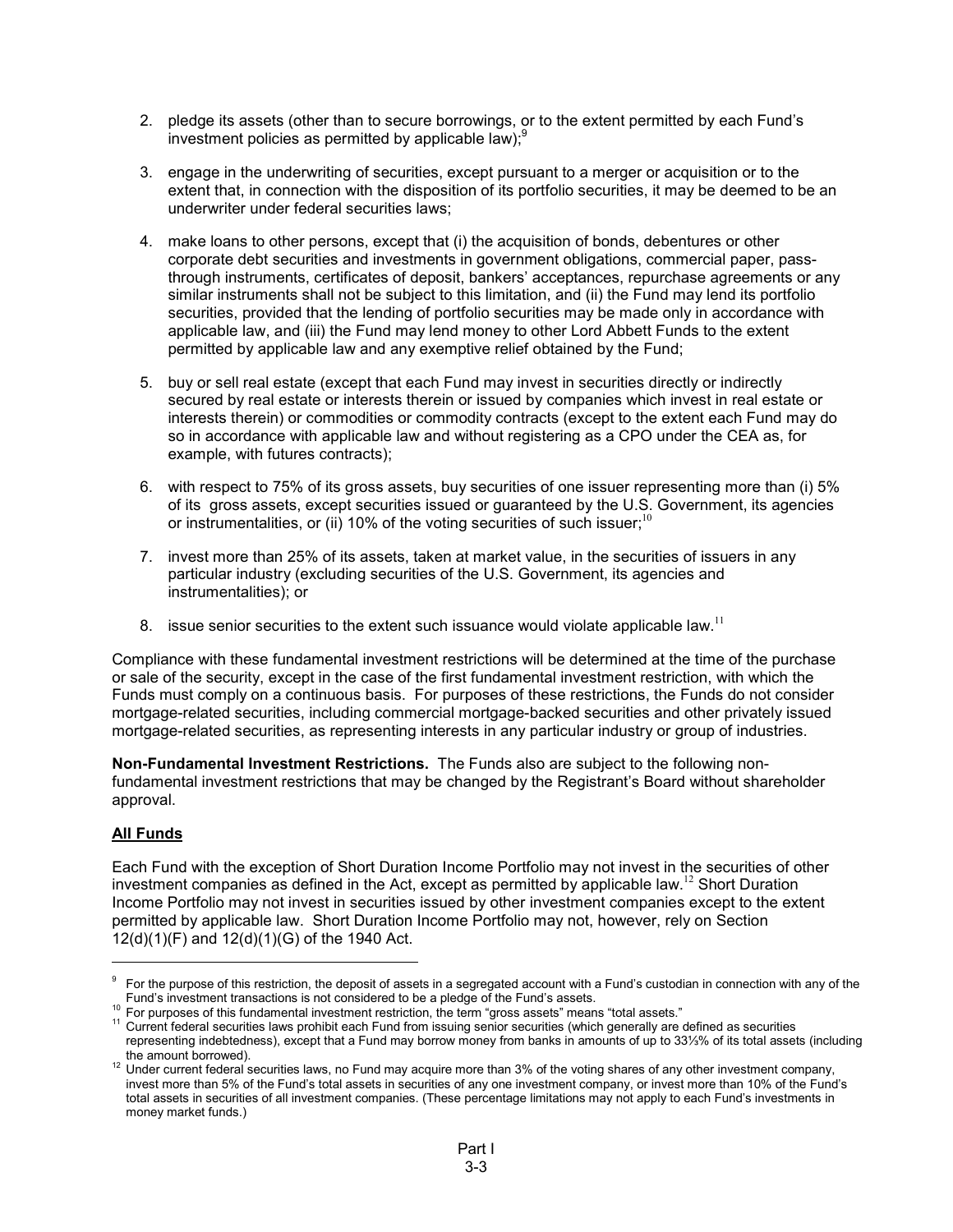## **Growth and Income Portfolio**

*Restricted or Not Readily Marketable Securities for Growth and Income Portfolio.* No more than 5% of the value of Growth and Income Portfolio may be invested in securities with legal or contractual restrictions on resale ("restricted securities") (including securities qualifying for resale under the Rule 144A that are determined by the Board, or by Lord Abbett pursuant to the Board's delegation, to be liquid securities, restricted securities, repurchase agreements with maturities of more than seven days and OTC options), other than repurchase agreements and those restricted securities which have a liquid market among certain institutions, including the Fund, and in securities which are not readily marketable.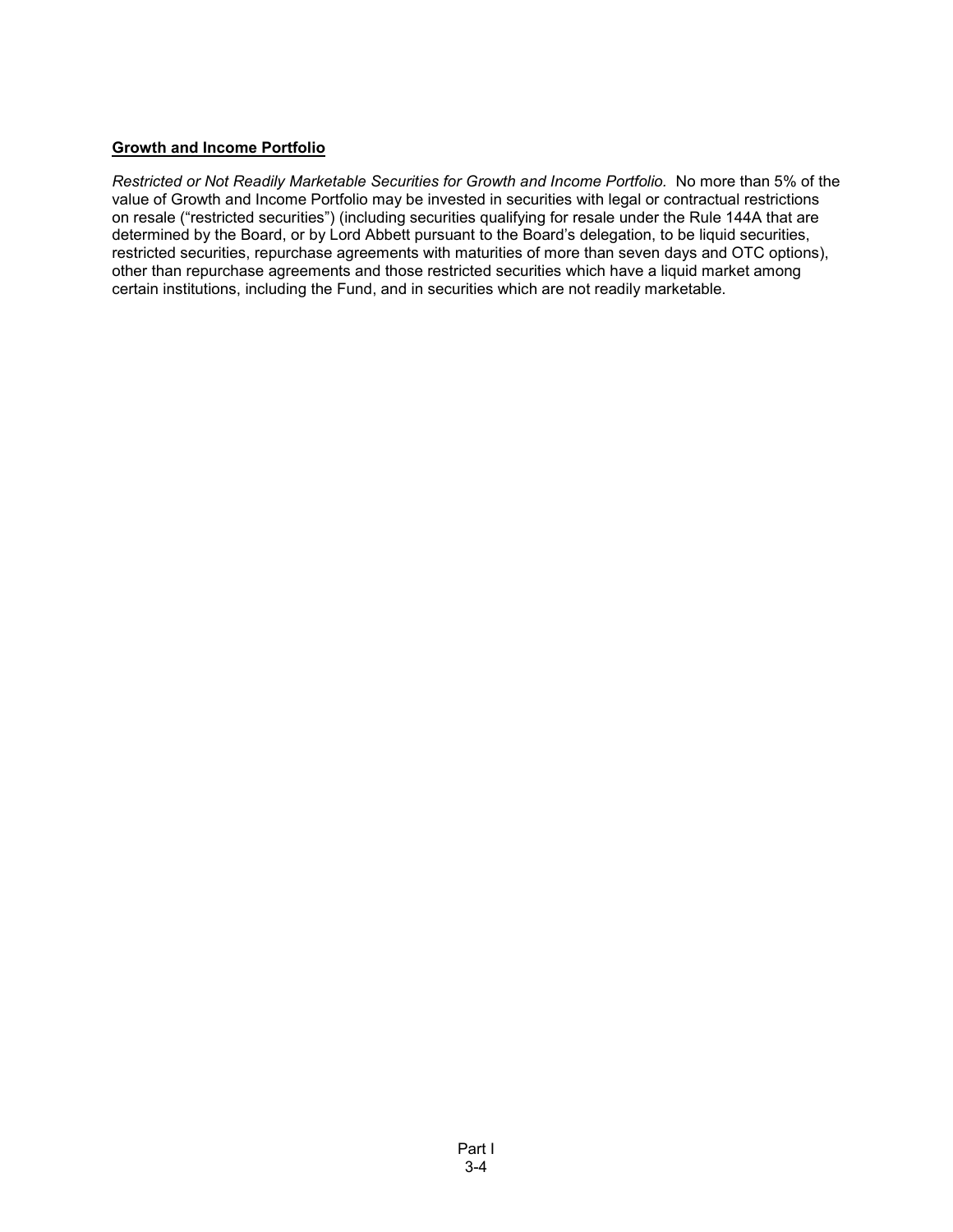#### **4. FUND INVESTMENTS**

The following table identifies the investment types and techniques that Lord Abbett may use in managing the Funds. A more detailed description of these investment types and techniques, along with the risks associated with each, is contained in the "Additional Information on Portfolio Investments, Risks, and Techniques" section of Part II. A Fund may use any or all of these investment types and techniques indicated below at any one time, and the fact that a Fund may use a particular investment type or technique does not mean that it will be used. A Fund's transactions in a particular investment type or use of a particular technique is subject to the limitations imposed by the Fund's investment objective, policies, and restrictions described in each Fund's prospectus and in this SAI, as well as the federal securities laws. A Fund may receive instruments or investments not contemplated herein through the conversion or exchange of a permissible investment or as a result of the reorganization or bankruptcy of the issuer of an otherwise permissible investment, and the Fund may hold or dispose of these instruments or investments at its discretion.

Please refer to the applicable Fund's prospectus and the fundamental and non-fundamental investment restrictions in the "Investment Policies" section of Part I for more information on any applicable limitations.

| <b>Investment Type</b>                           |                                                     |                                                 |                                               |
|--------------------------------------------------|-----------------------------------------------------|-------------------------------------------------|-----------------------------------------------|
|                                                  | <b>Bond</b><br><b>Debenture</b><br><b>Portfolio</b> | <b>Developing</b><br>Growth<br><b>Portfolio</b> | <b>Dividend</b><br>Growth<br><b>Portfolio</b> |
| <b>Bank Loans</b>                                | X                                                   |                                                 |                                               |
| Cash/Short-Term Instruments and Money Market     | $\overline{\mathsf{x}}$                             | X                                               | X                                             |
| Investments                                      |                                                     |                                                 |                                               |
| <b>Convertible Securities</b>                    | X                                                   | Χ                                               | Χ                                             |
| <b>Synthetic Convertible Securities</b>          | X                                                   |                                                 | X                                             |
| <b>Debt Securities</b>                           | X                                                   | X                                               | X                                             |
| <b>High-Yield Debt Securities</b>                | X                                                   |                                                 | $X^*$                                         |
| Municipal Bonds                                  | $\overline{\mathsf{x}}$                             |                                                 |                                               |
| Non-U.S. Gov't and Supranational Debt Securities | $\overline{\mathsf{x}}$                             |                                                 |                                               |
| <b>U.S. Government Securities</b>                | X                                                   | Χ                                               | X                                             |
| Zero Coupon Bonds                                | X                                                   |                                                 |                                               |
| <b>Depositary Receipts</b>                       | $\overline{\mathsf{x}}$                             | Х                                               | х                                             |
| Derivatives                                      | X                                                   | X                                               | X                                             |
| <b>Commodity-Related Investments</b>             |                                                     |                                                 |                                               |
| Credit Default Swaps and Similar Instruments     | Χ                                                   | Χ                                               | Х                                             |
| <b>Forward Contracts</b>                         | X                                                   | X                                               | X                                             |
| <b>Futures Contracts</b>                         | Χ                                                   | Χ                                               | Χ                                             |
| <b>Options Contracts</b>                         | $\overline{\mathsf{x}}$                             | X                                               | $\overline{\mathsf{x}}$                       |
| Swap Agreements                                  | X                                                   | Χ                                               | Χ                                             |
| <b>Equity Securities</b>                         | X                                                   | X                                               | X                                             |
| <b>Common Stocks</b>                             | X                                                   | X                                               | X                                             |
| <b>IPOs</b>                                      | X                                                   | X                                               | X                                             |
| <b>Preferred Stocks</b>                          | X                                                   | X                                               | X                                             |
| <b>Warrants and Rights</b>                       | X                                                   | Χ                                               | X                                             |
| <b>Foreign Currency Transactions</b>             | X                                                   | X                                               | X                                             |
| <b>Foreign Securities</b>                        | X                                                   | X                                               | X                                             |
| <b>Emerging Market Securities</b>                | X                                                   | X                                               | X                                             |
| <b>Illiquid Securities</b>                       | $\overline{\mathsf{x}}$                             | X                                               | X                                             |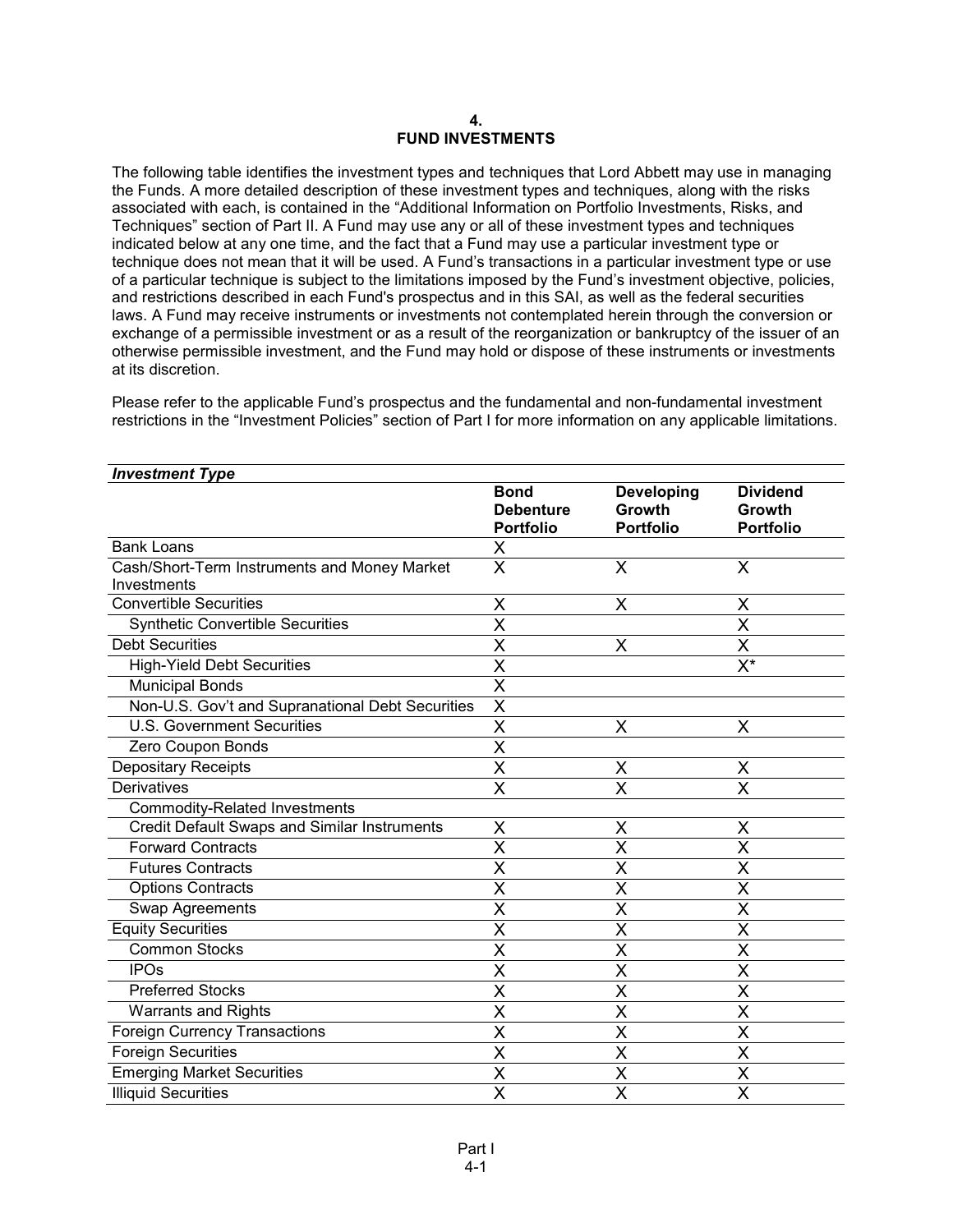| <b>Investment Type</b>                                                                      |                                              |                                                        |                                               |
|---------------------------------------------------------------------------------------------|----------------------------------------------|--------------------------------------------------------|-----------------------------------------------|
|                                                                                             | Bond<br><b>Debenture</b><br><b>Portfolio</b> | <b>Developing</b><br><b>Growth</b><br><b>Portfolio</b> | <b>Dividend</b><br>Growth<br><b>Portfolio</b> |
| Mortgage-Related and Asset-Backed Securities and<br><b>Other Collateralized Obligations</b> | х                                            |                                                        |                                               |
| Other Investment Companies                                                                  |                                              |                                                        |                                               |
| <b>REIT<sub>s</sub></b>                                                                     |                                              | X                                                      |                                               |
| <b>Short Sales</b>                                                                          |                                              |                                                        |                                               |
| Structured Notes and Other Hybrid Instruments                                               |                                              |                                                        |                                               |

| <b>Investment Type</b>                                                                      |                                                         |                                                        |                                                           |
|---------------------------------------------------------------------------------------------|---------------------------------------------------------|--------------------------------------------------------|-----------------------------------------------------------|
|                                                                                             | <b>Fundamental</b><br><b>Equity</b><br><b>Portfolio</b> | <b>Growth and</b><br><b>Income</b><br><b>Portfolio</b> | <b>Growth</b><br><b>Opportunities</b><br><b>Portfolio</b> |
| <b>Bank Loans</b>                                                                           |                                                         |                                                        |                                                           |
| Cash/Short-Term Instruments and Money Market<br>Investments                                 | X                                                       | X                                                      | X                                                         |
| <b>Convertible Securities</b>                                                               | X                                                       | X                                                      | Χ                                                         |
| <b>Synthetic Convertible Securities</b>                                                     | $\overline{\mathsf{x}}$                                 | $\overline{\mathsf{x}}$                                | $\overline{\mathsf{x}}$                                   |
| <b>Debt Securities</b>                                                                      | X                                                       | X                                                      | X                                                         |
| <b>High-Yield Debt Securities</b>                                                           | X                                                       | X                                                      | $X^*$                                                     |
| <b>Municipal Bonds</b>                                                                      |                                                         |                                                        |                                                           |
| Non-U.S. Gov't and Supranational Debt Securities                                            |                                                         |                                                        |                                                           |
| <b>U.S. Government Securities</b>                                                           | X                                                       | X                                                      | X                                                         |
| Zero Coupon Bonds                                                                           |                                                         |                                                        |                                                           |
| <b>Depositary Receipts</b>                                                                  | X                                                       | X                                                      | X                                                         |
| Derivatives                                                                                 | X                                                       | X                                                      | X                                                         |
| <b>Commodity-Related Investments</b>                                                        |                                                         |                                                        |                                                           |
| Credit Default Swaps and Similar Instruments                                                | X                                                       | X                                                      | Х                                                         |
| <b>Forward Contracts</b>                                                                    | $\overline{\mathsf{x}}$                                 | X                                                      | X                                                         |
| <b>Futures Contracts</b>                                                                    | X                                                       | X                                                      | X                                                         |
| <b>Options Contracts</b>                                                                    | X                                                       | X                                                      | X                                                         |
| Swap Agreements                                                                             | $\overline{\mathsf{x}}$                                 | $\overline{\mathsf{x}}$                                | X                                                         |
| <b>Equity Securities</b>                                                                    | $\overline{\sf x}$                                      | $\overline{\mathsf{X}}$                                | X                                                         |
| Common Stocks                                                                               | X                                                       | X                                                      | Χ                                                         |
| <b>IPOs</b>                                                                                 | $\overline{\mathsf{x}}$                                 | $\overline{\mathsf{x}}$                                | $\overline{\mathsf{x}}$                                   |
| <b>Preferred Stocks</b>                                                                     | X                                                       | X                                                      | Χ                                                         |
| <b>Warrants and Rights</b>                                                                  | $\overline{\mathsf{x}}$                                 | $\overline{\mathsf{x}}$                                | $\overline{\mathsf{x}}$                                   |
| <b>Foreign Currency Transactions</b>                                                        | $\overline{\mathsf{x}}$                                 | $\overline{\mathsf{x}}$                                | $\overline{\mathsf{x}}$                                   |
| <b>Foreign Securities</b>                                                                   | $\overline{\mathsf{x}}$                                 | $\overline{\mathsf{x}}$                                | $\overline{\mathsf{X}}$                                   |
| <b>Emerging Market Securities</b>                                                           | $\overline{\mathsf{x}}$                                 | $\overline{\mathsf{x}}$                                | $\overline{\mathsf{x}}$                                   |
| <b>Illiquid Securities</b>                                                                  | $\overline{\mathsf{x}}$                                 | $\overline{\mathsf{x}}$                                | $\overline{\mathsf{x}}$                                   |
| Mortgage-Related and Asset-Backed Securities and<br><b>Other Collateralized Obligations</b> |                                                         |                                                        |                                                           |
| <b>Other Investment Companies</b>                                                           | X                                                       | X                                                      | X                                                         |
| <b>REITs</b>                                                                                | X                                                       | X                                                      | X                                                         |
| <b>Short Sales</b>                                                                          | X                                                       | X                                                      | X                                                         |
| Structured Notes and Other Hybrid Instruments                                               | $\overline{\mathsf{x}}$                                 | $\overline{\mathsf{x}}$                                | $\overline{\mathsf{x}}$                                   |

\* Each of Dividend Growth Portfolio and Growth Opportunities Portfolio may at times hold below investment grade securities (commonly referred to as "high-yield" or "junk" bonds) if it purchased securities that were considered investment grade at their time of purchase and such securities subsequently are downgraded.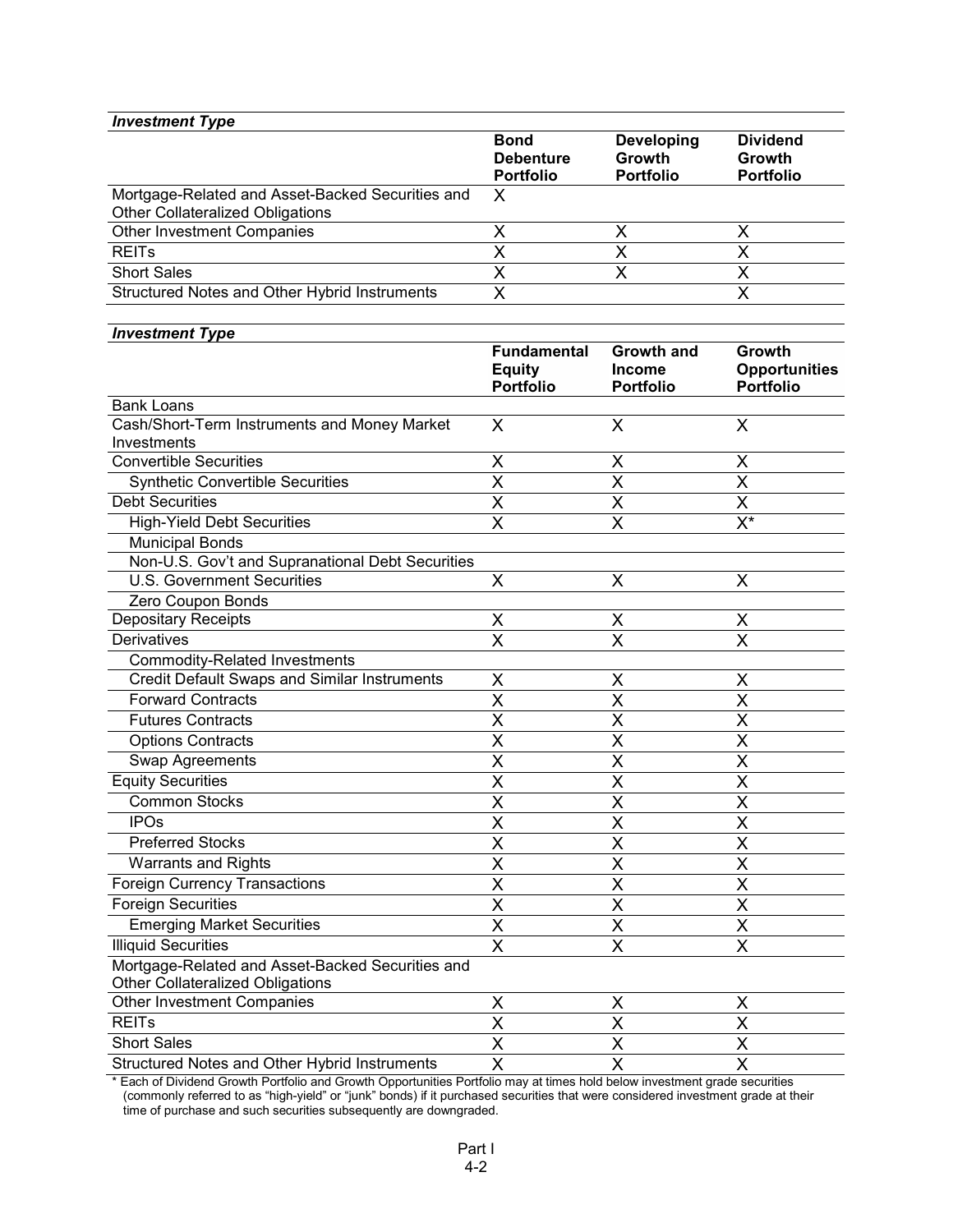| <b>Investment Type</b>                                                                      |                         |                         |                         |
|---------------------------------------------------------------------------------------------|-------------------------|-------------------------|-------------------------|
|                                                                                             | <b>Mid Cap</b>          | <b>Short Duration</b>   |                         |
|                                                                                             | <b>Stock</b>            | <b>Income</b>           | <b>Total Return</b>     |
|                                                                                             | <b>Portfolio</b>        | <b>Portfolio</b>        | <b>Portfolio</b>        |
| <b>Bank Loans</b>                                                                           |                         | X                       | X                       |
| Cash/Short-Term Instruments and Money Market                                                | X                       | X                       | X                       |
| Investments<br><b>Convertible Securities</b>                                                |                         |                         |                         |
|                                                                                             | X                       | X                       | Χ                       |
| <b>Synthetic Convertible Securities</b>                                                     | $\overline{\mathsf{x}}$ | X                       | X                       |
| <b>Debt Securities</b>                                                                      | X                       | X                       | X                       |
| <b>High-Yield Debt Securities</b>                                                           | $\overline{\mathsf{X}}$ | X                       | X                       |
| <b>Municipal Bonds</b>                                                                      |                         | X                       | X                       |
| Non-U.S. Gov't and Supranational Debt Securities                                            |                         | X                       | X                       |
| <b>U.S. Government Securities</b>                                                           | X                       | X                       | X                       |
| Zero Coupon Bonds                                                                           |                         | X                       | X                       |
| <b>Depositary Receipts</b>                                                                  | X                       | $\overline{\mathsf{X}}$ | X                       |
| Derivatives                                                                                 | $\overline{\mathsf{x}}$ | X                       | X                       |
| <b>Commodity-Related Investments</b>                                                        |                         |                         |                         |
| Credit Default Swaps and Similar Instruments                                                | X                       | X                       | X                       |
| <b>Forward Contracts</b>                                                                    | X                       | X                       | X                       |
| <b>Futures Contracts</b>                                                                    | $\overline{\mathsf{x}}$ | $\overline{\mathsf{X}}$ | X                       |
| <b>Options Contracts</b>                                                                    | X                       | X                       | X                       |
| Swap Agreements                                                                             | $\overline{\mathsf{x}}$ | X                       | X                       |
| <b>Equity Securities</b>                                                                    | $\overline{\mathsf{x}}$ | $\overline{\mathsf{X}}$ | X                       |
| <b>Common Stocks</b>                                                                        | X                       |                         |                         |
| <b>IPOs</b>                                                                                 | $\overline{\mathsf{x}}$ |                         |                         |
| <b>Preferred Stocks</b>                                                                     | $\overline{\mathsf{x}}$ | X                       | X                       |
| <b>Warrants and Rights</b>                                                                  | $\overline{\mathsf{x}}$ | $\overline{\mathsf{x}}$ | $\overline{\mathsf{x}}$ |
| <b>Foreign Currency Transactions</b>                                                        | $\overline{\mathsf{x}}$ | $\overline{\mathsf{x}}$ | X                       |
| <b>Foreign Securities</b>                                                                   | $\overline{\mathsf{x}}$ | $\overline{\mathsf{x}}$ | $\overline{\mathsf{X}}$ |
| <b>Emerging Market Securities</b>                                                           | $\overline{\mathsf{X}}$ | $\overline{\mathsf{x}}$ | $\overline{\mathsf{x}}$ |
| <b>Illiquid Securities</b>                                                                  | $\overline{\mathsf{x}}$ | X                       | X                       |
| Mortgage-Related and Asset-Backed Securities and<br><b>Other Collateralized Obligations</b> |                         | $\overline{\mathsf{x}}$ | $\overline{\mathsf{x}}$ |
| Other Investment Companies                                                                  | X                       | X                       | X                       |
| <b>REITs</b>                                                                                | X                       | X                       | X                       |
| <b>Short Sales</b>                                                                          | X                       | X                       | X                       |
| Structured Notes and Other Hybrid Instruments                                               | $\overline{\mathsf{x}}$ | $\overline{\mathsf{x}}$ | $\overline{\mathsf{x}}$ |

#### **Related Additional Investment Restrictions**

In addition to the principal investment strategies (and related restrictions) discussed in each Fund's prospectus, each Fund may use other investment techniques in seeking to achieve its investment objective, as set forth in the table above. The applicable investment restrictions associated with such other investment techniques are set forth below. Please see ''Additional Information on Portfolio Investments, Risks, and Techniques'' in Part II of the SAI for more information on these and the other investment techniques that may be used by the Funds.

*Illiquid Securities.* Each Fund may invest up to 15% of its net assets in the case of each Fund other than Growth and Income Portfolio, and up to 5% of their respective net assets, in the case of Growth and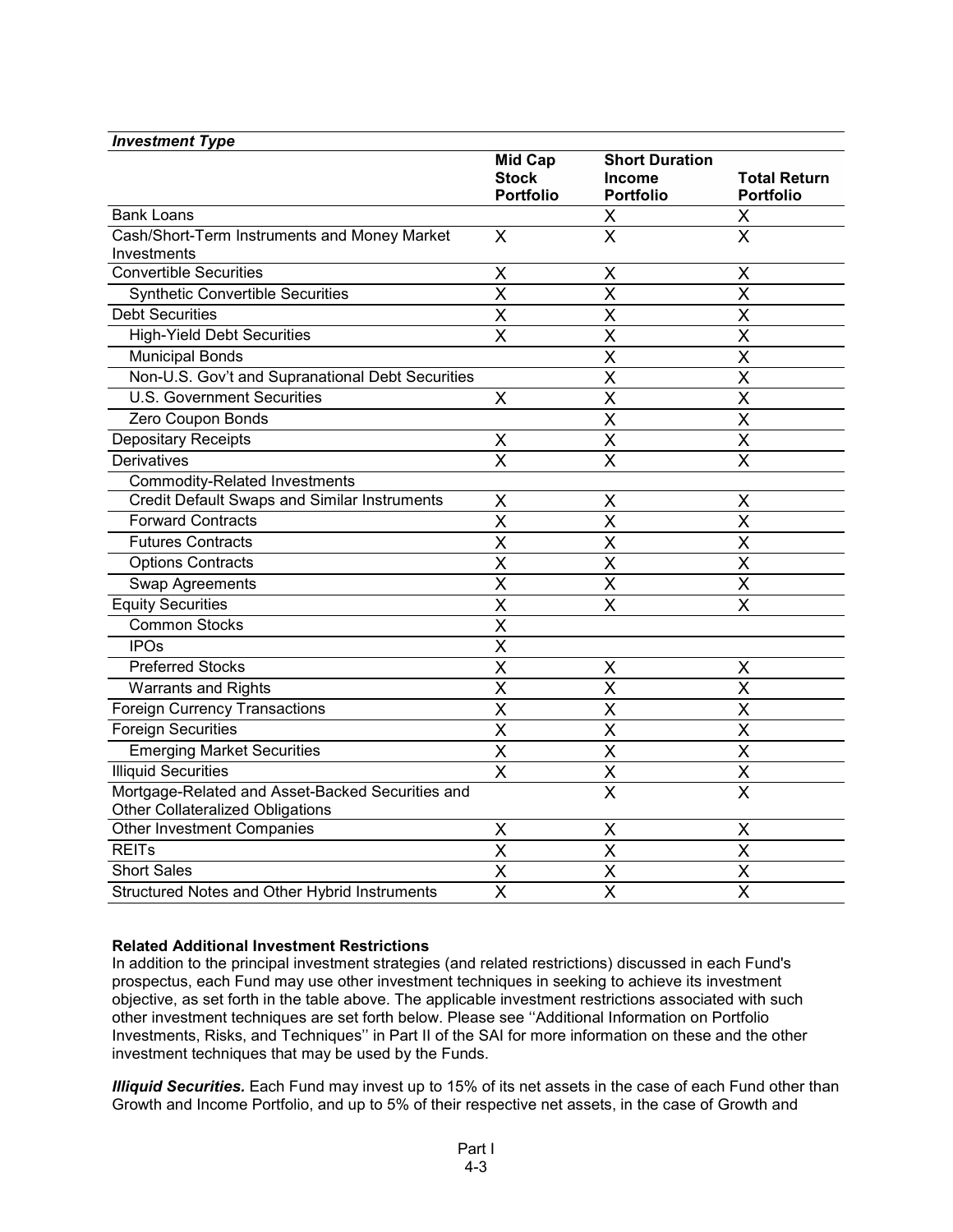Income Portfolio, in illiquid securities. An illiquid security is a security that a Fund reasonably expects cannot be sold or disposed of in then-current market conditions in seven calendar days or less without the sale or disposition significantly changing the market value of the security. In determining the liquidity of an investment, a Fund may consider, among other things, the relevant market, trading and investment specific considerations of the security, including anticipated trading sizes.

**Borrowing Money.** Each Fund may borrow money to the extent permitted by its investment policies and restrictions and applicable law. When a Fund borrows money or otherwise leverages its portfolio, the value of an investment in the Fund may be more volatile and other investment risks will tend to be compounded.

Each Fund may engage in other transactions that may have the effect of creating leverage in the Fund's portfolio, including, by way of example, derivatives transactions and reverse repurchase agreements. A Fund will generally not treat such transactions as borrowings of money.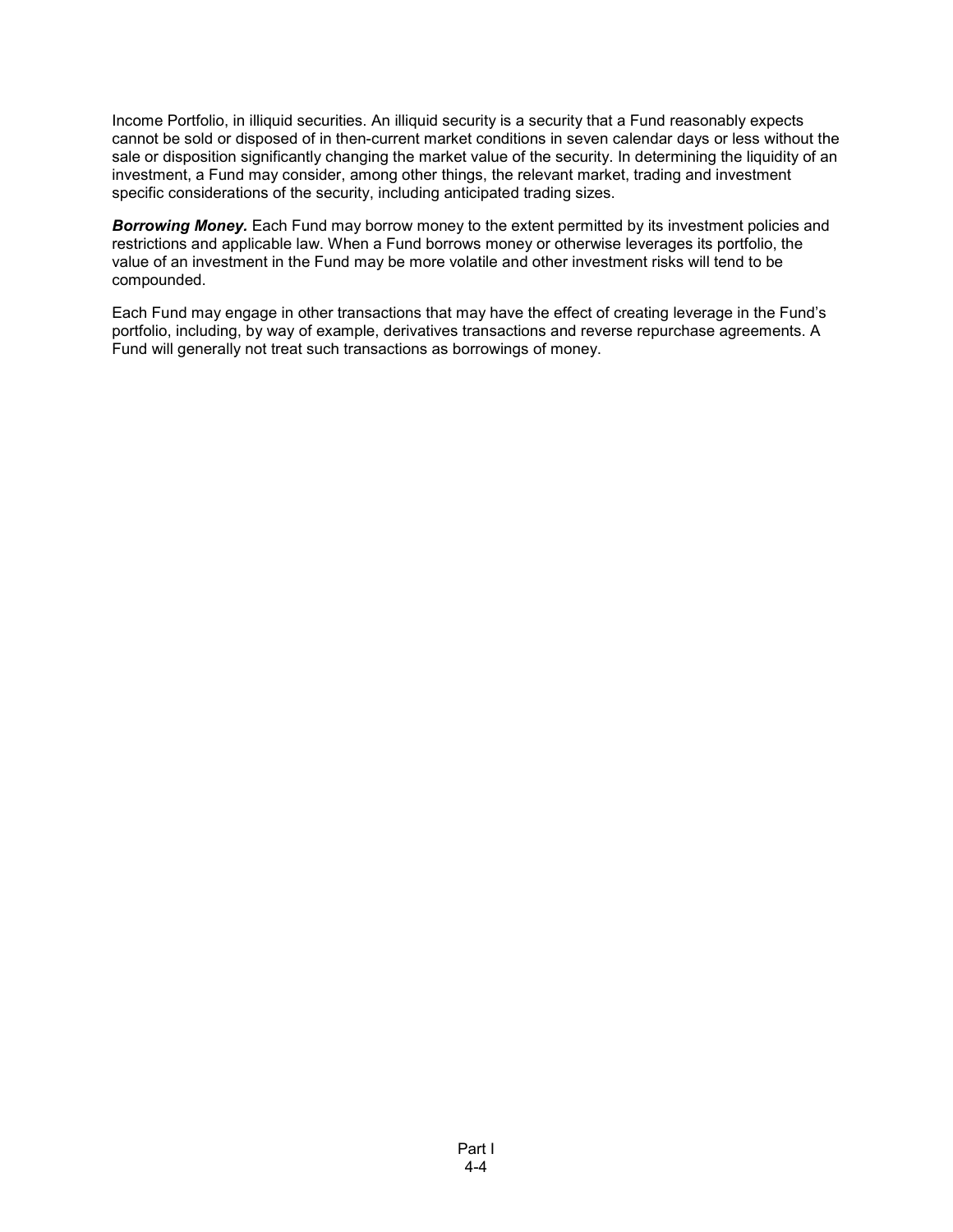#### **5. BOARD MEMBERS**

The Board Members of the Registrant are also Board Members of each of the Lord Abbett Funds, which collectively consist of 64 funds. For more information on the Board Members, please see the "Management of the Funds" section of Part II.

#### **Compensation**

The following table sets forth the compensation accrued by the Registrant for the Independent Board Members and the total compensation paid by all Lord Abbett Funds to the Independent Board Members, including amounts payable but deferred at the option of each Independent Board Member. No Interested Board Member or officer of the Lord Abbett Funds received any compensation from the Funds for acting as a Board Member or officer. The Lord Abbett Funds currently do not offer a bonus, pension, profitsharing, or retirement plan.

|                                          | For the Fiscal Year Ended<br>December 31, 2021 Aggregate<br><b>Compensation Accrued by the</b> | <b>Total Compensation Paid by the</b> |
|------------------------------------------|------------------------------------------------------------------------------------------------|---------------------------------------|
| <b>Board Members</b>                     | Registrant <sup>1</sup>                                                                        | Lord Abbett Funds <sup>2</sup>        |
| Evelyn E. Guernsey                       | \$8,846                                                                                        | \$459,680                             |
| Julie A. Hill                            | 8,026                                                                                          | 417,040                               |
| Kathleen M. Lutito                       | 7,526                                                                                          | 391,040                               |
| James M. McTaggart                       | 8,045                                                                                          | 418,080                               |
| Charles O. Prince                        | 7,645                                                                                          | 397,280                               |
| Karla M. Rabusch                         | 7,645                                                                                          | 397,280                               |
| Lorin Patrick Taylor Radtke <sup>3</sup> | 2,446                                                                                          | 129,653                               |
| Leah Song Richardson <sup>3</sup>        | 2,446                                                                                          | 129,653                               |
| Mark A. Schmid                           | 7,645                                                                                          | 397,280                               |
| James L.L. Tullis                        | 10,928                                                                                         | 567.840                               |

1 Independent Board Members' fees, including attendance fees for Board and committee meetings, are allocated among all Lord Abbett Funds based on the net assets of each Fund. A portion of the fees payable by each Fund to its Independent Board Members may be deferred at the option of a Board Member under an equity-based plan (the "equity-based plan") that deems the deferred amounts to be invested in shares of a Fund for later distribution to the Board Members. The total deferred amounts for Ms. Guernsey, Ms. Hill, Ms. Lutito, Mr. McTaggart, Mr. Prince, Ms. Rabusch, Mr. Radtke, Ms. Richardson, Mr. Schmid, and Mr.<br>Tullis are \$481, \$1,924, \$7,526, \$3,849, \$5,450, \$7,645, \$157, \$157, \$481, and \$4,070, respectivel

The second column shows total compensation, including the types of compensation described in the "For the Fiscal Year Ended" December 31, 2021 Aggregate Compensation Accrued by the Registrant" column, accrued by all Lord Abbett Funds for the calendar year ended December 31, 2021, including fees of Independent Board Members that have been deferre

<sup>3</sup> Mr. Radtke and Ms. Richardson were elected to the Board of Directors/Trustees of the Lord Abbett Funds effective September 27, 2021.

#### **Fund Ownership**

The following table sets forth certain information about the dollar range of equity securities beneficially owned by each Board Member in the Registrant and all other Lord Abbett Funds as of December 31, 2021. The amounts shown include deferred compensation (including any earnings) to the Board Members deemed invested in Fund shares. The amounts ultimately received by the Board Members under the deferred compensation plan will be directly linked to the investment performance of the Lord Abbett Funds.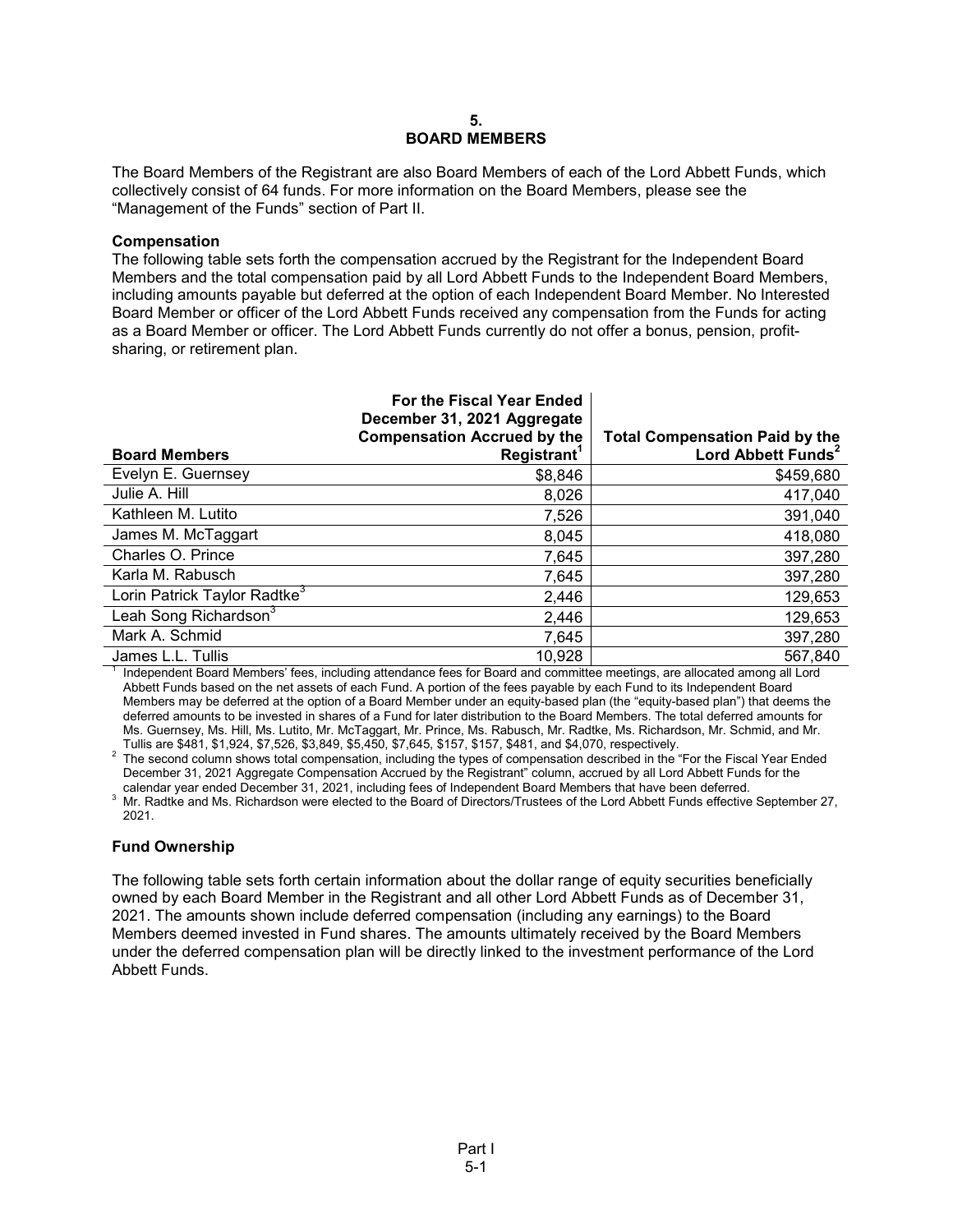# **Dollar Range of Equity Securities**

|                                          | <b>Bond Debenture</b> | <b>Developing</b><br>Growth | <b>Dividend</b><br>Growth | <b>Fundamental</b>      |
|------------------------------------------|-----------------------|-----------------------------|---------------------------|-------------------------|
| <b>Board Members</b>                     | <b>Portfolio</b>      | <b>Portfolio</b>            | <b>Portfolio</b>          | <b>Equity Portfolio</b> |
| <b>Independent Directors</b>             |                       |                             |                           |                         |
| Evelyn E. Guernsey                       | $$1 - $10,000$        | $$1 - $10,000$              | $$1 - $10,000$            | $$1 - $10,000$          |
| Julie A. Hill                            | $$10,001 - $50,000$   | $$1 - $10,000$              | $$1 - $10,000$            | $$1 - $10,000$          |
| Kathleen M. Lutito                       | $$1 - $10,000$        | $$1 - $10,000$              | $$1 - $10,000$            | $$1 - $10,000$          |
| James M. McTaggart                       | $$1 - $10,000$        | $$1 - $10,000$              | $$1 - $10,000$            | $$1 - $10,000$          |
| Charles O. Prince                        | $$1 - $10,000$        | $$1 - $10,000$              | $$1 - $10,000$            | $$1 - $10,000$          |
| Karla M. Rabusch                         | $$1 - $10,000$        | $$1 - $10,000$              | $$1 - $10,000$            | $$1 - $10,000$          |
| Lorin Patrick Taylor Radtke <sup>1</sup> | $$1 - $10,000$        | $$1 - $10,000$              | $$1 - $10,000$            | $$1 - $10,000$          |
| Leah Song Richardson                     | $$1 - $10,000$        | $$1 - $10,000$              | $$1 - $10,000$            | $$1 - $10,000$          |
| Mark A. Schmid                           | $$1 - $10,000$        | $$1 - $10,000$              | $$1 - $10,000$            | $$1 - $10,000$          |
| James L.L. Tullis                        | $$1 - $10,000$        | $$1 - $10,000$              | $$1 - $10,000$            | $$1 - $10,000$          |
| <b>Interested Director</b>               |                       |                             |                           |                         |
| Douglas B. Sieg                          | None                  | None                        | None                      | None                    |

# **Dollar Range of Equity Securities**

|                                   | <b>Growth and</b>       | Growth<br><b>Opportunities</b> | <b>Mid Cap Stock</b> | <b>Short Duration</b><br><b>Income</b> |
|-----------------------------------|-------------------------|--------------------------------|----------------------|----------------------------------------|
| <b>Board Members</b>              | <b>Income Portfolio</b> | <b>Portfolio</b>               | <b>Portfolio</b>     | <b>Portfolio</b>                       |
| <b>Independent Directors</b>      |                         |                                |                      |                                        |
| Evelyn E. Guernsey                | $$1 - $10,000$          | $$1 - $10,000$                 | $$1 - $10,000$       | $$1 - $10,000$                         |
| Julie A. Hill                     | $$10,001 - $50,000$     | $$1 - $10,000$                 | $$10,001 - $50,000$  | $$1 - $10,000$                         |
| Kathleen M. Lutito                | $$1 - $10,000$          | $$1 - $10,000$                 | $$1 - $10,000$       | $$1 - $10,000$                         |
| James M. McTaggart                | $$1 - $10,000$          | $$1 - $10,000$                 | $$1 - $10,000$       | $$1 - $10,000$                         |
| Charles O. Prince                 | $$1 - $10,000$          | $$1 - $10,000$                 | $$1 - $10,000$       | $$1 - $10,000$                         |
| Karla M. Rabusch                  | $$1 - $10,000$          | $$1 - $10,000$                 | $$1 - $10,000$       | $$1 - $10,000$                         |
| Lorin Patrick Taylor Radtke'      | $$1 - $10,000$          | $$1 - $10,000$                 | $$1 - $10,000$       | $$1 - $10,000$                         |
| Leah Song Richardson <sup>1</sup> | $$1 - $10,000$          | $$1 - $10,000$                 | $$1 - $10,000$       | $$1 - $10,000$                         |
| Mark A. Schmid                    | $$1 - $10,000$          | $$1 - $10,000$                 | $$1 - $10,000$       | $$1 - $10,000$                         |
| James L.L. Tullis                 | $$10,001 - $50,000$     | $$1 - $10,000$                 | $$1 - $10,000$       | $$1 - $10,000$                         |
| <b>Interested Director</b>        |                         |                                |                      |                                        |
| Douglas B. Sieg                   | None                    | None                           | None                 | None                                   |

## **Dollar Range of Equity Securities**

|                                          |                        | <b>Aggregate Dollar Range of Equity</b> |
|------------------------------------------|------------------------|-----------------------------------------|
| <b>Board Members</b>                     | Total Return Portfolio | <b>Securities in Lord Abbett Funds</b>  |
| <b>Independent Directors</b>             |                        |                                         |
| Evelyn E. Guernsey                       | \$1-\$10,000           | Over \$100,000                          |
| Julie A. Hill                            | \$1-\$10,000           | Over \$100,000                          |
| Kathleen M. Lutito                       | \$1-\$10,000           | Over \$100,000                          |
| James M. McTaggart                       | \$1-\$10,000           | Over \$100,000                          |
| Charles O. Prince                        | \$1-\$10,000           | Over \$100,000                          |
| Karla M. Rabusch                         | \$1-\$10,000           | Over \$100,000                          |
| Lorin Patrick Taylor Radtke <sup>1</sup> | \$1-\$10,000           | \$1-\$10,000                            |
| Leah Song Richardson <sup>1</sup>        | \$1-\$10,000           | \$1-\$10,000                            |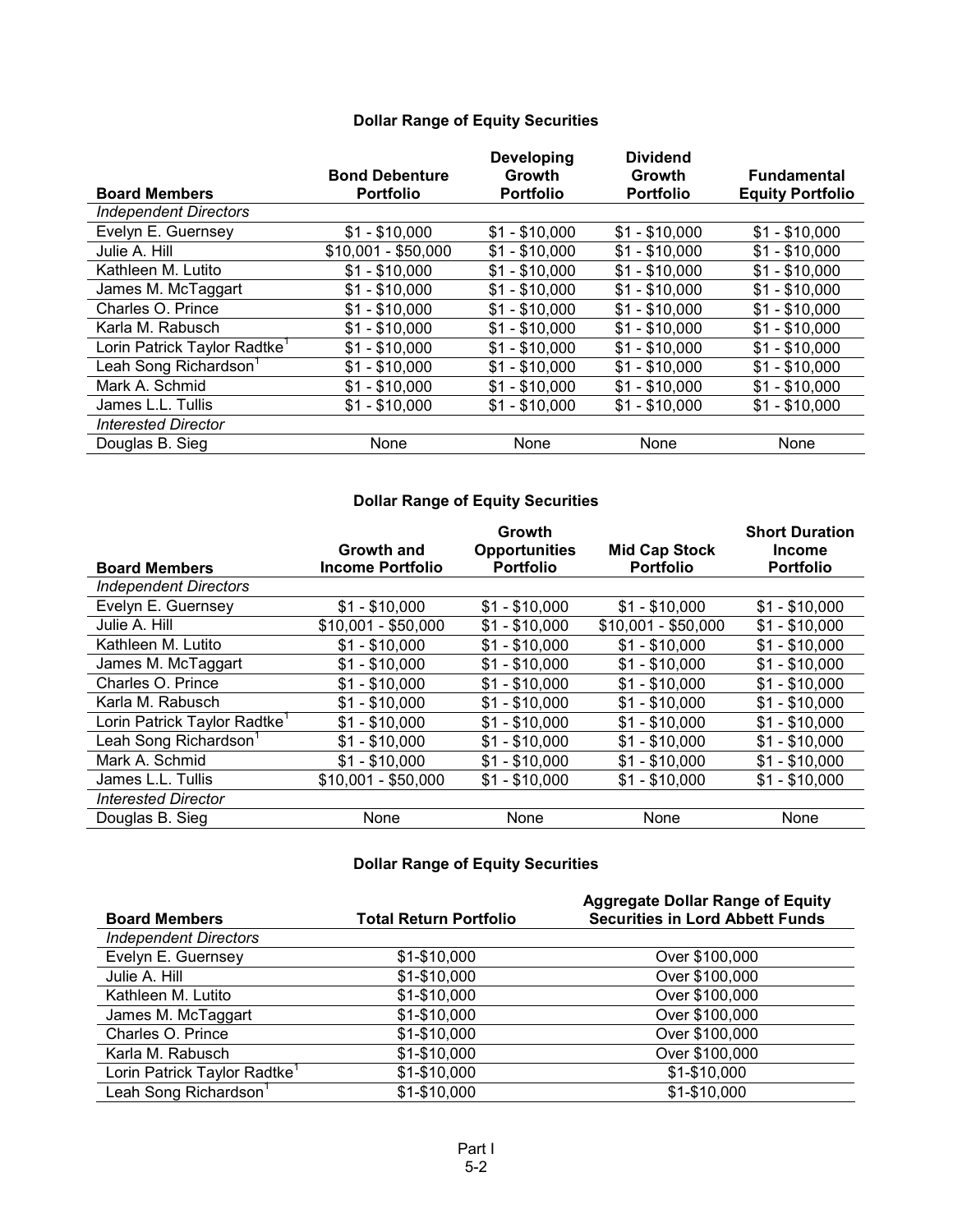| <b>Board Members</b>       | <b>Total Return Portfolio</b> | <b>Aggregate Dollar Range of Equity</b><br><b>Securities in Lord Abbett Funds</b> |
|----------------------------|-------------------------------|-----------------------------------------------------------------------------------|
| Mark A. Schmid             | \$1-\$10.000                  | Over \$100,000                                                                    |
| James L.L. Tullis          | \$1-\$10.000                  | Over \$100,000                                                                    |
| <b>Interested Director</b> |                               |                                                                                   |

Douglas B. Sieg **None** None **Over \$100,000**<br>T Mr. Radtke and Ms. Richardson were elected to the Board of Directors/Trustees of the Lord Abbett Funds effective September 27, 2021.

## **Committee Meetings**

The following table sets forth the number of times each committee of the Board met during the most recent fiscal year:

| <b>Fiscal Year Ended</b>                                                               | <b>Audit</b><br><b>Committee</b>                                                                                     | <b>ESG and Proxy Governance Contract</b><br>Committee <sup>1</sup> | $\mathsf{ICommittee}^2$ | $ $ Committee ${}^{3}$ Committee <sup>4</sup> | <b>Compensation Investment</b> | <b>Committee</b> <sup>9</sup> |
|----------------------------------------------------------------------------------------|----------------------------------------------------------------------------------------------------------------------|--------------------------------------------------------------------|-------------------------|-----------------------------------------------|--------------------------------|-------------------------------|
| December 31, 2021                                                                      |                                                                                                                      |                                                                    |                         |                                               |                                | N/A                           |
| Effective March 31, 2022, the Proxy Committee was renamed the ESG and Proxy Committee. |                                                                                                                      |                                                                    |                         |                                               |                                |                               |
|                                                                                        | <sup>2</sup> Effective March 31, 2022, the Nominating and Governance Committee was renamed the Governance Committee. |                                                                    |                         |                                               |                                |                               |

 $3$  Effective March 31, 2022, the Contract Committee was eliminated, with its responsibilities assumed by the Independent Board

Members, acting as a whole.<br><sup>4</sup> Effective March 31, 2022, the Compensation Committee was eliminated, with its responsibilities assumed by the Governance

Committee. 5 The Investment Committee was organized on March 31, 2022.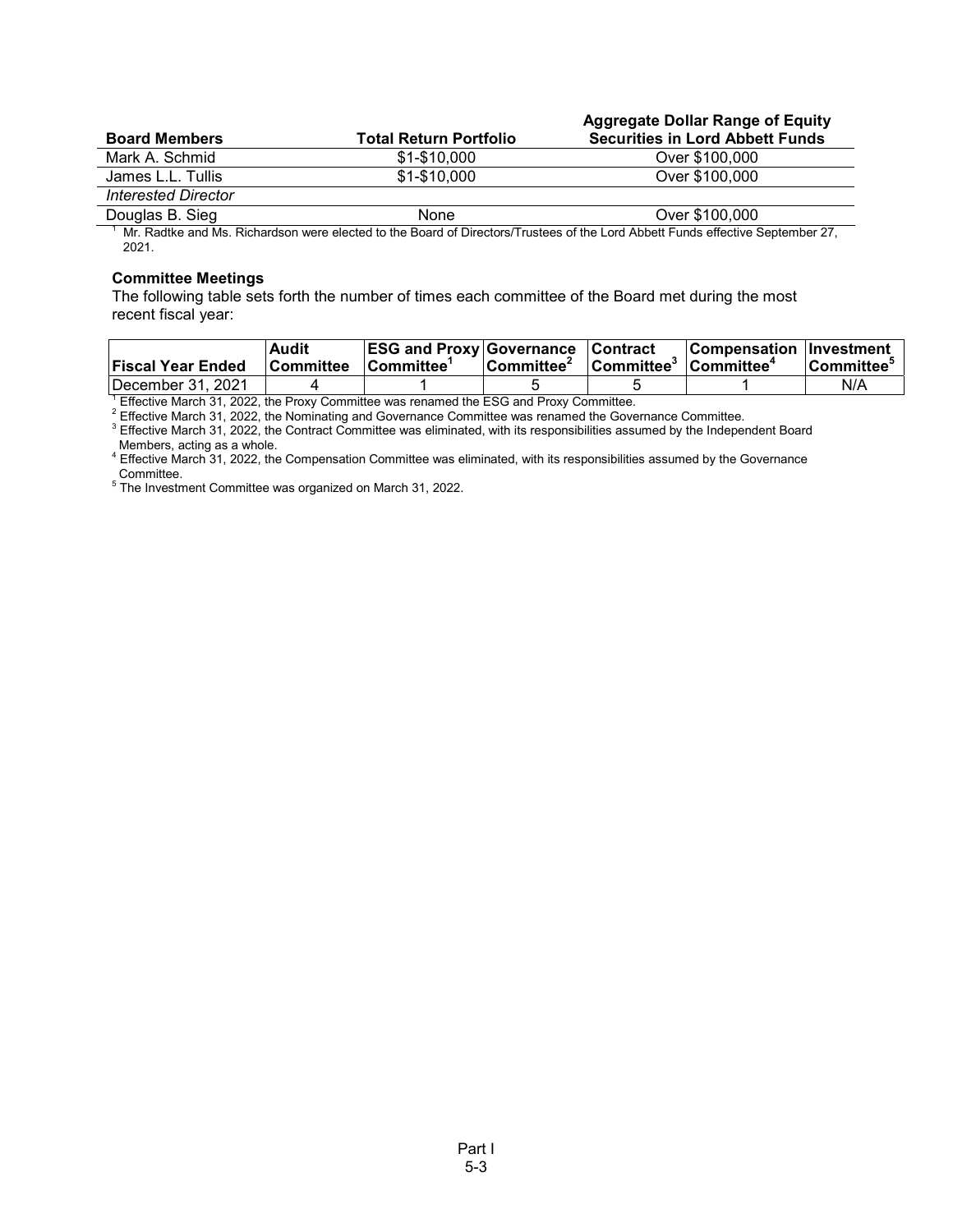#### **6.**

## **INVESTMENT ADVISORY AND OTHER SERVICES, FEES, AND EXPENSES**

For more information on Lord Abbett, please see the "Investment Adviser" section of Part II.

Lord Abbett is each Fund's investment adviser. Lord Abbett is a privately held investment adviser. Lord Abbett's address is 90 Hudson Street, Jersey City, NJ 07302-3973.

Under the Management Agreements between Lord Abbett and the Registrant, on behalf of each Fund, Lord Abbett is entitled to an annual management fee based on each Fund's average daily net assets. The management fee is allocated to each class of shares based upon the relative proportion of each Fund's net assets represented by that class.

For certain Funds, Lord Abbett has contractually agreed to waive its fees and reimburse expenses for the Funds. These agreements may be terminated only by the Funds' Board.

Each Fund pays all expenses attributable to its operations not expressly assumed by Lord Abbett, including, without limitation, Independent Board Members' fees and expenses, association membership dues, legal and auditing fees, taxes, transfer and dividend disbursing agent fees, shareholder servicing costs, expenses relating to shareholder meetings, expenses of registering its shares under federal and state securities laws, expenses of preparing, printing and mailing prospectuses and shareholder reports to existing shareholders, insurance premiums, and other expenses connected with executing portfolio transactions.

#### **Management Fee Rates**

The management fee is accrued daily, payable monthly, and calculated at the following annual rates:

| <b>Bond Debenture Portfolio</b>        |       |
|----------------------------------------|-------|
| First \$500 million                    | 0.50% |
| Next \$9.5 billion                     | 0.45% |
| Over \$10 billion                      | 0.40% |
| <b>Developing Growth Portfolio</b>     |       |
| First \$100 million                    | 0.75% |
| Over \$100 million                     | 0.50% |
| <b>Dividend Growth Portfolio</b>       |       |
| First \$2 billion                      | 0.55% |
| Over \$2 billion                       | 0.49% |
| <b>Fundamental Equity Portfolio</b>    |       |
| First \$200 million                    | 0.75% |
| Next \$300 million                     | 0.65% |
| Over \$500 million                     | 0.50% |
| <b>Growth and Income Portfolio</b>     |       |
| First \$1 billion                      | 0.50% |
| Over \$1 billion                       | 0.45% |
| <b>Growth Opportunities Portfolio</b>  |       |
| First \$1 billion                      | 0.75% |
| Next \$1 billion                       | 0.65% |
| Next \$1 billion                       | 0.60% |
| Over \$3 billion                       | 0.58% |
| <b>Mid Cap Stock Portfolio</b>         |       |
| First \$200 million                    | 0.75% |
| Next \$300 million                     | 0.65% |
| Over \$500 million                     | 0.50% |
| <b>Short Duration Income Portfolio</b> |       |
| First \$1 billion                      | 0.35% |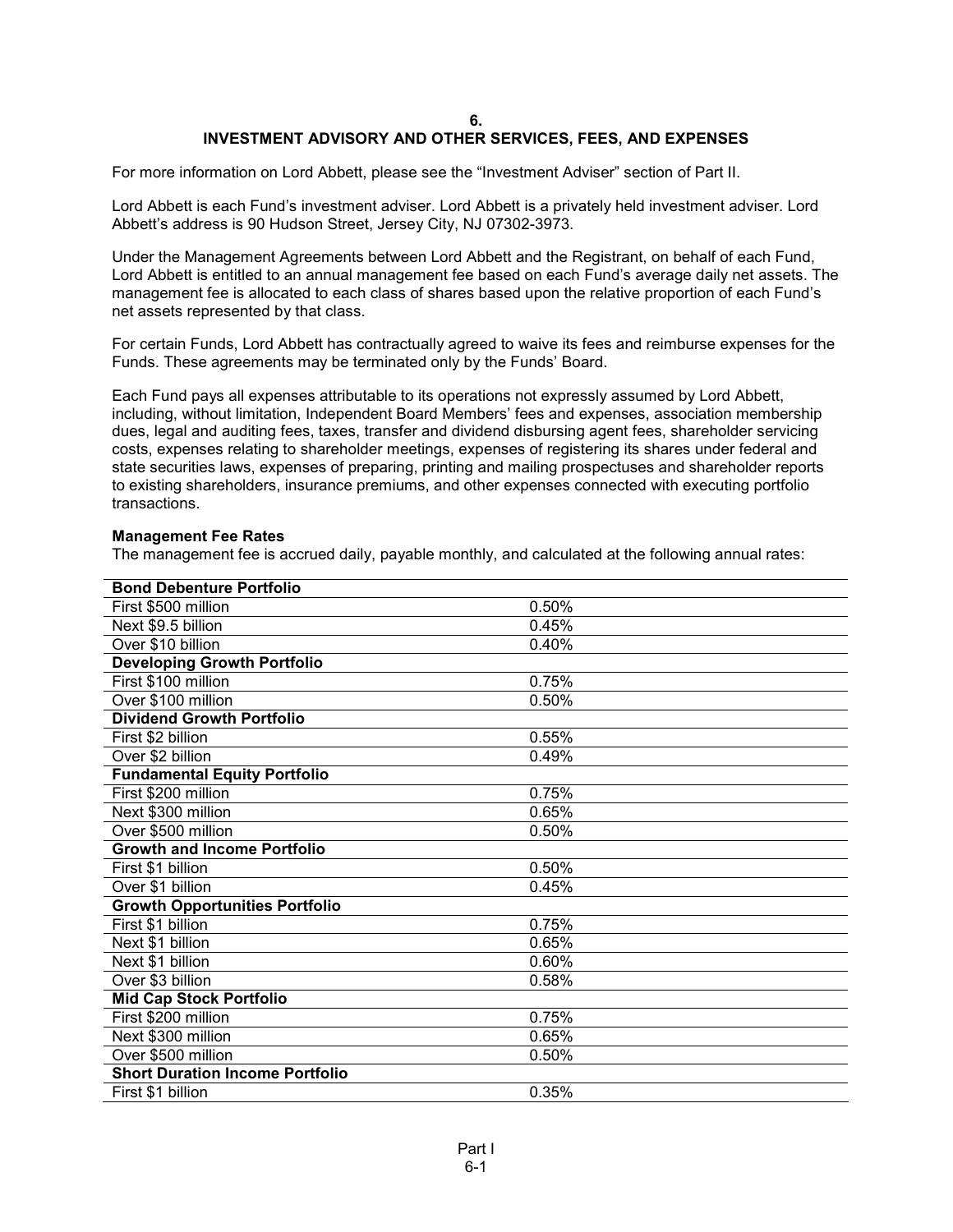| Next \$1 billion              | 0.30% |
|-------------------------------|-------|
| Over \$2 billion              | 0.25% |
| <b>Total Return Portfolio</b> |       |
| First \$4 billion             | 0.28% |
| Next \$11 billion             | 0.26% |
| Over \$15 billion             | 0.25% |

#### **Management Fees Paid to Lord Abbett**

The following tables set forth the management fees each Fund paid to Lord Abbett (taking into account any management fee waivers) for the last three fiscal years ended December  $31^{st}$ .

**2019** 

|                                             | <b>Gross Management Fees</b> | <b>Management Fees</b><br><b>Waived</b> | <b>Net</b><br><b>Management</b><br><b>Fees</b> |
|---------------------------------------------|------------------------------|-----------------------------------------|------------------------------------------------|
| Bond Debenture Portfolio <sup>1</sup>       | \$5,505,077                  | \$0                                     | \$5,505,077                                    |
| Developing Growth Portfolio                 | 539,322                      | (186,378)                               | 352,944                                        |
| Dividend Growth Portfolio <sup>2</sup>      | 1,047,539                    | (236,875)                               | 810,664                                        |
| Fundamental Equity Portfolio <sup>2</sup>   | 2,161,705                    | (225, 074)                              | 1,936,631                                      |
| Growth and Income Portfolio                 | 2,872,614                    | O                                       | 2,872,614                                      |
| Growth Opportunities Portfolio <sup>3</sup> | 891,151                      | (50,036)                                | 841,115                                        |
| Mid Cap Stock Portfolio <sup>2</sup>        | 1,935,771                    |                                         | 1,935,771                                      |
| <b>Short Duration Income Portfolio</b>      | 307,858                      | (11,323)                                | 296,535                                        |
| Total Return Portfolio <sup>4</sup>         | 1,997,625                    | (362,205)                               | 1,635,420                                      |

#### **2020**

|                                        |                              |                        | <b>Net</b>        |
|----------------------------------------|------------------------------|------------------------|-------------------|
|                                        |                              | <b>Management Fees</b> | <b>Management</b> |
|                                        | <b>Gross Management Fees</b> | <b>Waived</b>          | <b>Fees</b>       |
| <b>Bond Debenture Portfolio</b>        | \$5,279,566                  | \$0                    | \$5,279,566       |
| Developing Growth Portfolio            | 647.419                      | (162,809)              | 484,610           |
| Dividend Growth Portfolio              | 904.501                      | (36,642)               | 867,859           |
| <b>Fundamental Equity Portfolio</b>    | 1,706,869                    | (239,686)              | 1,467,183         |
| Growth and Income Portfolio            | 2,537,822                    |                        | 2,537,822         |
| <b>Growth Opportunities Portfolio</b>  | 813,525                      | 0                      | 813,525           |
| Mid Cap Stock Portfolio                | 1,654,355                    | 0                      | 1,654,355         |
| <b>Short Duration Income Portfolio</b> | 357,786                      | 0                      | 357,786           |
| Total Return Portfolio                 | 1,814,134                    | 0                      | 1,814,134         |

## **2021**

|                                        |                              | <b>Management Fees</b> | <b>Net</b><br><b>Management</b> |
|----------------------------------------|------------------------------|------------------------|---------------------------------|
|                                        | <b>Gross Management Fees</b> | <b>Waived</b>          | <b>Fees</b>                     |
| <b>Bond Debenture Portfolio</b>        | \$5,941,987                  | \$0                    | \$5,941,987                     |
| Developing Growth Portfolio            | 928,454                      | (129, 120)             | 799,334                         |
| Dividend Growth Portfolio              | 1,101,643                    | (11, 050)              | 1,090,593                       |
| <b>Fundamental Equity Portfolio</b>    | 2,243,992                    | (224, 932)             | 2,019,060                       |
| Growth and Income Portfolio            | 2,974,131                    |                        | 2,974,131                       |
| <b>Growth Opportunities Portfolio</b>  | 954,438                      | 0                      | 954,438                         |
| Mid Cap Stock Portfolio                | 2,043,905                    | 0                      | 2,043,905                       |
| <b>Short Duration Income Portfolio</b> | 401,256                      | 0                      | 401,256                         |
| Total Return Portfolio                 | 1,931,158                    | 0                      | 1,931,158                       |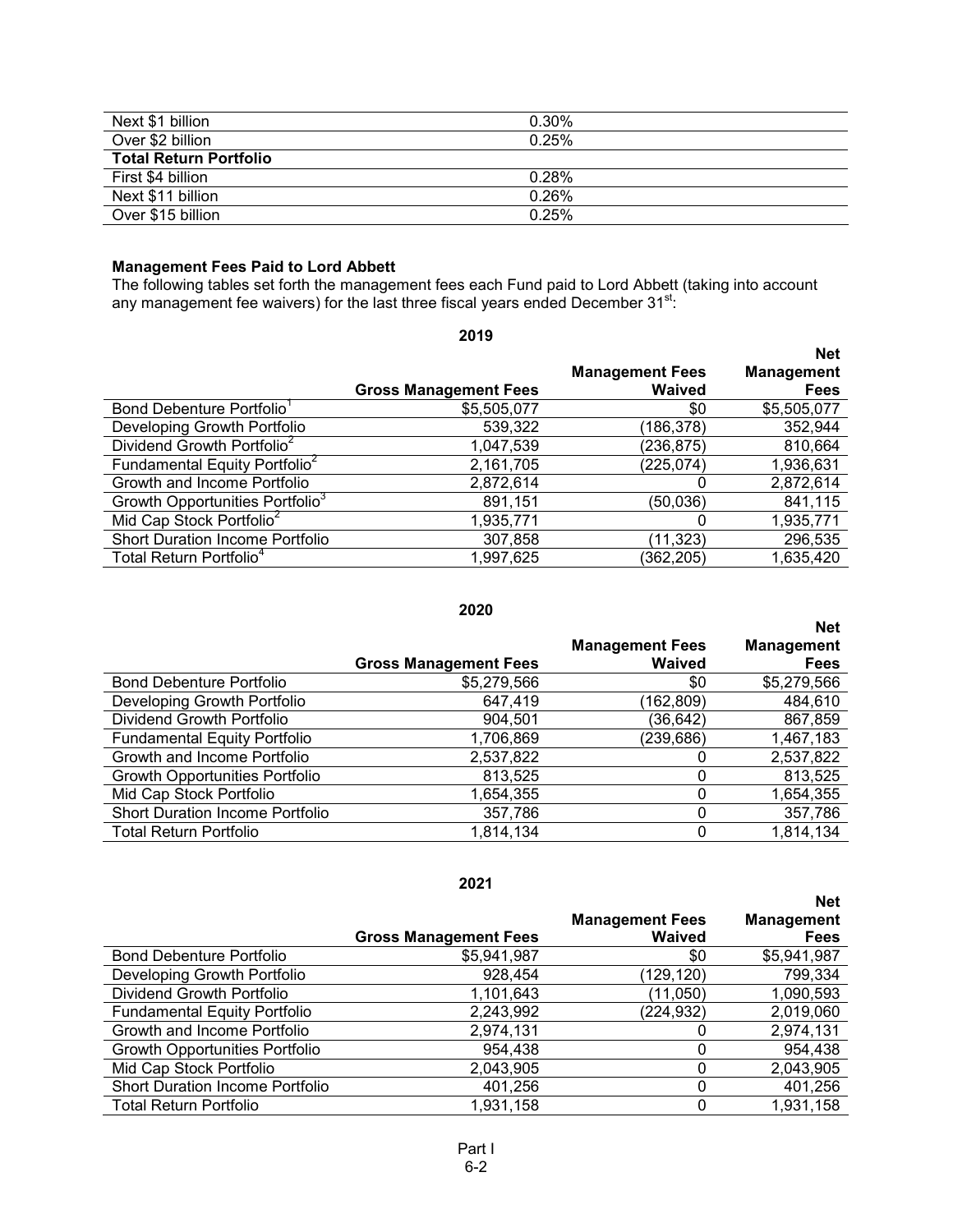- 1 Prior to May 1, 2019, the management fees for Bond Debenture Portfolio was calculated at the following annual rates: 0.50% on the first \$1 billion of average daily net assets; and
	- 0.45% on the Fund's average daily net assets over \$1 billion.
- $2$  Prior to May 1, 2019, the management fees for Dividend Growth Portfolio, Fundamental Equity Portfolio, and Mid Cap Stock Portfolio were calculated at the following annual rates:
	- 0.75% on the first \$1 billion of average daily net assets;
	- 0.70% on the next \$1 billion of average daily net assets; and
	- 0.65% on the Fund's average daily net assets over \$2 billion. Prior to May 1, 2019, the management fees for Growth Opportunities Portfolio was calculated at the following annual rates:
		- 0.80% on the first \$1 billion of average daily net assets;

3

- 0.75% on the next \$1 billion of average daily net assets;
- 0.70% on the next \$1 billion of average daily net assets; and
- 0.65% on the Fund's average daily net assets over \$3 billion.
- 4 Prior to May 1, 2019, the management fees for Total Return Portfolio was calculated at the following annual rates:
	- 0.45% on the first \$1 billion of average daily net assets;
	- 0.40% on the next \$1 billion of average daily net assets; and
	- 0.35% on the Fund's average daily net assets over \$2 billion.

#### **Contractual Fee Waivers and Expense Limitations**

Lord Abbett has contractually agreed to waive its fees and/or reimburse Fund expenses to the extent necessary to limit each Fund's total net annual operating expenses (excluding certain expenses such as acquired fund fees and expenses) to the annual rates set forth in the following table. This agreement may be terminated only by the Fund's Board.

|                                     |                              | <b>Class</b> |  |
|-------------------------------------|------------------------------|--------------|--|
|                                     | <b>Contract Period</b>       | VC.          |  |
| Developing Growth Portfolio         | May 1, 2022 - April 30, 2023 | 1.04%        |  |
| Dividend Growth Portfolio           | May 1, 2022 - April 30, 2023 | $0.99\%$     |  |
| <b>Fundamental Equity Portfolio</b> | May 1, 2022 - April 30, 2023 | 1.08%        |  |

#### **Administrative Services Fees Paid to Lord Abbett**

Pursuant to an Administrative Services Agreement with the Funds, Lord Abbett provides certain administrative services not involving the provision of investment advice to the Funds. The following table sets forth the administrative services fees each Fund paid to Lord Abbett for the last three fiscal years ended December 31<sup>st</sup>:

**2019** 

|                                        |                                  | <b>Administrative Fees</b> | <b>Net</b><br>Administrative |
|----------------------------------------|----------------------------------|----------------------------|------------------------------|
|                                        | <b>Gross Administrative Fees</b> | <b>Voluntarily Waived</b>  | <b>Fees</b>                  |
| <b>Bond Debenture Portfolio</b>        | \$459,812                        | \$0                        | \$459,812                    |
| Developing Growth Portfolio            | 28.764                           | O                          | 28,764                       |
| Dividend Growth Portfolio              | 68.537                           | 0                          | 68,537                       |
| <b>Fundamental Equity Portfolio</b>    | 119,220                          | 0                          | 119,220                      |
| Growth and Income Portfolio            | 229,809                          | ი                          | 229,809                      |
| Growth Opportunities Portfolio         | 46,625                           | 0                          | 46,625                       |
| Mid Cap Stock Portfolio                | 105,472                          |                            | 105,472                      |
| <b>Short Duration Income Portfolio</b> | 35.184                           | 0                          | 35,184                       |
| <b>Total Return Portfolio</b>          | 240,293                          | 0                          | 240,293                      |

#### **2020**

**Net** 

|                                 | <b>Gross Administrative Fees</b> | <b>Administrative Fees</b><br><b>Voluntarily Waived</b> | IVGL<br><b>Administrative</b><br>Fees |
|---------------------------------|----------------------------------|---------------------------------------------------------|---------------------------------------|
| <b>Bond Debenture Portfolio</b> | \$447.073                        | \$(47.297)                                              | \$399,776                             |
| Developing Growth Portfolio     | 35.012                           | (14.810)                                                | 20.202                                |
| Dividend Growth Portfolio       | 65.782                           | (13,296)                                                | 52.486                                |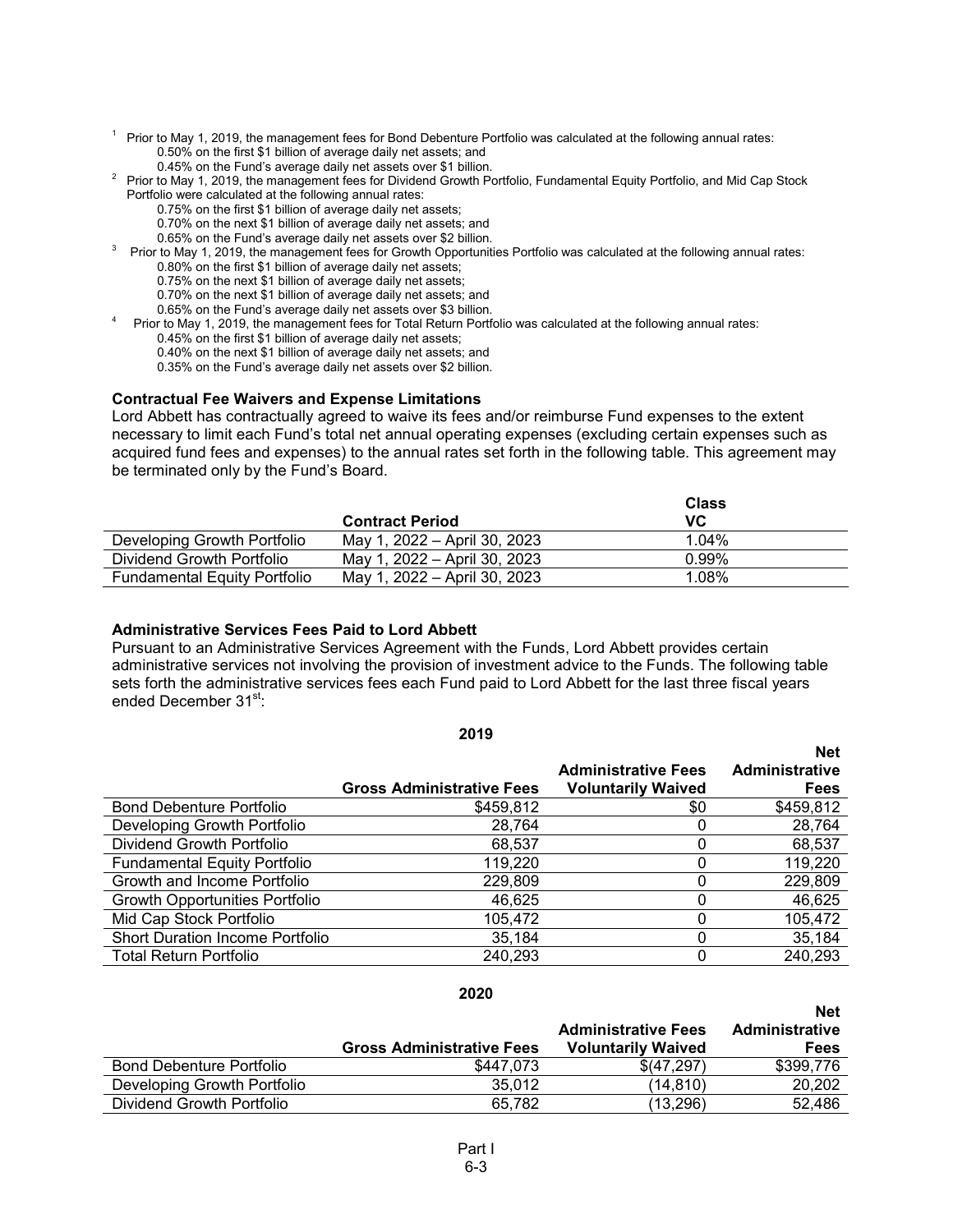|                                        |                                  | <b>Administrative Fees</b> | <b>Net</b><br>Administrative |
|----------------------------------------|----------------------------------|----------------------------|------------------------------|
|                                        | <b>Gross Administrative Fees</b> | <b>Voluntarily Waived</b>  | Fees                         |
| <b>Fundamental Equity Portfolio</b>    | 93,332                           | (22, 389)                  | 70,943                       |
| Growth and Income Portfolio            | 203,026                          | (22, 807)                  | 180,219                      |
| <b>Growth Opportunities Portfolio</b>  | 43,388                           | (4, 755)                   | 38,633                       |
| Mid Cap Stock Portfolio                | 89.653                           | (19,026)                   | 70,627                       |
| <b>Short Duration Income Portfolio</b> | 40,890                           | (18,853)                   | 22,037                       |
| <b>Total Return Portfolio</b>          | 259,162                          | (23, 880)                  | 235,282                      |

#### **2021**

**Net** 

|                                        | <b>Gross Administrative Fees</b> | <b>Administrative Fees</b><br><b>Voluntarily Waived</b> | <b>Administrative</b><br>Fees |
|----------------------------------------|----------------------------------|---------------------------------------------------------|-------------------------------|
| <b>Bond Debenture Portfolio</b>        | \$505,954                        | (66,084)                                                | \$439,870                     |
| Developing Growth Portfolio            | 54,300                           | (19,089)                                                | 35,211                        |
| Dividend Growth Portfolio              | 80,119                           | (24,153)                                                | 55,966                        |
| <b>Fundamental Equity Portfolio</b>    | 125,784                          | (62, 857)                                               | 62,927                        |
| Growth and Income Portfolio            | 237,930                          | (22,321)                                                | 215,609                       |
| <b>Growth Opportunities Portfolio</b>  | 50.903                           | (50,903)                                                |                               |
| Mid Cap Stock Portfolio                | 113.471                          | (24,621)                                                | 88,850                        |
| <b>Short Duration Income Portfolio</b> | 45,858                           | (16,230)                                                | 29,628                        |
| <b>Total Return Portfolio</b>          | 275,880                          | (31,743)                                                | 244,137                       |

#### **Brokerage Commissions**

The Funds' policy with respect to portfolio transactions and brokerage is set forth under the "Brokerage Allocation and Other Practices" section of Part II.

#### **Brokerage Commissions Paid to Independent Broker-Dealer Firms.**

The following table sets forth the total brokerage commissions on transactions of securities each Fund paid to independent broker-dealer firms for the last three fiscal years ended December  $31^{st}$ .

|                                        | 2019      | 2020      | 2021      |
|----------------------------------------|-----------|-----------|-----------|
| <b>Bond Debenture Portfolio</b>        | \$255,840 | \$203,243 | \$363,846 |
| Developing Growth Portfolio            | 70,790    | 84,465    | 133,061   |
| Dividend Growth Portfolio              | 44,380    | 52,696    | 32,669    |
| <b>Fundamental Equity Portfolio</b>    | 264,260   | 199,995   | 143,676   |
| Growth and Income Portfolio            | 320,420   | 301,686   | 234,605   |
| <b>Growth Opportunities Portfolio</b>  | 28.977    | 47,563    | 29,459    |
| Mid Cap Stock Portfolio                | 188,383   | 50,162    | 136,137   |
| <b>Short Duration Income Portfolio</b> | 1.113     | 2.074     | 2,669     |
| Total Return Portfolio                 | 12.104    | 11.129    | 18,298    |

The amount of brokerage commissions paid by a Fund may change from year to year because of changing asset levels, shareholder activity, and portfolio turnover, among other factors.

In addition to the purchase of research services through "commission sharing arrangements," Lord Abbett purchased third party research services with its own resources during the past three fiscal years ended .<br>December 31<sup>st</sup>.

The following table sets forth the amount of portfolio transactions directed by each Fund to broker-dealers that provided research services for the fiscal year ended December 31, 2021, for which the Fund's paid the brokerage commissions indicated: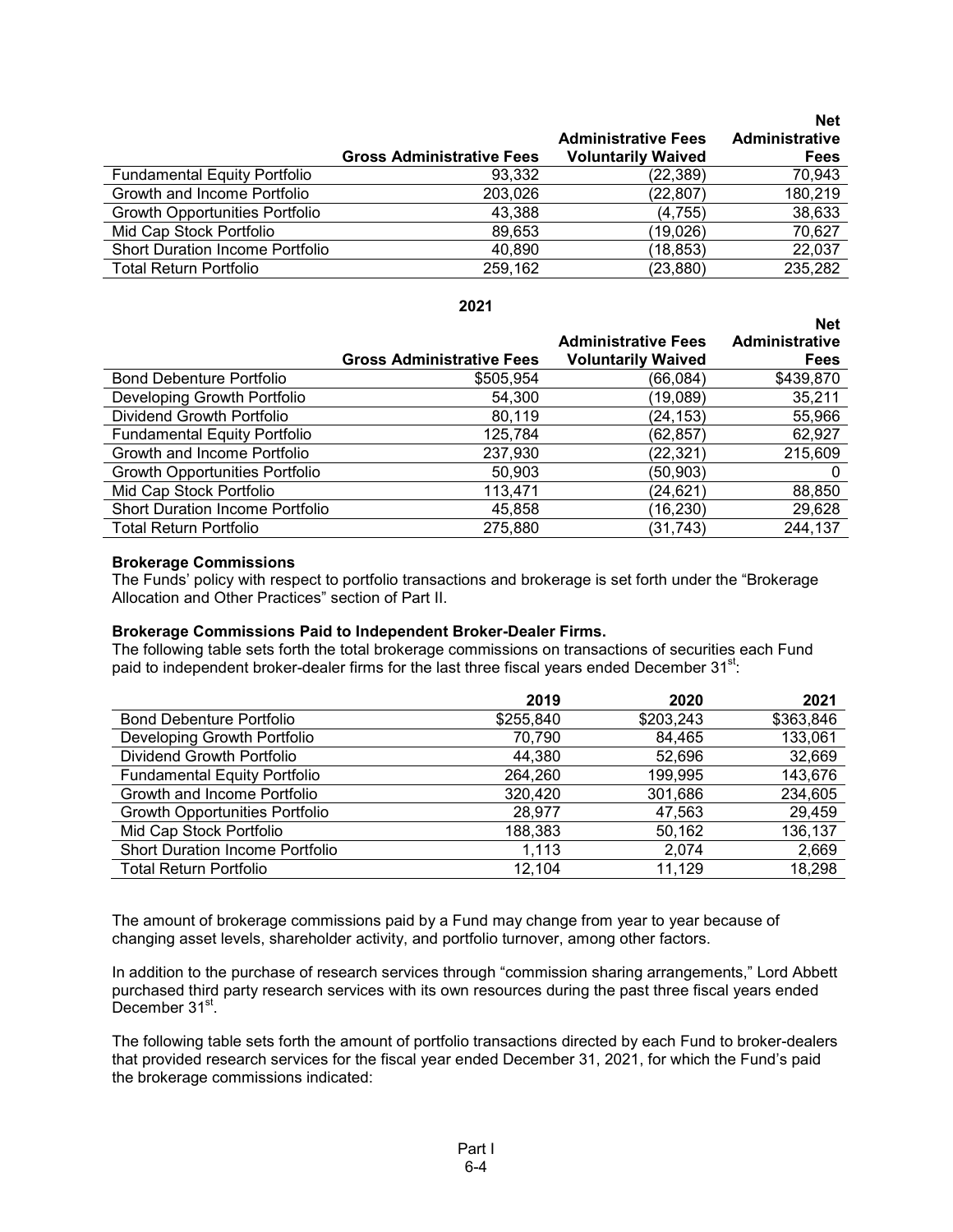|                                        | <b>Transactions</b> | <b>Commissions</b> |
|----------------------------------------|---------------------|--------------------|
| <b>Bond Debenture Portfolio</b>        | \$876,919,036       | \$212,778          |
| Developing Growth Portfolio            | 254,557,080         | 96,235             |
| Dividend Growth Portfolio              | 130,951,178         | 22,071             |
| <b>Fundamental Equity Portfolio</b>    | 314, 153, 342       | 81,320             |
| Growth and Income Portfolio            | 504,732,110         | 117,319            |
| <b>Growth Opportunities Portfolio</b>  | 137,889,663         | 21,744             |
| Mid Cap Stock Portfolio                | 229,009,955         | 72,349             |
| <b>Short Duration Income Portfolio</b> | None                | None               |
| <b>Total Return Portfolio</b>          | None                | None               |

#### **Regular Broker-Dealers**

During the fiscal year ended December 31, 2021, each Fund acquired securities of its "regular brokers or dealers," as that term is defined in Rule 10b-1 under the 1940 Act, that derived, or have a parent that derived, more than 15% of its gross revenues from the business of a broker, a dealer, an underwriter, or an investment adviser, as follows:

|                                        |                                      | Value of the Fund's Aggregate<br><b>Holdings of the Regular</b><br><b>Broker's or Dealer's or</b> |
|----------------------------------------|--------------------------------------|---------------------------------------------------------------------------------------------------|
|                                        | <b>Regular Broker or Dealers</b>     | <b>Parent's Securities</b>                                                                        |
| <b>Bond Debenture Portfolio</b>        | Bank of America/Merrill Lynch        | \$1,251,981                                                                                       |
|                                        | Citigroup Global Markets Inc.        | 3,414,851                                                                                         |
|                                        | Goldman, Sachs & Co.                 | 10,103,777                                                                                        |
|                                        | J.P. Morgan Securities LLC           | 7,577,132                                                                                         |
|                                        | Morgan Stanley                       | 8,343,772                                                                                         |
| Developing Growth Portfolio            | N/A                                  | None                                                                                              |
| Dividend Growth Portfolio              | JPMorgan Chase & Co.                 | 6,718,509                                                                                         |
|                                        | Morgan Stanley                       | 4,873,748                                                                                         |
| Fundamental Equity Portfolio           | Citigroup Inc.                       | 4,409,314                                                                                         |
|                                        | Morgan Stanley                       | 5,334,573                                                                                         |
| Growth and Income Portfolio            | Citigroup Inc.                       | 11.117.470                                                                                        |
|                                        | Morgan Stanley                       | 11,866.979                                                                                        |
| <b>Growth Opportunities Portfolio</b>  | N/A                                  | None                                                                                              |
| Mid Cap Stock Portfolio                | N/A                                  | None                                                                                              |
| <b>Short Duration Income Portfolio</b> | <b>Bank of America/Merrill Lynch</b> | 874, 210                                                                                          |
|                                        | Barclays Capital Inc.                | 214,106                                                                                           |
|                                        | Citigroup Global Markets Inc.        | 1,352,945                                                                                         |
|                                        | Credit Suisse Group AG               | 2,125,187                                                                                         |
|                                        | Goldman, Sachs & Co.                 | 2,976,179                                                                                         |
|                                        | J.P. Morgan Securities LLC           | 1,888,224                                                                                         |
|                                        | <b>Wells Fargo</b>                   | 82,711                                                                                            |
| <b>Total Return Portfolio</b>          | Bank of America/Merrill Lynch        | 3,802,746                                                                                         |
|                                        | Citigroup Global Markets Inc.        | 7,901,163                                                                                         |
|                                        | <b>Credit Suisse First Boston</b>    | 2,626,009                                                                                         |
|                                        | Goldman Sachs Group Inc.             | 6,238,908                                                                                         |
|                                        | J.P. Morgan Securities LLC           | 6,904,113                                                                                         |
|                                        | Merrill Lynch Mortgage Investors     | 5,110                                                                                             |
|                                        | Trust Series 2006                    |                                                                                                   |
|                                        | Morgan Stanley & Co. LLC             | 7,081,006                                                                                         |
|                                        | Wachovia Corp.                       | 819,648                                                                                           |
|                                        | Wells Fargo Securities, LLC          | 13,556,090                                                                                        |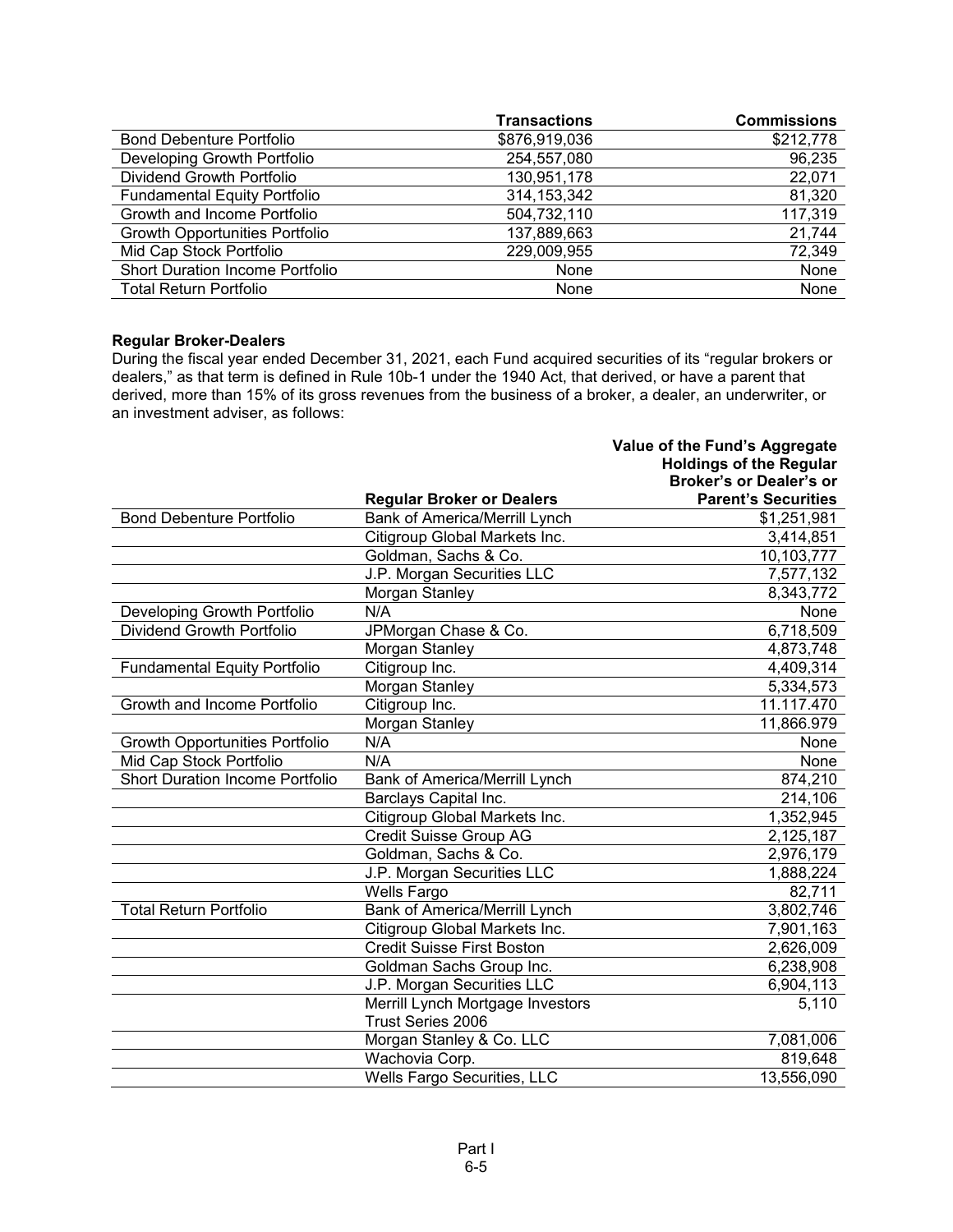#### **7. PORTFOLIO MANAGER INFORMATION**

#### **Other Accounts Managed**

The following table sets forth information about the other accounts managed by the Fund's portfolio managers as of December 31, 2021 (or another date, if indicated). For more information, please see the "Portfolio Management Information" section of Part II. The data shown below are approximate.

Included in the Registered Investment Companies category are those U.S.-registered funds managed or sub-advised by Lord Abbett, including funds underlying variable annuity contracts and variable life insurance policies offered through insurance companies. The Other Pooled Investment Vehicles category includes collective investment funds, offshore funds and similar non-registered investment vehicles. Lord Abbett does not manage any hedge funds. The Other Accounts category encompasses retirement and benefit plans (including both defined contribution and defined benefit plans) sponsored by various corporations and other entities, individually managed institutional accounts of various corporations, other entities and individuals, and separately managed accounts in so-called wrap fee programs sponsored by financial intermediaries unaffiliated with Lord Abbett.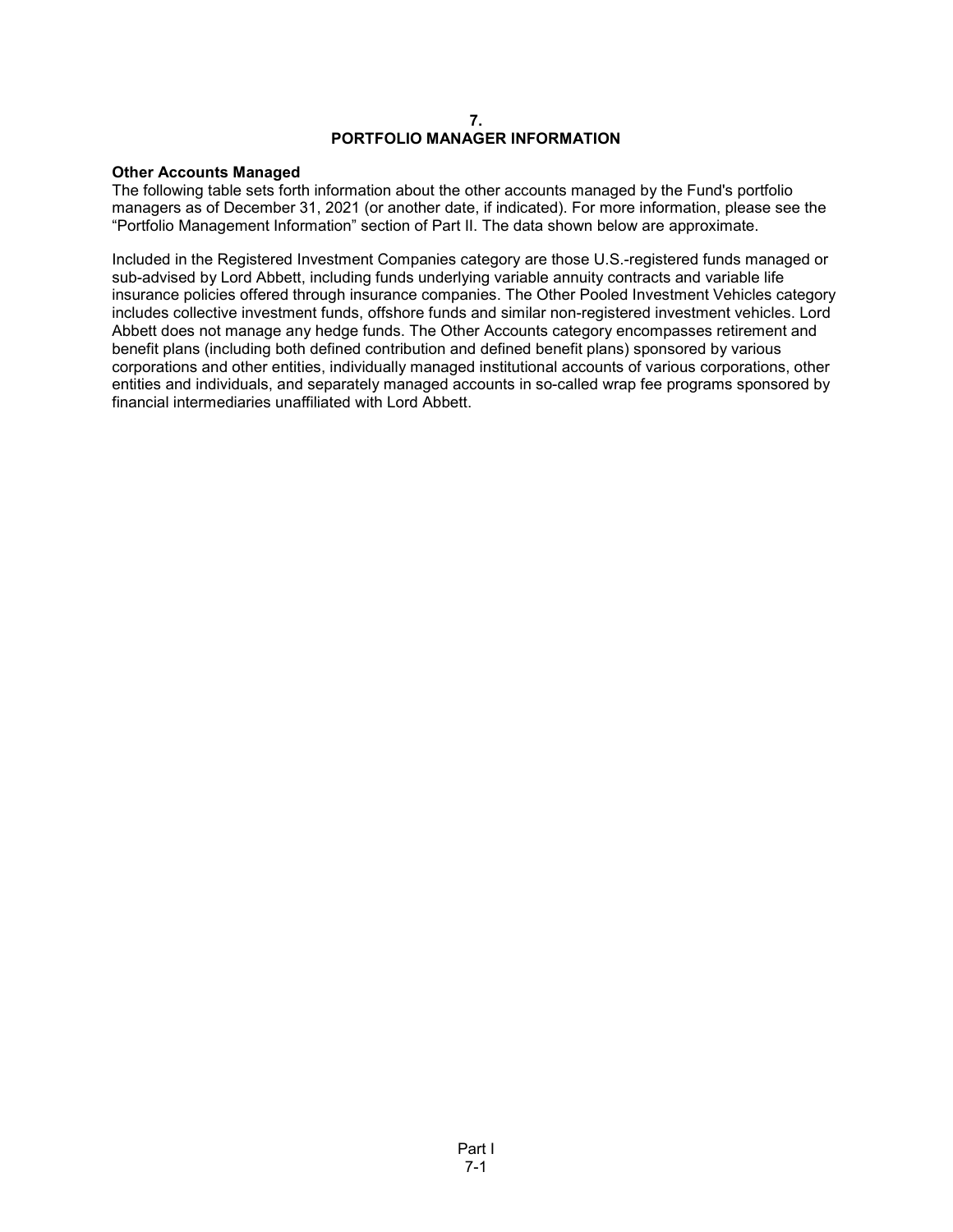|                                        | <b>Number of</b><br><b>Registered</b> | <b>Total</b>            | <b>Number</b><br>of Other<br><b>Pooled</b> | <b>Total</b>           | <b>Number</b>               | <b>Total</b>           |
|----------------------------------------|---------------------------------------|-------------------------|--------------------------------------------|------------------------|-----------------------------|------------------------|
|                                        | <b>Investment</b><br><b>Companies</b> | <b>Assets</b><br>(\$MM) | <b>Investment</b><br><b>Vehicles</b>       | <b>Assets</b><br>(SMM) | of Other<br><b>Accounts</b> | <b>Assets</b><br>(SMM) |
| <b>Bond Debenture Portfolio</b>        |                                       |                         |                                            |                        |                             |                        |
| Steven F. Rocco                        | 15                                    | 117,821.7               | 14                                         | 14,274.6               | 23                          | 5,311.6                |
| Robert A. Lee                          | 15                                    | 124,937.6               | 11                                         | 14,299.3               | 2,030                       | 1,176.2                |
| Andrew H. O'Brien                      | 14                                    | 122,820.9               | 8                                          | 10,823.5               | 27                          | 7,762.2                |
| Kewjin Yuoh                            | 15                                    | 124,176.4               | 8                                          | 10,802.7               | 1,671                       | 6,830.1                |
| Robert S. Clark                        | 1                                     | 28,420.5                | 1                                          | 1,452.4                | 0                           | 0                      |
| Christopher J. Gizzo                   | 3                                     | 35,903.9                | $\overline{2}$                             | 5,094.3                | 0                           | $\mathbf 0$            |
|                                        |                                       |                         |                                            |                        |                             |                        |
| <b>Developing Growth Portfolio</b>     |                                       |                         |                                            |                        |                             |                        |
| F. Thomas O'Halloran                   | 4                                     | 14,488.3                | 3                                          | 353.2                  | 16                          | 1,075.7                |
| Matthew R. DeCicco                     | 8                                     | 19,203.9                | 3                                          | 353.2                  | 0                           | 0                      |
| Vernon T. Bice                         | 4                                     | 14,488.3                | 3                                          | 353.2                  | $\mathbf 0$                 | $\pmb{0}$              |
| Benjamin Ebel                          | 1                                     | 4,460.2                 | 1                                          | 44.4                   | 0                           | 0                      |
| <b>Dividend Growth Portfolio</b>       |                                       |                         |                                            |                        |                             |                        |
| Darnell C. Azeez                       | 4                                     | 12,939.8                | 0                                          | 0                      | 0                           | $\pmb{0}$              |
| Marc O. Pavese                         | $\overline{2}$                        | 10,305.0                | 0                                          | 0                      | 0                           | $\mathbf 0$            |
| Jeffrey Rabinowitz                     | 4                                     | 4,891.1                 | $\mathbf 0$                                | 0                      | 1                           | 20.5                   |
| Servesh Tiwari                         | 3                                     | 10,316.4                | 1                                          | 4.5                    | 0                           | $\pmb{0}$              |
| Subrata Ghose                          | 1                                     | 3,624.5                 | 0                                          | 0                      | 0                           | $\Omega$               |
|                                        |                                       |                         |                                            |                        |                             |                        |
| <b>Fundamental Equity Portfolio</b>    |                                       |                         |                                            |                        |                             |                        |
| John C. Hardy                          | 7                                     | 7,309.4                 | 1                                          | 118.0                  | 1,779                       | 1,012.5                |
| Jeff D. Diamond                        | 5                                     | $\overline{5,050.1}$    | 0                                          | 0                      | 1,782                       | 1,207.7                |
| Darnell C. Azeez <sup>1</sup>          | 6                                     | 13,778.5                | 0                                          | 0                      | 0                           | 0                      |
|                                        |                                       |                         |                                            |                        |                             |                        |
| <b>Growth and Income Portfolio</b>     |                                       |                         |                                            |                        |                             |                        |
| John C. Hardy<br>Jeff D. Diamond       | 8<br>5                                | 7,624.6<br>4,746.7      | 1<br>$\mathbf 0$                           | 118.0                  | 1,779<br>1,782              | 1,012.5<br>1,207.7     |
| Darnell C. Azeez <sup>1</sup>          | 6                                     | 13,475.1                | 0                                          | 0<br>0                 | 0                           | 0                      |
|                                        |                                       |                         |                                            |                        |                             |                        |
| <b>Growth Opportunities Portfolio</b>  |                                       |                         |                                            |                        |                             |                        |
| Jeffrey Rabinowitz                     | 4                                     | 5,017.4                 | 0                                          | 0                      | 1                           | 20.5                   |
| Heidi A. Lawrence                      | 2                                     | 911.2                   | 0                                          | 0                      | $\mathbf{0}$                | 0                      |
| James B. Sullivan                      | 1                                     | 903.5                   | 0                                          | $\mathbf{0}$           | 0                           | $\mathbf{0}$           |
|                                        |                                       |                         |                                            |                        |                             |                        |
| <b>Mid Cap Stock Portfolio</b>         |                                       |                         |                                            |                        |                             |                        |
| John C. Hardy                          | 7                                     | 7,329.6                 | 1                                          | 118.0                  | 1,779                       | 1,012.5                |
| Jeff D. Diamond                        | $\overline{5}$                        | 5,070.3                 | 0                                          | 0                      | 1,782                       | 1,207.7                |
|                                        |                                       |                         |                                            |                        |                             |                        |
| <b>Short Duration Income Portfolio</b> |                                       |                         |                                            |                        |                             |                        |
| Andrew H. O'Brien<br>Robert A. Lee     | 14<br>15                              | 124,030.8               | 8<br>11                                    | 10,823.5               | 27<br>2,030                 | 7,762.2                |
| Kewjin Yuoh                            | 15                                    | 126, 147.4<br>125,386.2 | 8                                          | 14,299.3<br>10,802.7   | 1,671                       | 1,176.2<br>6,830.1     |
| Steven F. Rocco                        | 15                                    | 119,031.5               | 14                                         | 14,274.6               | 23                          | 5,311.6                |
| Adam C. Castle                         | 8                                     | 87,924.6                | 5                                          | 9,256.2                | 0                           | 0                      |
| Harris A. Trifon                       | 5                                     | 69,334.1                | 4                                          | 7,861.4                | 0                           | $\pmb{0}$              |
| Yoana N. Koleva <sup>2</sup>           | 4                                     | 20,957.0                | 1                                          | 1,394.8                | 0                           | 0                      |
|                                        |                                       |                         |                                            |                        |                             |                        |

**Total Return Portfolio**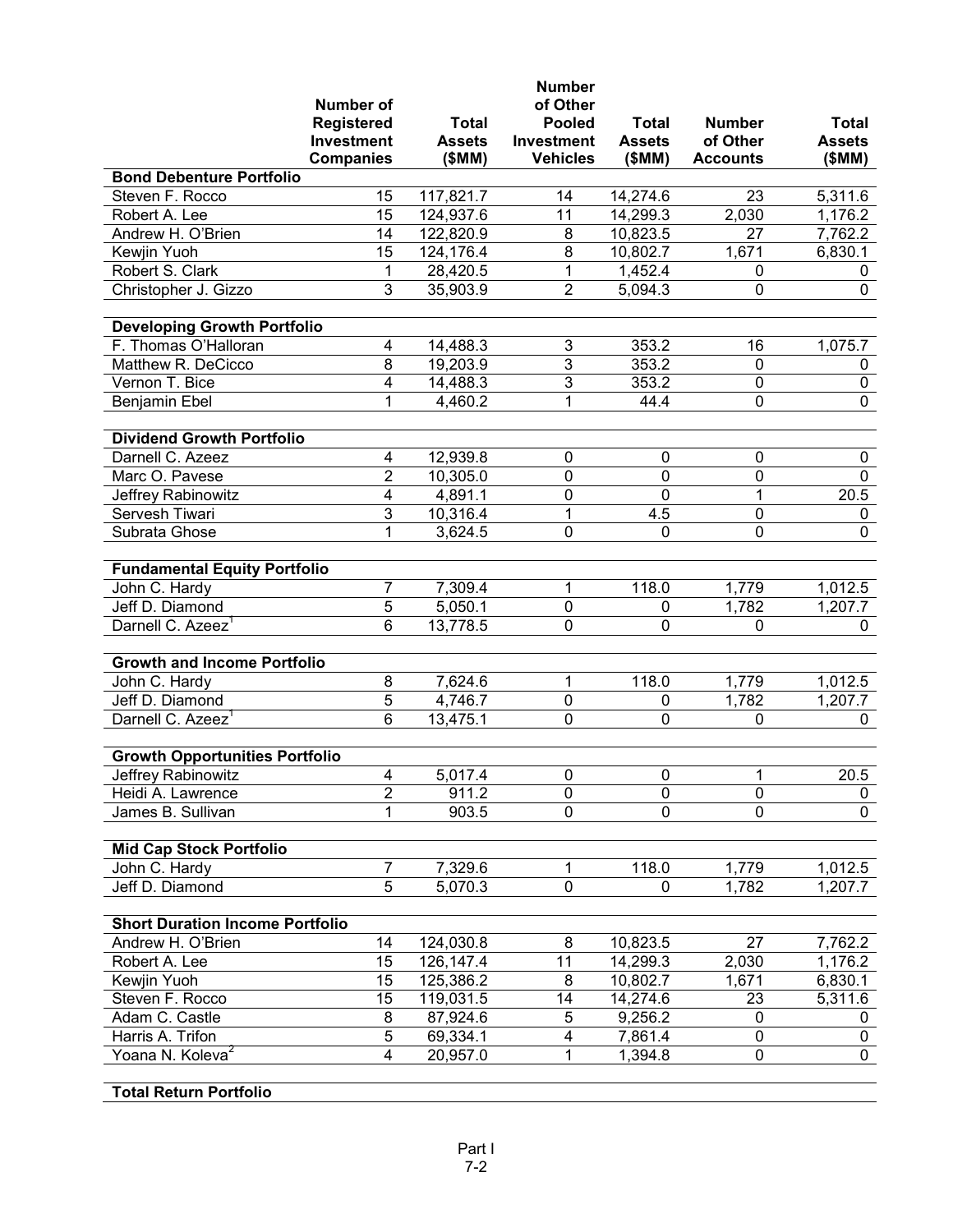| Robert A. Lee     | 15 | 125.608.7 | 11 | 14.299.3 | 2.030 | 1,176.2  |
|-------------------|----|-----------|----|----------|-------|----------|
| Kewjin Yuoh       | 15 | 124.847.5 |    | 10,802.7 | 1.671 | 6,830.1  |
| Andrew H. O'Brien | 14 | 123,492.0 |    | 10,823.5 | 27    | 7,762.2  |
| Steven F. Rocco   | 15 | 118.492.7 | 14 | 14.274.6 | 23    | 5,311.6  |
| Leah G. Traub     | 5  | 10.487.6  |    | 1.177.8  | 1,630 | 880.0    |
| Adam C. Castle    |    | 87,385.8  |    | 9.256.2  |       |          |
| Harris A. Trifon  | 5  | 68,795.4  |    | 7,861.4  |       | $\Omega$ |

<sup>1</sup> Darnell C. Azeez was added to Fundamental Equity Portfolio and Growth and Income Portfolio effective May 1, 2022.<br><sup>2</sup> Yoana N. Koleva was added to Short Duration Income Portfolio effective May 1, 2022.

#### **Holdings of Portfolio Managers**

As of December 31, 2021, no portfolio manager beneficially owns any securities in the Fund(s) he or she manages.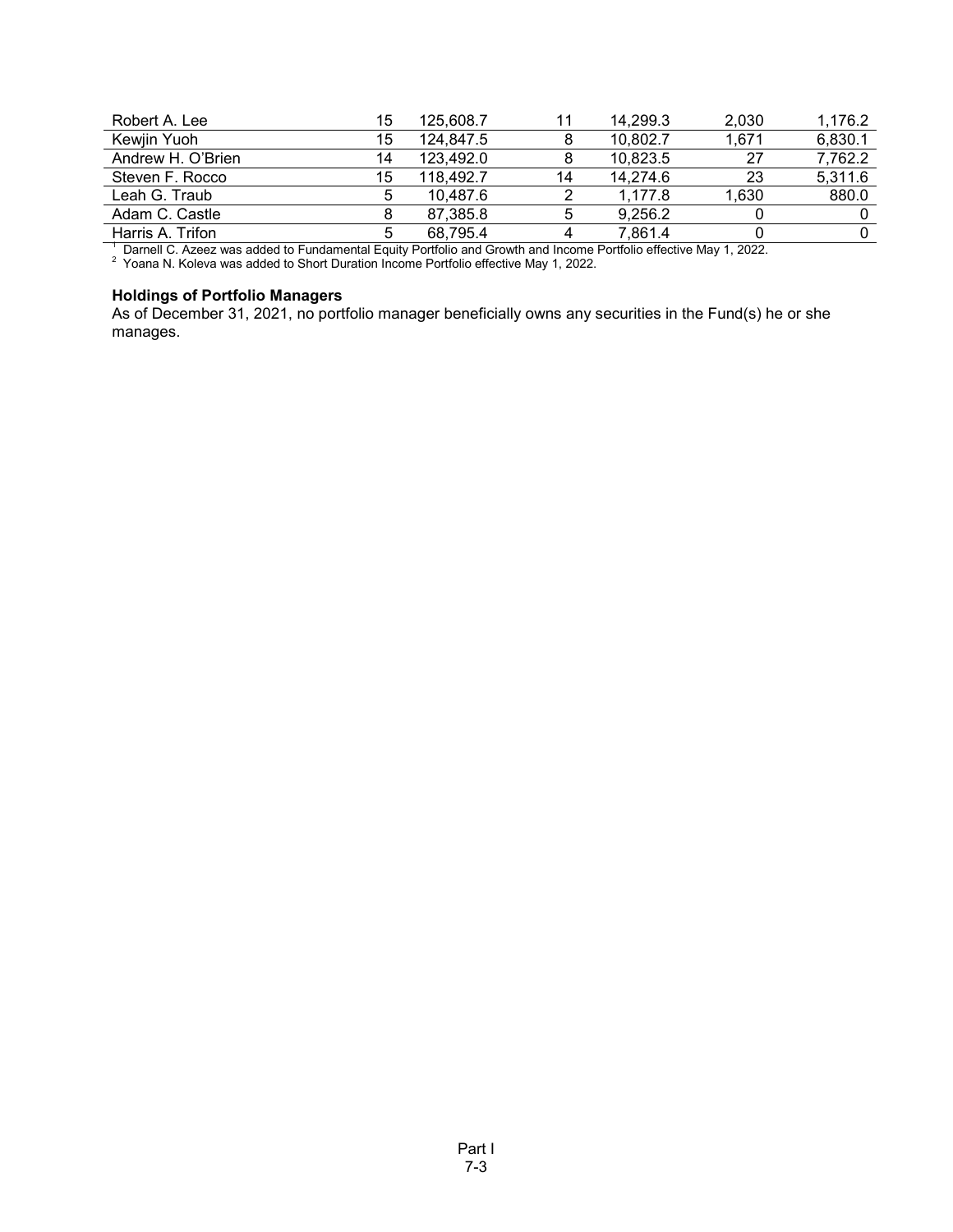### **8. SECURITIES LENDING**

The following table provides the dollar amounts of income and fees and/or compensation related to each Fund's securities lending activities during the most recent fiscal year:

| <b>Bond Debenture Portfolio</b>                                                         |           |
|-----------------------------------------------------------------------------------------|-----------|
| Gross income from securities lending activities                                         | \$142,282 |
| Fees and/or compensation for securities lending activities and related services:        |           |
| Fees paid to securities lending agent from a revenue split                              | \$14,240  |
| Fees paid for any cash collateral management service (including fees deducted from a    |           |
| pooled cash collateral reinvestment vehicle) that are not included in the revenue split |           |
| Administrative fees not included in revenue split                                       |           |
| Indemnification fee not included in revenue split                                       |           |
| Rebate (paid to borrower)                                                               |           |
| Other fees not included in revenue split (specify)                                      |           |
| Aggregate fees/compensation for securities lending activities                           | \$14,240  |
| Net income from securities lending activities                                           | \$128,042 |
| <b>Dividend Growth Portfolio</b>                                                        |           |
| Gross income from securities lending activities                                         | \$46      |
| Fees and/or compensation for securities lending activities and related services:        |           |
| Fees paid to securities lending agent from a revenue split                              | \$5       |
| Fees paid for any cash collateral management service (including fees deducted from a    |           |
| pooled cash collateral reinvestment vehicle) that are not included in the revenue split |           |
| Administrative fees not included in revenue split                                       |           |
| Indemnification fee not included in revenue split                                       |           |
| Rebate (paid to borrower)                                                               |           |
| Other fees not included in revenue split (specify)                                      |           |
| Aggregate fees/compensation for securities lending activities                           | \$5       |
| Net income from securities lending activities                                           | \$41      |
|                                                                                         |           |
| <b>Developing Growth Portfolio</b>                                                      |           |
| Gross income from securities lending activities                                         | \$39,285  |
| Fees and/or compensation for securities lending activities and related services:        |           |
| Fees paid to securities lending agent from a revenue split                              | \$3,938   |
| Fees paid for any cash collateral management service (including fees deducted from a    |           |
| pooled cash collateral reinvestment vehicle) that are not included in the revenue split |           |
| Administrative fees not included in revenue split                                       |           |
| Indemnification fee not included in revenue split                                       |           |
| Rebate (paid to borrower)                                                               | \$2       |
| Other fees not included in revenue split (specify)                                      |           |
| Aggregate fees/compensation for securities lending activities                           | \$3,940   |
| Net income from securities lending activities                                           | \$35,345  |
|                                                                                         |           |
| <b>Fundamental Equity Portfolio</b>                                                     |           |
| Gross income from securities lending activities                                         | \$175     |
| Fees and/or compensation for securities lending activities and related services:        |           |
| Fees paid to securities lending agent from a revenue split                              | \$17      |
| Fees paid for any cash collateral management service (including fees deducted from a    |           |
| pooled cash collateral reinvestment vehicle) that are not included in the revenue split |           |
| Administrative fees not included in revenue split                                       |           |
| Indemnification fee not included in revenue split                                       |           |
| Rebate (paid to borrower)                                                               |           |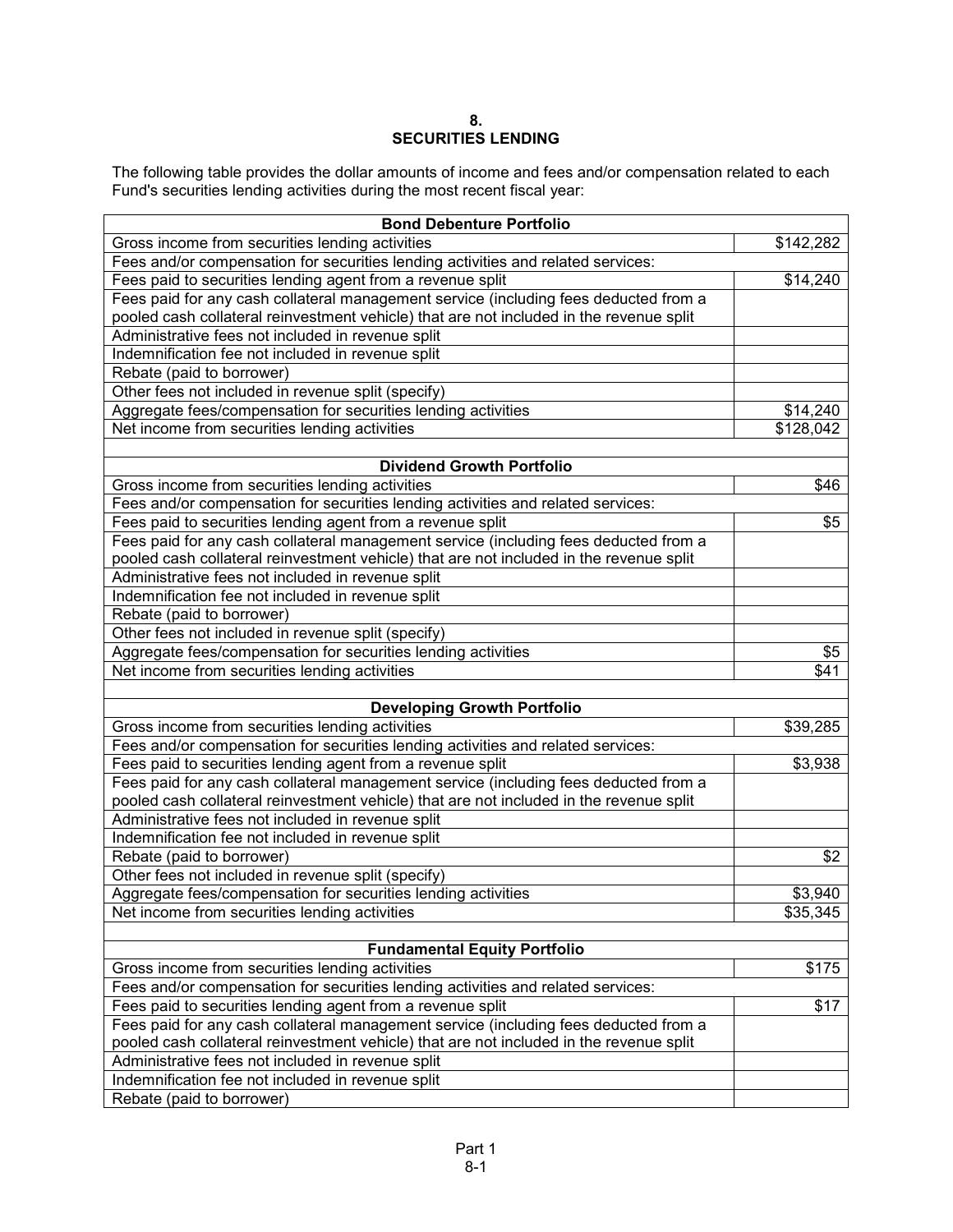| Other fees not included in revenue split (specify)                                      |          |
|-----------------------------------------------------------------------------------------|----------|
| Aggregate fees/compensation for securities lending activities                           | \$17     |
| Net income from securities lending activities                                           | \$158    |
|                                                                                         |          |
| <b>Growth and Income Portfolio</b>                                                      |          |
| Gross income from securities lending activities                                         | \$38     |
| Fees and/or compensation for securities lending activities and related services:        |          |
| Fees paid to securities lending agent from a revenue split                              | \$4      |
| Fees paid for any cash collateral management service (including fees deducted from a    |          |
| pooled cash collateral reinvestment vehicle) that are not included in the revenue split |          |
| Administrative fees not included in revenue split                                       |          |
| Indemnification fee not included in revenue split                                       |          |
| Rebate (paid to borrower)                                                               |          |
| Other fees not included in revenue split (specify)                                      |          |
| Aggregate fees/compensation for securities lending activities                           | \$4      |
| Net income from securities lending activities                                           | \$34     |
|                                                                                         |          |
| <b>Growth Opportunities Portfolio</b>                                                   |          |
| Gross income from securities lending activities                                         | \$2,232  |
| Fees and/or compensation for securities lending activities and related services:        |          |
| Fees paid to securities lending agent from a revenue split                              | \$228    |
| Fees paid for any cash collateral management service (including fees deducted from a    |          |
| pooled cash collateral reinvestment vehicle) that are not included in the revenue split |          |
| Administrative fees not included in revenue split                                       |          |
| Indemnification fee not included in revenue split                                       |          |
| Rebate (paid to borrower)                                                               |          |
| Other fees not included in revenue split (specify)                                      |          |
| Aggregate fees/compensation for securities lending activities                           | \$228    |
| Net income from securities lending activities                                           | \$2,004  |
|                                                                                         |          |
| <b>Mid Cap Stock Portfolio</b>                                                          |          |
| Gross income from securities lending activities                                         | \$11,311 |
| Fees and/or compensation for securities lending activities and related services:        |          |
| Fees paid to securities lending agent from a revenue split                              | \$1,132  |
| Fees paid for any cash collateral management service (including fees deducted from a    |          |
| pooled cash collateral reinvestment vehicle) that are not included in the revenue split |          |
| Administrative fees not included in revenue split                                       |          |
| Indemnification fee not included in revenue split                                       |          |
| Rebate (paid to borrower)                                                               |          |
| Other fees not included in revenue split (specify)                                      |          |
| Aggregate fees/compensation for securities lending activities                           | \$1,132  |
| Net income from securities lending activities                                           | \$10,179 |

Short Duration Income Portfolio and Total Return Portolio did not engage in securities lending during the Funds' most recent fiscal year.

Citibank, N.A. ("Citibank") acts as the securities lending agent for the Lord Abbett funds. As securities lending agent, during the last fiscal year, Citibank located borrowers for fund securities, monitored daily the value of the loaned securities and collateral, required additional collateral as necessary, negotiated loan terms, provided certain recordkeeping and account servicing, and arranged for return of loaned securities to the fund at loan termination, and, as applicable, in connection with proxy votes.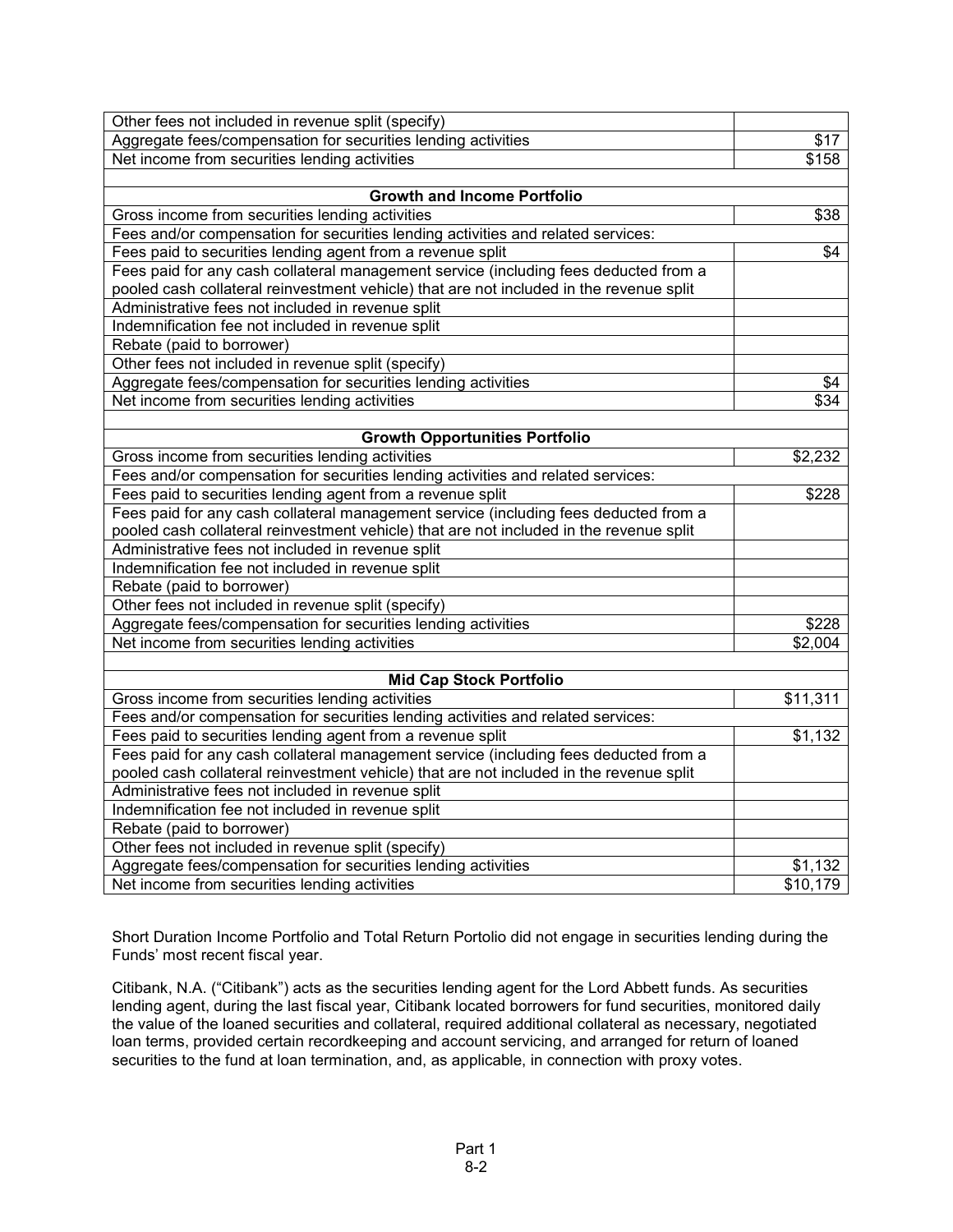**9.** 

#### **CONTROL PERSONS AND PRINCIPAL SHAREHOLDERS**

Shareholders beneficially owning more than 25% of outstanding shares may be in control and may be able to affect the outcome of certain matters presented for a shareholder vote. As of March 31, 2022, to the best of the Funds' knowledge, the following persons or entities owned of record or were known by the Funds to beneficially own more than 25% of a Fund's outstanding shares:

| <b>Bond Debenture Portfolio</b>          |        |
|------------------------------------------|--------|
| PROTECTIVE LIFE INSURANCE CO             | 44.01% |
| <b>INVESTMENT PRODUCTS</b>               |        |
| SERVICES VARIABLE ANNUITY                |        |
| SEPARATE ACCOUNT PO BOX 2606             |        |
| BIRMINGHAM, AL 35202-2606                |        |
| <b>Developing Growth Portfolio</b>       |        |
| LINCOLN LIFE INSURANCE COMPANY           | 30.53% |
| 1300 S CLINTON ST                        |        |
| FORT WAYNE, IN 46802-3518                |        |
| <b>Dividend Growth Portfolio</b>         |        |
| PROTECTIVE LIFE INSURANCE CO             | 59.34% |
| <b>INVESTMENT PRODUCTS SERVICES</b>      |        |
| VARIABLE ANNUITY SEPARATE ACCOUNT        |        |
| PO BOX 2606                              |        |
| BIRMINGHAM, AL 35202-2606                |        |
| <b>Fundamental Equity Portfolio</b>      |        |
| PROTECTIVE LIFE INSURANCE CO             | 57.62% |
| <b>INVESTMENT PRODUCTS SERVICES</b>      |        |
| VARIABLE ANNUITY SEPARATE ACCOUNT        |        |
| PO BOX 2606                              |        |
| BIRMINGHAM, AL 35202-2606                |        |
| <b>Growth and Income Portfolio</b>       |        |
| AIG SUNAMERICA LIFE ASSURANCE            | 44.33% |
| COMPANY VARIABLE SEPERATE A/C & VARIABLE |        |
| ANNUITY A/C SEVEN                        |        |
| 2727A ALLEN PKWY                         |        |
| HOUSTON, TX 77019-2107                   |        |
| <b>Growth Opportunities Portfolio</b>    |        |
| PROTECTIVE LIFE INSURANCE CO             | 45.38% |
| <b>INVESTMENT PRODUCTS SERVICES</b>      |        |
| VARIABLE ANNUITY SEPARATE ACCOUNT        |        |
| PO BOX 2606                              |        |
| BIRMINGHAM, AL 35202-2606                |        |
| DELAWARE LIFE INSURANCE COMPANY          | 29.35% |
| 1601 TRAPELO RD STE 30                   |        |
| WALTHAM, MA 02451-7360                   |        |
| <b>Mid Cap Stock Portfolio</b>           |        |
| VOYA RETIREMENT INS AND ANNUITY CO       | 30.12% |
| SEPARATE A/C F                           |        |
|                                          |        |

Part I 9-1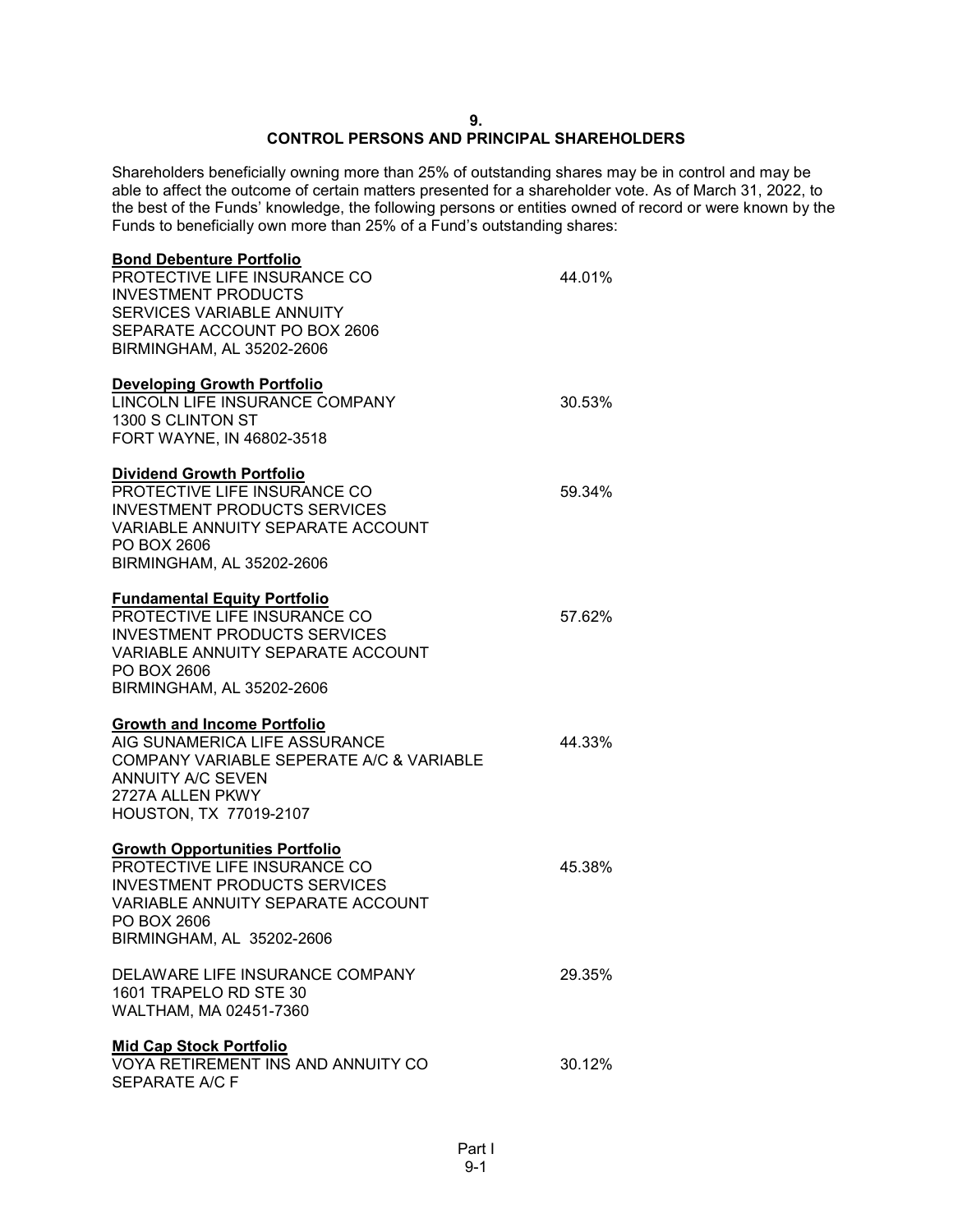| ONE ORANGE WAY         |  |
|------------------------|--|
| WINDSOR, CT 06095-4773 |  |

AIG SUNAMERICA LIFE ASSURANCE 28.56% COMPANY VARIABLE SEPERATE A/C & VARIABLE ANNUITY A/C SEVEN 2727A ALLEN PKWY HOUSTON, TX 77019-2107

## **Short Duration Income Portfolio**

LINCOLN LIFE INSURANCE COMPANY 39.51% 1300 SOUTH CLINTON ST FORT WAYNE, IN 46802-3518

#### **Total Return Portfolio**

PACIFIC LIFE INSURANCE COMPANY 45.08% SEPARATE ACCOUNT A 700 NEWPORT CENTER DR NEWPORT BEACH, CA 92660-6307

As of March 31, 2022, to the best of the Funds' knowledge, the following persons or entities owned of record or were known by the Funds to beneficially own 5% or more of the specified class of the Fund's outstanding shares:

| <b>Bond Debenture Portfolio</b>                                   |        |
|-------------------------------------------------------------------|--------|
| AXA EQUITABLE LIFE INSURANCE CO                                   | 14.79% |
| SEPARATE ACCOUNT 70                                               |        |
| 1290 AVENUE OF THE AMERICAS FL 12                                 |        |
| NEW YORK NY 10104-1472                                            |        |
| PROTECTIVE LIFE INSURANCE CO                                      | 44.01% |
| <b>INVESTMENT PRODUCTS SERVICES</b>                               |        |
| VARIABLE ANNUITY SEPARATE ACCT                                    |        |
| PO BOX 2606                                                       |        |
| BIRMINGHAM AL 35202-2606                                          |        |
| PACIFIC LIFE INSURANCE COMPANY                                    | 12.54% |
| SEPARATE ACCOUNT A                                                |        |
| 700 NEWPORT CENTER DR                                             |        |
| NEWPORT BEACH CA 92660-6307                                       |        |
| <b>Developing Growth Portfolio</b>                                |        |
| AIG SUNAMERICA LIFE ASSURANCE                                     | 5.65%  |
| COMPANY VARIABLE SEPERATE A/C &                                   |        |
| VARIABLE ANNUITY A/C SEVEN                                        |        |
| 2727A ALLEN PKWY #4-D1                                            |        |
| ATTN: VARIABLE ANNUITY ACCOUNTING<br><b>HOUSTON TX 77019-2107</b> |        |
|                                                                   |        |
| HORACE MANN LIFE INS SEPERATE                                     | 12.34% |
| <b>ACCOUNT</b>                                                    |        |
| 1 HORACE MANN PLZ                                                 |        |
| SPRINGFIELD IL 62715-0001                                         |        |
| LINCOLN LIFE INSURANCE COMPANY                                    | 30.53% |
| 1300 S CLINTON ST                                                 |        |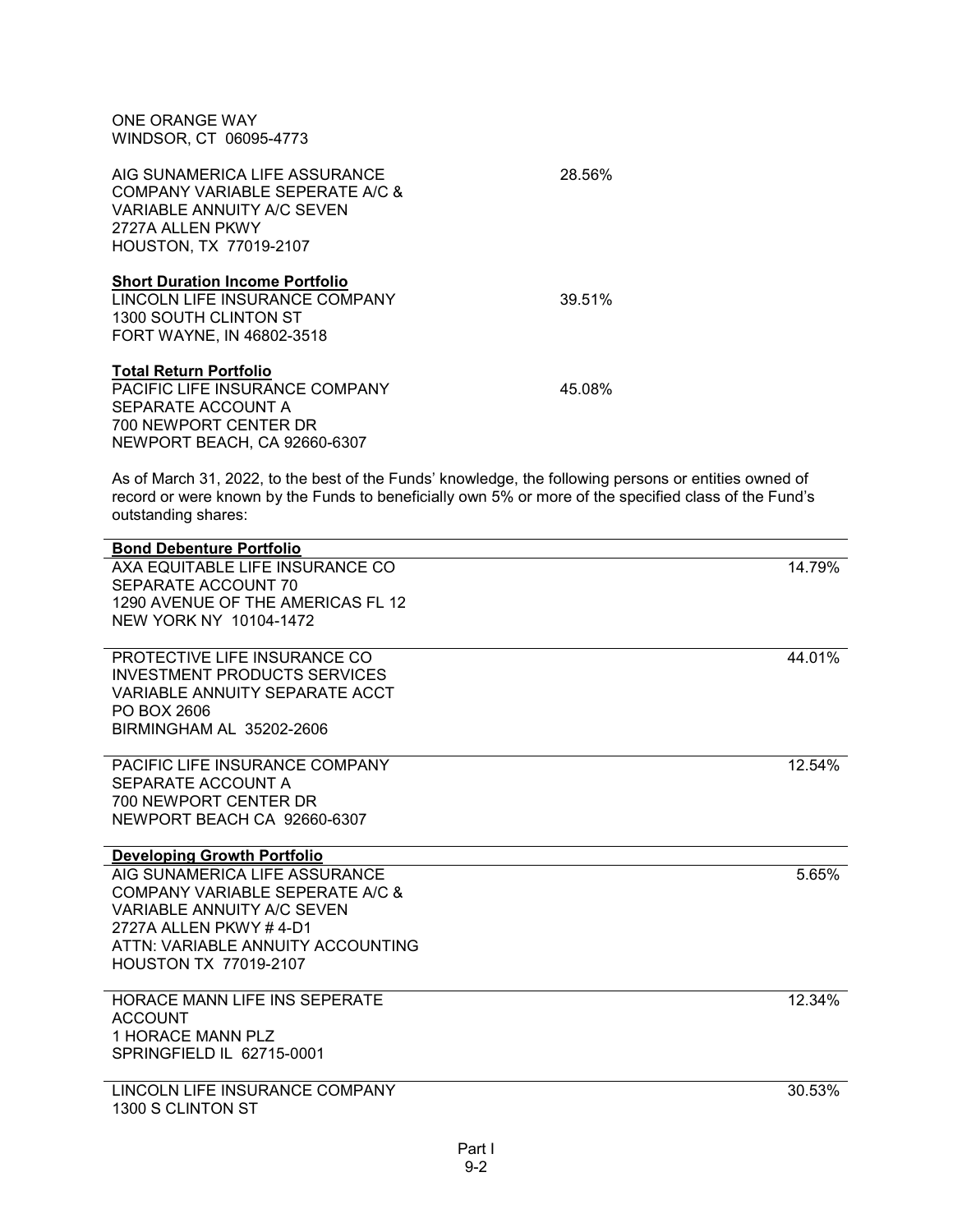| FORT WAYNE IN 46802-3518                                       |        |
|----------------------------------------------------------------|--------|
|                                                                |        |
| PACIFIC LIFE INSURANCE COMPANY<br>PACIFIC SELECT EXEC SEPARATE | 18.98% |
| <b>ACCOUNT OF PACIFIC LIFE</b>                                 |        |
| 700 NEWPORT CENTER DR                                          |        |
| NEWPORT BEACH CA 92660-6307                                    |        |
|                                                                |        |
| MIDLAND NATIONAL LIFE INS COMPANY                              | 6.30%  |
| 8300 MILLS CIVIC PKWY                                          |        |
| WEST DES MOINES IA 50266-3833                                  |        |
| <b>Dividend Growth Portfolio</b>                               |        |
| TALCOTT RESOLUTION LIFE AND ANNUITY                            | 9.72%  |
| <b>INSURANCE CO</b>                                            |        |
| PO BOX 5051                                                    |        |
| HARTFORD CT 06102-5051                                         |        |
| PROTECTIVE LIFE INSURANCE CO                                   |        |
| <b>INVESTMENT PRODUCTS SERVICES</b>                            | 8.76%  |
| VARIABLE LIFE SEPARATE ACCT                                    |        |
| PO BOX 2606                                                    |        |
| BIRMINGHAM AL 35202-2606                                       |        |
|                                                                |        |
| PROTECTIVE LIFE INSURANCE CO                                   | 59.34% |
| <b>INVESTMENT PRODUCTS SERVICES</b>                            |        |
| VARIABLE ANNUITY SEPARATE ACCT                                 |        |
| PO BOX 2606                                                    |        |
| BIRMINGHAM AL 35202-2606                                       |        |
| TALCOTT RESOLUTION LIFE AND ANNUITY                            | 12.29% |
| <b>INSURANCE CO</b>                                            |        |
| PO BOX 5051                                                    |        |
| HARTFORD CT 06102-5051                                         |        |
| <b>Fundamental Equity Portfolio</b>                            |        |
| PROTECTIVE LIFE INSURANCE CO                                   | 57.62% |
| <b>INVESTMENT PRODUCTS SERVICES</b>                            |        |
| VARIABLE ANNUITY SEPARATE ACCT                                 |        |
| PO BOX 2606                                                    |        |
| BIRMINGHAM AL 35202-2606                                       |        |
| DELAWARE LIFE INSURANCE COMPANY                                | 11.50% |
| 1601 TRAPELO RD STE 30                                         |        |
| WALTHAM MA 02451-7360                                          |        |
|                                                                |        |
| TALCOTT RESOLUTION LIFE AND ANNUITY                            | 11.16% |
| <b>INSURANCE CO</b>                                            |        |
| PO BOX 5051                                                    |        |
| HARTFORD CT 06102-5051                                         |        |
| LINCOLN LIFE INSURANCE COMPANY                                 | 5.18%  |
| 1300 S CLINTON ST                                              |        |
| FORT WAYNE IN 46802-3518                                       |        |
|                                                                |        |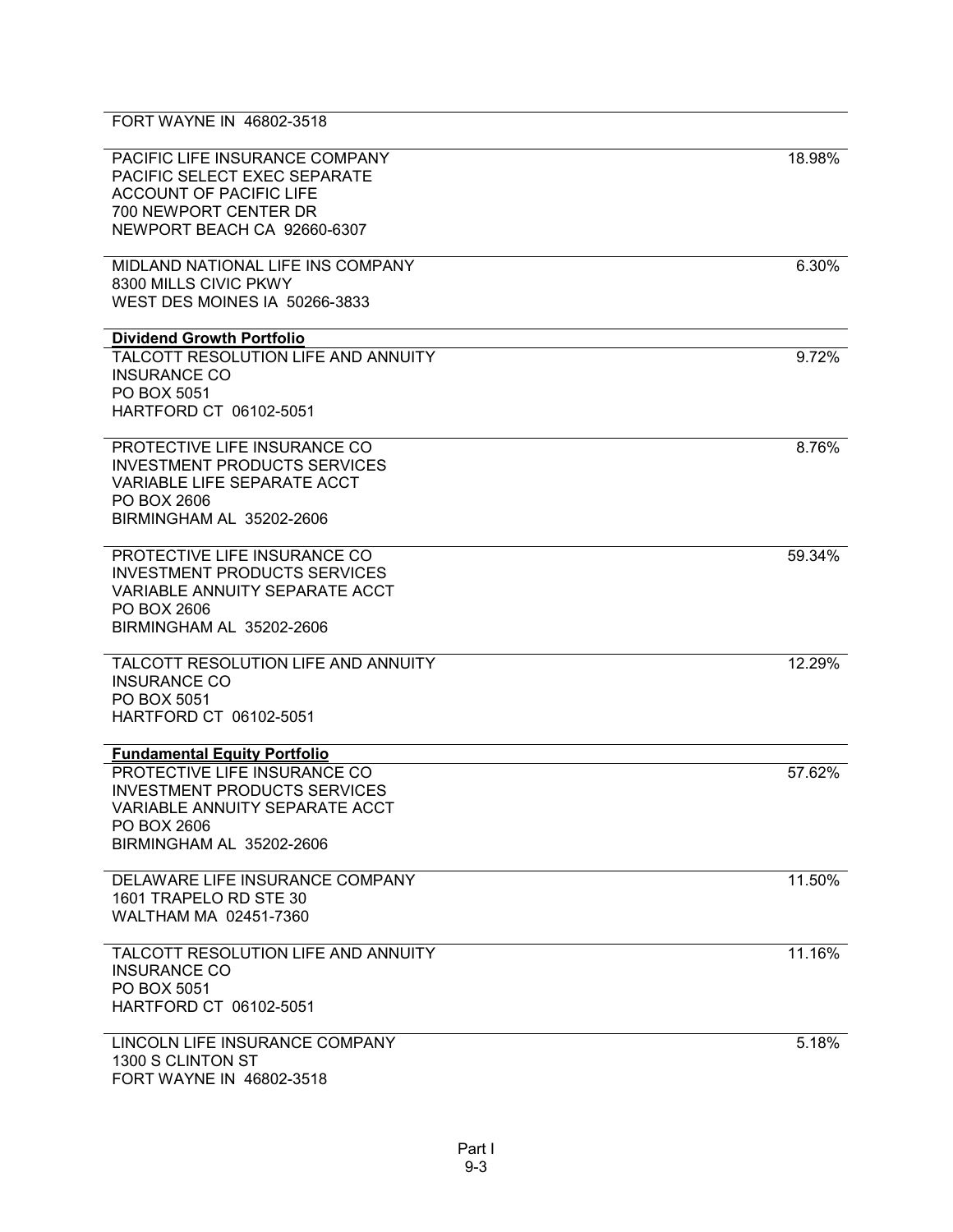| <b>Growth and Income Portfolio</b>    |        |
|---------------------------------------|--------|
| AIG SUNAMERICA LIFE ASSURANCE         | 44.33% |
| COMPANY VARIABLE SEPARATE A/C &       |        |
| VARIABLE ANNUITY A/C SEVEN            |        |
| 2727A ALLEN PKWY #4-D1                |        |
| ATTN: VARIABLE ANNUITY ACCOUNTING     |        |
| HOUSTON TX 77019-2107                 |        |
| PROTECTIVE LIFE INSURANCE CO          | 11.70% |
| <b>INVESTMENT PRODUCTS SERVICES</b>   |        |
| VARIABLE ANNUITY SEPARATE ACCT        |        |
| PO BOX 2606                           |        |
| BIRMINGHAM AL 35202-2606              |        |
| TALCOTT RESOLUTION LIFE INSURANCE     | 6.18%  |
| <b>COMPANY</b>                        |        |
| PO BOX 5051                           |        |
| HARTFORD CT 06102-5051                |        |
| TALCOTT RESOLUTION LIFE AND ANNUITY   | 11.19% |
| <b>INSURANCE CO</b>                   |        |
| PO BOX 5051                           |        |
| HARTFORD CT 06102-5051                |        |
| PHOENIX HOME LIFE VARIABLE            | 6.60%  |
| <b>INSURANCE COMPANY</b>              |        |
| <b>15 TECH VALLEY DR</b>              |        |
| EAST GREENBUSH NY 12061-4141          |        |
| <b>Growth Opportunities Portfolio</b> |        |
| AXA EQUITABLE LIFE INSURANCE CO       | 7.42%  |
| SEPARATE ACCOUNT 70                   |        |
| 1290 AVENUE OF THE AMERICAS FL 12     |        |
| NEW YORK NY 10104-1472                |        |
|                                       |        |
| PROTECTIVE LIFE INSURANCE CO          | 7.29%  |
| <b>INVESTMENT PRODUCTS SERVICES</b>   |        |
| VARIABLE LIFE SEPARATE ACCT           |        |
| PO BOX 2606                           |        |
| BIRMINGHAM AL 35202-2606              |        |
| PROTECTIVE LIFE INSURANCE CO          | 45.38% |
| <b>INVESTMENT PRODUCTS SERVICES</b>   |        |
| VARIABLE ANNUITY SEPARATE ACCT        |        |
|                                       |        |
| PO BOX 2606                           |        |
| BIRMINGHAM AL 35202-2606              |        |
| DELAWARE LIFE INSURANCE COMPANY       | 29.35% |
| 1601 TRAPELO RD STE 30                |        |
| WALTHAM MA 02451-7360                 |        |
| <b>Mid Cap Stock Portfolio</b>        |        |
| VOYA RETIREMENT INS AND ANNUITY CO    | 30.12% |
| SEPARATE A/C F                        |        |
| <b>TN41</b>                           |        |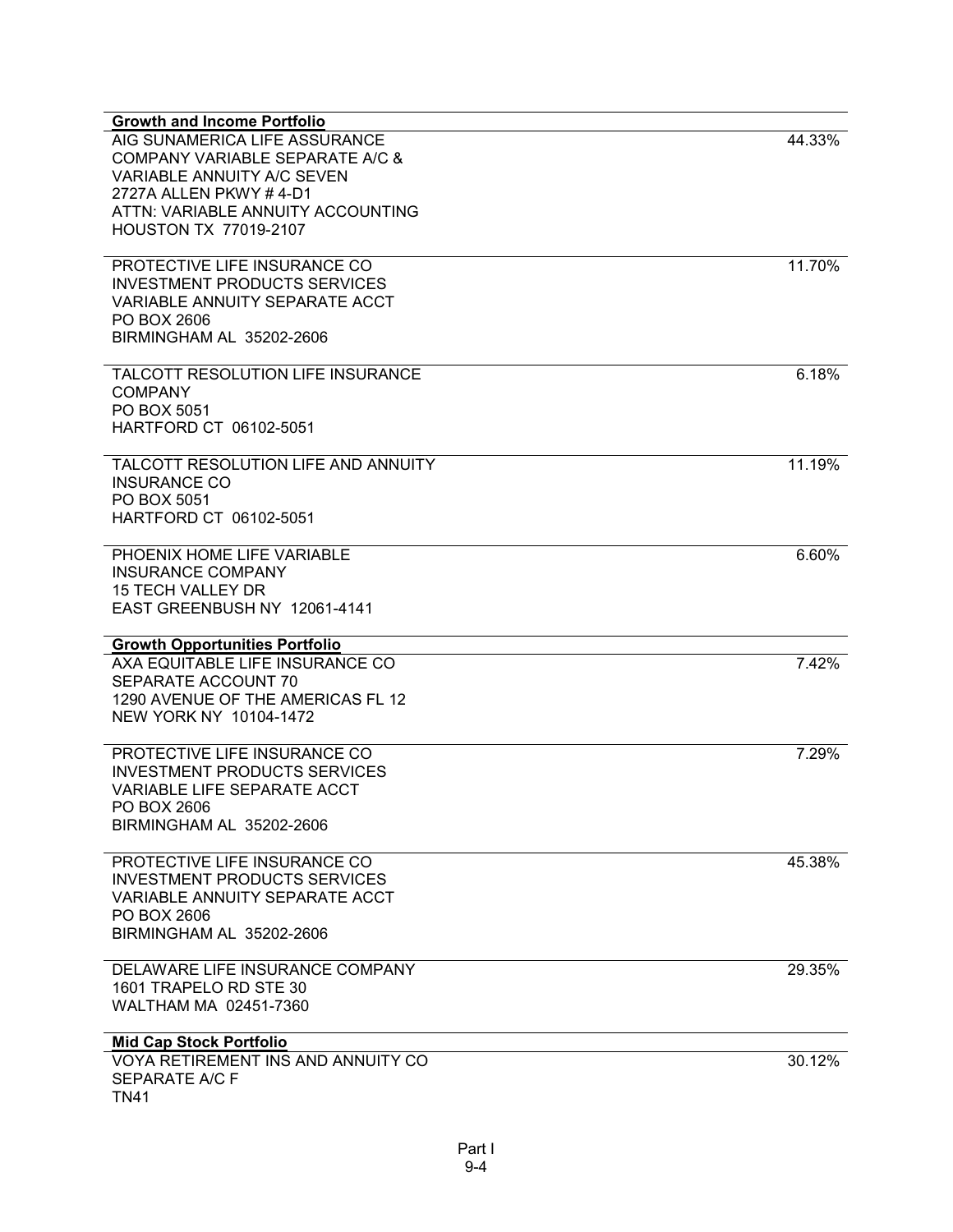| ONE ORANGE WAY, B3N<br>WINDSOR CT 06095-4773                         |        |
|----------------------------------------------------------------------|--------|
| MIDLAND NATIONAL LIFE INS CO                                         | 5.28%  |
| 8300 MILLS CIVIC PKWY                                                |        |
| WDM IA 50266-3833                                                    |        |
| AIG SUNAMERICA LIFE ASSURANCE                                        | 28.56% |
| COMPANY VARIABLE SEPARATE A/C &<br><b>VARIABLE ANNUITY A/C SEVEN</b> |        |
| 2727A ALLEN PKWY #4-D1                                               |        |
| ATTN: VARIABLE ANNUITY ACCOUNTING                                    |        |
| <b>HOUSTON TX 77019-2107</b>                                         |        |
| PROTECTIVE LIFE INSURANCE CO                                         | 7.13%  |
| <b>INVESTMENT PRODUCTS SERVICES</b><br>VARIABLE LIFE SEPARATE ACCT   |        |
| PO BOX 2606                                                          |        |
| BIRMINGHAM AL 35202-2606                                             |        |
| PROTECTIVE LIFE INSURANCE CO                                         | 18.68% |
| <b>INVESTMENT PRODUCTS SERVICES</b>                                  |        |
| VARIABLE ANNUITY SEPARATE ACCT<br>PO BOX 2606                        |        |
| BIRMINGHAM AL 35202-2606                                             |        |
| <b>Short Duration Income Portfolio</b>                               |        |
| NATIONWIDE LIFE INSURANCE CO                                         | 18.24% |
| NWVLI4                                                               |        |
| C/O IPO PORTFOLIO ACCOUNTING<br>PO BOX 182029                        |        |
| COLUMBUS OH 43218-2029                                               |        |
|                                                                      |        |
| LINCOLN LIFE INSURANCE COMPANY<br>1300 S CLINTON ST                  | 39.51% |
| FORT WAYNE IN 46802-3518                                             |        |
|                                                                      |        |
| NATIONWIDE LIFE INSURANCE CO<br>NWVA4                                | 14.47% |
| C/O IPO PORTFOLIO ACCOUNTING                                         |        |
| PO BOX 182029                                                        |        |
| COLUMBUS OH 43218-2029                                               |        |
| MIDLAND NATIONAL LIFE INS COMPANY                                    | 16.34% |
| 8300 MILLS CIVIC PKWY                                                |        |
| WEST DES MOINES IA 50266-3833                                        |        |
| <b>Total Return Portfolio</b>                                        |        |
| NATIONWIDE LIFE INSURANCE CO<br><b>NWVAII</b>                        | 15.40% |
| C/O IPO PORTFOLIO ACCOUNTING                                         |        |
| PO BOX 182029                                                        |        |
| COLUMBUS OH 43218-2029                                               |        |
| NATIONWIDE INSURANCE CO                                              | 8.46%  |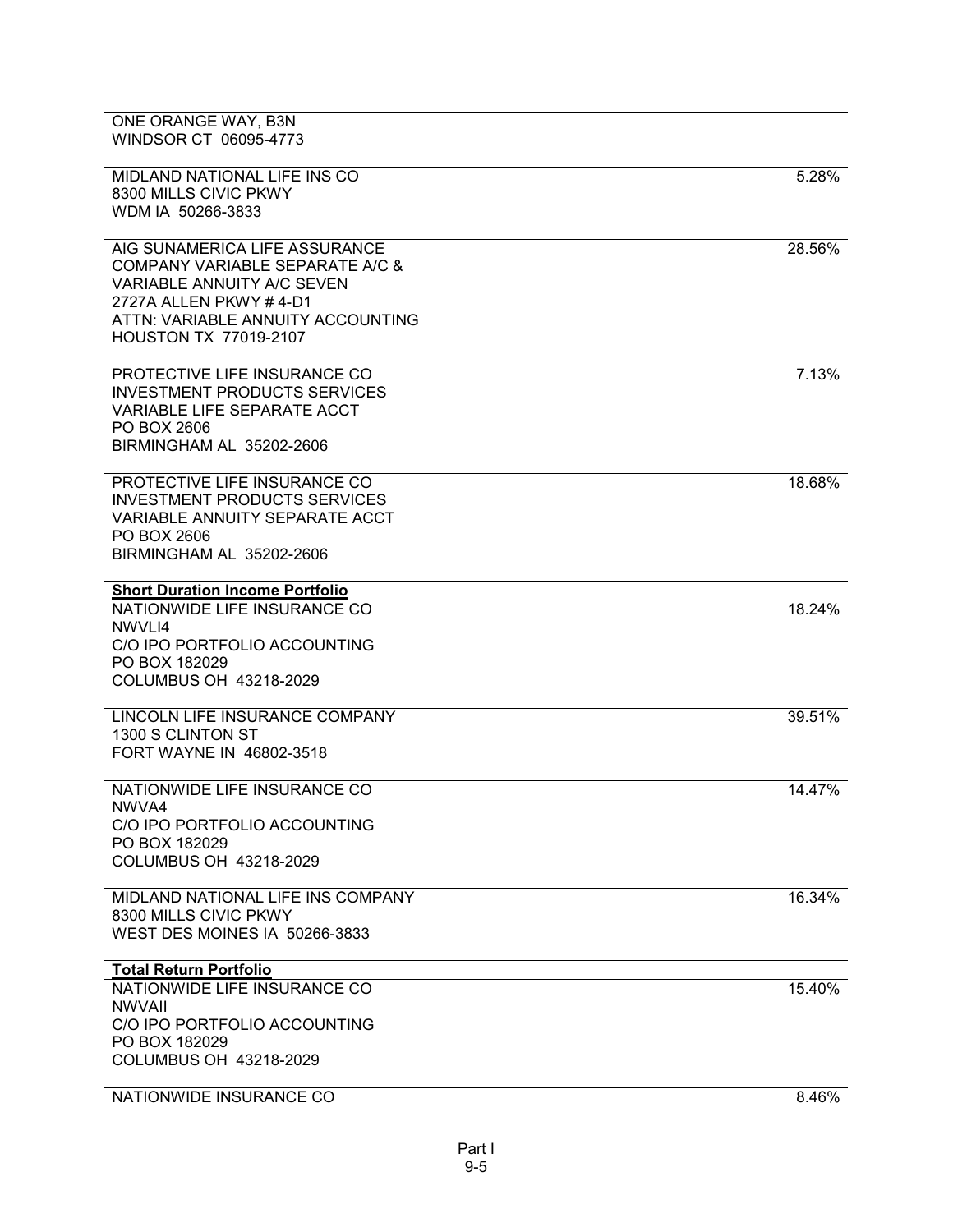NWPP PO BOX 182029 COLUMBUS OH 43218-2029

PACIFIC LIFE INSURANCE COMPANY SEPARATE ACCOUNT A 700 NEWPORT CENTER DR NEWPORT BEACH CA 92660-6307

PACIFIC LIFE INSURANCE COMPANY PACIFIC SELECT EXEC SEPARATE ACCOUNT OF PACIFIC LIFE 700 NEWPORT CENTER DR NEWPORT BEACH CA 92660-6307

As of March 31, 2022, each Fund's officers and Board Members, as a group, owned less than 1% of each class of the Funds' outstanding shares.

Lord Abbett's seed capital may represent ownership of up to 100% of certain share classes during their initial phase of operation and, in limited circumstances, during subsequent periods. It is anticipated that over time this percentage will decrease.

45.08%

10.65%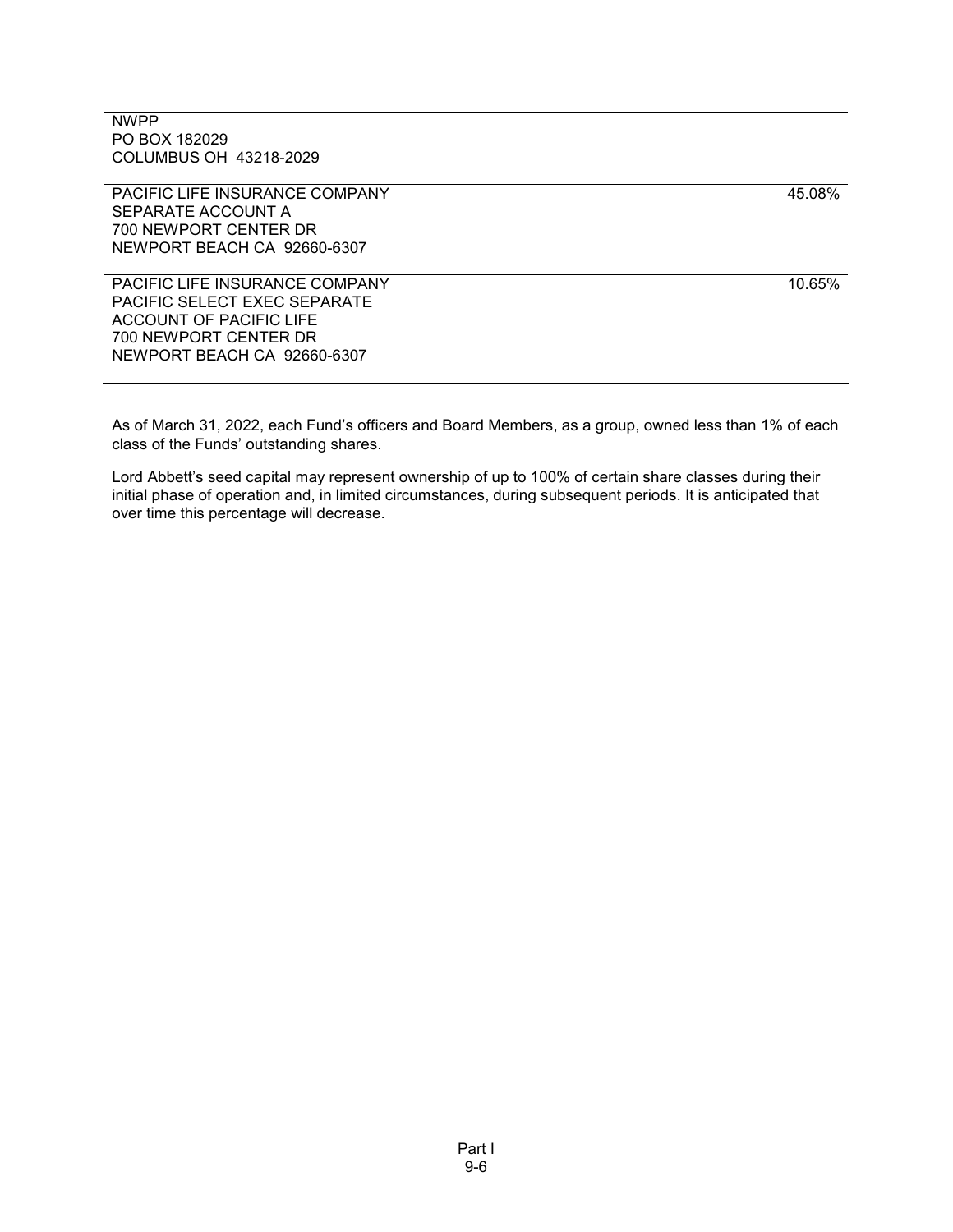### **10. FINANCIAL STATEMENTS**

The financial statements are incorporated into this SAI by reference to the Funds' most recent annual reports to shareholders, which have been audited by Deloitte & Touche LLP, an independent registered public accounting firm, as stated in their reports, based on their authority as experts in accounting and auditing.

LASF-13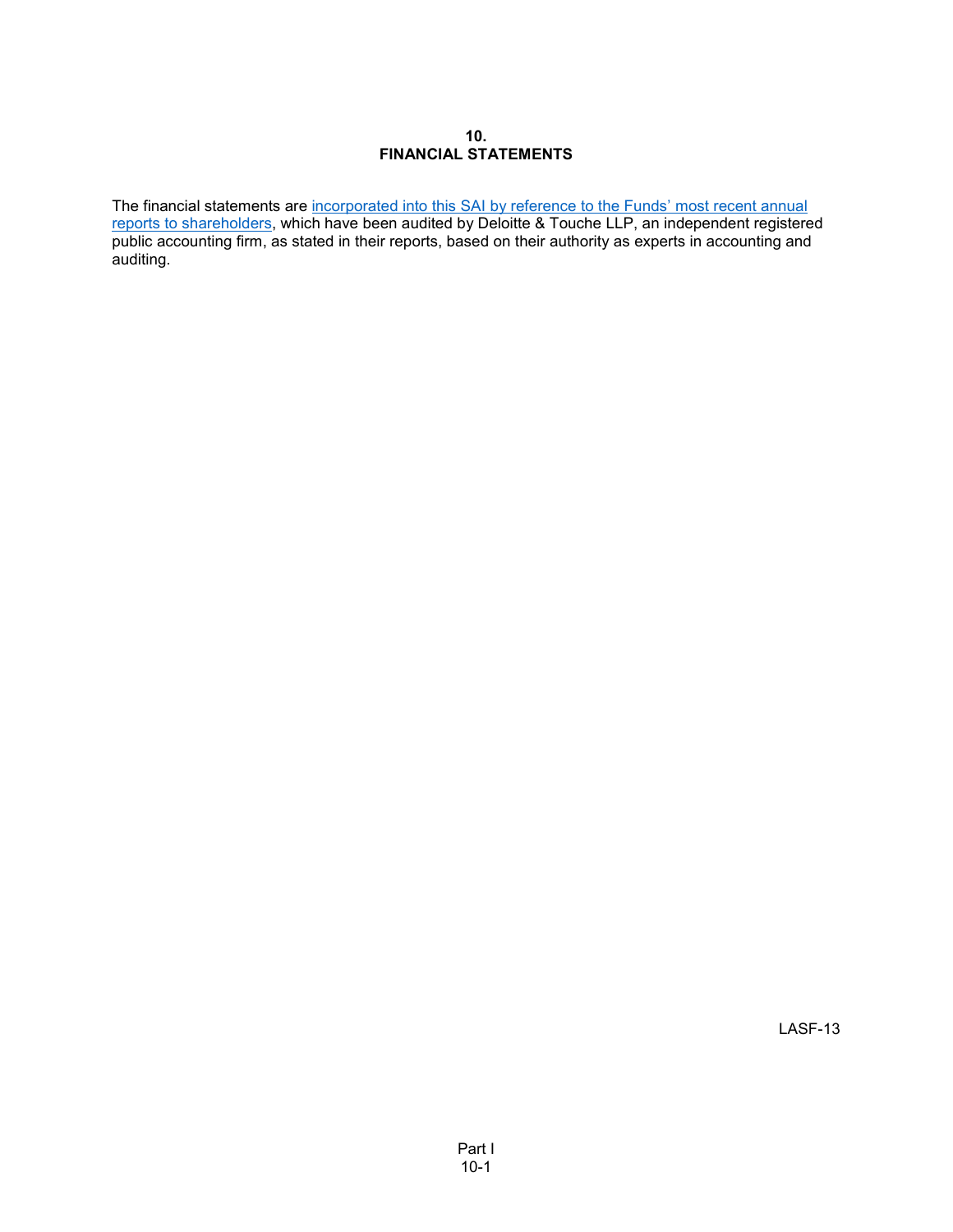#### **PART II**

Part II describes policies and practices that apply to each Lord Abbett Fund other than Lord Abbett Credit Opportunities Fund and Lord Abbett Special Situations Income Fund. Part II is not a standalone document and must be read in conjunction with Part I. The Lord Abbett Funds are comprised of Investment Trust, Securities Trust, and Trust I, each a Delaware statutory trust; and Affiliated Fund, Bond Debenture Fund, Developing Growth Fund, Global Fund, Mid Cap Stock Fund, Municipal Income Fund, Research Fund, Series Fund, and Money Market Fund, each a Maryland corporation.

**Note: Updated SAIs for each Fund will be filed with the SEC in accordance with each Fund's regularly scheduled annual update cycle. References in this Part II to Funds that have not yet filed an updated SAI do not supersede the currently effective SAI for those Funds.** 

## **TABLE OF CONTENTS**

# **PAGE**

| $\mathbf{1}$ . |                                                                        | $1 - 1$ |  |
|----------------|------------------------------------------------------------------------|---------|--|
| 2.             | ADDITIONAL INFORMATION ON PORTFOLIO INVESTMENTS, RISKS, AND TECHNIQUES | $2 - 1$ |  |
| 3.             |                                                                        | $3 - 1$ |  |
| 4.             |                                                                        | $4 - 1$ |  |
| 5.             |                                                                        | $5 - 1$ |  |
| 6.             |                                                                        | $6 - 1$ |  |
| 7.             |                                                                        | $7 - 1$ |  |
| 8.             |                                                                        | $8 - 1$ |  |
| 9.             |                                                                        | $9 - 1$ |  |
| 10.            |                                                                        | $10-1$  |  |
|                |                                                                        | $A-1$   |  |
|                |                                                                        | $B-1$   |  |
| $C-1$          |                                                                        |         |  |
| $D-1$          |                                                                        |         |  |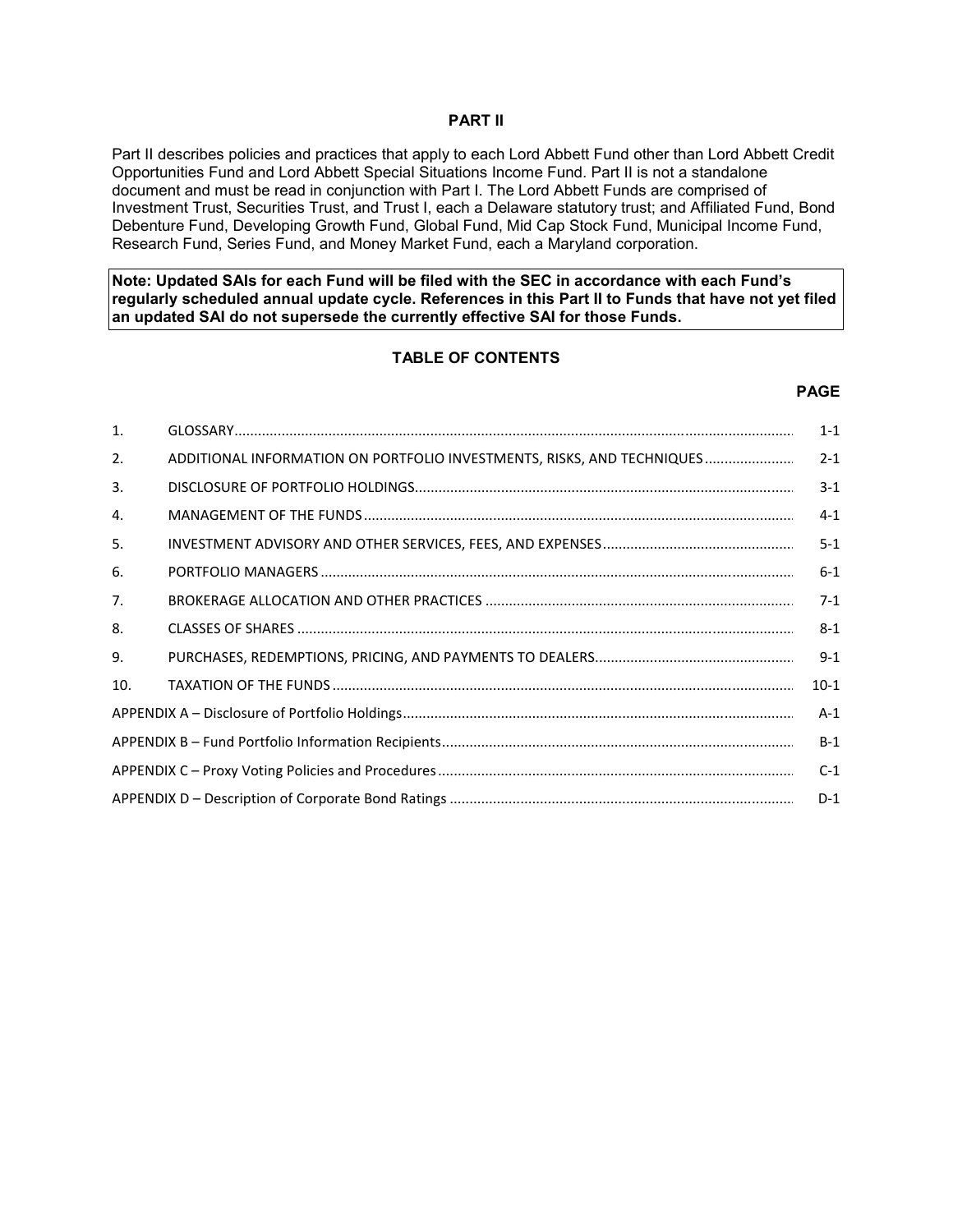## **1. GLOSSARY**

For purposes of this Part II, Lord Abbett Funds are comprised of the following management investment companies:

Lord Abbett Affiliated Fund, Inc.: **Affiliated Fund** Lord Abbett Bond Debenture Fund, Inc.: **Bond Debenture Fund** Lord Abbett Developing Growth Fund, Inc.: **Developing Growth Fund** Lord Abbett Global Fund, Inc.: **Global Fund** Lord Abbett Investment Trust: **Investment Trust** Lord Abbett Mid Cap Stock Fund, Inc.: **Mid Cap Stock Fund** Lord Abbett Municipal Income Fund, Inc.: **Municipal Income Fund** Lord Abbett Research Fund, Inc.: **Research Fund** Lord Abbett Securities Trust: **Securities Trust** Lord Abbett Series Fund, Inc.: **Series Fund**  Lord Abbett Trust I: **Trust I** Lord Abbett U.S. Government & Government Sponsored Enterprises Money Market Fund, Inc.: **Money Market Fund** 

| 1933 Act                               | Securities Act of 1933, as amended                                |
|----------------------------------------|-------------------------------------------------------------------|
| 1940 Act                               | Investment Company Act of 1940, as amended                        |
| <b>Board</b>                           | <b>Board of Directors or Trustees</b>                             |
| <b>Board Member(s)</b>                 | Director(s) or Trustee(s) of the Board                            |
| <b>CDSC</b>                            | Contingent deferred sales charge                                  |
| <b>CEA</b>                             | Commodity Exchange Act, as amended                                |
| Code                                   | Internal Revenue Code of 1986, as amended                         |
| <b>Convertible Fund</b>                | Lord Abbett Convertible Fund                                      |
| <b>CPO</b>                             | Commodity pool operator                                           |
| <b>Custodian</b>                       | <b>State Street Bank and Trust Company</b>                        |
| <b>Declaration</b>                     | Declaration and Agreement of Trust                                |
| <b>Distribution Agreement</b>          | Distribution Agreement for each Fund, as described in this<br>SAI |
| <b>Distribution Fees</b>               | Fees used to support the Fund's marketing and distribution        |
|                                        | efforts, such as compensating financial intermediaries,           |
|                                        | advertising and promotion                                         |
| <b>Distributor</b>                     | Lord Abbett Distributor LLC                                       |
| <b>Dividend Growth Fund</b>            | Lord Abbett Dividend Growth Fund                                  |
| <b>Durable Growth Fund</b>             | Lord Abbett Durable Growth Fund                                   |
| <b>Emerging Markets Corporate Debt</b> | Lord Abbett Emerging Markets Corporate Debt Fund                  |
| <b>Fund</b>                            |                                                                   |
| <b>Emerging Markets Bond Fund</b>      | Lord Abbett Emerging Markets Bond Fund                            |
| <b>Emerging Markets Equity Fund</b>    | Lord Abbett Emerging Markets Equity Fund                          |
| <b>Fitch</b>                           | Fitch Ratings, Inc.                                               |
| <b>Focused Large Cap Value Fund</b>    | Lord Abbett Focused Large Cap Value Fund                          |
| <b>Focused Small Cap Value Fund</b>    | Lord Abbett Focused Small Cap Value Fund                          |
| <b>Fundamental Equity Fund</b>         | Lord Abbett Fundamental Equity Fund                               |
| Fund(s)                                | Each separate investment portfolio of a Lord Abbett Fund or,      |
|                                        | if a Lord Abbett Fund has only a single investment portfolio,     |
|                                        | the Lord Abbett Fund                                              |
| Fund(s)-of-Funds                       | Collectively, Lord Abbett Multi-Asset Balanced Opportunity        |
|                                        | Fund, Lord Abbett Multi-Asset Income Fund, and Lord Abbett        |
|                                        | Alpha Strategy Fund                                               |
| <b>Global Bond Fund</b>                | Lord Abbett Global Bond Fund                                      |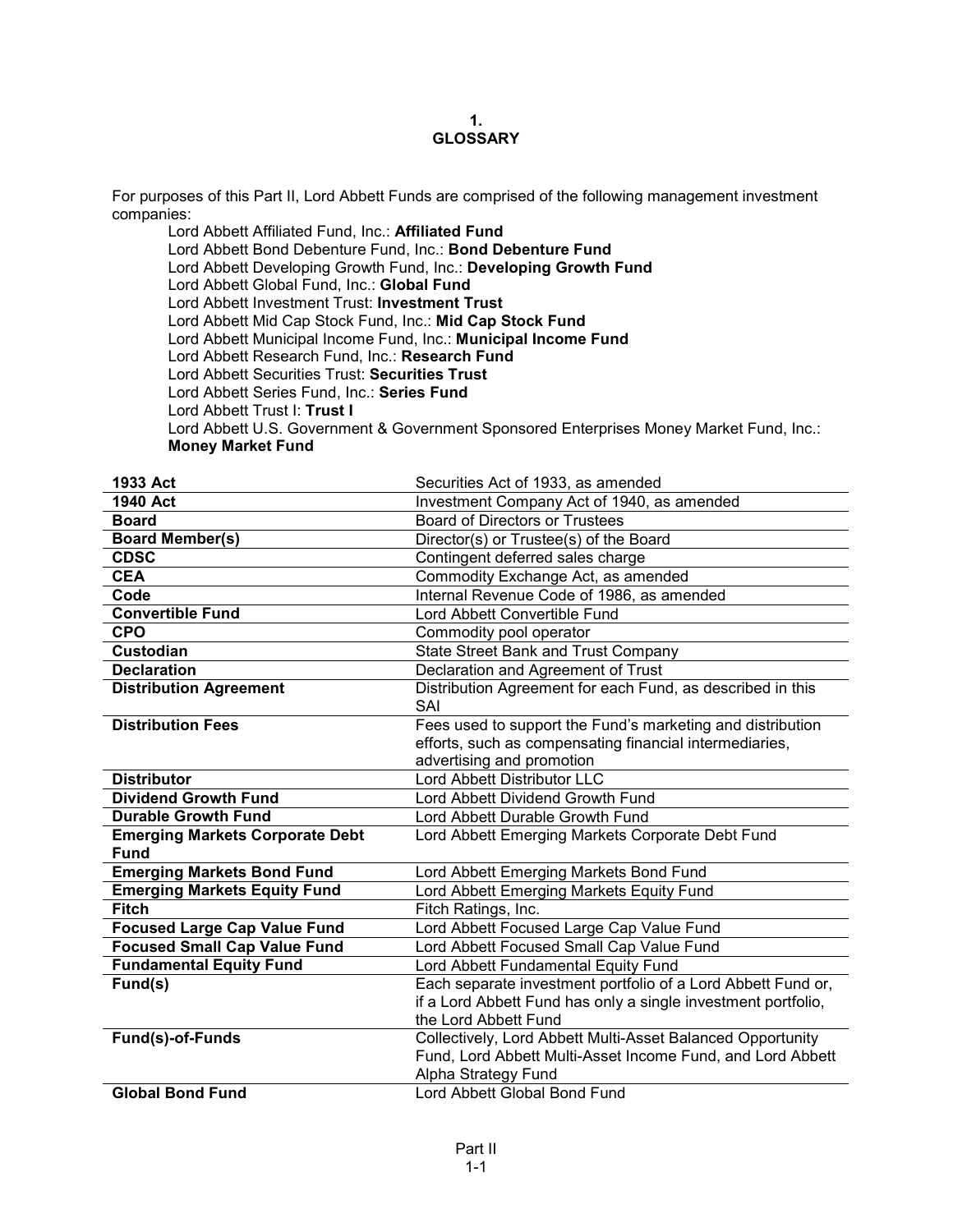| <b>Global Equity Fund</b>                   | Lord Abbett Global Equity Fund, formerly Lord Abbett Global    |
|---------------------------------------------|----------------------------------------------------------------|
|                                             | <b>Equity Research Fund</b>                                    |
| <b>Growth Leaders Fund</b>                  | Lord Abbett Growth Leaders Fund                                |
| <b>Growth Opportunities Fund</b>            | Lord Abbett Growth Opportunities Fund                          |
| <b>Health Care Fund</b>                     | Lord Abbett Health Care Fund                                   |
| <b>High Income Municipal Bond Fund</b>      | Lord Abbett High Income Municipal Bond Fund, formerly Lord     |
|                                             | Abbett High Yield Municipal Bond Fund                          |
| <b>Independent Board Member(s)</b>          | Director(s) or Trustee(s) of the Board who are not "interested |
|                                             | persons" as defined in the 1940 Act, of each Fund              |
| <b>Inflation Focused Fund</b>               | Lord Abbett Inflation Focused Fund                             |
| <b>Interested Board Member(s)</b>           | Director(s) or Trustee(s) of the Board who are not             |
|                                             | <b>Independent Board Members</b>                               |
| <b>International Equity Fund</b>            | Lord Abbett International Equity Fund                          |
| <b>International Growth Fund</b>            | Lord Abbett International Growth Fund                          |
| <b>International Opportunities Fund</b>     | Lord Abbett International Opportunities Fund                   |
| <b>International Value Fund</b>             | Lord Abbett International Value Fund                           |
| <b>IRS</b>                                  | <b>Internal Revenue Service</b>                                |
| <b>Micro Cap Growth</b>                     | Lord Abbett Micro Cap Growth Fund                              |
| <b>Mid Cap Innovation Growth Fund</b>       | Lord Abbett Mid Cap Innovation Growth Fund                     |
| <b>Lord Abbett</b>                          | Lord, Abbett & Co. LLC                                         |
| Moody's                                     | Moody's Investors Service, Inc.                                |
| <b>NASDAQ</b>                               | National Association of Securities Dealers Automated           |
|                                             | Quotations exchange                                            |
| <b>NAV</b>                                  | Net asset value                                                |
| <b>NRSRO</b>                                | Nationally Recognized Statistical Rating Organization          |
| <b>NYSE</b>                                 | New York Stock Exchange                                        |
| $\overline{OTC}$                            | Over-the-counter                                               |
| Rule 12b-1 Plan                             | Distribution and/or Shareholder Service Plan adopted under     |
|                                             | Rule 12b-1 (under the 1940 Act)                                |
| S&P                                         | <b>S&amp;P Global Ratings</b>                                  |
| <b>SAI</b>                                  | Statement of Additional Information                            |
| <b>SEC</b>                                  | United States Securities and Exchange Commission               |
| <b>Short Duration High Income Municipal</b> | Lord Abbett Short Duration High Income Municipal Bond          |
| <b>Bond Fund</b>                            | Fund, formerly Lord Abbett Short Duration High Yield           |
|                                             | Municipal Bond Fund                                            |
| <b>Small Cap Value Fund</b>                 | Lord Abbett Small-Cap Value Series                             |
| <b>SWP</b>                                  | Systematic Withdrawal Plan                                     |
| <b>Ultra Short Bond Fund</b>                | Lord Abbett Ultra Short Bond Fund                              |
| <b>Underlying Funds</b>                     | Other affiliated mutual funds managed by Lord Abbett in        |
|                                             | which the Fund(s)-of-Funds may invest                          |
| <b>Value Opportunities Fund</b>             | Lord Abbett Value Opportunities Fund                           |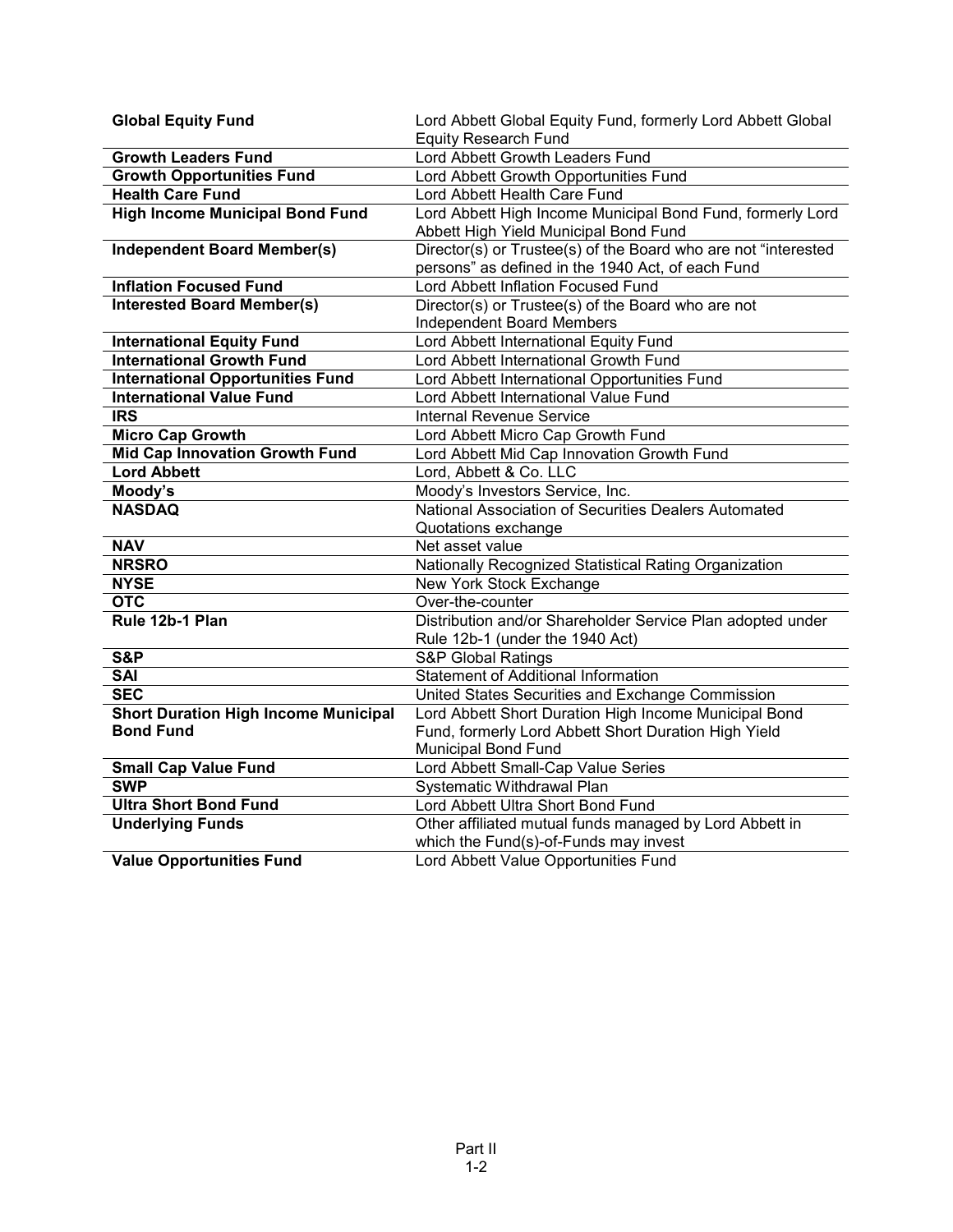## **2. ADDITIONAL INFORMATION ON PORTFOLIO INVESTMENTS, RISKS, AND TECHNIQUES**

This section provides further information on certain types of investments and investment techniques that each Fund may use and some of the risks associated with such investments and techniques. When used in this section, "the Fund" refers to any Fund that can use the investments and techniques described below, as specified in the "Fund Investments" section of the SAI or in the Fund's prospectus, unless otherwise discussed. The composition of the Fund's portfolio and the investments and techniques that the Fund uses in seeking its investment objective and employing its investment strategies will vary over time. The Fund may use the investments and techniques described below at all times, at some times, or not at all.

**Convexity Risk.** Convexity is an additional measure used to understand a security's or Fund's interest rate sensitivity. Convexity measures the rate of change of duration in response to changes in interest rates. With respect to a security's price, a larger convexity (positive or negative) may imply more dramatic price changes in response to changing interest rates. Convexity may be positive or negative. Negative convexity implies that interest rate increases result in increased duration, meaning increased sensitivity in prices in response to rising interest rates. Thus, securities with negative convexity, which may include bonds with traditional call features and certain mortgage-backed securities, may experience greater losses in periods of rising interest rates. Accordingly, Funds holding such securities may be subject to a greater risk of losses in periods of rising interest rates.

**Counterparty Risk.** The Fund will be subject to credit risk presented by another party (whether a clearing corporation in the case of exchange-traded or cleared instruments or another third party in the case of over-the-counter instruments) that promises to honor an obligation to the Fund with respect to the derivative contracts and other instruments, such as repurchase and reverse repurchase agreements, entered into by the Fund. There can be no assurance that a counterparty will be able or willing to meet its obligations. If such a party becomes bankrupt or insolvent or otherwise fails or is unwilling to perform its obligations to the Fund due to financial difficulties or for other reasons, the Fund may experience significant losses or delays in enforcing contractual remedies and obtaining any recovery under its contract with the counterparty, including realizing on any collateral the counterparty has provided in respect of the counterparty's obligations to the Fund or recovering collateral that the Fund has provided and is entitled to recover. If the Fund's claim against a counterparty is unsecured, the Fund will likely be treated as a general creditor of such counterparty to the extent of such unsecured claim. The Fund may obtain only a limited recovery or may obtain no recovery in such circumstances.

**Direct Investments by Funds-of-Funds.** In the case of the Funds-of-Funds, references to each "Fund" or the "Funds" include each Fund-of-Funds as well as certain or all of the Underlying Funds, to the extent permitted by the applicable Underlying Fund's respective prospectus and SAI. Funds-of-Funds may invest directly in securities and non-securities consistent with the Fund's investment objectives, policies, and restrictions.

**Downgrade Risk.** There is a risk that securities will be subsequently downgraded should rating agencies believe the issuer's business outlook or creditworthiness has deteriorated. If this occurs, the values of these investments may decline, or it may affect the issuer's ability to raise additional capital for operational or financial purposes and increase the chance of default, as a downgrade may be seen in the financial markets as a signal of an issuer's deteriorating financial position.

**Duration.** Duration is a measure of the expected life of a bond or other fixed income instrument on a present value basis. Duration incorporates the bond's or other fixed income instrument's yield, coupon interest payments, final maturity, and call features into one measure. Duration allows an investment adviser to make certain predictions as to the effect that changes in the level of interest rates will have on the value of the Fund's portfolio of bonds or other fixed income instruments. However, various factors, such as changes in anticipated prepayment rates, qualitative considerations, and market supply and demand, can cause particular securities to respond somewhat differently to changes in interest rates. Moreover, in the case of mortgage-backed and other complex securities, duration calculations are estimates and are not precise. This is particularly true during periods of market volatility.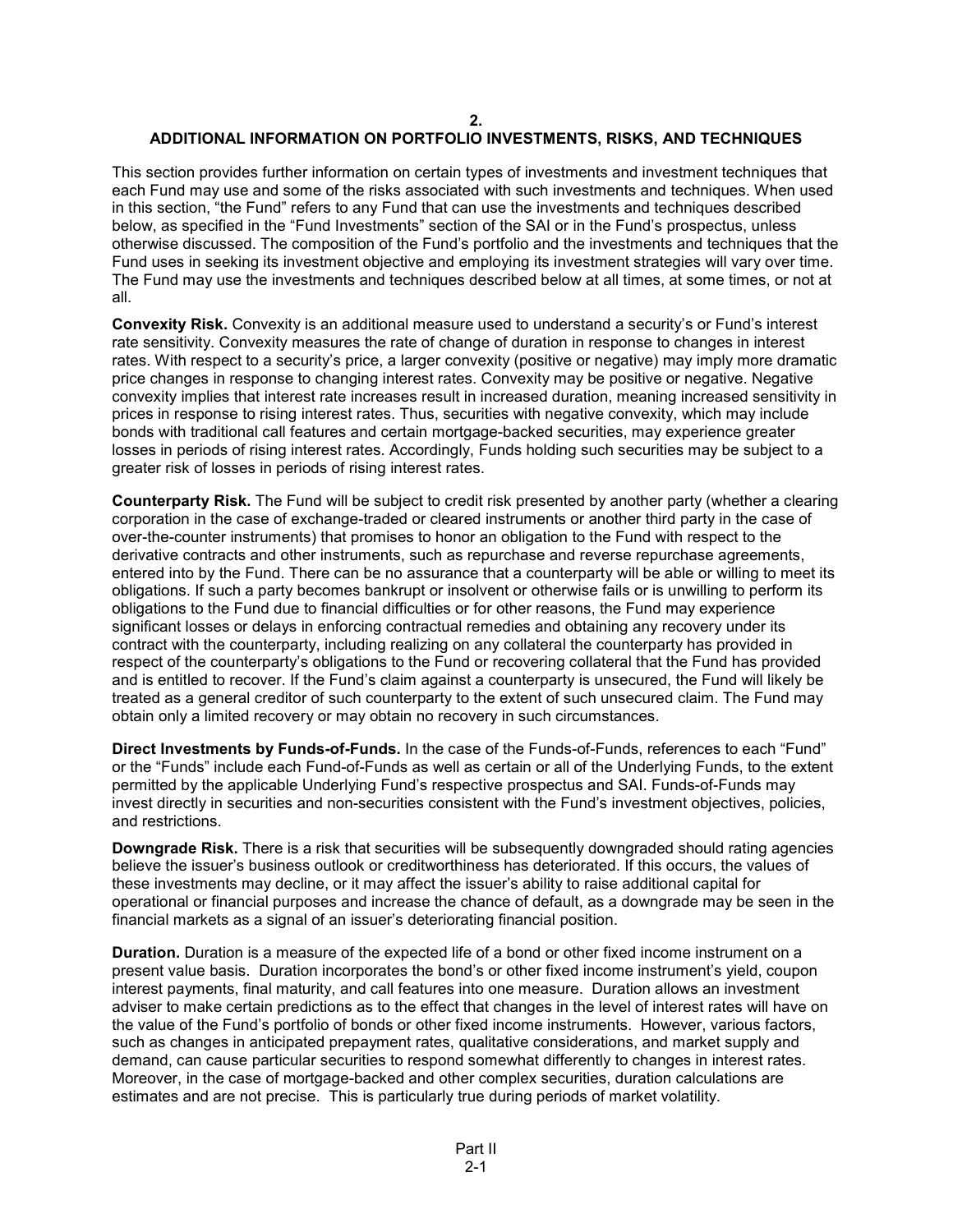The Fund's portfolio will have a duration that is equal to the weighted average of the durations of the bonds or other fixed income instruments in its portfolio. The longer the Fund's portfolio's duration, the more sensitive it is to interest rate risk. The shorter the Fund's portfolio's duration, the less sensitive it is to interest rate risk. For example, the value of a portfolio with a duration of five years would be expected to fall approximately five percent if interest rates rose by one percentage point and the value of a portfolio with a duration of two years would be expected to fall approximately two percent if interest rates rose by one percentage point.

Some securities may have periodic interest rate adjustments based upon an index such as the 90-day Treasury Bill rate. This periodic interest rate adjustment tends to lessen the volatility of the security's price. With respect to securities with an interest rate adjustment period of one year or less, the Fund will, when determining average- weighted duration, treat such a security's maturity as the amount of time remaining until the next interest rate adjustment.

Instruments such as securities guaranteed by the Government National Mortgage Association ("Ginnie Mae"), the Federal National Mortgage Association ("Fannie Mae"), and the Federal Home Loan Mortgage Corporation ("Freddie Mac") and similar securities backed by amortizing loans generally have shorter effective maturities than their stated maturities. This is due to changes in amortization caused by demographic and economic forces such as interest rate movements. These effective maturities are calculated based upon historical payment patterns and, therefore, have a shorter duration than would be implied by their stated final maturity. For purposes of determining the Fund's average maturity, the maturities of such securities will be calculated based upon the issuing agency's payment factors using industry accepted valuation models.

**Borrowing Money.** The Fund may borrow money. In addition, as described more fully below under "Interfund Lending," the Fund (provided applicable criteria are met) may borrow from certain other Funds in interfund lending transactions. If the Fund borrows money and experiences a decline in its NAV, the borrowing will increase the effect of its losses on the value of the Fund's shares.

**Cash Management Practices.** The Fund receives cash as a result of investments in the Fund's shares, from the sale of the Fund's investments, and from any income or dividends generated by its portfolio investments and may handle that cash in different ways. The Fund may maintain a cash balance pending investments in other securities, payment of dividends or redemptions, or in other circumstances where the Fund's portfolio management team believes additional liquidity is necessary or advisable. To the extent that the Fund maintains a cash balance, that portion of the Fund's portfolio will not be exposed to the potential returns (positive or negative) of the market in which the Fund typically invests. The Fund may invest its cash balance in short-term investments, such as repurchase agreements.

Consistent with its investment objective, policies, and restrictions, however, the Fund also may invest in securities, such as exchange-traded funds ("ETFs"), or derivatives related to its cash balance. For example, the Fund may buy index futures with an aggregate notional amount that approximately offsets its cash balance to efficiently provide investment exposure while maintaining liquidity or accumulating cash pending purchases of individual securities. In addition, the Fund may buy or sell futures contracts in response to purchases or redemptions of Fund shares in order to maintain market exposure consistent with the Fund's investment objective and strategies. When investing in this manner, the Fund may maintain a net short position with respect to futures, but would segregate liquid assets to cover its net payment obligations.

These cash management practices are ancillary to, and not part of, the Fund's principal investment strategies. As such, the Fund does not intend to invest substantially in this manner under normal circumstances.

**Bank Loans.** The Fund may invest in direct debt instruments, which are interests in amounts owed to lenders or lending syndicates, to suppliers of goods or services, or to other parties by a corporate, governmental, or other borrower. Accordingly, the Fund may invest in senior loans and other bank loans and loan interests. Senior loans primarily include senior floating rate loans, first and second lien loans, and secondarily senior floating rate debt obligations (including those issued by an asset-backed pool), and interests therein. Loan interests may take the form of direct interests acquired during a primary distribution and also may take the form of assignments of, novations of, or participations in, a bank loan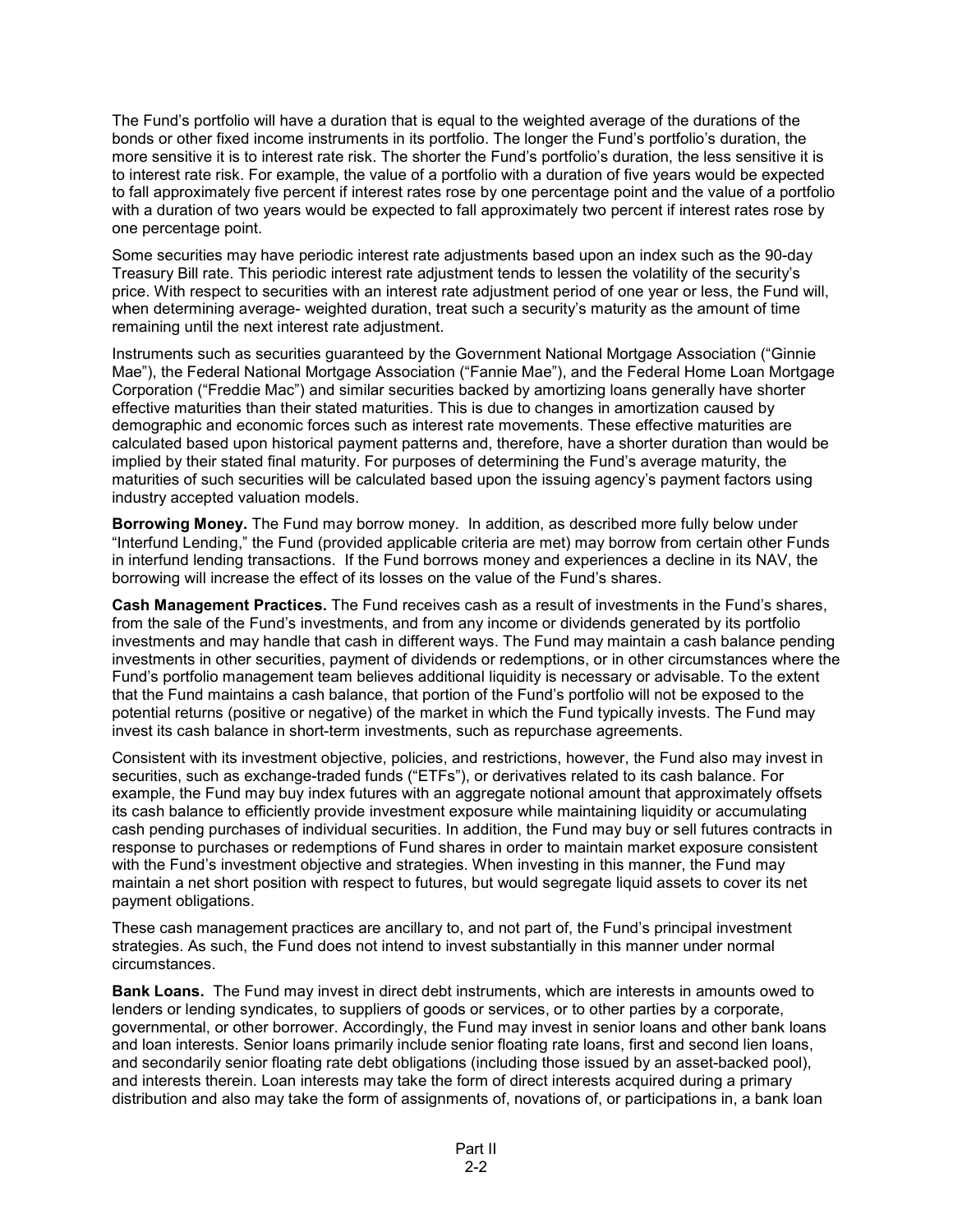acquired in secondary markets. The loans the Fund generally invests in are originated, negotiated, and structured by a U.S. or foreign commercial bank, insurance company, finance company, or other financial institution (collectively, the "Agent") for a group of loan investors ("Loan Investors"). The Agent typically administers and enforces the loan on behalf of the other Loan Investors in the syndicate. In addition, an institution, typically but not always the Agent, holds any collateral on behalf of the Loan Investors.

Purchasers of forms of direct indebtedness, such as senior loans and other bank loans, depend primarily upon the creditworthiness of the corporate or other borrower for payment of principal and interest, and adverse changes in the creditworthiness of the borrower may affect its ability to pay principal and interest. Investment in the indebtedness of borrowers with low creditworthiness involves substantially greater risks, and may be highly speculative. In the event of non-payment of interest or principal, loans that are secured by collateral offer the Fund more protection than comparable unsecured loans. However, no assurance can be given that the collateral for a secured loan can be liquidated or that the proceeds will satisfy the borrower's obligation.

Senior loans and interests in other bank loans may not be readily marketable and may be subject to restrictions on resale. Senior loans and other bank loans may not be considered "securities," and investors in these loans may not be entitled to rely on anti-fraud and other protections under the federal securities laws. In some cases, negotiations involved in disposing of indebtedness may require weeks to complete. Consequently, some indebtedness may be difficult or impossible to dispose of readily at what Lord Abbett believes to be a fair price. In addition, valuation of illiquid indebtedness involves a greater degree of judgment in determining the Fund's NAV than if that value were based on available market quotations, and could result in significant variations in the Fund's daily NAV. At the same time, some loan interests are traded among certain financial institutions and accordingly may be deemed liquid. Further, the settlement period (the period between the execution of the trade and the delivery of cash to the purchaser) for some senior loans and other bank loans transactions may be significantly longer than the settlement period for other investments, and in some case may take longer than seven days. Requirements to obtain the consent of the borrower and/or Agent can delay or impede the Fund's ability to sell loans and can adversely affect the price that can be obtained. As a result, it is possible the Fund may not receive the proceeds from a sale of a loan for a significant period of time, which may affect the Fund's ability to repay debt, to fund redemptions, to pay dividends, to pay expenses, or to take advantage of new investment opportunities.

**Prepayment.** Senior loans may require or permit, in addition to scheduled payments of interest and principal, the prepayment of the senior loan from free cash flow. The degree to which borrowers prepay senior loans, whether as a contractual requirement or at their election, is unpredictable. Upon a prepayment, either in part or in full, the actual outstanding debt on which the Fund derives interest income will be reduced, and the Fund may decide to invest in lower yielding investments. However, the Fund may receive both a prepayment penalty fee from the prepaying borrower and a facility fee upon the purchase of a new senior loan with the proceeds from the prepayment of the former. The effect of prepayments on the Fund's performance may be mitigated by the receipt of prepayment fees and the Fund's ability to reinvest prepayments in other senior loans that have similar or identical yields.

*Bridge Loans.* Bridge loans are short-term loan arrangements (typically 12 to 18 months) usually made by a Borrower in anticipation of receipt of intermediate-term or long-term permanent financing. Most bridge loans are structured as floating-rate debt with "step-up" provisions under which the interest rate on the bridge loan rises (or "steps up") the longer the loan remains outstanding. In addition, bridge loans commonly contain a conversion feature that allows the bridge Loan Investor to convert its interest to senior exchange notes if the loan has not been prepaid in full on or before its maturity date. Bridge loans may be subordinate to other debt and may be secured or undersecured.

*Assignments.* An investor in senior loans typically purchases "Assignments" from the Agent or other Loan Investors and, by doing so, typically becomes a Loan Investor under the loan agreement with the same rights and obligations as the assigning Loan Investor. Assignments may, however, be arranged through private negotiations between potential assignees and potential assignors, and the rights and obligations acquired by the purchaser of an Assignment may differ from, and be more limited than, those held by the assigning Loan Investor.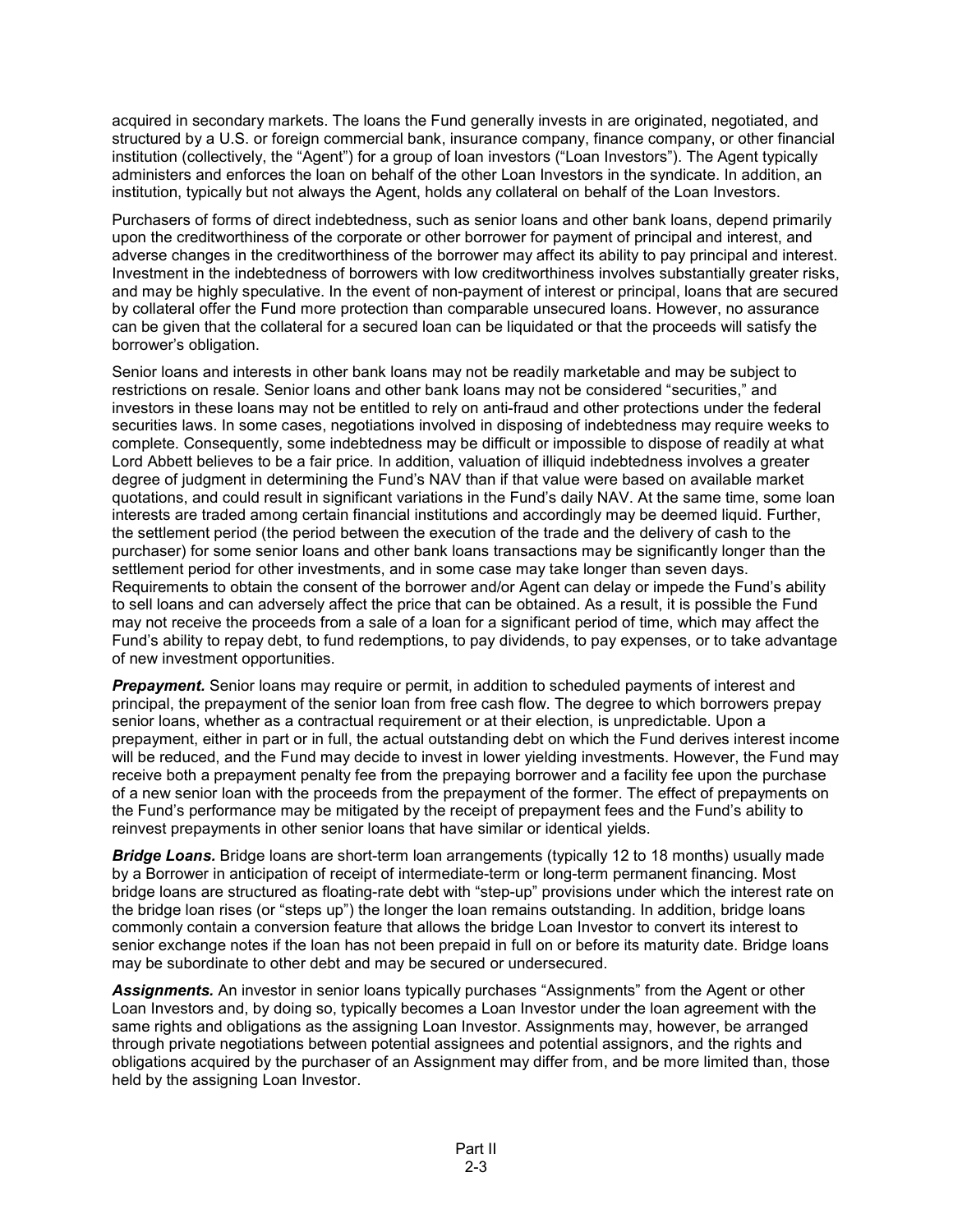*Participations.* "Participations" in a Loan Investor's portion of a senior loan typically will result in the investing Fund having a contractual relationship only with such Loan Investor, rather than with the borrower. As a result, the Fund may have the right to receive payments of principal, interest, and any fees to which it is entitled only from the Loan Investor selling the Participation and only upon receipt by such Loan Investor of such payments from the borrower. In connection with purchasing Participations, the Fund generally will have no right to enforce compliance by the borrower with the terms of the loan agreement and the Fund may not directly benefit from the collateral supporting the senior loan in which it has purchased the Participation. As a result, the Fund may assume the credit risk of both the borrower and the Loan Investor selling the Participation. If a Loan Investor selling a Participation becomes insolvent, the Fund may be treated as a general creditor of such Loan Investor.

*Revolving Credit Facility Loans.* For some loans, such as revolving credit facility loans ("revolvers"), a Loan Investor may be obligated under the loan agreement to, among other things, make additional loans in certain circumstances. The Fund generally will place assets in reserve for these contingent obligations by segregating or otherwise designating a sufficient amount of permissible liquid assets. Delayed draw term loans are similar to revolvers, except that, once drawn upon by the borrower during the commitment period, they remain permanently drawn and become term loans. A prefunded letter of credit (L/C) term loan is a facility created by the borrower in conjunction with an Agent, with the loan backed by letters of credit. Each participant in a prefunded L/C term loan fully funds its commitment amount to the Agent for the facility.

**Convertible Securities.** Convertible securities are preferred stocks or debt obligations that may be converted into or exchanged for shares of common stock (or cash or other securities) of the same or a different issuer at a stated price or exchange ratio. Convertible securities generally rank senior to common stock in a corporation's capital structure but usually are subordinated to comparable nonconvertible securities. A convertible security entitles the holder to receive a dividend or interest that generally is paid or accrued on the underlying security until the convertible security matures or is redeemed, converted, or exchanged. While convertible securities generally do not participate directly in any dividend increases or decreases of the underlying securities, market prices of convertible securities may be affected by such dividend changes or other changes in the underlying securities. In addition, if the market price of the common stock underlying a convertible security approaches or exceeds the conversion price of the convertible security, the convertible security tends to reflect the market price of the underlying common stock. Alternatively, a convertible security may lose much or all of its value if the value of the underlying common stock falls below the conversion price of the security.

Convertible securities have both equity and fixed income risk characteristics. A significant portion of convertible securities have below investment grade credit ratings and are subject to increased credit and liquidity risks. A convertible security may be subject to redemption at the option of the issuer at a price established in the convertible security's governing instrument. If a convertible security held by the Fund is called for redemption, the Fund will be required to convert it into the underlying common stock, sell it to a third party, or permit the issuer to redeem the security. Any of these actions could have an adverse effect on the Fund's ability to achieve its investment objective, which, in turn, could result in losses to the Fund.

*Synthetic Convertible Securities.* Synthetic convertible securities are derivative instruments comprising two or more securities whose combined investment characteristics resemble those of a convertible security. A typical convertible security combines fixed income securities or preferred stock with an equity component, such as a warrant, which offers the potential to own the underlying equity security. The value of a synthetic convertible security may respond differently to market fluctuations than the value of a traditional convertible security in response to the same market fluctuations.

*Contingent Convertible Securities ("CoCos").* CoCos are typically issued by non-U.S. issuers and are subordinated instruments that are designed to behave like bonds or preferred equity in times of economic health yet absorb losses when a pre-determined trigger event occurs. CoCos are either convertible into equity at a predetermined share price or written down in value based on the specific terms of the individual security if a pre-specified trigger event occurs. Trigger events vary by instrument and are defined by the documents governing the contingent convertible security. Such trigger events may include a decline in the issuer's capital below a specified threshold level, an increase in the issuer's risk-weighted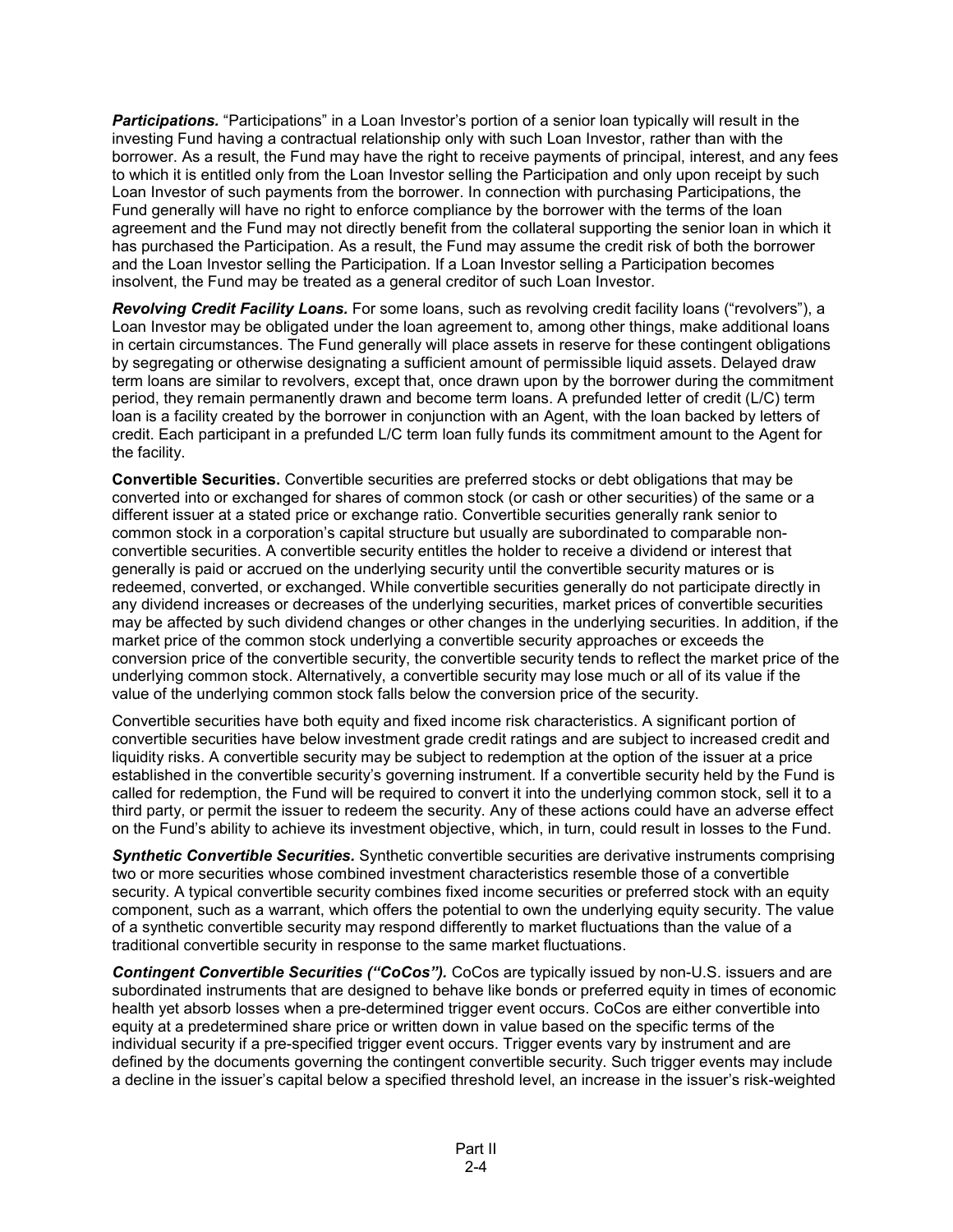assets, the share price of the issuer falling to a particular level for a certain period of time and certain regulatory events. In addition, CoCos have no stated maturity and have fully discretionary coupons.

**Credit Rating Agencies.** Credit rating agencies are companies that assign credit ratings, which operate as a preliminary evaluation of the credit risk of a prospective debtor. Credit rating agencies include, but are not limited to, S&P, Moody's, and Fitch. Credit ratings are provided by credit rating agencies that specialize in evaluating credit risk, but there is no guarantee that a highly rated debt instrument will not default or be downgraded. Credit ratings issued by these agencies are designed to evaluate the safety of principal and interest payments of rated securities. They do not evaluate the market risk and, therefore, may not fully reflect the true risks of an investment. In addition, credit rating agencies may not make timely changes in a rating to reflect changes in the economy or in the conditions of the issuer that affect the market value of the security. Consequently, credit ratings are used only by Lord Abbett, the Fund's investment adviser, as a preliminary indicator of investment quality. Lord Abbett may use any NRSRO when evaluating investment quality. Each agency applies its own methodology in measuring creditworthiness and uses a specific rating scale to publish its ratings opinions. More information on credit rating agency ratings is located in Appendix D.

**Debt Securities.** Debt securities are used by issuers to borrow money. The issuer usually pays a fixed, variable, or floating rate of interest and typically must repay the amount borrowed at the maturity of the instrument. Debt securities include, but are not limited to, bonds, debentures, government obligations, commercial paper, repurchase agreements, and pass-through instruments. A debt security is typically considered "investment grade" if it is rated BBB/Baa or higher by a rating agency or if Lord Abbett determines the security to be of comparable quality. For a discussion of the specific risks associated with debt securities not considered "investment grade," please see "High-Yield or Lower-Rated Debt Securities" below.

**Risks Affecting Debt Securities.** Prices of debt securities fluctuate and, in particular, are subject to several key risks including, but not limited to, interest rate risk, credit risk, prepayment risk, extension risk, and spread risk. In addition, debt securities in which the Fund may invest are subject to the risk of loss of principal and income, and even high quality debt securities may return less than the amount invested.

When interest rates rise or the issuer's or the counterparty's financial condition worsens or is perceived by the market to be at greater risk, the value of debt securities typically declines. Investments in debt securities may face a heightened level of interest rate risk, especially because the Federal Reserve Board has begun to raise rates after a period of historically low rates. While fixed income securities with longer final maturities often have higher yields than those with shorter maturities, their prices are usually more sensitive to changes in interest rates and other factors.

Credit risk, also known as default risk, represents the possibility that an issuer may be unable to meet scheduled interest and principal payment obligations. If the market perceives a deterioration in the creditworthiness of an issuer, the value and liquidity of debt securities issued by that issuer may decline. Spread risk is the potential for the value of the Fund's debt security investments to fall due to the widening of spreads. Debt securities generally compensate for greater credit risk by paying interest at a higher rate. The difference (or "spread") between the yield of a security and the yield of a benchmark, such as a U.S. Treasury security with a comparable maturity, measures the additional interest paid for such greater credit risk. As the spread on a security widens (or increases), the price (or value) of the security falls. Spread widening may occur, among other reasons, as a result of market concerns over the stability of the market, excess supply, general credit concerns in other markets, security- or marketspecific credit concerns, or general reductions in risk tolerance.

Prepayment risk, also known as call risk, arises due to the issuer's ability to prepay all or most of the debt security before the stated final maturity date. Prepayments generally rise in response to a decline in interest rates as debtors take advantage of the opportunity to refinance their obligations. This risk often is associated with mortgage securities where the underlying mortgage loans can be refinanced, although it also can be present in corporate or other types of bonds with call provisions. When a prepayment occurs, the Fund may be forced to reinvest in lower yielding debt securities. Extension risk is the chance that, during periods of rising interest rates, certain debt obligations will be paid off substantially more slowly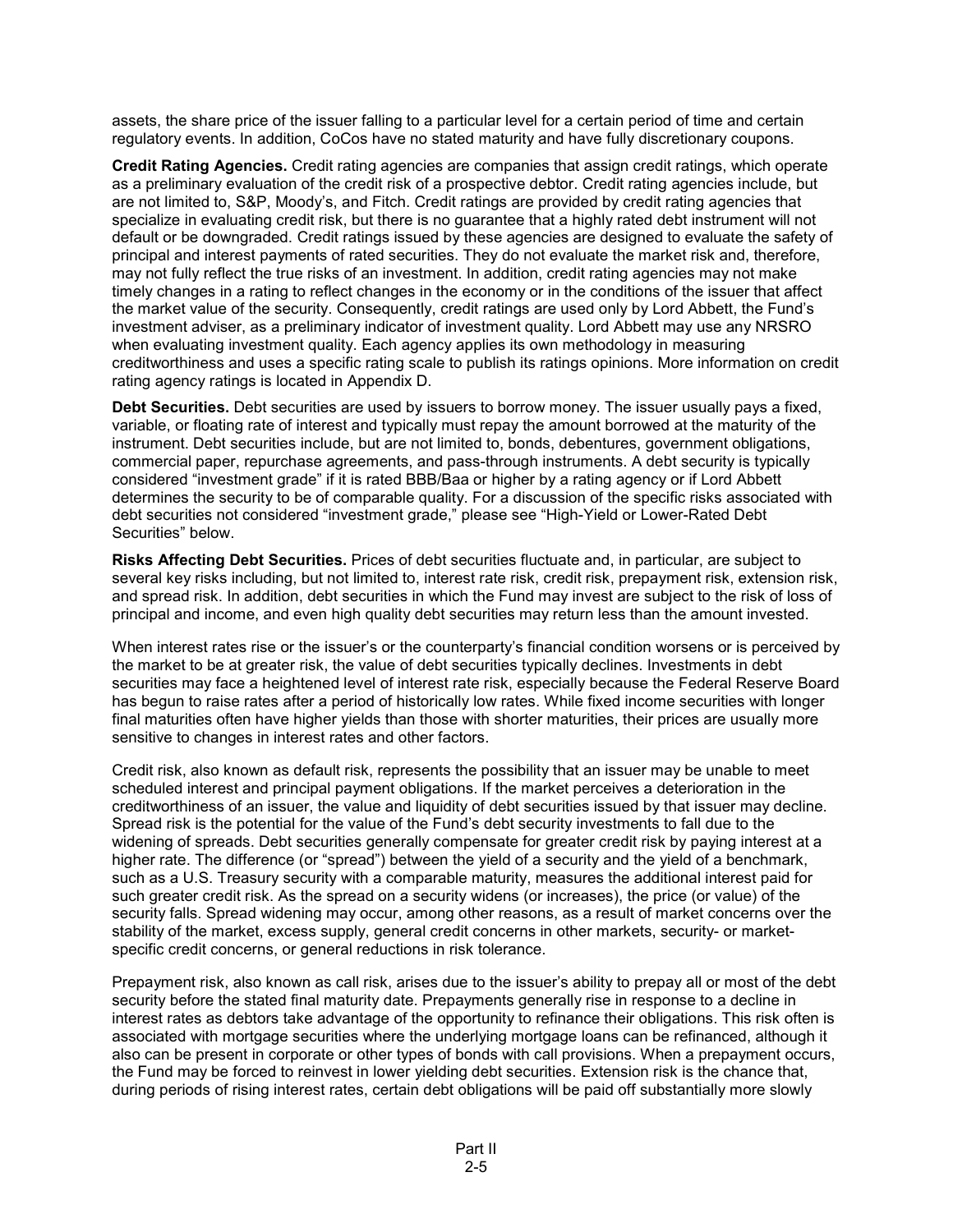than originally anticipated, and the value of those securities may fall. Extension risk generally is low for short-term bond funds, moderate for intermediate-term bond funds, and high for long-term bond funds.

Debt securities trade on an OTC basis in which parties buy and sell securities through bilateral transactions. While the total amount of assets invested in debt markets has grown in recent years, the capacity for traditional dealer counterparties to engage in debt trading has not kept pace and has decreased, in part due to regulations and capital requirements applicable to these entities. As a result, because market makers provide stability to a market through their intermediary services, a significant reduction in dealer inventories has decreased liquidity and potentially could increase volatility in the debt markets. Such issues may be exacerbated during periods of economic uncertainty or market volatility.

Economic, political, and other events also may affect the prices of broad debt markets, although the risks associated with such events are transmitted to the market via changes in the prevailing levels of interest rates, credit risk, prepayment risk, or spread risk.

The terms of investments, financings or other transactions to which the Fund may be a party have been historically tied to the London Interbank Offered Rate or "LIBOR," which is the offered rate for short-term Eurodollar deposits between major international banks. LIBOR may be a significant factor in determining the Fund's payment obligations under a derivative investment, the cost of financing to the Fund or an investment's value or return to the Fund and may be used in other ways that affect the Fund's investment performance. On July 27, 2017, the head of the United Kingdom's ("UK") Financial Conduct Authority announced a desire to phase out the use of LIBOR by the end of 2021. On November 30, 2020, the administrator of LIBOR announced a delay in the phase out of a majority of the U.S. dollar LIBOR publications until June 30, 2023, with the remainder of LIBOR publications to still end at the end of 2021. Regulators and market participants are working together to identify or develop a replacement rate. For instance, the U.S. Federal Reserve, based on the recommendations of the New York Federal Reserve's Alternative Reference Rate Committee (comprised of major derivative market participants and their regulators), has begun publishing a Secured Overnight Funding Rate ("SOFR") that is intended to replace U.S. dollar LIBOR. There remains uncertainty regarding the future utilization of LIBOR and the nature of any replacement rate. As such, the potential effect of a transition away from LIBOR on the Fund or the LIBOR-based instruments in which the Fund invests cannot yet be determined and may vary depending on factors that include, but are not limited to, existing fallback or termination provisions in individual contracts. The transition process might lead to increased volatility and illiquidity in markets that currently rely on LIBOR to determine interest rates. It could also lead to a reduction in the value of some LIBOR based investments and reduce the effectiveness of new hedges placed against existing LIBOR based instruments. The usefulness of LIBOR as a benchmark could deteriorate during the transition period; these effects could occur subsequent to the end of 2021.

**Depositary Receipts.** The Fund may invest in American Depositary Receipts ("ADRs"), Global Depositary Receipts ("GDRs"), and similar depositary receipts. ADRs typically are trust receipts issued by a U.S. bank or trust company or other financial institution (a "depositary") that evidence an indirect interest in underlying securities issued by a foreign entity and deposited with the depositary. Prices of ADRs are quoted in U.S. dollars, and ADRs are listed and traded in the United States. GDRs typically are issued by non-U.S. banks or financial institutions (a "foreign depositary") to evidence an interest in underlying securities issued by either a U.S. or a non-U.S. entity and deposited with the foreign depositary. Ownership of ADRs and GDRs entails similar investment risks to direct ownership of foreign securities traded outside the United States, including increased market, liquidity, currency, political, information, and other risks. To the extent the Fund acquires depositary receipts through banks that do not have a contractual relationship to issue and service unsponsored depositary receipts with the foreign issuer of the underlying security underlying the depositary receipts, there is an increased possibility that the Fund will not become aware of, and, thus, be able to respond to, corporate actions such as stock splits or rights offerings involving the issuer in a timely manner. In addition, the lack of information may affect the accuracy of the valuation of such instruments. The market value of depositary receipts is dependent upon the market value of the underlying securities and fluctuations in the relative value of the currencies in which the depositary receipts and the underlying securities are quoted. However, by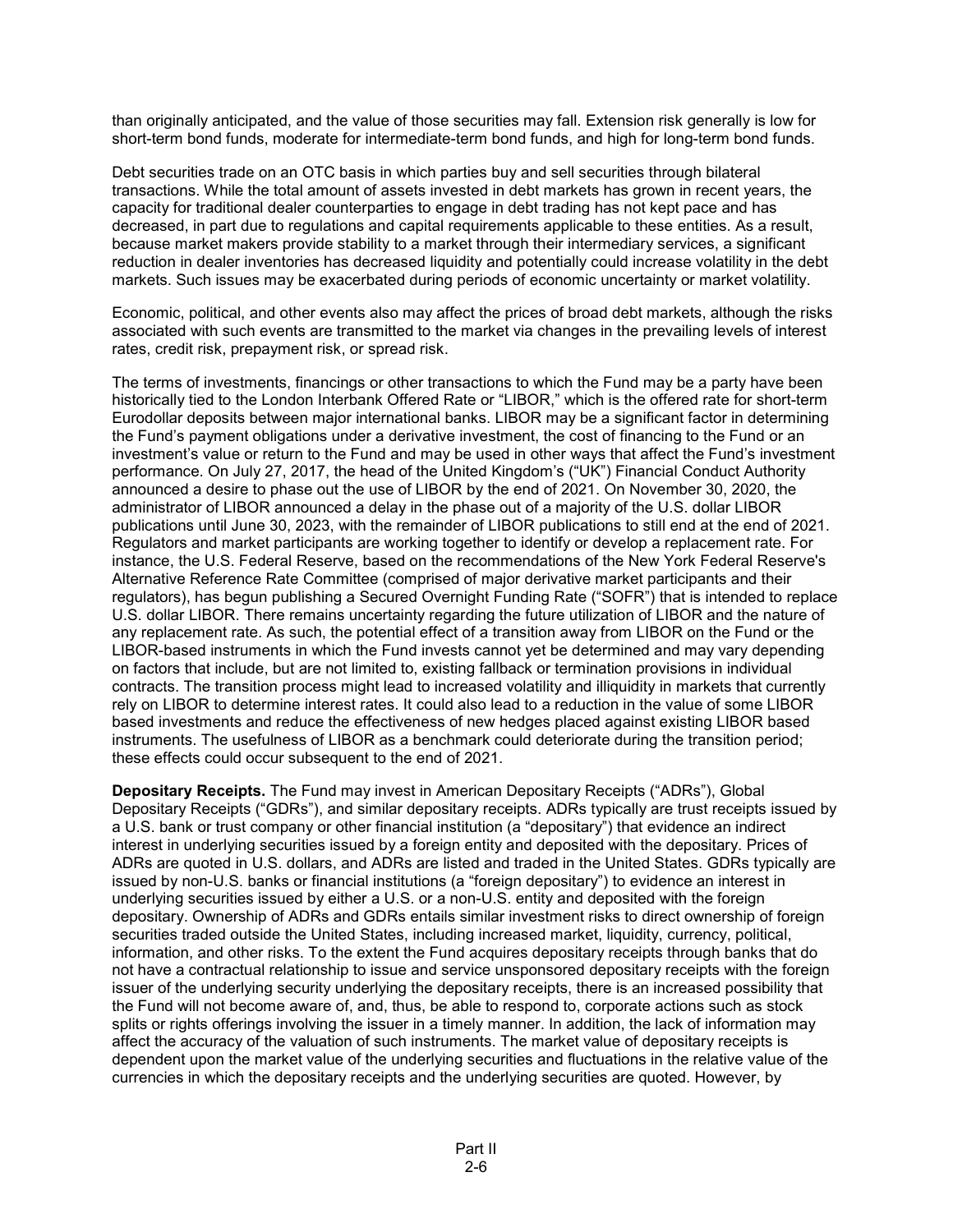investing in certain depositary receipts, such as ADRs, which are quoted in U.S. dollars, the Fund may avoid currency risks during the payment and delivery ("settlement") period for purchases and sales.

**Defaulted Bonds and Distressed Debt.** Defaulted bonds are subject to greater risk of loss of income and principal than higher rated securities and are considered speculative. In the event of a default, the Fund may incur additional expenses to seek recovery. The repayment of defaulted bonds is subject to significant uncertainties, and, in some cases, there may be no recovery of repayment. Further, defaulted bonds might be repaid only after lengthy workout or bankruptcy proceedings, during which the issuer might not make any interest or other payments. Workout or bankruptcy proceedings typically result in only partial recovery of cash payments or an exchange of the defaulted bond for other securities of the issuer or its affiliates. Often, the securities received are illiquid or speculative. Investments in securities following a workout or bankruptcy proceeding typically entail a higher degree of risk than investments in securities that have not recently undergone a reorganization or restructuring. Moreover, these securities can be subject to heavy selling or downward pricing pressure after the completion of a workout or bankruptcy proceeding. If the Fund's evaluation of the anticipated outcome of an investment should prove inaccurate, the Fund could experience a loss. Such securities obtained in exchange may include, but are not limited to, equity securities, warrants, rights, participation interests in sales of assets, and contingent interest obligations.

The Fund may hold securities of issuers that are, or are about to be, involved in reorganizations, financial restructurings, or bankruptcy (also known as ''distressed debt''). Defaulted bonds and distressed debt securities are speculative and involve substantial risks in addition to the risks of investing in junk bonds. To the extent that the Fund holds distressed debt, that Fund will be subject to the risk that it may lose a portion or all of its investment in the distressed debt and may incur higher expenses trying to protect its interests in distressed debt. The prices of distressed bonds are likely to be more sensitive to adverse economic changes or individual issuer developments than the prices of higher rated securities. During an economic downturn or substantial period of rising interest rates, distressed security issuers may experience financial stress that would adversely affect their ability to service their principal and interest payment obligations, to meet their projected business goals, or to obtain additional financing. The Fund may invest in additional securities of a defaulted issuer to retain a controlling stake in any bankruptcy proceeding or workout. Even if the Fund invests in tax-exempt bonds, it may receive taxable bonds in connection with the terms of a restructuring deal, which could result in taxable income to investors. In addition, any distressed securities or any securities received in exchange for such securities may be subject to restrictions on resale. In any reorganization or liquidation proceeding, the Fund may lose its entire investment or may be required to accept cash or securities with a value less than its original investment. Moreover, it is unlikely that a liquid market will exist for the Fund to sell its holdings in distressed debt securities.

**Derivatives.** The Fund may invest in, or enter into, derivatives for a variety of reasons, including to hedge certain market or interest rate risks, to provide a substitute for purchasing or selling particular securities, or to increase potential returns. Generally, derivatives are financial contracts whose values depend upon, or are derived from, the value of an underlying asset, reference rate or index, and may relate to stocks, bonds, interest rates, currencies or currency exchange rates, commodities and other assets, and related indices. Examples of derivative instruments the Fund may use include options contracts, futures contracts, options on futures contracts, forward contracts, forward currency contracts, structured notes, swap agreements, and credit derivatives. Derivatives may provide a cheaper, quicker, or more efficient or specifically focused way for the Fund to invest or to hedge than "traditional" securities would. Some derivatives may be more liquid than direct investments in bonds or other securities and may provide the Fund with more flexibility during periods of market stress. The Fund's portfolio management team, however, may decide not to employ some or all of these strategies. Similarly, suitable derivatives transactions may not be available or available on the terms desired, and derivatives transactions may not perform as intended. There is no assurance that any derivatives strategy used by the Fund will succeed.

The use of derivative instruments involves risks different from, or possibly greater than, the risks associated with investing directly in securities and other traditional investments. Derivatives are subject to a number of risks, such as liquidity risk, correlation risk, market risk, credit risk, leveraging risk, counterparty risk, tax risk and management risk, as well as risks arising from changes in applicable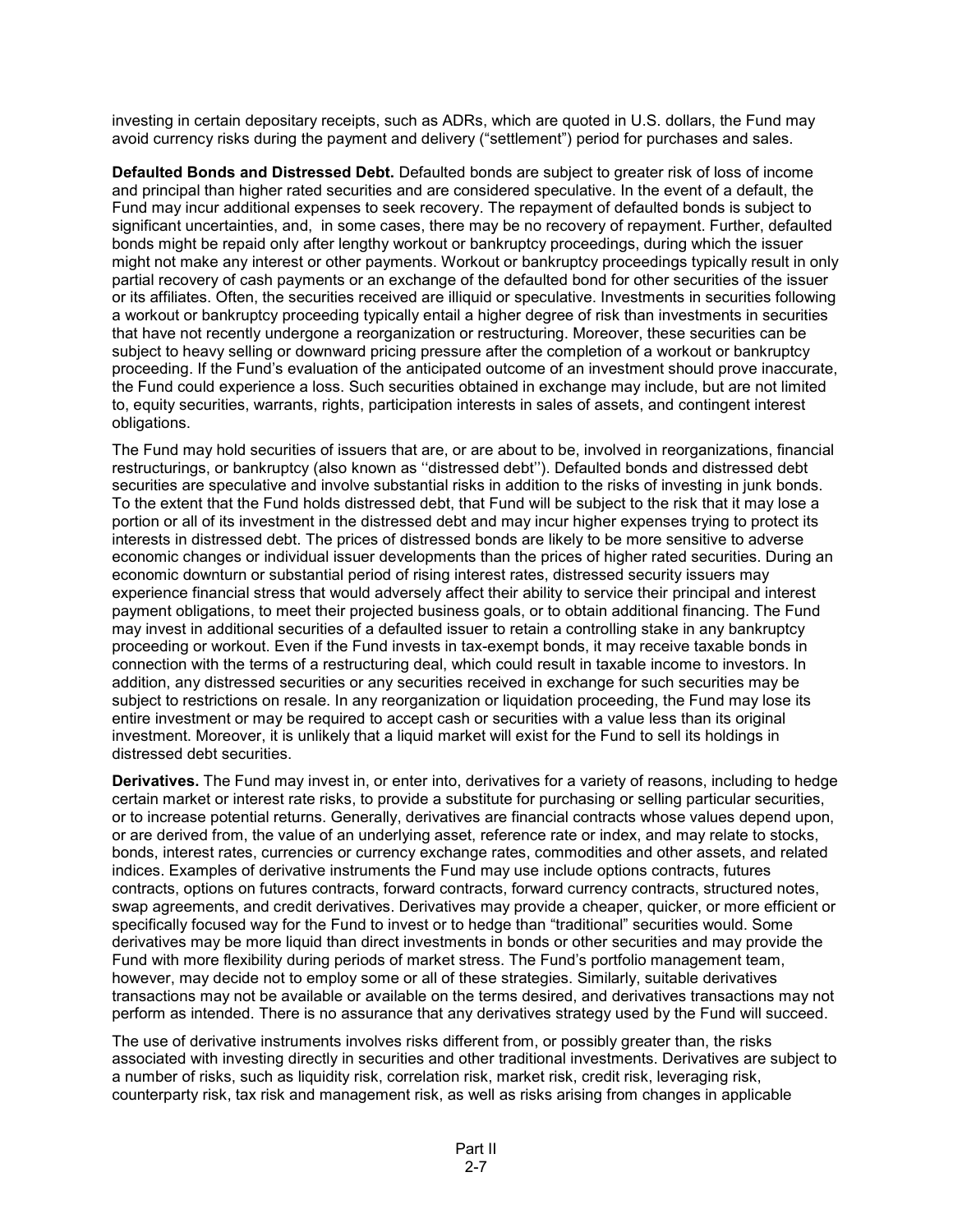requirements. Derivatives can be volatile and involve various types and degrees of risk, depending upon the characteristics of the particular derivative and the portfolio as a whole. Derivatives permit the Fund to increase or decrease the level of risk, or change the character of the risk, to which its portfolio is exposed in much the same way as the Fund can increase or decrease the level of risk, or change the character of the risk, of its portfolio by making investments in specific securities. However, derivatives may entail investment exposures that are greater than their cost or notional value would suggest, meaning that a small investment in derivatives could have a large potential impact on the Fund's performance. The Fund's notional derivatives exposure and/or the percentage of total investment exposure may be greater than the total value of its assets, which would have the result of leveraging the Fund.

If the Fund invests in derivatives at inopportune times or judges market conditions incorrectly, such investments may lower the Fund's return or result in a loss. The Fund also could experience losses if its derivatives were poorly correlated with its other investments (or not correlated as expected), or if the Fund were unable to liquidate its position because of an illiquid secondary market. The market for many derivatives is, or suddenly can become, illiquid. Changes in liquidity may result in significant, rapid, and unpredictable changes in the prices for derivatives.

Derivatives may be purchased on established exchanges or through privately negotiated transactions (referred to as "OTC derivatives"). OTC derivatives generally are less liquid than exchange-traded derivatives. Exchange-traded derivatives generally are guaranteed by the clearing agency that is the issuer or counterparty to such derivatives. In contrast, OTC derivatives are not guaranteed by a clearing agency and are therefore not subject to the same level of credit evaluation and regulatory oversight as are centrally cleared derivatives. Lord Abbett will consider the creditworthiness of counterparties to noncentrally cleared OTC derivatives in the same manner as it would review the credit quality of a security to be purchased by the Fund.

The Fund will be subject to credit risk with respect to the counterparties to derivative contracts. There can be no assurance that a counterparty will be able or willing to meet its obligations. Events that affect the ability of the Fund's counterparties to comply with the terms of the derivative contracts may have an adverse effect on the Fund. If the counterparty defaults, the Fund will have contractual remedies, but there can be no assurance that the Fund will succeed in enforcing contractual remedies. Counterparty risk still exists even if a counterparty's obligations are secured by collateral because the Fund's interest in collateral may not be perfected or additional collateral may not be promptly posted as required. Counterparty risk also may be more pronounced if a counterparty's obligations exceed the amount of collateral held by the Fund, if any, the Fund is unable to exercise its interest in collateral upon default by the counterparty, or the termination value of the instrument varies significantly from the marked-to-market value of the instrument. If a counterparty becomes insolvent, the Fund may experience significant delays in obtaining any recovery under the derivative contract in a bankruptcy or other reorganization proceeding or may obtain a limited or no recovery of amounts due to it under the derivative contract.

In the event of a counterparty's (or its affiliate's) insolvency, the Fund's ability to exercise remedies, such as the termination of transactions, netting of obligations and realization of collateral, could be stayed or eliminated under new special resolution regimes adopted in the United States, the European Union and various other jurisdictions. Such regimes provide government authorities with broad authority to intervene when a financial institution is experiencing financial difficulty and may prohibit the Fund from exercising termination rights based on the financial institution's insolvency. In particular, with respect to counterparties who are subject to such proceedings in the European Union, the liabilities of such counterparties to the Fund could be reduced, eliminated, or converted to equity in such counterparties (sometimes referred to as a "bail in"). Such resolution regimes as well as other legislative and regulatory oversight of derivatives may result in increased uncertainty about counterparty credit risk, and may limit the flexibility of the Fund to protect its interests in the event of an insolvency of a derivatives counterparty.

Transactions in certain types of derivatives including futures and options on futures as well as some types of swaps are required to be centrally cleared. In a transaction involving such derivatives, the Fund's counterparty is a clearing house so the Fund is subject to the credit risk of the clearing house and the member of the clearing house (the "clearing member") through which it holds its position. Credit risk of market participants with respect to such derivatives is concentrated in a few clearing houses, and it is not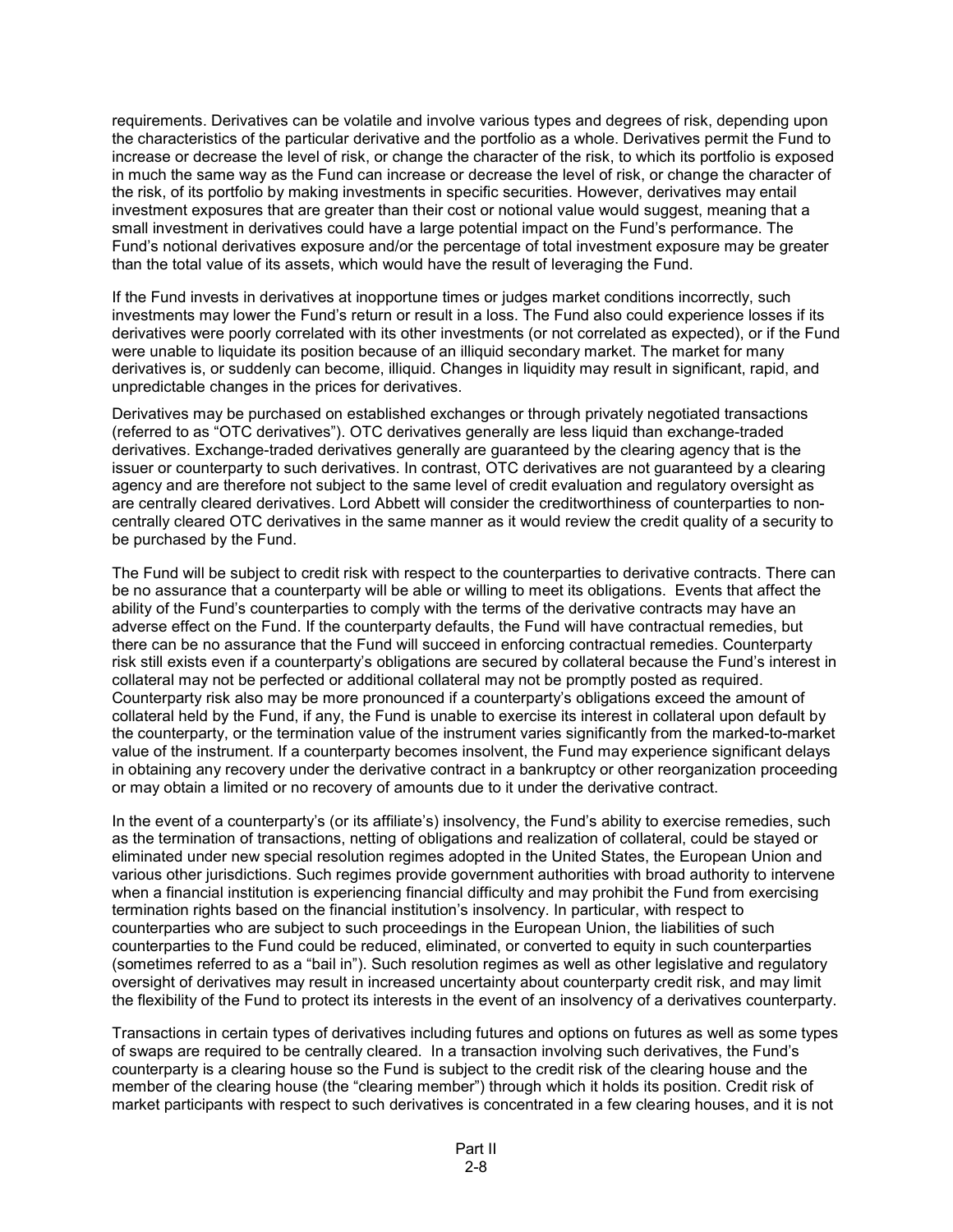clear how an insolvency proceeding of a clearing house would be conducted and what impact an insolvency of a clearing house would have on the financial system. A clearing member is generally obligated to segregate all funds received from customers with respect to cleared derivatives transactions from the clearing member's proprietary assets. However, all funds and other property received by a clearing broker from its customers are generally held by the clearing member on a commingled basis in an omnibus account, and the clearing member may invest those funds in certain instruments permitted under the applicable regulations. The assets of the Fund might not be fully protected in the event of the bankruptcy of the Fund's clearing member, because the Fund would be limited to recovering only a pro rata share of all available funds segregated on behalf of the clearing broker's customers for a relevant account class. In addition, if a clearing member does not comply with applicable regulations or its agreement with the Fund, or in the event of fraud or misappropriation of customer assets by a clearing member, the Fund could have only an unsecured creditor claim in an insolvency of the clearing member with respect to the margin held by the clearing member.

*Asset Coverage.* The Fund will be required to "set aside" liquid assets (often referred to as "asset segregation"), or engage in other SEC staff-approved measures (such as entering into offsetting transactions) to "cover" open positions with respect to certain kinds of derivatives. The amount and type of assets set aside will depend on the nature and type of the transaction, the Fund's current and potential obligations under the transaction, and other factors considered by Lord Abbett, and may not equal the amount of the derivative's full notional value. To the extent the Fund sets aside assets equal to only its net obligations under a derivative, the Fund may be employing leverage to a greater extent than if the Fund were to segregate assets equal to the full notional value of such transactions. The Fund reserves the right to modify its asset segregation policies in the future.

*Regulatory and Market Considerations.* New U.S. and non-U.S. rules and regulations could, among other things, further restrict the Fund's ability to engage in, or increase the cost to the Fund of, derivatives transactions by, for example, making some types of derivatives no longer available to the Fund or making them less liquid. The implementation of the clearing requirement has increased the costs of derivatives transactions for the Fund, because the Fund has to pay fees to its clearing members and is typically required to post more margin for cleared derivatives than it has historically posted for bilateral derivatives. The costs of derivatives transactions are expected to increase further as clearing members raise their fees to cover the costs of additional capital requirements and other regulatory changes applicable to the clearing members. These rules and regulations are new and evolving, so their potential impact on the Fund and the financial system are not yet known. While the new rules and regulations and central clearing of some derivatives transactions are designed to reduce systemic risk (*i.e.*, the risk that the interdependence of large derivatives dealers could cause them to suffer liquidity, solvency, or other challenges simultaneously), there is no assurance that they will achieve that result, and, in the meantime, central clearing and related requirements expose the Fund to new kinds of costs and risks.

The SEC recently finalized new Rule 18f-4 under the 1940 Act providing for the regulation of registered investment companies' use of derivatives and certain related instruments. Compliance with Rule 18f-4 will not be required until approximately the middle of 2022. The new rule, among other things, limits derivatives exposure through one of two value-at-risk tests, requires funds to adopt and implement a derivatives risk management program (including the appointment of a derivatives risk manager and the implementation of certain testing requirements), and subjects funds to certain reporting requirements in respect of derivatives. Limited derivatives users (as determined by Rule 18f-4) are not, however, subject to the full requirements under the rule. In connection with the adoption of Rule 18f-4, the SEC also eliminated the asset segregation framework for covering derivatives and certain financial instruments arising from the SEC's Release 10666 and ensuing staff guidance. This may impact the Fund's approach to asset segregation and coverage requirements described in this SAI.

*Credit Derivatives.* The Fund may engage in credit derivative transactions, such as those involving default price risk derivatives and market spread derivatives. Default price risk derivatives are linked to the price of reference securities or loans after a default by the issuer or borrower, respectively. Market spread derivatives are based on the risk that changes in certain market factors, such as credit spreads, can cause a decline in the value of a security, loan, or index. There are three basic transactional forms for credit derivatives: swaps, options, and structured instruments. The use of credit derivatives is a highly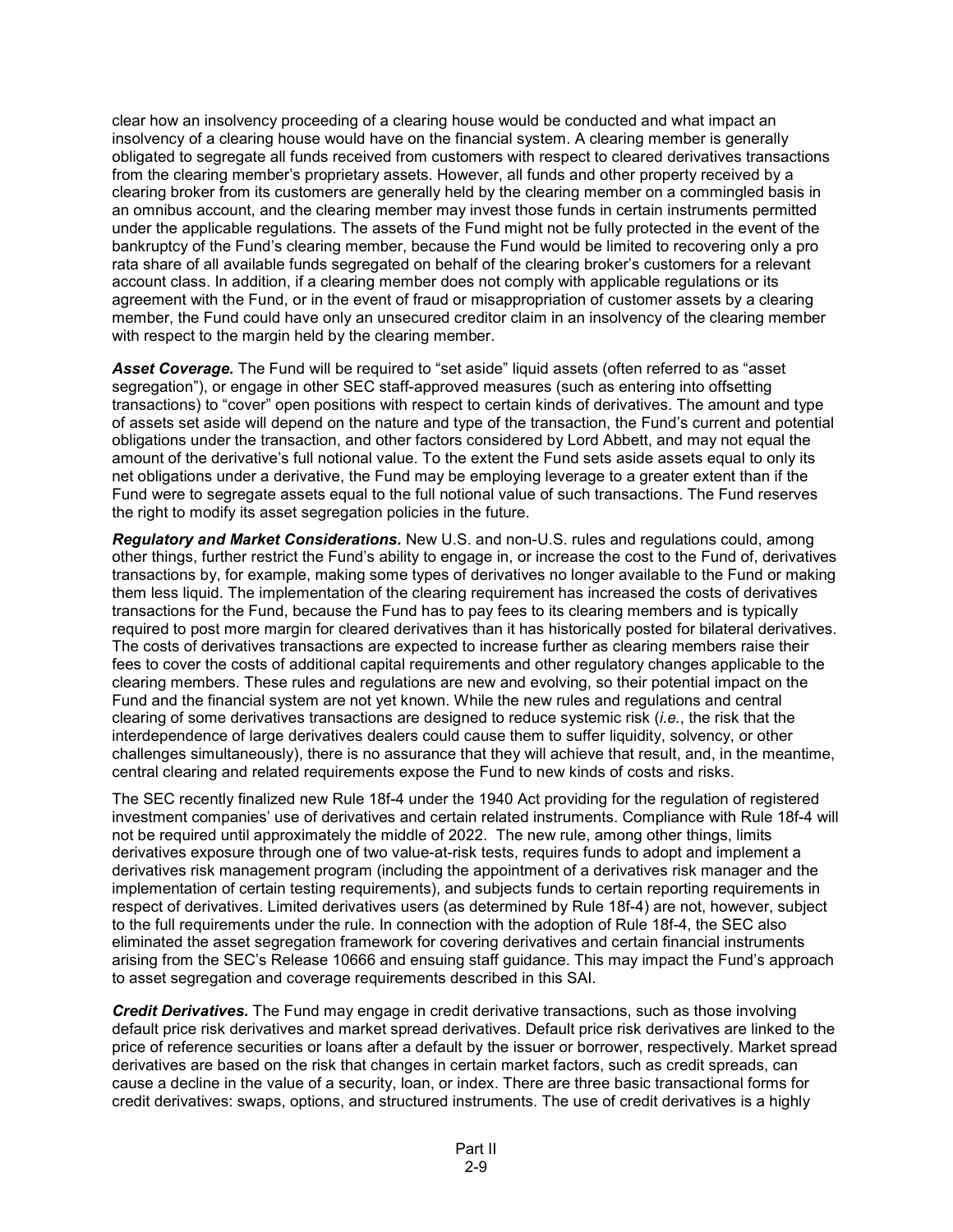specialized activity that involves strategies and risks different from those associated with ordinary portfolio security transactions. If Lord Abbett is incorrect in its forecasts of default risks, market spreads, or other applicable factors, the investment performance of the Fund would diminish compared with what it would have been if these techniques were not used. Moreover, even if Lord Abbett is correct in its forecasts, there is a risk that a credit derivative position may correlate imperfectly with the price of the asset or liability being hedged. The Fund's risk of loss in a credit derivative transaction varies with the form of the transaction. For example, if the Fund purchases a default option on a security, and, if no default occurs, with respect to the security, the Fund's loss is limited to the premium it paid for the default option. In contrast, if there is a default by the grantor of a default option, the Fund's loss will include both the premium it paid for the option and the decline in value of the underlying security that the default option hedged. If the Fund "writes" (sells) protection, it may be liable for the entire value of the security underlying the derivative. For more information about the Fund's investments in credit default swaps, please see "Credit Default Swaps and Similar Instruments" below.

*Combined Transactions.* The Fund may enter into multiple transactions, including multiple options transactions, multiple futures transactions, multiple currency transactions including forward currency contracts and multiple interest rate transactions, swaps, structured notes, and any combination of futures, options, swaps, currency, and interest rate transactions ("component transactions"), instead of a single transaction, as part of a single or combined strategy when, in the opinion of Lord Abbett, it is in the best interests of the Fund to do so. A combined transaction will usually contain elements of risk that are present in each of its component transactions. Although combined transactions normally are entered into based on Lord Abbett's judgment that the combined strategies will reduce risk or otherwise more effectively achieve the desired portfolio management goal, it is possible that the combination instead will increase such risks or hinder achievement of the portfolio management objective.

*Commodity-Related Investments.* Commodity-related investments provide exposure to the investment returns of the commodities markets, without investing directly in physical commodities. Commodities include assets that have tangible properties, such as oil, metals, and agricultural products. Commodityrelated investments include, for example, commodity index-linked notes, swap agreements, commodity options, futures, and options on futures. Commodity-related investments may subject the Fund to greater volatility than investments in traditional securities, particularly if the instruments involve leverage. The value of commodity-related investments may be affected by changes in overall market movements, commodity index volatility, changes in interest rates, or factors affecting a particular industry or commodity, such as drought, floods, weather, livestock disease, embargoes, tariffs, and international economic, political, and regulatory developments. Use of leveraged commodity-related investments creates the possibility for greater loss (including the likelihood of greater volatility of the Fund's NAV), and there can be no assurance that the Fund's use of leverage will be successful. Tax considerations and position limits established by the commodities exchanges may limit the Fund's ability to pursue investments in commodity-related investments.

*Options Contracts on Securities and Securities Indices.* The Fund may purchase call and put options and write covered call and put option contracts. A call option gives the purchaser of the option the right to buy, and obligates the writer to sell, the underlying security or securities at the exercise price at any time during the option period or at a specific date depending on the terms of the option. Conversely, a put option gives the purchaser of the option the right to sell, and obligates the writer to buy, the underlying security or securities at the exercise price at any time during the option period or at a specific date depending on the terms of the option. The Fund also may enter into "closing purchase transactions" in order to terminate its obligation to deliver the underlying security. A closing purchase transaction is the purchase of a call option (at a cost that may be more or less than the premium received for writing the original call option) on the same security, with the same exercise price and call period as the option previously written. If the Fund is unable to enter into a closing purchase transaction, it may be required to hold a security that it otherwise might have sold to protect against depreciation. European-style options only permit exercise on the exercise date. Options that are not exercised or closed out before their expiration date will expire worthless.

A "covered call option" written by the Fund is a call option with respect to which the Fund owns the underlying security. A put option written by the Fund is covered when, among other things, the Fund segregates permissible liquid assets having a value equal to or greater than the exercise price of the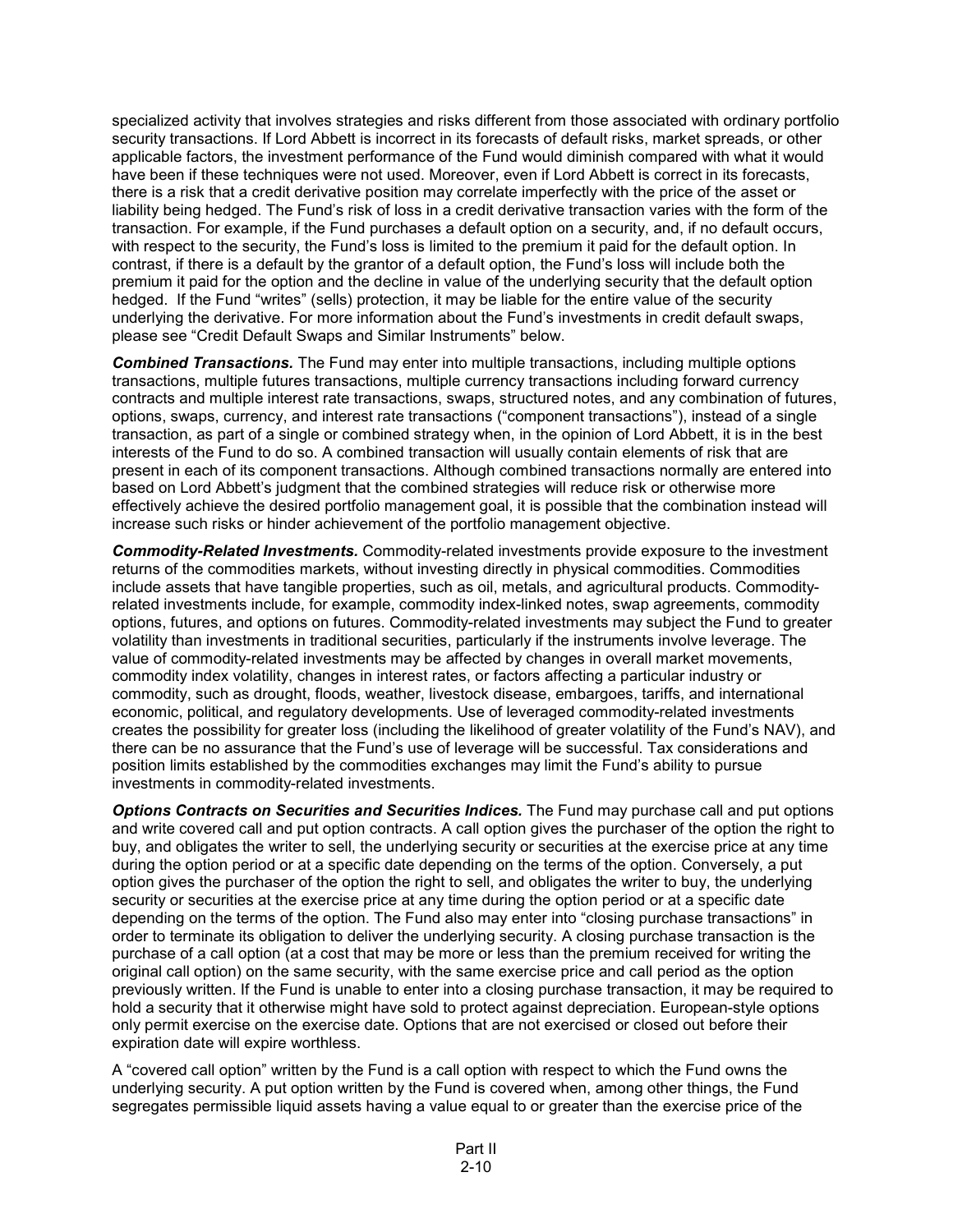option to fulfill the obligation undertaken or otherwise covers the transaction. The principal reason for writing covered call and put options is to realize, through the receipt of premiums, a greater return than would be realized on the underlying securities alone. The Fund receives a premium from writing covered call or put options, which it retains whether or not the option is exercised. However, the Fund also may realize a loss on the transaction greater than the premium received.

There is no assurance that sufficient trading interest to create a liquid secondary market on a securities exchange will exist for any particular option or at any particular time, and, for some options, no such secondary market may exist. A liquid secondary market in an option may cease to exist for a variety of reasons. In the past, for example, higher than anticipated trading activity or order flow, or other unforeseen events, at times have rendered certain of the clearing facilities inadequate and resulted in the institution of special procedures, such as trading rotations, restrictions on certain types of orders, trading halts, or suspensions in one or more options. Similar events, or events that may otherwise interfere with the timely execution of customers' orders, may recur in the future. In such event, it might not be possible to effect closing transactions in particular options. If, as a covered call option writer, the Fund is unable to effect a closing purchase transaction in a secondary market, it will not be able to sell the underlying security until the option expires or it delivers the underlying security upon exercise, or it otherwise covers its position.

The securities exchanges generally have established limits on the maximum number of options an investor or group of investors acting in concert may write. The Fund, Lord Abbett, and other funds advised by Lord Abbett may constitute such a group. These limits could restrict the Fund's ability to purchase or write options on a particular security.

*Specific Options Transactions.* Examples of the types of options the Fund may purchase and sell include call and put options in respect of specific securities (or groups or "baskets" of specific securities) such as U.S. Government securities, mortgage-related securities, asset-backed securities, foreign sovereign debt, corporate debt securities, equity securities (including convertible securities), and Eurodollar instruments that are traded on U.S. or foreign securities exchanges or in the OTC market, or securities indices, currencies, or futures.

An option on an index is similar to an option in respect of specific securities, except that settlement does not occur by delivery of the securities comprising the index. Instead, the option holder receives an amount of cash if the closing level of the index upon which the option is based is greater than in the case of a call, or less than in the case of a put, the exercise price of the option. Thus, the effectiveness of purchasing or writing index options will depend upon price movements in the level of the index rather than the price of a particular security.

The Fund may purchase and sell call and put options on foreign currencies. These options convey the right to buy or sell the underlying currency at a price that is expected to be lower or higher than the spot price of the currency at the time the option is exercised or expires.

Successful use by the Fund of options and options on futures will be subject to Lord Abbett's ability to predict correctly movements in the prices of individual securities, the relevant securities market generally, foreign currencies, or interest rates. To the extent Lord Abbett's predictions are incorrect, the Fund may incur losses. The use of options also can increase the Fund's transaction costs.

*OTC Options.* OTC options contracts ("OTC options") differ from exchange-traded options in several respects. OTC options are transacted directly with dealers and not with a clearing corporation and there is a risk of nonperformance by the dealer as a result of the insolvency of the dealer or otherwise, in which event the Fund may experience material losses. Because there is no exchange, pricing normally is done by reference to information from the counterparty or other market participants.

In the case of OTC options, there can be no assurance that a liquid secondary market will exist for any particular option at any given time. Consequently, the Fund may be able to realize the value of an OTC option it has purchased only by exercising it or entering into a closing sale transaction with the dealer that issued it. Similarly, when the Fund writes an OTC option, generally it can close out that option before its expiration only by entering into a closing purchase transaction with the dealer to which the Fund originally wrote it. If a covered call option writer cannot effect a closing transaction, it cannot sell the underlying security until the option expires or the option is exercised. Therefore, a covered call option writer of an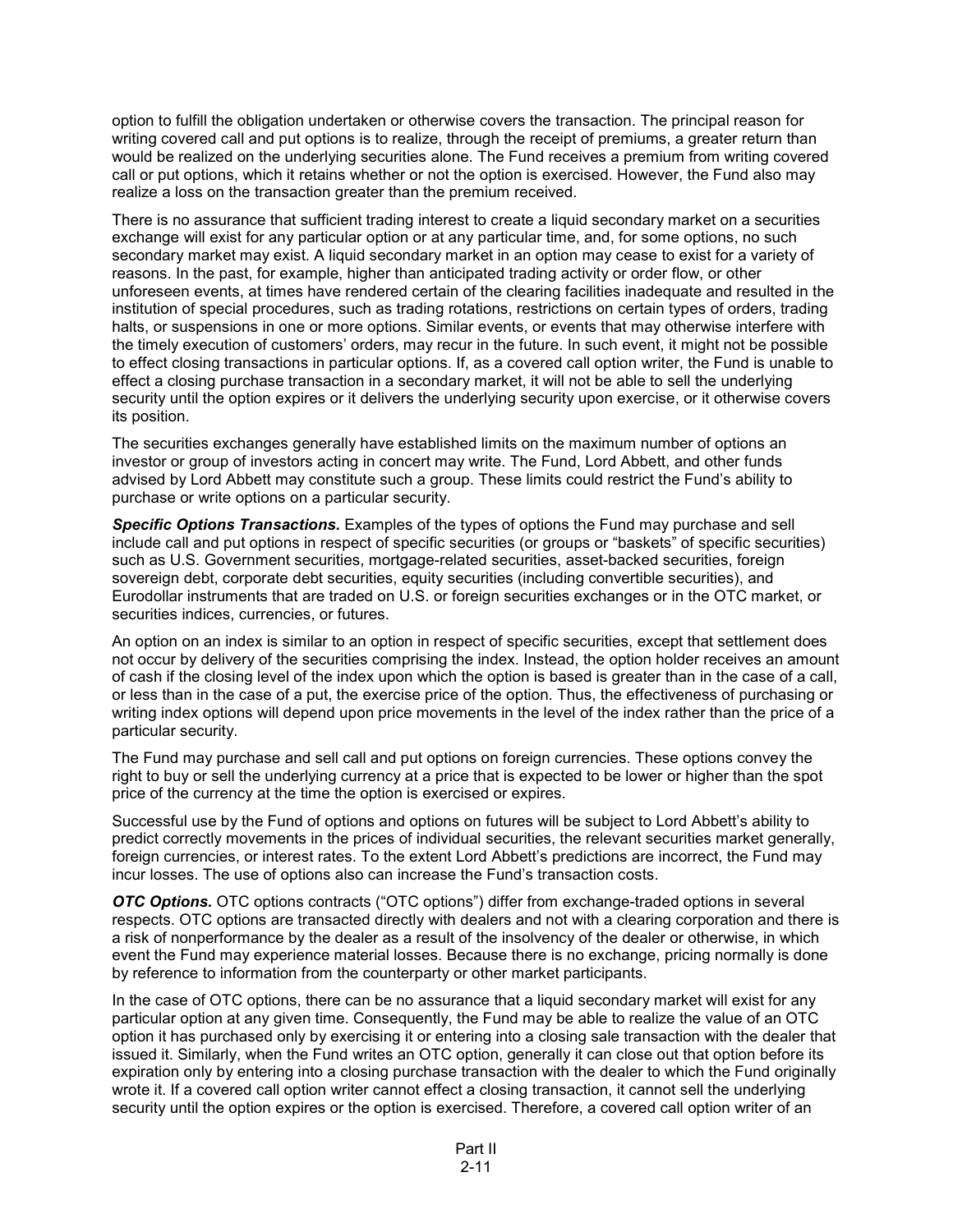OTC option may not be able to sell an underlying security even though it otherwise might be advantageous to do so. Likewise, a put writer of an OTC option may be unable to sell the securities segregated to cover the put for other investment purposes while it is obligated as a put writer. Similarly, a purchaser of such put or call option also might find it difficult to terminate its position on a timely basis in the absence of a secondary market.

*Foreign Currency Options.* The Fund may enter into options on foreign currencies. For example, if the Fund were to enter into a contract to purchase securities denominated in a foreign currency, it effectively could fix the maximum U.S. dollar cost of the securities by purchasing call options on that foreign currency. Similarly, if the Fund held securities denominated in a foreign currency and anticipated a decline in the value of that currency against the U.S. dollar, it could hedge against such a decline by purchasing a put option on the currency involved. The Fund's ability to establish and close out positions in such options is subject to the maintenance of a liquid secondary market. There can be no assurance that a liquid secondary market will exist for a particular option at any specific time. In addition, options on foreign currencies are affected by all of those factors that influence foreign exchange rates and foreign investments generally. Option markets may be closed while non-U.S. securities markets or round-theclock interbank currency markets are open, and this can create price and rate discrepancies.

The value of a foreign currency option depends on, among other factors, the value of the underlying currency, relative to the U.S. dollar. Other factors affecting the value of an option are the time remaining until expiration, the relationship of the exercise price to market price, the historical price volatility of the underlying currency and general market conditions. As a result, changes in the value of an option may have no relationship to the investment merit of the foreign currency. Whether a profit or loss is realized on a closing transaction depends on the price movement of the underlying currency and the market value of the option.

There can be no assurance that the Fund will be able to liquidate an option at a favorable price at any time before expiration. In the event of insolvency of the counterparty, the Fund may be unable to liquidate a foreign currency option. Accordingly, it may not be possible to effect closing transactions with respect to certain options, with the result that the Fund would have to exercise those options that it had purchased in order to realize any profit.

*Yield Curve Options.* Options on the yield spread or differential between two securities are commonly referred to as "yield curve" options. In contrast to other types of options, a yield curve option is based on the difference between the yields of designated securities, rather than the prices of the individual securities, and is settled through cash payments. Accordingly, a yield curve option is profitable to the holder if this differential widens (in the case of a call) or narrows (in the case of a put), regardless of whether the yields of the underlying securities increase or decrease.

The trading of yield curve options is subject to all of the risks associated with the trading of other types of options. In addition, such options present a risk of loss even if the yield of one of the underlying securities remains constant, or if the spread moves in a direction or to an extent that was not anticipated.

*Forward Contracts.* A forward contract is a contract to buy or sell an underlying security or currency at a pre-determined price on a specific future date. The initial terms of the contract are set so that the contract has no value at the outset. Forward prices are obtained by taking the spot price of a security or currency and adding it to the cost of carry. No money is transferred upon entering into a forward contract and the trade is delayed until the specified date when the underlying security or currency is exchanged for cash. As the price of the underlying security or currency moves, the value of the contract also changes, generally in the same direction. A relatively small price movement in a forward contract may result in substantial losses to the Fund, exceeding the amount of the margin paid. Forward contracts increase the Fund's risk exposure to the underlying references and their attendant risks, including but not limited to, credit, market, foreign currency and interest rate risks, while also exposing the Fund to correlation, counterparty, hedging, leverage, liquidity, pricing, and volatility risks.

Forward contracts generally involve the same characteristics and risks as futures contracts, except for several differences. Forward contracts are generally OTC contracts, meaning they are not market traded, and are not necessarily marked to market on a daily basis. They settle only at the pre-determined settlement date, which can result in deviations between forward prices and futures prices, especially in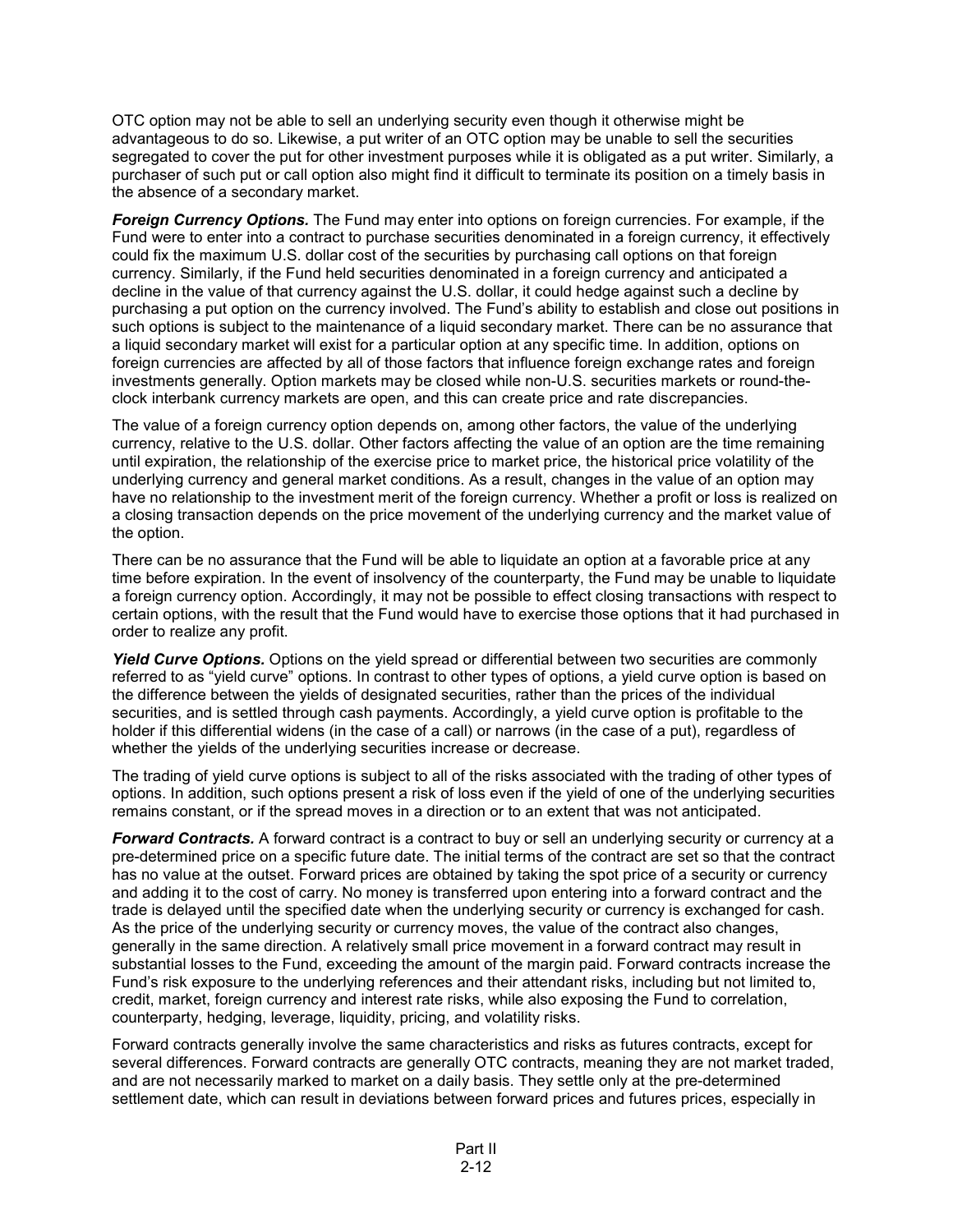circumstances where interest rates and futures prices are positively correlated. In addition, in the absence of exchange trading and involvement of clearing houses, there are no standardized terms for forward contracts. As a result, the parties are free to establish such settlement times and underlying amounts of a security or currency as desirable, which may vary from the standardized terms available through any futures contract. Lastly, forward contracts, as two-party obligations for which there is no secondary market, involve additional counterparty credit risk that is not present with futures. For more information about forward currency contracts, please see "Foreign Currency Transactions" below.

*Futures Contracts and Options on Futures Contracts.* As discussed under "Cash Management Practices," the Fund may buy and sell index futures contracts to manage cash. For example, the Fund may gain exposure to an index or to a basket of securities by entering into futures contracts rather than buying securities in a rising market.

In addition to investing in futures for cash management purposes, the Fund may enter into futures and options on futures transactions in accordance with its investment objective and policies, for example, to hedge risk or to efficiently gain desired investment exposure. Futures are standardized, exchange-traded contracts to buy or sell a specified quantity of an underlying reference instrument at a specified price at a specified future date. In most cases, the contractual obligation under a futures contract may be offset or "closed out" before the settlement date so that the parties do not have to make or take delivery. The Fund usually closes out a futures contract by buying or selling, as the case may be, an identical, offsetting futures contract. This transaction, which is effected through an exchange, cancels the obligation to make or take delivery of the underlying reference instrument. An option on a futures contract gives the purchaser the right (and the writer of the option the obligation) to assume a position in a futures contract at a specified exercise price within a specified period of time. In the United States, a clearing organization associated with the exchange on which futures are traded assumes responsibility for closing out transactions and guarantees that, as between the clearing members of an exchange, the sale and purchase obligations will be performed with regard to all positions that remain open at the termination of the contract. Thus, each holder of such a futures contract bears the credit risk of the clearinghouse (and has the benefit of its financial strength) rather than that of a particular counterparty.

When the Fund enters into a futures contract or writes an option, it generally must deposit collateral or "initial margin" equal to a percentage of the contract value. Each day thereafter until the futures contract or option is closed out, matures, or expires, the Fund will pay or receive additional "variation margin" depending on, among other factors, changes in the price of the underlying reference instrument. When the futures contract is closed out, if the Fund experiences a loss equal to or greater than the margin amount, the Fund will pay the margin amount plus any amount in excess of the margin amount. If the Fund experiences a loss of less than the margin amount, the Fund receives the difference. Likewise, if the Fund experiences a gain, the Fund receives the margin amount and any gain in excess of the margin amount.

Although some futures contracts call for making or taking delivery of the underlying securities, commodities, or other assets, generally these obligations are closed out before delivery by offsetting purchases or sales of matching futures contracts (same exchange, delivery month, and underlying security, asset, or index). Certain futures contracts may permit cash settlement. If an offsetting purchase price is less than the original sale price, the Fund realizes a gain, or if it is more, the Fund realizes a loss. Conversely, if an offsetting sale price is more than the original purchase price, the Fund realizes a gain, or if it is less, the Fund realizes a loss. The Fund will also incur transaction costs.

The Fund may enter into futures contracts in U.S. domestic markets or on exchanges located outside the United States. Foreign markets may offer advantages such as trading opportunities or arbitrage possibilities not available in the United States. Foreign markets, however, may have greater risk potential than domestic markets. For example, some foreign exchanges are principal markets so that no common clearing facility exists and an investor may look only to the broker for performance of the contract. In addition, adverse changes in the currency exchange rate could eliminate any profits that the Fund might realize in trading and could cause the Fund to incur losses.

Futures contracts and options on futures contracts present substantial risks, including the following:

• Unanticipated market movements may cause the Fund to experience substantial losses.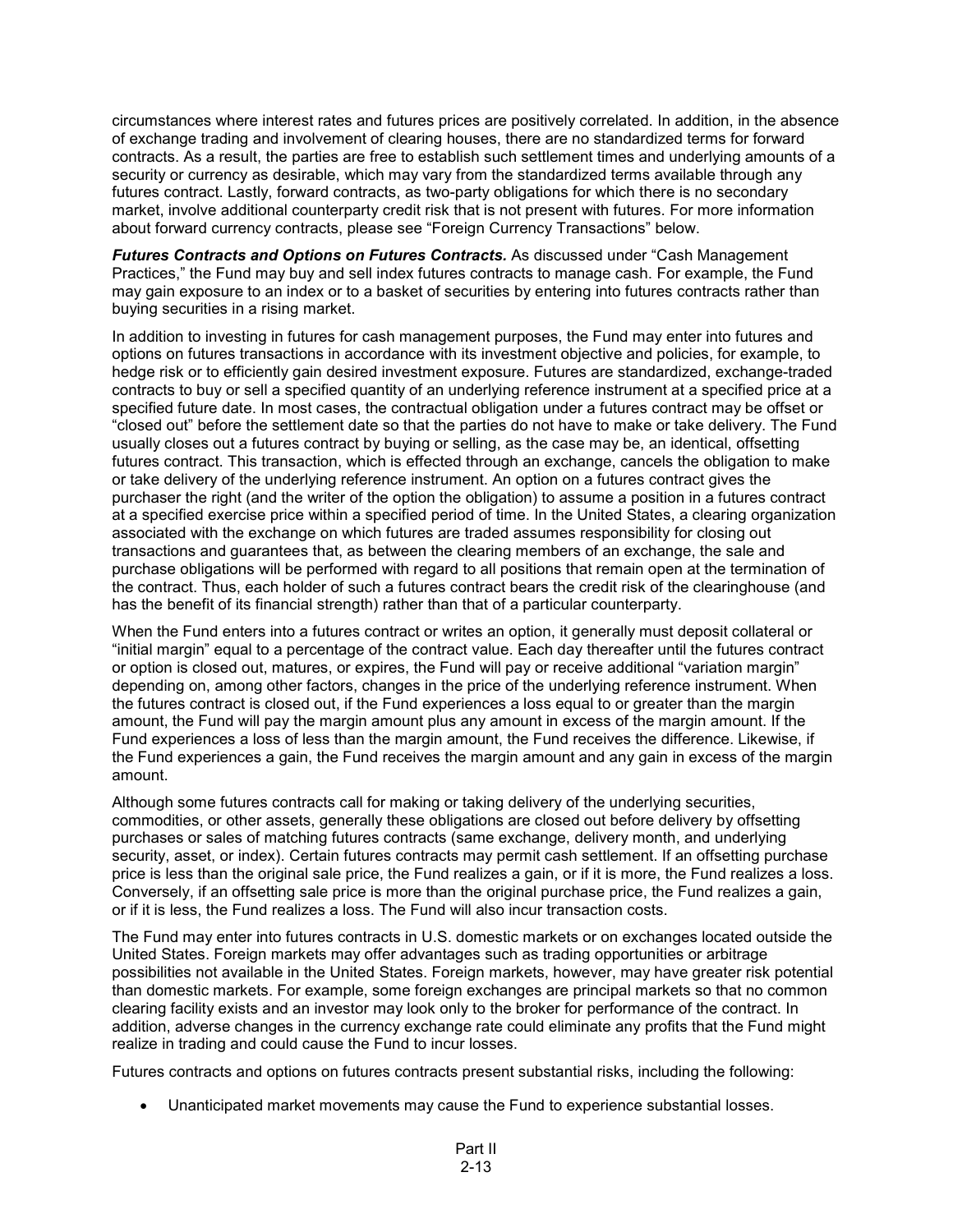- There may be an imperfect correlation between the change in the market value of the underlying reference instrument and the price of the futures contract.
- The loss that the Fund may incur in entering into futures contracts and in writing call options on futures is potentially unlimited and may exceed the amount of the premium received.
- Futures markets are highly volatile, and the use of futures may increase the volatility of the Fund's NAV.
- Because of low initial margin requirements, futures and options on futures trading involve a high degree of leverage. As a result, a relatively small price movement in a contract can cause substantial losses to the Fund.
- There may not be a liquid secondary trading market for a futures contract or related options, limiting the Fund's ability to close out a contract when desired.
- The clearinghouse on which a futures contract or option on a futures contract is traded or the clearing member through which the Fund maintains its futures positions may fail to perform its obligations.

*Index and Interest Rate Futures Transactions.* An index future obligates the Fund to pay or receive an amount of cash equal to a fixed dollar amount specified in the futures contract multiplied by the difference between the settlement price of the contract on the contract's last trading day and the value of the index based on the prices of the securities that comprise the index at the opening of trading in such securities on the next business day.

The market value of a stock index futures contract is based primarily on the value of the underlying index. Changes in the value of the index will cause roughly corresponding changes in the market price of the futures contract. If a stock index is established that is made up of securities whose market characteristics closely parallel the market characteristics of the securities in the Fund's portfolio, then the market value of a futures contract on that index should fluctuate in a way closely resembling the market fluctuation of the portfolio. Thus, for example, if the Fund sells futures contracts, a decline in the market value of the portfolio will be offset by an increase in the value of the short futures position to the extent of the hedge (*i.e.*, the size of the futures position). However, if the market value of the portfolio were to increase, the Fund would lose money on the futures contracts. Stock index futures contracts are subject to the same risks as other futures contracts.

An interest rate future generally obligates the Fund to purchase or sell an amount of a specific debt security. Such purchase or sale will take place at a future date at a specific price established by the terms of the futures contract.

*Participation Notes.* Participation notes ("P-notes"), which are a type of structured note, are instruments that may be used by a Fund to provide exposure to equity or debt securities, currencies, or markets. Pnotes are typically used when a direct investment in the underlying security is either unpermitted or restricted due to country-specific regulations or other restrictions. Generally, local banks and brokerdealers associated with non-U.S.-based brokerage firms buy securities listed on certain foreign exchanges and then issue P-notes which are designed to replicate the performance of certain issuers and markets. The performance results of P-notes will not replicate exactly the performance of the issuers or markets that the notes seek to replicate due to transaction costs and other expenses. P-notes are similar to depositary receipts except that: (1) broker-dealers, not U.S. banks, are depositories for the securities; and (2) noteholders may remain anonymous to market regulators.

The price, performance, and liquidity of the P-note are all linked directly to the underlying securities. If a P-note were held to maturity, the issuer would pay to, or receive from, the purchaser the difference between the nominal value of the underlying instrument at the time of purchase and that instrument's value at maturity. The holder of a P-note that is linked to a particular underlying security or instrument may be entitled to receive any dividends paid in connection with that underlying security or instrument, but typically does not receive voting rights as it would if it directly owned the underlying security or instrument. P-notes involve transaction costs. Investments in P-notes involve the same risks associated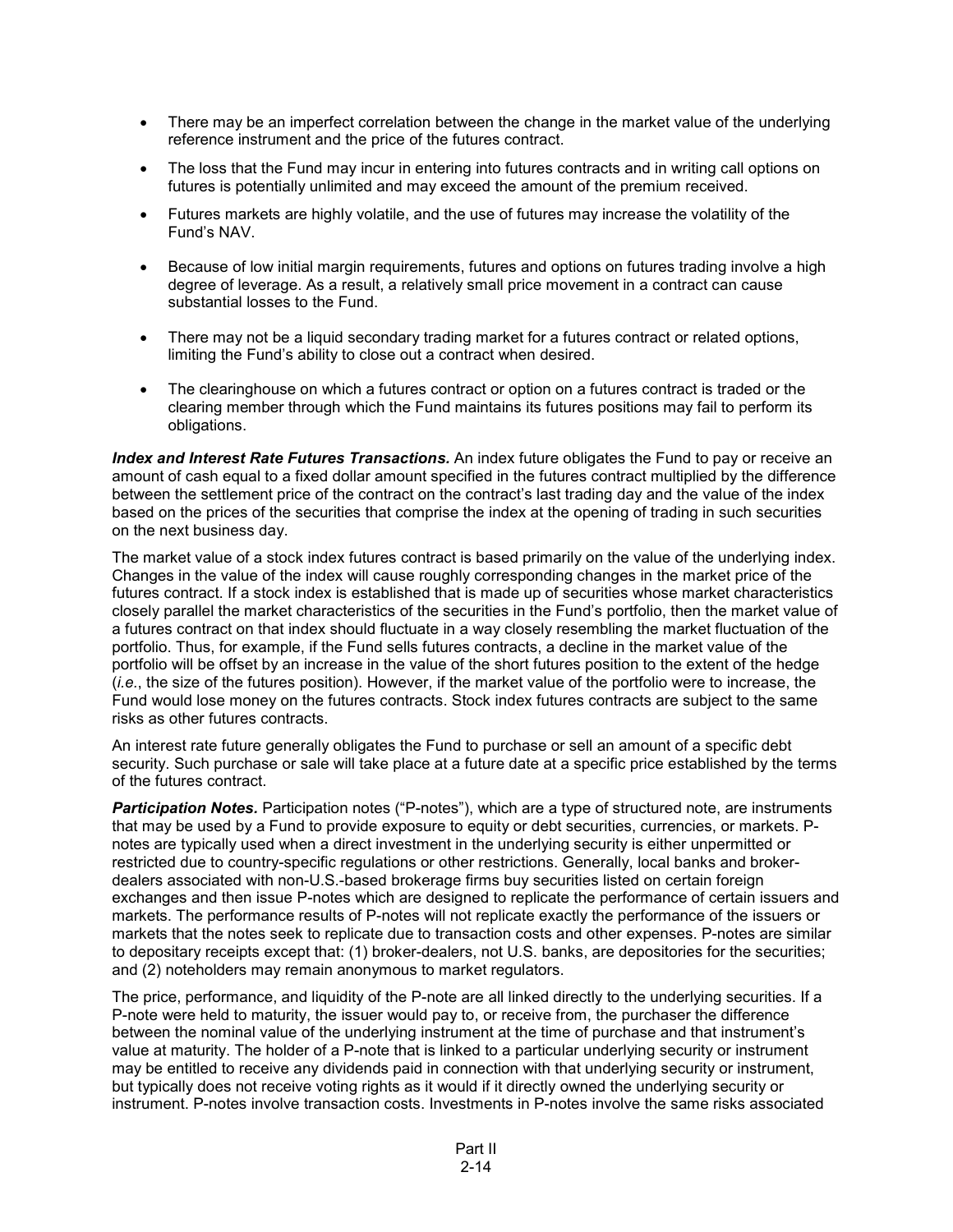with a direct investment in the underlying security or instrument that they seek to replicate. The foreign investments risk associated with P-notes is similar to those of investing in depositary receipts. However, unlike depositary receipts, P-notes are subject to counterparty risk based on the uncertainty of the counterparty's (*i.e.*, the broker's) ability to meet its obligations.

In addition to providing access to otherwise closed or restricted markets, P-notes also can provide a less expensive option to direct investment, where ownership by foreign investors is permitted, by reducing registration and transaction costs in acquiring and selling local registered shares. P-notes can offer greater liquidity in markets that restrict the ability of a Fund to dispose of an investment by either restricting transactions by size or requiring registration and/or regulatory approvals.

Additionally, while P-notes may be listed on an exchange, there is no guarantee that a liquid market will exist or that the counterparty or issuer of a P-note will be willing to repurchase such instrument when a Fund wishes to sell it. Therefore, the Fund may be exposed to the risks of mispricing or improper valuation and to the extent a P-note is determined to be illiquid, it would be subject to the Fund's limitation on investments in illiquid securities.

*Swap Agreements.* The Fund may enter into interest rate, equity index, credit default, currency, Consumer Price Index ("CPI"), total return, municipal default, and other types of swap agreements. The Fund may also enter into swaptions (options on swaps). A swap transaction involves an agreement between two parties to exchange different types of cash flows based on a specified or "notional" amount. The cash flows exchanged in a specific transaction may be, among other things, payments that are the equivalent of interest on a principal amount, payments that would compensate the purchaser for losses on a defaulted security or basket of securities, or payments reflecting the performance of one or more specified securities, currencies, or indices. The Fund may enter into OTC swap transactions and may also enter into swaps that are traded on exchanges and are subject to central clearing. OTC swaps are subject to the credit risk of the counterparty, as well as the risks associated with the swap itself.

## *Specific Types of Swaps.*

**Interest Rate Swaps.** In an interest rate swap, the Fund may agree to either make or receive payments that are equivalent to a fixed rate of interest on the specified notional amount in exchange for payments that are equivalent to a variable rate of interest (based on a specified index) on the same notional amount. Interest rate swaps may enable the Fund to either increase or reduce its interest rate risk or adjust the duration of its bond portfolio.

*Credit Default Swaps and Similar Instruments.* In a credit default swap, one party agrees to make one or more premium payments in exchange for the agreement of its counterparty to pay an amount equal to the decrease in value of a specified bond or a basket of debt securities upon the occurrence of a default or other "credit event" relating to the issuers of the specified bond or debt. In such transactions, the first party effectively acquires protection from default by the issuer. The Fund also may be the protection buyer or seller in a credit default swap. A credit default swap is a type of credit derivative. For more information about the Fund's investments in credit derivatives, please see "Credit Derivatives" above.

*Currency Swaps.* Currency swaps involve the exchange of cash flows on a notional amount of two or more currencies based on their relative future values.

*CPI Swaps.* A CPI swap is a contract in which one party agrees to pay a fixed rate in exchange for a variable rate, which is the rate of change in the CPI during the life of the contract. Payments generally are based on a notional amount of principal. Some CPI swaps are on a zero coupon basis, meaning that the floating rate will be based on the cumulative CPI during the life of the contract, and the fixed rate will compound until the swap's maturity date, at which point the payments are netted. The Fund also may enter into CPI swaps on a year-over-year basis, in which one party pays an annual fixed rate on some notional amount at specified intervals (e.g., monthly, annually, etc.), while the other party pays the annual year-over-year inflation rate at specified intervals.

*Total Return Swaps.* In a total return swap, the Fund may agree to make payments in exchange for the right to receive payments equivalent to any appreciation in the value of an underlying security, index, or other asset, as well as payments equivalent to any distributions made on that asset, over the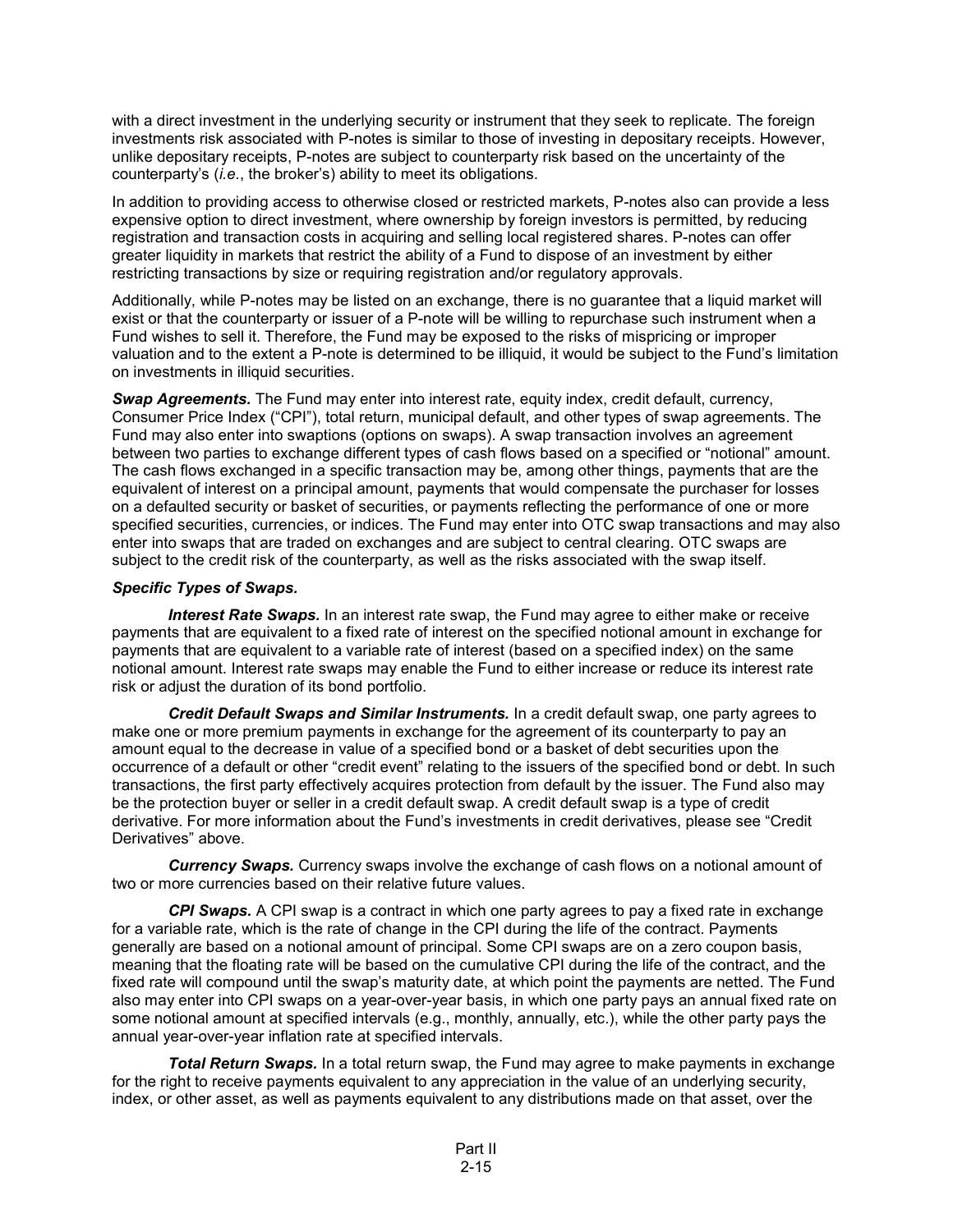term of the swap. If the value of the asset underlying a total return swap declines over the term of the swap, the Fund also may be required to pay an amount equal to that decline in value to its counterparty. The Fund also may be the seller of a total return swap, in which case it would receive premium payments and an amount equal to any decline in value of the underlying asset over the term of the swap, but it would be obligated to pay its counterparty an amount equal to any appreciation.

*Municipal Default Swaps.* In a municipal default swap, the Fund agrees to make one or more premium payments in exchange for the agreement of its counterparty to pay an amount equal to the decrease in value of a specified bond or a basket of debt securities upon the occurrence of a default or other "credit event" relating to the issuers of the debt. In such transactions, the Fund effectively acquires protection from the municipal default swap counterparty from decreases in the creditworthiness of the debt issuers. In addition to investing in municipal default swaps, the Fund also may invest in an index whose underlying (or reference) assets are municipal default swaps.

*Swaptions.* The Fund also may purchase and write options contracts on swaps, commonly known as "swaptions." A swaption is an option to enter into a swap agreement. As with other types of options, the buyer of a swaption pays a non-refundable premium for the option and obtains the right, but not the obligation, to enter into an underlying swap on agreed upon terms. The seller of a swaption receives the premium in exchange for the obligation to enter into the agreed upon underlying swap if the option is exercised.

*Interest Rate Caps, Floors, and Collars.* The Fund also may purchase or sell interest rate caps, floors, and collars. The purchaser of an interest rate cap is entitled to receive payments only to the extent that a specified index exceeds a predetermined interest rate. The purchaser of an interest floor is entitled to receive payments only to the extent that a specified index is below a predetermined interest rate. A collar effectively combines a cap and a floor so that the purchaser receives payments only when market interest rates are within a specified range of interest rates.

*Additional Risks Associated with Swaps.* The use of swaps is a highly specialized activity that involves investment techniques and risks that are different from those associated with ordinary portfolio securities transactions. If Lord Abbett is incorrect in its forecasts of the interest rates, currency exchange rates, or market values, or its assessments of the credit risks, the investment performance of the Fund may be less favorable than it would have been if the Fund had not entered into them. Because many of these arrangements are bilateral agreements between the Fund and its counterparty, each party is exposed to the risk of default by the other. In addition, they may involve a small investment of cash compared to the risk assumed with the result that small changes may produce disproportionate and substantial gains or losses to the Fund. The Fund's obligations under swap agreements generally are collateralized by cash or government securities based on the amount by which the value of the payments that the Fund is required to make exceeds the value of the payments that its counterparty is required to make. Conversely, the Fund requires its counterparties to provide collateral on a comparable basis, except in those instances in which Lord Abbett is satisfied with the claims-paying ability of the counterparty without such collateral.

*Future Developments.* The Fund may take advantage of opportunities in options, futures contracts, options on futures contracts, and any other derivatives, including derivatives that are not presently contemplated for use by the Fund and derivatives that are not currently available but that may be developed, to the extent such opportunities are both consistent with the Fund's investment objective and legally permissible for the Fund.

**Equity Securities***.* Equity securities generally represent equity or ownership interests in an issuer. These include common stocks, preferred stocks, convertible preferred stocks, warrants, and similar instruments. The value of equity securities fluctuates based on changes in a company's financial condition, and on market, economic, and political conditions, as well as changes in inflation and consumer demand.

*Common Stocks.* Common stocks represent an ownership interest in a company. The prices of common stocks generally fluctuate more than the prices of other securities and reflect changes in, among other things, a company's financial condition and in overall market, economic, and political conditions, changes in inflation, and consumer demand. A company's common stock generally is a riskier investment than its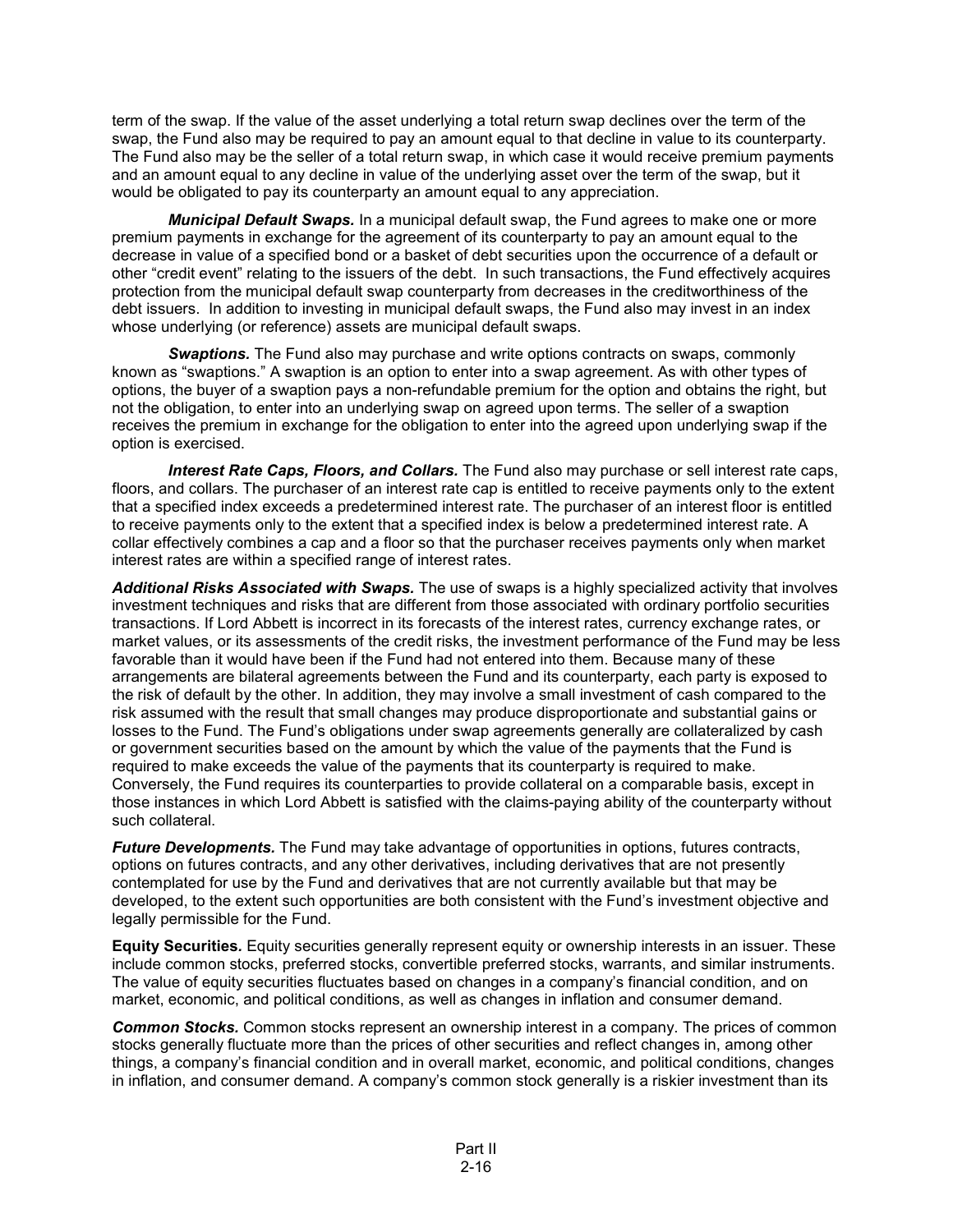fixed income securities, and it is possible that the Fund may experience a substantial or complete loss on an individual equity investment.

*Initial Public Offering ("IPO").* The Fund may purchase securities of companies that are offered pursuant to an IPO. IPOs are typically new issues of equity and fixed income securities. IPOs have many of the same risks as small company stocks and bonds. IPOs do not have trading history, and information about the company may be available only for recent periods. The Fund's purchase of shares or bonds issued in IPOs also exposes it to the risks inherent in those sectors of the market where these new issuers operate. The market for IPO issuers has been volatile and share and bond prices of newly priced companies have fluctuated in significant amounts over short periods of time. The Fund may be limited in the quantity of IPO and secondary offering shares and bonds that it may buy at the offering price, or the Fund may be unable to buy any shares or bonds of an IPO or secondary offering at the offering price. The Fund's investment return earned during a period of substantial investment in IPOs may not be sustained during other periods when the Fund makes more limited, or no, investments in IPOs. As the size of the Fund increases, the impact of IPOs on the Fund's performance generally would decrease; conversely, as the size of the Fund decreases, the impact of IPOs on the Fund's performance generally would increase.

*Master Limited Partnerships ("MLPs").* Investments in MLPs involve risks different from those of investing in common stock including risks related to limited control and limited rights to vote on matters affecting the MLP, risks related to potential conflicts of interest between the MLP and the MLP's general partner, cash flow risks, dilution risks and risks related to the general partner's limited call right. MLPs are generally considered interest-rate sensitive investments. During periods of interest rate volatility, these investments may not provide attractive returns. Depending on the state of interest rates in general, the use of MLPs could enhance or harm the overall performance of the Fund.

*Preferred Stocks.* Preferred stocks are securities that evidence ownership in a corporation and pay a fixed or variable stream of dividends. These stocks represent an ownership interest and provide the holder with claims on the issuer's earnings and assets, which generally come before common stockholders but after bond holders and other creditors. The obligations of an issuer of preferred stock, including dividend and other payment obligations, typically may not be accelerated by the holders of such preferred stock on the occurrence of an event of default or other non-compliance by the issuer. Investments in preferred stock are also subject to market and liquidity risks. The value of a preferred stock may be highly sensitive to the economic condition of the issuer, and markets for preferred stock may be less liquid than the market for the issuer's common stock.

*Warrants and Rights.* Warrants and rights are types of securities that give a holder a right to purchase shares of common stock. Warrants are options to buy from the issuer a stated number of shares of common stock at a specified price, usually higher than the market price at the time of issuance, until a stated expiration date. Rights represent a privilege offered to holders of record of issued securities to subscribe (usually on a pro rata basis) for additional securities of the same class, of a different class or of a different issuer, usually at a price below the initial offering price of the common stock and before the common stock is offered to the general public. The holders of warrants and rights have no voting rights, receive no dividends and have no rights with respect to the assets of the issuer. Warrants and rights may be transferable. The value of a warrant or right may not necessarily change with the value of the underlying securities. The risk of investing in a warrant or a right is that the warrant or the right may expire before the market value of the common stock exceeds the price specified by the warrant or the right. If not exercised before their stated expiration date, warrants and rights cease to have value and may result in a total loss of the money invested. Investments in warrants and rights are considered speculative.

**Foreign Currency Transactions.** The Fund may enter into foreign currency transactions for a variety of purposes, including: to fix in U.S. dollars, between trade and settlement date, the value of a security the Fund has agreed to buy or sell; to hedge the U.S. dollar value of securities the Fund already owns, particularly if it expects a decrease in the value of the currency in which the foreign security is denominated; or to gain or reduce exposure to the foreign currency for investment purposes.

The Fund also may invest directly in foreign currencies or hold financial instruments that provide exposure to foreign currencies or may invest in securities that trade in, or receive revenues in, foreign currencies. To the extent the Fund invests in such currencies, it will be subject to the risk that those currencies will decline in value relative to the U.S. dollar. Foreign currency exchange rates may fluctuate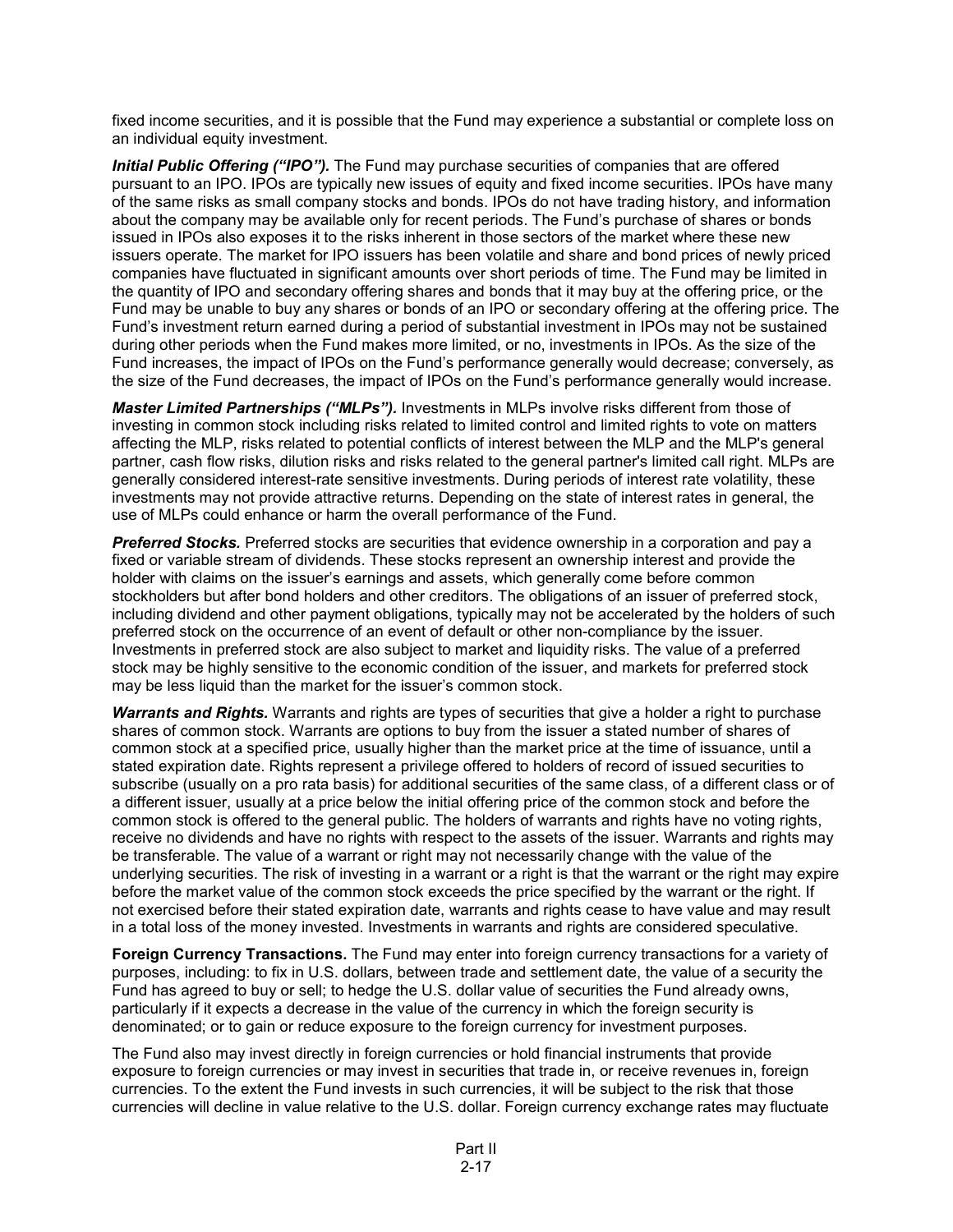significantly over short periods of time. Fund assets that are denominated in foreign currencies may be devalued against the U.S. dollar, resulting in a loss. A U.S. dollar investment in depositary receipts or shares of foreign issuers traded on U.S. exchanges may be impacted differently by currency fluctuations than would an investment made in a foreign currency on a foreign exchange in shares of the same issuer. Foreign currencies also are subject to the risks described under "Foreign and Emerging Market Company Risk" and/or "Foreign Currency Risk" in the applicable Fund's prospectus, such as inflation, interest and taxation rates, budget deficits and low savings rates, political factors, and government control.

The Fund may engage in "spot" (cash or currency) transactions and also may use forward contracts. For more information about forward contracts, generally, please see "Forward Contracts" above. A forward contract on foreign currencies, which is also known as a forward currency contract, involves obligations of one party to purchase, and another party to sell, a specific currency at a future date (which may be any fixed number of days from the date of the contract agreed upon by the parties), at a price set at the time the contract is entered into. These contracts typically are traded in the OTC derivatives market and entered into directly between financial institutions or other currency traders and their customers. The cost to the Fund of engaging in forward currency contracts varies with factors such as the currencies involved, the length of the contract period, and the market conditions then prevailing, among others. The use of forward currency contracts does not eliminate fluctuations in the prices of the underlying securities the Fund owns or intends to acquire, but it does fix a rate of exchange in advance. In addition, although forward currency contracts limit the risk of loss due to a decline in the value of the hedged currencies, at the same time they limit any potential gain that might result should the value of the currencies increase.

The Fund may enter into forward currency contracts with respect to specific transactions. For example, when the Fund enters into a contract for the purchase or sale of a security denominated in a foreign currency, or when the Fund anticipates the receipt in a foreign currency of dividend or interest payments on a security that it holds, the Fund may desire to "lock in" the U.S. dollar price of the security or the U.S. dollar equivalent of the payment, by entering into a forward currency contract for the purchase or sale, for a fixed amount of U.S. dollars or foreign currency, of the amount of foreign currency involved in the underlying transaction. If the transaction went as planned, the Fund would be able to protect itself against a possible loss resulting from an adverse change in the relationship between the currency exchange rates during the period between the date on which the security is purchased or sold, or on which the payment is declared, and the date on which such payments are made or received.

The Fund also may use forward currency contracts in connection with existing portfolio positions to lock in the U.S. dollar value of those positions, to increase the Fund's exposure to foreign currencies that Lord Abbett believes may rise in value relative to the U.S. dollar, or to shift the Fund's exposure to foreign currency fluctuations from one country to another. For example, when Lord Abbett believes that the currency of a particular foreign country may suffer a substantial decline relative to the U.S. dollar or another currency, it may enter into a forward currency contract to sell the former foreign currency. This investment practice generally is referred to as "cross-hedging" if two non-U.S. currencies are used. However, the Fund's foreign currency transactions are not limited to transactions that involve a sale or purchase of a security.

The Fund may also enter into forward currency contracts that are contractually required to, or may, settle in cash, including non-deliverable forward currency contracts ("NDFs"). Cash-settled forward currency contracts, including NDFs, generally require the netting of the parties' liabilities. Under a cash-settled forward currency contract that requires netting, the Fund or its counterparty to the contract is required only to deliver a cash payment in the amount of its net obligation in settlement of the contract. Forward currency contracts are marked-to-market on a daily basis, and the Fund may be required to post collateral to a counterparty pursuant to the terms of a forward currency contract if the Fund has a net obligation under the contract. Likewise, the Fund may be entitled to receive collateral under the terms of a forward contract if the counterparty has a net obligation under the contract. A forward contract generally requires the delivery of initial margin by the Fund. Forward currency contracts, including NDFs, typically have maturities of approximately one to three months but may have maturities of up to six months or more.

The precise matching of the forward currency contract amounts and the value of the securities involved generally will not be possible because the future value of such securities in foreign currencies will change as a consequence of market movements in the value of those securities between the date the forward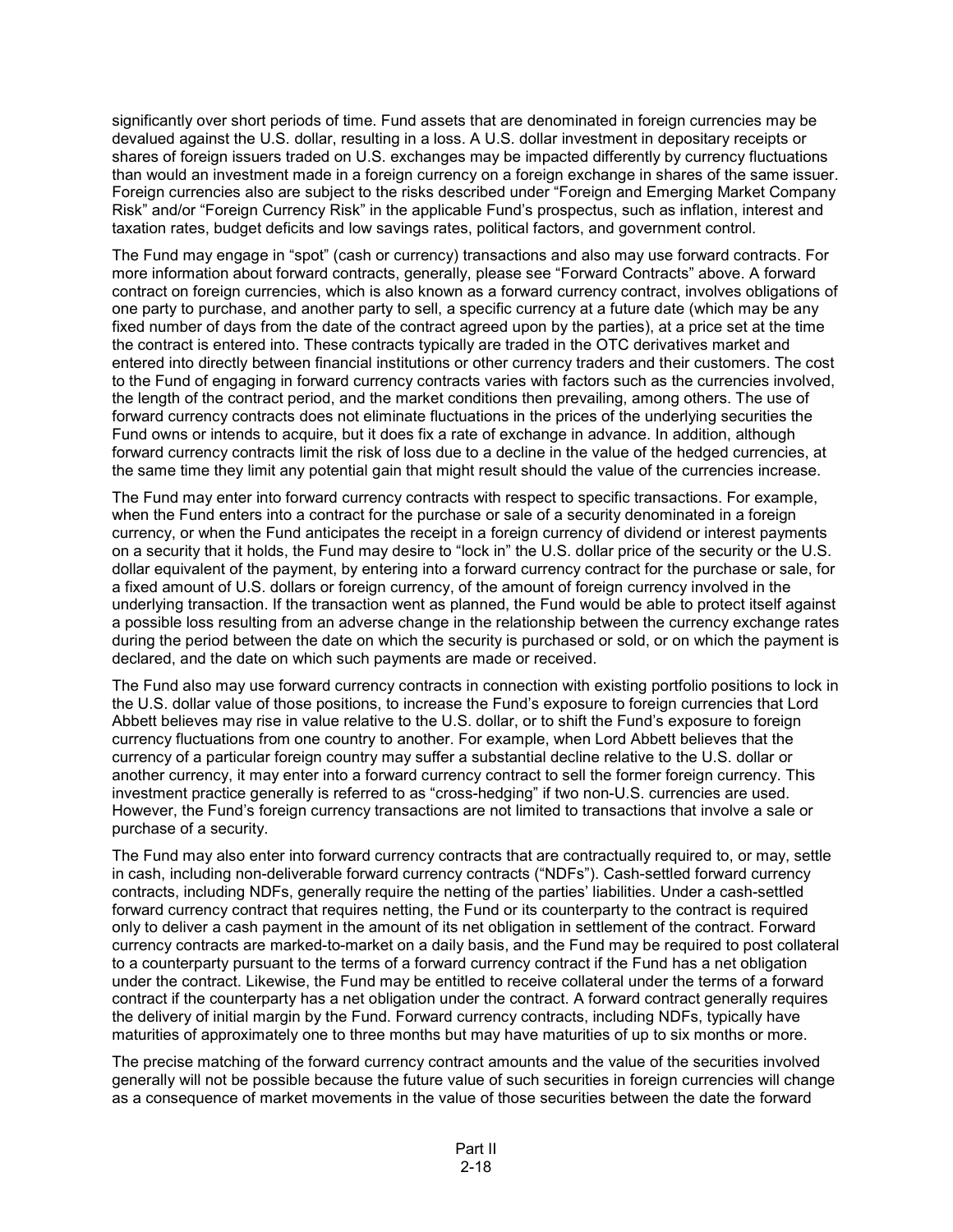currency contract is entered into and the date it matures. Accordingly, it may be necessary for the Fund to purchase additional foreign currency on the spot market (and bear the expense of such purchase) if the market value of the security is less than the amount of foreign currency the Fund is obligated to deliver and if a decision is made to sell the security and make delivery of the foreign currency. Conversely, it may be necessary to sell on the spot market some of the foreign currency received upon the sale of the portfolio security if its market value exceeds the amount of foreign currency the Fund is obligated to deliver. The projection of short-term currency market movements is extremely difficult, and the successful execution of a short-term hedging strategy is highly uncertain. Forward currency contracts involve the risk that anticipated currency movements may not be accurately predicted, causing the Fund to sustain losses on these contracts and transaction costs. At or before the maturity date of a forward currency contract that requires the Fund to sell a currency, the Fund may either sell a portfolio security and use the sale proceeds to make delivery of the currency or retain the security and offset its contractual obligation to deliver the currency by purchasing a second contract pursuant to which the Fund will obtain, on the same maturity date, the same amount of the currency that it is obligated to deliver. Similarly, the Fund may close out a forward currency contract requiring it to purchase a specified currency by entering into a second contract entitling it to sell the same amount of the same currency on the maturity date of the first contract. The Fund would realize a gain or loss as a result of entering into such an offsetting forward currency contract under either circumstance to the extent the exchange rate between the currencies involved moved between the execution dates of the first and second contracts. On the delivery date, a forward currency contract can be settled by physical delivery.

There is no systematic reporting of last sale information for foreign currencies or any regulatory requirement that quotations be firm or revised on a timely basis. Quotation information generally is representative of very large transactions in the interbank market and may not reflect smaller transactions where rates may be less favorable.

**Foreign Securities.** Investment in foreign securities may involve special risks that typically are not associated with investments in U.S. securities. Foreign investment risks may be greater in developing and emerging markets than in developed markets. The risks associated with foreign securities include, among other things, the following:

- The prices of foreign securities may be adversely affected by changes in currency exchange rates, changes in foreign or U.S. laws or restrictions applicable to foreign securities, and changes in exchange control regulations (*i.e.*, currency blockage). A decline in the exchange rate of the foreign currency in which a portfolio security is quoted or denominated relative to the U.S. dollar would reduce the U.S. dollar value of the portfolio security. Currency exchange rates may fluctuate significantly over short periods of time, for a number of reasons.
- Brokerage commissions, custodial services, and other costs relating to investment in foreign securities markets generally are more expensive than in the United States.
- Clearance and settlement procedures may be different in foreign countries, and, in certain markets, such procedures may be unable to keep pace with the volume of securities transactions, thus making it difficult to conduct such transactions.
- Issuers of non-U.S. securities are subject to different, often less comprehensive, accounting, custody, reporting, and disclosure requirements than U.S. issuers, and Funds investing in foreign securities may be affected by delayed settlements in some non-U.S. markets. Additionally, there may be less publicly available information about a foreign issuer than about a comparable U.S. issuer.
- There generally is less government regulation of foreign markets, companies, and securities dealers than in the United States. Consequently, the investor protections that are in place may be less stringent than in the United States.
- Foreign securities markets may have substantially less trading volume than U.S. securities markets, and securities of many foreign issuers are less liquid and more volatile than securities of comparable domestic issuers.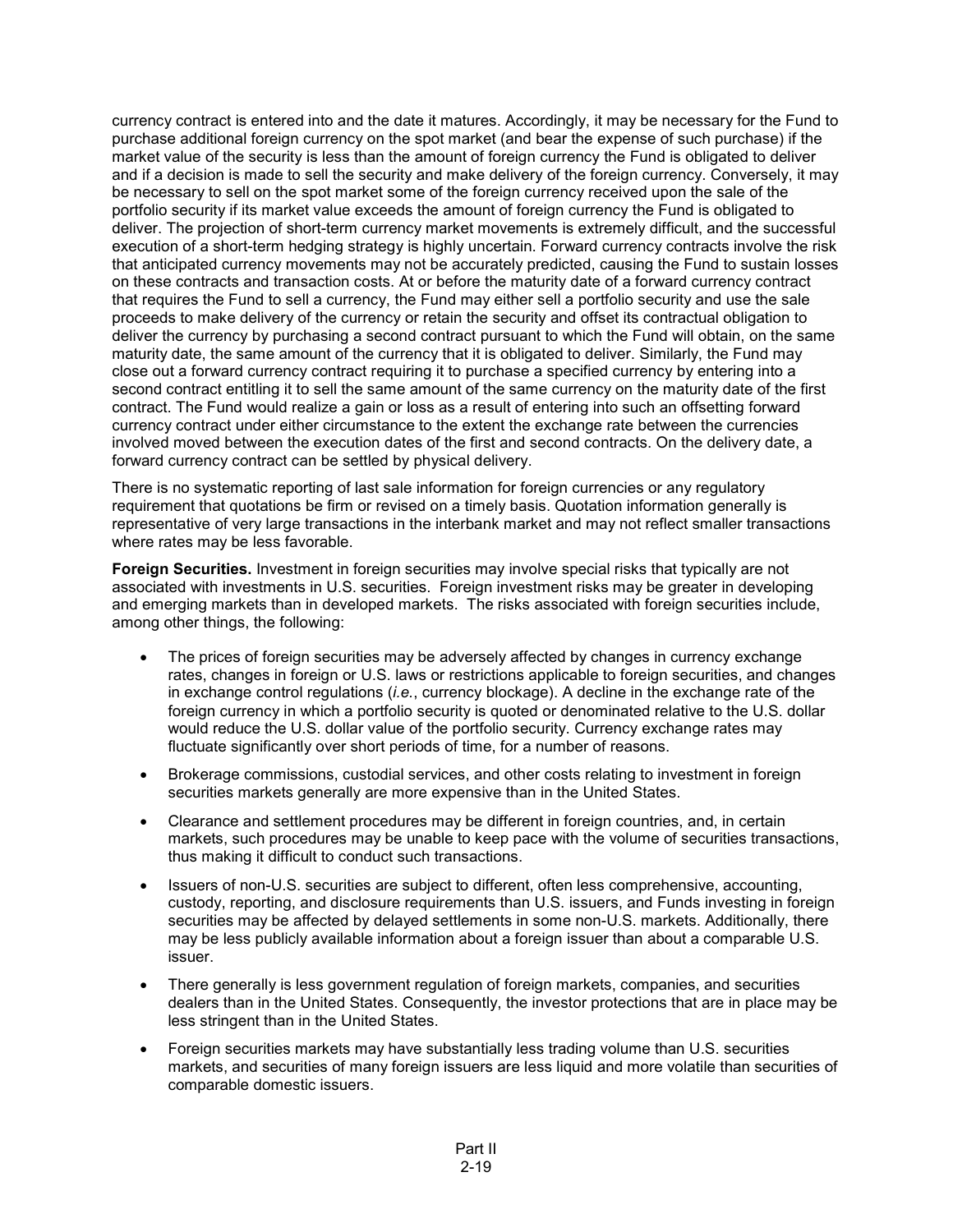- Foreign securities may trade on days when the Fund does not sell shares. As a result, the value of the Fund's portfolio securities may change materially on days an investor may not be able to purchase or redeem Fund shares. For information about "time zone arbitrage," please see "Excessive Trading and Market Timing" in the prospectus.
- With respect to certain foreign countries, there is a possibility of nationalization, expropriation or confiscatory taxation, imposition of withholding or other taxes on dividend or interest payments (or, in some cases, capital gains), limitations on the removal of funds or other assets of the Fund, and political or social instability, diplomatic developments, or the imposition of economic sanctions, or other government restrictions that could adversely affect investments tied economically to those countries.

Markets and economies throughout the world are becoming increasingly interconnected, and conditions or events in one market, country or region may adversely impact investments or issues in another market, country or region.

Many countries throughout the world are dependent on a healthy U.S. economy and are adversely affected when the U.S. economy weakens or its markets decline. Additionally, many foreign country economies are heavily dependent on international trade and are adversely affected by protective trade barriers and economic conditions of their trading partners. In addition, in March 2017, voters in the UK voted to leave the European Union ("EU"), creating economic and political uncertainty with respect to, among other things, the effects withdrawal will have on the Euro, European economies, and the global markets.

The foregoing is a general discussion of "Foreign Securities." The Fund may define foreign securities (and emerging market securities) differently than other Funds for purposes of its investment restrictions. Please see the applicable Fund's prospectus for more information.

*Emerging Market Securities.* The risks described above apply to an even greater extent to investments in emerging markets, which may be considered speculative. Emerging markets may develop unevenly or may never fully develop and are more likely to experience hyperinflation and currency devaluations, which may be sudden and significant. In addition, the securities and currencies of many of emerging market countries may have far lower trading volumes and less liquidity than those of developed nations. If the Fund's investments need to be liquidated quickly, the Fund could sustain significant transaction costs.

Securities and issuers in emerging countries tend to be subject to less extensive and frequent accounting, financial, and other reporting requirements than securities and issuers in more developed countries. The Public Company Accounting Oversight Board, which regulates auditors of U.S. public companies, is unable to inspect audit work papers in certain foreign countries. Investors in foreign countries often have limited rights and few practical remedies to pursue shareholder claims, including class actions or fraud claims, and the ability of the SEC, the U.S. Department of Justice and other authorities to bring and enforce actions against foreign issuers or foreign persons is limited. Government enforcement of existing securities regulations is limited, and any such enforcement may be arbitrary and the results may be difficult to predict. Further, investing in securities of issuers located in certain emerging market countries may present a greater risk of loss resulting from problems in security registration and custody.

Many emerging market countries have histories of political instability and abrupt changes in policies. As a result, their governments may be more likely to take actions that are hostile or detrimental to foreign investment than those of more developed countries, such as expropriation, confiscatory taxation, and nationalization of assets and securities. Certain emerging market countries also may face other significant internal or external risks, including a heightened risk of war, and ethnic, religious, and racial conflicts, and the imposition of economic sanctions or other measures by the United States or other governments. The economies of emerging countries may be predominantly based on only a few industries or dependent on revenues from particular commodities. In addition, governments in many emerging market countries participate to a significant degree in their economies and securities markets, which may impair investment and economic growth, and which may, in turn, diminish the value of their currencies. If a company's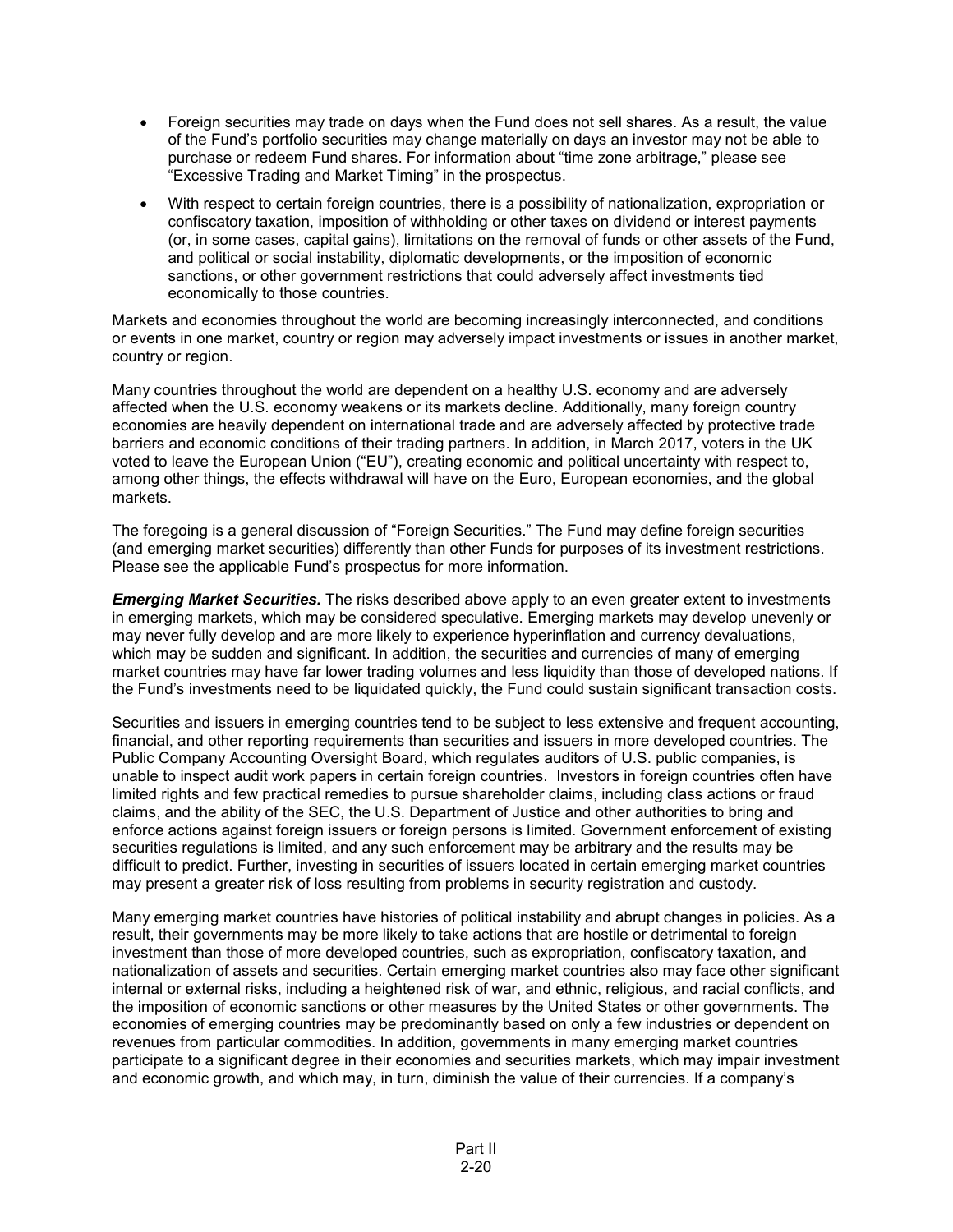economic fortunes are linked to emerging markets, then a security it issues generally will be subject to these risks even if the security is principally traded on a non-emerging market exchange.

**High-Yield or Lower-Rated Debt Securities.** Debt securities are typically considered "non-investment grade" (also referred to as "high-yield debt securities," "lower-rated debt securities," or "junk bonds") if they are rated BB/Ba or lower by a rating agency (or unrated by rating agencies but determined by Lord Abbett, the Funds' investment adviser, to be of comparable quality). Non-investment grade debt securities may pay a higher yield, but entail greater risks, than investment grade debt securities, and are considered speculative. When compared to investment grade debt securities, high-yield debt securities:

- have a higher risk of default and their prices can be much more volatile due to lower liquidity;
- tend to be less sensitive to interest rate changes;
- are susceptible to negative perceptions of the junk markets generally; and
- pose a greater risk that exercise of any of their redemption or call provisions in a declining market may result in their replacement by lower yielding bonds.

The risk of loss from default for the holders of high-yield debt securities is significantly greater than is the case for holders of other debt securities because such high-yield securities generally are unsecured, often are subordinated to the rights of other creditors of the issuers of such securities, and are issued by issuers with weaker financials.

An economic downturn could severely affect the ability of highly leveraged issuers of junk bond investments to service their debt obligations or to repay their obligations upon maturity. If an issuer of high-yield securities in which the Fund is invested defaults, the Fund may incur additional expenses to seek recovery. Investment by the Fund in already defaulted securities poses an additional risk of loss should nonpayment of principal and interest continue for such securities. Even if such securities are held to maturity, the Fund's recovery of its initial investment and any anticipated income or appreciation is uncertain. The Fund may be required to liquidate other portfolio securities to satisfy annual distribution obligations of the Fund in respect of accrued interest income on securities that are subsequently written off, even though the Fund has not received any cash payments of such interest.

Because the risk of default is higher among high-yield debt securities. Lord Abbett's research and analysis are important factors in the selection of such securities. Through portfolio diversification, good credit analysis, and attention to current developments and trends in interest rates and economic conditions, the Fund seeks to reduce this risk. There can be no assurance, however, that this risk will, in fact, be reduced and that losses will not occur.

The secondary market for high-yield debt securities is not as liquid as, and is more volatile than, the secondary market for higher rated securities. In addition, market trading volume for lower-rated securities generally is lower and the secondary market for such securities could shrink or disappear suddenly and without warning as a result of adverse market or economic conditions, independent of any specific adverse changes in the condition of a particular issuer. Because of the lack of sufficient market liquidity, the Fund may incur losses because it may be required to effect sales at a disadvantageous time and then only at a substantial drop in price. These factors may have an adverse effect on the market price and the Fund's ability to dispose of particular portfolio investments when needed to meet redemption requests or other liquidity needs. A less liquid secondary market also may make it more difficult for the Fund to obtain precise valuations of lower-rated securities in its portfolio. Legislative and regulatory developments such as those discussed under "Debt Securities" above have adversely affected the secondary market for highyield debt securities and the financial condition of issuers of these securities.

High-yield debt securities also present risks based on payment expectations. High-yield debt securities frequently contain "call" or buy-back features that permit the issuer to call or repurchase the security from its holder. If an issuer exercises such a "call option" and redeems the security, the Fund may have to replace such security with a lower yielding security, resulting in a decreased return for investors.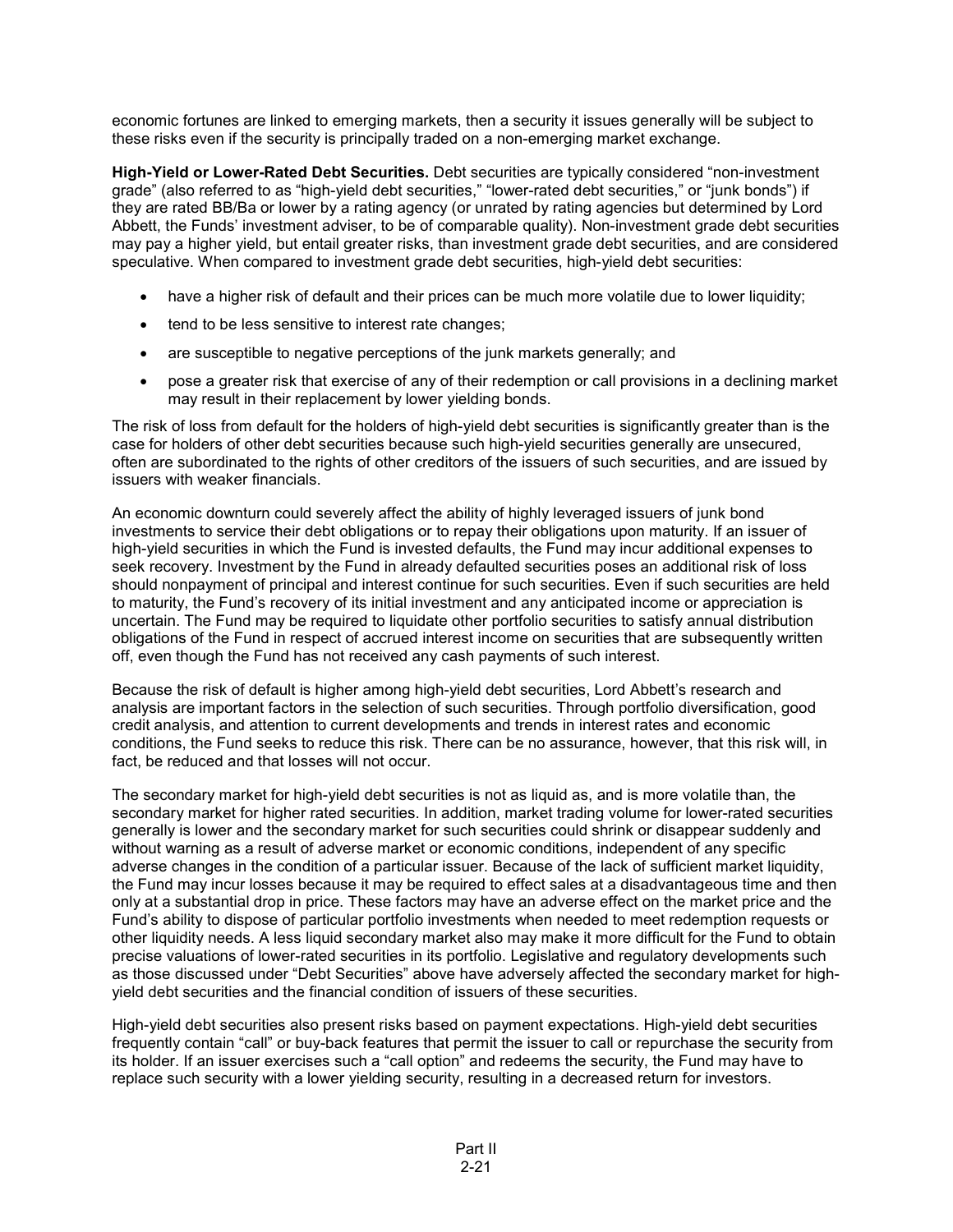Factors having an adverse impact on the market value of high-yield securities will have an adverse effect on the Fund's NAV to the extent the Fund holds such investments. In addition, if the Fund experiences net redemptions of its shares, it may be forced to sell its higher rated securities, resulting in a decline in the overall credit quality of its portfolio and increasing its exposure to the risks of high-yield securities.

**Illiquid Securities.** An illiquid security is a security that the Fund reasonably expects cannot be sold or disposed of in then-current market conditions in seven (7) calendar days or less without the sale or disposition significantly changing the market value of the security.

The purchase price and subsequent valuation of restricted and illiquid securities normally reflect a discount, which may be significant, from the market price of comparable securities for which a liquid market exists. The amount of the discount from the prevailing market price varies depending upon the type of security, the character of the issuer, the party who will bear the expenses of registering the restricted securities (if needed), and prevailing supply and demand conditions.

The Fund may not be able to readily liquidate its investment in illiquid securities and may have to sell other investments if necessary to raise cash to meet its obligations. In this event, illiquid securities would become an increasingly larger percentage of the Fund's portfolio. The lack of a liquid secondary market for illiquid securities may make it more difficult for the Fund to assign a value to those securities for purposes of valuing its portfolio and calculating its NAV.

In October 2016, the SEC adopted a liquidity risk management rule that will require all Funds except Money Market Fund to establish liquidity risk management programs. The impact the rule will have on the Funds, and on the open-end fund industry in general, is not fully known, but the rule could impact the Funds' performances and their abilities to achieve their investment objective(s).

*144A Securities.* The Fund also may invest in illiquid securities that are governed by Rule 144A under the 1933 Act. These securities may be resold under certain circumstances to other institutional buyers. Specifically, 144A Securities may be resold to a qualified institutional buyer ("QIB") without registration and without regard to whether the seller originally purchased the security for investment. Investing in 144A Securities may decrease the liquidity of the Fund's portfolio to the extent that QIBs become, for a time, uninterested in purchasing these securities. 144A Securities may be treated as liquid under procedures approved by the Board of the Fund. 144A securities may be illiquid or hard to value.

**Inflation-Indexed Securities.** Inflation-indexed securities are fixed income securities whose principal value is periodically adjusted according to the rate of inflation. Two structures are common. The U.S. Treasury and some other issuers use a structure that accrues inflation into the principal value of the bond. Many other issuers pay out the CPI accruals as part of a semiannual coupon.

Inflation-indexed securities issued by the U.S. Treasury ("TIPS") have maturities of five, ten, or thirty years, although it is possible that securities with other maturities will be issued in the future. TIPS pay interest on a semiannual basis, equal to a fixed percentage of the inflation-adjusted principal amount. For example, if the Fund purchased an inflation-indexed bond with a par value of \$1,000 and a 3% real rate of return coupon (payable 1.5% semiannually), and inflation over the first six months was 1%, the mid-year par value of the bond would be \$1,010 and the first semiannual interest payment would be \$15.15 (\$1,010 times 1.5%). If inflation during the second half of the year resulted in the whole year's inflation equaling 3%, the end-of-year par value of the bond would be \$1,030 and the second semiannual interest payment would be \$15.45 (\$1,030 times 1.5%).

If the periodic adjustment rate measuring inflation falls, the principal value of the inflation-indexed bonds will be adjusted downward, and, consequently, the interest payable on these securities (calculated with respect to a smaller principal amount) will be reduced. At maturity, TIPS are redeemed at the greater of their inflation- adjusted principal and the par amount at original issue. If an inflation-indexed bond does not provide a guarantee of principal at maturity, the adjusted principal amount of the bond repaid at maturity may be less than the original principal amount. Other types of inflation-indexed bonds may be adjusted in response to changes in the rate of inflation by different mechanisms (such as by changes in the rates of interest paid on their principal amounts).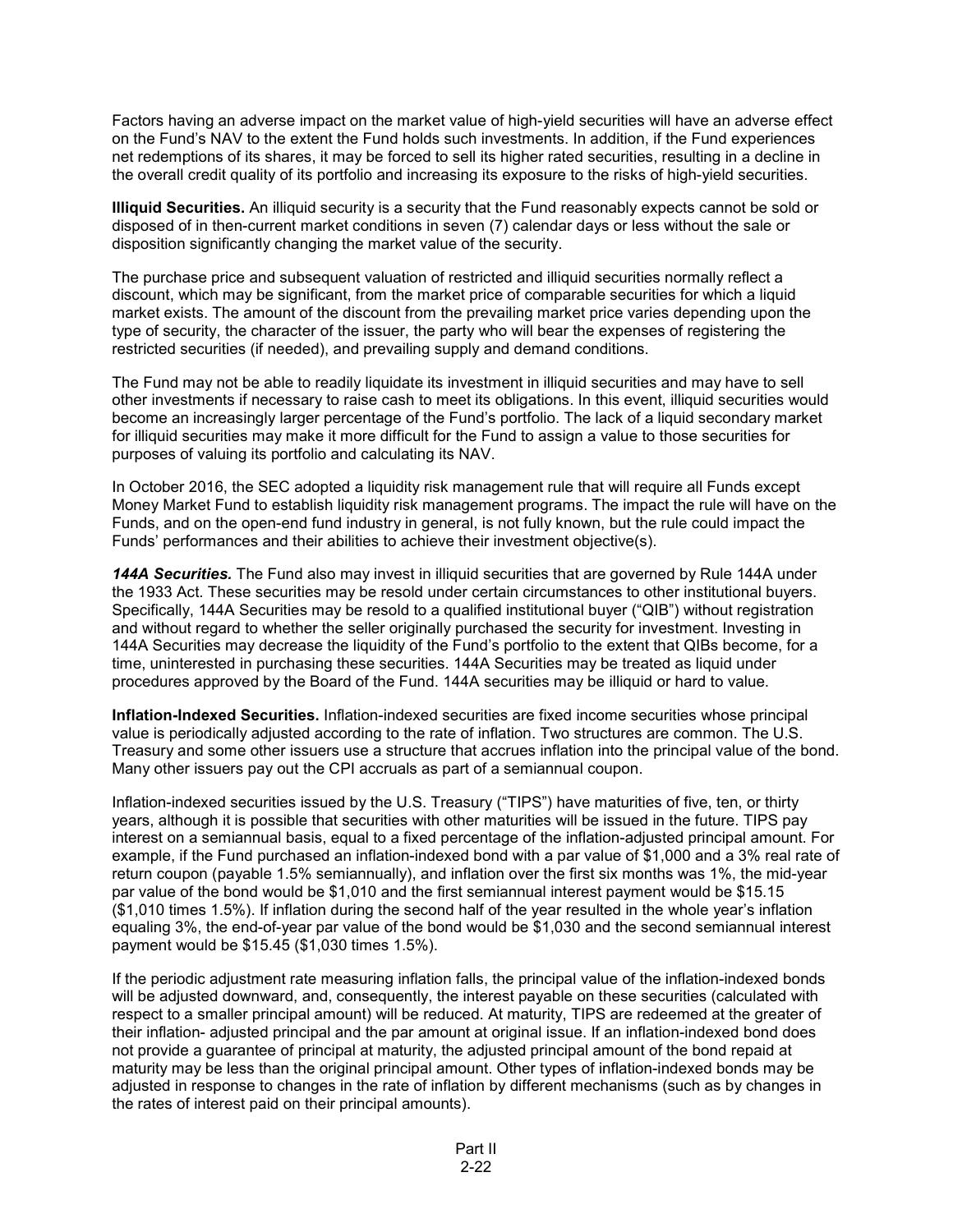The values of inflation-indexed bonds are expected to change in response to changes in real interest rates, which are tied to the relationship between nominal interest rates and the rate of inflation. For example, if inflation were to rise at a faster rate than nominal interest rates, real interest rates would likely decline, leading to an increase in value of inflation-indexed bonds. In contrast, if nominal interest rates increase at a faster rate than inflation, real interest rates would likely rise, leading to a decrease in value of inflation-indexed bonds.

While these securities, if held to maturity, are expected to be protected to some extent from long-term inflationary trends, short-term increases in inflation may lead to a decline in value. If nominal interest rates rise due to reasons other than inflation (for example, due to changes in currency exchange rates or an expansion of non-inflationary economic activity), investors in these securities may not be protected to the extent that the increase is not reflected in the bond's inflation measure.

The periodic inflation adjustment of U.S. inflation-indexed bonds is tied to the Consumer Price Index for Urban Consumers ("CPI-U"), which is calculated monthly by the U.S. Bureau of Labor Statistics. The CPI-U is a measurement of price changes in the cost of living, made up of components such as housing, food, transportation, and energy. Inflation-indexed bonds issued by a foreign government generally are adjusted to reflect a comparable inflation index, calculated by that government. There can be no assurance that the CPI-U or any foreign inflation index will accurately measure the real rate of inflation in the prices of goods and services. Moreover, there can be no assurance that the rate of inflation in a foreign country will be correlated to the rate of inflation in the United States. Any increase in the principal amount of an inflation-indexed bond will be considered taxable ordinary income, even though investors do not receive their principal until maturity.

**Interfund Lending.** The Fund's investment restrictions and an SEC exemptive order permit the Fund to participate in an interfund lending program with other Funds in the Lord Abbett Funds. This program allows the Funds to borrow money from and lend money to each other for temporary or emergency purposes, such as to satisfy redemption requests or to cover unanticipated cash shortfalls. Currently, under an SEC exemptive order permitting the Fund to participate in an interfund lending program, the Fund may, to the extent permitted by its investment objective, strategies, and policies, (1) lend uninvested cash to other Lord Abbett Funds in an amount up to 15% of its net assets at the time of the loan (including lending up to 5% of its net assets to any single Lord Abbett Fund) and (2) borrow money from other Lord Abbett Funds provided that total outstanding borrowings from all sources do not exceed 33 1/3% of its total assets. The Fund may borrow through the interfund lending program on an unsecured basis (*i.e.*, without posting collateral) if its aggregate borrowings from all sources immediately after the interfund borrowing total 10% or less of the Fund's total assets. However, if the Fund's aggregate borrowings from all sources immediately after the interfund borrowing exceed 10% of the Fund's total assets, the Fund may borrow through the interfund lending program on a secured basis only. The Fund also is required to secure an interfund loan if it has outstanding secured borrowings from other sources at the time the loan is requested.

Any loan made through the interfund lending program always would be more beneficial to a borrowing Fund (*i.e.*, at a lower interest rate) than borrowing from a bank and more beneficial to a lending Fund (*i.e.*, at a higher rate of return) than an alternative short-term investment. The term of an interfund loan is limited to the time required to receive payment for securities sold, but in no event more than seven days. In addition, an interfund loan is callable with one business day's notice.

The limitations discussed above, other conditions of the SEC exemptive order, and related policies and procedures implemented by Lord Abbett are designed to minimize the risks associated with interfund lending for both borrowing Funds and lending Funds. However, no borrowing or lending activity is without risk. When the Fund borrows money from another Fund, there is a risk that the loan could be called on one business day's notice or not renewed, in which case the Fund may need to borrow from a bank at higher rates if an interfund loan were not available from another Fund. Furthermore, a delay in repayment to a lending Fund could result in a lost investment opportunity or additional lending costs.

**Investments in Other Investment Companies.** Subject to the limitations prescribed by the 1940 Act and the rules thereunder, the Fund may invest in other investment companies, including, but not limited to,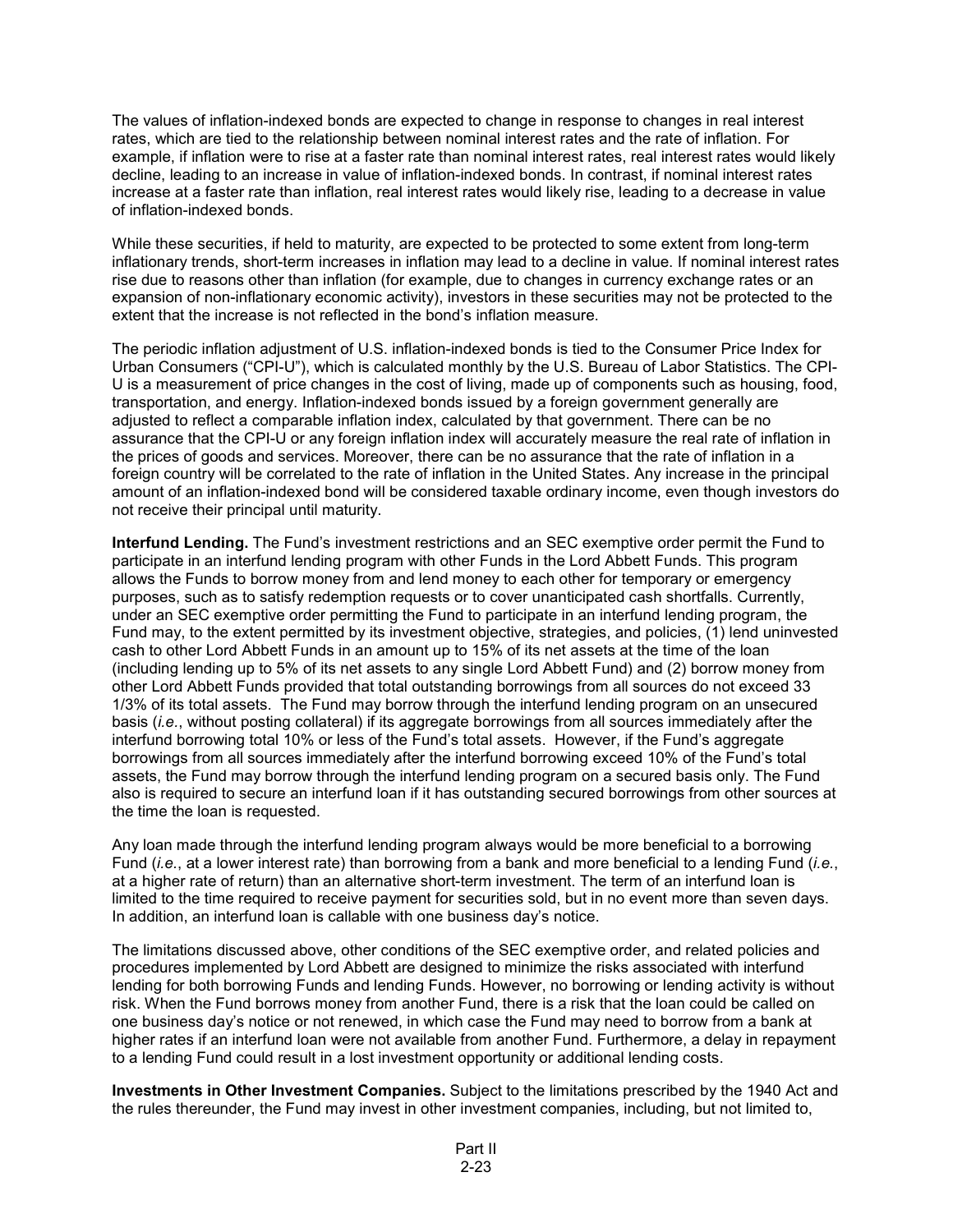money market funds, ETFs, closed-end funds, and other pooled vehicles. (Each Fund (other than the Funds-of- Funds), however, may not invest in other funds in reliance on Sections 12(d)(1)(F) or (G) of the 1940 Act.) These limitations prohibit the Fund from acquiring more than 3% of the voting shares of any one other investment company, and prohibit the Fund investing more than 5% of its total assets in the securities of any one other investment company or more than 10% of its total assets in securities of other investment companies in the aggregate. The percentage limitations above apply to investments in any investment company. (However, pursuant to certain SEC rules, these percentage limitations do not apply to the Fund's investments in certain registered money market funds.) The Fund's investments in another investment company will be subject to the risks of the purchased investment company's portfolio securities. The Fund's shareholders must bear not only their proportionate share of the Fund's fees and expenses, but they also must bear indirectly the fees and expenses of the other investment company. In October 2020, the SEC adopted new Rule 12d1-4 under the 1940 Act and other regulatory changes designed to streamline and enhance the regulatory framework for fund-of-funds arrangements. These regulatory changes may impact the Fund's ability to invest in other investment companies or pooled investment vehicles.

*Exchange-Traded Funds.* ETFs are investment companies whose shares are listed on a securities exchange and trade like a stock throughout the day. Certain ETFs use a "passive" investment strategy and will not attempt to take defensive positions in volatile or declining markets. A "passive" investing strategy may have the potential to increase security price correlations and volatility. As "passive" strategies generally buy or sell securities based simply on inclusion and representation in an index, securities prices will have an increasing tendency to rise or fall based on whether money is flowing into or out of passive strategies rather than based on an analysis of the prospects and valuation of individual securities. This may result in increased market volatility if and to the extent more money is invested through passive strategies. Other ETFs are actively managed (*i.e.*, they do not seek to replicate the performance of a particular index).

Investments in ETFs are subject to a variety of risks, including risks of a direct investment in the underlying securities that the ETF holds. For example, the general level of stock prices may decline, thereby adversely affecting the value of the underlying common stock investments of the ETF and, consequently, the value of the ETF. Moreover, the market value of the ETF may differ from the value of its portfolio holdings because the market for ETF shares and the market for underlying securities are not always identical. Also, ETFs that track particular indices typically will be unable to match the performance of the index exactly due to the ETF's operating expenses and transaction costs, among other things. Similar to investments in other investment companies, the Fund's shareholders must bear not only their proportionate share of the Fund's fees and expenses, but they also must bear indirectly the fees and expenses of the ETF.

*Other Risks.* The Fund may invest in foreign countries through investment companies, including closedend funds. Some emerging market countries have laws and regulations that currently preclude direct foreign investments in the securities of their companies. However, indirect foreign investment in the securities of such countries is permitted through investment companies that have been specifically authorized to make such foreign investments. These investments are subject to the risks of investing in foreign (including emerging market) securities.

Because closed-end funds do not issue redeemable securities and, thus, do not need to maintain liquidity to meet daily shareholder redemptions, such funds may invest in less liquid portfolio securities. Moreover, the Fund's investment in a closed-end fund is exposed to the risk that a secondary market for such shares may cease to exist. Accordingly, the Fund's investment in closed-end fund shares is subject to increased liquidity risk.

**Leverage.** Consistent with its investment objectives and policies, a Fund may engage in transactions or purchase instruments that give rise to forms of leverage. Such transactions and instruments may include, among others, the use of reverse repurchase agreements, credit default swaps, when-issued, delayed delivery and forward commitment transactions, dollar rolls, borrowings, such as through bank loans, loans of portfolio securities, and derivatives. A Fund's use of short sales also may give rise to forms of leverage.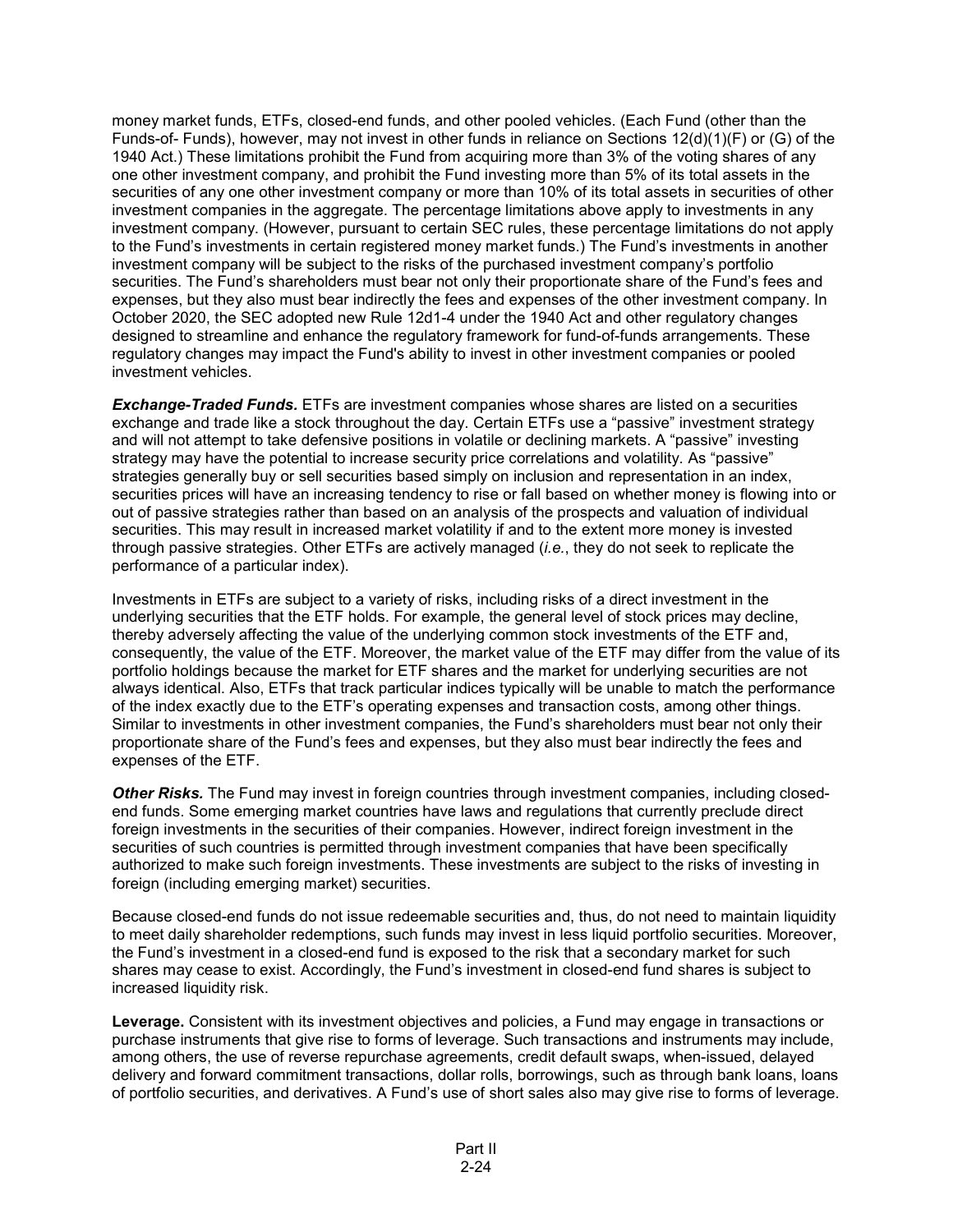Leverage may cause the value of a Fund's shares to be more volatile than if the Fund did not use leverage. Leverage increases a Fund's losses when the value of its investments (including derivatives) declines. In addition, interest and other leverage-related expenses are ultimately borne by a Fund's shareholders and result in a reduction of the net asset value of the Fund's shares. The use of leverage may also cause a Fund to liquidate portfolio positions when it would not be advantageous to do so in order to satisfy its related obligations, among other reasons.

**Market Risk.** The increasing popularity of passive index-based investing may have the potential to increase security price correlations and volatility. As passive strategies generally buy or sell securities based on inclusion and representation in an index, securities prices may have an increasing tendency to rise or fall based on whether money is flowing into or out of passive strategies rather than based on an analysis of the prospects and valuation of individual securities.

**Mortgage-Related and Asset-Backed Securities and Other Collateralized Obligations.** Mortgagerelated securities are interests in pools of residential or commercial mortgage loans, including mortgage loans made by savings and loan institutions, mortgage bankers, commercial banks and others. Pools of mortgage loans are assembled as securities for sale to investors by various governmental, governmentrelated, and private organizations.

*Mortgage Pass-Through Securities.* Interests in pools of mortgage-related securities differ from other forms of debt securities, since debt securities normally provide for periodic payment of interest in fixed amounts with principal payments at maturity or specified call dates. Instead, mortgage-related securities provide a monthly payment that consists of both interest and principal payments. In effect, these payments are a "pass-through" of the monthly payments made by individual borrowers on their residential or commercial mortgage loans, net of any fees paid to the issuer or guarantor of such securities. Additional payments are caused by prepayments of principal resulting from the sale of the underlying property, refinancing, or foreclosure, net of fees or costs that may be incurred. These differences can result in significantly greater price and yield volatility than is the case with traditional fixed income or debt securities. The timing and level of prepayments is unpredictable. A predominant factor affecting the prepayment rate on a pool of mortgage loans is the difference between the interest rates on outstanding mortgage loans and prevailing mortgage loan interest rates. Generally, prepayments on mortgage loans will increase during a period of falling mortgage interest rates and decrease during a period of rising mortgage interest rates. Accordingly, the amounts of prepayments available for reinvestment by the Fund are likely to be greater during a period of declining mortgage interest rates. When the Fund reinvests the proceeds of a prepayment in these circumstances, it will likely receive a rate of interest that is lower than the rate on the security that was prepaid. To the extent that the Fund purchases asset-backed securities at a premium, prepayments may result in a loss to the extent of the premium paid. If the Fund buys such securities at a discount, both scheduled payments and unscheduled prepayments should increase current income and total returns and unscheduled prepayments will also accelerate the recognition of income which, when distributed to shareholders, will be taxable as ordinary income. In a period of rising interest rates, prepayments of the underlying assets may occur at a slower-than-expected rate, with the result that the average life of mortgage pass-through securities held by the Fund may be lengthened (maturity extension risk). This particular risk may effectively change a security that was considered short- or intermediate-term at the time of purchase into a longer-term security. Since the value of longer-term securities generally fluctuates more widely in response to changes in interest rates than does the value of shorter term securities, maturity extension risk could increase the price and yield volatility of mortgagerelated securities held by the Fund. In the past, in certain market environments, the value and liquidity of many mortgage pass-through securities declined sharply. There can be no assurance that such declines will not recur. Investments in mortgage-backed securities may be subject to a high degree of credit risk, valuation risk, and liquidity risk. These risks may be even higher with mortgage pass-through securities supported by subprime mortgages.

*Guarantors of Mortgage-Backed Securities.* The principal governmental guarantor of mortgage-related securities is Ginnie Mae. Ginnie Mae is authorized to guarantee, with the full faith and credit of the U.S. Government, the timely payment of principal and interest on securities issued by institutions approved by Ginnie Mae (such as savings and loan institutions, commercial banks and mortgage bankers) and backed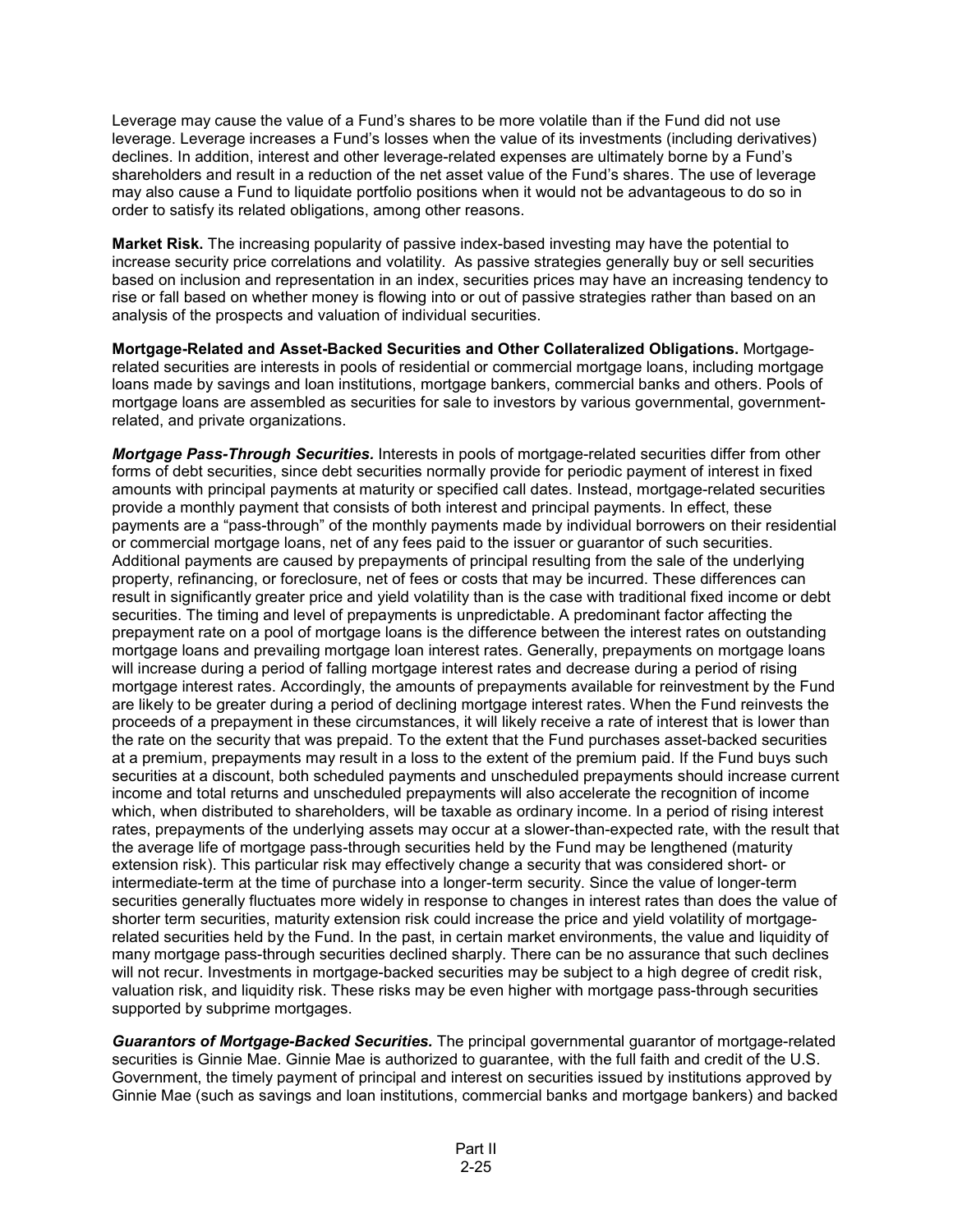by pools of mortgages insured by the Federal Housing Administration (the "FHA"), or guaranteed by the Department of Veterans Affairs (the "VA").

Government-related guarantors of securities not backed by the full faith and credit of the U.S. Government include Fannie Mae and Freddie Mac. Both are government sponsored corporations owned entirely by private stockholders. In September 2008, the U.S. Treasury Department announced that the government would be taking over Fannie Mae and Freddie Mac and placing the companies into a conservatorship. In addition, the U.S. Treasury announced additional steps that it intended to take with respect to the debt and mortgage-backed securities issued by Fannie Mae and Freddie Mac in order to support the conservatorship. Fannie Mae and Freddie Mac are continuing to operate as going concerns while in conservatorship and each remains liable for all of its respective obligations, including its guaranty obligations, associated with its mortgage-backed securities. No assurance can be given that these arrangements will continue, and it is possible that these entities will not have the funds to meet their payment obligations in the future. From time to time, proposals have been introduced before Congress for the purpose of restricting or eliminating federal sponsorship of Fannie Mae and Freddie Mac. The Fund cannot predict what legislation, if any, may be proposed in the future in Congress regarding such sponsorship or which proposals, if any, might be enacted. Such proposals, if enacted, might materially and adversely affect the availability of government guaranteed mortgage-backed securities and the liquidity and value of the Fund's portfolio. Government-related guarantors may also issue Participation Certificates ("PCs"), which represent interests in conventional mortgages from Freddie Mac's national portfolio. Freddie Mac guarantees the timely payment of interest and ultimate collection of principal, but PCs are not backed by the full faith and credit of the U.S. Government.

*Private Mortgage-Backed Securities.* Commercial banks, savings and loan institutions, private mortgage insurance companies, mortgage bankers and other secondary market issuers also create passthrough pools of conventional residential mortgage loans. Such issuers may, in addition, be the originators and/or servicers of the underlying mortgage loans as well as the guarantors of the mortgagerelated securities. Pools created by such non-governmental issuers generally offer a higher rate of interest than government and government-related pools because they are not guaranteed by any government or agency. In addition, mortgage-related securities issued by these non-governmental issuers may experience higher rates of default on the underlying mortgages since these mortgage loans often do not meet the underwriting standards of government and government-related issuers. However, timely payment of interest and principal of these pools may be supported by various forms of insurance or guarantees, including individual loan, title, pool and hazard insurance, and letters of credit, which may be issued by governmental entities, private insurers, or the mortgage poolers. Such insurance and guarantees, and the creditworthiness of the issuers thereof will be considered in determining whether a mortgage-related security meets the Fund's investment quality standards. Upon a breach of any representation or warranty that materially and adversely affects the interests of the related certificate holders in a mortgage loan, the seller or servicer generally will be obligated either to cure the breach in all material respects, to repurchase the mortgage loan or, if the related agreement so provides, to substitute in its place another qualifying mortgage loan. Such a repurchase or substitution obligation may constitute the sole remedy available for the material breach of any such representation or warranty by the seller or servicer. There can be no assurance that the private insurers or guarantors can meet their obligations under the insurance policies or guarantee arrangements. These securities may be illiquid.

Mortgage-backed securities that are issued or guaranteed by the U.S. Government, its agencies or instrumentalities, are not subject to Fund industry concentration restrictions. In the case of privately issued mortgage-related securities, the Fund takes the position that mortgage-related securities do not represent interests in any particular "industry" or group of industries. In the case of privately issued mortgage-related securities whose underlying assets are neither U.S. Government securities nor U.S. Government insured mortgages, to the extent that real properties securing such assets may be located in the same geographical region, the security may be subject to a greater risk of default than other comparable securities in the event of adverse economic, political, or business developments that may affect such region and, ultimately, the ability of residential homeowners to make payments of principal and interest on the underlying mortgages.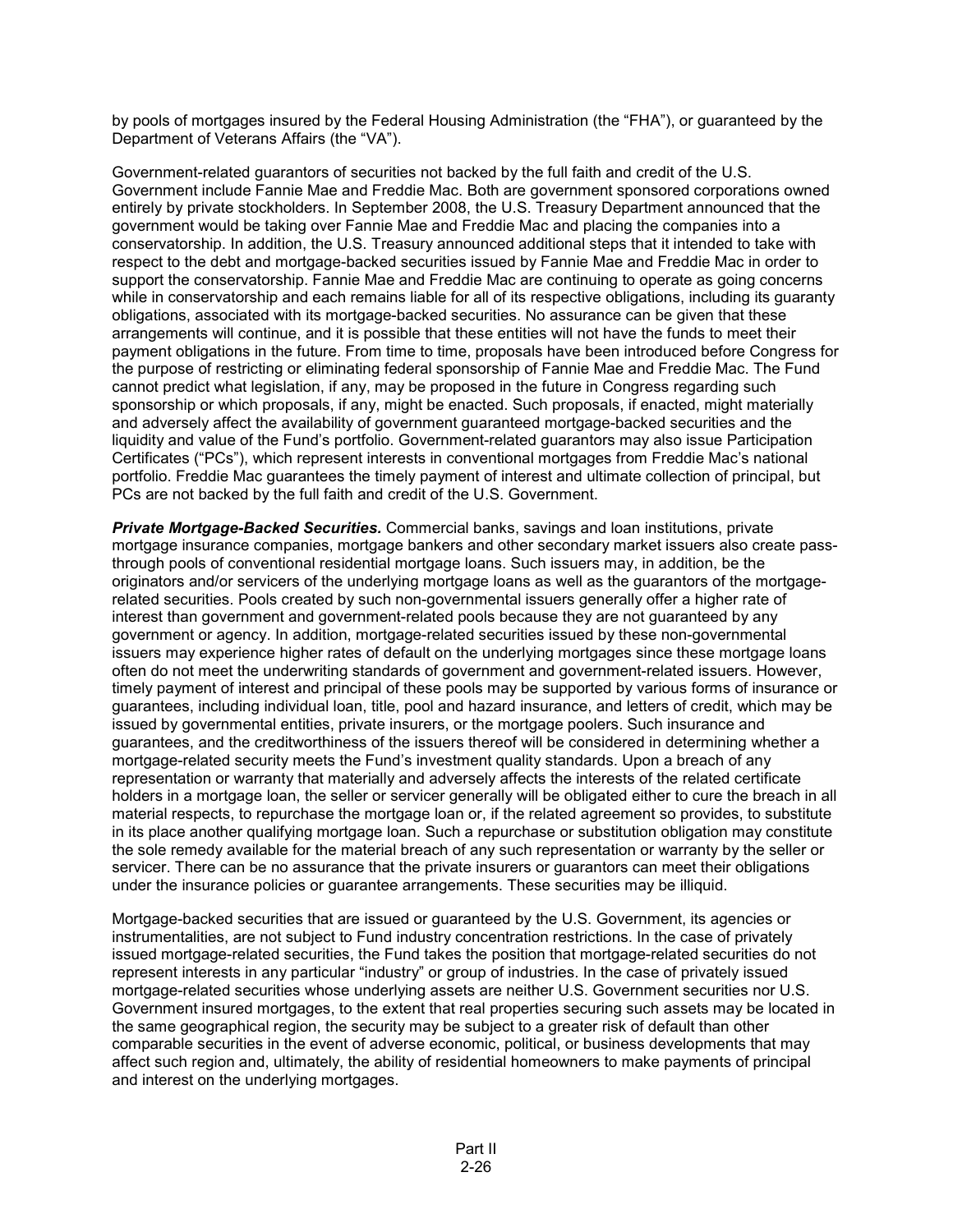*Collateralized Mortgage Obligations and Real Estate Mortgage Investment Conduits ("CMOs").* A CMO is a hybrid between a mortgage-backed bond and a mortgage pass-through security. Similar to a bond, interest and prepaid principal is paid, in most cases, on a monthly basis. CMOs may be collateralized by whole mortgage loans, but are more often collateralized by portfolios of mortgage passthrough securities and their income streams. Some CMOs are directly supported by other CMOs, which, in turn, are supported by mortgage pools.

CMOs are issued in multiple classes, often referred to as "tranches," with each tranche having a specific fixed or floating coupon rate and stated maturity or final distribution date. Payments of principal normally are applied to the CMO classes in the order of their respective stated maturities, so that no principal payments will be made on a CMO class until all other classes having an earlier stated maturity date are paid in full. Under the traditional CMO structure, the cash flows generated by the mortgages or mortgage pass-through securities in the collateral pool are used to first pay interest and then pay principal to the holders of the CMOs. Subject to the various provisions of individual CMO issues, the cash flow generated by the underlying collateral (to the extent it exceeds the amount required to pay the stated interest) is used to retire the bonds. The differing structures of CMO classes may create a wide variety of investment characteristics, such as yield, effective maturity, and interest rate sensitivity. As market conditions change, however, and particularly during periods of rapid or unanticipated changes in market interest rates, the attractiveness of the CMO classes and the ability of the structure to provide the anticipated investment characteristics may be significantly reduced. These changes can result in volatility in the market value, and, in some instances, reduced liquidity of the CMO class. A risk of CMOs is the uncertainty of the timing of cash flows that results from the rate of prepayments on the underlying mortgages serving as collateral and from the structure of the particular CMO transaction (that is, the priority of the individual tranches). An increase or decrease in prepayment rates (resulting from a decrease or increase in mortgage interest rates) may cause the CMOs to be retired substantially earlier than their stated maturities or final distribution dates and will affect the yield and price of CMOs. In addition, if the collateral securing CMOs or any third party guarantees are insufficient to make payments, the Fund could sustain a loss.

Securities may be backed by mortgage insurance, letters of credit, or other credit enhancing features. Although payment of the principal of, and interest on, the underlying collateral securing privately issued CMOs may be guaranteed by the U.S. Government or its agencies and instrumentalities, these CMOs represent obligations solely of the private issuer and are not insured or guaranteed by the U.S. Government, or its agencies and instrumentalities.

Other structures of CMOs include floating rate CMOs, inverse floating rate CMOs, parallel pay CMOs, planned amortization classes, accrual bonds, and CMO residuals. These structures affect the amount and timing of principal and interest received by each tranche from the underlying collateral. Under certain of these structures, certain classes of CMOs have priority over others with respect to the receipt of prepayments on the mortgages. Therefore, depending on the type of CMOs in which the Fund invests, the investment may be subject to a greater or lesser risk of prepayment than other types of MBS. CMOs may include real estate investment conduits, which are private entities formed for the purpose of holding a fixed pool of mortgages secured by an interest in real property.

*Commercial Mortgage-Backed Securities.* Commercial mortgage-backed securities include securities that reflect an interest in, and are secured by, mortgage loans on commercial real property. Many of the risks of investing in commercial mortgage-backed securities reflect the risks of investing in the real estate securing the underlying mortgage loans. These risks reflect the effects of local and other economic conditions on real estate markets, the ability of tenants to make loan payments, and the ability of a property to attract and retain tenants. Commercial mortgage-backed securities may be less liquid and exhibit greater price volatility than other types of mortgage- or asset-backed securities. They are typically not backed by any government or government agency or instrumentality.

*Other Mortgage-Related Securities.* Other mortgage-related securities include securities other than those described above that directly or indirectly represent a participation in, or are secured by and payable from, mortgage loans on real property, including mortgage dollar rolls, or stripped mortgagebacked securities.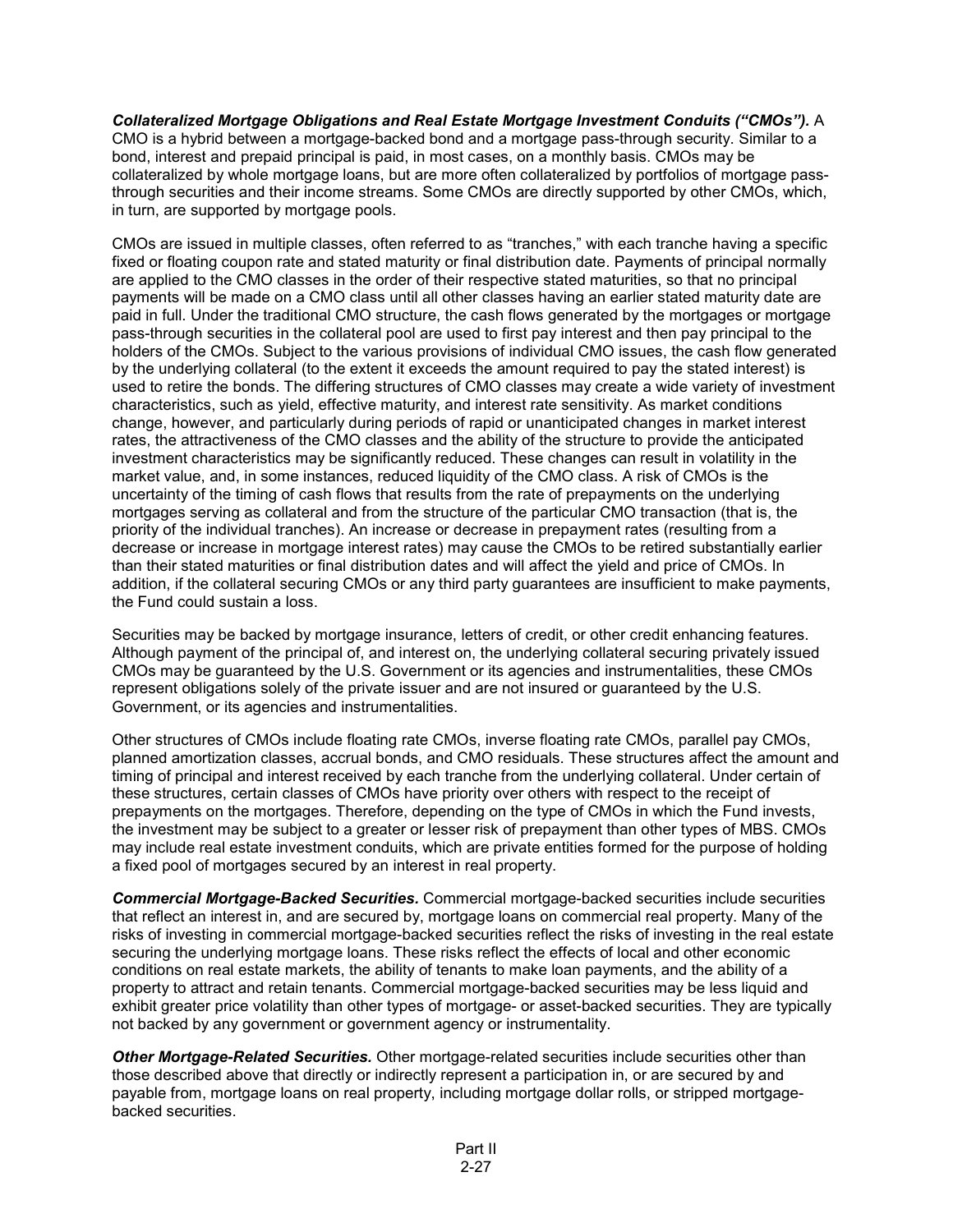Mortgage dollar rolls are instruments in which the Fund sells securities for delivery in the current month and simultaneously contracts with the same counterparty to repurchase similar (same type, coupon, and maturity) but not identical securities on a specified future date. During the roll period, the Fund loses the right to receive principal (including prepayments of principal) and interest paid on the securities sold. However, the Fund may benefit from the interest earned on the cash proceeds of the securities sold until the settlement date of the forward purchase.

The Fund is generally subject to the risks associated with the purchased security, such as credit risk and interest rate risk. In addition, if the broker-dealer to whom the Fund sells the security becomes insolvent, the Fund's right to purchase or repurchase the mortgage-related securities subject to the mortgage dollar roll may be restricted. Also, the instrument that the Fund is required to repurchase may be worth less than an instrument that the Fund originally held. Successful use of mortgage dollar rolls will depend upon Lord Abbett's ability to manage the Fund's interest rate and mortgage prepayments exposure. For these reasons, there is no assurance that mortgage dollar rolls can be successfully employed. The use of this technique may diminish the investment performance of the Fund compared with what such performance would have been without the use of mortgage dollar rolls.

*To Be Announced ("TBA") Sale or Purchase Commitments.* The Fund may enter into TBA sale commitments to sell mortgage-backed securities that it owns under delayed delivery arrangements. Proceeds of TBA sale commitments are not received until the contractual settlement date. During the time a TBA sale commitment is outstanding, equivalent deliverable securities or an offsetting TBA purchase commitment deliverable on or before the sale commitment date are held as "cover" for the transaction. Unsettled TBA sale commitments are valued at the current market value of the underlying securities, according to the Fund's valuation procedures. The contract is adjusted to market value daily and the change in market value is recorded by the Fund as unrealized appreciation (depreciation). Recently finalized FINRA rules include mandatory margin requirements for the TBA market with limited exceptions. TBA trades historically have not been required to be collateralized. The collateralization of TBA trades is intended to mitigate counterparty credit risk between trade and settlement, but could increase the cost of TBA transactions and impose added operational complexity.

*Stripped Mortgage-Backed Securities ("SMBS").* SMBS are derivative multi-class mortgage securities. SMBS may be issued by agencies or instrumentalities of the U.S. Government, or by private originators of, or investors in, mortgage loans, including savings and loan associations, mortgage banks, commercial banks, investment banks, and special purpose entities of the foregoing. SMBS are usually structured with two classes that receive different proportions of the interest and principal distributions on a pool of mortgage assets. A common type of SMBS will have one class receiving some of the interest and most of the principal from the mortgage assets, while the other class will receive most of the interest and the remainder of the principal. In the most extreme case, one class will receive all of the interest (the interestonly or "IO" class), while the other class will receive all of the principal (the principal-only or "PO" class). The value of an IO class is extremely sensitive to the rate of principal payments (including prepayments) on the related underlying mortgage assets, and a rapid rate of principal payments may cause the Fund to lose money. The value of a PO class generally increases as interest rates decline and prepayment rates rise. Some IOs and POs are structured to have special protections against the effects of prepayments. These structural protections, however, normally are effective only within certain ranges of prepayment rates and, thus, will not protect investors in all circumstances. The price of these securities typically is more volatile than that of coupon-bearing bonds of the same maturity.

*Other Asset-Backed Securities.* The Fund, in accordance with its investment objectives and policies, may invest in asset-backed securities (unrelated to mortgage loans). Asset-backed securities are securities whose principal and interest payments are collateralized by pools of assets such as auto loans, credit card receivables, leases, installment contracts, and personal property. In addition to prepayment and extension risks, these securities present credit risks that are not inherent in mortgage-related securities because asset-backed securities generally do not have the benefit of a security interest in collateral that is comparable to mortgage assets. Credit card receivables generally are unsecured and the debtors on such receivables are entitled to the protection of a number of state and federal consumer credit laws, many of which give such debtors the right to set off certain amounts owed on the credit cards,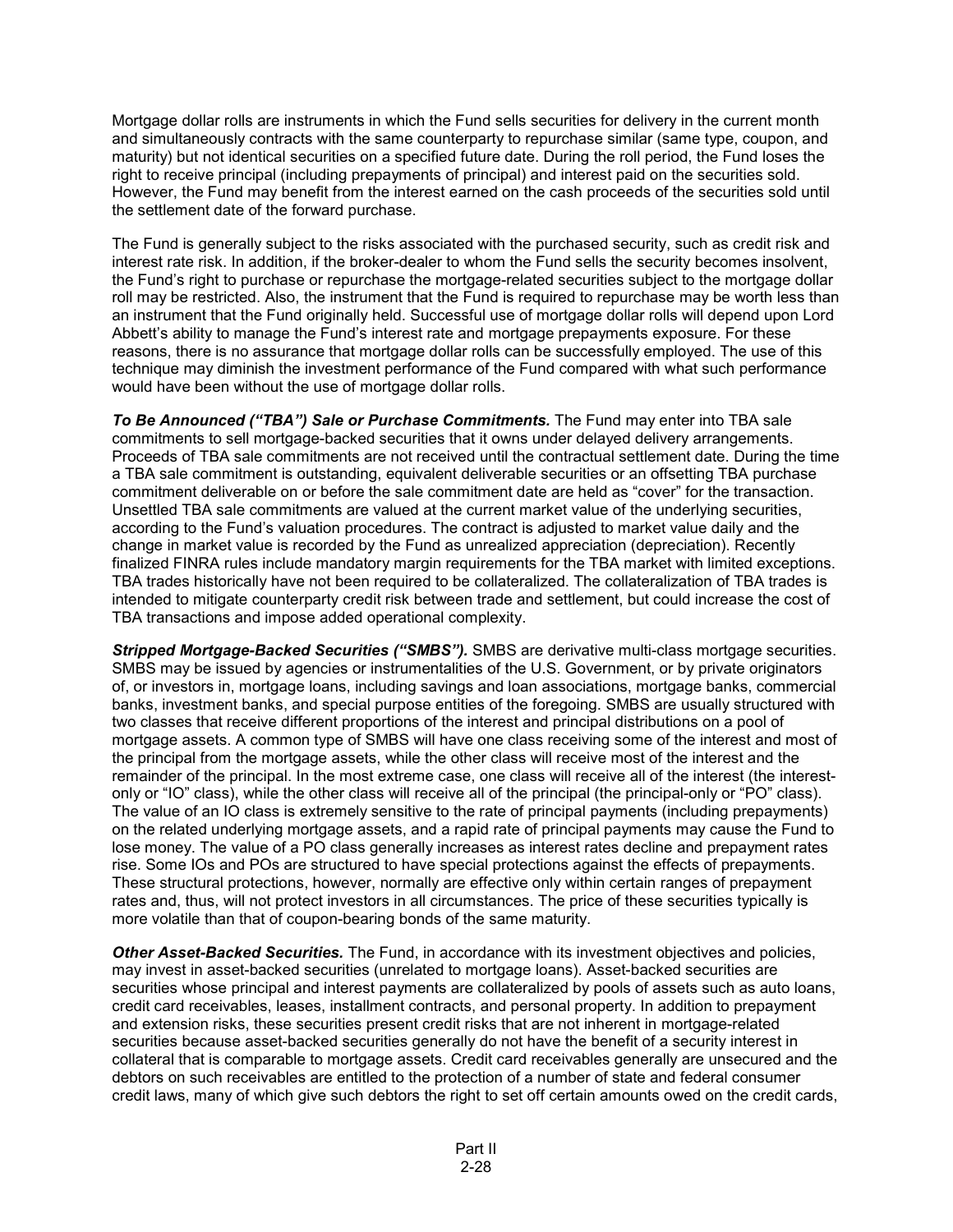thereby reducing the balance due. Automobile receivables generally are secured, but by automobiles rather than residential real property. Most issuers of automobile receivables permit the loan servicers to retain possession of the underlying obligations. If the servicer were to sell these obligations to another party, there is a risk that the purchaser would acquire an interest superior to that of the holders of the asset-backed securities. In addition, because of the large number of vehicles involved in a typical issuance and technical requirements under state laws, the trustee for the holders of the automobile receivables may not have a proper security interest in the underlying automobiles. Therefore, if the issuer of an asset-backed security defaults on its payment obligations, there is the possibility that, in some cases, the Fund will be unable to possess and sell the underlying collateral and that the Fund's recoveries on repossessed collateral may not be available to support payments on these securities.

*Credit-Linked Notes ("CLNs").* The Fund may invest in CLNs. CLNs are a type of structured note. For more information about the Fund's investments in structured notes, generally, please see "Structured Notes" below. CLNs are privately negotiated obligations whose returns are linked to the returns of one or more designated securities or other instruments that are referred to as "reference securities." A CLN is generally issued by one party, typically a trust or a special purpose vehicle, with investment exposure or risk that is linked to a second party. The CLN's price or coupon is linked to the performance of the reference security of the second party.

The Fund has the right to receive periodic interest payments from the CLN issuer at an agreed upon interest rate and, if there has been no default or other applicable declines in credit quality, a return of principal at the maturity date. The cash flows are dependent on specified credit-related events. Should the second party default or declare bankruptcy, the CLN holder will generally receive an amount equivalent to the recovery rate. The Fund also is exposed to the credit risk of the CLN issuer up to the full CLN purchase price, and CLNs are often not secured by the reference securities or other collateral. CLNs are also subject to the credit risk of the reference securities. If a reference security defaults or suffers certain other applicable declines in credit quality, the Fund may, instead of receiving repayment of principal, receive the security that has defaulted.

As with most derivative investments, valuation of a CLN may be difficult due to the complexity of the security. The market for CLNs may suddenly become illiquid. The other parties to the transactions may be the only investors with sufficient understanding of the CLN to be interested in bidding for it. Changes in liquidity may result in significant, rapid, and unpredictable changes in CLN prices. In certain cases, a CLN's market price may not be available or the market may not be active.

*Other Collateralized Obligations.* In addition to the collateralized obligations described above, the Fund may invest in collateralized loan obligations ("CLOs"), collateralized debt obligations ("CDOs"), and collateralized bond obligations ("CBOs").

A CLO is a type of structured product that issues securities collateralized by a pool of loans, which may include, among others, domestic and foreign senior secured loans, senior unsecured loans, second lien loans, and subordinate corporate loans. The underlying loans may be rated below investment grade by a rating agency. A CLO is not merely a conduit to a portfolio of loans; it is a pooled investment vehicle that may be actively managed by the collateral manager. Therefore, an investment in a CLO can be viewed as investing in (or through) another investment adviser and is subject to the layering of fees associated with such an investment.

The cash flows from a CLO are divided into two or more classes called "tranches," each having a different risk- reward structure in terms of the right (or priority) to receive interest payments from the CLO. The risks of an investment in a CLO depend largely on the type of the collateral held in the CLO portfolio and the tranche of securities in which the Fund invests. Generally, the risks of investing in a CLO can be summarized as a combination of economic risks of the underlying loans combined with the risks associated with the CLO structure governing the priority of payments. In addition to the general risks associated with fixed income securities and structured products discussed elsewhere in this SAI and in the prospectus, CLOs carry additional risks including but not limited to the following: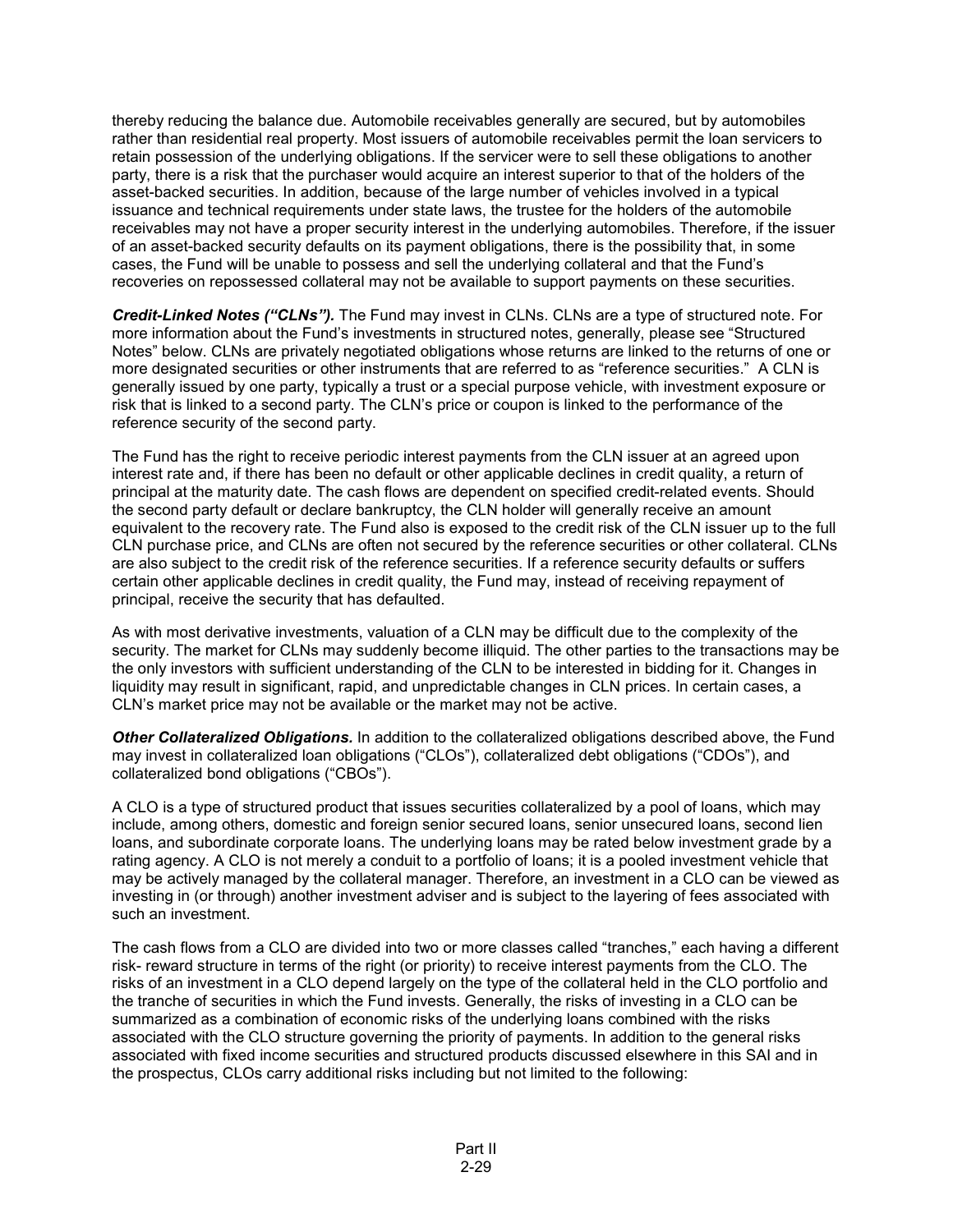- **Transparency Risk:** Collateral managers of CLOs may actively manage the portfolio. Accordingly, the collateral and the accompanying risks underlying a CLO in which the Fund invests will change, and will do so without transparency. Therefore, a Fund's investment in a CLO will not benefit from detailed or ongoing due diligence on the underlying collateral.
- **Credit Risk:** CLO collateral is subject to credit and liquidity risks, as substantially all of the collateral held by CLOs will be rated below investment grade or be unrated. Because of the lack of transparency, the credit and liquidity risk of the underlying collateral can change without visibility to the CLO investors.
- Lack of Liquidity: CLOs typically are privately offered and sold, and, thus, are not registered under the federal securities laws and subject to transfer restrictions. As a result, investments in CLOs may be illiquid. Certain securities issued by a CLO (typically the highest tranche) may have an active dealer market and, if so, may be liquid.
- **Interest Rate Risk:** The CLO portfolio may have exposure to interest rate fluctuations as well as mismatches between the interest rate on the underlying bank loans and the CLO securities.
- **Prepayment Risk:** CLO securities may pay earlier-than-expected due to defaults (triggering liquidation) or prepayments on the underlying collateral, optional redemptions, or refinancing, or forced sale in certain circumstances.
- **Documentation Risk:** CLO documentation is highly complex and can contain inconsistencies or errors, creating potential risk and requiring significant interpretational expertise, disputes with issuers, or unintended investment results.

A CDO is a security backed by pools of corporate or sovereign bonds, bank loans to corporations, or a combination of bonds and loans, many of which may be unsecured. A CBO is an obligation of a trust or other special purpose vehicle backed by a pool of fixed income securities, which are often a diversified pool of securities that are high risk and below investment grade. These securities are collateralized by many different types of fixed income securities, including high-yield debt, trust preferred securities, and emerging market debt, which are subject to varying degrees of credit and counterparty risk. CDOs and CBOs are structured similarly to CLOs and carry additional risks that include, but are not limited to, the risks of investing in CLOs described above and the risks associated with the pool of underlying securities.

**Other Risks of Mortgage-Backed and Asset-Backed Securities.** Mortgage-backed, mortgage-related, and other asset-backed securities are subject to risks in addition to those described above. These securities are often extremely complex and their documentation may be unclear, ambiguous, or poorly understood, which could lead to a misunderstanding or incorrect application of the securities' terms, and may also lead to disputes. More junior securities are often illiquid and hard to value, and even senior securities may become so during periods of market stress or if there are issues relating to the underlying collateral. In addition, subordinate tranche securities provide subordination and enhancement to more senior tranches, and, therefore, subordinate tranches are subject to a higher risk of defaults in the underlying collateral. Although supported by the subordinate tranches, defaults or losses above certain levels could reduce or eliminate all current cash flow to the senior tranches and entail loss of principal. Among other things, defaults, downgrades, and principal losses with respect to collateral can trigger an event of default under the terms of the structure, which could result in the liquidation of the collateral and accelerate the payments of the Fund's investments in the security, which may be at a loss.

Regulatory issues relating to the underlying collateral may have unforeseen effects on the value of the securities and may cause them to decrease in value. In addition, servicers or trustees may not always act in the best interests of the holders of securities or of certain tranches of securities.

**Municipal Bonds.** In general, municipal bonds are debt obligations issued by or on behalf of states, territories, and possessions of the United States, the District of Columbia, Puerto Rico, Guam, and their political subdivisions, agencies, and instrumentalities. Municipal bonds are issued to obtain funds for various public purposes, including the construction of bridges, highways, housing, hospitals, mass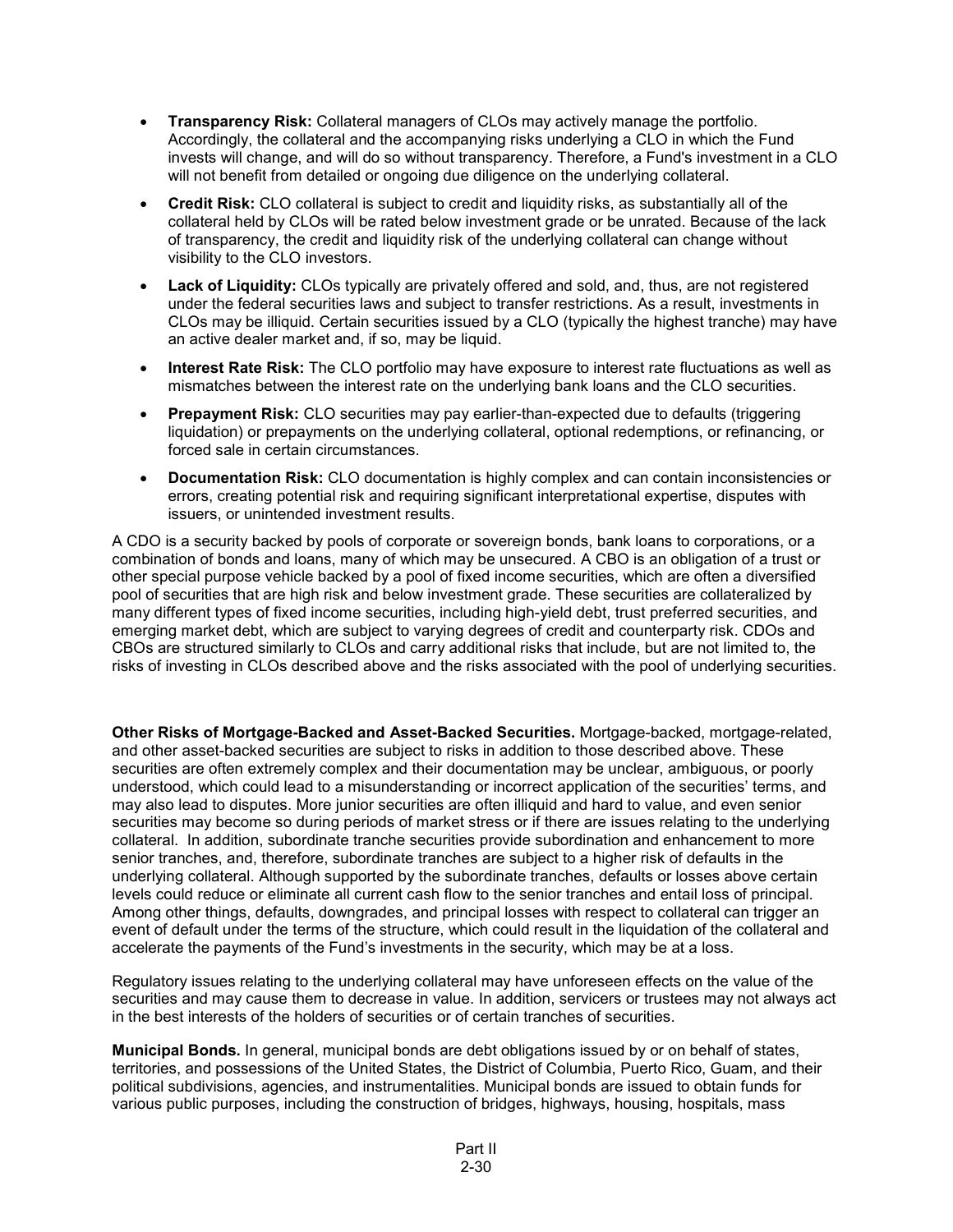transportation, schools, streets, and water and sewer works. They may be used, for example, to refund outstanding obligations, to obtain funds for general operating expenses, or to obtain funds to lend to other public institutions and facilities and in anticipation of the receipt of revenue or the issuance of other obligations. In addition, the term "municipal bonds" may include certain types of "private activity" bonds, including industrial development bonds issued by public authorities to obtain funds to provide privately operated housing facilities, sports facilities, convention or trade show facilities, airport, mass transit, port or parking facilities, air or water pollution control facilities, and certain facilities for water supply, gas, electricity, or sewerage or solid waste disposal. Under the Tax Reform Act of 1986, substantial limitations were imposed on new issues of municipal bonds to finance privately operated facilities. From time to time, proposals have been introduced before Congress to restrict or eliminate the federal income tax exemption for interest on municipal bonds. Similar proposals may be introduced in the future. If any such proposal were enacted, it might have a negative impact on the value of those bonds.

The two principal classifications of municipal bonds are "general obligation" and limited obligation or "revenue" bonds. General obligation bonds are secured by the pledge of the faith, credit, and taxing authority of the municipality for the payment of principal and interest. The taxes or special assessments that can be levied for the payment of debt service may be limited or unlimited as to rate or amount. Revenue bonds are not backed by the credit and taxing authority of the issuer, and are payable only from the revenues derived from a particular facility or class of facilities or, in some cases, from the proceeds of a special excise or other specific revenue source. Nevertheless, the obligations of the issuer of a revenue bond may be backed by a letter of credit, guarantee, or insurance. "Private activity" bonds are, in most cases, revenue bonds and generally do not constitute the pledge of the faith, credit, or taxing authority of the municipality. The credit quality of such municipal bonds usually is directly related to the credit standing of the user of the facilities. There are variations in the security of municipal bonds, both within a particular classification and between classifications, depending on numerous factors. General obligation and revenue bonds may be issued in a variety of forms, including, for example, commercial paper, fixed, variable, and floating rate securities, tender option bonds, auction rate bonds, zero coupon bonds, deferred interest bonds, and capital appreciation bonds.

Other examples of municipal bonds include municipal leases, certificates of participation, and "moral obligation" bonds. A municipal lease is an obligation issued by a state or local government to acquire equipment or facilities. Certificates of participation represent interests in municipal leases or other instruments, such as installment purchase agreements. Moral obligation bonds are supported by a moral commitment but not a legal obligation of a state or local government. Municipal leases, certificates of participation, and moral obligation bonds frequently involve special risks not normally associated with general obligation or revenue bonds. In particular, these instruments permit governmental issuers to acquire property and equipment without meeting constitutional and statutory requirements for the issuance of debt. If, however, the governmental issuer does not periodically appropriate money to enable it to meet its payment obligations under these instruments, it cannot be legally compelled to do so. If a default occurs, the collateral securing the lease obligation may be difficult to dispose of and the Fund may suffer significant losses.

*Tender Option Bonds.* The Fund may invest in trust certificates issued in tender option bond programs. Tender option bonds are trust investments that create leverage by borrowing from third party investors to invest in municipal bonds. In a tender option bond transaction, a tender option bond trust issues a floating rate certificate ("TOB Floater"), which is a short-term security, and a residual interest certificate ("TOB Residual"), which is a longer-term security. Using the proceeds of such issuance, the tender option bond trust purchases a fixed rate municipal bond. The TOB Floater is generally issued to a third party investor (typically a money market fund) and the TOB Residual is generally issued to the Fund that sold or identified the fixed rate municipal bond. The Fund may invest in TOB Floaters and/or TOB Residuals.

The TOB Residual may be less liquid than other comparable municipal bonds. Generally, the TOB Residual holder bears the underlying fixed rate bond's investment risk. The holder also benefits from any appreciation in the value of the underlying fixed rate bond. Investments in a TOB Residual will typically involve greater risk than investments in fixed rate bonds.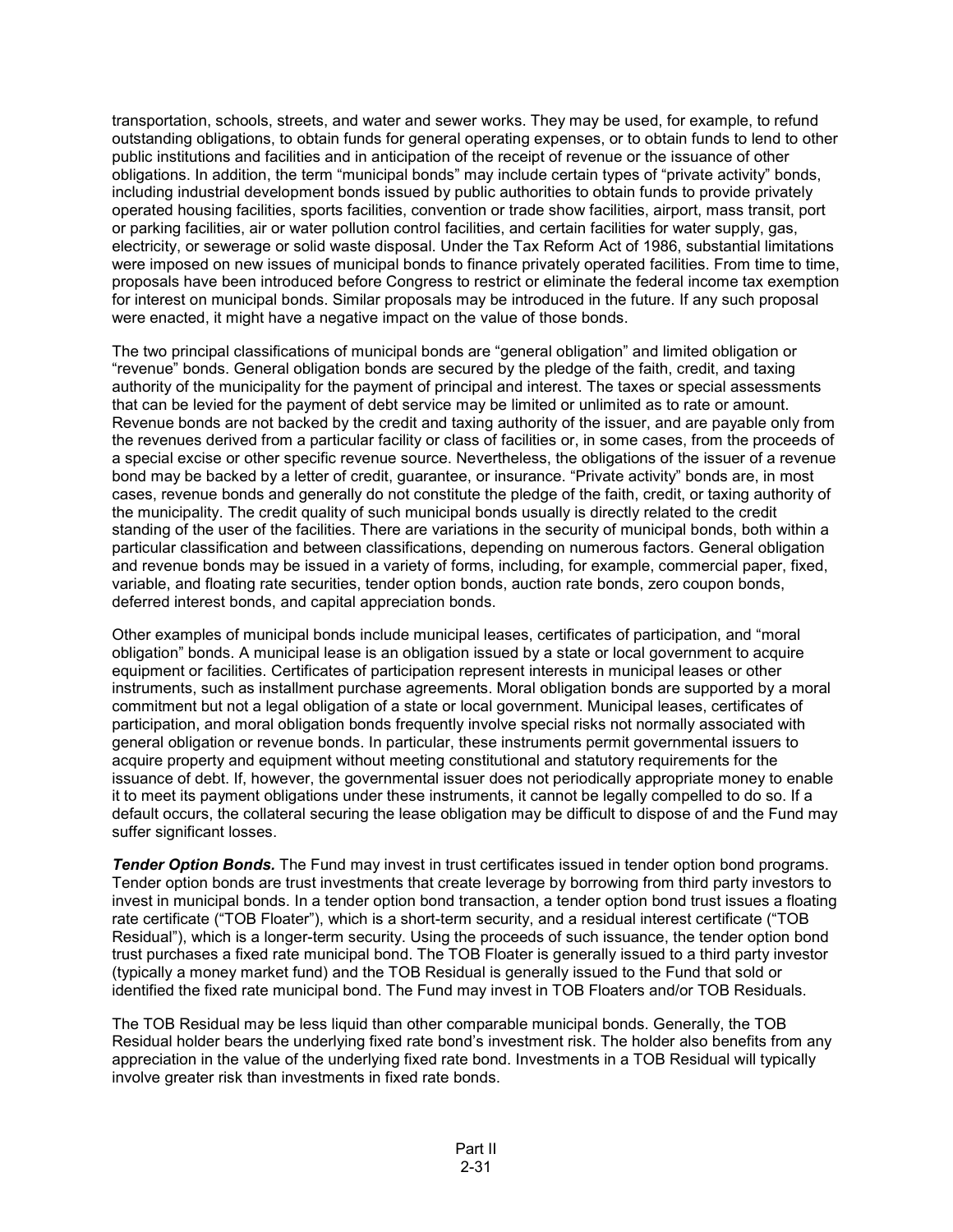An institution may not be obligated to accept tendered bonds in the event of certain defaults or a significant downgrading in the credit rating assigned to the issuer of the bond. The tender option will be taken into account in determining the maturity of the tender option bonds and the applicable Fund's duration. There is a risk that the Fund will not be considered the owner of a tender option bond for federal income tax purposes, and, thus, will not be entitled to treat such interest as exempt from federal income tax.

*Additional Risks of Municipal Bonds.* Municipal bonds and issuers of municipal bonds may be more susceptible to downgrade, default, and bankruptcy as a result of recent periods of economic stress. Factors contributing to the economic stress may include lower property tax collections as a result of lower home values, lower sales tax revenue as a result of reduced consumer spending, lower income tax revenue as a result of higher unemployment rates, and budgetary constraints of local, state, and federal governments upon which issuers of municipal securities may be relying for funding. In addition, as certain municipal bonds may be secured or guaranteed by banks and other institutions, the risk to the Fund could increase if the banking, insurance, or other parts of the financial sector suffer an economic downturn and/or if the credit ratings of the institutions issuing the guarantee are downgraded or at risk of being downgraded by a national rating organization. Such a downgrade or risk of being downgraded may have an adverse effect on the market prices of bonds and, thus, the value of the Fund's investment. Further, a state, municipality, public authority, or other issuers of municipal bonds may file for bankruptcy, which may significantly affect the value of the bonds issued by such issuers and, therefore, the value of the Fund's investment. As a result of recent turmoil in the municipal bond market, several municipalities filed for bankruptcy protection or indicated that they may seek bankruptcy protection in the future. Municipal bonds may be illiquid or hard to value, especially in periods of economic stress.

Municipal bonds also are subject to the risk that the perceived increase in the likelihood of default or downgrade among municipal issuers as a result of recent market conditions could result in increased illiquidity, volatility, and credit risk. In addition, certain municipal issuers may be unable to access the market to sell bonds or, if able to access the market, may be forced to issue securities at much higher rates. Should these municipal issuers fail to sell bonds at the time intended and at the rates projected, these entities could experience significantly increased costs and a weakened overall cash position in the current fiscal year and beyond. These events also could result in decreased investment opportunities for the Fund and lower investment performance.

The yields on municipal bonds depend on a variety of factors, including general market conditions, supply and demand, general conditions of the municipal bond market, size of a particular offering, the maturity of the obligation, and the rating of the issue. Municipal bonds with the same maturity, coupon, and rating may have different yields when purchased in the open market, while municipal bonds of the same maturity and coupon with different ratings may have the same yield.

*Credit Enhancements.* Some municipal bonds feature credit enhancements, such as lines of credit, municipal bond insurance, and standby bond purchase agreements ("SBPAs"). There is no assurance that any of the municipal bonds purchased by the Fund will have any credit enhancements. Lines of credit are issued by a third party, usually a bank, to ensure repayment of principal and any accrued interest if the underlying municipal bond should default. Municipal bond insurance, which usually is purchased by the bond issuer from a private, nongovernmental insurance company, guarantees that the insured bond's principal and interest will be paid when due. Neither insurance nor a line of credit guarantees the price of the bond or the share price of the Fund. The credit rating of an insured bond reflects the credit rating of the insurer, based on its claims-paying ability. The obligation of a municipal bond insurance company to pay a claim extends over the life of each insured bond. There is no assurance that a municipal bond insurer or line of credit provider will pay a claim or meet the obligations. A higher-than-expected default rate could strain the insurer's loss reserves and adversely affect its ability to pay claims to bondholders. The number of municipal bond insurers is relatively small, and not all of them have the highest credit rating. An SBPA can include a liquidity facility that is provided to pay the purchase price of any bonds that cannot be remarketed. The obligation of the liquidity provider (usually a bank) is only to advance funds to purchase tendered bonds that cannot be remarketed and does not cover principal or interest under any other circumstances. The liquidity provider's obligations under the SBPA usually are subject to numerous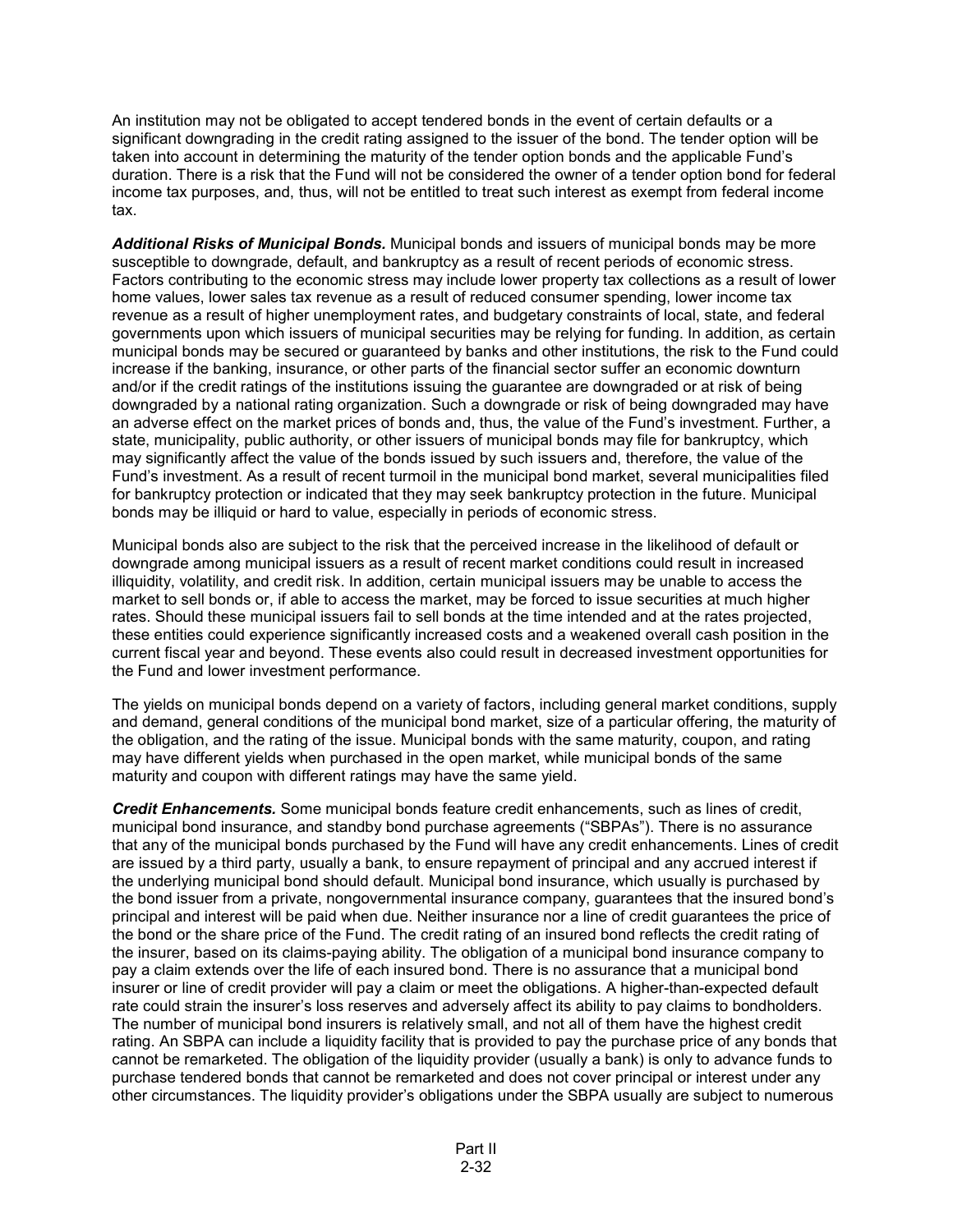conditions, including the continued creditworthiness of the underlying borrower, bond issuer, or bond insurer.

**Non-U.S. Government and Supranational Debt Securities.** Debt securities of governmental (or supranational) issuers in all non-U.S. countries, including emerging market countries, may include, among others:

- fixed income securities issued or guaranteed by governments, governmental agencies or instrumentalities, and political subdivisions located in non-U.S. (including emerging market) countries;
- fixed income securities issued by government owned, controlled, or sponsored entities located in non-U.S. (including emerging market) countries;
- interests in entities organized and operated for the purpose of restructuring the investment characteristics of instruments issued by any of the above issuers;
- Brady Bonds (which are described below);
- participations in loans between non-U.S. (including emerging market) governments and financial institutions; and
- fixed income securities issued by supranational entities such as the World Bank or the European Economic Community. A supranational entity is a bank, commission, or company established or financially supported by the national governments of one or more countries to promote reconstruction or development.

Investment in the debt securities of foreign governments can involve a high degree of risk. The governmental entity that controls the repayment of debt may not be able or willing to repay the principal and/or interest when due in accordance with the terms of such debt. A governmental entity's willingness or ability to repay principal and interest due in a timely manner may be affected by many factors. A country whose exports are concentrated in a few commodities could be vulnerable to a decline in the international price of such commodities, and increased protectionism on the part of a country's trading partners, or political changes in those countries, could also adversely affect its exports. Such events could diminish the credit standing of a particular local government or agency.

Governmental entities may be dependent on expected disbursements from other foreign governments, multilateral agencies, and others abroad to reduce principal and interest arrearages on their debt. The commitment on the part of these governments, agencies, and others to make such disbursements may be conditioned on the implementation of economic reforms and/or economic performance and the timely service of such governmental entity's obligations. Failure to adhere to any such requirements may result in the cancellation of such other parties' commitments to lend funds to the governmental entity, which may further impair such debtor's ability or willingness to timely service its debts, and, consequently, governmental entities may default on their debt. In addition, a holder of foreign government obligations (including the Fund) may be requested to participate in the rescheduling of such debt and to extend further loans to governmental entities, and such holder's interests could be adversely affected in the course of those restructuring arrangements. Obligations arising from past restructuring agreements may affect the economic performance and political and social stability of certain issuers of sovereign debt. In the event of a default by a governmental entity, there may be few or no effective legal remedies for collecting on such debt. The sovereign debt of many non-U.S. governments, including their subdivisions and instrumentalities, is rated below investment grade. The risks associated with non-U.S. Government and supranational debt securities may be greater for debt securities issued or guaranteed by emerging and/or frontier countries.

Foreign investment in certain sovereign debt is restricted or controlled to varying degrees, which may at times limit or preclude foreign investment in such sovereign debt and increase the Fund's costs and expenses. Certain countries in which the Fund may invest (i) require governmental approval prior to investments by foreign persons; (ii) limit the amount of investment by foreign persons in a particular issuer; (iii) limit investment by foreign persons to only a specific class of securities of an issuer that may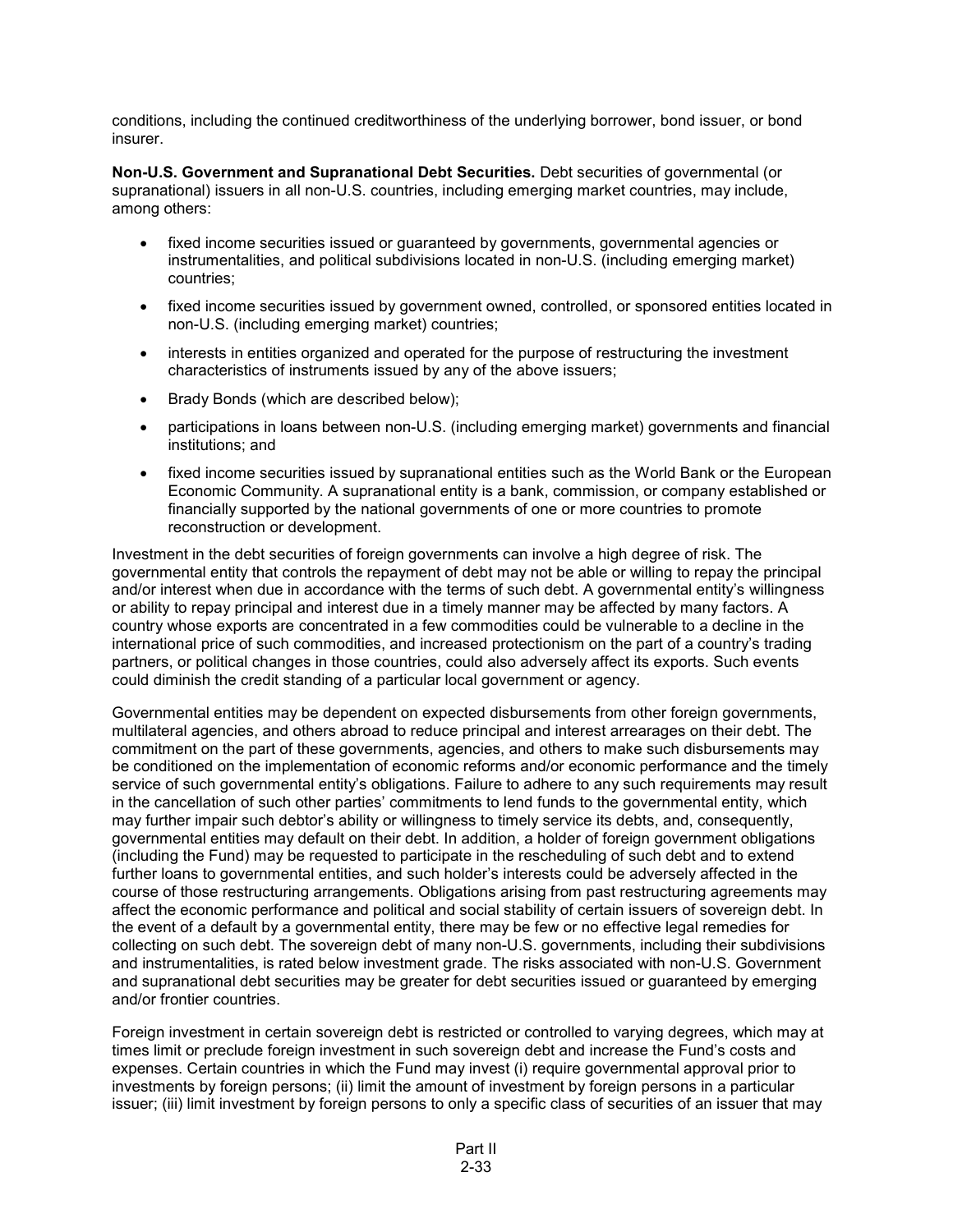have less advantageous rights than the classes available for purchase by domiciliaries of the countries; or (iv) impose additional taxes on foreign investors. Further, certain issuers may require governmental approval for the repatriation of investment income, capital, or the proceeds of sales of securities by foreign investors, and a government could impose temporary restrictions on foreign capital remittances. The Fund could be adversely affected by delays in, or a refusal to grant, any required governmental approval for repatriation of capital, as well as by the application to the Fund of any restrictions on investments. Investing in local markets may require the Fund to adopt special procedures, seek local government approvals, and/or take other actions, each of which may involve additional costs.

Sovereign debt securities include Brady Bonds, which are securities created through the exchange of existing commercial bank loans to public and private entities for new bonds in connection with a debt restructuring plan for emerging market countries announced by former U.S. Secretary of the Treasury Nicholas F. Brady. Brady Bonds arose from an effort in the 1980s to reduce the debt held by less developed countries that were frequently defaulting on loans. Brady Bonds may be collateralized or uncollateralized, are issued in various currencies (primarily the U.S. dollar), and are traded in the OTC secondary market. Certain Brady Bonds are collateralized in full as to principal due at maturity by zero coupon obligations issued or guaranteed by the U.S. Government or its agencies or instrumentalities having the same maturity. Brady Bonds are not, however, considered to be securities issued or guaranteed by the U.S. Government or its agencies or instrumentalities. Brady Bonds do not have a long payment history and are subject to, among other things, the risk of default. In light of the history of defaults by the issuers of Brady Bonds, investments in Brady Bonds may be viewed as speculative regardless of the current credit rating of the issuer. The valuation of Brady Bonds generally depends on the following components: the collateralized repayment of principal at final maturity; the collateralized interest payments; the uncollateralized interest payments; and any uncollateralized repayment of principal at maturity.

**Cash/Short-Term Instruments and Money Market Investments.** Cash/short-term instruments and money market investments include bank certificates of deposit, time deposits, bankers' acceptances, commercial paper, repurchase agreements, and other short-term corporate debt securities. For more information about bank certificates of deposit, time deposits, bankers' acceptances, and commercial paper, please see "Temporary Defensive Investments (all Funds except Money Market Fund)" below. The value of such securities may fluctuate based on changes in interest rates and the issuer's financial condition. When interest rates rise or the issuer's financial condition worsens or is perceived by the market to be at greater risk, the value of debt securities tends to decline.

**Real Estate Investment Trusts ("REITs").** REITs are pooled investment vehicles that invest primarily in either real estate or real estate-related loans. REITs generally derive their income from rents on the underlying properties or interest on the underlying loans, and the value of a REIT is affected by changes in the value of the properties owned by the REIT or securing mortgage loans held by the REIT or changes in interest rates affecting the underlying loans owned by the REIT. The affairs of REITs are managed by the REIT's sponsor or management and, as such, the performance of the REIT is dependent on the management skills of the REIT's sponsor or management. REITs are subject to heavy cash flow dependency, default by borrowers, self-liquidation, and the qualification of the REITs under applicable regulatory requirements for favorable income tax treatment. REITs also are subject to risks generally associated with investments in real estate including possible declines in the value of real estate, general and local economic conditions, environmental problems, changes in interest rates, decreases in market rates for rents, increases in competition, property taxes, capital expenditures or operating expenses, and other economic, political, or regulatory occurrences affecting the real estate industry. To the extent that assets underlying a REIT are concentrated geographically, by property type, or in certain other respects, these risks may be heightened. The Fund will indirectly bear its proportionate share of any expenses, including management fees, paid by a REIT in which it invests.

**Repurchase Agreements.** A repurchase agreement is a transaction by which the Fund acquires a security (or basket of securities) and simultaneously commits to resell that security to the seller (typically, a bank or securities dealer) at an agreed upon date on an agreed upon price, which represents the Fund's cost plus interest. The resale price reflects the purchase price plus an agreed upon market rate of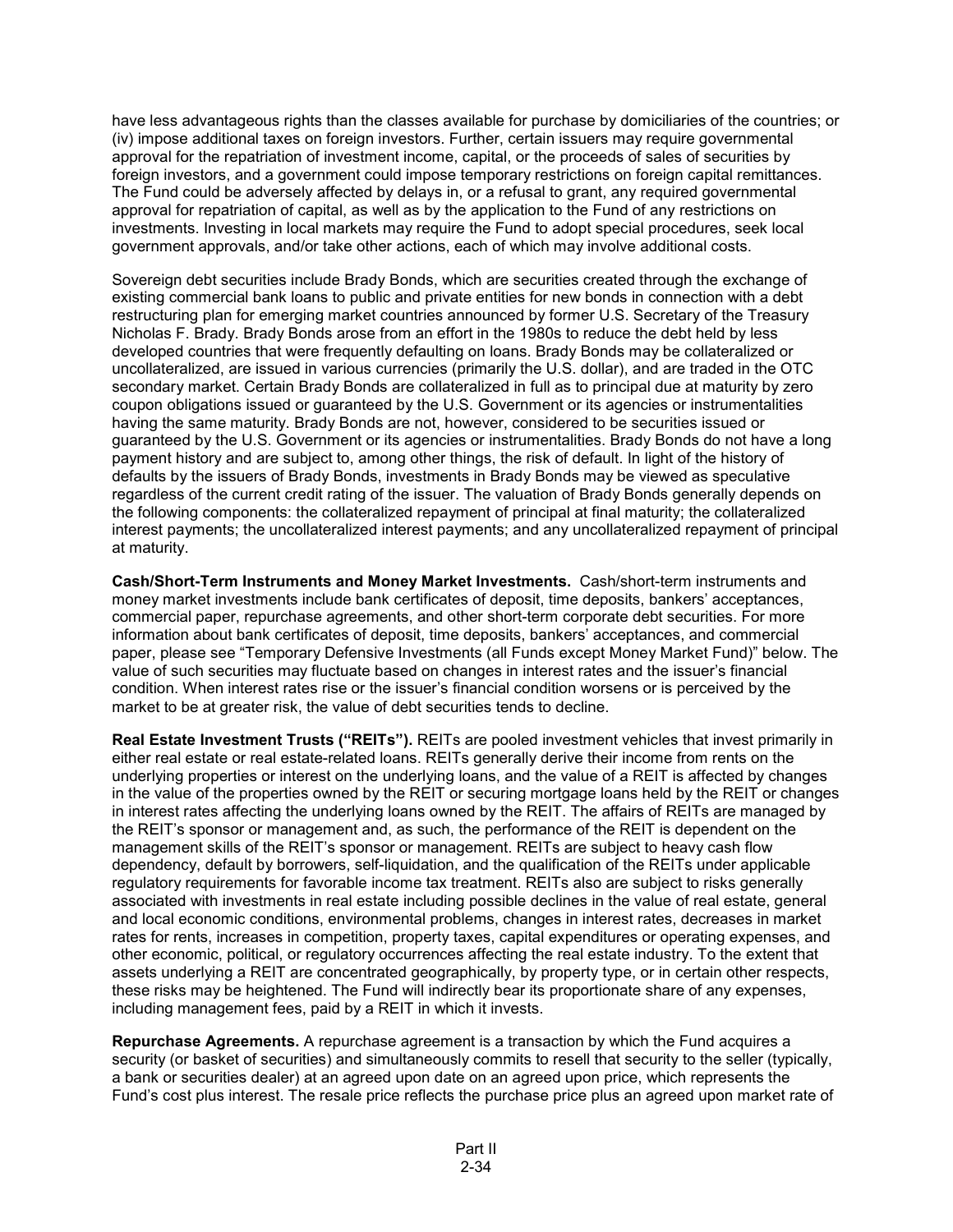interest that is unrelated to the coupon rate or date of maturity of the purchased security. The Fund requires at all times that the repurchase agreement be collateralized by cash, investment grade debt securities, asset-backed securities, municipal bonds, foreign sovereign debt, or U.S. Government Securities (as defined in Section 2(a)(16) of the 1940 Act) having a value equal to, or in excess of, the value of the repurchase agreement (including accrued interest).

Repurchase agreements are considered a form of lending under the 1940 Act. A repurchase agreement with more than seven days to maturity is considered an illiquid security.

The use of repurchase agreements involves certain risks. For example, if the seller of the agreement defaults on its obligation to repurchase the underlying securities at a time when the value of these securities has declined, the Fund may incur a loss upon disposition of them. In addition, if the seller should be involved in bankruptcy or insolvency proceedings, the Fund may incur delay and costs in selling the underlying security or may suffer a loss of principal and interest if the Fund is treated as an unsecured creditor and required to return the underlying collateral to the seller's estate. Even though the repurchase agreements may have maturities of seven days or less, they may lack liquidity, especially if the issuer encounters financial difficulties. To reduce credit risk and counterparty risk, the Fund intends to limit repurchase agreements to transactions with dealers and financial institutions believed by Lord Abbett, as the investment adviser, to present minimal credit risks. Lord Abbett will monitor the creditworthiness of the repurchase agreement sellers on an ongoing basis.

**Reverse Repurchase Agreements.** In a reverse repurchase agreement, the Fund sells a security to a securities dealer or bank for cash and also agrees to repurchase the same security at an agreed upon price on an agreed upon date. Reverse repurchase agreements expose the Fund to credit risk (that is, the risk that the counterparty will fail to resell the security to the Fund). Engaging in reverse repurchase agreements also may involve the use of leverage, in that the Fund may reinvest the cash it receives in additional securities. The Fund will attempt to minimize this risk by managing its duration.

**Securities Lending.** Each Fund, other than Lord Abbett Inflation Focused Fund, may make secured loans of its portfolio securities, on either a short-term or long-term basis, amounting to not more than 33 1/3% of its total assets, thereby potentially realizing additional income. Although voting rights, or rights to consent, with respect to the loaned securities may pass to the borrower, each Fund retains the right to call the loans at any time on reasonable notice. Each Fund may recall a loaned security in order to sell the security. Each Fund also may recall a loaned security in order to exercise its voting rights, if the holders of the securities are asked to vote upon or consent to matters that Lord Abbett believes materially affect the investment. The risks in lending portfolio securities include the possible delay in recovery of the securities or possible loss of rights in the collateral should the borrower fail financially. If the loaned securities are not available to a Fund on a timely basis, the Fund may lose the opportunity to sell the securities at a desirable price or the Fund's ability to vote the securities may be impaired. If a borrower defaults, the value of the collateral may decline before a Fund can dispose of it. Securities loans are made to broker-dealers and other institutions pursuant to agreements requiring that the loans be continuously secured by collateral consisting of cash or short-term debt obligations as may be permitted under each Fund's securities lending program at least equal at all times to 100% of the market value of the securities on loan, marked-to-market daily. The borrower pays to a Fund an amount equal to any dividends or interest received on securities lent. Such Fund retains all or a portion of the interest received on investment of the cash collateral or receives a fee from the borrower. Because a Fund's obligation to return the collateral does not change even if the securities in which the collateral is invested decline in value, the Fund bears the risk of any loss on the investment of the collateral. Any such loss may exceed, potentially by a substantial amount, any profit to a Fund from its securities lending activities. Each Fund may pay fees in connection with arranging loans of its portfolio securities.

**Short Sales.** The Fund may make short sales of securities or maintain a short position if, at all times when a short position is open, the Fund owns, or has the right to acquire at no added cost, securities or currencies identical to those sold short. This is commonly referred to as a "short sale against the box." The Fund may engage in such a transaction, for example, to lock in a sales price for a security the Fund does not wish to sell immediately. If the Fund sells securities short against the box, it may protect itself from loss if the price of the securities declines in the future, but will lose the opportunity to profit on such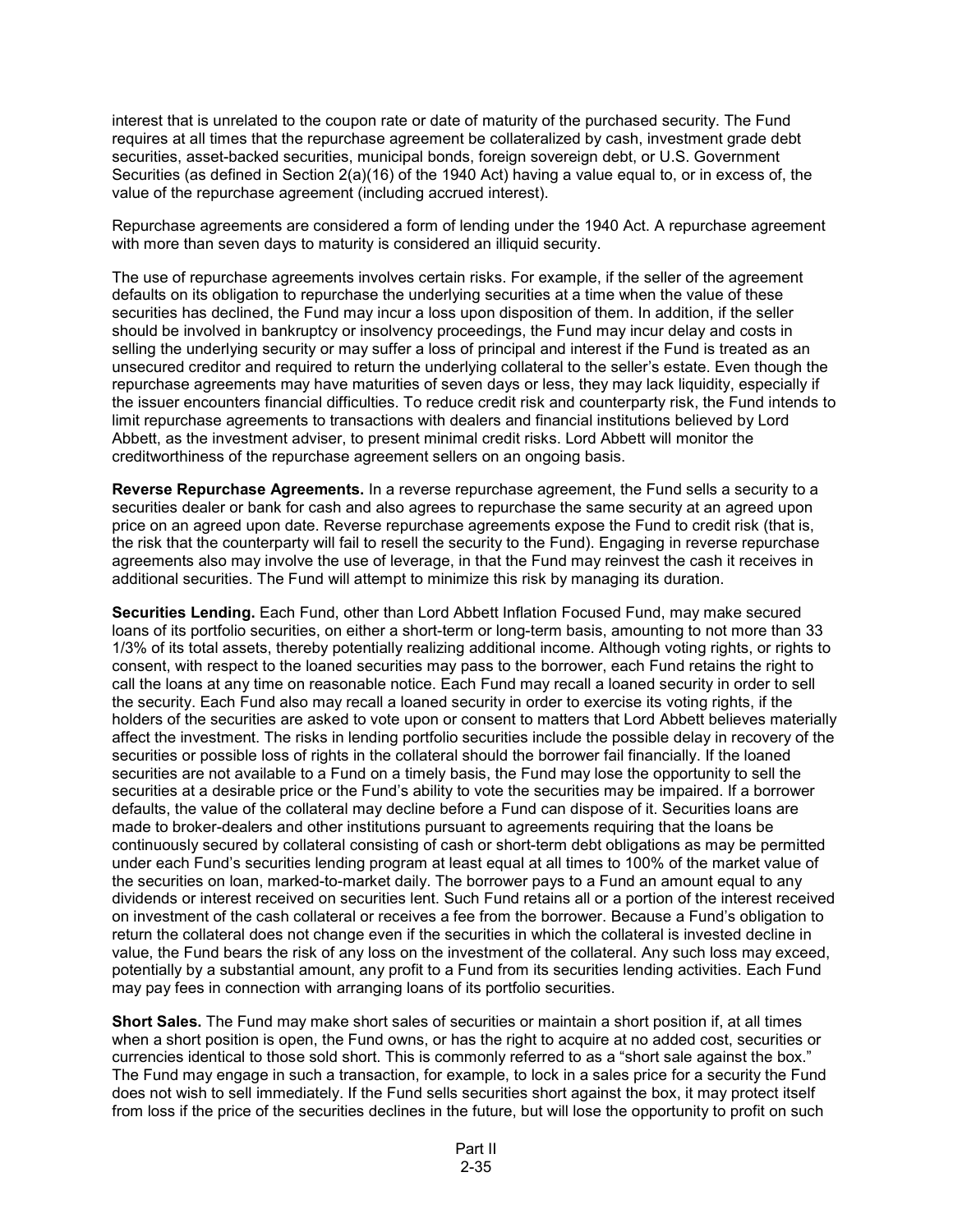securities if the price rises. The Fund may not engage in any other type of short selling. This restriction does not apply to the Fund's use of short positions in futures contracts, including U.S. Treasury note futures, securities index futures, other security futures, and/or forward currency contracts for bona fide hedging or cash management purposes or to pursue risk management strategies.

Structured Notes and Other Hybrid Instruments. The Fund may invest in structured notes and other hybrid instruments to pursue a variety of investment strategies, including currency hedging, duration management, and increased total return.

*Structured Notes.* Structured notes are types of derivative securities whose value is determined by reference to changes in the value of specific securities, currencies, interest rates, commodities, indices, or other financial indicators (the "Reference Instrument"), or the relative change in two or more Reference Instruments. The interest rate or the principal amount payable upon maturity or redemption may be increased or decreased depending upon changes in the applicable Reference Instrument(s). Structured notes may be positively or negatively indexed, so the appreciation of the Reference Instrument may produce an increase or decrease in the interest rate or value of the security at maturity. The terms of the instrument may be "structured" by the purchaser and the borrower issuing the note. For example, the terms of a structured note may provide that, in certain circumstances, no principal is due at maturity and, therefore, may result in a loss of invested capital. Structured notes may present additional risks that are different from those associated with a direct investment in fixed income or equity securities because the investor bears the risk of the Reference Instrument(s). For example, structured notes may be more volatile, less liquid, and more difficult to price accurately and subject to additional credit risks. A Fund that invests in structures notes could lose more than the principal amount invested. CLNs are a type of structured note. For more information about the Fund's investments in CLNs, please see "Credit-Linked Notes ("CLNs")" above.

*Other Hybrid Instruments.* Hybrid instruments include indexed or structured instruments, combining the elements of futures contracts or options with those of debt, preferred equity or a depositary instrument. A hybrid instrument may be a debt security, preferred stock, warrant, convertible security, certificate of deposit or other evidence of indebtedness on which a portion or all of its interest payments, and/or the principal or stated amount payable at maturity, redemption or retirement is determined by changes in the applicable Reference Instrument(s). As with other derivatives, the value of a hybrid instrument may be a multiple of a Reference Instrument and, as a result, may be leveraged and move (up or down) more steeply and rapidly than the Reference Instrument. These Reference Instruments may be sensitive to economic and political events, such as commodity shortages and currency devaluations, which cannot be readily foreseen by the purchaser of a hybrid. A hybrid instrument may not bear interest or pay dividends, and under certain conditions, the redemption value of a hybrid instrument could be zero. Thus, an investment in a hybrid instrument may entail significant market risks that are not associated with a similar investment in a traditional stock or bond. The purchase of hybrid instruments also exposes the Fund to the credit risk of the issuer of the hybrid instruments. These risks may cause significant fluctuations in the NAV of the Fund.

**Socially Responsible Investing Risk:** For certain Funds that utilize a socially responsible investment strategy, such as a climate-focused investment strategy or incorporation of environmental, social and/or governance ("ESG") considerations into its investment process, which may select or exclude securities of certain issuers for reasons other than investment performance considerations, there is the risk that the Fund may underperform accounts that do not utilize a socially responsible investment strategy. This investment strategy may affect the Fund's investment exposure to certain sectors or types of investments, which could negatively impact the Fund's performance depending on whether such investments are in or out of favor.For example, the Fund's exclusion of investments in companies principally engaged in the fossil fuel and natural gas related product or distribution sectors may adversely affect the Fund's relative performance at times when such investments are performing well. Securities of companies may shift into and out of favor depending on investor opinions of the companies' ESG practices and the importance of ESG considerations generally. In addition, some socially responsible investments may be dependent on U.S. and foreign government policies, including tax incentives and subsidies, or on political support for certain environmental technologies and companies, all of which are subject to change. There may be a limited number of issuers in which the Fund may invest given its socially responsible investment strategy,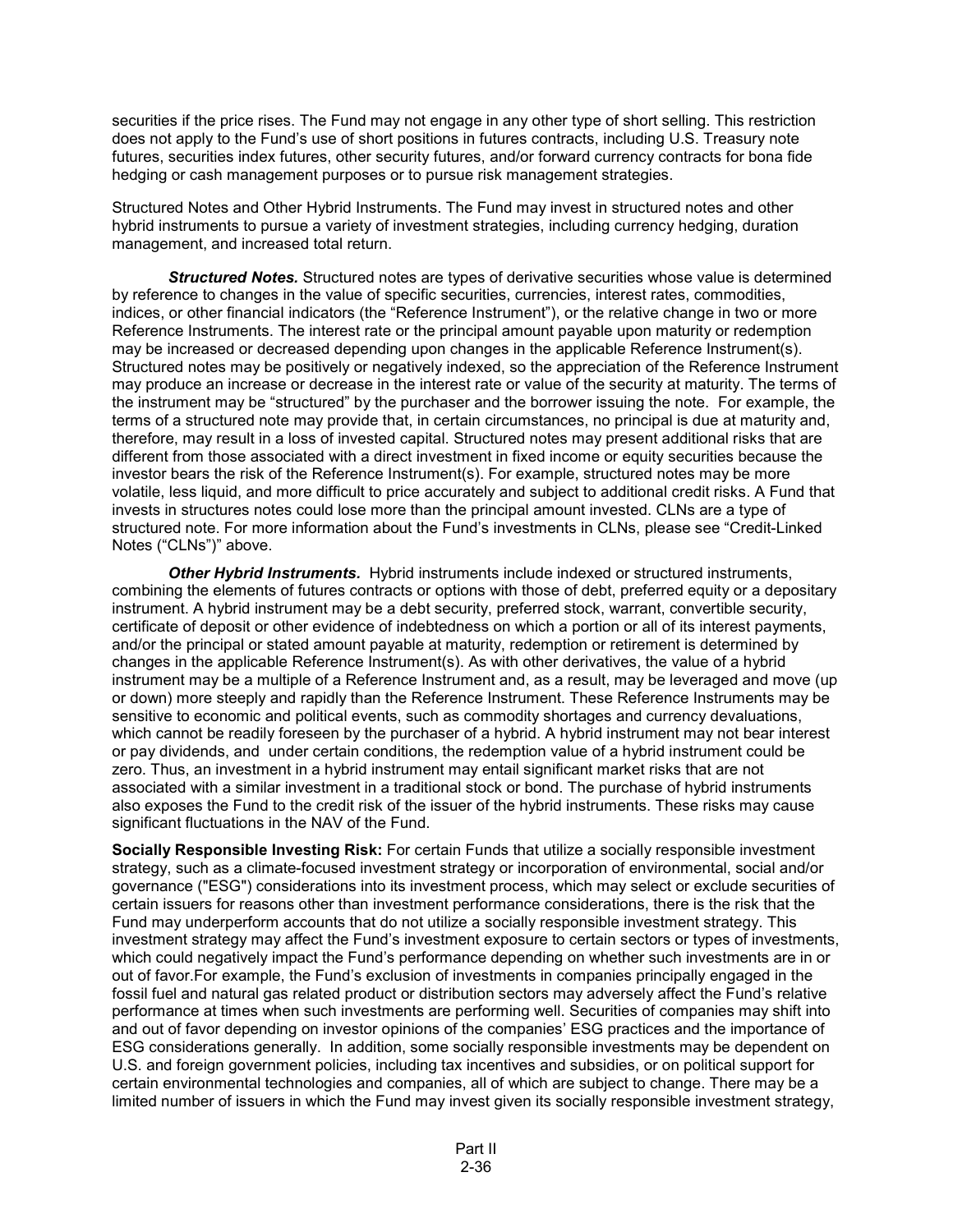and as a result, the markets in which the Fund operates may have fewer investment options and limited liquidity. There can be no assurance that the operations of a given issuer in which the Fund invests will in fact have a positive societal impact. In evaluating a company, Lord Abbett is dependent upon information and data obtained through voluntary or third party reporting that may be incomplete, inaccurate or unavailable, which could cause Lord Abbett to incorrectly assess a company's business practices with respect to its socially responsible practices. Socially responsible norms differ by region, and a company's ESG policies or Lord Abbett's assessment of a company's ESG policies may change over time. Successful application of the Fund's ESG investment strategy will depend on Lord Abbett's skill in properly identifying and analyzing material ESG issues and related business practices, and there can be no assurance that the strategy or techniques employed will be successful. Lord Abbett may seek to identify companies that it believes may have a positive societal impact, but investors may differ in their views of what constitutes positive or negative societal impact outcomes. As a result, the Fund may invest in companies that do not reflect the beliefs and values of any particular investor.

**U.S. Government Securities.** U.S. Government securities are obligations of the U.S. Government and its agencies and instrumentalities, including Treasury bills, notes, bonds, and certificates of indebtedness that are issued or guaranteed as to principal or interest by the U.S. Treasury or U.S. Government sponsored enterprises. The U.S. Government is under no legal obligation, in general, to purchase the obligations of or provide financial support to its agencies, instrumentalities, or sponsored enterprises. No assurance can be given that the U.S. Government will purchase the obligations of or provide financial support to U.S. Government agencies, instrumentalities, or sponsored enterprises in the future, and the U.S. Government may be unable or unwilling to pay debts when due. For more information, please see the "Guarantors of Mortgage-Backed Securities" above and the "Securities of Government Sponsored Enterprises" section below.

*Securities of Government Sponsored Enterprises.* The Fund may invest in securities issued or guaranteed by agencies or instrumentalities of the U.S. Government, such as Ginnie Mae, Fannie Mae, Freddie Mac, Federal Home Loan Banks ("FHL Banks"), Federal Farm Credit Bank, and Federal Agricultural Mortgage Corporation ("Farmer Mac"). Ginnie Mae is authorized to guarantee, with the full faith and credit of the U.S. Government, the timely payment of principal and interest on securities issued by institutions approved by Ginnie Mae (such as savings and loan institutions, commercial banks, and mortgage bankers) and backed by pools of mortgages insured or guaranteed by the FHA, the VA, the Rural Housing Service, or the U.S. Department of Housing and Urban Development. Fannie Mae, Freddie Mac, Federal Farm Credit Bank, and Farmer Mac are federally chartered public corporations owned entirely by their shareholders; the FHL Banks are federally chartered corporations owned by their member financial institutions. Although U.S. Government sponsored enterprises may be chartered or sponsored by Congress, many such enterprises are not funded by Congressional appropriations, their securities are not issued by the U.S. Treasury, and their obligations are not supported by the full faith and credit of the U.S. Government, so investments in their securities or obligations issued by them involve greater risk than investments in other types of U.S. Government securities. For example, although Fannie Mae, Freddie Mac, Farmer Mac, Federal Farm Credit Bank, and the FHL Banks guarantee the timely payment of interest and ultimate collection of principal with respect to the securities they issue, their securities are not backed by the full faith and credit of the U.S. Government. The value of such securities therefore may vary with the changing prospects of future support from the U.S. Government, as reflected in anticipated legislative or political developments. In the absence of support from the U.S. Government, money market fixed income securities, including asset-backed securities that may have diminished collateral protection from underlying mortgages or other assets, are subject to the risk of default. Although such securities commonly provide the Fund with a higher yield than direct U.S. Treasury obligations, they are also subject to the risk that the Fund will fail to recover additional amounts (*i.e.*, premiums) paid for securities with higher interest rates, resulting in an unexpected capital loss upon their sale.

Like most fixed income securities, the value of the money market instruments held by the Fund generally will fall when interest rates rise. In the case of a security that is issued or guaranteed by a government sponsored enterprise and backed by mortgages or other instruments with prepayment or call features, rising interest rates may cause prepayments to occur at a slower-than-expected rate, reducing the security's value. In contrast, falling interest rates may cause prepayments to occur at a faster-than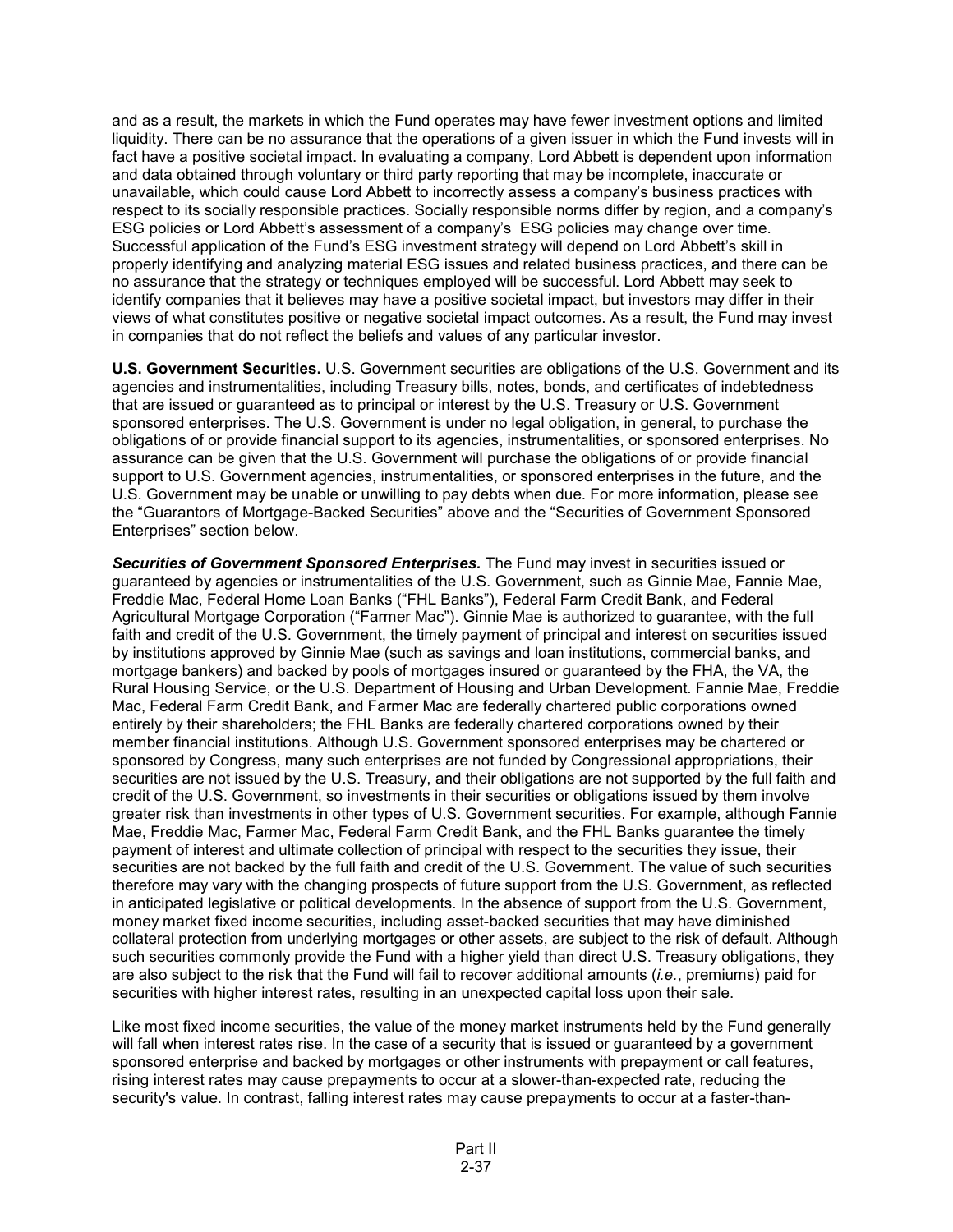expected rate, depriving the Fund of income payments above market rates prevailing at the time of the prepayment.

**Volatility Risk.** The Fund may have investments that appreciate or depreciate significantly in value over short periods of time. This may cause value of the Fund's investment portfolio to experience significant appreciations or depreciations in value over short periods of time.

**When-Issued or Forward Transactions.** When-issued or forward transactions involve a commitment by the Fund to purchase securities, with settlement to take place in the future. When-issued purchases and forward transactions are negotiated directly with the other party, and such commitments are not traded on exchanges. The value of fixed income securities to be delivered in the future will fluctuate as interest rates vary. Securities purchased or sold on a when-issued or forward commitment basis involve a risk of loss if the value of the security to be purchased declines before the settlement date or if the value of the security to be sold increases before the settlement date. At the time the Fund makes the commitment to purchase a security on a when-issued basis, it will record the transaction and reflect the liability for the purchase and the value of the security in determining its NAV. The Fund also generally is required to identify on its books cash and liquid assets in an amount sufficient to meet the purchase price unless the Fund's obligations are otherwise covered. The Fund generally will purchase securities on a when-issued basis or purchase or sell securities on a forward commitment basis only with the intention of completing the transaction and actually purchasing or selling the securities. If deemed advisable as a matter of investment strategy, however, the Fund may dispose of or negotiate a commitment after entering into it. The Fund also may sell securities it has committed to purchase before the commitment's settlement date.

The Fund may purchase new issues of municipal bonds, which generally are offered on a when-issued basis, with delivery and payment normally taking place approximately one month after the purchase date. However, the payment obligation and the interest rate to be received by the Fund are each fixed on the purchase date.

**Zero Coupon, Deferred Interest, Pay-In-Kind, and Capital Appreciation Bonds.** Zero coupon, deferred interest, and capital appreciation bonds are issued at a discount from their face value because interest payments typically are postponed until maturity. These securities also may take the form of debt securities that have been stripped of their unmatured interest coupons, the coupons themselves, or receipts or certificates representing interests in such stripped debt obligations or coupons. Pay-in-kind bonds allow the issuer, at its option, to make current interest payments on the bonds either in cash or in additional bonds. Similar to zero coupon bonds and deferred interest bonds, pay-in-kind securities are designed to give an issuer flexibility in managing cash flow. Pay-in-kind securities that are debt securities can be either senior or subordinated debt.

As the buyer of these types of securities, the Fund will recognize a rate of return determined by the gradual appreciation of the security, which is redeemed at face value on a specified maturity date. The discount varies depending on the time remaining until maturity, as well as market interest rates, liquidity of the security, and the issuer's perceived credit quality. The discount in the absence of financial difficulties of the issuer typically decreases as the final maturity date approaches. Moreover, unlike securities that periodically pay interest to maturity, zero coupon, deferred interest, capital appreciation, and pay-in-kind securities involve the additional risk that the Fund will realize no cash until a specified future payment date unless a portion of such securities is sold and, if the issuer of such securities defaults, the Fund may obtain no return at all on its investment.

The values of zero-coupon and pay-in-kind bonds are more volatile in response to interest rate changes than debt obligations of comparable maturities that make regular distributions of interest. Taxable income from these types of securities is accrued by the Fund without receiving regular interest payments in cash. As a result, the Fund may be required to sell portfolio securities in order to pay a dividend depending, among other things, upon the proportion of shareholders who elect to receive dividends in cash rather than reinvesting dividends in additional shares of the Fund.

**Temporary Defensive Investments (all Funds except Money Market Fund).** As described in the prospectus, the Fund is authorized to temporarily invest a substantial amount, or even all, of its assets in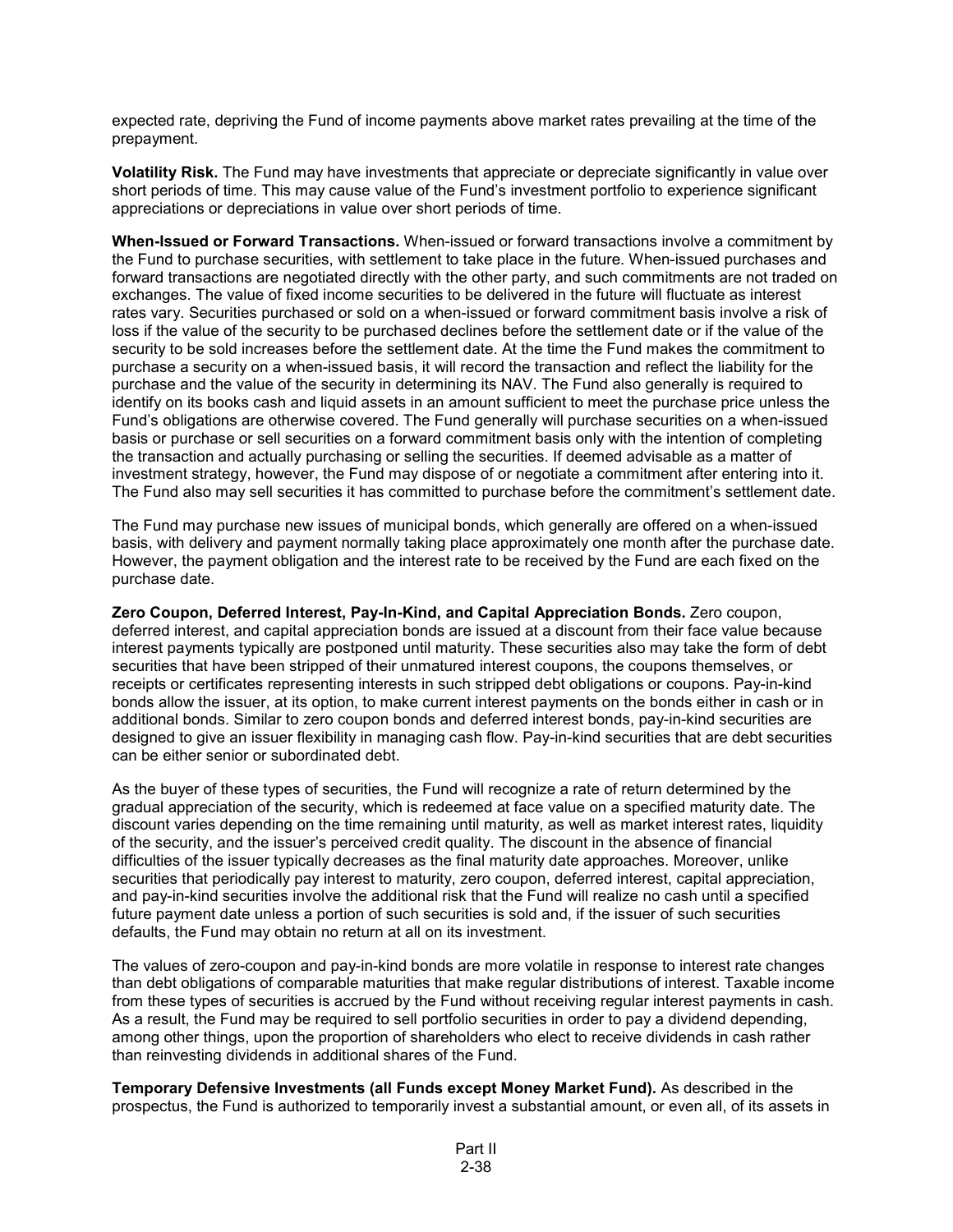various short-term fixed income securities to take a defensive position. Temporary defensive securities include:

- Short-Term Taxable Securities. The Fund may invest in bonds, the interest on which is subject to federal income tax, and the Fund may be exempt from its state's (if applicable) and, in the case of Lord Abbett New York Tax-Free Income Fund, New York City's personal income tax.
- U.S. Government securities. U.S. Government securities include securities issued or guaranteed by the U.S. Government, its agencies, or government sponsored enterprises, including Treasury bills, notes, bonds, and certificates of indebtedness that are issued or guaranteed as to principal or interest by the U.S. Treasury or U.S. Government sponsored enterprises.
- Commercial paper. Commercial paper consists of unsecured promissory notes issued by corporations to finance short-term credit needs. Commercial paper is issued in bearer form with maturities generally not exceeding nine months. Commercial paper obligations may include variable amount master demand notes.
- Bank certificates of deposit and time deposits. Certificates of deposit are certificates issued against funds deposited in a bank or a savings and loan. They are issued for a definite period of time and earn a specified rate of return.
- Bankers' acceptances. Bankers' acceptances are short-term credit instruments evidencing the obligation of a bank to pay a draft that has been drawn on it by a customer. These instruments reflect the obligations both of the bank and of the drawer to pay the face amount of the instrument upon maturity. They primarily are used to finance the import, export, transfer, or storage of goods. They are "accepted" when a bank guarantees their payment at maturity.
- Repurchase agreements with maturities of less than seven days.
- Registered money market funds. Certain money market funds may impose a fee upon the sale of shares or may temporarily suspend the ability of investors to redeem shares if such fund's liquidity falls below required minimums.
- Comparable foreign fixed income securities.

**Temporary Defensive Investments (Money Market Fund only).** As described in the prospectus, the Fund may temporarily invest all or substantially all of its assets in cash to respond to adverse economic, market, or other unfavorable conditions, to meet regulatory liquidity requirements, to accommodate unusually large cash inflows, to satisfy redemption requests, or under other unusual circumstances.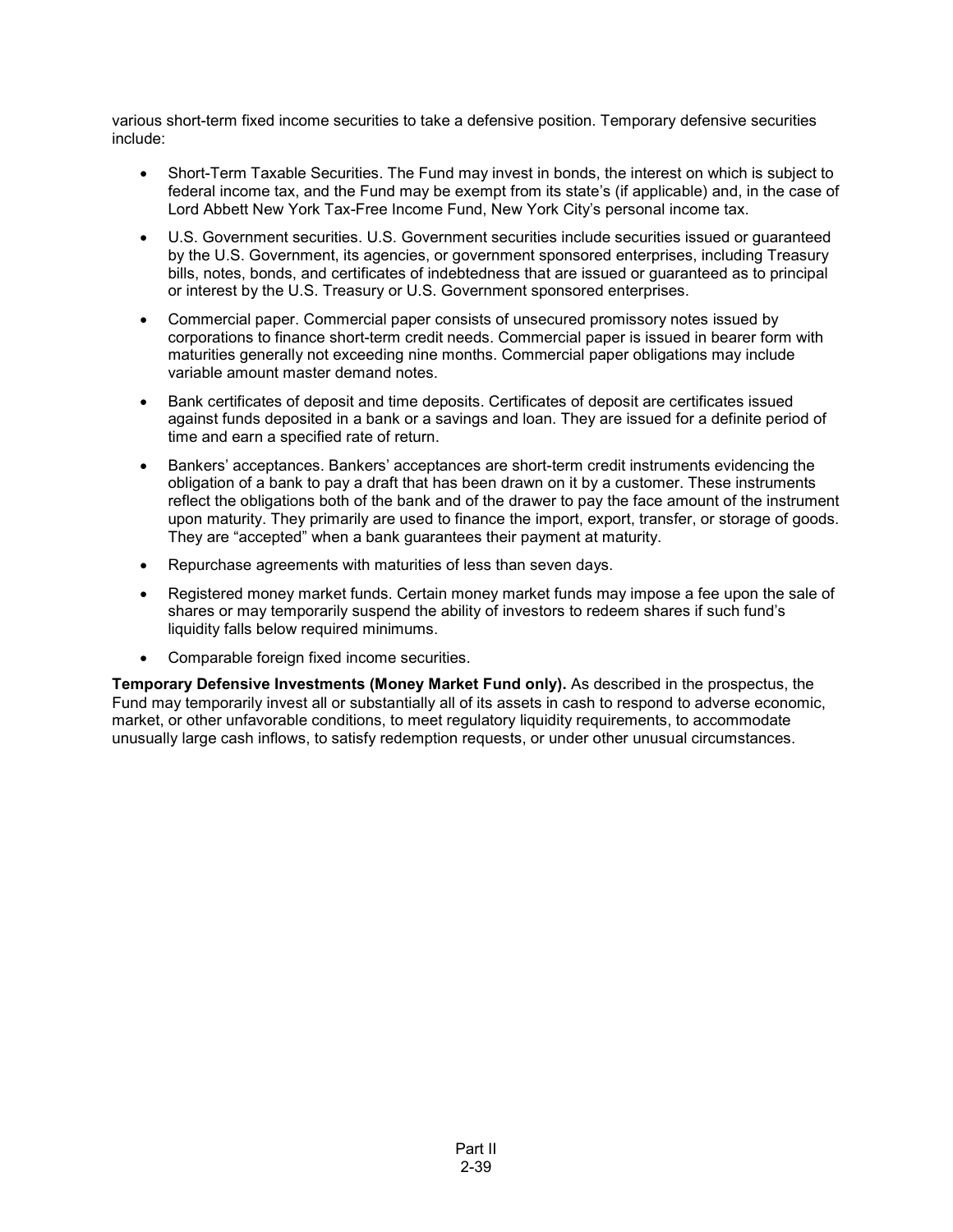#### **3. DISCLOSURE OF PORTFOLIO HOLDINGS**

The policy of the Funds is to protect the confidentiality of each Fund's portfolio holdings and to prevent inappropriate selective disclosure of those holdings. The Board has adopted policies and procedures that are designed to manage conflicts of interest that may arise from the selective disclosure of portfolio holdings and prevent potential misuse of such information. The Funds' policies and procedures governing these arrangements may be modified at any time with material amendments requiring the approval of the Board. The Funds' portfolio holdings disclosure policies and procedures are attached to this SAI as Appendix A.

**Fund Portfolio Information Recipients**. The Funds may disclose portfolio holdings to certain third parties when the disclosure of portfolio holdings is determined to be warranted by a legitimate business purpose. In these situations, the Funds will take appropriate precautions designed to safeguard the confidentiality of this information and prevent potential misuse of such information. Attached to this SAI as Appendix B is a list of the third parties that are eligible to receive portfolio holdings information pursuant to ongoing arrangements under the circumstances described in the Funds' portfolio holdings disclosure policies and procedures.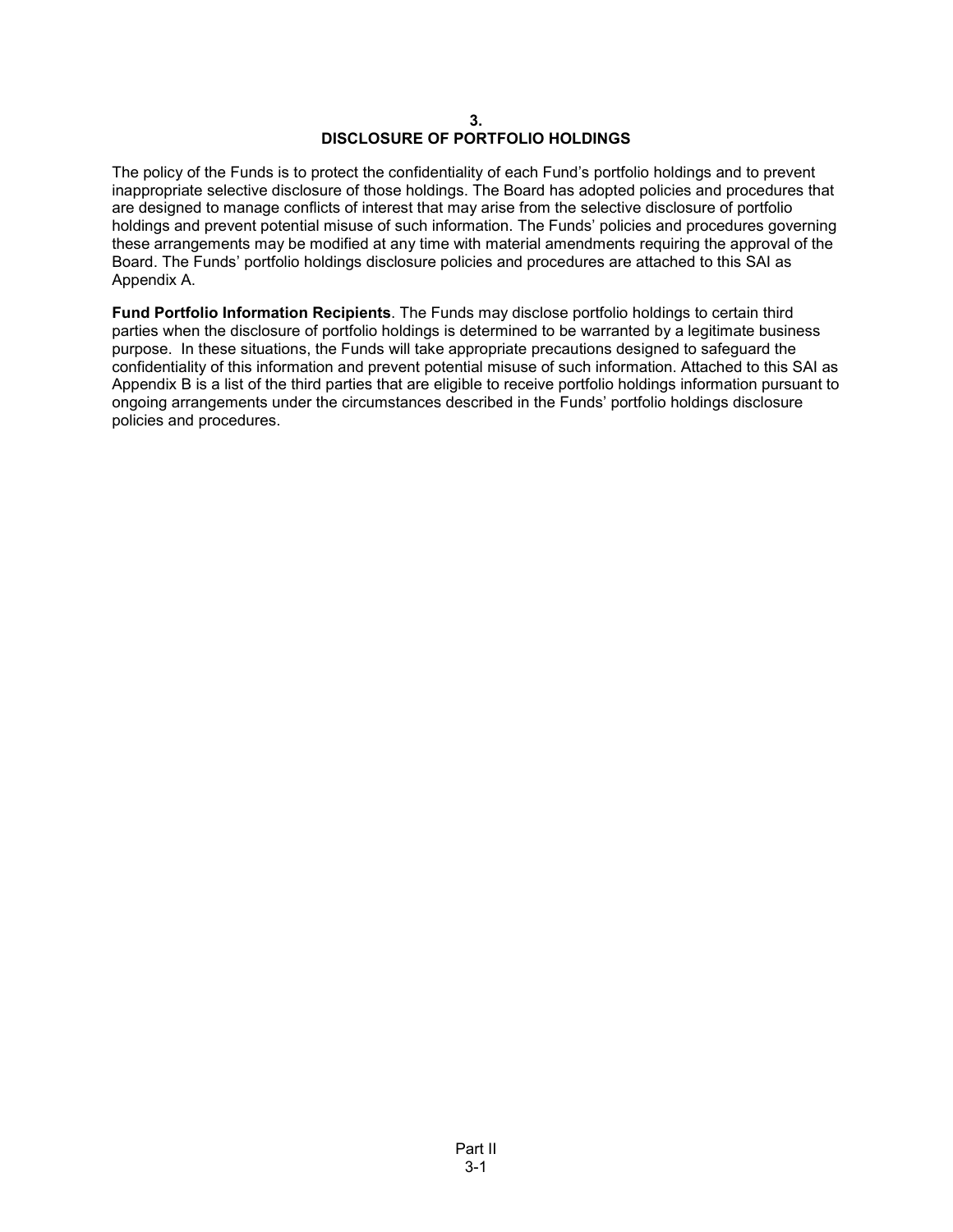#### **4. MANAGEMENT OF THE FUNDS**

The Board is responsible for the management of the business and affairs of each Lord Abbett Fund, in accordance with the laws of the States of Delaware or Maryland, as applicable. The Board elects officers who are responsible for the day-to-day operations of each Fund and who execute policies authorized by the Board. As generally discussed in each Funds' annual or semiannual report to shareholders, the Board also approves an investment adviser to each Fund and monitors the cost and quality of the services the investment adviser provides, and annually considers whether to renew the contract with the investment adviser. Generally, each Board Member holds office until his/her successor is elected and qualified or until his/her earlier resignation or removal, as provided in each Lord Abbett Fund's organizational documents.

Lord Abbett, a Delaware limited liability company, is each Fund's investment adviser. Designated Lord Abbett personnel are responsible for the day-to-day management of the Funds.

For information on compensation paid to the Board Members, please see the "Board Members" section of Part I.

### **Board Leadership Structure**

The Board currently has eleven Board Members, ten of whom are Independent Board Members. James L.L. Tullis, an Independent Board Member, serves as the Chairman of the Board. The Board has determined that its leadership structure is appropriate in light of the composition of the Board and its committees and Mr. Tullis' long tenure with the Board. The Board believes that its leadership structure enhances the effectiveness of the Board's oversight role.

The Board generally meets six times a year, and may hold additional special meetings to address specific matters that arise between regularly scheduled meetings. The Independent Board Members also meet regularly without the presence of management and are advised by independent legal counsel.

As discussed more fully below, the Board has delegated certain aspects of its oversight function to committees comprised solely of Independent Board Members. The committee structure facilitates the Board's timely and efficient consideration of matters pertinent to the Funds' business and affairs and their associated risks.

# **Board Members**

The following individuals are Board Members of each Lord Abbett Fund. Unless otherwise indicated, the address of each Interested Board Member is Lord, Abbett & Co. LLC, 90 Hudson Street, Jersey City, NJ 07302, and the address of each Independent Board Member is Lord, Abbett & Co. LLC, c/o Legal Dept., 90 Hudson Street, Jersey City, NJ 07302.

| <b>Name</b><br>(Year of Birth)<br><b>Independent Board Members</b> | <b>Position</b><br><b>Held</b> | <b>Year Elected</b><br>as Board<br><b>Member</b> | <b>Principal</b><br>Occupation(s)<br><b>During Past 5 Years</b>                      | <b>Other</b><br><b>Directorships</b><br><b>Held During Past</b><br>5 Years                            |
|--------------------------------------------------------------------|--------------------------------|--------------------------------------------------|--------------------------------------------------------------------------------------|-------------------------------------------------------------------------------------------------------|
| Evelyn E. Guernsey<br>(1955)                                       | Board<br>Member                | 2011                                             | None                                                                                 | None                                                                                                  |
| Julie A. Hill<br>(1946)                                            | Board<br>Member                | 2004                                             | Owner and CEO of<br>The Hill Company, a<br>business consulting<br>firm (since 1998). | Previously served<br>as director of<br>Anthem, Inc., a<br>health benefits<br>company (1994-<br>2021). |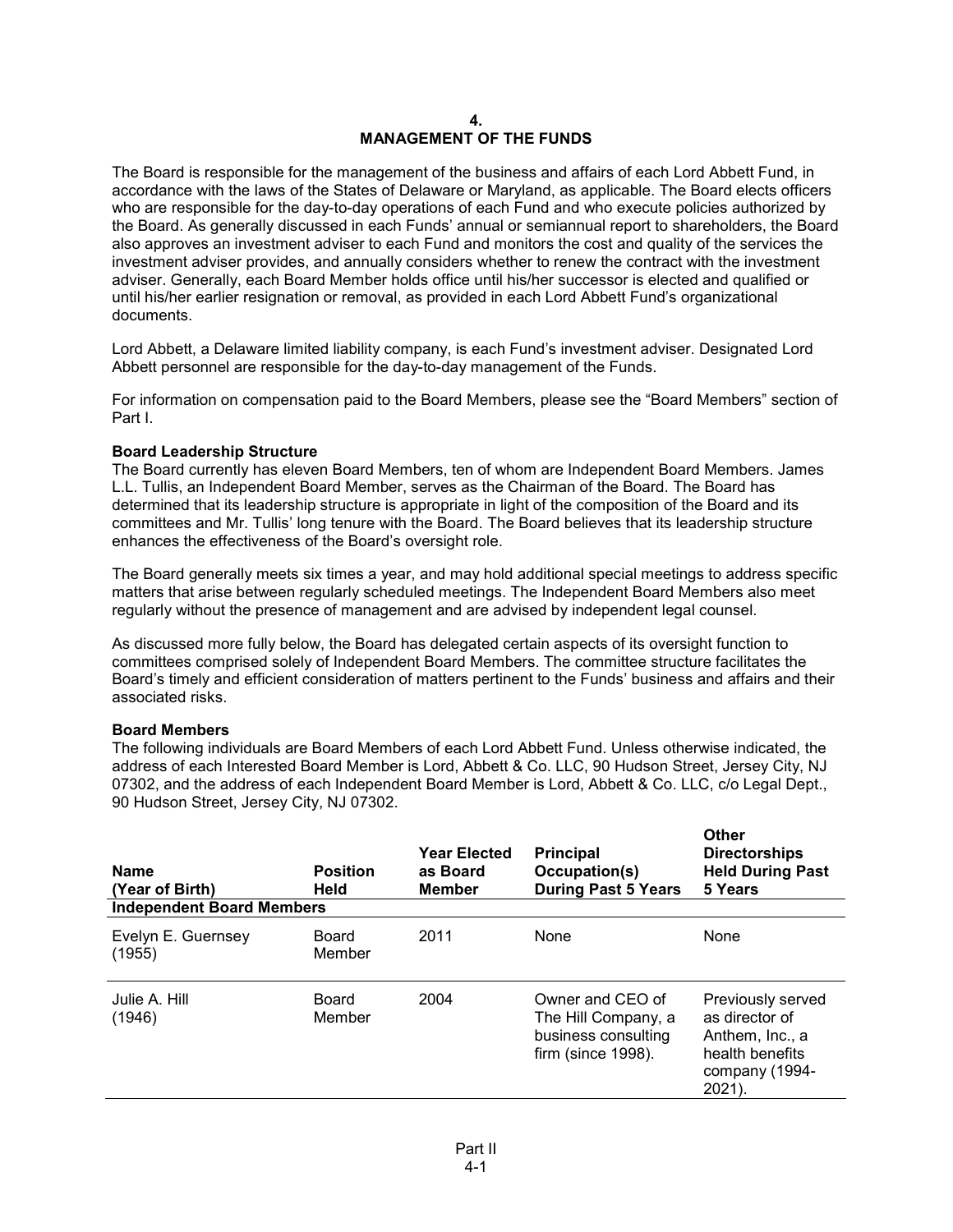| <b>Name</b><br>(Year of Birth)        | <b>Position</b><br>Held | <b>Year Elected</b><br>as Board<br><b>Member</b> | <b>Principal</b><br>Occupation(s)<br><b>During Past 5 Years</b>                                                                                                                                                                                 | <b>Other</b><br><b>Directorships</b><br><b>Held During Past</b><br>5 Years                                                                                        |
|---------------------------------------|-------------------------|--------------------------------------------------|-------------------------------------------------------------------------------------------------------------------------------------------------------------------------------------------------------------------------------------------------|-------------------------------------------------------------------------------------------------------------------------------------------------------------------|
| Kathleen M. Lutito<br>(1963)          | <b>Board</b><br>Member  | 2017                                             | <b>President and Chief</b><br>Investment Officer of<br>CenturyLink<br>Investment<br>Management<br>Company (since<br>2006).                                                                                                                      | None                                                                                                                                                              |
| James M. McTaggart<br>(1947)          | <b>Board</b><br>Member  | 2012                                             | Independent<br>management advisor<br>and consultant (since<br>2012).                                                                                                                                                                            | None                                                                                                                                                              |
| Charles O. Prince<br>(1950)           | <b>Board</b><br>Member  | 2019                                             | None. Formerly<br>Chairman and Chief<br>Executive Officer,<br>Citigroup, Inc. (Retired<br>2007).                                                                                                                                                | Previuosly served<br>as director of<br>Johnson & Johnson<br>$(2006 - 2022)$ .<br>Previously served<br>as director of Xerox<br>Corporation (2008-<br>2018).        |
| Karla M. Rabusch<br>(1959)            | <b>Board</b><br>Member  | 2017                                             | <b>President and Director</b><br>of Wells Fargo Funds<br>Management, LLC<br>$(2003 - 2017);$<br><b>President of Wells</b><br>Fargo Funds (2003-<br>2016).                                                                                       | None                                                                                                                                                              |
| Lorin Patrick Taylor Radtke<br>(1968) | <b>Board</b><br>Member  | 2021                                             | Partner and Co-<br>Founder of M Seven 8<br>Partners LLC, a<br>venture capital firm<br>(since 2016). Formerly<br>Partner, Goldman<br>Sachs (1992-2016).                                                                                          | Currently serves as<br>director of Assured<br>Guaranty (2021-<br>Present), Virtual<br>Combine (2018-<br>Present), and<br>SummerMoon<br>Coffee (2022-<br>Present). |
| Leah Song Richardson<br>(1966)        | <b>Board</b><br>Member  | 2021                                             | President of Colorado<br>College (since 2021)<br>and was formerly<br>Dean at University of<br>California, Irvine -.<br>School of Law (2017-<br>2021) and formerly<br>Professor of Law at<br>University of<br>California, Irvine<br>(2014-2017). | None                                                                                                                                                              |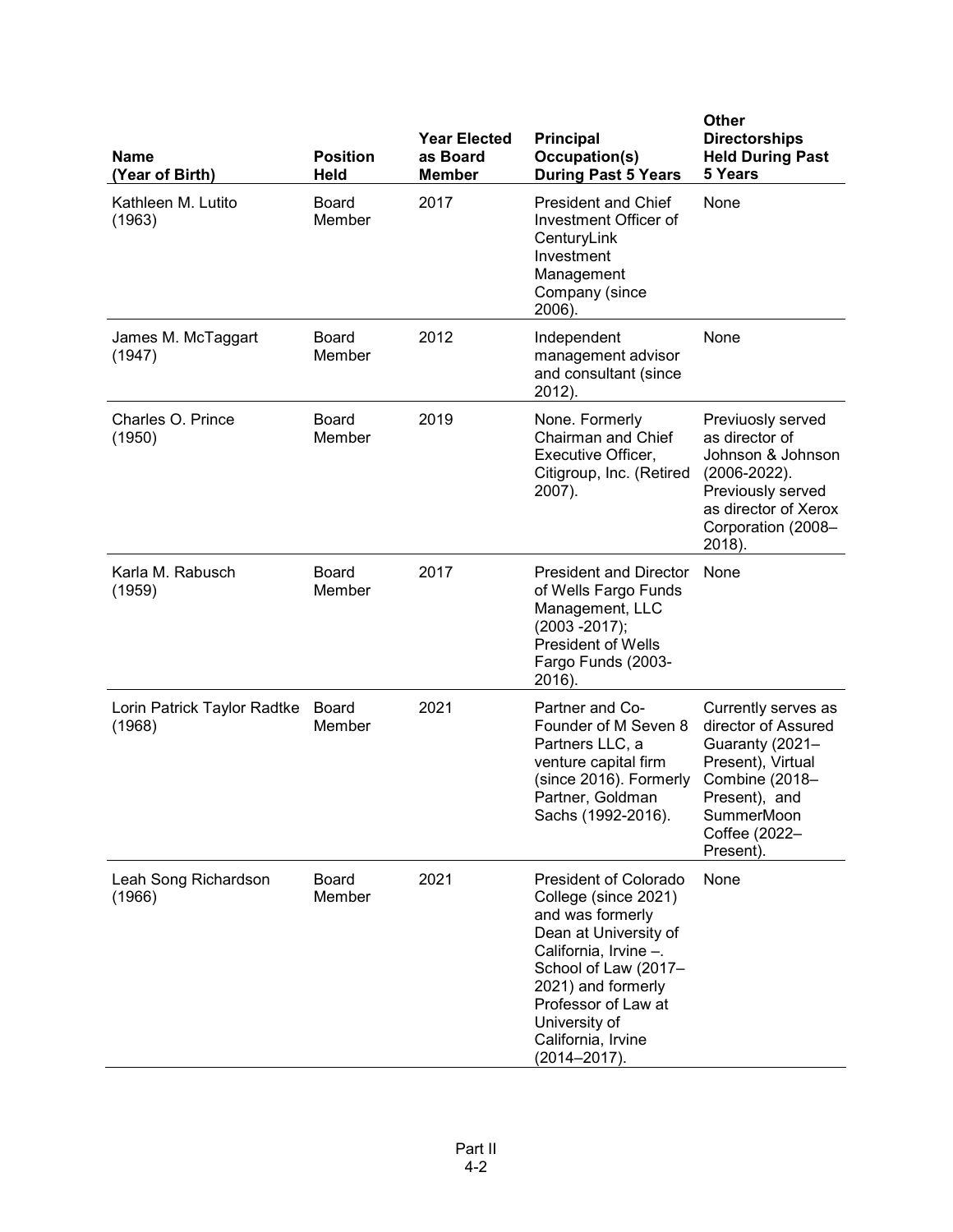| <b>Name</b><br>(Year of Birth)                                | <b>Position</b><br>Held                         | <b>Year Elected</b><br>as Board<br><b>Member</b> | <b>Principal</b><br>Occupation(s)<br><b>During Past 5 Years</b>                                                                                                                     | Other<br><b>Directorships</b><br><b>Held During Past</b><br>5 Years                                                                                                                                                                                                        |
|---------------------------------------------------------------|-------------------------------------------------|--------------------------------------------------|-------------------------------------------------------------------------------------------------------------------------------------------------------------------------------------|----------------------------------------------------------------------------------------------------------------------------------------------------------------------------------------------------------------------------------------------------------------------------|
| Mark A. Schmid<br>(1959)                                      | Board<br>Member                                 | 2016                                             | Vice President and<br><b>Chief Investment</b><br>Officer of the<br>University of Chicago<br>(2009–2021).                                                                            | None                                                                                                                                                                                                                                                                       |
| James L.L. Tullis<br>(1947)<br><b>Interested Board Member</b> | Chairman<br>(since 2017)<br>and Board<br>Member | 2006                                             | <b>Chairman of Tullis</b><br>Health Investors - FL<br>$LLC$ (since 2018);<br>CEO of Tullis-<br>Dickerson and Co.<br>Inc., a venture capital<br>management firm<br>$(1990 - 2016)$ . | Currently serves as<br>Chairman of Crane<br>Co. (since 2020,<br>director since<br>1998), Alphatec<br>Spine (since 2018),<br>electroCore Inc.<br>(since 2018), and<br>Exagen Inc. (since<br>2019). Previously<br>served as director<br>of electroCore, Inc.<br>(2018-2020). |
| Douglas B. Sieg                                               | Board                                           | 2016                                             | Managing Partner of                                                                                                                                                                 | None                                                                                                                                                                                                                                                                       |
| (1969)                                                        | Member                                          |                                                  | Lord Abbett (since<br>$2018$ ) and was<br>formerly Head of<br>Client Services, joined<br>Lord Abbett in 1994.                                                                       |                                                                                                                                                                                                                                                                            |

## **Officers**

No officer listed below has received compensation from the Funds. All officers of the Funds also may be officers of the other Funds and maintain offices at 90 Hudson Street, Jersey City, NJ 07302. Unless otherwise indicated, the position(s) and title(s) listed under the "Principal Occupation(s) During Past 5 Years" column indicate each officer's position(s) and title(s) with Lord Abbett. Each officer serves for an indefinite term (*i.e.*, until his or her death, resignation, retirement, or removal).

| <b>Name</b><br>(Year of Birth) | <b>Position Held</b>                     | <b>Lord Abbett Funds Elected</b> | Year | <b>Principal Occupation(s)</b><br><b>During Past 5 Years</b>                                                                   |
|--------------------------------|------------------------------------------|----------------------------------|------|--------------------------------------------------------------------------------------------------------------------------------|
| Douglas B. Sieg<br>(1969)      | President and Chief<br>Executive Officer | All Lord Abbett<br><b>Funds</b>  | 2018 | Managing Partner of Lord<br>Abbett (since 2018) and<br>was formerly Head of<br>Client Services, joined<br>Lord Abbett in 1994. |
| Jackson C. Chan<br>(1964)      | <b>AML Compliance Officer</b>            | All Lord Abbett<br><b>Funds</b>  | 2018 | Deputy Chief Compliance<br>Officer and Director of<br>Regulatory Affairs, joined<br>Lord Abbett in 2014.                       |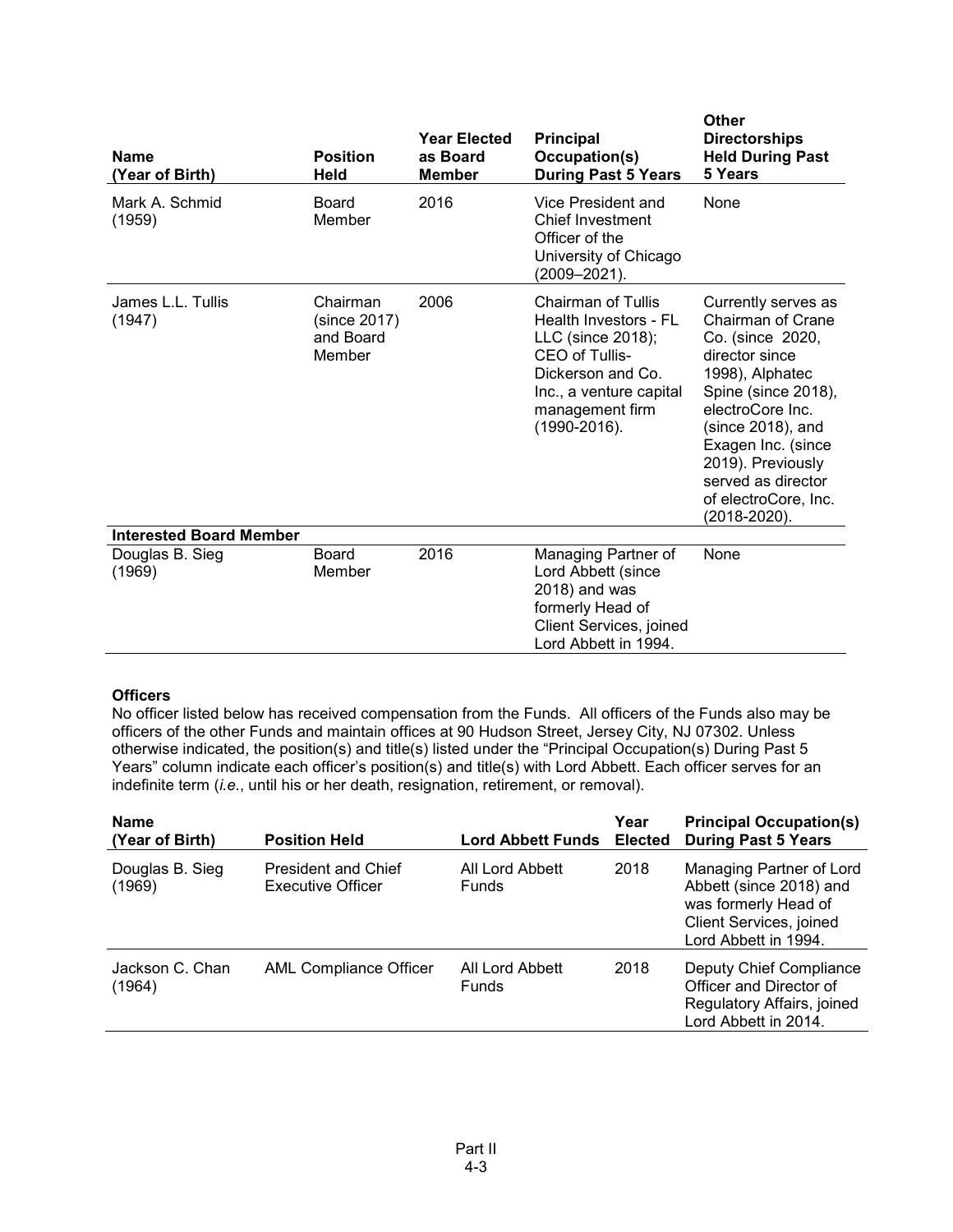| <b>Name</b><br>(Year of Birth) | <b>Position Held</b>                             | <b>Lord Abbett Funds</b>        | Year<br><b>Elected</b> | <b>Principal Occupation(s)</b><br><b>During Past 5 Years</b>                                                                                                                                                                                                                                                                                                     |
|--------------------------------|--------------------------------------------------|---------------------------------|------------------------|------------------------------------------------------------------------------------------------------------------------------------------------------------------------------------------------------------------------------------------------------------------------------------------------------------------------------------------------------------------|
| Pamela P. Chen<br>(1978)       | Vice President and<br><b>Assistant Secretary</b> | All Lord Abbett<br>Funds        | 2018                   | <b>Associate General</b><br>Counsel, joined Lord<br>Abbett in 2017 and was                                                                                                                                                                                                                                                                                       |
|                                | <b>Privacy Officer</b>                           | All Lord Abbett<br><b>Funds</b> | 2019                   | formerly Special Counsel<br>at Schulte, Roth & Zabel<br>LLP (2005-2017).                                                                                                                                                                                                                                                                                         |
| John T. Fitzgerald<br>(1975)   | Vice President and<br><b>Assistant Secretary</b> | All Lord Abbett<br><b>Funds</b> | 2018                   | Deputy General Counsel,<br>joined Lord Abbett in<br>2018 and was formerly<br>Deputy Head of U.S.<br>Funds Legal, Executive<br>Director and Assistant<br><b>General Counsel at</b><br>JPMorgan Chase (2005-<br>2018).                                                                                                                                             |
| Michael J. Hebert<br>(1976)    | Chief Financial Officer and<br>Treasurer         | All Lord Abbett<br>Funds        | 2021                   | Head of Global Fund<br>Finance, joined Lord<br>Abbett in 2021 and was<br>formerly Vice President<br>at Eaton Vance<br>Management (EVM)<br>(2014-2021) and Calvert<br>Research & Management<br>(CRM) (2016-2021), and<br>Assistant Treasurer of<br>registered investment<br>companies managed,<br>advised or administered<br>by EVM and CRM during<br>such years. |
| Linda Y. Kim<br>(1980)         | Vice President and<br><b>Assistant Secretary</b> | All Lord Abbett<br>Funds        | 2016                   | Counsel, joined Lord<br>Abbett in 2015.                                                                                                                                                                                                                                                                                                                          |
| Joseph M. McGill<br>(1962)     | <b>Chief Compliance Officer</b>                  | All Lord Abbett<br><b>Funds</b> | 2014                   | Partner and Chief<br>Compliance Officer,<br>joined Lord Abbett in<br>2014.                                                                                                                                                                                                                                                                                       |
| Amanda S. Ryan<br>(1978)       | Vice President and<br><b>Assistant Secretary</b> | All Lord Abbett<br>Funds        | 2018                   | Counsel, joined Lord<br>Abbett in 2016.                                                                                                                                                                                                                                                                                                                          |
| Lawrence B. Stoller<br>(1963)  | Vice President and<br>Secretary                  | All Lord Abbett<br><b>Funds</b> | 2007                   | <b>Partner and General</b><br>Counsel, joined Lord<br>Abbett in 2007.                                                                                                                                                                                                                                                                                            |
|                                | <b>Chief Legal Officer</b>                       | All Lord Abbett<br>Funds        | 2019                   |                                                                                                                                                                                                                                                                                                                                                                  |

# **Qualifications of Board Members**

The individual qualifications of each Board Member are noted below. These qualifications, along with the experience noted above under "Board Members," led to the conclusion that each Board Member should serve as a Board Member for the Funds. In addition to individual qualifications, the following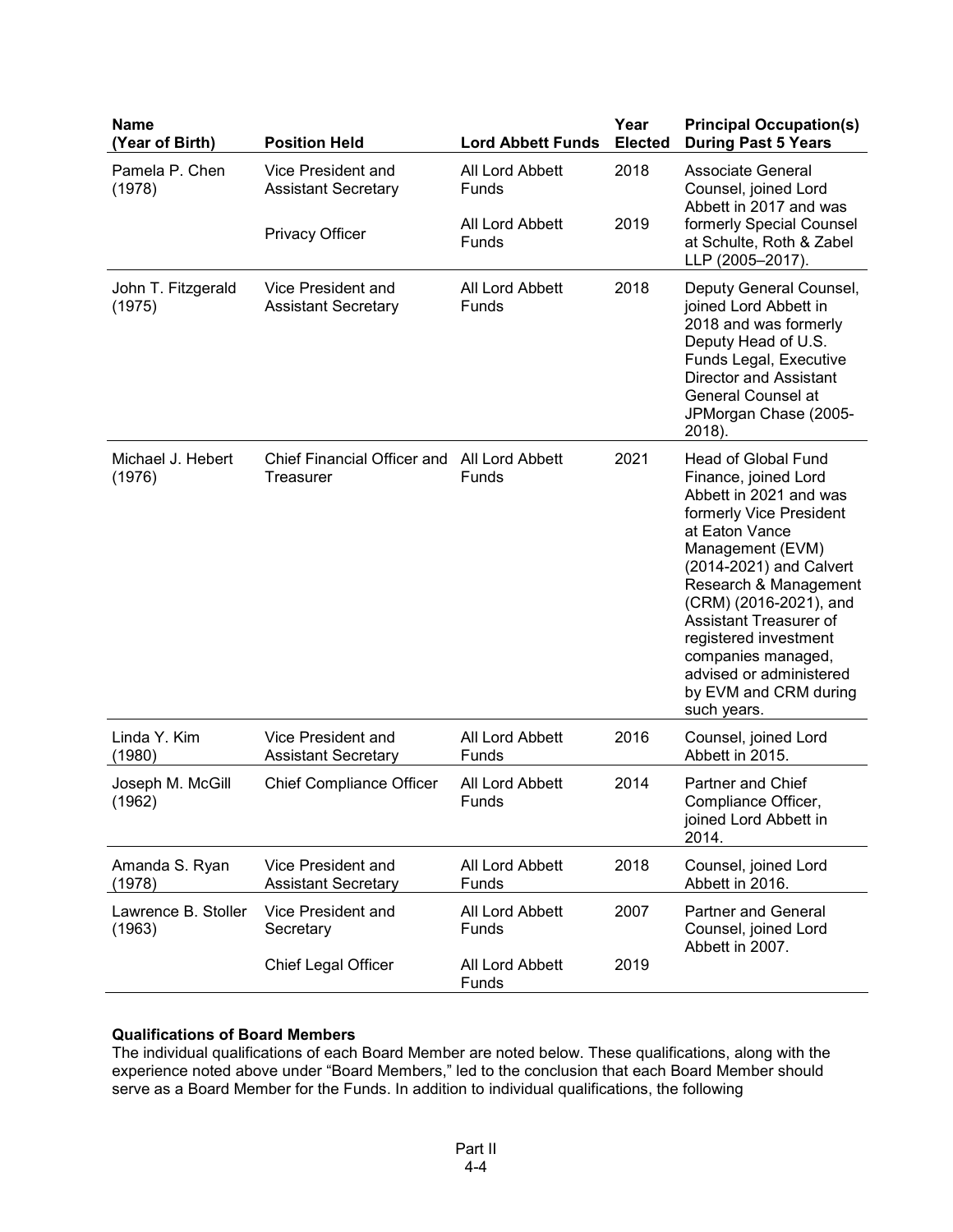characteristics are among those qualifications applicable to each existing Board Member and are among the qualifications that the Independent Board Members will consider for any future nominees:

- Reputation for integrity, honesty, and high ethical standards;
- Skills in disciplines deemed by Independent Board Members to be relevant to the role of Independent Board Member, including business acumen, experience relevant to the financial services industry generally and the investment industry particularly, and ability to exercise sound judgment in matters relating to the current and long-term objectives of the Funds;
- Understanding and appreciation of the important role occupied by an Independent Board Member in the regulatory structure governing registered investment companies;
- Willingness and ability to contribute positively to the decision-making process for the Funds, including appropriate interpersonal skills to work effectively with other Independent Board Members;
- Desire and availability to serve as an Independent Board Member for a substantial period of time;
- Absence of conflicts that would interfere with qualifying as an Independent Board Member; and
- Diversity of background.

A shareholder may submit a nomination to the Board by following the procedures detailed under "Shareholder Communications" below.

### **Independent Board Members:**

- **Evelyn E. Guernsey.** Board tenure with the Funds (since 2011), financial services industry experience, chief executive officer experience, marketing experience, corporate governance experience, and civic/community involvement.
- **Julie A. Hill.** Board tenure with the Funds (since 2004), business management and marketing experience, chief executive officer experience, entrepreneurial background, corporate governance experience, service in academia, and civic/community involvement.
- **Kathleen M. Lutito.** Board tenure with the Funds (since 2017), financial services industry experience, financial expertise, leadership experience, and corporate governance experience.
- **James M. McTaggart.** Board tenure with the Funds (since 2012), financial services industry experience, chief executive officer experience, entrepreneurial background, corporate governance experience, financial expertise, marketing experience, and civic/community involvement.
- **Charles O. Prince.** Board tenure with the Funds (since 2019), financial services industry experience, chief executive officer experience, legal and regulatory experience, entrepreneurial background, corporate governance experience.
- **Karla M. Rabusch**. Board tenure with the Funds (since 2017), chief executive officer experience, mutual fund industry experience, financial expertise, and corporate governance experience.
- **Lorin Patrick Taylor Radtke**. Board tenure with the Funds (since 2021), financial services industry experience, entrepreneurial background, corporate governance experience, legal and regulatory experience, technology experience, marketing experience, and civic/community involvement.
- **Leah Song Richardson.** Board tenure with the Funds (since 2021), chief executive officer experience, legal and regulatory experience, service in academia, strategic budgeting experience, fiduciary responsibility experience, and civic/community involvement.
- **Mark A. Schmid.** Board tenure with the Funds (since 2016), financial services industry experience, leadership experience, corporate governance experience, service in academia, financial expertise, and civic/community involvement.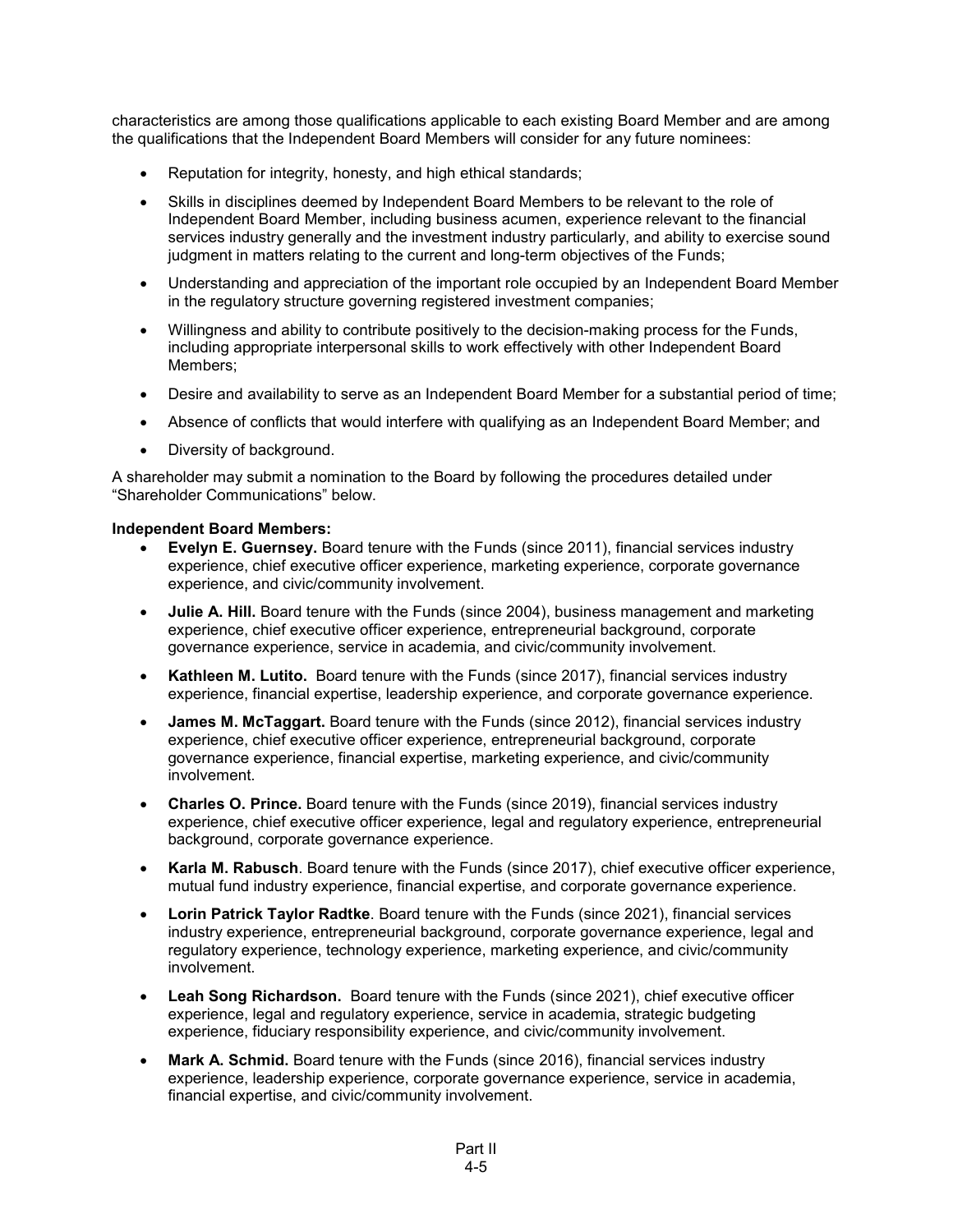• **James L.L. Tullis.** Board tenure with the Funds (since 2006), financial services industry experience, chief executive officer experience, corporate governance experience, financial expertise, and civic/community involvement.

# **Interested Board Member:**

• **Douglas B. Sieg.** Board tenure with the Funds (since 2016), financial services industry experience, chief executive officer experience, leadership experience, corporate governance experience, and civic/community involvement

# **Committees**

The standing committees of the Board are the Audit Committee, the ESG and Proxy Committee, the Governance Committee, and the Investment Committee. The table below provides information about each committee's composition, functions, and responsibilities.

| <b>Committee</b>                  | <b>Committee Members</b>                                                                                                                                                                                                                         | <b>Description</b>                                                                                                                                                                                                                                                                                                                                                                                                                                                                                                                                                                                                                                                       |
|-----------------------------------|--------------------------------------------------------------------------------------------------------------------------------------------------------------------------------------------------------------------------------------------------|--------------------------------------------------------------------------------------------------------------------------------------------------------------------------------------------------------------------------------------------------------------------------------------------------------------------------------------------------------------------------------------------------------------------------------------------------------------------------------------------------------------------------------------------------------------------------------------------------------------------------------------------------------------------------|
| <b>Audit Committee</b>            | Evelyn E. Guernsey<br>James M. McTaggart<br>Karla M. Rabusch<br>Lorin Patrick Taylor Radtke <sup>1</sup><br>Mark A. Schmid                                                                                                                       | The Audit Committee is comprised solely of<br>Independent Board Members. The Audit Committee<br>provides assistance to the Board in fulfilling its<br>responsibilities relating to accounting matters, the<br>reporting practices of the Funds, and the quality and<br>integrity of each Fund's financial reports. Among<br>other things, the Audit Committee is responsible for<br>reviewing and evaluating the performance and<br>independence of the Funds' independent registered<br>public accounting firm and considering violations of<br>the Funds' Code of Ethics to determine what action<br>should be taken. The Audit Committee meets at<br>least quarterly. |
| <b>ESG and Proxy</b><br>Committee | Evelyn E. Guernsey<br>Julie A. Hill<br>Kathleen M. Lutito<br>James M. McTaggart<br>Charles O. Prince<br>Karla M. Rabusch<br>Lorin Patrick Taylor Radtke <sup>1</sup><br>Leah Song Richardson <sup>1</sup><br>Mark A. Schmid<br>James L.L. Tullis | The ESG and Proxy Committee is comprised of all<br>Independent Board Members. Among other things,<br>the ESG and Proxy Committee (i) monitors and<br>discusses ESG-related progress at Lord Abbett and<br>ESG-related developments that could impact the<br>Funds; (ii) oversees the actions of Lord Abbett in<br>voting securities owned by the Funds; and (iii) meets<br>with Lord Abbett to review the policies in voting<br>securities, the sources of information used in<br>determining how to vote on particular matters, and<br>the procedures used to determine the votes in any<br>situation where there may be a conflict of interest.                        |
| Governance<br>Committee           | Julie A. Hill<br>Kathleen M. Lutito<br>Charles O. Prince<br>Leah Song Richardson <sup>1</sup><br>James L.L. Tullis                                                                                                                               | The Governance Committee is comprised solely of<br>Independent Board Members. Among other things,<br>the Governance Committee (i) reviews the<br>composition of the Board; (ii) reviews committee and<br>Board and committee leadership assignments; (iii)<br>reviews the responsibilities of any committees of the<br>Board; (iv) reviews compensation of the Independent<br>Board Members; (v) reviews Board governance<br>procedures and determines the form of the Board's<br>annual self-evaluation; and (vi) monitors the<br>performance of independent legal counsel employed<br>by the Independent Board Members.                                                |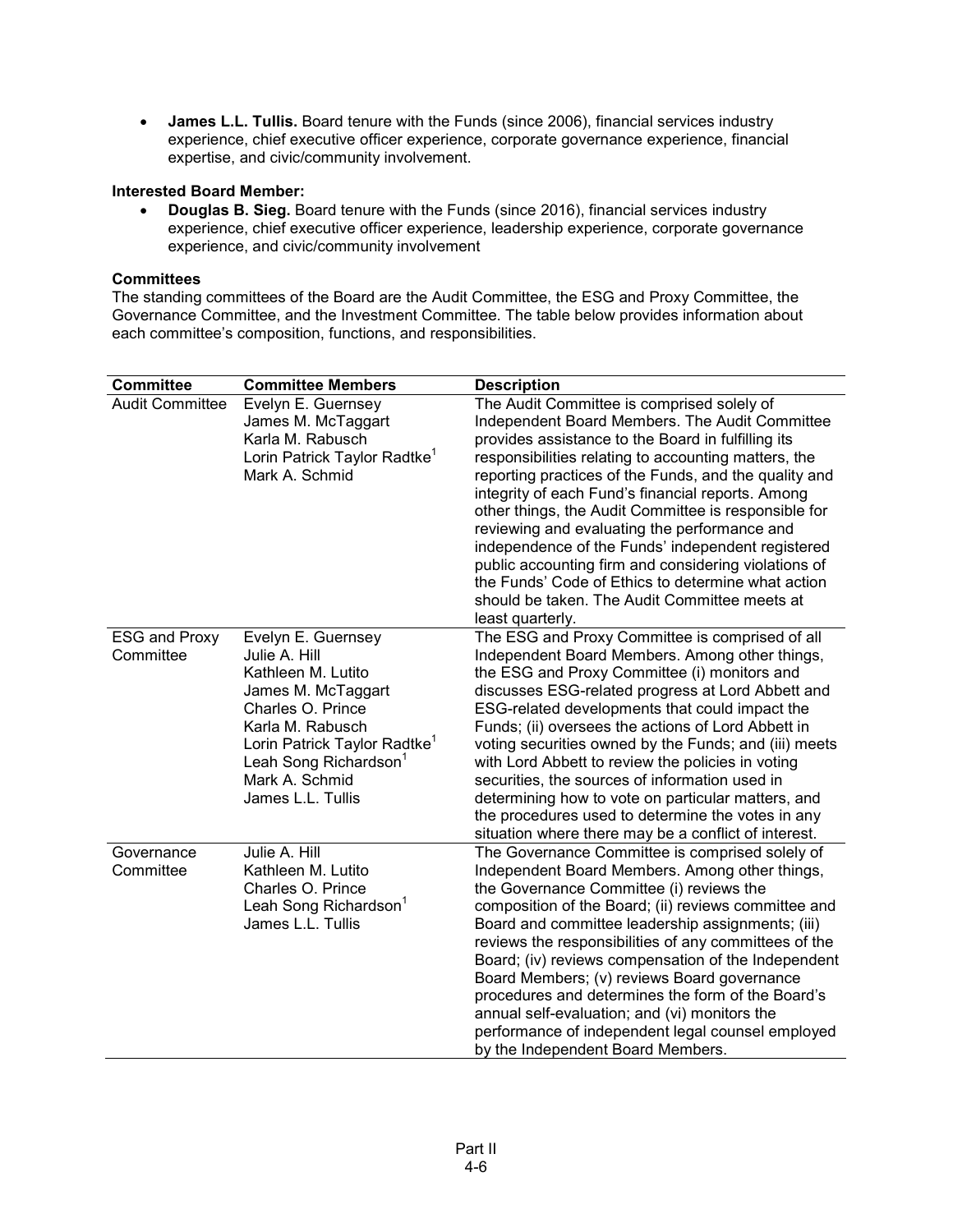| <b>Committee</b> | <b>Committee Members</b>          | <b>Description</b>                                |
|------------------|-----------------------------------|---------------------------------------------------|
| Investment       | Evelyn E. Guernsey                | The Investment Committee is comprised of all      |
| Committee        | Julie A. Hill                     | Independent Board Members. The Investment         |
|                  | Kathleen M. Lutito                | Committee meets with Lord Abbett and portfolio    |
|                  | James M. McTaggart                | management to monitor ongoing developments        |
|                  | Charles O. Prince                 | involving Lord Abbett and the Funds' portfolios.  |
|                  | Karla M. Rabusch                  | Among other things, the Investment Committee (i)  |
|                  | Lorin Patrick Taylor Radtke       | reviews and monitors the performance of the Funds |
|                  | Leah Song Richardson <sup>1</sup> | and (ii) monitors and discusses changes to the    |
|                  | Mark A. Schmid                    | Funds' investment teams and/or processes.         |
|                  | James L.L. Tullis                 |                                                   |

<sup>1</sup> Mr. Radtke and Ms. Richardson were elected to the Board of Directors/Trustees of the Lord Abbett Funds effective September 27, 2021.

## **Board Oversight of Risk Management**

Managing the investment portfolios and the operations of the Funds, like all mutual funds, involves certain risks. Lord Abbett (and other Fund service providers, subject to oversight by Lord Abbett) is responsible for day-to-day risk management for the Funds. The Board oversees the Funds' risk management as part of its general management oversight function. The Board, either directly or through committees, regularly receives and reviews reports from Lord Abbett about the elements of risk that affect or may affect the Funds, including investment risk, operational risk, compliance risk, and legal risk, among other elements of risk related to the operations of the Funds and Lord Abbett, and the steps Lord Abbett takes to mitigate those risks. The Board has appointed a Chief Compliance Officer, who oversees the implementation and testing of the Funds' compliance program and reports to the Board at least quarterly regarding compliance matters for the Funds, Lord Abbett, and the Funds' service providers. The Board also has appointed a Chief Legal Officer, who is responsible for overseeing internal reporting requirements imposed under rules adopted by the SEC pursuant to the Sarbanes-Oxley Act of 2002, which are designed to ensure that credible indications of material violations of federal securities laws or breaches of fiduciary duty are investigated and are adequately and appropriately resolved.

In addition to the Board's direct oversight, the Audit Committee and the Investment Committee play important roles in overseeing risk management on behalf of the Funds. The Audit Committee oversees the risk management efforts for financial reporting, pricing and valuation, and liquidity risk and meets regularly with the Funds' Chief Financial Officer and independent auditors, as well as with members of management, to discuss financial reporting and audit issues, including risks related to financial controls. The Investment Committee meets regularly with the Funds' portfolio managers to discuss investment performance achieved by the Funds and the investment risks assumed by the Funds to achieve that performance.

While Lord Abbett has (and the Funds' service providers have) implemented a number of measures intended to mitigate risk effectively to the extent practicable, it is not possible to eliminate all of the risks that are inherent in the operations of the Funds. Some risks are beyond Lord Abbett's and/or a service provider's control and not all risks that may affect the Funds can be identified before the risk arises or before Lord Abbett or a service provider, as applicable, develops processes and controls to eliminate the occurrence or mitigate the effects of such risks.

### **Shareholder Communications**

Shareholders who want to communicate with the Board or any individual Board Member(s) should write the Funds directed to the attention of the Secretary of the Funds, at 90 Hudson Street, Jersey City, New Jersey 07302. Communications to the Board must be signed by the shareholder and must specify (1) the shareholder's name and address, (2) the Fund(s) in which the shareholder owns shares, (3) the number of Fund shares owned by the shareholder, and (4) for shares held in "street name," the name of the financial intermediary that holds Fund shares in its name for the shareholder's benefit. The Secretary will forward such communications to the Board or the applicable Board member(s) at the next regularly scheduled meeting, if practicable, or promptly after receipt if the Secretary determines that the communications require more immediate attention.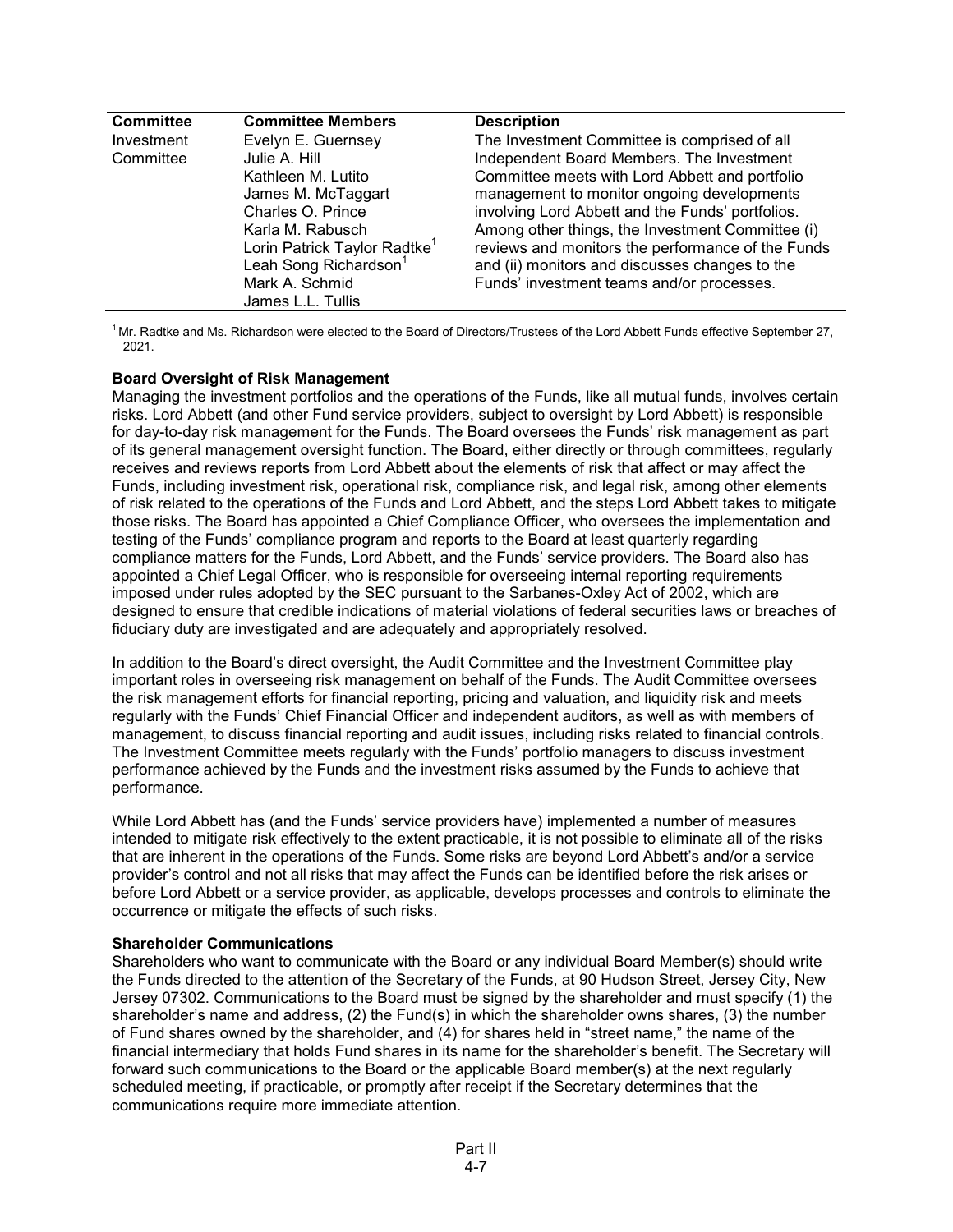# **Code of Ethics**

The directors, trustees, and officers of the Funds, together with the partners and employees of Lord Abbett, are permitted to purchase and sell securities for their personal investment accounts. In engaging in personal securities transactions, however, such persons are subject to requirements and restrictions contained in the Lord Abbett Funds', Lord Abbett's, and the Distributor's Code of Ethics, which complies, in substance, with Rule 17j-1 under the 1940 Act. Among other things, the Code of Ethics requires, with limited exceptions, that Lord Abbett partners and employees obtain advance approval before buying or selling securities, submit confirmations and quarterly transaction reports, and obtain approval before becoming a director of any company; and it prohibits such persons from (1) investing in a security seven days before or after any Fund or Lord Abbett-managed account considers a trade or trades in such security, (2) transacting in a security that the person covers as an analyst or with respect to which the person has participated in a non-public investor meeting with company management within the six months preceding the requested transaction, (3) profiting on trades of the same security within 60 days, (4) trading on material and non-public information, and (5) engaging in market timing activities with respect to the Funds. The Code of Ethics also includes certain requirements imposed by the 1940 Act that are applicable to the Independent Board Members of each Lord Abbett Fund.

# **Proxy Voting**

The Funds have delegated proxy voting responsibilities to the Funds' investment adviser, Lord Abbett, subject to the ESG and Proxy Committee's general oversight. Lord Abbett has adopted its own proxy voting policies and procedures for this purpose. A copy of Lord Abbett's proxy voting policies and procedures is attached as Appendix C.

In addition, the Funds are required to file Form N-PX, with their complete proxy voting records for the twelve months ended June 30th, no later than August 31st of each year. The Funds' Form N-PX filing is available on the SEC's website at www.sec.gov. The Funds also have made this information available, without charge, on Lord Abbett's website at www.lordabbett.com.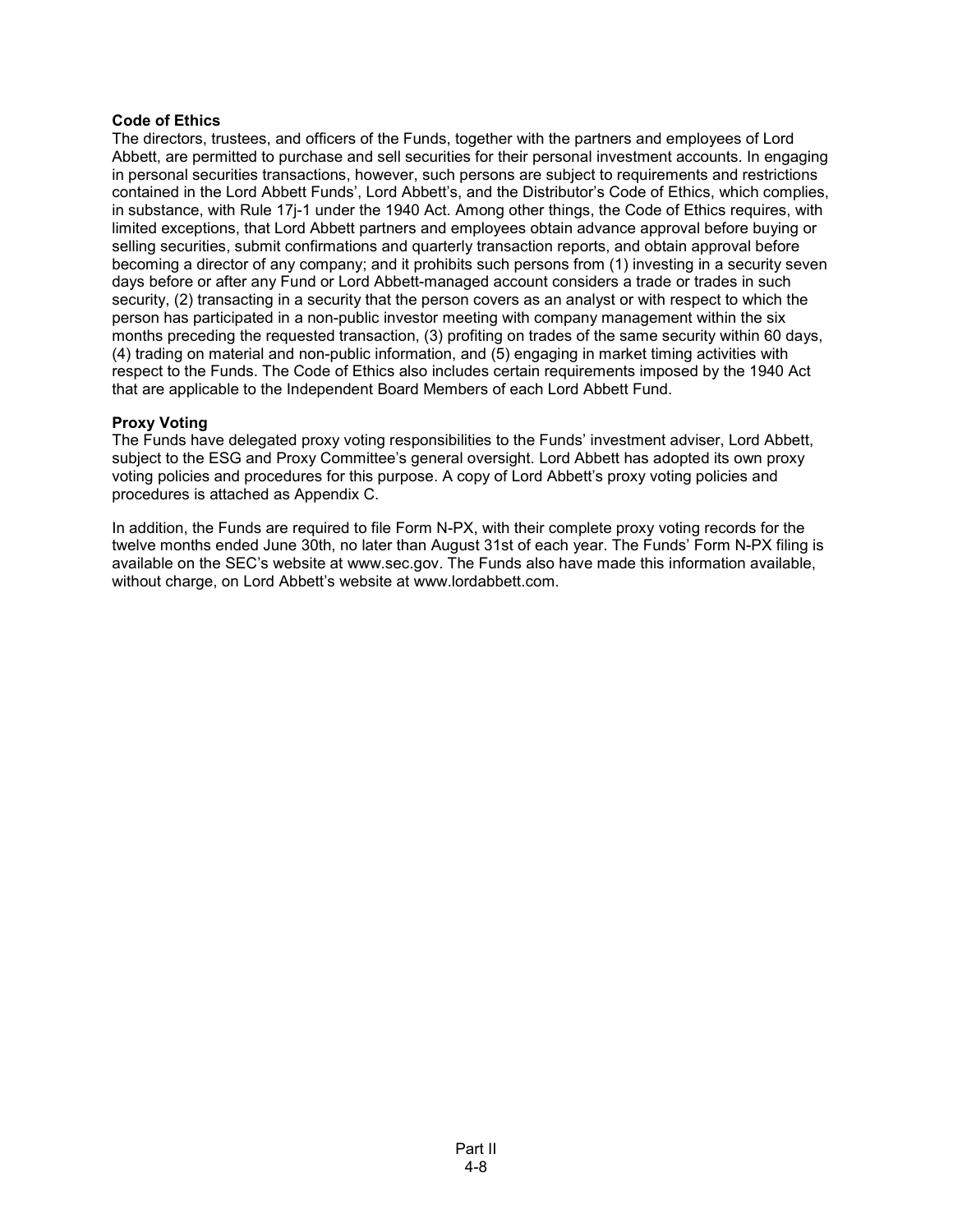### **5.**

# **INVESTMENT ADVISORY AND OTHER SERVICES, FEES, AND EXPENSES**

#### **Investment Adviser**

As described under "Management and Organization of the Funds" in each Fund's prospectus, Lord Abbett is each Fund's investment adviser.

**Exclusion From Definition of CPO.** Lord Abbett has filed notices to claim an exclusion from the definition of the term CPO under the CEA for each of the Funds, other than Inflation Focused Fund, and, therefore, is not subject to registration or regulation as a CPO with regard to these Funds under the CEA. Lord Abbett is subject to registration and regulation as a CPO with regard to Inflation Focused Fund.

Please see the "Investment Advisory and Other Services, Fees, and Expenses" section of Part I for more information on expenses and fees paid by the Funds.

#### **Administrative Services**

Pursuant to an Administrative Services Agreement with the Funds, Lord Abbett provides certain administrative services such as Fund accounting, financial reporting, tax, shareholder servicing, technology, legal, compliance, and Blue Sky services. Under the Administrative Services Agreement, each Fund pays Lord Abbett a monthly fee, based on its average daily net assets for each month, at an annual rate of 0.04%. The administrative services fee is allocated to each class of shares of a Fund based upon the relative proportion of each Fund's net assets represented by that class.

#### **Distributor**

The Distributor, a New York limited liability company and subsidiary of Lord Abbett, 90 Hudson Street, Jersey City, NJ 07302, serves as the principal underwriter for the Funds. Each Lord Abbett Fund, on behalf of its Funds, has entered into a Distribution Agreement with the Distributor, under which the Distributor is obligated to use its best efforts to find purchasers for the shares of each Fund, and to make reasonable efforts to sell Fund shares on a continuous basis, so long as, in the Distributor's judgment, a substantial distribution can be obtained by reasonable efforts.

#### **Rule 12b-1 Plan**

Each Fund, except Series Fund, has adopted an Amended and Restated Joint Distribution Plan pursuant to Rule 12b-1 under the 1940 Act for all of the Funds' share classes except Class F3, I, R5, and R6. The principal features of the Rule 12b-1 Plan are described in the prospectus; however, this SAI contains additional information that may be of interest to investors. The Rule 12b-1 Plan is a compensation plan, allowing each applicable class to pay a fixed fee to the Distributor that may be more or less than the expenses the Distributor actually incurs for using reasonable efforts to secure purchasers of Fund shares. These efforts may include, but neither are required to include nor are limited to, the following: (a) making payments to authorized institutions in connection with sales of shares and/or servicing of accounts of shareholders holding shares; (b) providing continuing information and investment services to shareholder accounts not serviced by authorized institutions receiving a service fee from the Distributor hereunder and encouraging shareholder accounts to remain invested in the shares; and (c) otherwise rendering services to the Funds, including paying and financing the payment of sales commissions, service fees, and other costs of distributing and selling shares. In adopting the Rule 12b-1 Plan and in approving its continuance, the Board has concluded that there is a reasonable likelihood that the Rule 12b-1 Plan will benefit each applicable class and its shareholders. The expected benefits include greater sales and lower redemptions of class shares, which should allow each class to maintain a consistent cash flow, and a higher quality of service to shareholders by authorized institutions than would otherwise be the case. Under the Rule 12b-1 Plan, each applicable class compensates the Distributor for financing activities primarily intended to sell shares of the applicable Fund. These activities include, but are not limited to, the preparation and distribution of advertising material and sales literature and other marketing activities. The Distributor also uses amounts received under the Rule 12b-1 Plan, as described in the prospectus, for payments to dealers and other agents for (i) providing continuous services to shareholders, such as answering shareholder inquiries, maintaining records, and assisting shareholders in making redemptions, transfers, additional purchases, and exchanges and (ii) their assistance in distributing shares of the Funds.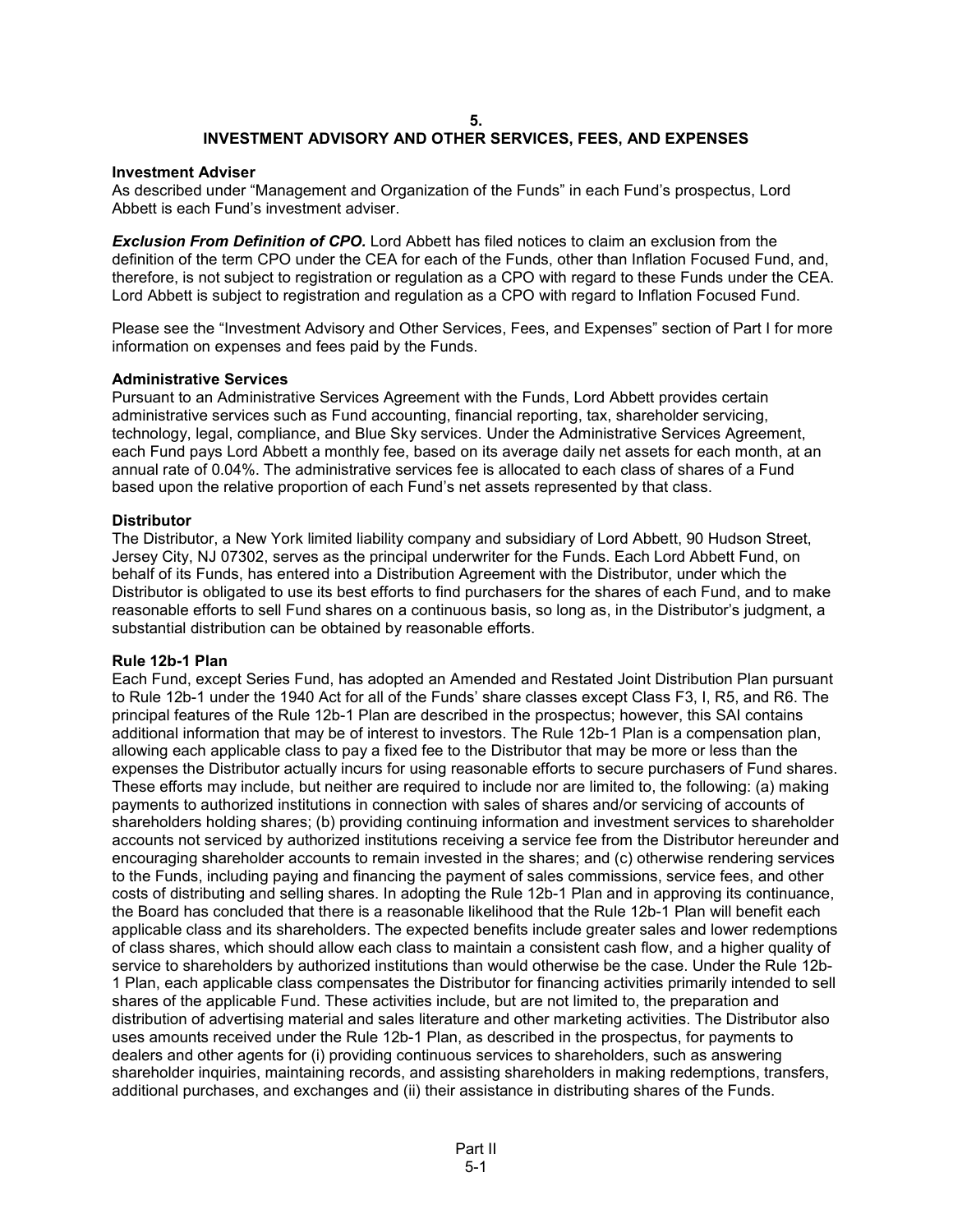The following table shows the maximum payments for each Fund that may be authorized by the Board pursuant to the Rule 12b-1 Plan. However, pursuant to the Rule 12b-1 Plan, the Board shall from time to time determine the actual amounts, subject to the maximum amounts described in the table, that a Fund may pay the Distributor. Information on the level of payments authorized by the Board under the Rule 12b-1 Plan for each Fund is available in each Fund's prospectus. All Class C shareholders of a Fund will bear fees under a Rule 12b-1 Plan at the same blended rate, regardless of how long they hold their particular shares. The Rule 12b-1 Plan does not permit any payments for Class F3, I, R5, or R6 shares. The Funds may not pay compensation where tracking data is not available for certain accounts or where the authorized institution waives part of the compensation. In such cases, the Funds will not require payment of any otherwise applicable CDSC.

|                      | <b>Maximum Payments for Each Fund</b>                           | <b>Maximum Payments for</b> |  |
|----------------------|-----------------------------------------------------------------|-----------------------------|--|
|                      | except Money Market Fund                                        | <b>Money Market Fund</b>    |  |
| Class A              | $0.50\%$                                                        | 0.15%                       |  |
| Class $A11$          | 0.25%                                                           | N/A                         |  |
| Class C              | 1.00%                                                           | 1.00%                       |  |
| Class F              | 1.00%                                                           | N/A                         |  |
| Class P              | 0.75%                                                           | N/A                         |  |
| Class R <sub>2</sub> | 1.00%                                                           | N/A                         |  |
| Class R <sub>3</sub> | 1.00%                                                           | N/A                         |  |
| Class R4             | 0.50%                                                           | N/A                         |  |
|                      | <sup>1</sup> Share class only offered by Liltra Short Bond Fund |                             |  |

Share class only offered by Ultra Short Bond Fund.

The Rule 12b-1 Plan requires the Board to review, on a quarterly basis, written reports of all amounts expended pursuant to the Rule 12b-1 Plan for each class, the purposes for which such expenditures were made, and any other information the Board reasonably requests to enable it to make an informed determination of whether the Rule 12b-1 Plan should be continued. The Rule 12b-1 Plan shall continue in effect only if its continuance is specifically approved at least annually by vote of the Board Members, including a majority of the Independent Board Members, who have no direct or indirect financial interest in the operation of the Rule 12b-1 Plan or in any agreements related to the Rule 12b-1 Plan, cast in person at a meeting called for the purpose of voting on the Rule 12b-1 Plan. The Rule 12b-1 Plan may not be amended to increase materially above the limits set forth therein the amount spent for distribution expenses thereunder for each class without approval by a majority of the outstanding voting securities of the applicable class and the approval of a majority of the Board Members, including a majority of the Independent Board Members, who have no direct or indirect financial interest in the operation of the Rule 12b-1 Plan or in any agreements related to the Rule 12b-1 Plan. As long as the Rule 12b-1 Plan is in effect, the selection or nomination of Independent Board Members is committed to the discretion of the Independent Board Members.

Mr. Sieg is the Managing Member of Lord Abbett, which is the sole member of the Distributor, and as such is deemed to have a financial interest in the Rule 12b-1 Plan.

Payments made pursuant to the Rule 12b-1 Plan are subject to any applicable limitations imposed by rules of the Financial Industry Regulatory Authority, Inc. The Rule 12b-1 Plan terminates automatically if it is assigned. In addition, the Rule 12b-1 Plan may be terminated with respect to a class at any time by vote of a majority of the Independent Board Members (excluding any Independent Board Member who has a direct or indirect financial interest in the operation of the Rule 12b-1 Plan or in any agreements related to the Rule 12b-1 Plan) or by vote of a majority of the outstanding voting securities of the applicable class

### **Custodian and Accounting Agent**

State Street Bank and Trust Company, One Lincoln Street, Boston, MA 02111, is each Fund's custodian. The Custodian pays for and collects proceeds of securities bought and sold by the Funds and attends to the collection of principal and income. The Custodian may appoint domestic and foreign subcustodians from time to time to hold certain securities purchased by a Fund in foreign countries and to hold cash and currencies for each Fund. In accordance with the requirements of Rule 17f-5 under the 1940 Act, the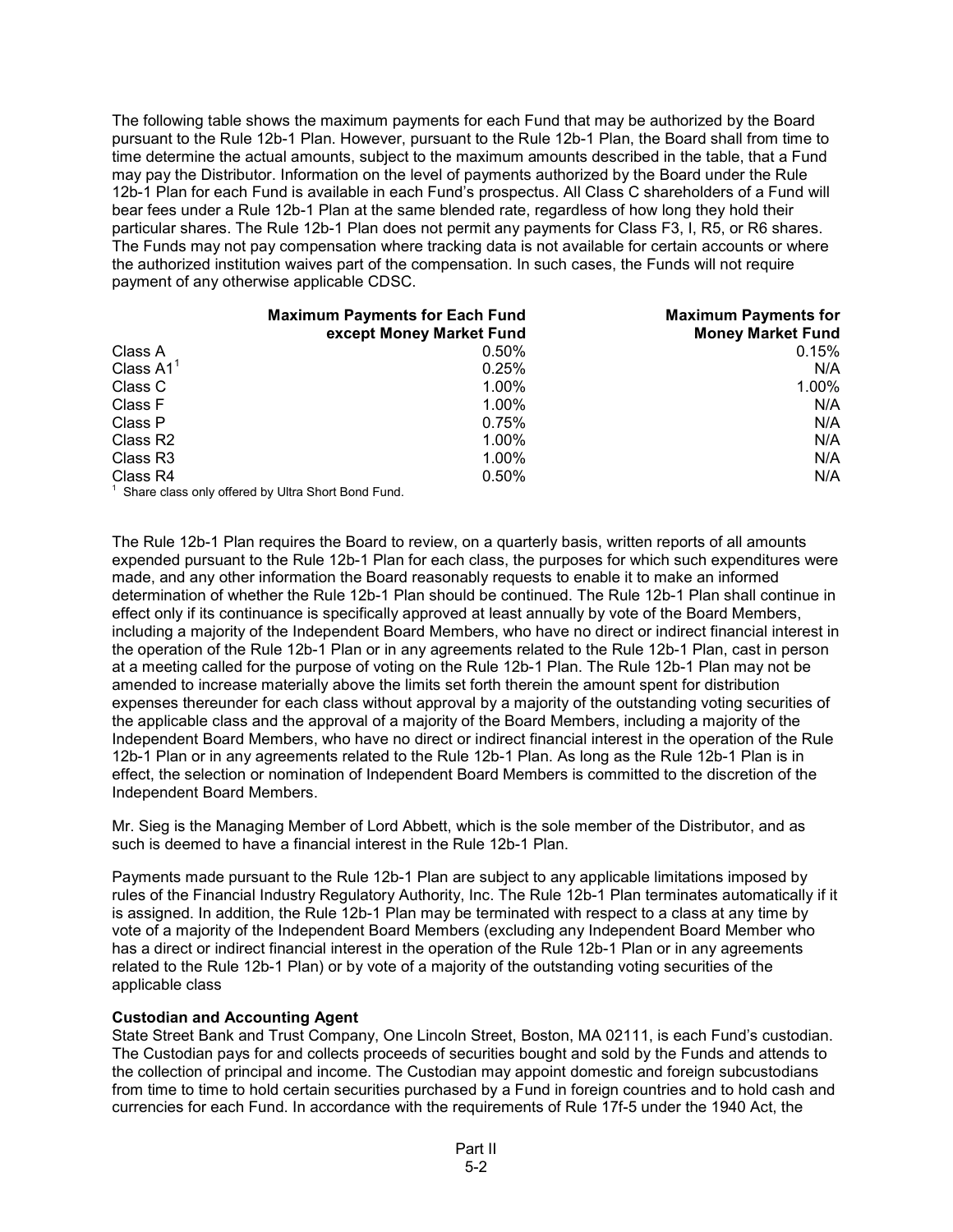Board has approved arrangements permitting each Fund's foreign assets not held by the Custodian or its foreign branches to be held by certain qualified foreign banks and depositories. In addition, the Custodian performs certain accounting and recordkeeping functions relating to portfolio transactions and calculates each Fund's NAV.

### **Transfer Agent**

DST Systems, Inc., 210 West 10<sup>th</sup> Street, Kansas City, MO 64105, serves as the Funds' transfer agent and dividend disbursing agent pursuant to an Agency Agreement.

## **Independent Registered Public Accounting Firm**

Deloitte & Touche LLP, 30 Rockefeller Plaza, New York, NY 10112, is the Independent Registered Public Accounting Firm of the Funds and must be approved at least annually by the Board to continue in such capacity. Deloitte & Touche LLP performs audit services for the Funds, including the examination of financial statements included in the Funds' annual reports to shareholders.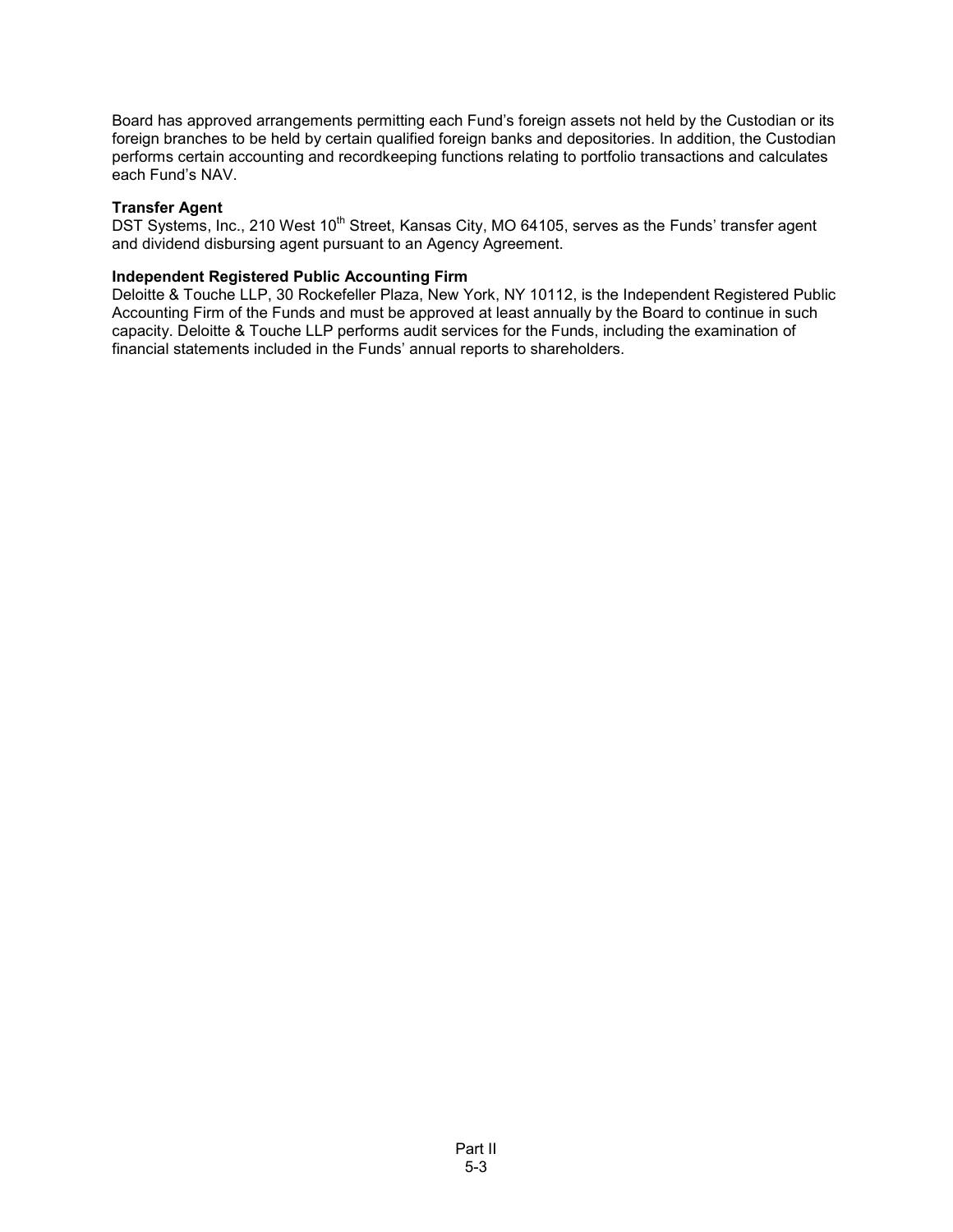#### **6. PORTFOLIO MANAGERS**

The Funds are managed by experienced portfolio managers responsible for investment decisions together with a team of investment professionals who provide issuer, industry, sector, and macroeconomic research and analysis. Please see "Portfolio Manager Information" in Part I for names of the portfolio managers, other accounts managed, and their holdings.

The table in the "Portfolio Management Information – Other Accounts Managed" section of Part I sets forth the following for each Fund as of the date indicated (1) the number of other accounts managed by each portfolio manager who is identified in the prospectus within certain categories of investment vehicles; and (2) the total net assets in such accounts managed within each category. For each of the categories, a footnote to the table also provides the number of accounts and the total net assets in the accounts with respect to which the management fee is based on the performance of the account, if applicable.

## **Conflicts of Interest**

Conflicts of interest may arise in connection with the portfolio managers' management of the investments of the Funds and the investments of the other accounts included in the table in "Portfolio Management Information – Other Accounts Managed" in Part I. Such conflicts may arise with respect to the allocation of investment opportunities among the Funds and other accounts with similar investment objectives and policies. A portfolio manager potentially could use information concerning a Fund's transactions to the advantage of other accounts and to the detriment of that Fund. To address these potential conflicts of interest, Lord Abbett has adopted and implemented a number of policies and procedures. Lord Abbett has adopted Policies and Procedures Relating to Client Brokerage and Soft Dollars, as well as Evaluation of Proprietary Research Policy and Procedures. The objective of these policies and procedures is to ensure the fair and equitable treatment of transactions and allocation of investment opportunities on behalf of all accounts managed by Lord Abbett. In addition, Lord Abbett's Code of Ethics sets forth general principles for the conduct of employee personal securities transactions in a manner that avoids any actual or potential conflicts of interest with the interests of Lord Abbett's clients, including the Funds. Moreover, Lord Abbett's Insider Trading and Receipt of Material Non-Public Information Policy and Procedure sets forth procedures for personnel to follow when they have material non-public information. Lord Abbett is not affiliated with a full service broker-dealer and, therefore, does not execute any portfolio transactions through such an entity, a structure that could give rise to additional conflicts. Lord Abbett does not conduct any investment banking functions and does not manage any hedge funds. Lord Abbett does not believe that any material conflicts of interest exist in connection with the portfolio managers' management of the investments of the Funds and the investments of the other accounts in the table referenced above.

### **Compensation of Portfolio Managers**

When used in this section, the term "fund" refers to the Funds, as well as any other registered investment companies, pooled investment vehicles, and accounts managed by a portfolio manager. Each portfolio manager receives compensation from Lord Abbett consisting of a salary, bonus, and profit-sharing plan contributions. The level of base compensation takes into account the portfolio manager's experience, reputation, and competitive market rates, as well as the portfolio manager's leadership and management of the investment team.

Fiscal year-end bonuses, which can be a substantial percentage of overall compensation, are determined after an evaluation of various factors. These factors include the portfolio manager's investment results and style consistency, the dispersion among funds with similar objectives, the risk taken to achieve the returns, and similar factors. In considering the portfolio manager's investment results, Lord Abbett's senior leaders may evaluate the Fund's performance against one or more benchmarks from among the Fund's primary benchmark and any supplemental benchmarks as disclosed in the prospectus, indices disclosed as performance benchmarks by the portfolio manager's other accounts, and other indices within one or more of the Fund's peer groups (as defined from time to time by third party investment research companies), as well as the Fund's peer group. In particular, investment results are evaluated based on an assessment of the portfolio manager's one-, three-, and five-year investment returns on a pre-tax basis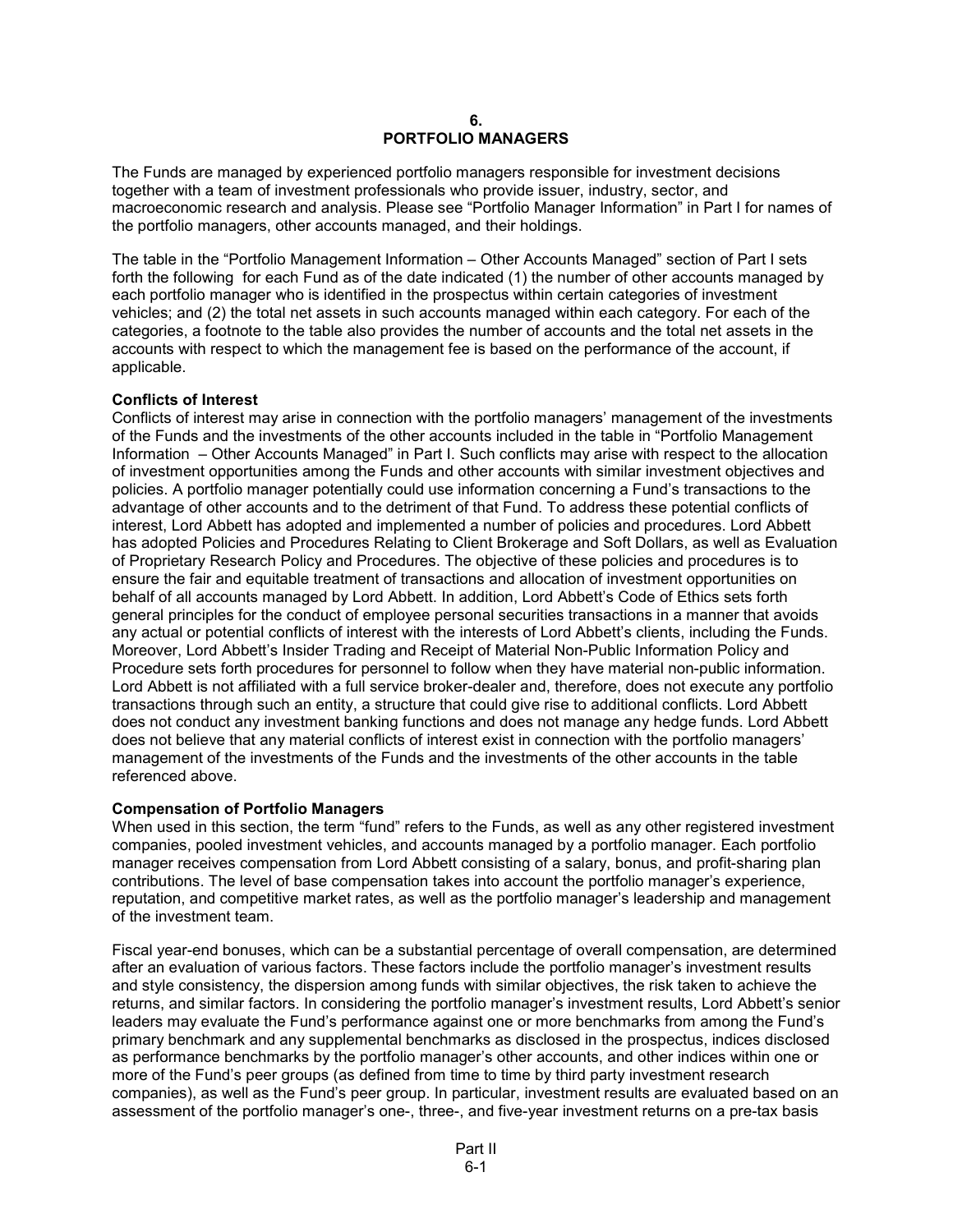versus the benchmark. Finally, there is a component of the bonus that rewards leadership and management of the investment team. The evaluation does not follow a formulaic approach, but rather is reached following a review of these factors. No part of the bonus payment is based on the portfolio manager's assets under management, the revenues generated by those assets, or the profitability of the portfolio manager's team. In addition, Lord Abbett may designate a bonus payment of a manager for participation in the firm's deferred compensation plan. Depending on the employee's level they will receive either an award under the Managing Director Award Plan or the Investment Capital Appreciation Plan. Both of these plans, following a three-year qualification period, provide for a deferred payout over a five-year period. The plan's earnings are based on the overall average net asset growth of the firm as a whole or percentile performance of our funds against benchmarks as a whole. Lord Abbett believes these incentives focus portfolio managers on the impact their Fund's performance has on the overall reputation of the firm as a whole and encourages exchanges of investment ideas among investment professionals managing different mandates.

Lord Abbett provides a 401(k) profit-sharing plan for all eligible employees. Contributions to a portfolio manager's profit-sharing account are based on a percentage of the portfolio manager's total base and bonus paid during the fiscal year, subject to a specified maximum amount.

### **Holdings of Portfolio Managers**

The "Portfolio Manager Information – Holdings of Portfolio Managers" section of Part I includes a table that indicates for each Fund the dollar range of shares beneficially owned by each portfolio manager who is identified in the prospectus, as of the date indicated. The table includes the value of shares beneficially owned by such portfolio managers through 401(k) plans and certain other plans or accounts, if any.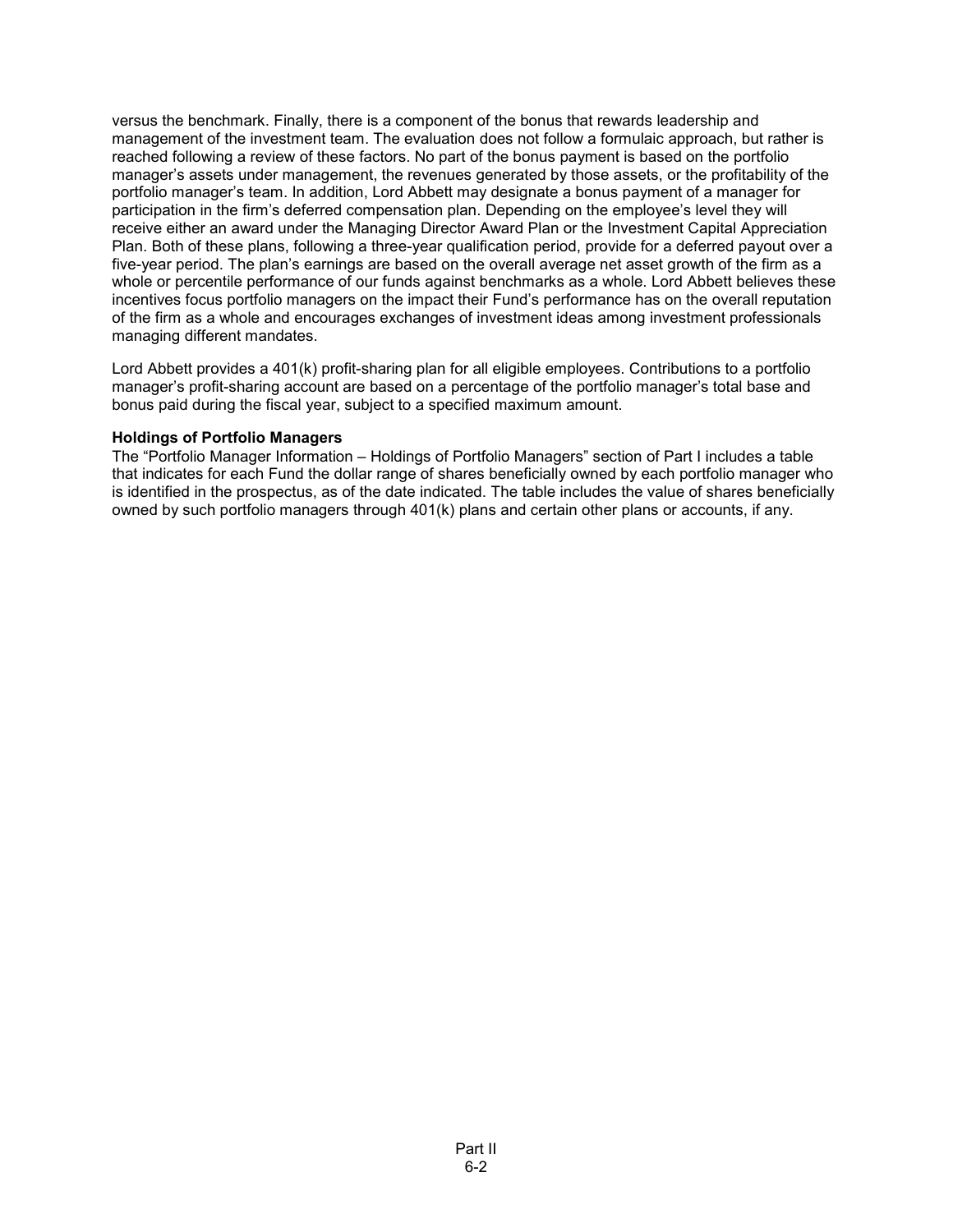### **7. BROKERAGE ALLOCATION AND OTHER PRACTICES**

**Investment and Brokerage Discretion.** Each Fund's Management Agreement authorizes Lord Abbett to place orders for the purchase and sale of portfolio securities. In doing so, Lord Abbett seeks to obtain "best execution" on all portfolio transactions. This means that Lord Abbett seeks to achieve the most favorable results it can reasonably attain under the circumstances for a Fund's portfolio transactions, considering all costs of the transaction, including brokerage commissions, and taking into account the full range and quality of the broker-dealers' services. To the extent consistent with obtaining best execution, a Fund may pay a higher commission than some broker-dealers might charge on the same transaction. Lord Abbett is not obligated to obtain the lowest commission rate available for a portfolio transaction exclusive of price, service, and qualitative considerations.

**Selection of Brokers and Dealers.** The policy on best execution governs the selection of broker-dealers and selection of the market and/or trading venue in which to execute a transaction. Normally, traders who are employees of Lord Abbett select broker-dealers. These traders are responsible for seeking best execution. They also conduct trading for the accounts of other Lord Abbett investment management clients, including investment companies, institutions, and individuals. To the extent permitted by law, a Fund may purchase from or sell to another Fund or client without the intervention of any broker-dealer if Lord Abbett deems the transaction to be in the best interests of the Fund and the other participating accounts and at a price that Lord Abbett has determined by reference to independent market indicators. A Fund's selection of broker-dealers is subject to the restrictions of the EU's updated Markets in Financial Instruments Directive ("MiFID II"), if applicable.

**Fixed Income Securities.** To the extent a Fund purchases or sells fixed income securities, the Fund generally will deal directly with the issuer or through a broker-dealer acting as principal on a net basis. When dealing with a broker-dealer, a Fund pays no brokerage commission, but the price, which reflects the spread between the bid and ask prices of the security, usually includes undisclosed compensation and may involve the designation of selling concessions. A Fund also may purchase fixed income securities from underwriters at prices that include underwriting fees.

**Equity Securities.** Transactions in equity securities involve the payment of brokerage commissions. In the U.S., these commissions are negotiated. Traditionally, commission rates have not been negotiated on stock markets outside the U.S. While an increasing number of overseas stock markets have adopted a system of negotiated rates or ranges of rates, a small number of markets continue to be subject to a nonnegotiable schedule of minimum rates. To the extent a Fund invests in equity securities, it ordinarily will purchase such securities in its primary trading markets, whether such securities are traded OTC or listed on a stock exchange, and purchase listed securities in the OTC market if such market is deemed the primary market. A Fund may purchase newly issued securities from underwriters, and the price of such transaction usually will include a concession paid to the underwriter. When purchasing from dealers serving as market makers in the OTC market, there may be no stated commission, and a Fund's purchase price may include an undisclosed commission or markup.

**Evaluating the Reasonableness of Brokerage Commissions Paid.** Each Fund pays a commission rate that Lord Abbett believes is appropriate under the circumstances. While Lord Abbett seeks to pay competitive commission rates, a Fund will not necessarily be paying the lowest possible commissions on particular trades if Lord Abbett believes that the Fund has obtained best execution and the commission rates paid by the Fund are reasonable in relation to the value of the services received. Such services include, but are not limited to, showing the Fund trading opportunities, a willingness and ability to take principal positions in securities, knowledge of a particular security or market-proven ability to handle a particular type of trade, providing and/or facilitating Lord Abbett's use of proprietary and third party research, confidential treatment, promptness and reliability. Lord Abbett may view the value of these services in terms of either a particular transaction or Lord Abbett's overall responsibility to a Fund and the other accounts Lord Abbett manages.

Lord Abbett continuously seeks to determine what levels of commission rates are reasonable in the marketplace for transactions executed on behalf of a Fund. In evaluating the reasonableness of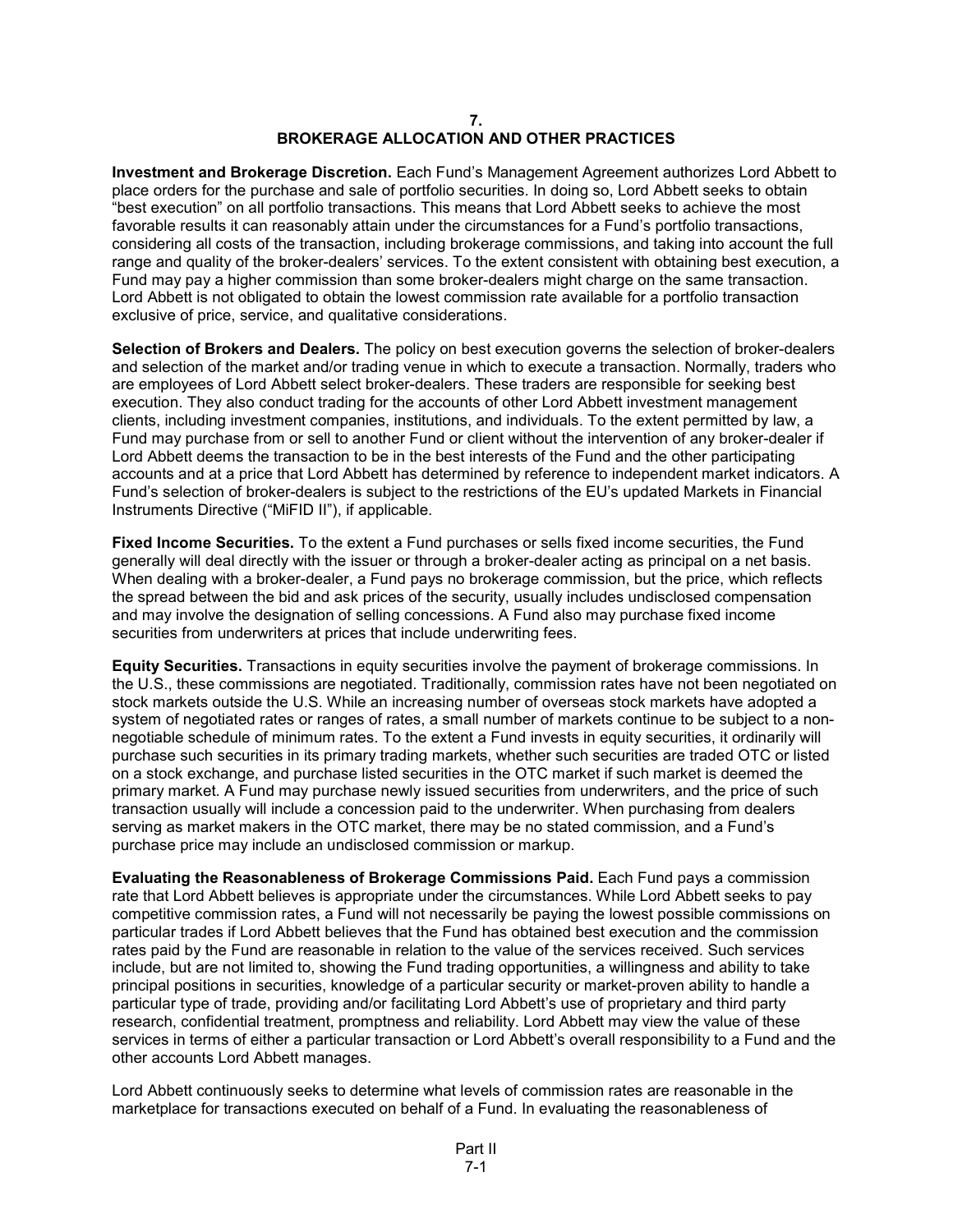commission rates, Lord Abbett may consider any or all of the following: (a) the services listed above; (b) rates quoted by broker-dealers; (c) the size of a particular transaction, in terms of the number of shares, dollar amount, and number of clients involved; (d) the complexity of a particular transaction in terms of both execution and settlement; (e) the level and type of business done with a particular firm over a period of time; (f) the extent to which the broker-dealer has capital at risk in the transaction; (g) historical commission rates; and (h) rates paid by other institutional investors based on available public information.

*Trade Allocation and Rotation.* Lord Abbett generally allocates securities purchased or sold in a batched transaction among participating client accounts in proportion to the size of the order placed for each account (*i.e.*, pro rata). In certain situations, however, a pro rata allocation of the securities or proceeds may not be possible or desirable. In these cases, Lord Abbett will decide how to allocate the securities or proceeds according to each account's particular circumstances and needs and in a manner that Lord Abbett believes is fair and equitable to clients over time in light of factors based on a good faith assessment of the investment opportunity relative to the objectives, limitations, and requirements of each eligible client account. Relevant factors may include, without limitation, client-specific considerations, type of account, number of securities relative to size and expected future size of the client account, availability of other appropriate investment opportunities, rebalancing needs, minimum denomination of increments and round lot considerations, tax considerations, and/or purchases for newly established accounts for which Lord Abbett is seeking to fully invest as promptly as possible. In addition, if Lord Abbett is unable to execute fully a batched transaction and determines that it would be impractical to allocate a small number of securities on a pro rata basis among the participating accounts, Lord Abbett allocates the securities in a manner it determines to be fair to all accounts over time. Thus, in some cases it is possible that the application of the factors described herein may result in allocations in which certain client accounts participating in a batched transaction may receive an allocation when other accounts do not. Nonproportional allocations may occur frequently in the fixed income portfolio management area, in many instances because multiple appropriate or substantially similar investments are not available in fixed income strategies, as well as for other reasons. Non-proportional allocations also could occur in other investment strategies.

At times, Lord Abbett is not able to batch purchases and sales for all accounts or products it is managing, such as when an individually managed account client directs it to use a particular broker for a trade (sometimes referred to herein as "directed accounts") or when a client restricts Lord Abbett from selecting certain brokers to execute trades for such account (sometimes referred to herein as "restricted accounts"). When it does not batch purchases and sales among products, Lord Abbett usually uses a rotation process for placing equity transactions on behalf of the different groups of accounts or products with respect to which equity transactions are communicated to the trading desk at or about the same time.

When transactions for all products using a particular investment strategy are communicated to the trading desk at or about the same time, Lord Abbett generally will place trades first for transactions on behalf of the Funds and non-directed, unrestricted, individually managed institutional accounts; second for restricted accounts; third for managed accounts by sponsor or consultant/financial advisor ("MA"); and finally for directed accounts. Communication of changes to portfolio holdings information for certain model portfolio MA programs is handled separately near the end of the trading day and generally after the completion of transactions for MA. Lord Abbett may determine in its sole discretion to place transactions for one group of accounts (e.g., directed accounts, restricted accounts, or MA) before or after the remaining accounts based on a variety of factors, including size of overall trade, the broker-dealer's commitment of capital, liquidity or other conditions of the market, or confidentiality. Most often, however, transactions are communicated to the trading desk first for the Funds and institutional accounts and then for other relevant accounts. In those instances, Lord Abbett normally will place transactions in the same order as when transactions are communicated to the trading desk at or about the same time.

**Policies on Broker-Dealer Brokerage and Research Services and Soft Dollars.** Lord Abbett may select broker-dealers that furnish Lord Abbett with proprietary and third party brokerage and research services in connection with commissions paid on transactions it places for client accounts to the extent that Lord Abbett believes that the commissions paid are reasonable in relation to the value of the services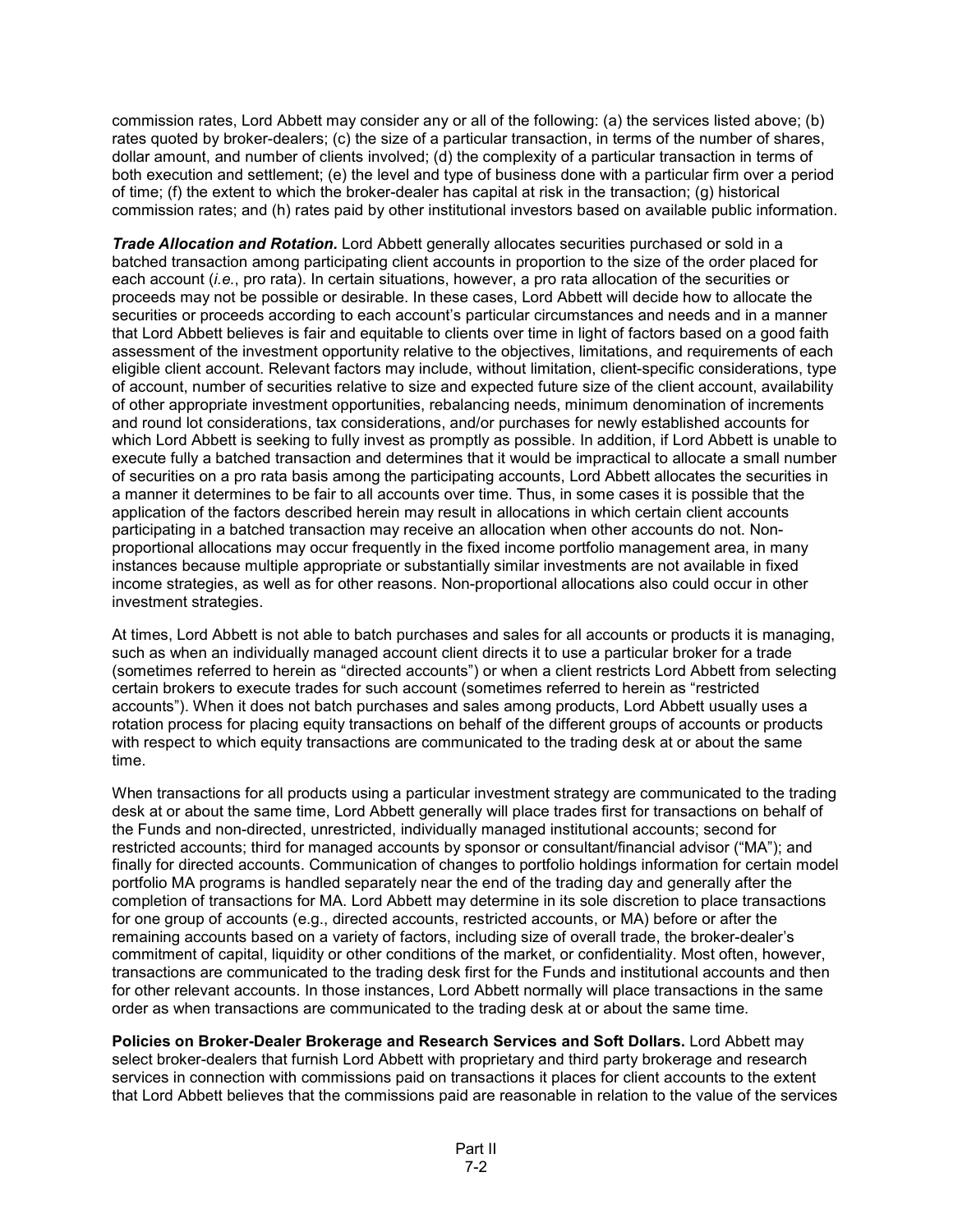received. "Commissions," as defined through applicable guidance issued by the SEC, include fees paid to brokers for trades conducted on an agency basis, and certain mark-ups, mark-downs, commission equivalents, and other fees received by dealers in riskless principal transactions. The brokerage and research services Lord Abbett receives are within the eligibility requirements of Section 28(e) of the Securities Exchange Act of 1934, as amended ("Section 28(e)"), and, in particular, provide Lord Abbett with lawful and appropriate assistance in the provision of investment advice to client accounts. Brokerage and research services (collectively referred to herein as "Research Services") include (1) furnishing advice relating to the value of securities, the advisability of investing in, purchasing or selling securities, and the availability of securities or purchasers or sellers of securities; (2) furnishing analyses and reports concerning issuers, industries, securities, economic factors and trends, portfolio strategy, and the performance of accounts; and (3) effecting securities transactions and performing functions incidental to securities transactions (such as clearance, settlement, and custody). Such services may come in the form of research reports via electronic delivery or print, online data services, oral discussions with researchers and other experts, attendance at conferences, and meetings with company representatives. The provisions of MiFID II may limit the ability of Lord Abbett to pay for research services using soft dollars in various circumstances, if applicable.

*Research Services.* Lord Abbett has entered into "Client Commission Arrangements" with a number of broker-dealers that are involved from time to time in executing, clearing, or settling securities transactions on behalf of clients ("Executing Brokers"). Such Client Commission Arrangements provide for the Executing Brokers to pay a portion of the commissions paid by eligible client accounts for securities transactions to providers of Research Services ("Research Providers"). Such Research Providers shall produce and/or provide Research Services for the benefit of Lord Abbett. If a Research Provider plays no role in executing client securities transactions, any Research Services prepared by such Research Provider constitute third party research. Research Services that are proprietary to the Executing Broker or are otherwise produced by the Executing Broker or its affiliates are referred to herein as proprietary Research Services. Lord Abbett initiates a significant percentage, including perhaps all, of a client's equity transactions with Executing Brokers pursuant to Client Commission Arrangements. Lord Abbett also will receive complimentary and customary Research Services from various broker-dealers, including broker-dealers through which Fund portfolio transactions are executed in accordance with Lord Abbett's best execution obligations.

Executing Brokers may provide Research Services to Lord Abbett in written form or through direct contact with individuals, including telephone contacts and meetings with securities analysts and/or management representatives from portfolio companies, and may include information concerning particular companies and securities, as well as market, economic, or other information that assists in the evaluation of investments. Examples of Research Services that Executing Brokers may provide to Lord Abbett include research reports and other information on the economy, industries, groups of securities, individual companies, statistical information, political developments, technical market action, pricing and appraisal services, credit analysis, risk measurement analysis, performance, and other analysis. Broker-dealers typically make proprietary research available to investment advisers on the basis of their placement of transactions with the broker-dealer. Some broker-dealers will not sell their proprietary research to investment advisers on a "hard dollar" (or "unbundled") basis. Executing Brokers may provide Lord Abbett with proprietary Research Services, at least some of which are useful to Lord Abbett in its overall responsibilities with respect to client accounts that Lord Abbett manages. In addition, Lord Abbett may purchase third party research with its own resources.

Lord Abbett believes that access to independent investment research is beneficial to its investment decision-making processes and, therefore, to its clients. Receipt of independent investment research allows Lord Abbett to supplement its own internal research and analysis and makes available the views of, and information from, individuals and the research staffs of other firms. The receipt of Research Services from broker-dealers therefore does not tend to reduce the need for Lord Abbett to maintain its own research personnel. Further, Lord Abbett values the receipt of independent, supplemental viewpoints and analyses. Any investment advisory or other fees paid by clients to Lord Abbett are not reduced as a result of Lord Abbett's receipt of Research Services from broker-dealers. Also, the expenses of Lord Abbett would be increased substantially if it attempted to generate such additional information through its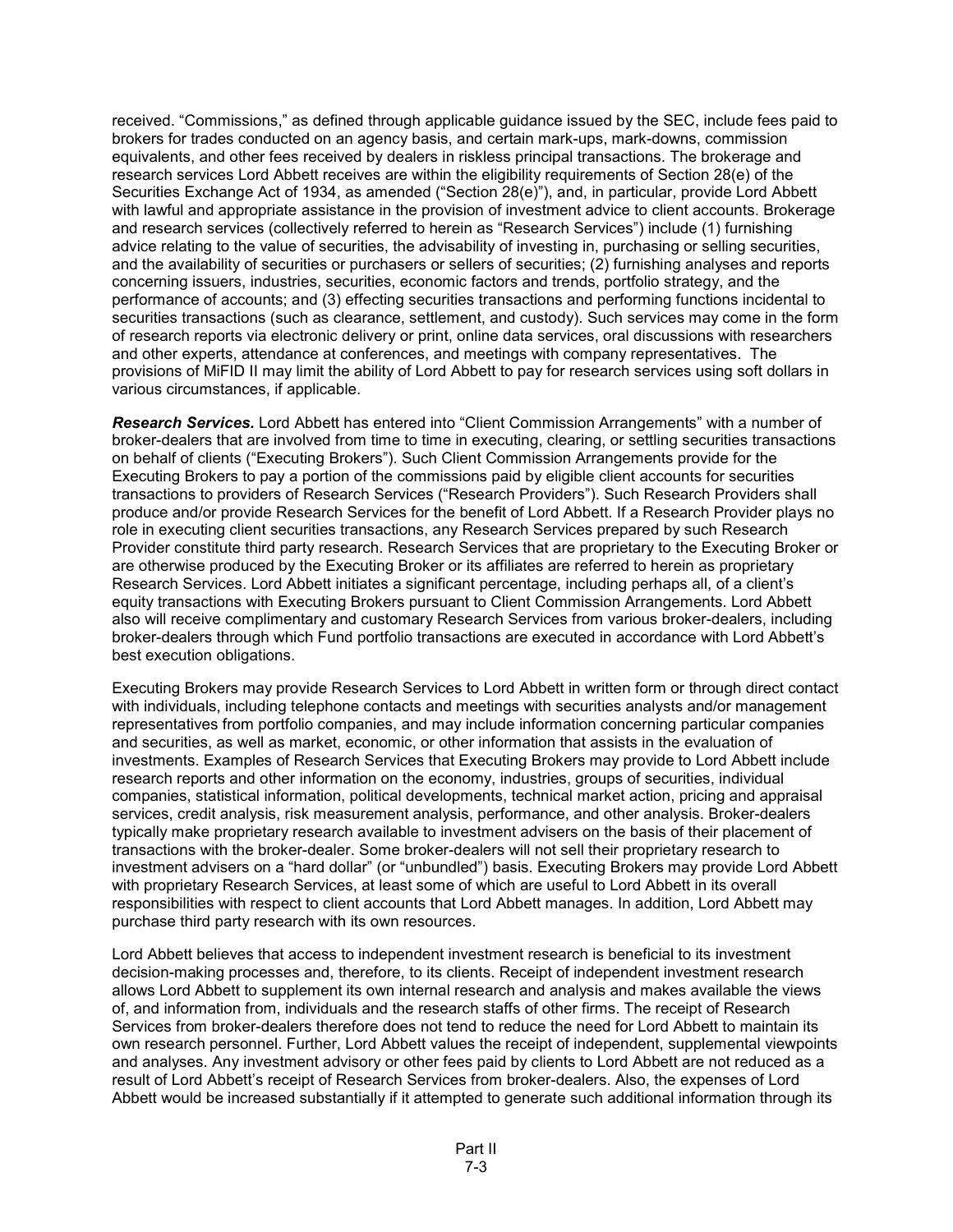own staff, or if it paid for these products or services itself. To the extent that Research Services of value are provided by or through such broker-dealers, Lord Abbett will not have to pay for such services itself. In addition, Lord Abbett will, at times, select broker-dealers that provide Research Services in order to ensure the continued receipt of such Research Services that Lord Abbett believes are useful in its investment decision-making process. Lord Abbett has an incentive to execute trades through certain of such broker-dealers with which it has negotiated more favorable Client Commission Arrangements, rather than executing through a broker-dealer with an arrangement that is less favorable to Lord Abbett. To the extent that Lord Abbett uses brokerage commissions paid in connection with client portfolio transactions to obtain Research Services, the brokerage commissions paid by such clients will exceed those that would otherwise be paid for execution only. These circumstances give rise to actual and potential conflicts of interest. In order to manage such conflicts of interest, Lord Abbett has adopted internal procedures designed to ensure that (1) the value, type, and quality of any products or services it receives from broker-dealers are permissible under applicable law and (2) investment transactions are placed based solely on best execution considerations.

Lord Abbett does not attempt to allocate to any particular client account the relative costs or benefits of Research Services received from a broker-dealer. Rather, Lord Abbett believes that any Research Services received from a broker-dealer are, in the aggregate, of assistance to Lord Abbett in fulfilling its overall responsibilities to its clients. Accordingly, Research Services received for a particular client's brokerage commissions may be useful to Lord Abbett in the management of that client's account, but may also be useful in Lord Abbett's management of other clients' accounts, including accounts that do not generate eligible Section 28(e) brokerage commissions or generate less than a proportionate share of such eligible commissions to pay for Research Services; similarly, the research received for the commissions of other client accounts may be useful in Lord Abbett's management of that client account. Thus, Lord Abbett uses Research Services received from broker-dealers in servicing any or all of its accounts, and not all of such services will necessarily be used by Lord Abbett in connection with its management of every client account. Such products and services may disproportionately benefit certain clients relative to others based on the amount of brokerage commissions paid by the client account. For example, Lord Abbett uses Research Services obtained through soft dollar arrangements, including Client Commission Arrangements, in its management of certain directed accounts and managed accounts and accounts of clients who may have restricted Lord Abbett's use of soft dollars, regardless of the fact that brokerage commissions paid by such accounts are not used to obtain Research Services.

In some cases, Lord Abbett receives from a broker-dealer a product or service that has both a "research" and a "non-research" use. When this occurs, Lord Abbett makes a good faith allocation between the research and non-research uses of the product or service. The percentage of the product or service Lord Abbett uses for research purposes will generally be paid for with client commissions, while Lord Abbett will use its own funds to pay for the percentage of the product or service that it uses for non-research purposes. In making this good faith allocation, Lord Abbett faces a potential conflict of interest, but Lord Abbett believes that its allocation procedures are reasonably designed to ensure that it appropriately allocates the anticipated use of such products or services to their research and non-research uses.

Lord Abbett periodically assesses the contributions of the Research Services provided by broker-dealers and creates a ranking of broker-dealers reflecting these assessments, as determined by Lord Abbett's investment staff. Lord Abbett's investment personnel evaluate the Research Services they receive from broker-dealers and make judgments relating to the value and quality of such services. These assessments are intended to affect the extent to which Lord Abbett trades with a broker-dealer, although the actual amount of transactions placed with a particular broker-dealer may not directly reflect its ranking in the voting process. Lord Abbett monitors the allocation of equity trading among broker-dealers through periodic reviews. Lord Abbett's arrangements for proprietary and third party Research Services do not involve any commitment by Lord Abbett regarding the allocation of brokerage business to or among any particular broker-dealer. Rather, Lord Abbett executes portfolio transactions only when they are dictated by investment decisions to purchase or sell portfolio securities.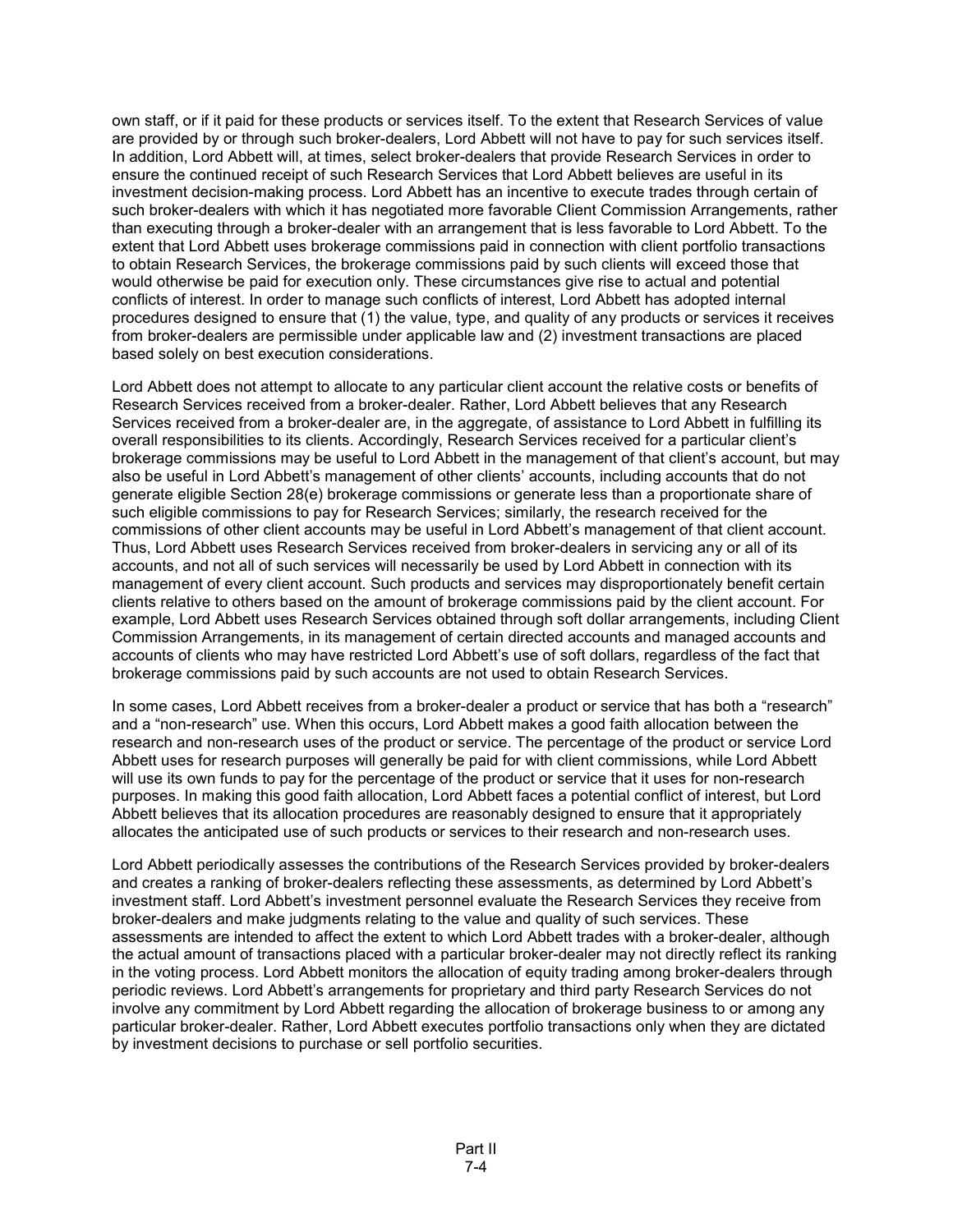From time to time, Lord Abbett prepares a relative categorization and ranking of research providers that it considers to provide valuable Research Services as determined through evaluations and other feedback provided by Lord Abbett's investment staff.

Lord Abbett uses the ranking as a guide for evaluating and determining payments to research providers for Research Services, including proprietary Research Services provided to Lord Abbett by executing broker-dealers. Lord Abbett may use commissions generated pursuant to a Client Commission Arrangement to pay a research provider, including an executing broker-dealer who provides proprietary Research Services to Lord Abbett. Alternatively, Lord Abbett may make cash payments from its own resources to pay research providers for Research Services. From time to time, Lord Abbett will use commissions generated pursuant to a Client Commission Arrangement to pay for a significant portion of the Research Services that it receives.

Lord Abbett's arrangements for Research Services do not involve any commitment by Lord Abbett or a Fund regarding the allocation of brokerage business to or among any particular broker-dealer. Rather, Lord Abbett executes portfolio transactions only when they are dictated by investment decisions to purchase or sell portfolio securities. However, Lord Abbett may establish designated trading targets with one or more alternative trading systems that permit Lord Abbett to specify the broker-dealer for commission credit purposes and from which Research Services can be received, while ensuring best execution for portfolio trades. A Fund is prohibited from compensating a broker-dealer for promoting or selling Fund shares by directing the Fund's portfolio transactions to the broker-dealer or directing any other remuneration to the broker-dealer, including commissions, mark-ups, mark-downs, or other fees, resulting from a Fund's portfolio transactions executed by a different broker-dealer. A Fund is permitted to effect portfolio transactions through broker-dealers that also sell shares of the Funds, provided that Lord Abbett does not consider sales of shares of the Funds as a factor in the selection of broker-dealers to execute portfolio transactions. Thus, whether a particular broker-dealer sells shares of the Funds is not a factor considered by Lord Abbett when selecting broker-dealers for portfolio transactions, and any such sales neither qualifies nor disqualifies the broker-dealer from executing portfolio transactions for a Fund.

Lord Abbett selects broker-dealers that provide Research Services in order to ensure the continued receipt of such Research Services that Lord Abbett believes are useful in its investment decision-making process. Further, Lord Abbett has an incentive to execute trades through certain of such broker-dealers with which it has negotiated more favorable arrangements for Lord Abbett to receive Research Services. To the extent that Lord Abbett uses brokerage commissions paid in connection with client portfolio transactions to obtain Research Services, the brokerage commissions paid by such clients would exceed those that might otherwise be paid for execution only. In order to manage these conflicts of interest, Lord Abbett has adopted internal procedures that are designed to ensure that its primary objective in the selection of a broker-dealer is to seek best execution for the portfolio transaction.

All accounts included in a batched transaction executed through a broker-dealer pursuant to a Client Commission Arrangement pay the same commission rate, regardless of whether one or more accounts within the batched order has prohibited Lord Abbett from receiving any credit toward such services from its commissions. Some broker-dealers who have negotiated an arrangement with Lord Abbett for the provision of Research Services may offer a lower commission rate for client accounts not participating in such an arrangement. It is Lord Abbett's policy, however, to seek to include nonparticipating accounts in a batched trade, as Lord Abbett believes these nonparticipating accounts would receive overall better execution, notwithstanding the fact that the nonparticipating account may be able to pay a lower commission rate if it were not included in the batched trade.

*Cross-Subsidization.* Client Commission Arrangements generally do not apply to fixed income transactions. The fixed income securities market is an OTC market where commissions are not paid and soft dollars are not produced. Dealers generate revenue through the bid-ask spread of the securities in which they make markets. Lord Abbett receives complimentary and customary investment research from various broker-dealers, including, in addition to broker-dealers that execute equity trades, broker-dealers through which fixed income trades are executed in accordance with Lord Abbett's best execution obligations. The receipt of such research, however, is not contingent on specific trades. In addition, the investment personnel managing fixed income accounts, including Money Market Fund, will benefit from,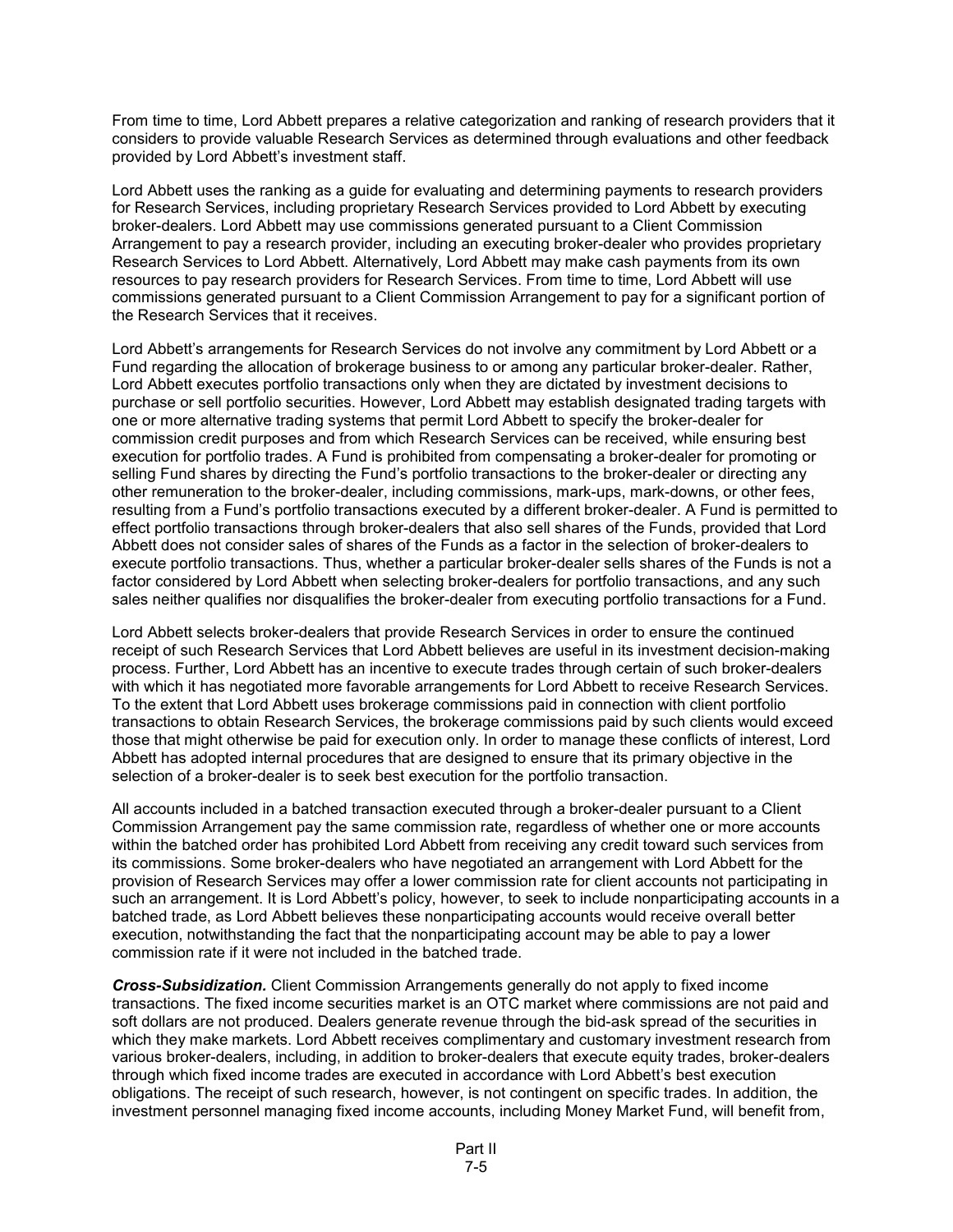or be "cross-subsidized" by, Research Services received by Lord Abbett through soft dollars, even though some fixed income accounts do not generate eligible Section 28(e) brokerage commissions or generate less than a proportionate share of such eligible commissions to pay for such Research Services.

Some fixed income strategies employed by Lord Abbett also invest in equity securities. Therefore, in addition to making use of soft dollar Research Services obtained by Lord Abbett's equity investment personnel, the fixed income investment team also will obtain Research Services directly using soft dollars.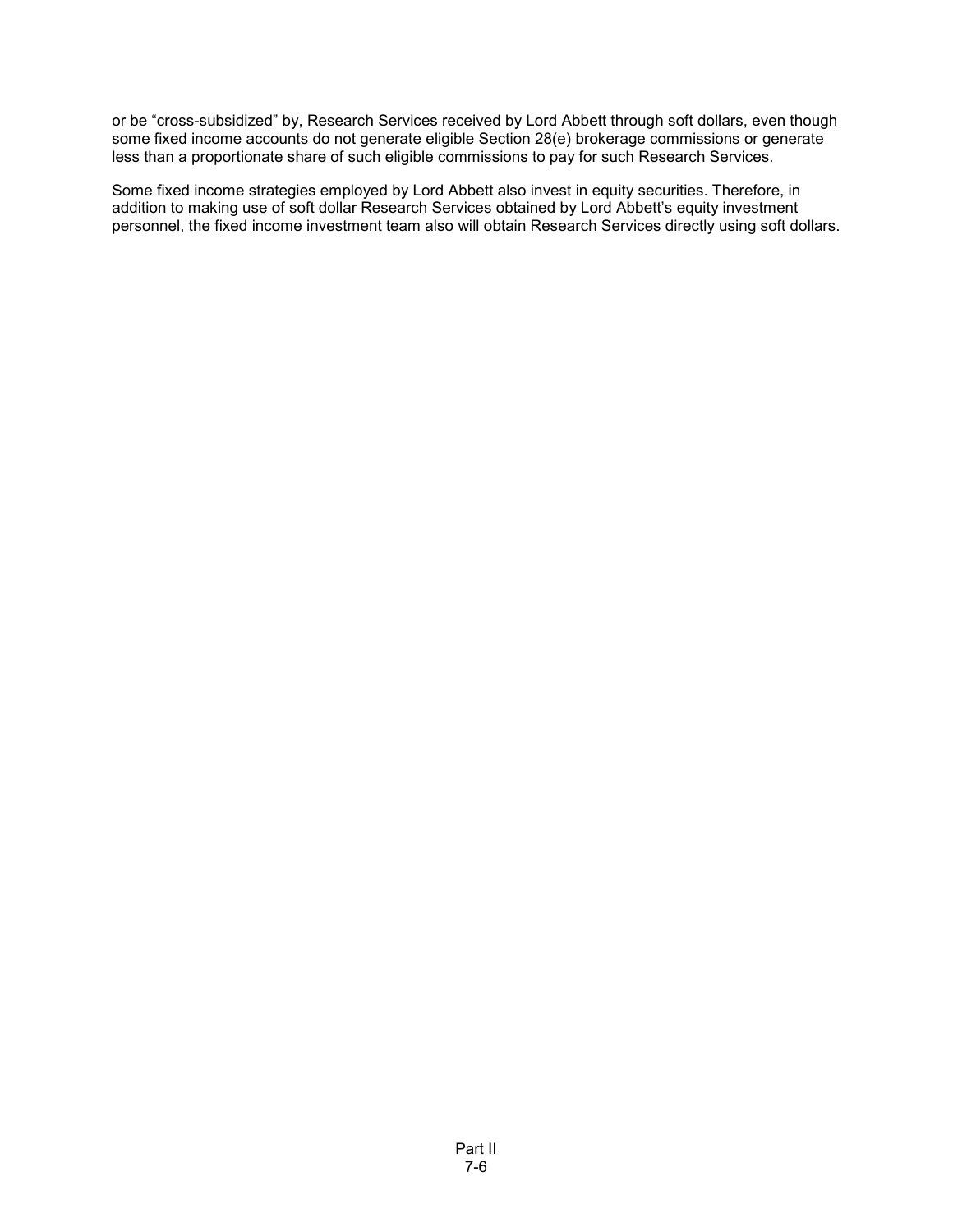#### **8. CLASSES OF SHARES**

Each Fund offers investors different classes of shares, which are described in each Fund's prospectus and SAI. The different classes of shares of each Fund represent investments in the same portfolio of securities but are subject to different expenses and will likely have different share prices. Investors should read this section carefully together with the corresponding section in the relevant Fund's prospectus to determine which class represents the best investment option for their particular situations.

All classes of shares have equal noncumulative voting rights and equal rights with respect to dividends, assets and liquidation, except for certain class-specific expenses. They are fully paid and nonassessable when issued and have no preemptive or conversion rights, except as described in the prospectus and this SAI. Additional classes or funds may be added in the future. The 1940 Act requires that where more than one class or fund exists, each class or fund must be preferred over all other classes or funds in respect of assets specifically allocated to such class or fund.

Rule 18f-2 under the 1940 Act provides that any matter required to be submitted, by the provisions of the 1940 Act or applicable state law, or otherwise, to the holders of the outstanding voting securities of an investment company shall not be deemed to have been effectively acted upon unless approved by the holders of a majority of the outstanding shares of each class affected by such matter. Rule 18f-2 further provides that a class shall be deemed to be affected by a matter unless the interests of each class or fund in the matter are substantially identical or the matter does not affect any interest of such class or fund. However, Rule 18f-2 exempts the selection of the independent registered public accounting firm, the approval of a contract with a principal underwriter, and the election of board members from the separate voting requirements.

**Investment Trust, Securities Trust, and Trust I (each, a "Trust" and collectively, the "Trusts") only:** Each Trust is a Delaware statutory trust. The Trusts are not required to hold shareholder meetings each year. However, as stated in each Trust's Declaration, shareholder meetings may be called at any time by certain officers of the Trust, the Chairman of the Board, or by a majority of the Board, to let shareholders take action on the following:

- a matter that requires the approval or authorization of shareholders as provided for in the Trust's Declaration;
- a matter that requires shareholder approval or authorization under the 1940 Act or other applicable law, regulation, or SEC or state order; or
- other matters determined to be necessary or desirable.

In addition, under each of Investment Trust's and Securities Trust's Declaration, special shareholder meetings may also be called upon the written request from shareholders who hold at least 25% of the outstanding shares of the Trust that would be entitled to vote at the special shareholder meeting.

**Investment Trust and Securities Trust.** Under each Declaration, the Board may, without shareholder approval, merge or consolidate the Trust into, or sell and convey some or all of, the Trust's assets to one or more other entities, so long as the surviving entity is an open-end management investment company that will succeed to or assume the Trust's registration statement. The Board may also, without shareholder approval, incorporate the Trust under Delaware law. Further, the Board may, without shareholder approval, cause the Trust to organize a new entity, in which the Trust will have an interest, to take over some or all of the Trust's property or carry on the Trust's business.

Shareholders owning 50% or more of the then outstanding shares of the applicable Trust may bring derivative actions on behalf of the Trust, *provided* that the shareholders have requested that the Board take such action and the Board failed or refused to act for at least 60 days.

**Trust I.** Under the Declaration, the Board may, without shareholder approval, cause the Trust or any series or class to convert into or merge, reorganize or consolidate with or into one or more entities. The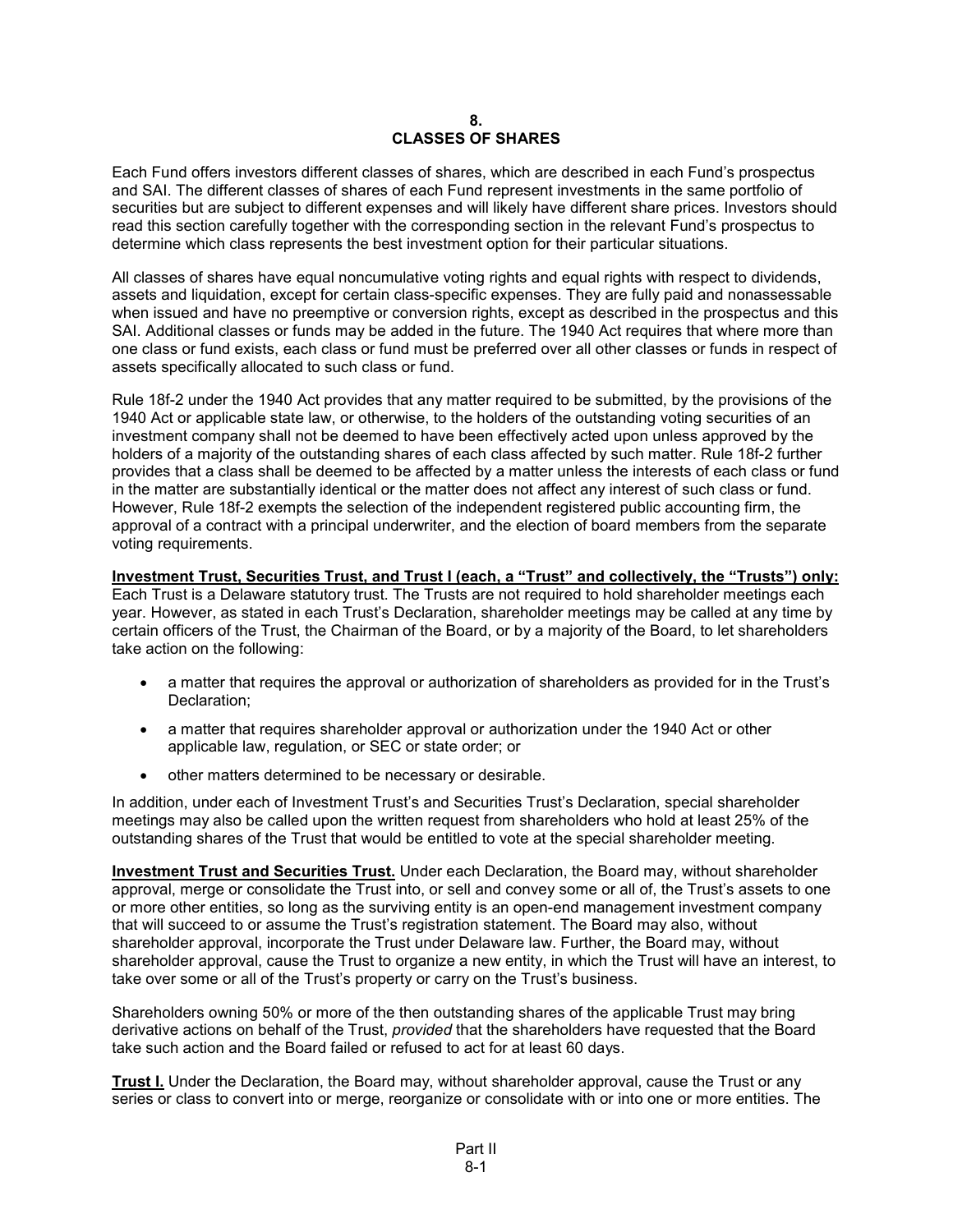Board may also, without shareholder approval, cause the Trust to incorporate under the laws of a state, commonwealth, possession or colony of the United States. Further, the Board may, without shareholder approval, sell or convey all or substantially all of the assets of the Trust or any series or class to another entity for adequate consideration.

Shareholders may bring derivative actions on behalf of the Trust with respect to a series or class of the Trust, provided that the shareholders own 10% or more of the then outstanding shares of such series or class and have requested that the Board take such action and the Board failed or refused to act for a reasonable amount of time (requirements that do not apply to claims asserted under federal securities laws).

**Shareholder Liability.** Delaware law provides that each Trust's shareholders shall be entitled to the same limitations of personal liability extended to stockholders of private for profit corporations. However, this protection is not guaranteed. The courts of some states may decline to apply Delaware law on this point, which could result in different limitations of personal liability for shareholders. Each of the Investment Trust and Securities Trust Declaration contains an express disclaimer of shareholder liability for the acts, obligations, or affairs of the Trust. In addition, each Declaration requires that each agreement that the Trust enters into includes a disclaimer of shareholder liability for the acts, obligations, or affairs of the Trust. Further, each of the Investment Trust and Securities Trust Declaration indemnifies any shareholder or former shareholder held personally liable for the obligations of the Trust. The Trust I Declaration states that each shareholder of the Trust and of each series or class shall have the same limitation of personal liability extended to stockholders of private corporations for profit incorporated under the Delaware General Corporation Law. Thus, the risk of a shareholder incurring financial loss on account of shareholder liability is limited to circumstances in which Delaware law does not apply, no contractual limitation of liability was in effect, and the portfolio is unable to meet its obligations. Lord Abbett believes that, in view of the above, the risk of personal liability to shareholders is extremely remote.

## **Affiliated Fund, Bond Debenture Fund, Developing Growth Fund, Global Fund, Mid Cap Stock Fund, Municipal Income Fund, Research Fund, Series Fund, and Money Market Fund (each, a "Company" and collectively, the "Companies") only:**

Each Company is incorporated under Maryland law. Each Company's By-Laws provide that no annual shareholder meetings will be held except under the following circumstances:

- the Company's shareholders are required by the 1940 Act to vote on the election of directors;
- the majority of the Board requests a meeting; or
- upon the written request by shareholders holding at least 25% of the outstanding stock of the Company entitled to vote at the meeting.

Each Company's By-Laws provide that a special shareholder meeting may be called for any purpose. A special meeting will be held under the following circumstances:

- upon the request of the Chairman of the Board or the President or by a majority of the Board; or
- upon the written request by shareholders holding at least 25% of the outstanding stock of the Company entitled to vote at the meeting.

# **The following sections apply to all Funds, as applicable:**

The Funds offer investors different classes of shares. Each Fund's prospectus and SAI describes the classes of shares the Fund currently offers and each class' availability to investors. Presently, the Funds, with the exception of Series Fund, may offer Class A, C, F, F3, I, P, R2, R3, R4, R5, and R6 shares. Additionally, Ultra Short Bond Fund may offer Class A1 shares. Series Fund has two classes of shares, the Variable Contract Class (VC Shares) and Pension Class, though the Pension Class is not currently offered. More information on the various classes of shares offered by each Fund is available in the Fund's prospectus and on the cover page of this SAI. Below is additional information on certain share classes offered by the Funds, though, as stated, each Fund may not offer each share class.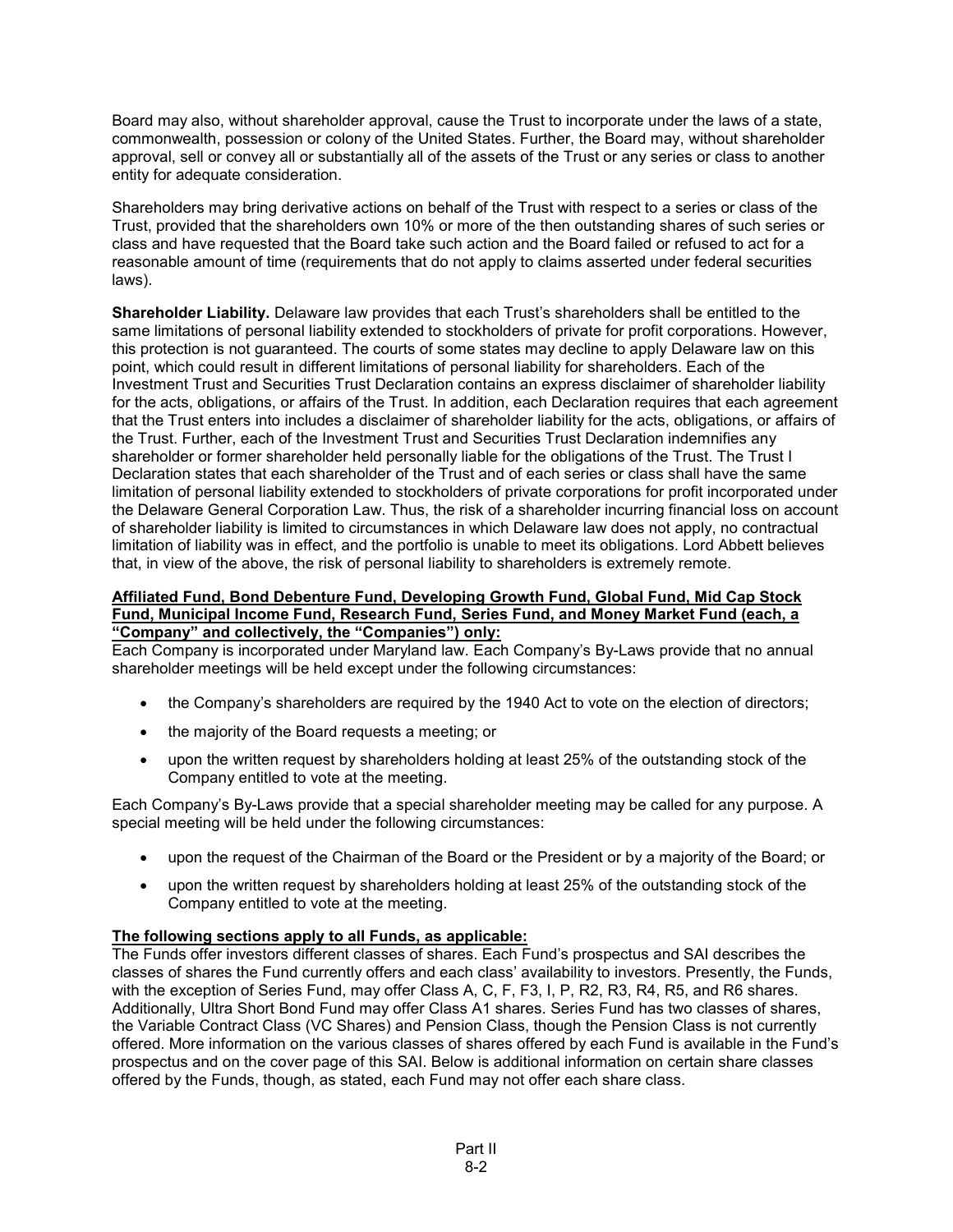**Class A, A1, C, F, F3, I, R2, R3, R4, R5, and R6 Shares.** Class A, A1, C, F, F3, I, R2, R3, R4, R5, and R6 shares of each Fund are subject to the applicable sales charge (if any), fees, expenses, reductions and waivers described in each Fund's prospectus.

**Conversions of Class C Shares.** Class C shares will convert automatically into Class A shares eight years after the date of purchase. When Class C shares that a shareholder acquired through a purchase or exchange convert, any other Class C shares that the shareholder acquired as reinvested dividends and distributions also will convert into Class A shares on a pro rata basis. Class C shares held through a financial intermediary will be converted into Class A shares only if the intermediary can document that the shareholder has met the required holding period. It is the financial intermediary's (and not the Fund's) responsibility to keep records and to ensure that the shareholder is credited with the proper holding period. Not all financial intermediaries are able to track purchases to credit individual shareholders' holding periods. In particular, group retirement plans held through third party intermediaries that hold Class C shares in an omnibus account may not track participant level share lot aging. Please consult with your financial intermediary about your eligibility to exercise this conversion privilege.

**Class P Shares.** Class P shares of each Fund are subject to the applicable fees, expenses, reductions, and waivers described in each Fund's prospectus. For Funds that offer Class P shares, Class P shares are closed to substantially all new investors and are offered only on a limited basis as described in the applicable Fund's prospectus. However, shareholders that held Class P shares as of October 1, 2007 may continue to hold their Class P shares and may make additional purchases.

**Class VC Shares.** Class VC shares are not offered directly to the public. Rather, Class VC shares of the Funds currently are offered only to separate accounts of certain insurance companies. Class VC shares are subject to the applicable fees, expenses, reductions, and waivers described in the applicable Fund's prospectus. Class VC shares are not subject to a CDSC.

## **The following sections do not apply to Series Fund:**

**CDSC.** A CDSC applies upon early redemption of shares for certain classes. The classes of shares of each Fund that are subject to a CDSC (if any) are described in the applicable Fund's prospectus. A CDSC (i) will be assessed on the lesser of the NAV of the shares at the time of the redemption or the NAV when the shares originally were purchased; and (ii) will not be imposed on the amount of your account value represented by the increase in NAV over the initial purchase price (including increases due to the reinvestment of dividends and capital gains distributions) and upon early redemption of shares. In the case of Class A or A1 shares, this increase is represented by shares having an aggregate dollar value in your account. In the case of Class C shares, this increase is represented by that percentage of each share redeemed where the NAV exceeded the initial purchase price. The applicability and amount and nature of a CDSC, as it applies to a Fund's Class A, A1, or C shares, is described in the applicable Fund's prospectus. See the applicable Fund's prospectus for more information.

**Eligible Mandatory Distributions.** If Class A or C shares represent a part of an individual's total individual retirement account ("IRA") or 403(b) investment, the CDSC for the applicable share class will be waived only for that part of a mandatory distribution that bears the same relation to the entire mandatory distribution as the investment in that class bears to the total investment.

**General.** There is no CDSC charged on Class F, F3, I, P, R2, R3, R4, R5, or R6 shares; however, financial intermediaries may charge additional fees or commissions other than those disclosed in the prospectus and SAI, such as a transaction-based fee or other fee for its service, and may categorize and disclose these arrangements differently than the discussion here or in the prospectus. You may ask your financial intermediary about any payments it receives from Lord Abbett or the Funds, as well as about fees and/or commissions it charges.

A CDSC will not be imposed at the time of certain transfers or for certain transactions. See the applicable Fund's prospectus for information about the transfers and transactions for which sales charge reductions or waivers may apply. In the case of Class A or A1 shares, the CDSC is received by the Distributor and is intended to reimburse all or a portion of the amount paid by the Distributor if the shares are redeemed before the Funds have had an opportunity to realize the anticipated benefits of having a long-term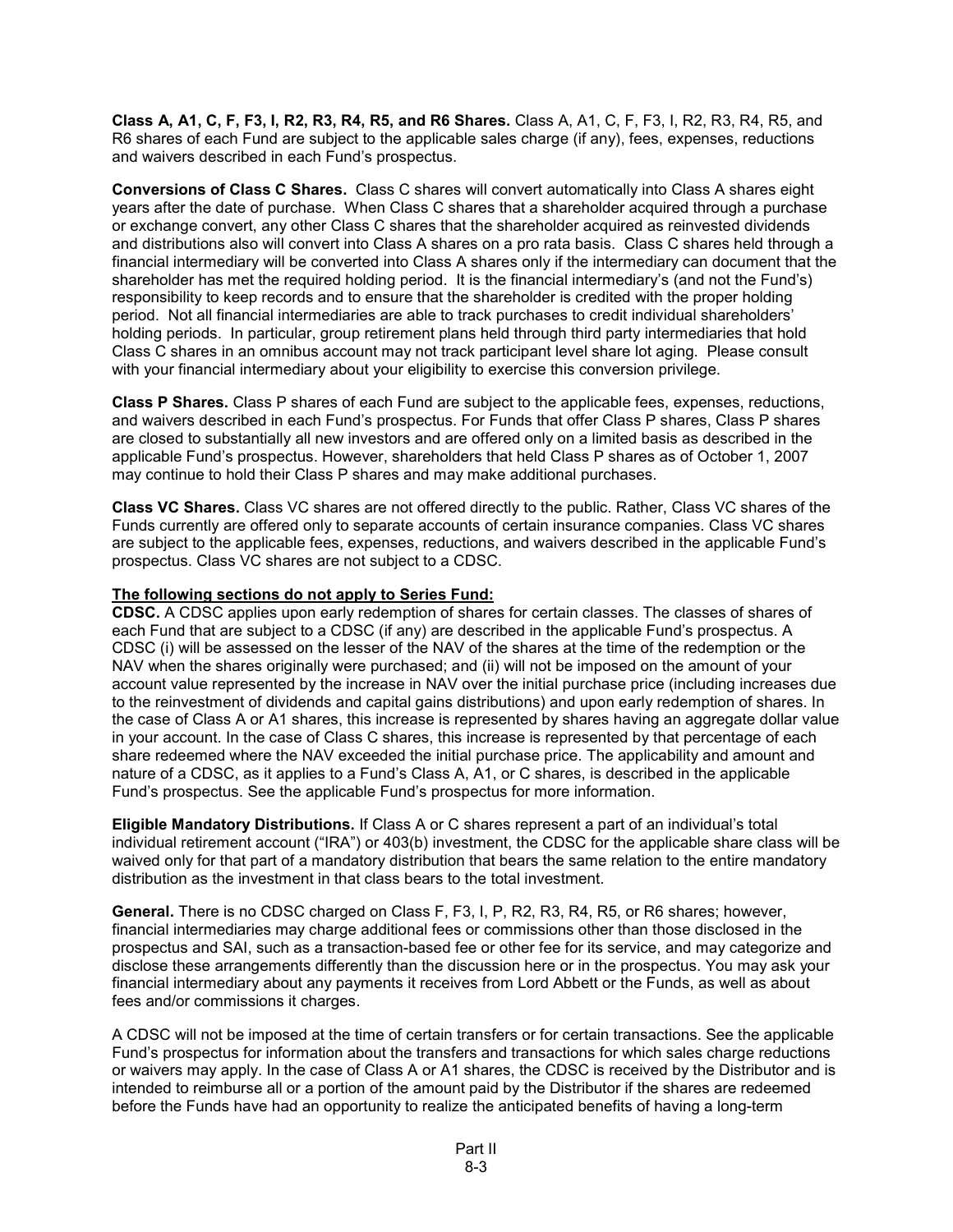shareholder account in the Funds. In the case of Class C shares, the CDSC is received by the Distributor and is intended to reimburse its expenses of providing distribution-related services to the Funds (including recoupment of the commission payments made) in connection with the sale of Class C shares before the Distributor has had an opportunity to realize its anticipated reimbursement by having such a long-term shareholder account subject to the Class C shares Distribution Fee.

In no event will the percentage used to calculate CDSCs for Class A, A1, and C shares (as described in each Fund's prospectus, when applicable) exceed the lesser of (i) the NAV of the shares redeemed or (ii) the original cost of such shares (or of the exchanged shares for which such shares were acquired). No CDSC will be imposed when the investor redeems (i) shares representing an aggregate dollar amount of his or her account, in the case of Class A or A1 shares, (ii) that percentage of each share redeemed, in the case of Class C shares, derived from increases in the value of the shares above the total cost of shares being redeemed due to increases in NAV, (iii) shares with respect to which no Fund paid fees under a Rule 12b-1 Plan, or (iv) shares that, together with exchanged shares, have been held continuously (a) until the first day of the month in which the one year anniversary of the original purchase falls (in the case of Class A shares for all Funds other than series of Municipal Income Fund), (b) until the first day of the month in which the eighteen month anniversary of the original purchase falls (in the case of Class A1 shares and Class A shares of series of Municipal Income Fund), and (c) for one year or more (in the case of Class C shares). In determining whether a CDSC is payable, (i) shares not subject to the CDSC will be redeemed before shares subject to the CDSC and (ii) of the shares subject to a CDSC, those held the longest will be the first to be redeemed.

**Shares Offered Through Retirement and Benefit Plans or Fee-Based Programs.** Certain share classes of the Funds may be offered as investment options in retirement and benefit plans and fee-based programs. Financial intermediaries may provide some of the shareholder servicing and account maintenance services with respect to these accounts and their participants, including transfers of registration, dividend payee changes, and generation of confirmation statements, and may arrange for third parties to provide other investment or administrative services. Retirement and benefit plan participants may be charged fees for these and other services and fee-based program participants generally pay an overall fee that, among other things, covers the cost of these services. These fees and expenses are in addition to those paid by the Funds, and could reduce your ultimate investment return in Fund shares. For questions about such accounts, contact your sponsor, employee benefits office, plan administrator, or other appropriate organization.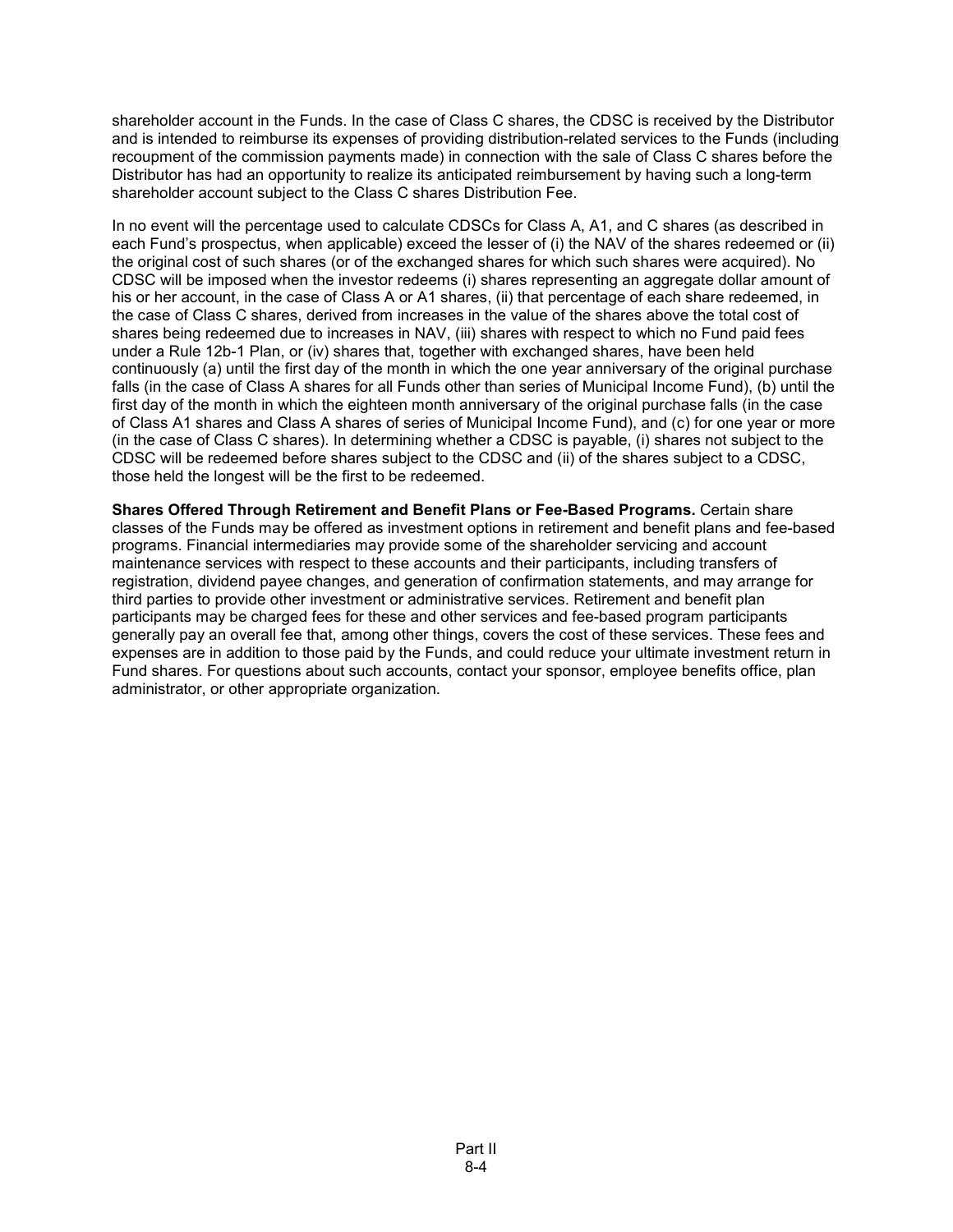## **9. PURCHASES, REDEMPTIONS, PRICING, AND PAYMENTS TO DEALERS**

**Pricing of Fund Shares.** Information concerning how Fund shares are valued and the method for determining the public offering price is contained in the applicable Fund's prospectus.

Under normal circumstances, we calculate the NAV per share for each class of the Funds as of the close of the NYSE on each day that the NYSE is open for trading by dividing the total net assets of the class by the number of shares of the class outstanding at the time of calculation. The NYSE is closed on Saturdays and Sundays and on days when it observes the following holidays: New Year's Day, Martin Luther King, Jr. Day, Presidents' Day, Good Friday, Memorial Day, Juneteenth National Independence Day, Independence Day, Labor Day, Thanksgiving Day, and Christmas Day. The NYSE may change its holiday schedule or hours of operation at any time.

The Funds' fair value policies and procedures and valuation practices may be subject to change as a result of the new Rule 2a-5 under the 1940 Act.

# **The following paragraphs do not apply to Money Market Fund:**

Portfolio securities are valued at market value as of the close of the NYSE. Market value will be determined as follows: securities listed or admitted to trading privileges on any national or foreign securities exchange, or on the NASDAQ National Market System are valued at the market closing price on the exchange or system on which they are principally traded on the valuation date. If there is no trading on the principal exchange or system on the valuation date, the closing price on the secondary exchange or system on which the security is most actively traded is used. Unlisted equity securities are valued at the last transaction price, or if there were no transactions that day, at the mean between the last bid and asked prices. Unlisted fixed income securities (other than those with remaining maturities of 60 days or less) are valued at prices supplied by independent pricing services, which prices are valuations supplied by broker-dealers or evaluated or "matrix" prices based on electronic data processing techniques. Such valuations are based on the mean between the bid and asked prices, when available, and are based on the bid price when no asked price is available. Unlisted fixed income securities having remaining maturities of 60 days or less are valued at their amortized cost. The principal markets for non-U.S. securities and U.S. fixed income securities also generally close prior to the close of the NYSE. Consequently, values of non-U.S. investments and U.S. fixed income securities will be determined as of the earlier closing of such exchanges and markets unless a Fund prices such a security at its fair value. Securities for which market quotations are not readily available are valued at fair market value under procedures approved by the Board, as described in the prospectus.

All assets and liabilities expressed in foreign currencies will be converted into U.S. dollars at the exchange rates of such currencies against U.S. dollars provided by an independent pricing service as of the close of regular trading on the NYSE. If such exchange rates are not available, the rate of exchange will be determined in accordance with policies established by the Board.

### **The following paragraph applies to Money Market Fund only:**

The Fund has adopted a policy to invest 99.5% or more of its total assets in cash, U.S. Government securities, and/or repurchase agreements that are collateralized fully (*i.e.*, collateralized by cash and/or U.S. Government securities) in order to qualify as a "government money market fund" under Rule 2a-7 under the 1940 Act. As a "government money market fund" under Rule 2a-7, the Fund will be permitted to use the amortized cost method of valuation to seek to maintain a \$1.00 share price. We attempt to maintain a NAV of \$1.00 per share for all classes for purposes of sales and redemptions, but there is no assurance that we will be able to do so. The Fund's Board has determined that it is in the best interests of the Fund and its shareholders to value the Fund's portfolio securities under the amortized cost method of securities valuation pursuant to Rule 2a-7 under the 1940 Act, so long as that method fairly reflects the Fund's market-based NAV. Rule 2a-7 contains certain maturity, diversification, quality, and liquidity requirements that apply to any fund employing the amortized cost method in reliance on the Rule and to any registered investment company that, like the Fund, holds itself out as a money market fund.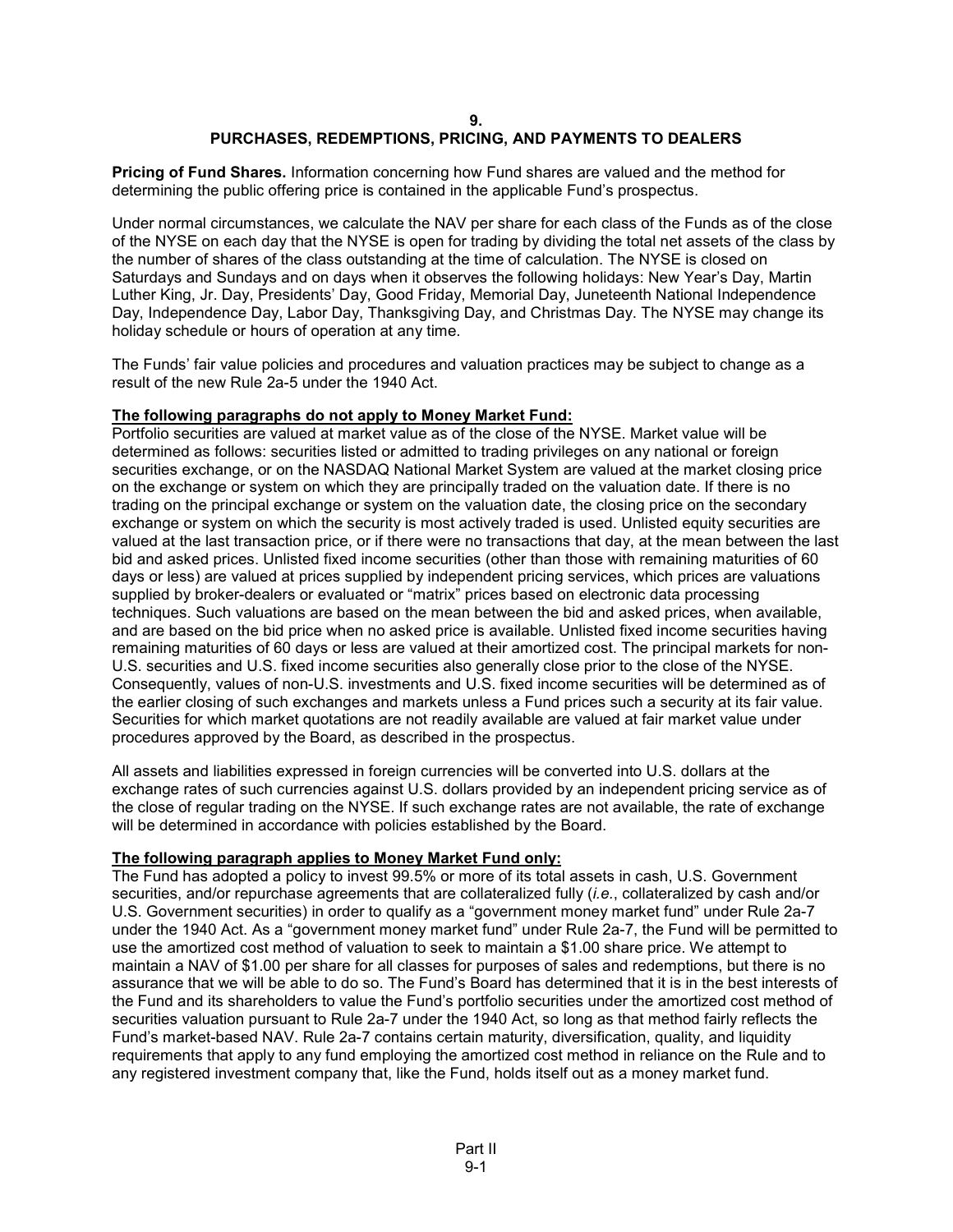# **The following sections do not apply to Series Fund:**

**NAV Purchases of Class A Shares.** Class A and A1 shares of some Funds may be purchased at NAV with no sales charge at the time of purchase under certain circumstances as described in each Fund's prospectus. See the applicable Fund's prospectus for further information.

In addition to the circumstances described in each applicable Fund's prospectus, Class A shares may be purchased at NAV by the Board Members, officers of each Fund, and employees and partners of Lord Abbett (including retired persons who formerly held such positions and family members of such persons). Class A shares also may be purchased at NAV (i) by employees, partners, and owners of unaffiliated consultants and advisors to Lord Abbett, the Distributor, or the Funds who consent to such purchase if such persons provide service to Lord Abbett, the Distributor, or the Funds on a continuing basis and are familiar with the Funds, (ii) in connection with a merger, acquisition, or other reorganization, (iii) by employees of our shareholder servicing agent, or (iv) by the trustees or custodians under any pension or profit-sharing plan or payroll deduction IRA established for the benefit of the Board Members, employees of Lord Abbett, or employees of our shareholder service agents. Shares are offered at NAV to these investors for the purpose of promoting goodwill with employees and others with whom the Distributor and/or the Funds have a business relationship.

In addition, Class A shares may be acquired without a front-end sales charge in certain exchange transactions. Please see "Exchanges" below. Also, a front-end sales charge may not be imposed when acquiring Class A shares of a Fund through certain conversions and transfers. See the applicable Fund's prospectus for further information.

**Exchanges.** To the extent offers and sales may be made in your state, you may exchange some or all of your shares of any class of a Fund for (i) Funds currently offered to the public with a sales charge (frontend, back-end, or level, except for Class A1 shares) or (ii) Money Market Fund. The exchange privilege is not available to an investor for any share class of a Fund that would not be offered to the investor if he or she was seeking a new purchase in the applicable share class. Shareholders in other Funds, with the exception of Series Fund, generally have the same right to exchange their shares for the corresponding class of a Fund's shares.

Each Fund, other than Ultra Short Bond Fund and Money Market Fund, is not designed for short-term investors and is not designed to serve as a vehicle for frequent trading in response to short-term swings in the market. Each Fund reserves the right to modify, restrict, or reject any purchase order or exchange request if the Fund or the Distributor determines that it is in the best interest of the Fund and its shareholders. In addition, each Fund may revoke or modify the privilege for all shareholders upon 60 days' written notice.

You should read the prospectus of the other Fund before exchanging. In establishing a new account by exchange, shares of the Fund being exchanged must have a value equal to at least the minimum initial investment required for the other Fund into which the exchange is made.

An exchange transaction is based on the relative NAVs of the shares being exchanged. The exchange is executed at the NAVs next determined after a Fund or its authorized agent receives your exchange order in proper form. Exchanges of a Fund's shares for shares of another Fund generally will be treated as a sale of the Fund's shares and any gain on the transaction may be subject to federal income tax. In the case of an exchange of shares that have been held for 90 days or less where no sales charge is payable on the exchange, the original sales charge incurred with respect to the exchanged shares will be taken into account in determining gain or loss on the exchange only to the extent such charge exceeds the sales charge that would have been payable on the acquired shares, had they been acquired for cash rather than by exchange. The portion of the original sales charge not so taken into account will increase the basis of the acquired shares.

No sales charges are imposed on exchanges, except in the case of exchanges out of Ultra Short Bond Fund or Money Market Fund. Exchanges of Ultra Short Bond Fund or Money Market Fund shares for shares of any Fund (not including shares described under "Div-Move" below) are subject to a sales charge in accordance with the prospectus of that Fund unless a sales charge (front-end, back-end, or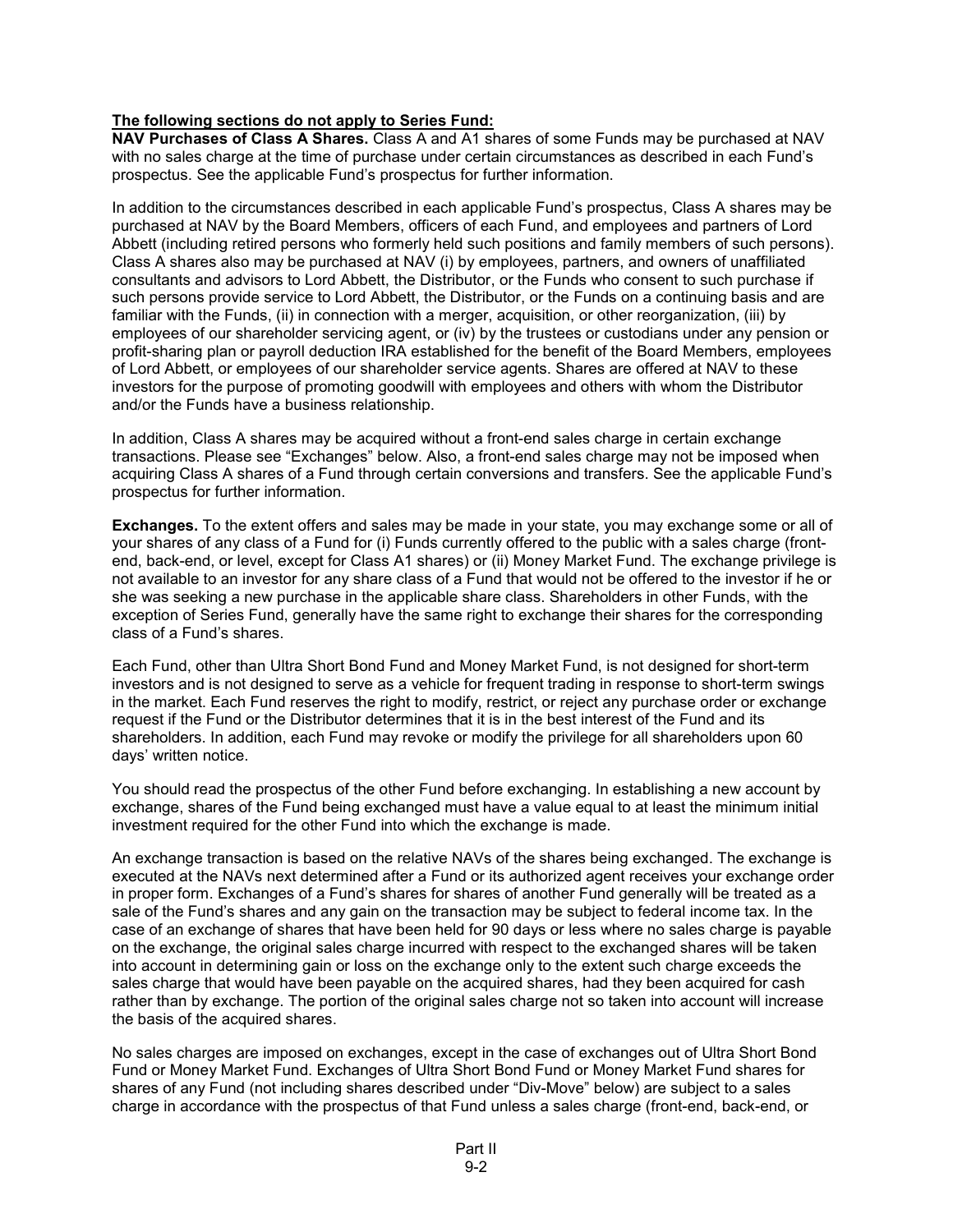level) was paid on the initial investment in shares of a Fund and those shares subsequently were exchanged for the shares of Ultra Short Bond Fund or Money Market Fund that are currently being exchanged for shares of another Fund. No CDSC will be charged on an exchange of shares of the same class between Funds. Upon redemption of shares out of a Fund, the applicable CDSC will be charged. Thus, if shares of a Fund are tendered in exchange ("Exchanged Shares") for shares of the same class of another fund and the Exchanged Shares are subject to a CDSC, the CDSC will carry over to the shares being acquired (including shares of Ultra Short Bond Fund or Money Market Fund) ("Acquired Shares"). Any CDSC that is carried over to Acquired Shares is calculated as if the holder of the Acquired Shares had held those shares from the date on which he or she became the holder of the Exchanged Shares. Acquired Shares held in Ultra Short Bond Fund or Money Market Fund that are subject to a CDSC will be credited with the time these shares are held in Ultra Short Bond Fund or Money Market Fund.

Shares of one class of a Fund, with the exception of Money Market Fund, may be converted into (*i.e.*, reclassified as) shares of a different class of the Fund in certain circumstances. See the applicable Fund's prospectus for further information.

**Redemptions.** A redemption order is in good order when it contains all of the information and documentation required by the order form or otherwise by the Distributor or a Fund to carry out the order. You should read the applicable Fund's prospectus for more information regarding the Fund's procedures for submitting redemption requests.

As described in the applicable Fund's prospectus, redemptions may be suspended or payment postponed in certain circumstances. Redemptions, even when followed by repurchases, are generally taxable transactions for shareholders that are subject to U.S. federal income tax.

Money Market Fund, as a government money market fund under Rule 2a-7, will not be subject to a liquidity fee and/or a redemption gate on Fund redemptions, but the Fund's Board has reserved its ability to change this policy with respect to liquidity fees and/or redemption gates. However, such change would only become effective after shareholders have been provided with specific advance notice of a change in its policy and have been provided with the opportunity to redeem their shares in accordance with Rule 2a-7 before the policy change became effective.

**Div-Move.** Under the Div-Move service described in the prospectus, you can invest the dividends paid on your account of any class into an existing account of the same class in any other Fund available for purchase. The account must either be your account, a joint account for you and your spouse, a single account for your spouse, or a custodial account for your minor child under the age of 21. You should read the prospectus of the other Fund before investing.

**Invest-A-Matic.** The Invest-A-Matic method of investing in the Funds and/or any other Eligible Fund (as defined in the prospectus) is described in each Fund's prospectus. To avail yourself of this method you must complete the application form, selecting the time and amount of your bank checking account withdrawals and the funds for investment, include a voided, unsigned check, and complete the bank authorization.

**SWP.** The SWP is described in each Fund's prospectus. The SWP involves the planned redemption of shares on a periodic basis by receiving either fixed or variable amounts at periodic intervals. Because the value of shares redeemed may be more or less than their cost, gain or loss may be recognized for income tax purposes on each periodic payment. Normally, you may not make regular investments at the same time you are receiving systematic withdrawal payments because it is not in your interest to pay a sales charge on new investments when, in effect, a portion of that new investment is soon withdrawn. The minimum investment accepted while a withdrawal plan is in effect is \$1,000. The SWP may be terminated by you or by us at any time by written notice.

**Retirement Plans.** Each Fund's prospectus indicates the types of retirement plans for which Lord Abbett provides forms and explanations. The forms name UMB Bank, N.A. as custodian and contain specific information about the plans, excluding 401(k) plans. Financial intermediaries may provide some of the shareholder servicing and account maintenance services with respect to these plans and their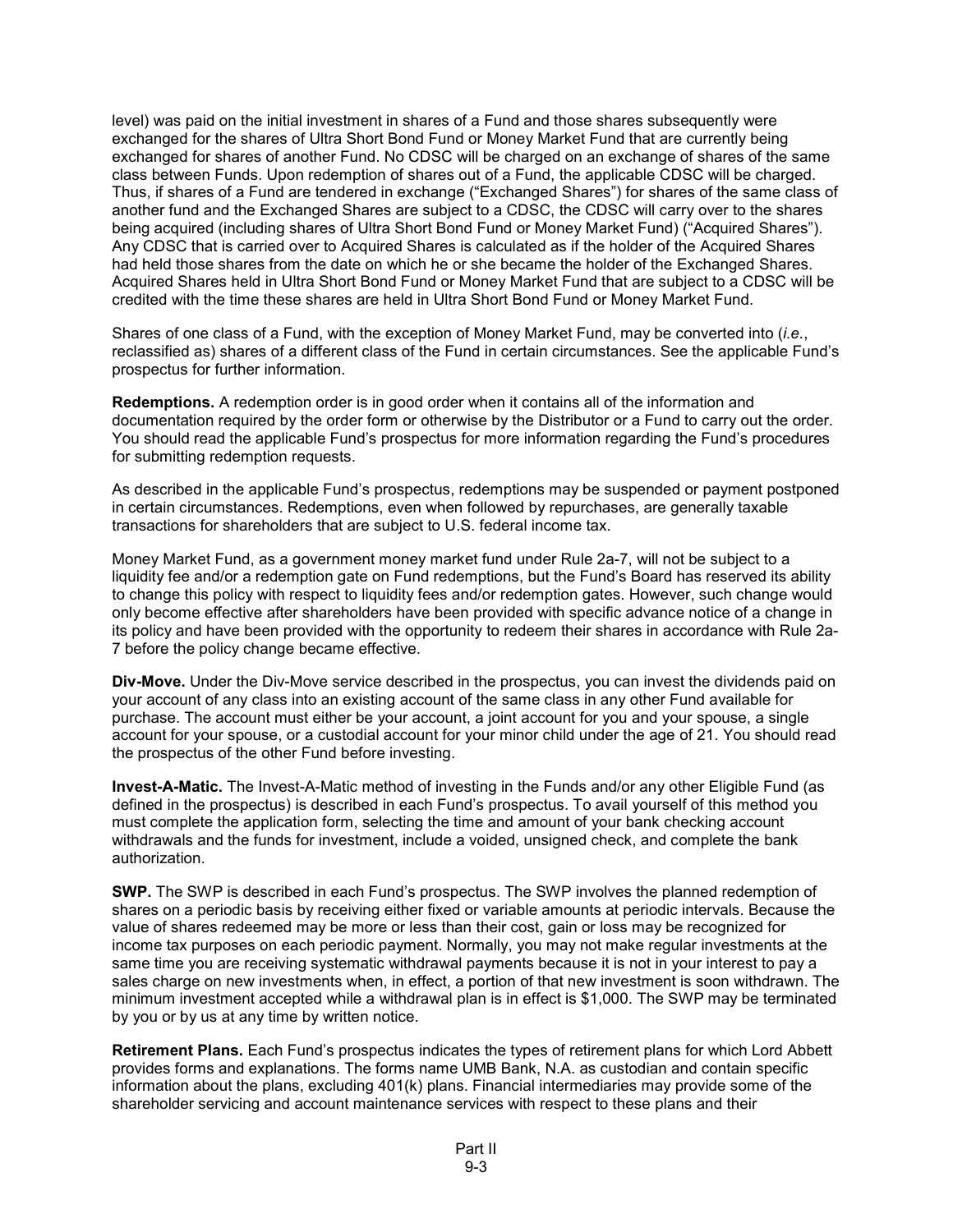participants, including transfers of registration, dividend payee changes, and generation of confirmation statements, and may arrange for third parties to provide other investment or administrative services. Retirement and benefit plan participants may be charged fees for these and other services and explanations of the eligibility requirements, annual custodial fees and other fees, and allowable tax advantages and penalties are set forth in the relevant plan documents. These fees and expenses are in addition to those paid by the Funds, and could reduce your ultimate investment return in Fund shares. Adoption of any of these plans should be on the advice of your legal counsel or qualified tax advisor.

## **The following section does not apply to Money Market Fund or Series Fund:**

**Rights of Accumulation.** As stated in each Fund's prospectus, Purchasers (as defined in the prospectus) may aggregate their investments in certain share classes of any Eligible Fund to reduce the sales charge on a new purchase of Class A or A1 shares of any Eligible Fund.

To the extent your financial intermediary is able to do so, the value of Class A, A1, C, F, and P shares of Eligible Funds, determined for the purpose of reducing the sales charge of a new purchase under the Rights of Accumulation, will be calculated at the higher of (1) the aggregate current maximum offering price of your existing Class A, A1, C, F, and P shares of Eligible Funds ("Market Value") determined as of the time your new purchase order is processed or (2) the aggregate amount you invested in such shares (including reinvestments of dividend and capital gain distributions but excluding capital appreciation) less any redemptions ("Investment Value"). Depending on the way in which the registration information is recorded for the account in which your shares are held, the value of your holdings in that account may not be eligible for calculation at the Investment Value. For example, shares held in accounts maintained by financial intermediaries in nominee or street name may not be eligible for calculation at Investment Value. In such circumstances, the value of the shares may be calculated at Market Value for purposes of the Rights of Accumulation.

You should retain any information and account records necessary to substantiate the historical amounts you and any related Purchasers have invested in Eligible Funds. In certain circumstances, unless you provide documentation (or your financial intermediary maintains records) that substantiates a different Investment Value, your shares will be assigned an initial Investment Value for purposes of Rights of Accumulation. Specifically, Class A, C, F, and P shares of Eligible Funds acquired in calendar year 2007 or earlier will be assigned an initial Investment Value equal to the Market Value of those holdings as of the last business day of December 31, 2007. Similarly, Class A, C, F, and P shares of Eligible Funds transferred to an account with another financial intermediary will be assigned an initial Investment Value equal to the Market Value of such shares on the transfer date. Thereafter, the Investment Value of such shares will increase or decrease according to your actual investments, reinvestments, and redemptions. You must contact your financial intermediary or the Fund if you have additional information that is relevant to the calculation of the Investment Value of your holdings for purposes of reducing sales charges pursuant to the Rights of Accumulation.

# **The following sections apply to all Funds:**

**Purchases through Financial Intermediaries.** The Funds and/or the Distributor have authorized one or more agents, who may designate other intermediaries, to receive purchase and redemption orders on the Funds' or the Distributor's behalf. A Fund will be deemed to have received a purchase or redemption order when an authorized agent or, if applicable, an agent's authorized designee, receives the order. The order will be priced at the NAV next computed after it is received by the Fund's authorized agent, or, if applicable, the agent's authorized designee. A financial intermediary may charge transaction fees on the purchase and/or sale of Fund shares.

**Payments Made to Financial Intermediaries.** Financial intermediaries may be entitled to receive compensation for selling Fund shares and may receive different compensation for selling one class than for selling another class. A financial intermediary's receipt of additional compensation may create conflicts of interest between the financial intermediary and its clients. In some circumstances, these payments may create an incentive for the financial intermediary or its investment professionals to recommend or sell Fund shares to you over another mutual fund or to recommend or sell a particular share class to you over another share class. See the applicable Fund's prospectus for more information.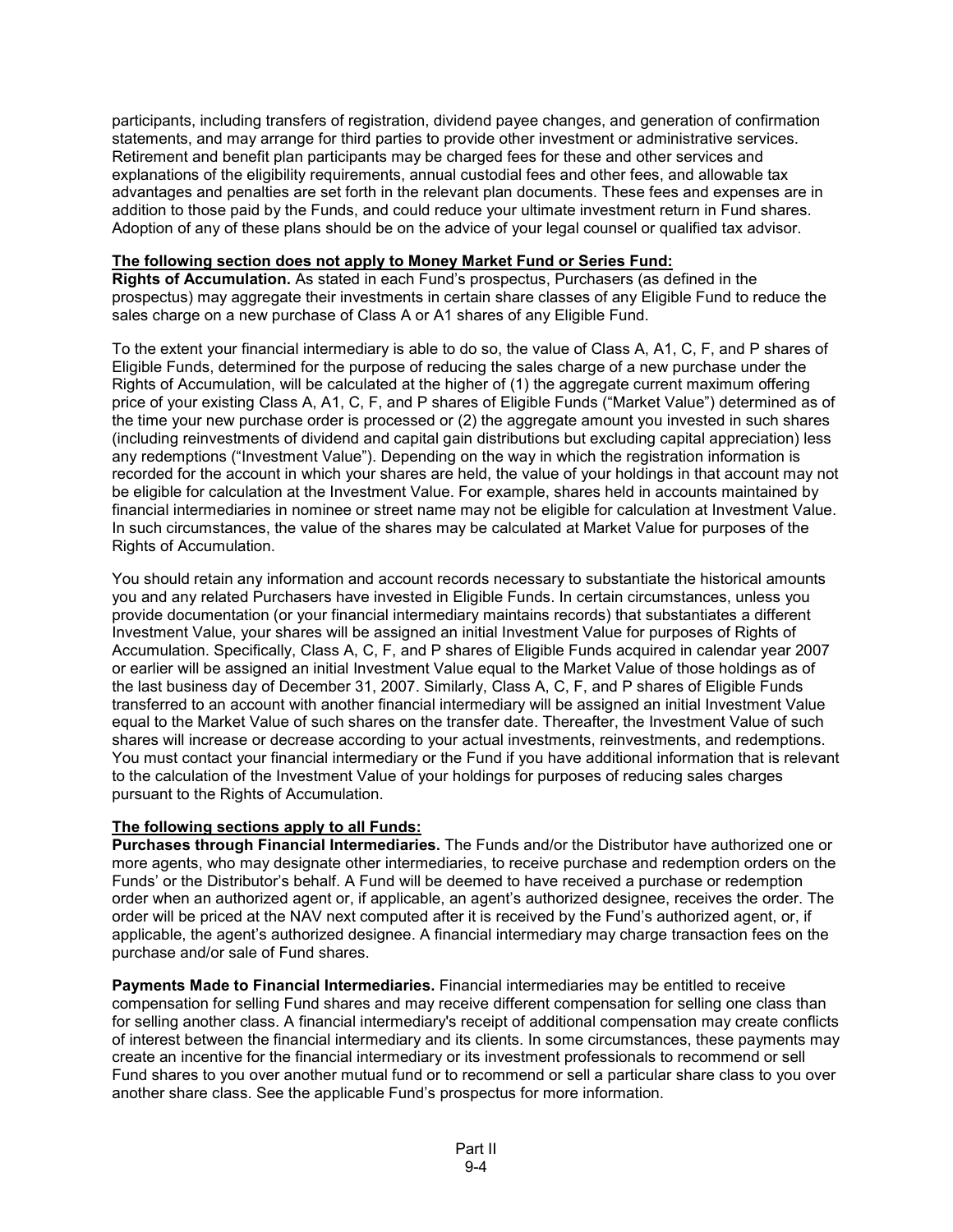**Revenue Sharing and Other Payments to Dealers and Financial Intermediaries.** As described in the prospectus, Lord Abbett or the Distributor, in its sole discretion, at its own expense and without cost to the Funds or shareholders, also may make payments to dealers and other firms authorized to accept orders for Fund shares (collectively, "Dealers") in connection with marketing and/or distribution support for Dealers, shareholder servicing, entertainment, training and education activities for the Dealers, their investment professionals and/or their clients or potential clients, and/or the purchase of products or services from such Dealers. Some of these payments may be referred to as revenue sharing payments. As of April 1, 2022, the Dealers to whom Lord Abbett or the Distributor has agreed to make revenue sharing payments (not including payments for entertainment, and training and education activities for the Dealers, their investment professionals and/or their clients or potential clients) with respect to the Funds were as follows:

Advisor Group ADP Broker-Dealer Inc. AIG Advisor Group, Inc. (f/k/a Woodbury Financial Services, Inc.) Allstate Life Insurance Company Allstate Life Insurance Company of New York American Enterprise Investment Services Inc. American United Life Insurance Company Ascensus, Inc. B.C. Ziegler and Company BlackRock Advisors, LLC Business Men's Assurance Company of America/RBC Insurance Cadaret, Grant & Co., Inc. Cambridge Investment Research, Inc. Cetera Advisor Networks LLC Cetera Advisors LLC Cetera Financial Specialists LLC Cetera Investment Services LLC Charles Schwab & Co., Inc. Citigroup Global Markets, Inc. Commonwealth Financial Network CRI Securities, LLC CUSO Financial Services, L.P. Delaware Life Insurance and Annuity Company of New York Edward D. Jones & Co., L.P. Envestnet Asset Management, Inc. Equitable Advisors, LLC previously AXA Advisors Equitable Life Insurance Company Family Investors Company Fidelity Brokerage Services, LLC First Allied Securities, Inc. (Cetera) First Security Benefit Life Insurance and Annuity Company First SunAmerica Life Insurance Company Forethought Life Insurance Company Genworth Life & Annuity Insurance Company Genworth Life Insurance Company of New York Girard Securities, Inc. (Cetera) GWFS Equities, Inc. Goldman, Sachs & Co. Hartford Life and Annuity Insurance Company Hartford Life Insurance Company HighTower Holding LLC Investors Capital Corporation (Cetera) James I. Black & Co. Janney Montgomery Scott LLC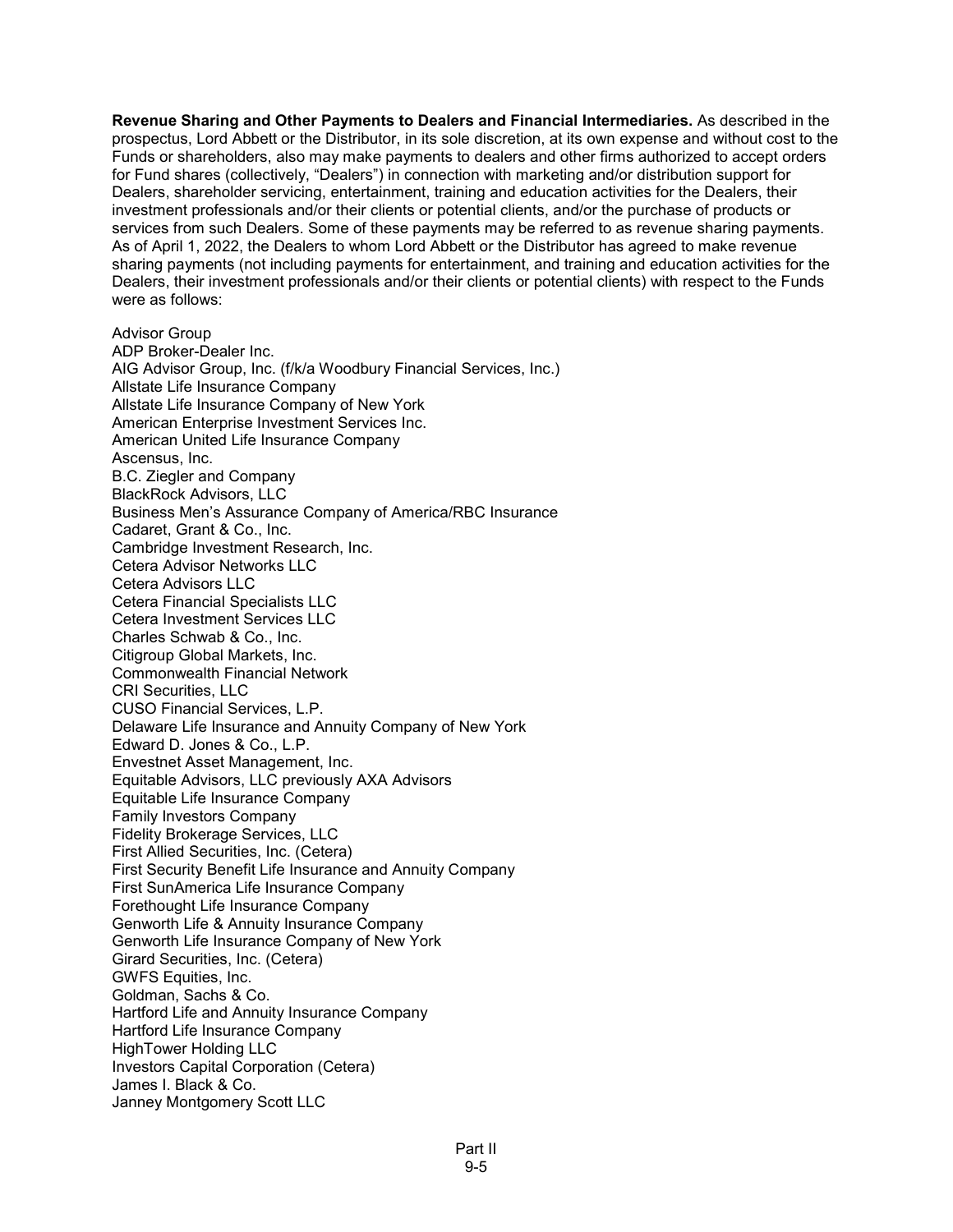John Hancock Life Insurance Company (U.S.A.) John Hancock Life Insurance Company of New York Kestra Investment Services, Inc. Leumi Investment Services Inc. Lincoln Financial Advisors Corp. Lincoln Financial Securities Corp. Lincoln Life & Annuity Company of New York Lincoln National Life Insurance Company Linsco/Private Ledger Corp. (LPL Financial Services, Inc.) Massachusetts Mutual Life Insurance Company Merrill Lynch, Pierce, Fenner & Smith Incorporated (and/or certain of its affiliates) MML Investors Services Morgan Stanley Smith Barney, LLC National Planning Holdings, Inc. Nationwide Investment Services Corporation Nationwide Life Insurance Company/Nationwide Life and Annuity Insurance Company. Pacific Life & Annuity Company Pacific Life Insurance Company PHL Variable Insurance Company Phoenix Life and Annuity Company Phoenix Life Insurance Company PNC Investment LLC Principal Life Insurance Company Principal National Life Insurance Company Protective Life Insurance Company Prudential Insurance Company of America Raymond James & Associates, Inc. Raymond James Financial Services, Inc. RBC Capital Markets Corporation (f/k/a RBC Dain Rauscher) RBC Capital Markets, LLC RBC Insurance d/b/a Liberty Life Insurance Robert W. Baird & Co. Incorporated Securian Financial Services, Inc. Security Benefit Life Insurance Company Sorrento Pacific Financial, LLC Summit Brokerage Services, Inc. (Cetera) SunAmerica Annuity Life Assurance Company Talcott Resolution Insurance Company TFS Securities, Inc. The Prudential Insurance Company of America The Variable Annuity Life Insurance Company TIAA-CREF Individual & Institutional Services, LLC Transamerica Advisors Life Insurance Company Transamerica Advisors Life Insurance Company of New York UBS Financial Services Inc. U.S. Bancorp Investments, Inc. Voya Financial Advisors, Inc. VSR Financial Services, Inc. (Cetera) Wells Fargo Clearing Services, LLC Wells Fargo Investments LLC

Additional Dealers may receive revenue sharing or other payments after April 1, 2022 and in future years. Any additions, modifications, or deletions to the list of Dealers identified above that have occurred since April 1, 2022 are not reflected. You can ask your Dealer about any payments it receives from Lord Abbett and its affiliates. For more specific information about any revenue sharing payments made to your Dealer,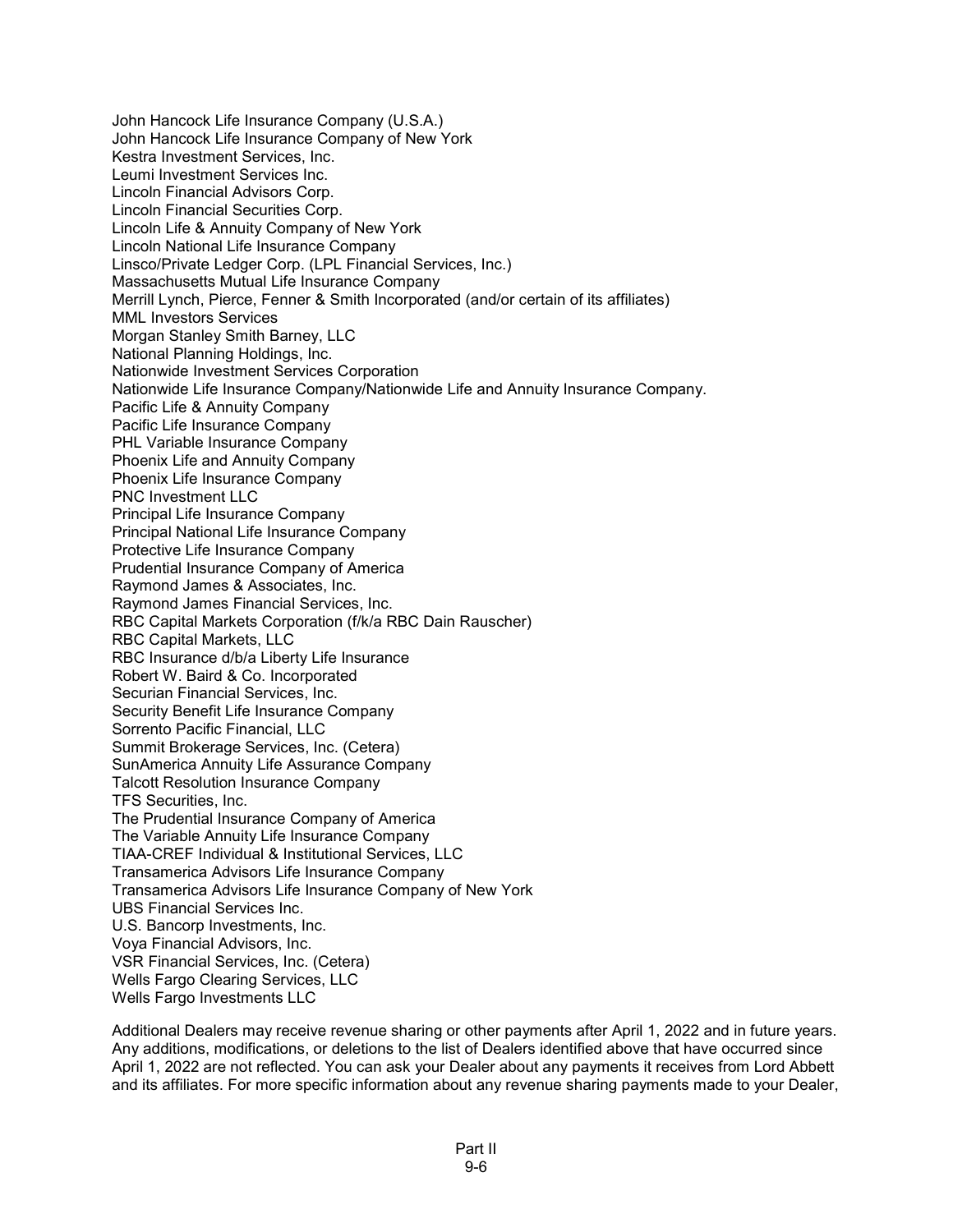you should contact your investment professional. See the applicable Fund's prospectus for further information.

The Funds understand that, in accordance with guidance from the U.S. Department of Labor, retirement and benefit plans, sponsors of qualified retirement plans, and/or recordkeepers may be required to use the fees they (or, in the case of recordkeepers, their affiliates) receive for the benefit of the retirement and benefit plans or the investors. This may take the form of recordkeepers passing the fees through to their clients or reducing the clients' charges by the amount of fees the recordkeeper receives from mutual funds.

**Redemptions in Kind.** Under circumstances in which it is deemed detrimental to the best interests of a Fund's shareholders to make redemption payments wholly in cash, the Fund may pay any portion of a redemption in excess of the lesser of \$250,000 or 1% of the Fund's net assets by a distribution in kind of readily marketable securities in lieu of cash. If a Fund pays redemption proceeds by distributing securities in-kind, you could incur brokerage or other charges and tax liability, and you will bear market risks until the distributed securities are converted into cash.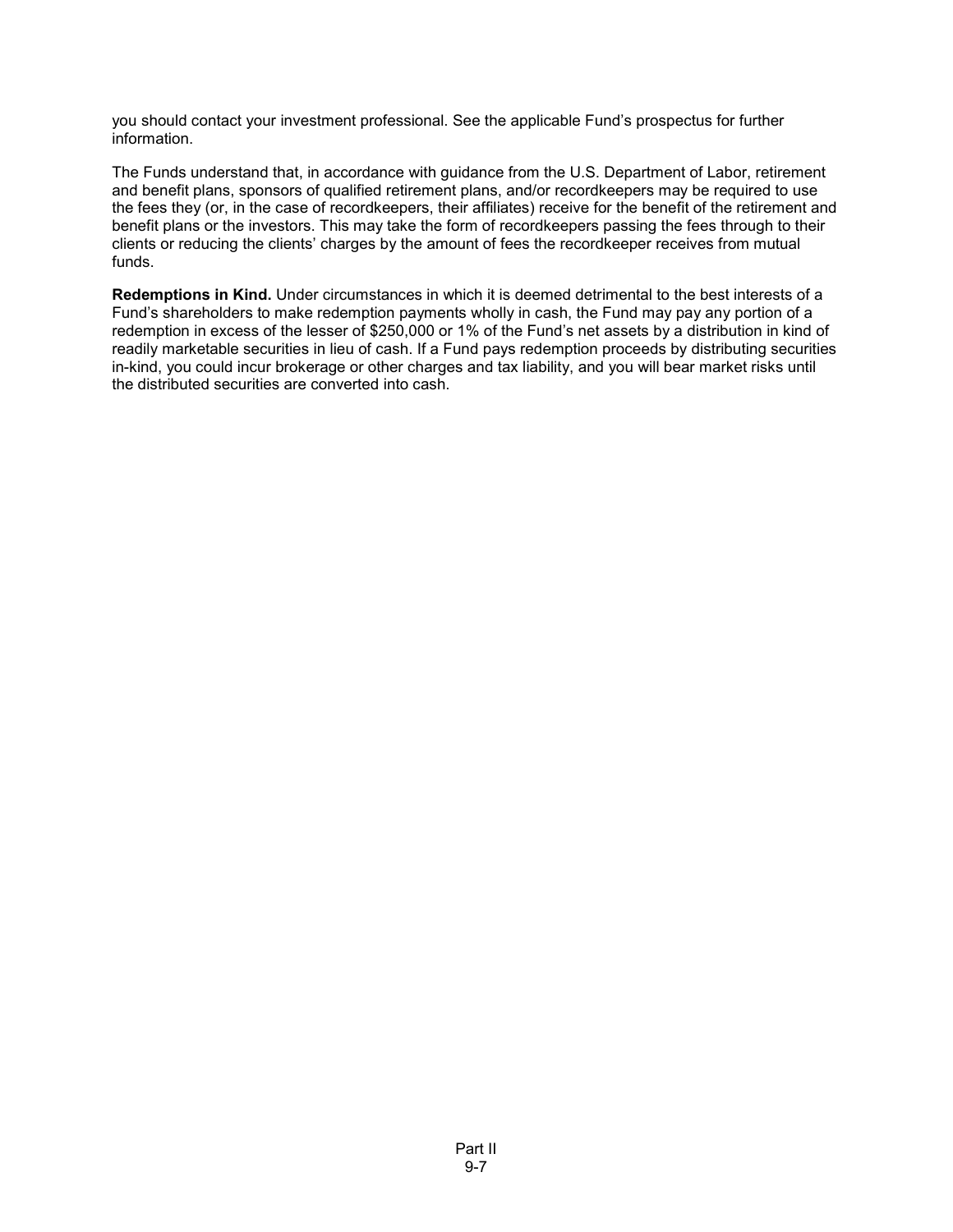#### **10. TAXATION OF THE FUNDS**

Each Fund has elected, or intends to elect, and intends to qualify each year, for the special tax treatment afforded to regulated investment companies under the Code. Because each Fund is treated as a separate entity for federal income tax purposes, the status of each Fund as a regulated investment company is determined separately by the IRS. If a Fund qualifies for such tax treatment, the Fund will not be liable for U.S. federal income taxes on income and capital gains that the Fund timely distributes to its shareholders. If, in any taxable year, a Fund fails to so qualify, but is eligible for statutory relief, the Fund may be required to pay penalty taxes (or interest charges in the nature of a penalty) and/or to dispose of certain assets in order to continue to qualify for such tax treatment. If a Fund is not so eligible or if a Fund does not choose to avail itself of such relief, all of the Fund's taxable income will be taxed to the Fund at regular corporate rates, and such income generally will be further taxed at the shareholder level when it is distributed. Assuming a Fund continues to qualify for the favorable tax treatment afforded to a regulated investment company, it will generally be subject to a 4% non-deductible excise tax on certain amounts that are not distributed or treated as having been distributed on a timely basis each calendar year. The Funds of Series Fund (collectively, the "Variable Funds") are generally subject to this excise tax only if more than \$250,000 of seed capital is invested in shares of the Fund. Each Fund intends to distribute to its shareholders each year an amount adequate to avoid the imposition of this excise tax, if applicable. References herein to investments by a Fund include investments by Underlying Funds. Each Fund contemplates declaring and paying as dividends each year substantially all of its net investment income, net capital gains, and exempt-interest income (if any).

In order to qualify for the special tax treatment accorded to regulated investment companies and their shareholders, each Fund must, among other things (a) derive at least 90% of its gross income for each taxable year from (i) dividends, interest, payments with respect to certain securities loans, and gains from the sale or other disposition of stock, securities, or foreign currencies, or other income (including, but not limited to, gains from options, futures, or forward contracts) derived with respect to its business of investing in such stock, securities, or currencies and (ii) net income derived from interests in qualified publicly traded partnerships; (b) diversify its holdings so that, at the end of each quarter of the Fund's taxable year, (i) at least 50% of the market value of the Fund's total assets consists of cash and cash items, U.S. Government securities, securities of other regulated investment companies, and other securities limited in respect of any one issuer to a value not greater than 5% of the value of the Fund's total assets and not more than 10% of the outstanding voting securities of such issuer, and (ii) not more than 25% of the value of the Fund's total assets is invested, including through corporations in which the Fund owns a 20% or more voting stock interest, (x) in the securities (other than those of the U.S. Government or other regulated investment companies) of any one issuer or of two or more issuers that the Fund controls and that are engaged in the same, similar, or related trades or businesses, or (y) in the securities of one or more qualified publicly traded partnerships; and (c) distribute with respect to each taxable year at least 90% of the sum of its investment company taxable income (as that term is defined in the Code without regard to the deduction for dividends paid - generally taxable ordinary income and the excess, if any, of net short-term capital gains over net long-term capital losses) and net tax-exempt income for such year.

While Inflation Focused Fund believes that its investment strategies with respect to derivatives, including CPI swaps, will generate qualifying income under current U.S. federal income tax law, the Fund's use of these instruments is accompanied by the risk that the U.S. Treasury Department would determine that such gain is non-qualifying income. Inflation Focused Fund may limit certain investments, especially commodity-related investments, in order to continue to qualify for favorable tax treatment under the Code.

While each of Emerging Markets Corporate Debt Fund, Emerging Markets Bond Fund, and Global Bond Fund believes that the income derived by such Fund from its investment strategies with respect to foreign currencies will generate qualifying income under current U.S. federal income tax law, the Code expressly provides the U.S. Treasury Department with authority to issue regulations that would exclude foreign currency gains from qualifying income if such gains are not directly related to the Fund's business of investing in stock or securities (or options and futures with respect thereto). To date, the U.S. Treasury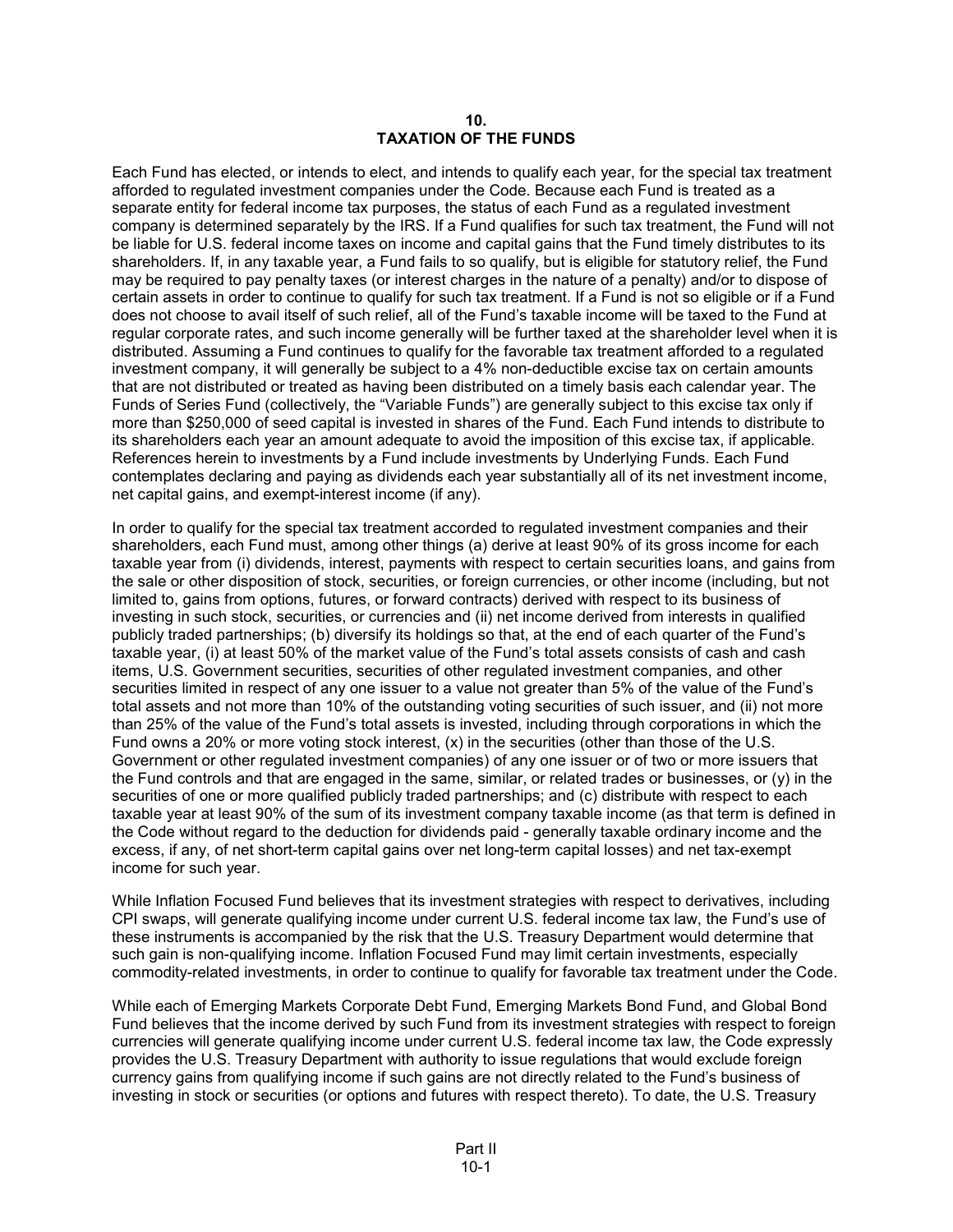Department has not exercised this regulatory authority. However, there can be no assurance that the U.S. Treasury Department will not issue regulations in the future (possibly with retroactive effect) that would treat some or all of the Fund's foreign currency gains as nonqualifying income. The Emerging Markets Bond Fund previously submitted to the IRS a request for a private letter ruling to confirm that income from its foreign currency-related investments would be qualifying income. The IRS declined to issue such a ruling on the ground that it has an internal policy of not ruling on issues when the IRS is considering the possibility of initiating a regulations project addressing the same subject matter. The IRS has not, however, included such a regulations project on any of its subsequent Priority Guidance Plans.

Each Fund intends to declare and pay as dividends each year substantially all of its net income from investments. Dividends, other than exempt-interest dividends, paid by a Fund from its ordinary income or net realized short-term capital gains are generally taxable to you as ordinary income; however, qualified dividend income, if any, that a Fund receives and distributes to an individual shareholder may be subject to a reduced tax rate if the shareholder meets certain holding period and other requirements. Other than with respect to Affiliated Fund, Alpha Strategy Fund, Convertible Fund, Dividend Growth Fund, Durable Growth Fund, Focused Large Cap Value Fund, Focused Small Cap Value Fund, Fundamental Equity Fund, Emerging Markets Equity Fund, Global Equity Fund, Growth Leaders Fund, Growth Opportunities Fund, Health Care Fund, International Equity Fund, International Growth Fund, International Value Fund, International Opportunities Fund, Micro Cap Growth Fund, Mid Cap Innovation Growth Fund, Mid Cap Stock Fund, Multi-Asset Balanced Opportunity Fund, Multi-Asset Income Fund, Small Cap Value Fund, and Value Opportunities Fund, each Fund's income is derived primarily from sources that do not pay qualified dividend income, and, therefore, distributions from such Fund's net investment income generally are not expected to qualify for taxation at the reduced rates available to individuals on qualified dividend income.

In general, a dividend will not be taxable as qualified dividend income (at either the Fund or shareholder level) (1) if the dividend is received with respect to any share of the Fund held for fewer than 61 days during the 121-day period beginning 60 days before the date such shares became "ex-dividend" with respect to the dividend income, (or, in the case of certain preferred stock, 91 days during the 181-day period beginning 90 days before such date), (2) if the shareholder elects to have the dividend income treated as investment income for purposes of the limitation on deductibility of investment interest, (3) to the extent that the shareholder is under an obligation (whether pursuant to a short sale or otherwise) to make related payments with respect to positions in substantially similar or related property, or (4) if the dividend is received from a foreign corporation that is (a) not eligible for the benefits of a comprehensive income tax treaty with the United States (with the exception of dividends paid on stock of such a foreign corporation readily tradable on an established securities market in the United States) or (b) treated as a passive foreign investment company. If a Fund-of-Funds receives dividends from an Underlying Fund, and the Underlying Fund reports such dividends as qualified dividend income, then the Fund is permitted, in turn, to report a portion of its distributions as qualified dividend income, provided the Fund meets the holding period and other requirements with respect to shares of the Underlying Fund.

Distributions by a Fund to its shareholders that the Fund properly reports as "section 199A dividends," as defined and subject to certain conditions described below, are treated as qualified REIT dividends in the hands of non-corporate shareholders. Non-corporate shareholders are permitted a federal income tax deduction equal to 20% of qualified REIT dividends received by them, subject to certain limitations. Very generally, a "section 199A dividend" is any dividend or portion thereof that is attributable to certain dividends received by the regulated investment company from REITs, to the extent such dividends are properly reported as such by the regulated investment company in a written notice to its shareholders. A section 199A dividend is treated as a qualified REIT dividend only if the shareholder receiving such dividend holds the dividend-paying regulated investment company shares for at least 46 days of the 91 day period beginning 45 days before the shares become ex-dividend, and is not under an obligation to make related payments with respect to a position in substantially similar or related property. A Fund is permitted to report such part of its dividends as section 199A dividends as are eligible, but is not required to do so.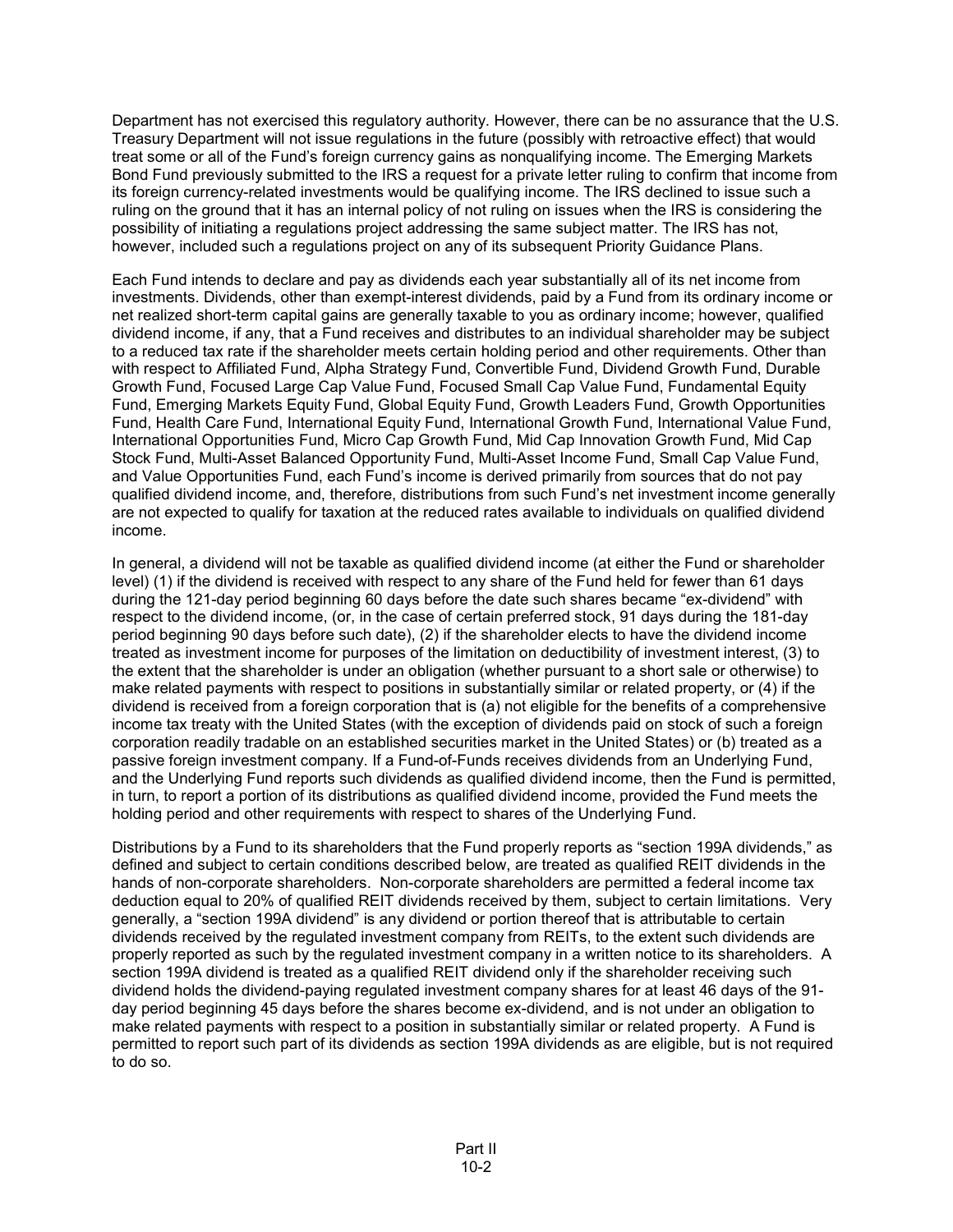Subject to any future regulatory guidance to the contrary, distributions attributable to qualified publicly traded partnership income from a Fund's investments in MLPs will ostensibly not qualify for the deduction available to non-corporate taxpayers in respect of such amounts received directly from an MLP.

Dividends paid by a Fund to corporate shareholders may qualify for the dividends-received deduction to the extent they are derived from dividends paid to the Fund by domestic corporations. In general, a dividend received by a Fund will not be treated as a dividend eligible for the dividends-received deduction (1) if it has been received with respect to any share of stock that the Fund has held for less than 46 days (91 days in the case of certain preferred stock) during the 91-day period beginning on the date that is 45 days before the date on which such share becomes ex-dividend with respect to such dividend (during the 181-day period beginning 90 days before such date in the case of certain preferred stock) or (2) to the extent that the Fund is under an obligation (pursuant to a short sale or otherwise) to make related payments with respect to positions in substantially similar or related property. Moreover, the dividendsreceived deduction may otherwise be disallowed or reduced (1) if the corporate shareholder fails to satisfy the foregoing requirements with respect to its shares of a Fund or (2) by application of various provisions of the Code (for instance, the dividends-received deduction is reduced in the case of a dividend received on debt-financed portfolio stock (generally, stock acquired with borrowed funds)). If a Fund-of-Funds receives dividends from an Underlying Fund, and the Underlying Fund reports such dividends as eligible for the dividends-received deduction, then the Fund is permitted, in turn, to report a portion of its distributions as eligible for the dividends-received deduction, provided the Fund meets the holding period and other requirements with respect to shares of the Underlying Fund.

Other than with respect to Affiliated Fund, Alpha Strategy Fund, Convertible Fund, Dividend Growth Fund, Fundamental Equity Fund, Global Equity Fund, Growth Leaders Fund, Growth Opportunities Fund, Micro Cap Growth Fund, Focused Small Cap Value Fund, Mid Cap Stock Fund, Multi-Asset Balanced Opportunity Fund, Multi-Asset Income Fund, Small Cap Value Fund, and Value Opportunities Fund, each Fund's income is derived primarily from sources other than dividends of domestic corporations, and, therefore, dividends from such Fund generally will not qualify for the dividends-received deduction that might otherwise be available to corporate shareholders.

Distributions paid by a Fund from its net realized long-term capital gains that are properly reported to you by a Fund as "capital gain dividends" are taxable to you as long-term capital gains, regardless of the length of time you have owned Fund shares. The maximum federal income tax rate applicable to longterm capital gains depends on the taxable income and status of the shareholder. You also should be aware that the benefits of the long-term capital gains and qualified dividend income rates may be reduced if you are subject to the alternative minimum tax. Capital gains recognized by corporate shareholders are subject to tax at the ordinary income tax rates applicable to corporations. All dividends are taxable regardless of whether they are received in cash or reinvested in Fund shares. Money Market Fund does not expect to make distributions that will be eligible for treatment as capital gain dividends. The IRS and the Department of the Treasury have issued regulations that impose special rules in respect of capital gain dividends received through partnership interests constituting "applicable partnership interests" under Section 1061 of the Code.

While a Fund's net capital losses for any year cannot be passed through to you, any such losses incurred by a Fund may be carried forward indefinitely to offset future capital gains of the Fund. Any such carryforward losses will retain their character. To the extent capital gains are offset by such losses, they do not result in tax liability to a Fund and are not expected to be distributed to you.

Under current law, a Fund is permitted to treat the portion of redemption proceeds paid to redeeming shareholders that represents the redeeming shareholders' pro rata share of the Fund's accumulated earnings and profits as a dividend on the Fund's tax return. This practice, which involves the use of tax equalization, will reduce the amount of income and gains that the Fund is required to distribute as dividends to shareholders in order for the Fund to avoid U.S. federal income tax and excise tax, which may include reducing the amount of distributions that otherwise would be required to be paid to nonredeeming shareholders. A Fund's NAV generally will not be reduced by the amount of any undistributed income or gains allocated to redeeming shareholders under this practice and, thus, the total return on a shareholder's investment generally will not be reduced as a result of this practice.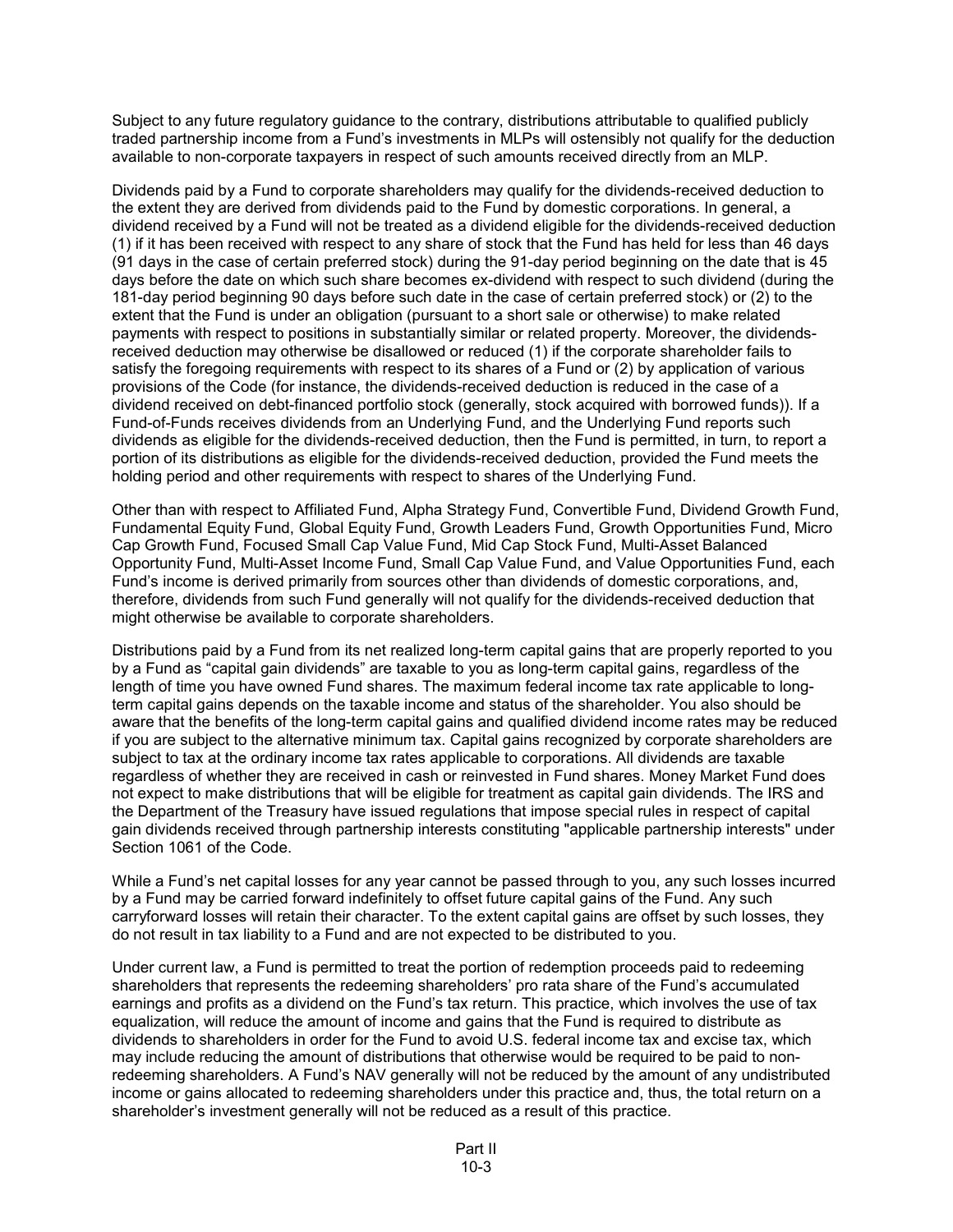A 3.8% Medicare tax also is imposed on the net investment income of certain U.S. individuals, estates, and trusts whose income exceeds certain thresholds. For this purpose, "net investment income" does not include exempt-interest dividends, but generally includes taxable dividends (including capital gain dividends) and capital gains recognized from sales, redemptions, or exchanges of shares of mutual funds, such as the Funds. This 3.8% Medicare tax is in addition to the income taxes that are otherwise imposed on ordinary income, qualified dividend income, and capital gains (if any) as discussed above.

Because the ultimate tax characterization of a Fund's distributions cannot be determined until after the end of a tax year, there is a possibility that a Fund may make distributions to shareholders that exceed the Fund's current and accumulated earnings and profits for a tax year. Any such distributions will not be treated as taxable dividends but instead, will be treated as a return of capital and reduce the tax basis of your Fund shares. To the extent that such distributions exceed the tax basis of your Fund shares, the excess amounts will be treated as gain from the sale of the shares.

If a Fund invests in equity securities of a REIT, the Fund may receive distributions from the REIT that are in excess of the REIT's earnings. In such case, if the Fund distributes such amounts, this could result in a return of capital to Fund shareholders as discussed above. Dividends received by a Fund from a REIT also will not qualify for the dividends-received deduction and generally will not constitute qualified dividend income.

If an Underlying Fund of a Fund-of-Funds invests in equity securities of a REIT, such Underlying Fund may receive distributions from the REIT that are in excess of the REIT's earnings. In such case, if the Underlying Fund distributes such amounts to the Fund-of-Funds and the Fund-of-Funds distributes such amounts to its shareholders, this could result in a return of capital to such Fund-of-Funds' shareholders as discussed above. Dividends received by the Fund-of-Funds attributable to an Underlying Fund's investment in a REIT also will not qualify for the dividends-received deduction and generally will not constitute qualified dividend income.

Ordinarily, you are required to take distributions by a Fund into account in the year in which they are made. However, a distribution declared as of a record date in October, November, or December of any year and paid during the following January is treated as received by shareholders on December 31 of the year in which it is declared. Each Fund will send you annual information concerning the tax treatment of dividends and other distributions paid to you by the Fund.

At the time of your purchase of Fund shares, a portion of the purchase price may be attributable to unrealized appreciation in the Fund's portfolio or to realized but undistributed taxable income or gains of the Fund. Consequently, subsequent distributions by a Fund with respect to these shares from such appreciation or income may be taxable to you even if the NAV of your shares is, as a result of the distributions, reduced below your cost for such shares and the distributions economically represent a return of a portion of your investment.

Sales, redemptions, and exchanges of Fund shares for shares of another fund generally are taxable events for shareholders that are subject to tax. In general, if Fund shares are sold, exchanged, or redeemed, you will recognize gain or loss equal to the difference between the amount realized on the sale, exchange, or redemption and your adjusted basis in the shares. Such gain or loss generally will be treated as long-term capital gain or loss if the shares were held for more than one year, and otherwise generally will be treated as short-term capital gain or loss. However, if your holding period in your Fund shares is six months or less, any capital loss realized from a sale, exchange, or redemption of such shares must be treated as long-term capital loss to the extent of any capital gain dividends received with respect to such shares.

Additionally, in the case of a Fund eligible to pay exempt-interest dividends (as discussed below), if your holding period in your Fund shares is six months or less, any capital loss realized from a sale, exchange, or redemption of such shares may be disallowed to the extent of the amount of any exempt-interest dividends you received with respect to such shares. However, this loss disallowance rule will not apply to a shareholder's disposition of a Fund's shares with respect to a regular exempt-interest dividend paid by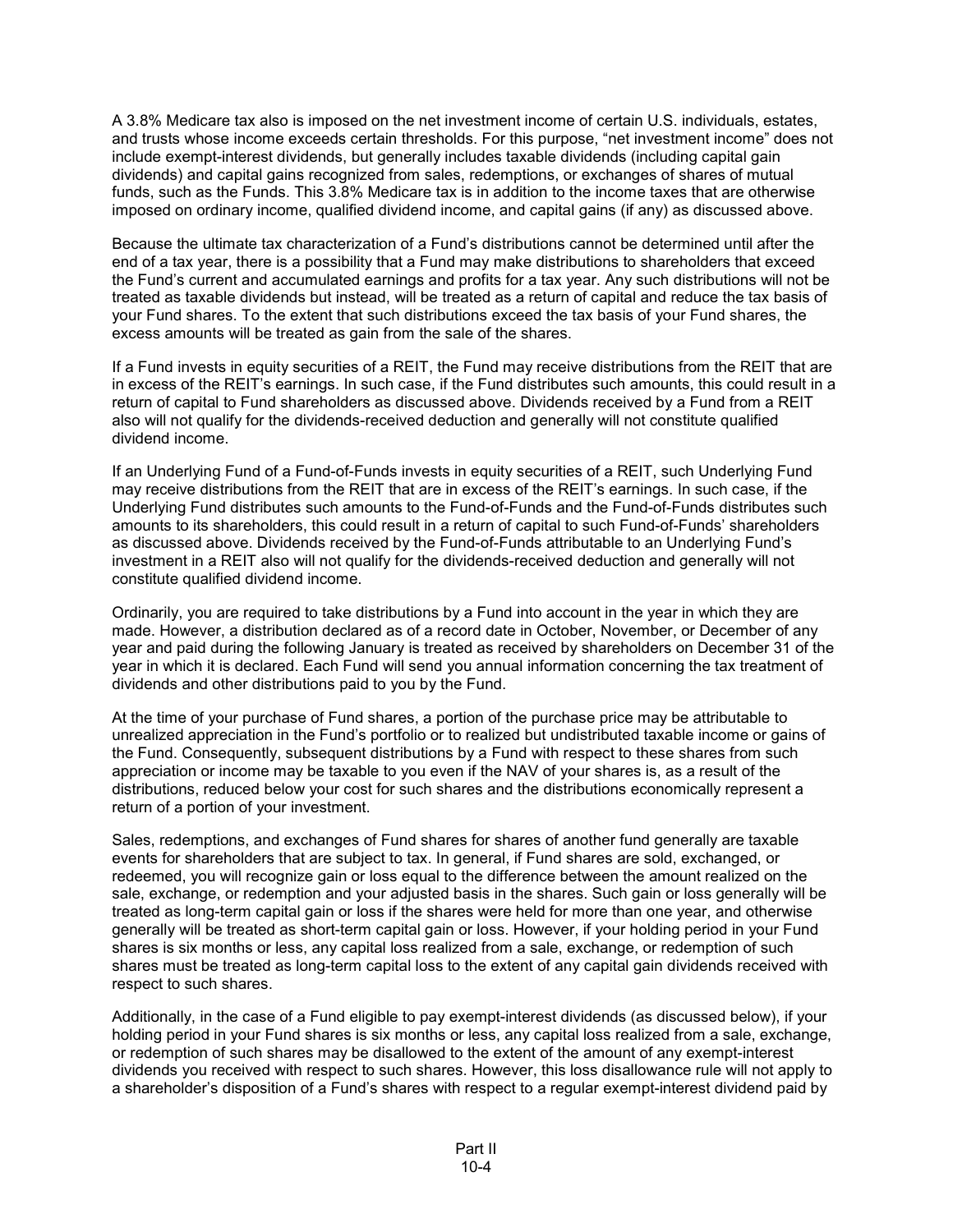the Fund if the Fund declares daily and distributes at least monthly exempt-interest dividends in an amount equal to 90% or more of its net tax-exempt interest.

In addition, capital gains recognized from sales, redemptions, or exchanges of Fund shares generally will be included in the calculation of "net investment income" for purposes of the 3.8% Medicare tax applicable to certain U.S. individuals, estates, and trusts as discussed above.

Losses on the sale, exchange, or redemption of Fund shares may be disallowed to the extent that, within a period beginning 30 days before the date of the sale, exchange, or redemption and ending 30 days after the date of the sale, exchange, or redemption, you acquire other shares in the same Fund (including pursuant to reinvestment of dividends and/or capital gain distributions) unless, in the case of Money Market Fund, you change to the NAV method of accounting for your shares in such Fund. Please consult your tax advisor regarding your ability to deduct any such losses. In addition, if shares in a Fund that have been held for less than 91 days are redeemed and the proceeds are reinvested on or before January 31 of the calendar year following the year of the redemption in shares of the same Fund or another fund pursuant to the Reinvestment Privilege, or if shares in a Fund that have been held for less than 91 days are exchanged for the same class of shares in another fund at NAV pursuant to the exchange privilege, all or a portion of any sales charge paid on the shares that are redeemed or exchanged will not be included in the tax basis of such shares under the Code to the extent that a sales charge that would otherwise apply to the shares received is reduced. However, such sales charge will be included in the tax basis of the subsequently acquired shares to the extent the sales charge is not included in the tax basis of the exchanged shares in the Fund.

If your Fund shares are redeemed by a distribution of securities, you will be taxed as if you had received cash equal to the fair market value of the securities. Consequently, you will have a fair market value basis in the securities received.

In addition to reporting gross proceeds from redemptions, exchanges, or other sales of mutual fund shares, federal law requires mutual funds, such as each of the Funds, to report to the IRS and shareholders the "cost basis" of shares acquired by shareholders on or after January 1, 2012 ("covered shares") that are redeemed, exchanged, or otherwise sold on or after such date. These requirements generally do not apply to investments through a tax-deferred arrangement or to certain types of entities (such as C corporations). S corporations, however, are not exempt from these rules. Also, if you hold Fund shares through a broker (or another nominee), please contact that broker (nominee) with respect to the reporting of cost basis and available elections for your account.

If you hold Fund shares directly, you may request that your cost basis be calculated and reported using any one of a number of IRS-approved alternative methods. Please contact the Fund to make, revoke, or change your election. If you do not affirmatively elect a cost basis method, the Fund will use the average cost basis method as its default method for determining your cost basis.

Please note that you will continue to be responsible for calculating and reporting the cost basis, as well as any corresponding gains or losses, of Fund shares that were purchased prior to January 1, 2012 that are subsequently redeemed, exchanged, or sold. You are encouraged to consult your tax advisor regarding the application of the cost basis reporting rules to you and, in particular, which cost basis calculation method you should elect. In addition, because the Funds are not required to, and in many cases do not possess the information to, take into account all possible basis, holding period, or other adjustments in reporting cost basis information to you, you also should carefully review the cost basis information provided to you by the Fund and make any additional basis, holding period, or other adjustments that are required when reporting these amounts on your federal income tax return.

Shareholders that are exempt from U.S. federal income tax, such as retirement plans that are qualified under Section 401 of the Code, generally are not subject to U.S. federal income tax on Fund dividends or distributions or on sales, exchanges or redemptions of Fund shares. However, a tax-exempt shareholder may recognize unrelated business taxable income if (1) the acquisition of Fund shares was debt financed within the meaning of Code Section 514(b) or (2) a Fund recognizes certain "excess inclusion income" derived from direct or indirect investments (including from an investment in a REIT) in (a) residual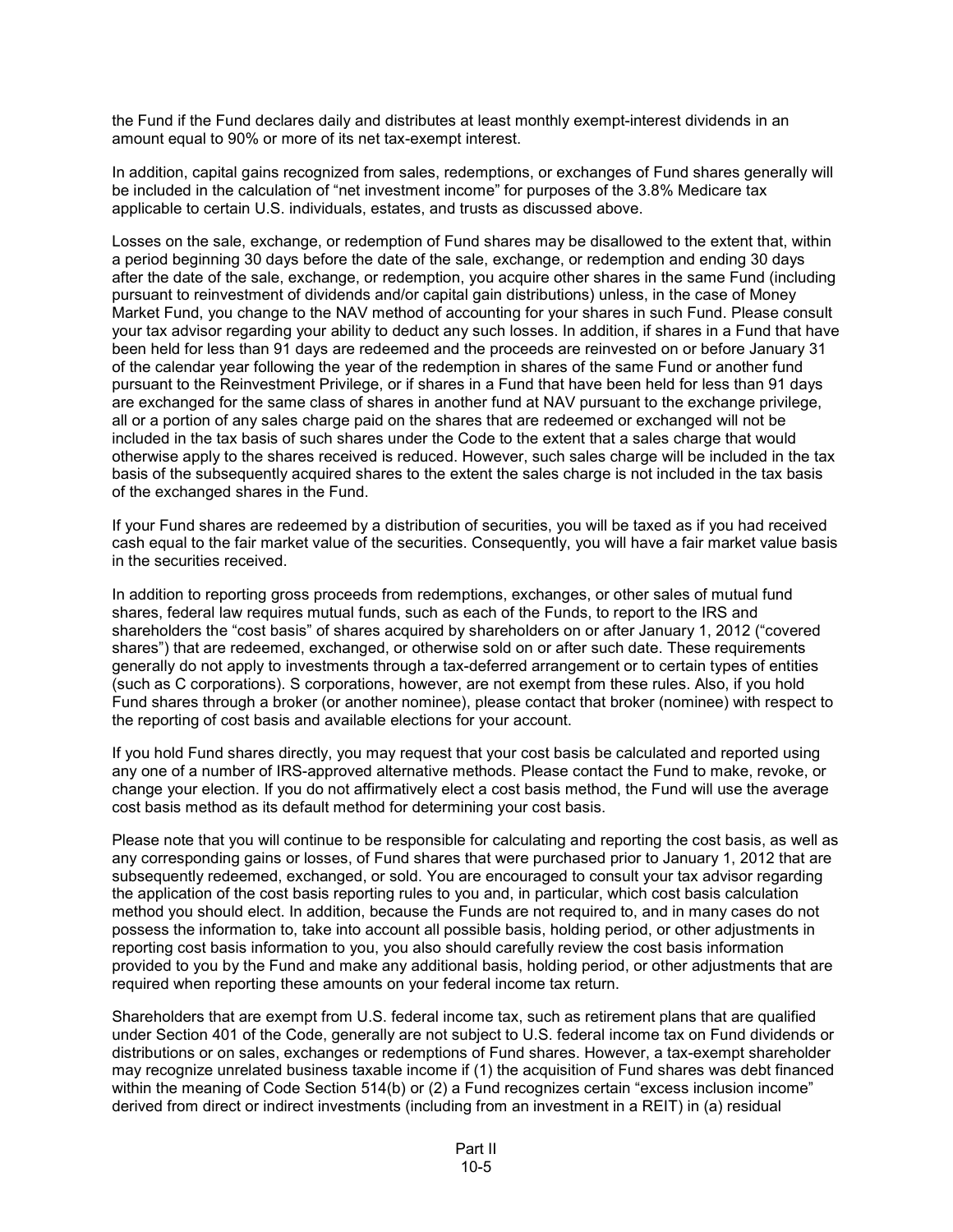interests in a real estate mortgage investment conduit or (b) equity interests in a taxable mortgage pool, in either case, if the amount of such income that is recognized by the Fund exceeds the Fund's investment company taxable income (after taking into account the deductions for dividends paid by the Fund). Furthermore, if Fund shares are held through a non-qualified deferred compensation plan, Fund dividends and distributions received by the plan and sales and exchanges of Fund shares by the plan generally are taxable to the employer sponsoring such plan in accordance with the U.S. federal income tax laws governing deferred compensation plans.

A plan participant whose retirement plan invests in a Fund, whether such plan is qualified or not, generally is not taxed on Fund dividends or distributions received by the plan or on sales or exchanges of Fund shares by the plan for U.S. federal income tax purposes. However, distributions to plan participants from a retirement plan account generally are taxable as ordinary income, and special tax treatment, including penalties on certain excess contributions and deferrals, certain pre-retirement and postretirement distributions, and certain prohibited transactions, is accorded to accounts maintained as qualified retirement plans. Shareholders and plan participants should consult their tax advisors for more information.

Under Treasury regulations, if you are an individual and recognize a loss with respect to Fund shares of \$2 million or more or, if you are a corporation, a loss of \$10 million or more in any single taxable year (or greater amounts over a combination of years), you may be required to file a disclosure statement with the IRS on Form 8886. A shareholder who fails to make the required disclosure may be subject to substantial penalties.

Gains and losses realized by a Fund in connection with certain transactions involving foreign currencydenominated debt securities, certain options, and futures, or forward contracts (or similar instruments) relating to foreign currencies or payables or receivables denominated in a foreign currency are subject to Section 988 of the Code, which generally causes such gains and losses to be treated as ordinary income and losses and may affect the amount, timing, and character of distributions to shareholders. U.S. Treasury regulations authorized by the Code to be promulgated in the future may limit the future ability of a Fund or Underlying Fund to engage in such transactions if they are not directly related to the Fund's investment in securities.

Certain options written or purchased by a Fund or Underlying Fund and futures contracts purchased on certain securities, indices, and foreign currencies, as well as certain forward foreign currency contracts, may cause a Fund or Underlying Fund to recognize gains or losses from marking-to-market even though such options may not have lapsed, been closed out, or exercised, or such futures or forward contracts may not have been performed or closed out. Any gains or losses recognized on such options, futures, or forward contracts generally are considered 60% long-term and 40% short-term gains or losses.

Additionally, a Fund or Underlying Fund may be required to recognize gain if an option, futures contract, short sale, or other transaction that is not subject to the mark-to-market rules is treated as a "constructive sale" of an "appreciated financial position" held by the Fund or Underlying Fund under Section 1259 of the Code. Any net mark-to-market gains and/or gains from constructive sales also may have to be distributed to satisfy the distribution requirements referred to above even though a Fund or Underlying Fund may receive no corresponding cash amounts, possibly requiring the Fund or Underlying Fund to dispose of portfolio securities or to borrow to obtain the necessary cash.

Losses on certain options, futures contracts, and/or offsetting positions (portfolio securities or other positions with respect to which a Fund's or Underlying Fund's risk of loss is substantially diminished by one or more options, futures contracts, or other positions) also may be deferred under the tax straddle rules of the Code, which also may affect the characterization of capital gains or losses from straddle positions and certain successor positions as long-term or short-term. Certain tax elections may be available that would enable a Fund or Underlying Fund to ameliorate some adverse effects of the tax rules described in this paragraph. The tax rules applicable to options, futures contracts, forward contracts, short sales, swaps, structured securities, foreign currencies, and straddles may affect the amount, timing, and character of the Fund's income and gains or losses and, hence, its distributions to shareholders. Rules governing the tax aspects of these types of transactions are still developing and are not entirely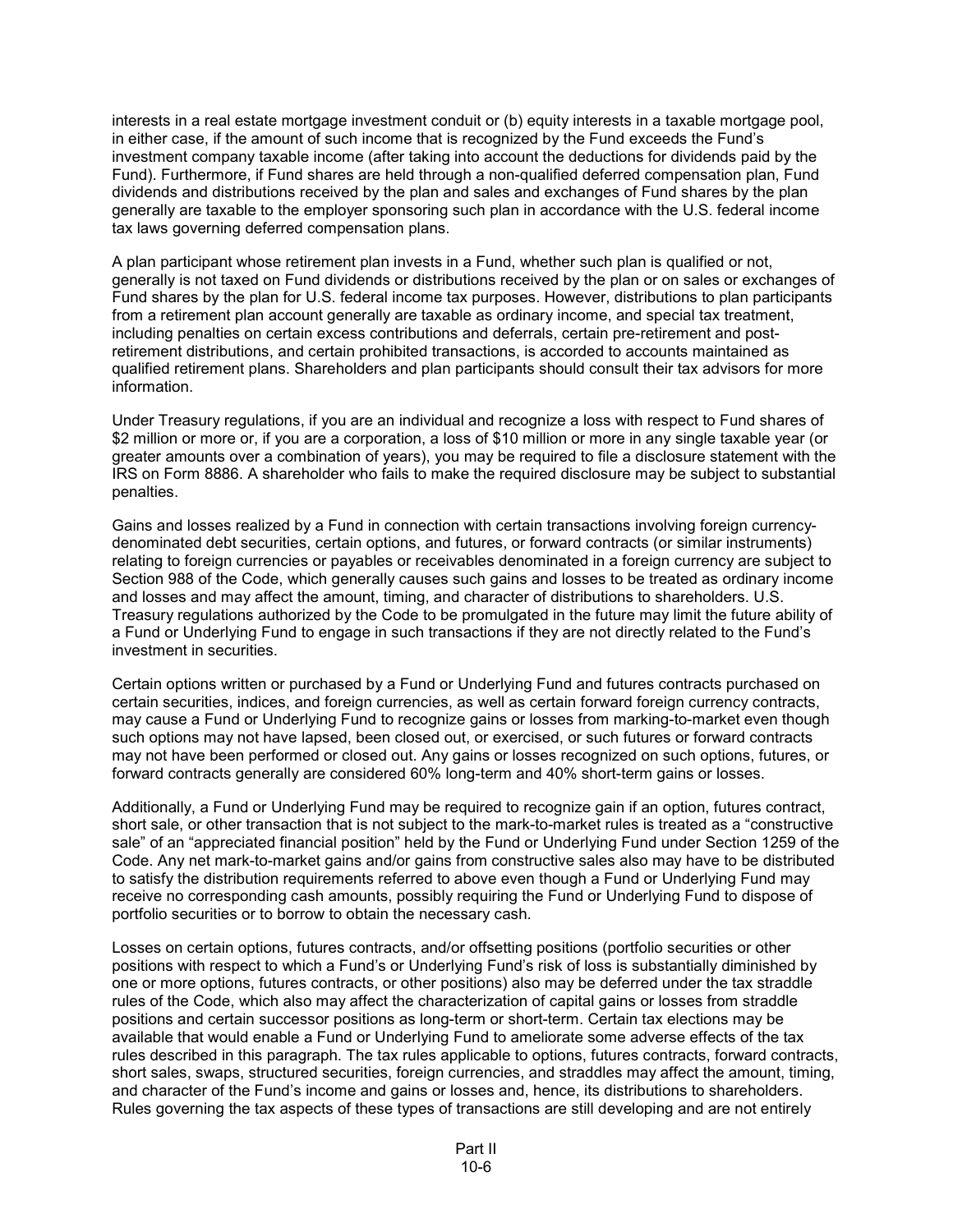clear in certain respects. While the Funds intend to account for such transactions in an appropriate manner, there is no guarantee that the IRS will concur with such treatment. The Funds intend to monitor developments in this area in order to maintain their qualification as regulated investment companies. An adverse determination or future guidance by the IRS with respect to these rules (which determination or guidance could be retroactive) may affect whether a Fund has made sufficient distributions, and otherwise satisfied the relevant requirements, to maintain its qualification as a regulated investment company and avoid a Fund-level tax.

To the extent, in accordance with its investment objectives and policies, a Fund may invest up to a substantial portion of its net assets in debt obligations that are in the lowest rating categories or are unrated, including debt obligations of issuers not currently paying interest or who are in default. Investments in debt obligations that are at risk of, or in default, present special tax issues for a Fund. Tax rules are not entirely clear about issues such as when a Fund may cease to accrue interest, original issue discount, or market discount, when and to what extent deductions may be taken for bad debts or worthless securities, how payments received on obligations in default should be allocated between principal and interest, and whether exchanges of debt obligations in a workout context are taxable. These and other issues will be addressed by each Fund, in the event it invests in such obligations, in order to seek to ensure that it distributes sufficient income to preserve its status as a regulated investment company and does not become subject to U.S. federal income or excise tax.

If a Fund or an Underlying Fund invests in certain pay-in-kind securities, zero coupon securities, deferred interest securities, or, in general, any other securities with original issue discount (or, in certain cases as discussed below with market discount), the Fund or Underlying Fund generally must accrue income on such investments for each taxable year, which generally will be prior to the receipt of the corresponding cash payments. However, each Fund and each Underlying Fund must distribute, at least annually, all or substantially all of its investment company taxable and tax-exempt interest income (if any), including such accrued income, to shareholders to qualify as a regulated investment company under the Code and avoid U.S. federal income and excise taxes. Therefore, a Fund or an Underlying Fund may have to dispose of its portfolio securities under disadvantageous circumstances to generate cash, or may have to borrow the cash, to satisfy distribution requirements.

Some debt obligations with a fixed maturity date of more than one year from the date of issuance that are acquired by a Fund in the secondary market may be treated as having "market discount." Very generally, market discount is the excess of the stated redemption price of a debt obligation (or in the case of an obligation issued with OID, its "revised issue price") over the purchase price of such obligation. Subject to the discussion below regarding Section 451 of the Code, (i) generally, any gain recognized on the disposition of, and any partial payment of principal on, a debt security having market discount is treated as ordinary income to the extent the gain, or principal payment, does not exceed the "accrued market discount" on such debt security, (ii) alternatively, a Fund may elect to accrue market discount currently, in which case the Fund will be required to include the accrued market discount in the Fund's income (as ordinary income) and thus distribute it over the term of the debt security, even though payment of that amount is not received until a later time, upon partial or full repayment or disposition of the debt security, and (iii) the rate at which the market discount accrues, and thus is included in a Fund's income, will depend upon which of the permitted accrual methods a Fund elects. Notwithstanding the foregoing, effective for taxable years beginning after 2017, Section 451 of the Code generally requires any accrual method taxpayer to take into account items of gross income no later than the time at which such items are taken into account as revenue in the taxpayer's financial statements. However, the Treasury Department has issued final regulations providing that Section 451 does not apply to accrued market discount.

Global Bond Fund may invest in certain debt obligations that are "registration-required obligations" but which are not in registered form for U.S. federal income tax purposes, often referred to as bearer bonds. Generally, holders of bearer bonds are subject to certain adverse tax consequences, including that holders (i) are not permitted a deduction for losses with respect to such bonds and (ii) must treat any gain on the disposition of such bonds as ordinary income, regardless of the holder's holding period. Under certain circumstances, regulated investment companies are eligible for an exception to the adverse tax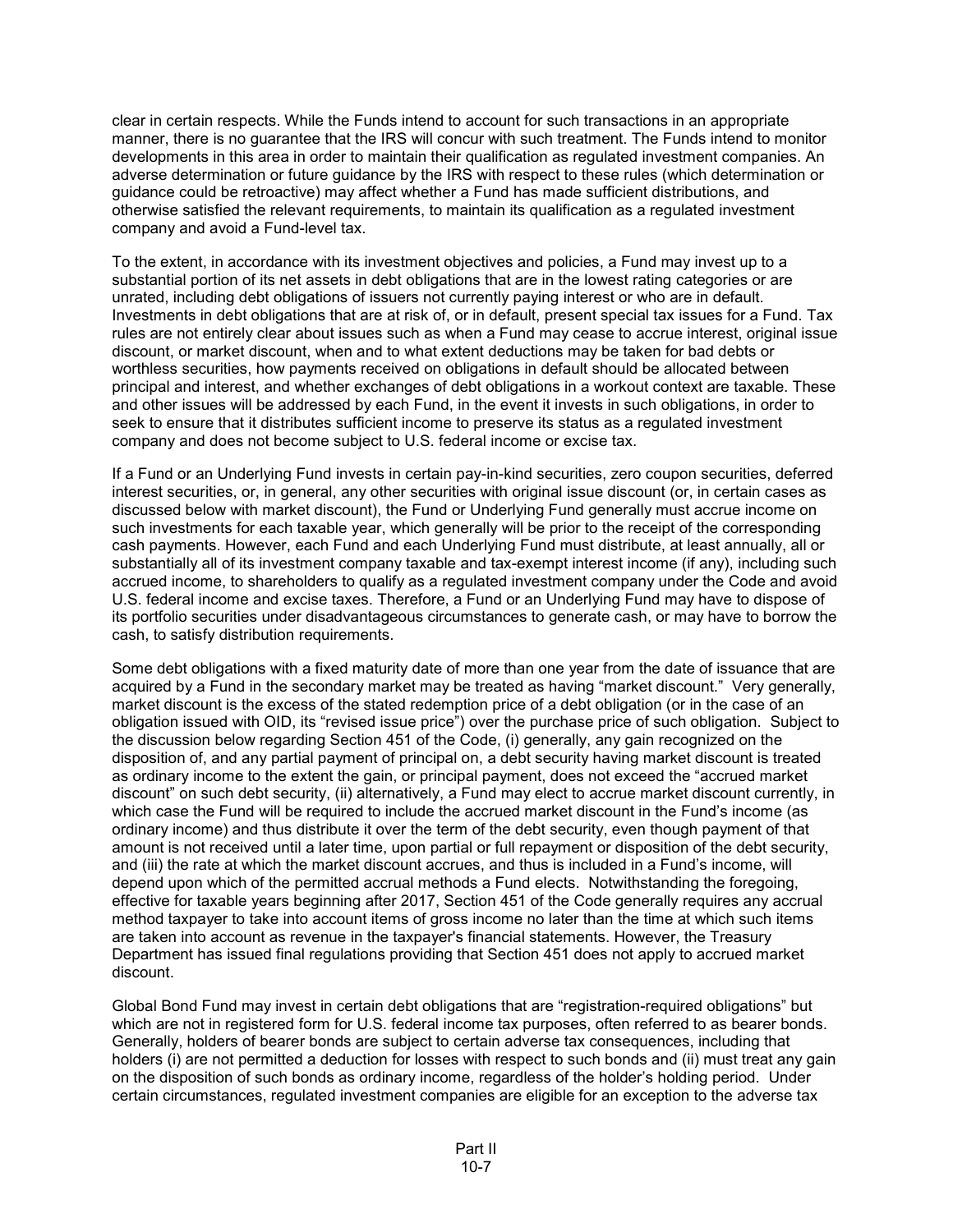consequences generally applicable to holders of bearer bonds. However, there is no assurance that Global Bond Fund will be able to meet the requirements necessary to qualify for such exception with respect to any particular bearer bond, in which case Global Bond Fund would not be permitted to deduct losses with respect to such bond, and any gain from such bond would be treated as ordinary income and taxable to Fund shareholders as such when distributed.

Income, proceeds, and gains received by a Fund from sources within foreign countries may, in some cases, be subject to foreign withholding or other taxes, which would reduce the yield on such investments. Tax treaties between certain countries and the U.S. may reduce or eliminate such taxes in some cases. You may be eligible to claim federal income tax credits or deductions for your pro rata portion of qualified foreign income taxes paid by a Fund if more than 50 percent of the value of such Fund's total assets at the close of the tax year consists of stock or securities in foreign corporations and the Fund makes an election to pass through to you the right to take the credit or deduction for such foreign taxes (not in excess of the actual tax liability). Owners of variable annuity contracts or variable life insurance policies (together, "Variable Contracts") investing in a Variable Fund will not be eligible to take such credit or deduction and will bear the costs of any foreign withholding or other taxes. If an Underlying Fund that is invested in by a Fund-of-Funds qualifies to pass through a federal income tax credit or deduction to its shareholders for its foreign taxes paid, a Fund-of-Funds may, in certain circumstances, also be eligible to elect to pass through the Fund's allocable amount of such tax credit or deduction to its shareholders provided that at the close of each quarter of each taxable year at least 50 percent of the value of the Fund-of-Fund's total assets is represented by interests in other regulated investment companies.

If a Fund is eligible to and makes such an election, you will be required to include such taxes in your gross income (in addition to dividends and distributions you actually receive), treat such taxes as foreign taxes paid by you, and may be entitled to a tax deduction for such taxes or a tax credit, subject to a holding period requirement and other limitations under the Code. However, if you do not itemize deductions for federal income tax purposes, you will not be able to deduct your pro rata portion of qualified foreign taxes paid by the Fund, although you will be required to include your share of such taxes in gross income if the Fund makes the election described above, but you still will be able to claim a tax credit. Solely for purposes of determining the amount of federal income tax credits or deductions for foreign income taxes paid, your distributive share of the foreign taxes paid by the Fund or an Underlying Fund plus the portion of any dividends the Fund pays to you that are derived from foreign sources will be treated as income from foreign sources in your hands. Generally, however, distributions derived from the Fund's long-term and short-term capital gains will not be treated as income from foreign sources. If such an election is made, the Fund will send an annual written notice to you indicating the amount that you may treat as the proportionate share of foreign taxes paid and income derived from foreign sources. Shareholders that are not subject to U.S. federal income tax, and those who invest in a Fund through taxadvantaged accounts (including those who invest through IRAs or other tax-advantaged retirement plans), generally will receive no benefit from any tax credit or deduction passed through by the Fund.

If a Fund acquires any equity interest (under proposed Treasury regulations, generally including not only stock but also an option to acquire stock such as is inherent in a convertible bond) in certain foreign corporations that receive at least 75% of their annual gross income from passive sources (such as interest, dividends, certain rents and royalties, or capital gains) or that hold at least 50% of their assets in investments producing such passive income ("passive foreign investment companies"), the Fund could be subject to U.S. federal income tax and additional interest charges on "excess distributions" received from such companies or on gain from the sale of stock in such companies, even if all income or gain actually received by the Fund is timely distributed to its shareholders. The Fund would not be able to pass through to its shareholders any credit or deduction for such a tax. Elections generally may be available that would ameliorate these adverse tax consequences, but such elections could require the Fund to recognize taxable income or gain (subject to tax distribution requirements) without the concurrent receipt of cash. If a Fund-of-Funds indirectly invests in passive foreign investment companies by virtue of the Fund-of-Funds' investment in Underlying Funds, it may not make such elections; rather, the Underlying Funds directly investing in the passive foreign investment companies would decide whether to make such elections. Investments in passive foreign investment companies also could result in the treatment of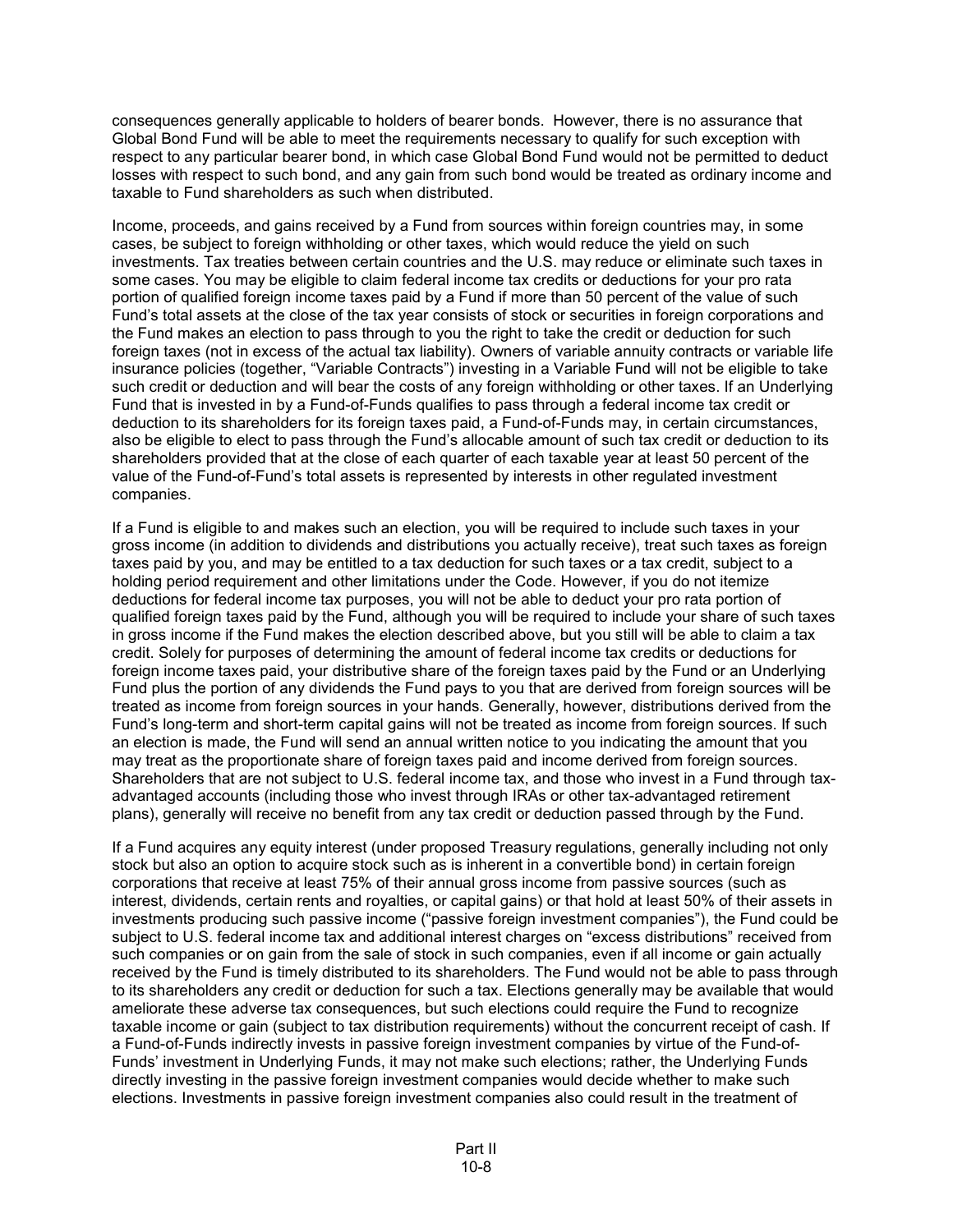capital gains from the sale of stock of such companies as ordinary income. Each Fund may limit and/or manage its holdings in passive foreign investment companies to limit its tax liability or maximize its return from these investments. Because it is not always possible to identify a foreign corporation as a passive foreign investment company, a Fund may incur the tax and interest charges described above in some instances.

U.S. persons who own (either directly or indirectly) more than 50% of the vote or value of a mutual fund, such as the Funds, could be required to report each year their "financial interest" in such fund's "foreign financial accounts," if any, on FinCEN Form 114, Report of Foreign Bank and Financial Accounts ("FBAR"). Shareholders should consult their tax advisors regarding the applicability of this reporting requirement to their individual circumstances.

You may be subject to a withholding tax on taxable dividends, capital gain distributions, and redemption payments ("backup withholding"). Generally, you will be subject to backup withholding if a Fund does not have your social security number or other certified taxpayer identification number on file, or, to the Fund's knowledge, the number that you have provided is incorrect or backup withholding is applicable as a result of your previous underreporting of interest or dividend income. When establishing an account, you must certify under penalties of perjury that your social security number or other taxpayer identification number is correct and that you are not otherwise subject to backup withholding. Subject to certain exceptions, distributions by a Fund to shareholders that are not "U.S. persons" within the meaning of the Code ("foreign shareholders") properly reported by the Fund as (1) capital gain dividends, (2) interest-related dividends, (3) short-term capital gain dividends, and (4) exempt-interest dividends (if any) generally are not subject to withholding of U.S. federal income tax. A Fund is permitted to report such part of its dividends as interest-related and/or short-term capital gain dividends as are eligible but is not required to do so. In the case of shares held through an intermediary, the intermediary may withhold even if a Fund reports all or a portion of a payment as an interest-related or short-term capital gain dividend to shareholders. Foreign shareholders should contact their intermediaries regarding the application of these rules to their accounts.

Distributions by a Fund to foreign shareholders other than capital gain dividends, interest-related dividends, short-term capital gain dividends, and exempt-interest dividends (if any) (e.g., dividends attributable to dividend and foreign-source interest income or to short-term capital gains or U.S. source interest income to which the exception from withholding described above does not apply) are generally subject to withholding of U.S. federal income tax at a rate of 30% (or lower applicable treaty rate).

While none of the Funds expects its shares will constitute U.S. real property interests, if a Fund's direct and indirect investments in U.S. real property (which includes investments in REITs and certain other regulated investment companies that invest in U.S. real property) were to exceed certain levels, a portion of the Fund's distributions may be attributable to gain from the sale or exchange of U.S. real property interests. In such case, if a non-U.S. shareholder were to own more than 5% of a class of the Fund's shares within a one year period prior to such a distribution, the non-U.S. shareholder would be (1) subject to a U.S. federal withholding tax on the portion of the Fund's distributions attributable to such gain, (2) required to file a U.S. federal income tax return to report such gain, and (3) subject to certain "wash sale" rules if the shareholder disposes of Fund shares just prior to a distribution and reacquires Fund shares shortly thereafter. If a non-U.S. shareholder were to own 5% or less of each class of the Fund's shares at all times within such one year period, any such distribution by the Fund would not be subject to these requirements, but would be treated as an ordinary dividend regardless of whether it might otherwise have been reported as a capital gain dividend or short-term capital gain dividend and would be subject to the applicable rate of non-resident alien U.S. withholding tax.

Under Sections 1471-1474 of the Code and the U.S. Treasury and IRS guidance issued thereunder (collectively, "FATCA"), a Fund may be required to withhold 30% from payments of dividends by the Fund to (1) certain foreign financial institutions unless they (i) enter into an agreement with the IRS to determine which (if any) of its accounts are U.S. accounts and comply with annual information reporting with respect to such accounts, (ii) comply with an applicable intergovernmental agreement ("IGA") entered into with respect to FATCA, or (iii) demonstrate that they are otherwise exempt from reporting under FATCA, and (2) certain other foreign entities unless they (i) certify certain information about their direct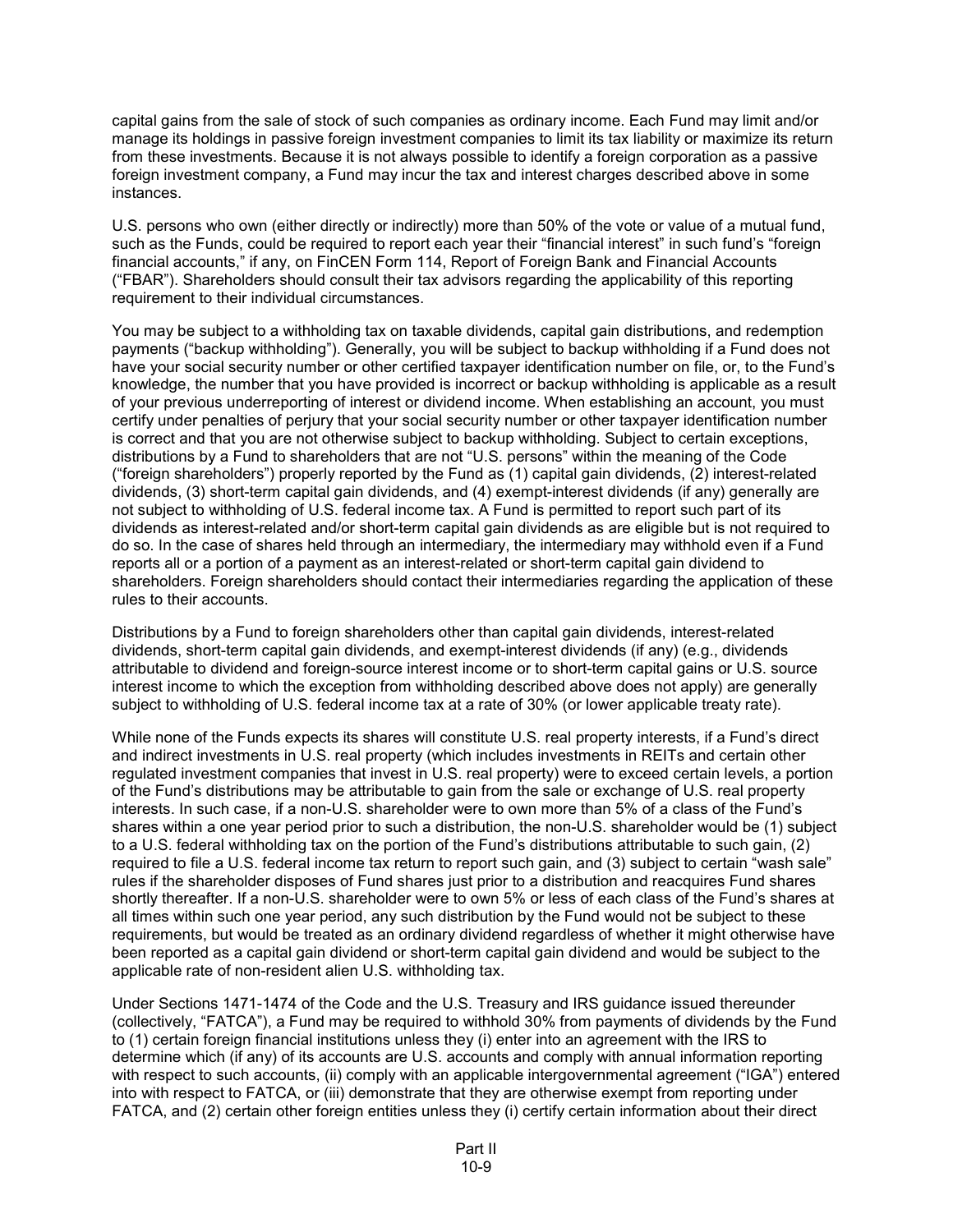and indirect U.S. owners, or (ii) demonstrate that they are otherwise exempt from reporting under FATCA. If a shareholder fails to provide the requested information or otherwise fails to comply with FATCA or an IGA, a Fund may be required to withhold under FATCA at a rate of 30% with respect to that shareholder on ordinary dividends it pays. The IRS and the Department of Treasury have issued proposed regulations providing that these withholding rules will not apply to the gross proceeds of share redemptions or capital gain dividends a Fund pays. If a payment by a Fund is subject to FATCA withholding, the Fund is required to withhold even if such payment would otherwise be exempt from withholding under the rules applicable to foreign shareholders described above (e.g., short-term capital gain dividends and interest-related dividends). The scope of these requirements is potentially subject to material change and shareholders are urged to consult their tax advisers regarding the potential applicability of FATCA to their own situation.

**Funds-of-Funds.** Because each Fund-of-Funds will invest principally in shares of Underlying Funds, their distributable income and gains will normally consist substantially of distributions from Underlying Funds and gains and losses on the disposition of shares of Underlying Funds. To the extent that an Underlying Fund realizes net losses on its investments for a given taxable year, a Fund-of-Funds will not be able to benefit from those losses until and only to the extent that (i) the Underlying Fund realizes gains that it can reduce by those losses, or (ii) the Fund-of-Funds recognizes its share of those losses (so as to offset distributions of capital gains from other Underlying Funds) when it disposes of shares of the Underlying Fund in a transaction qualifying for sale or exchange treatment. Moreover, even when a Fund-of-Funds does make such a disposition, a portion of its loss may be recognized as a long-term capital loss, which will not be treated as favorably for U.S. federal income tax purposes as a short-term capital loss or an ordinary deduction. In particular, the Fund-of-Funds will not be able to offset any capital losses from its dispositions of Underlying Fund shares against its ordinary income (including distributions derived from net short-term capital gains realized by an Underlying Fund).

In addition, in certain circumstances, the "wash sale" rules under Section 1091 of the Code may apply to a Fund-of-Funds' sales of Underlying Fund shares that have generated losses. A wash sale occurs if shares of an Underlying Fund are sold by a Fund-of-Funds at a loss and the Fund-of-Funds acquires additional shares of that same Underlying Fund 30 days before or after the date of the sale. The wash sale rules could defer losses in the hands of a Fund-of-Funds on sales of Underlying Fund shares (to the extent such sales are wash sales) for extended (and, in certain cases, potentially indefinite) periods of time.

As a result of the foregoing rules, and certain other special rules, it is possible that the amounts of net investment income and net capital gain that a Fund-of-Funds will be required to distribute to shareholders will be greater than such amounts would have been had the Fund-of-Funds invested directly in the securities held by the Underlying Funds, rather than investing in shares of the Underlying Funds. For similar reasons, the amount or timing of distributions from a Fund-of-Funds qualifying for treatment as a particular character (e.g., long-term capital gain, exempt interest, eligibility for dividends-received deduction, etc.) will not necessarily be the same as it would have been had a Fund-of-Funds invested directly in the securities held by the Underlying Funds.

If a Fund-of-Funds were to own 20% or more of the voting interests of an Underlying Fund, subject to a safe harbor in respect of certain fund-of-funds arrangements, the Fund-of-Funds would be required to "look through" the Underlying Fund to its holdings and combine the appropriate percentage (as determined pursuant to the applicable Treasury Regulations) of the Underlying Fund's assets with the Fund-of-Funds' assets for purposes of satisfying the 25% diversification test described above.

**Tax Treatment of Municipal Income Funds.** Assuming that a Fund qualifies for the special tax treatment afforded to a regulated investment company, if at the close of each quarter of a taxable year of the Fund at least 50% of the value of the Fund's total assets consists of certain obligations, the interest on which is excludible from gross income under Section 103(a) of the Code ("tax-exempt securities"), the Fund will qualify to pay "exempt-interest" dividends to its shareholders. Those dividends constitute the portion of aggregate dividends (excluding capital gains) as reported to you by a Fund, equal to the excess of the Fund's excludible interest over certain amounts disallowed as deductions. Exempt-interest dividends paid by each Fund are generally exempt from regular federal income tax; however, the amount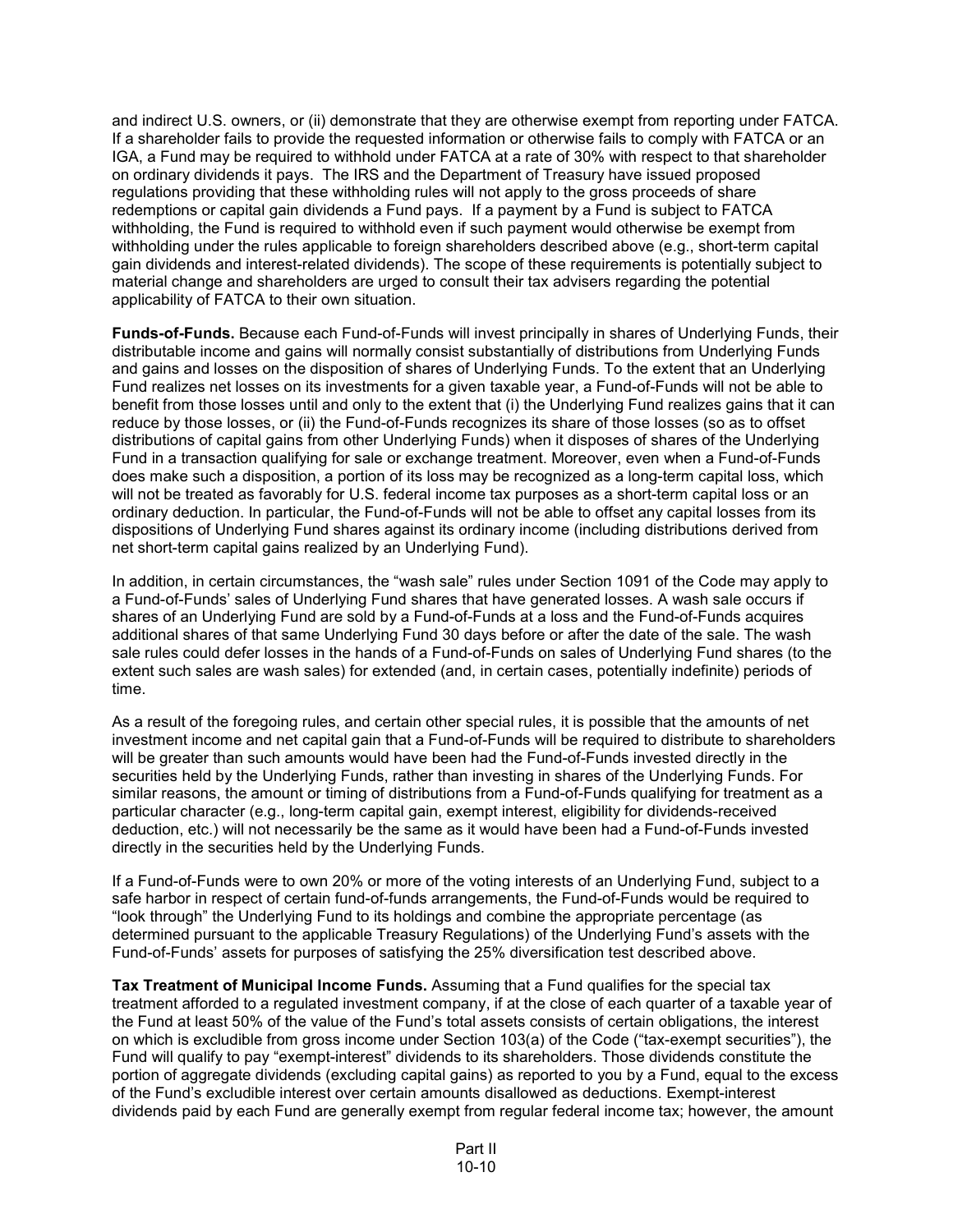of such dividends must be reported on the recipient's federal income tax return. If, at the close of each quarter of a Fund-of-Fund's taxable year, at least 50 percent of the value of a Fund-of-Funds total assets is represented by interests in other regulated investment companies, a Fund-of-Fund is permitted to distribute exempt-interest dividends and thereby pass through to its shareholders the tax-exempt character of any exempt-interest dividends it receives from Underlying Funds in which it invests, or interest on any tax-exempt obligations in which it directly invests, if any.

While each Fund that is a separate series of Municipal Income Fund (collectively, the "Municipal Income Funds") endeavors to purchase only bona fide tax-exempt securities, there are risks that (i) a security issued as tax-exempt may be reclassified by the IRS, or a state tax authority, as taxable and/or (ii) future legislative, administrative, or court actions could adversely impact the qualification of income from a taxexempt security as tax-free. Such reclassifications or actions could cause interest from a security to become taxable, possibly with retroactive effect, subjecting you to increased tax liability. In addition, such reclassifications or actions could cause the value of a security, and, therefore, the value of a Fund, to decline.

Each Municipal Income Fund (other than High Income Municipal Bond Fund and Short Duration High Income Municipal Bond Fund) may invest up to 20% of its net assets in certain "private activity bonds" that generate interest that constitute items of tax preference that are subject to the U.S. federal alternative minimum tax for individuals or entities that are subject to such tax. High Income Municipal Bond Fund and Short Duration High Income Municipal Bond Fund may invest up to 100% of their net assets in these private activity bonds.

All dividends, other than exempt-interest dividends, are taxable whether a shareholder takes them in cash or reinvests them in additional shares of a Fund. Each Municipal Income Fund may invest a portion of its portfolio in short-term taxable obligations and may engage in transactions generating gains or income that is not tax-exempt, such as selling or lending portfolio securities, purchasing non-municipal securities, acquiring debt obligations at a market discount, or entering into options and futures transactions. Dividends paid by a Fund from such taxable net investment income or net realized short-term capital gains are taxable to you as ordinary income. Since none of Municipal Income Funds' income is derived primarily from sources that pay "qualified dividend income," distributions from each Fund's taxable net investment income generally will not qualify for taxation at the reduced tax rates available to individuals on qualified dividend income. In addition, Municipal Income Funds generally do not expect that any of a Fund's dividends will qualify for a dividends-received deduction that might otherwise be available to corporate shareholders.

Interest on indebtedness incurred by a shareholder to purchase or carry shares of a Municipal Income Fund may not be deductible, in whole or in part, for U.S. federal income tax purposes. The IRS may deem indebtedness to have been incurred for the purpose of acquiring or carrying shares of a Fund even though the borrowed funds may not be directly traceable to the purchase of shares.

Municipal Income Fund shares may not be an appropriate investment for "substantial users" of facilities financed by industrial development bonds, or persons related to such "substantial users." Such persons should consult their tax advisors before investing in Fund shares.

Exempt-interest dividends are taken into account when determining the taxable portion of your social security or railroad retirement benefits.

Certain investment practices that Municipal Income Funds may utilize, such as investing in options, futures, interest rate swaps, credit swaps, total return swaps, and options on swaps and interest rate caps, floors, and collars, may affect the amount, character, and timing of the recognition of gains and losses by the Funds. Such transactions may, in turn, affect the amount and character of Municipal Income Fund distributions and may result in the distribution of taxable income to you.

Although interest from tax-exempt bonds is generally not excludible from income for state and local income tax purposes, many states allow you to exclude the percentage of dividends derived from interest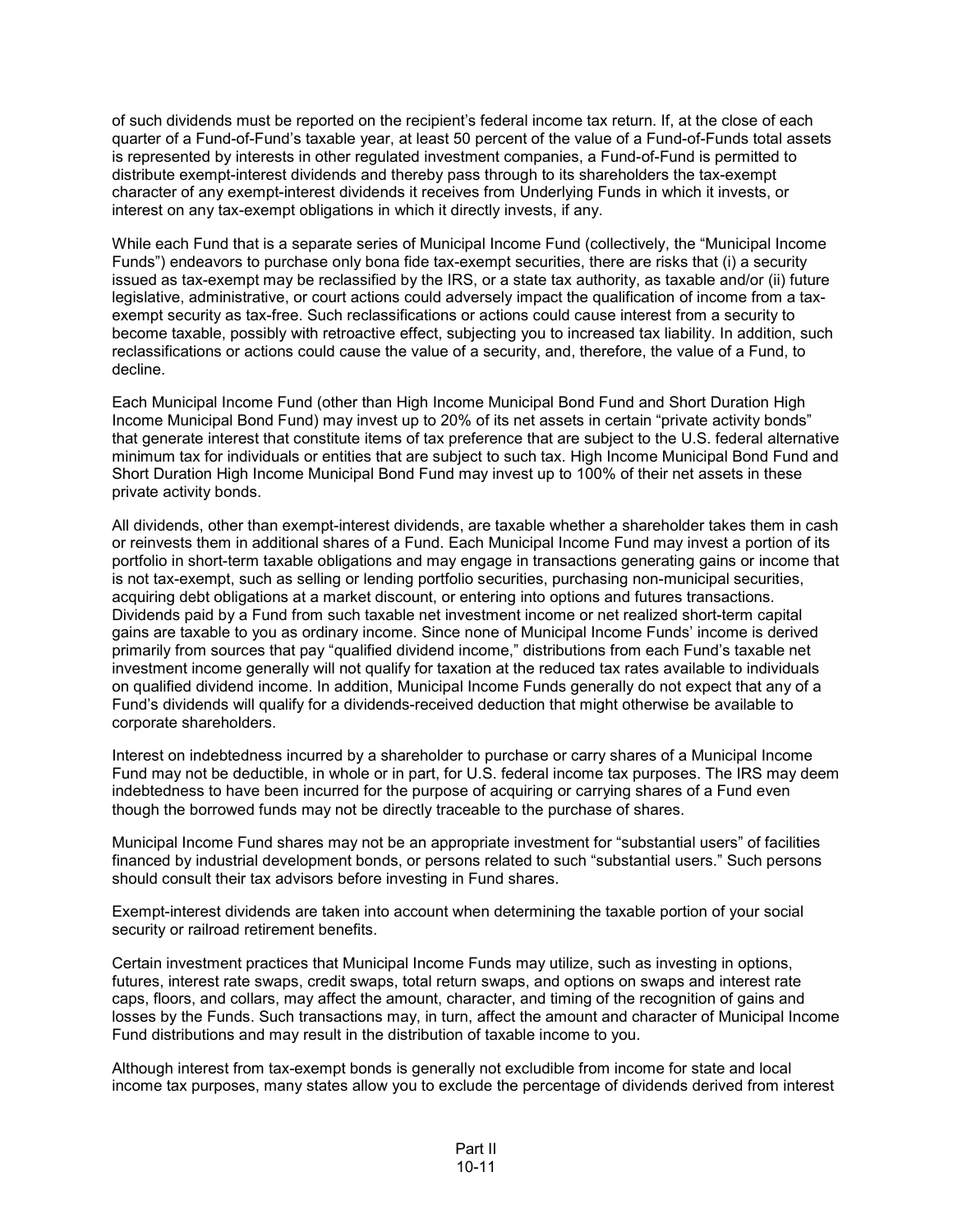income on obligations of the state or its political subdivisions and instrumentalities if you are a resident of that state.

Many states also allow you to exclude from your state taxable income the percentage of dividends derived from certain federal obligations, including interest on some federal agency obligations.

Certain states, however, may require that a specific percentage of a Fund's income be derived from state and/or federal obligations before such dividends may be excluded from state taxable income. Each Fund intends to provide to you on an annual basis information to permit you to determine whether Fund dividends derived from interest on state and/or federal obligations may be excluded from state taxable income.

**Tax Treatment of Variable Funds.** Special rules apply to insurance company separate accounts and the Variable Funds in which such insurance company separate accounts invest. For federal income tax purposes, the insurance company separate accounts that invest in a Variable Fund will be treated as receiving the income from the Variable Fund's distributions to such accounts, and holders of Variable Contracts generally will not be taxed currently on income or gains realized with respect to such contracts, provided that certain diversification and "investor control" requirements are met. In order for owners of Variable Contracts to receive such favorable tax treatment, diversification requirements in Section 817(h) of the Code ("Section 817(h)") must be satisfied. To determine whether such diversification requirements are satisfied, an insurance company that offers Variable Contracts generally may "look through" to the assets of a regulated investment company in which it owns shares if, among other requirements, (1) all the shares of the regulated investment company are held by segregated asset accounts of insurance companies and (2) public access to such shares is only available through the purchase of a variable contract, in each case subject to certain limited exceptions. This provision permits a segregated asset account to invest all of its assets in shares of a single regulated investment company without being considered nondiversified, provided that the regulated investment company meets the Section 817(h) diversification requirements. This "look through" treatment typically increases the diversification of the account, because a portion of each of the assets of the Underlying Fund is considered to be held by the segregated asset account. Because each Variable Fund expects that this look-through rule will apply in determining whether the Section 817(h) diversification requirements are satisfied with respect to the variable contracts invested in the insurance company separate accounts that own shares in the Fund, each Variable Fund intends to comply with the Section 817(h) diversification requirements. If a Variable Fund failed to qualify as a regulated investment company, the insurance company separate accounts investing in the Variable Fund would no longer be permitted to look through to the Variable Fund's investments and, thus, would likely fail to satisfy the Section 817(h) diversification requirements.

A Variable Fund can generally satisfy the Section 817(h) diversification requirements in one of two ways. First, the requirements will be satisfied if each Variable Fund invests not more than 55 percent of the total value of its assets in the securities of a single issuer; not more than 70 percent of the value of its total assets in the securities of any two issuers; not more than 80 percent of the value of its total assets in the securities of any three issuers; and not more than 90 percent of the value of its total assets in the securities of any four issuers. Alternatively, the diversification requirements will be satisfied with respect to Variable Fund shares owned by insurance companies as investments for variable contracts if (i) no more than 55 percent of the value of the Variable Fund's total assets consists of cash, cash items (including receivables), U.S. Government securities, and securities of other regulated investment companies, and (ii) the Variable Fund satisfies the additional diversification requirements for qualification as a regulated investment company under Subchapter M of the Code discussed above. For purposes of the Section 817(h) diversification rule, all securities of the same issuer are considered a single investment. In the case of government securities, each United States government agency or instrumentality is generally treated as a separate issuer. In addition, to the extent any security is guaranteed or insured by the U.S. or an instrumentality of the U.S., it will be treated as having been issued by the U.S. or the instrumentality, as applicable.

A Variable Fund will be considered to be in compliance with the Section 817(h) diversification requirements if it is adequately diversified on the last day of each calendar quarter. A Variable Fund that meets the diversification requirements as of the close of a calendar quarter will not be considered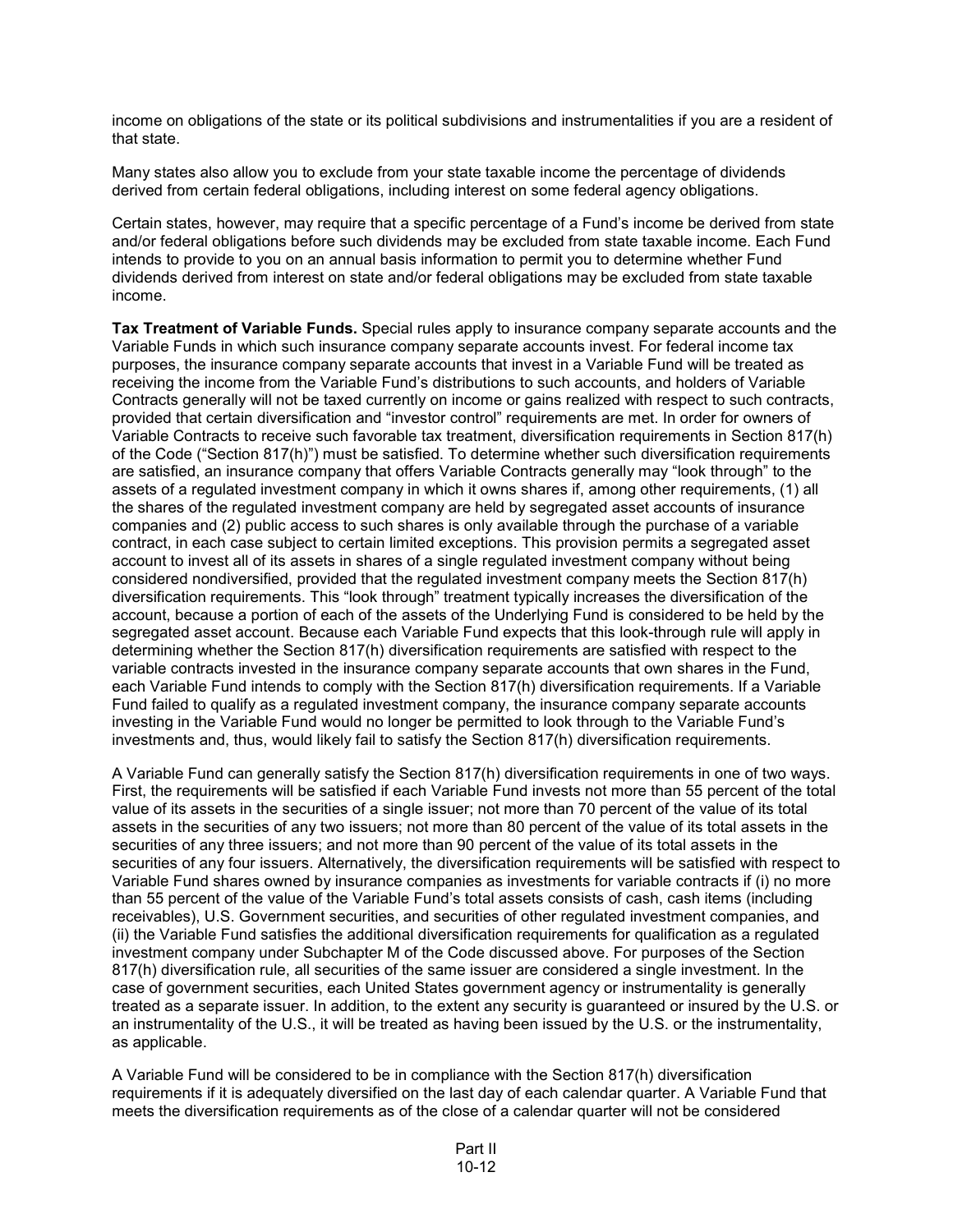nondiversified in a subsequent quarter because of a discrepancy between the value of its assets and the diversification requirements unless the discrepancy exists immediately after the acquisition of any asset and is attributable, in whole or in part, to such acquisition.

If the segregated asset account investing in the Variable Fund is not adequately diversified at the required time and the correction procedure described below is not available, a Variable Contract based on the account during the specified time will not be treated as an annuity or life insurance contract within the meaning of the Code and all income accrued on the Variable Contract for the current and all prior taxable years will be subject to current federal taxation at ordinary income rates to the holders of such contracts. The Variable Contract will also remain subject to a current taxation for all subsequent tax periods regardless of whether the Fund or separate account becomes adequately diversified in future periods.

In certain circumstances, an inadvertent failure to satisfy the Section 817(h) diversification requirements can be corrected, but generally will require the payment of a penalty to the IRS. The amount of such penalty will be based on the tax the contract holders would have incurred if they were treated as receiving the income on the contract for the period during which the diversification requirements were not satisfied. Any such failure also could result in adverse tax consequences for the insurance company issuing the contracts.

In addition to the Section 817(h) diversification requirements, "investor control" limitations also are imposed on owners of Variable Contracts. The IRS has issued rulings addressing the circumstances in which a Variable Contract holder's control of the investments of the insurance company separate account may cause the holder, rather than the insurance company, to be treated as the owner of the assets held by the separate account. If the holder is considered the owner of the securities underlying the separate account, income, and gains produced by those securities would be included currently in the holder's gross income. In determining whether an impermissible level of investor control is present, one factor the IRS considers is whether a Variable Fund's investment strategies are sufficiently broad to prevent a Variable Contract holder from being deemed to be making particular investment decisions through its investment in the separate account. For this purpose, current IRS guidance indicates that typical fund investment strategies, even those with a specific sector or geographical focus, are generally considered sufficiently broad. Most, although not necessarily all, of the Variable Funds have objectives and strategies that are not materially narrower than the investment strategies held not to constitute an impermissible level of investor control in recent IRS rulings (such as large company stocks, international stocks, small company stocks, mortgage-backed securities, money market securities, telecommunications stocks, and financial services stocks).

The above discussion addresses only one of several factors that the IRS considers in determining whether a Variable Contract holder has an impermissible level of investor control over a separate account. Variable Contract holders should consult with their own tax advisors, as well as the prospectus relating to their particular Variable Contract, for more information concerning this investor control issue.

In the event that there is a legislative change or the IRS or Treasury Department issues rulings, regulations, or other guidance, there can be no assurance that a Variable Fund will be able to operate as currently described, or that a Variable Fund will not have to change its investment objective or investment policies. While a Variable Fund's investment objective is fundamental and may be changed only by a vote of a majority of its outstanding shares, the investment policies of the Variable Funds may be modified as necessary to prevent any prospective rulings, regulations, or legislative change from causing Variable Contract owners to be considered the owners of the shares of a Variable Fund.

For a discussion of the tax consequences to owners of Variable Contracts of Variable Fund distributions to insurance company separate accounts, please see the prospectus provided by the insurance company for your Variable Contract. Because of the unique tax status of Variable Contracts, you also should consult your tax advisor regarding the tax consequences of owning Variable Contracts under the federal, state, and local tax rules that apply to you.

**Additional Tax Information Applicable to All Funds.** The foregoing discussion addresses only the U.S. federal income tax consequences applicable to shareholders who are subject to U.S. federal income tax,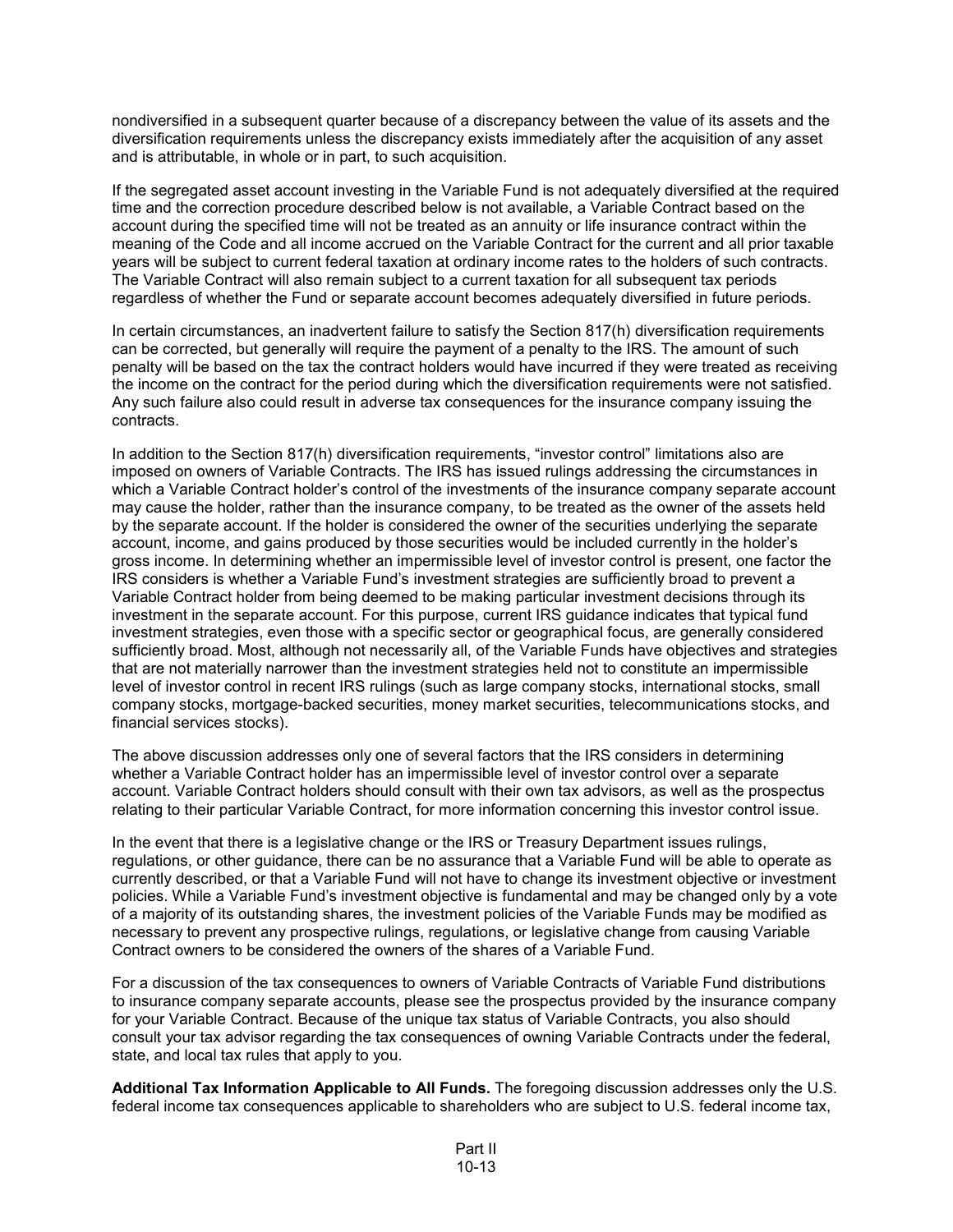hold their shares as capital assets, and are U.S. persons (generally, U.S. individual citizens or residents (including certain former citizens and former long-term residents), domestic corporations or domestic entities taxed as corporations for U.S. tax purposes, estates the income of which is subject to U.S. federal income taxation regardless of its source, and trusts if (i) a court within the U.S. is able to exercise primary supervision over their administration and at least one U.S. person has the authority to control all substantial decisions of the trusts or (ii) the trust has a valid election in effect under applicable Treasury regulations to be treated as a U.S. person). The treatment of the owner of an interest in an entity that is a pass-through entity for U.S. tax purposes (e.g., partnerships and disregarded entities) and that owns Fund shares generally will depend upon the status of the owner and the activities of the pass-through entity. Except as otherwise provided, this description does not address the special tax rules that may be applicable to particular types of investors, such as financial institutions, insurance companies, securities dealers, or tax-exempt or tax-deferred plans, accounts, or entities. If you are not a U.S. person or are the owner of an interest in a pass-through entity that owns Fund shares, you should consult your tax advisor regarding the U.S. and foreign tax consequences of the ownership of Fund shares, including the applicability of U.S. gift and estate taxes.

The tax rules of the various states of the U.S. and their local jurisdictions with respect to distributions from a Fund can differ from the U.S. federal income tax rules described above.

Because everyone's tax situation is unique, you should consult your tax advisor regarding the treatment of distributions under the federal, state, local, and foreign tax rules that apply to you, as well as the tax consequences of gains or losses from the sale, exchange, or redemption of your Fund shares.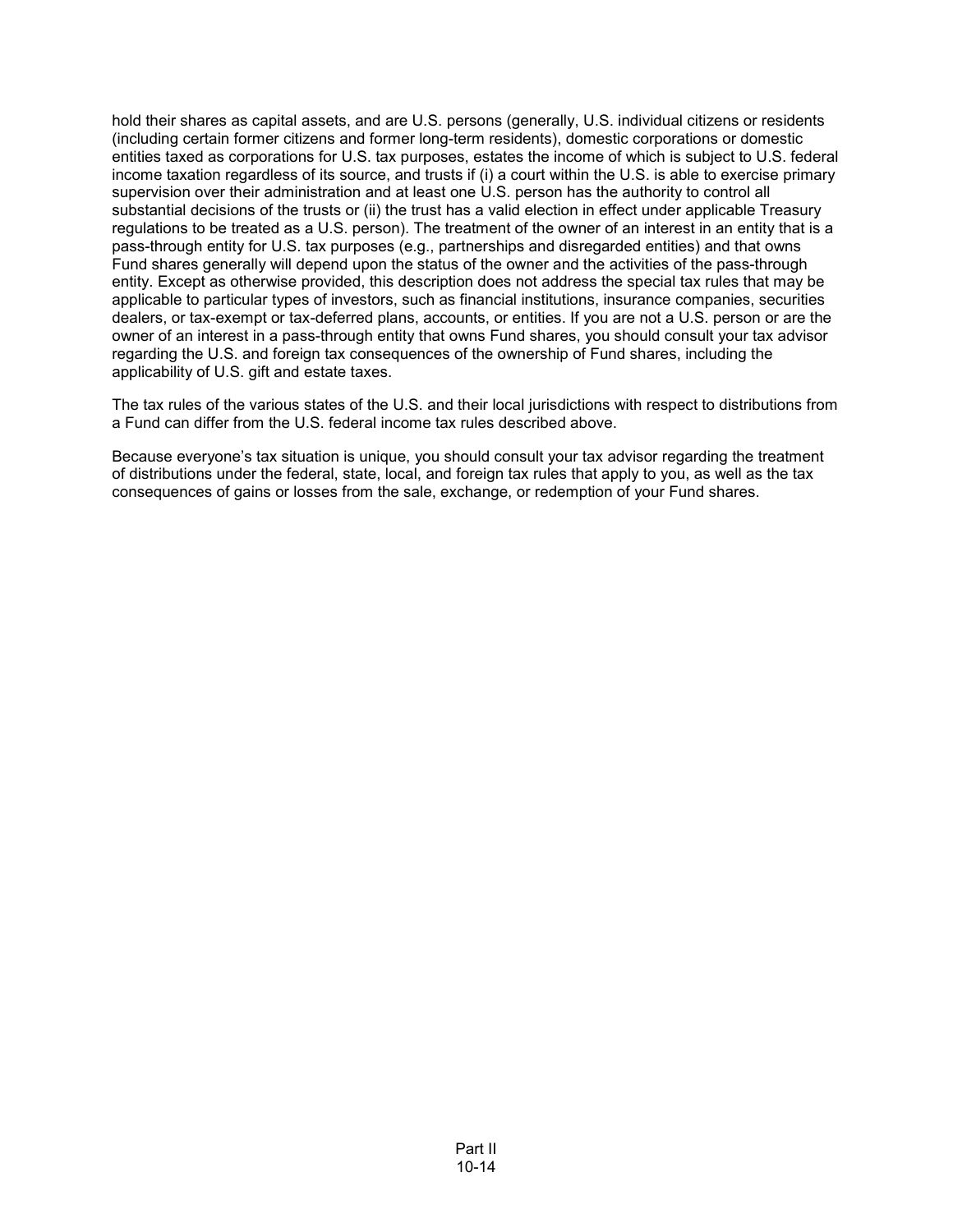### **APPENDIX A**

#### **LORD, ABBETT & CO. LLC LORD ABBETT FUNDS**

### **DISCLOSURE OF PORTFOLIO HOLDINGS**

#### **POLICY AND PROCEDURES**

#### I. POLICY SCOPE

- A. Lord Abbett owes a fiduciary duty to each of its clients and must act in each client's best interest. Inappropriate disclosure of Portfolio Holdings could enable a third party to engage in trading activity that negatively impacts Clients. Therefore, Lord Abbett will not release Portfolio Holdings in a manner that is inconsistent with our Clients' interests or otherwise in conflict with this Policy.
- B. Lord Abbett will address the disclosure of Portfolio Holdings in accordance with the following principles:
	- 1. Unless an exception is available under the Policy, Lord Abbett will not prematurely provide Portfolio Holdings to any unaffiliated third party;
	- 2. Subject to the exceptions listed below, Lord Abbett will not disclose any information related to its potential interest in buying or selling securities or other instruments on behalf of Client accounts; and
	- 3. Neither Lord Abbett nor any affiliate, or any Fund, may receive compensation, directly or indirectly, in connection with the disclosure of Portfolio Holdings. Lord Abbett, however, may receive compensation from sponsors of managed account programs for providing data and constructing model portfolios
- C. **Portfolio Holdings Defined.** The term "Portfolio Holdings" refers to any information that identifies one or more investments currently held by a Client account. Portfolio Holdings include any information that identifies the issuer of the securities or other instrument even if the security type (e.g., common stock or bond) or size of the position is not disclosed. Portfolio Holdings also includes the holdings of a model account.

### II. PERMITTED DISCLOSURE

A. **Seasoned Portfolio Holdings**. Concerns about the materiality of Portfolio Holdings recede over time and the ability of a third party to misuse this information to the disadvantage of Lord Abbett and its Clients dissipates. Therefore, Lord Abbett may freely provide Portfolio Holdings as of any date and for any period in accordance with the following schedule ("Schedule"):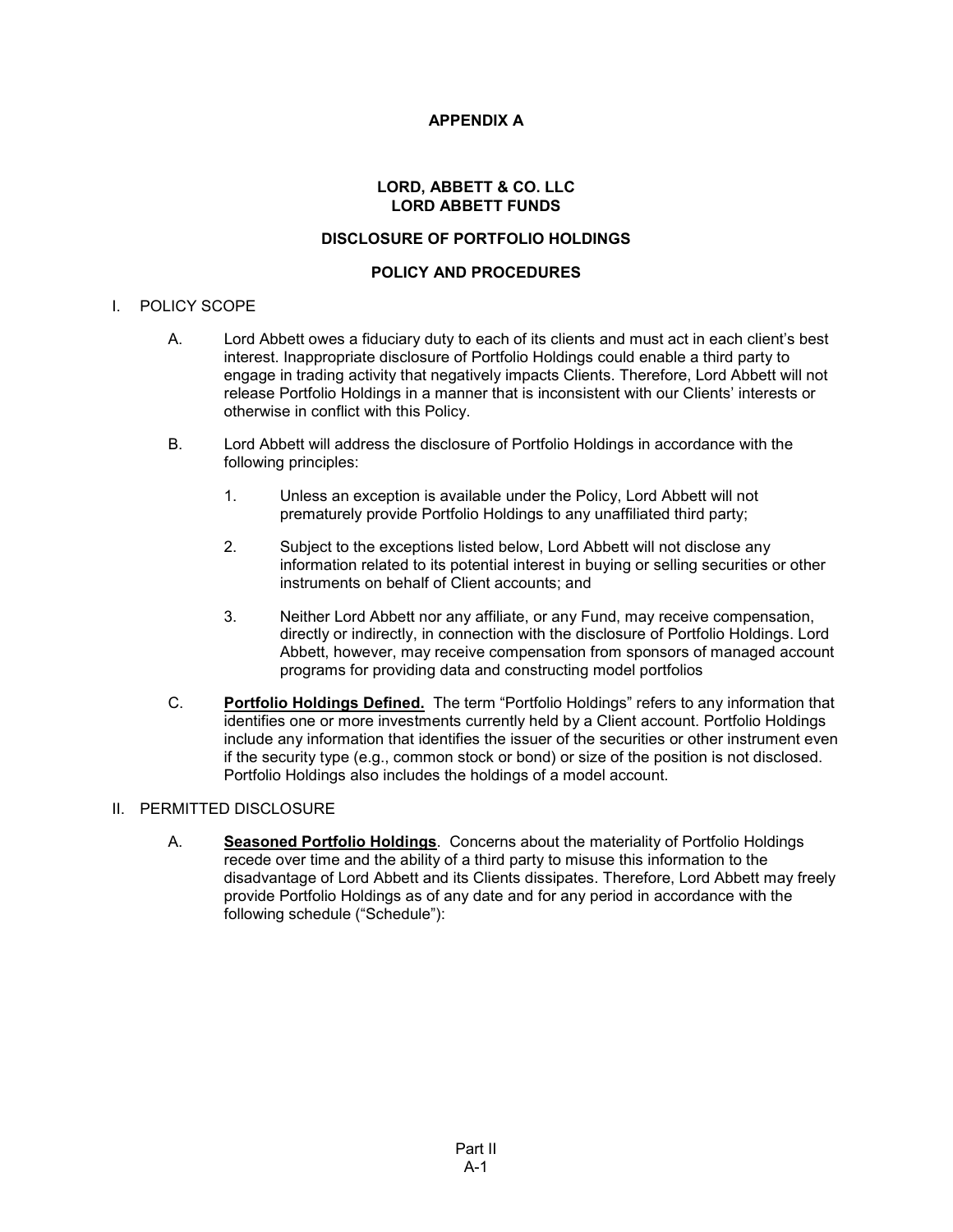| <b>TYPE OF STRATEGY</b>                                   | <b>LIST OF TOP 10</b><br><b>PORTFOLIO HOLDINGS</b> | <b>COMPLETE LIST OF PORTFOLIO</b><br><b>HOLDINGS</b>                                                                             |
|-----------------------------------------------------------|----------------------------------------------------|----------------------------------------------------------------------------------------------------------------------------------|
| <b>Equity and Fixed Income</b><br>(except as noted below) | 15 day delay                                       | 30 day delay                                                                                                                     |
| <b>Micro Cap Growth</b>                                   | 15 day delay                                       | Until the public release of the Portfolio<br>Holdings in the Annual Report; Semi-<br>Annual Report; or quarterly holdings report |
| <b>Each Fund-of-Funds</b>                                 | No delay                                           | No delay                                                                                                                         |
| <b>Money Market</b>                                       | 1 day after reporting date or<br>period            | 1 day after reporting date or period                                                                                             |

For purposes of the Policy, and Schedule above, the "Top 10 Portfolio Holdings" may include up to ten issues or issuers, compiled or ranked according to any objective criteria, including (but not limited to):

- Portfolio asset weighting;
- Overweight or underweight in the portfolio relative to an index or other benchmark; or
- Contribution to, or detraction from, portfolio performance, whether absolute or relative to an index or other benchmark.

Disclosure of Portfolio Holdings of each Fund-of-Funds is limited to the Fund's investments in the underlying Funds. Disclosure of the indirect Portfolio Holdings of a Fund-of-Fund's (i.e., the Portfolio Holdings of the underlying Funds that are indirectly held by an Asset Allocation Fund) is subject to the appropriate restrictions.

- B. **Aggregate, Composite or Descriptive Information.** Lord Abbett may freely disclose aggregate, composite or descriptive information about Portfolio Holdings without violation of this Policy, as long as the release of this information will not disadvantage Clients. Examples of this information include the following:
	- 1. Performance attribution information based on industry, sector or geographic exposure;
	- 2. Allocation among asset classes, regions, countries, industries or sectors; Portfolio statistical information, such as price-to-earnings ratio, yield, duration, or credit quality information; and
	- 3. Portfolio risk characteristics (i.e. standard deviation or Sharpe ratio).

#### III. AUTHORIZED EXCEPTIONS

The following is a list of circumstances in which Portfolio Holdings can be disclosed in advance of the Schedule above.

- A. Portfolio Holdings Provided to Financial Intermediaries and Service Providers, and Portfolio Evaluators and Data Providers. Lord Abbett may provide Portfolio Holdings in advance of their general public availability under the Schedule if such advance disclosure is provided to:
	- 1. Financial intermediaries with whom the Funds' or the Funds' principal underwriter, Lord Abbett Distributor LLC, has an agreement in connection with the purchase, redemption and/or exchange of Fund shares. Lord Abbett may not provide Portfolio Holdings to such financial intermediaries more frequently than monthly, with a one day lag period;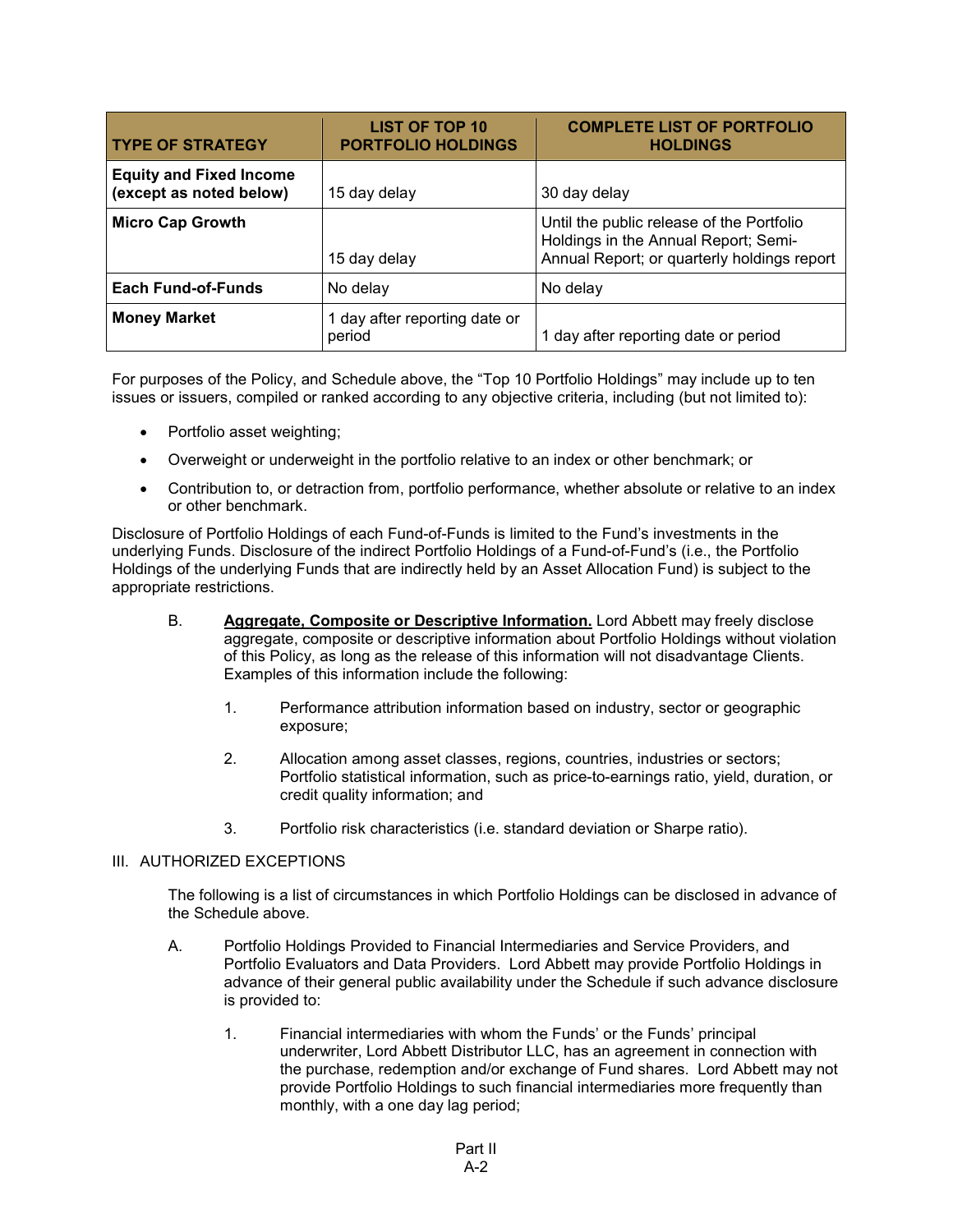- 2. Any Fund service provider with such frequency and delay as the officers of the Fund, in consultation with Lord Abbett's General Counsel ("GC") or Chief Compliance Officer ("CCO"), or their respective designees ("GC and CCO"), deem appropriate to the service being provided to the Fund. Such service providers include the Funds' custodian, independent registered public accounting firm, legal counsel, financial printer, independent legal counsel for the Funds' Independent Directors/Trustees, and proxy voting services vendor;
- 3. Portfolio evaluators, such as Morningstar, Inc. and Lipper Analytical Services, Inc. ("Portfolio Evaluators"), which receive Portfolio Holdings and publish information regarding relative Fund performance and Portfolio Holdings; and
- 4. Data Providers, such as Bloomberg, which are a source of statistical information, including Portfolio Holdings, to the securities markets generally.

In each case described: (a) there must be a legitimate business purpose for releasing Portfolio Holdings in advance of Lord Abbett's release of such information to the public generally; (b) the relevant third party must have entered into a confidentiality agreement or another agreement including confidentiality provisions ("Confidentiality Agreement") that meets the requirements of this Policy or be subject to a professional duty to maintain the confidentiality of client information; and (c) in the case of Portfolio Evaluators and Data Providers, the firm must have agreed in writing not to release Portfolio Holdings prior to this information becoming available to the general public under the Schedule above.

- B. **Portfolio Holdings Provided to Advisory Clients and Related Parties.** Lord Abbett may provide Portfolio Holdings of an institutional separate account Client or program sponsor of a separately managed or model-based account program ("Sponsor") to the following:
	- 1. A Client (with respect to that Client's Portfolio Holdings, or a model or representative account based on the same strategy);
	- 2. A consultant or other advisor to such Client ("Consultant") pursuant to written Client direction;
	- 3. A Sponsor of a separately managed account program (excluding model-based managed account programs) and the financial consultants representing the Sponsor of such program, but only with respect to an actual account or accounts managed by Lord Abbett or a model portfolio that is the basis for Lord Abbett's management of accounts in the Sponsor's program;
	- 4. A Sponsor of a model-based account program (e.g., Unified Management Account program) and the financial consultants representing the Sponsor of such program, but only with respect to the model portfolio maintained by Lord Abbett and delivered to such Sponsor; and
	- 5. An investment adviser or its written designee responsible for hiring Lord Abbett as a sub-adviser with respect to the Portfolio Holdings of the sub-advised account.

Lord Abbett expects each Sponsor to protect the confidentiality of the portfolio information it receives by not disclosing this information to the Sponsor's prospective clients or other third parties until the Portfolio Holdings of the related investment strategy are publicly available in accordance with the Schedule.

C. **Portfolio Holdings Provided by Investment Personnel.** To the extent consistent with applicable regulatory requirements, Lord Abbett's portfolio managers, securities analysts,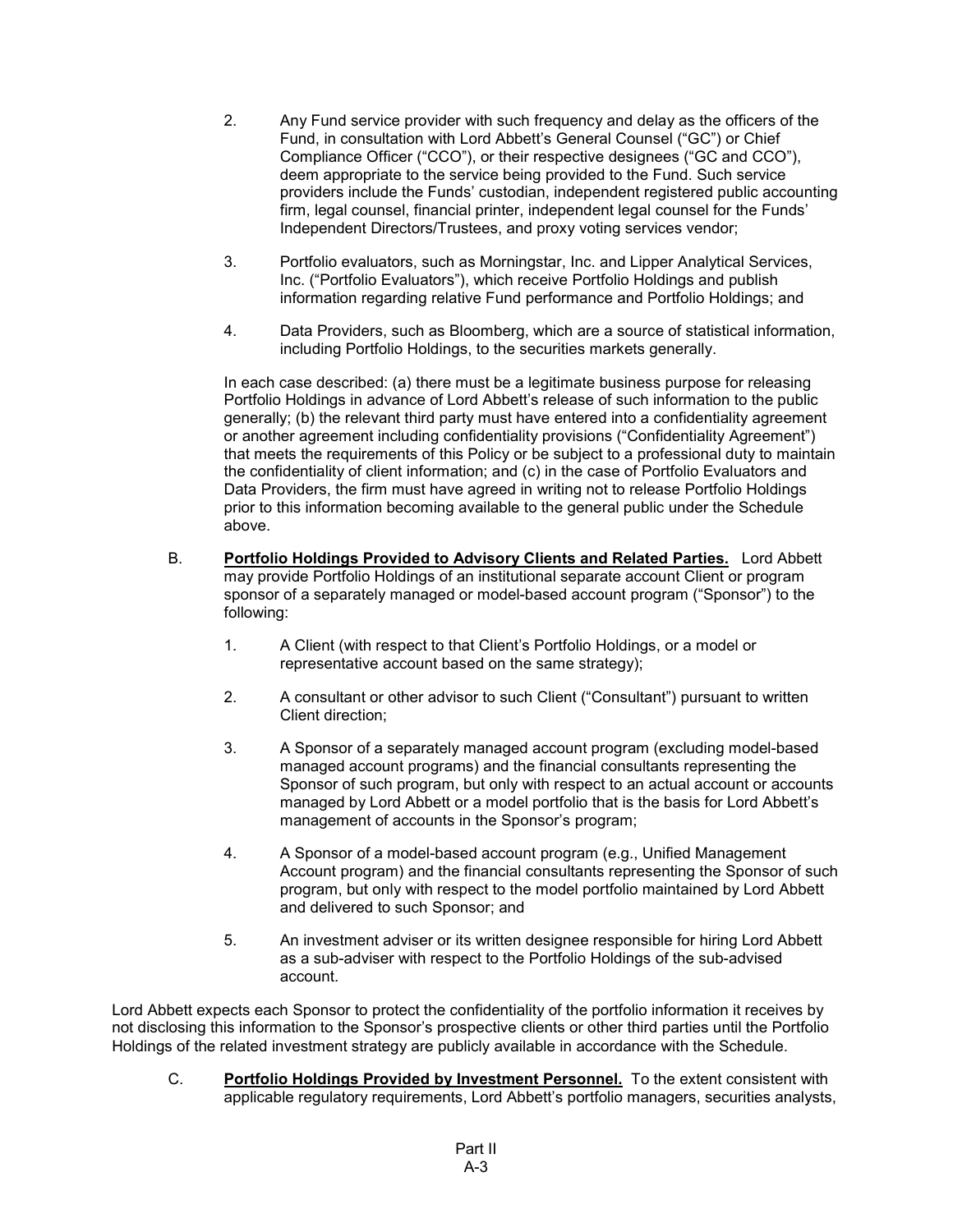and traders (collectively, "Investment Personnel") may provide Portfolio Holdings in advance of the general public availability of the Portfolio Holdings under the Schedule, provided that:

- 1. The Investment Personnel provide Portfolio Holdings solely to persons who are bona fide sources of securities or market analytical information; or to brokerdealers with which Lord Abbett engages in portfolio trades (each, an "Authorized Recipient");
- 2. The Portfolio Holdings are provided solely to enhance the information and/or services provided by the Authorized Recipient, or to assist in the execution of trades and the implementation of portfolio transactions for Clients;
- 3. To the extent Investment Personnel provide to an Authorized Recipient a list of 10 or more issuers representing Portfolio Holdings ("Watch List"), the following conditions are met:
	- a. The Watch List is comprised solely of issuer names, tickers, or other issuer identifiers, and includes an equal or greater number of securities/issuers that are not Portfolio Holdings (but may be of interest to Lord Abbett); or
	- b. The Authorized Recipient has entered into a Confidentiality Agreement; and
	- c. Lord Abbett's Chief Investment Officer, or designee, appropriately supervises the disclosure of Portfolio Holdings in accordance with this Section.
- D. **Portfolio Holdings Provided to Prospective Clients and their Advisors.** Prospective Clients, and their advisors, including Sponsors of separately managed and model-based account programs, may request recent Portfolio Holdings for purposes of determining whether to engage Lord Abbett as investment adviser, sub-adviser or model account provider. Firms that request this type of information understand the need to maintain the confidentiality of the information and to restrict the ability of employees and third parties from acting on this information in an inappropriate manner. Lord Abbett therefore may provide such information, provided that the Prospective Client and/or advisor has entered into a Confidentiality Agreement.
- E. **Portfolio Holdings Provided to Transition Managers.** In connection with new and terminating accounts, or significant cash flows to and from existing Client accounts, Clients may choose to employ a "transition manager." A transition manager helps to assist institutional investors with new manager assignments or significant cash flows with respect to existing relationships so as to achieve the desired portfolio exposure in a timely, risk controlled and cost effective manner. To achieve their objective, transition managers need to obtain current Portfolio Holdings. Firms that provide transition management services understand that they will receive sensitive information and recognize the need to maintain the privacy of this information and to have in place policies and procedures to avoid the misuse of this information. Therefore, Lord Abbett may provide Portfolio Holdings to transition managers in connection with advisory assignments or significant cash flows for existing Clients provided that the transition manager has entered into a Confidentiality Agreement.
- F. **Disclosures Required by Law or Regulation.** Nothing contained herein is intended to prevent the disclosure of Portfolio Holdings that is required by applicable law or regulation. For example, Lord Abbett may file any report required by applicable law or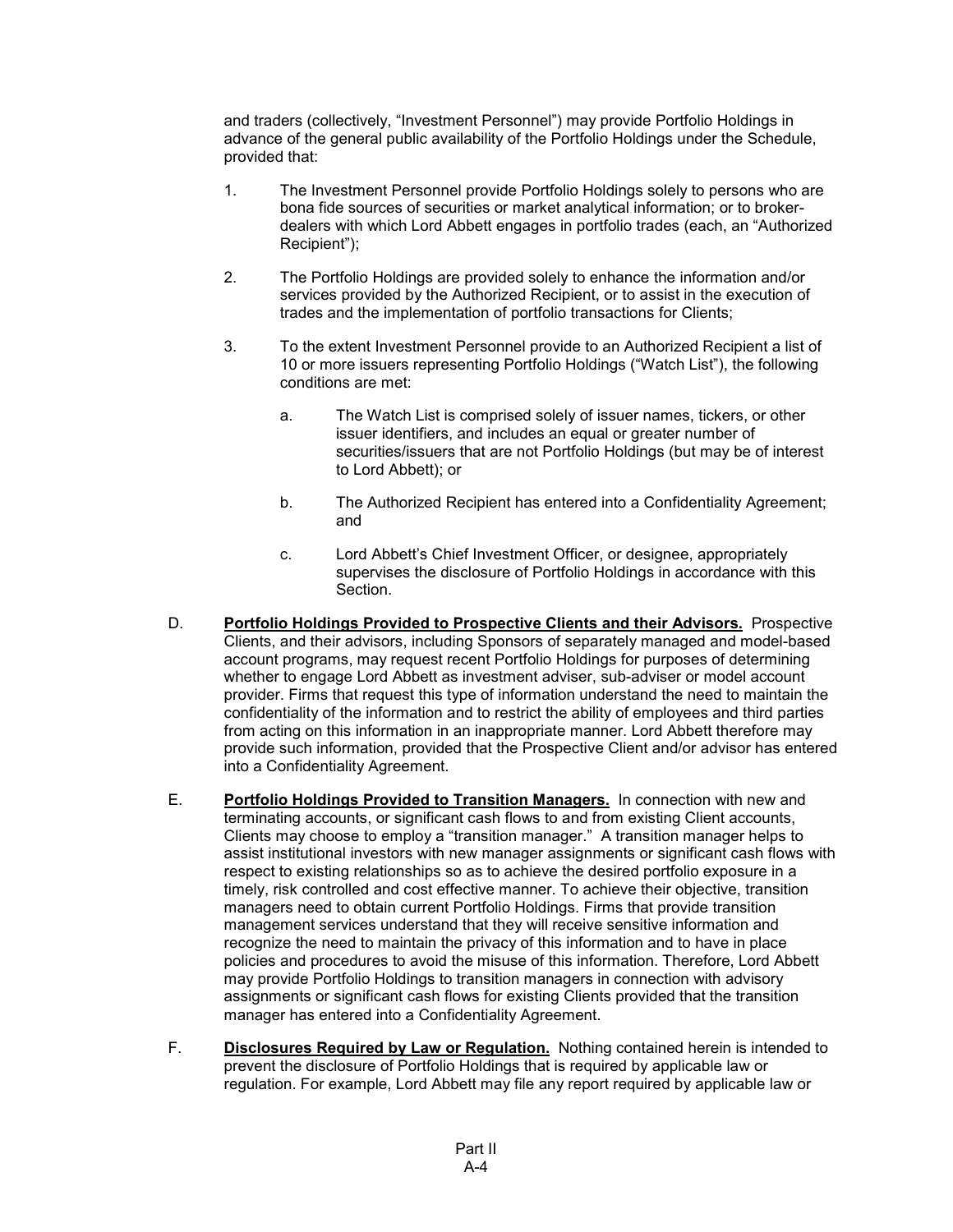regulation (i.e. Forms N-Q and N-CSR), and respond to requests from any court, or law enforcement or regulatory agency, with appropriate jurisdiction.

G. **Other Disclosure.** There may be situations in which Portfolio Holdings could be disclosed in a manner that is consistent with but not specifically contemplated by the Policy. Lord Abbett may provide Portfolio Holdings in these situations provided that such disclosure is consistent with the principles of this Policy and has been approved in advance by the GC or CCO. In determining whether to approve such disclosure, the GC or CCO shall consider: (a) whether there is a legitimate business purpose in providing this information on a selective basis; (b) the nature of the recipient of the information and whether the recipient recognizes the need or has a fiduciary or professional duty to avoid premature disclosure of this information to another third party; (c) whether it is necessary to require the recipient to enter into a Confidentiality Agreement to protect the interests of Clients; (d) the extent to which the recipient has adopted procedures to ensure that such information remains confidential and is not misused; and (e) whether such disclosure is consistent with the interests of Clients. In making these determinations, the GC or CCO shall consult to the extent necessary with any Lord Abbett partner or employee.

#### IV. CONFIDENTIALITY AGREEMENTS

When Lord Abbett provides Portfolio Holdings pursuant to a Confidentiality Agreement under this Policy, the agreement must require that, among other things, neither the recipient nor any of its officers, employees or agents may or will take any inappropriate action based on the Portfolio Holdings provided by Lord Abbett. The Confidentiality Agreement must be executed by an authorized officer of the Fund or an authorized member of Lord Abbett, as the case may be. The Legal Department shall be responsible for reviewing and approving all Confidentiality Agreements, for maintaining these agreements and the list of parties receiving Portfolio Holdings pursuant to such agreements, and for any related disclosure of this information.

#### V. RECORD-KEEPING

Any records required to be retained shall be retained in accordance with Lord Abbett's Records and Information Management Policy and applicable record retention schedules.

Effective Date: June 2019 (revised Policy)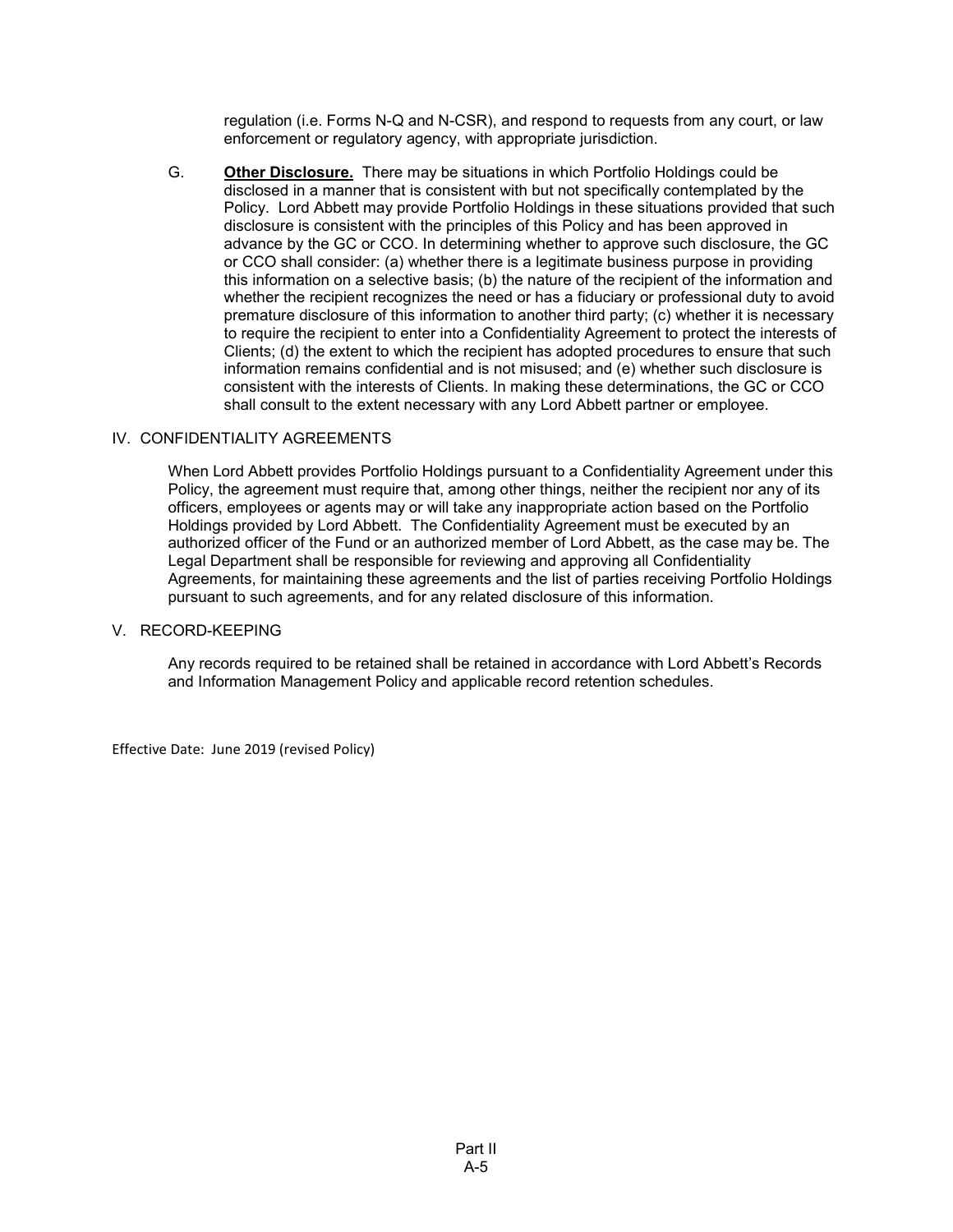#### **APPENDIX B**

### **FUND PORTFOLIO INFORMATION RECIPIENTS**

The following is a list of the third parties that are eligible to receive portfolio holdings or related information pursuant to ongoing arrangements under the circumstances described above under "Disclosure of Portfolio Holdings" in Part II:

|                                                                      | Portfolio Holdings <sup>1</sup> |
|----------------------------------------------------------------------|---------------------------------|
| Abel/Noser Corp.                                                     | Monthly                         |
| Base-Two Investment Systems, Inc.                                    | Daily                           |
| Becker, Burke Associates                                             | Monthly                         |
| <b>Berthel Schutter</b>                                              | Monthly                         |
| Bloomberg L.P.                                                       | Daily                           |
| Callan Associates Inc.                                               | Monthly                         |
| <b>Cambridge Associates LLC</b>                                      | Monthly                         |
| Citigroup/The Yield Book, Inc.                                       | Daily                           |
| CJS Securities, Inc.                                                 | Daily                           |
| CL King & Associates                                                 | Monthly                         |
| Concord Advisory Group Ltd.                                          | Monthly                         |
| CTVglobemedia f/k/a Bell GlobeMedia Publishing Co.                   | Monthly                         |
| Curcio Webb                                                          | Monthly                         |
| Deloitte & Touche LLP                                                | As Requested                    |
| Edward D. Jones & Co., L.P.                                          | Monthly                         |
| Evaluation Associates, LLC                                           | Monthly                         |
| FactSet Research Systems, Inc.                                       | Daily                           |
| Financial Model Co. (FMC)                                            | Daily                           |
| Hartland & Co.                                                       | Monthly                         |
| Institutional Shareholder Services, Inc. (ISS)                       | Daily                           |
| Investment Technology Group (ITG)                                    | Daily                           |
| Jeffrey Slocum & Associates, Inc.                                    | Monthly                         |
| JP Morgan Securities, Inc.                                           | Monthly                         |
| Lipper Inc., a Reuters Company                                       | Monthly                         |
| Longbow Research                                                     | Monthly                         |
| Merrill Lynch, Pierce, Fenner & Smith, Incorporated                  | Monthly                         |
| Morningstar Associates, Inc., Morningstar, Inc.                      | Daily                           |
| <b>MSCI Barra</b>                                                    | Daily                           |
| <b>Muzea Insider Consulting Services</b>                             | Weekly                          |
| Nock, Inc.                                                           | Daily                           |
| Pierce Park Group                                                    | Monthly                         |
| <b>Reuters America LLC</b>                                           | Daily                           |
| Rocaton Investment Advisors, LLC                                     | Monthly                         |
| Rogerscasey                                                          | Monthly                         |
| Ropes & Gray LLP                                                     | As Requested                    |
| <b>SG Constellation LLC</b>                                          | Daily                           |
| <b>State Street Corporation</b>                                      | Daily                           |
| Sungard Expert Solutions, Inc.                                       | Daily                           |
| The Marco Consulting Group                                           | Monthly                         |
| Towers Watson Investment Services, Inc. f/k/a Watson Wyatt Worldwide | Monthly                         |
| <b>Wall Street Source</b>                                            | Daily                           |

1 Each Fund may provide its portfolio holdings to (a) third parties that render services to the Funds relating to such holdings (i.e., pricing vendors, ratings organizations, custodians, external administrators, independent registered public accounting firms, counsel, etc.) as appropriate to the service being provided to the Funds, on a daily, monthly, calendar quarterly or annual basis, and (b) third party consultants on a daily, monthly, or calendar quarterly basis for the purpose of performing their own analyses with respect to the Fund within one day following each calendar period end.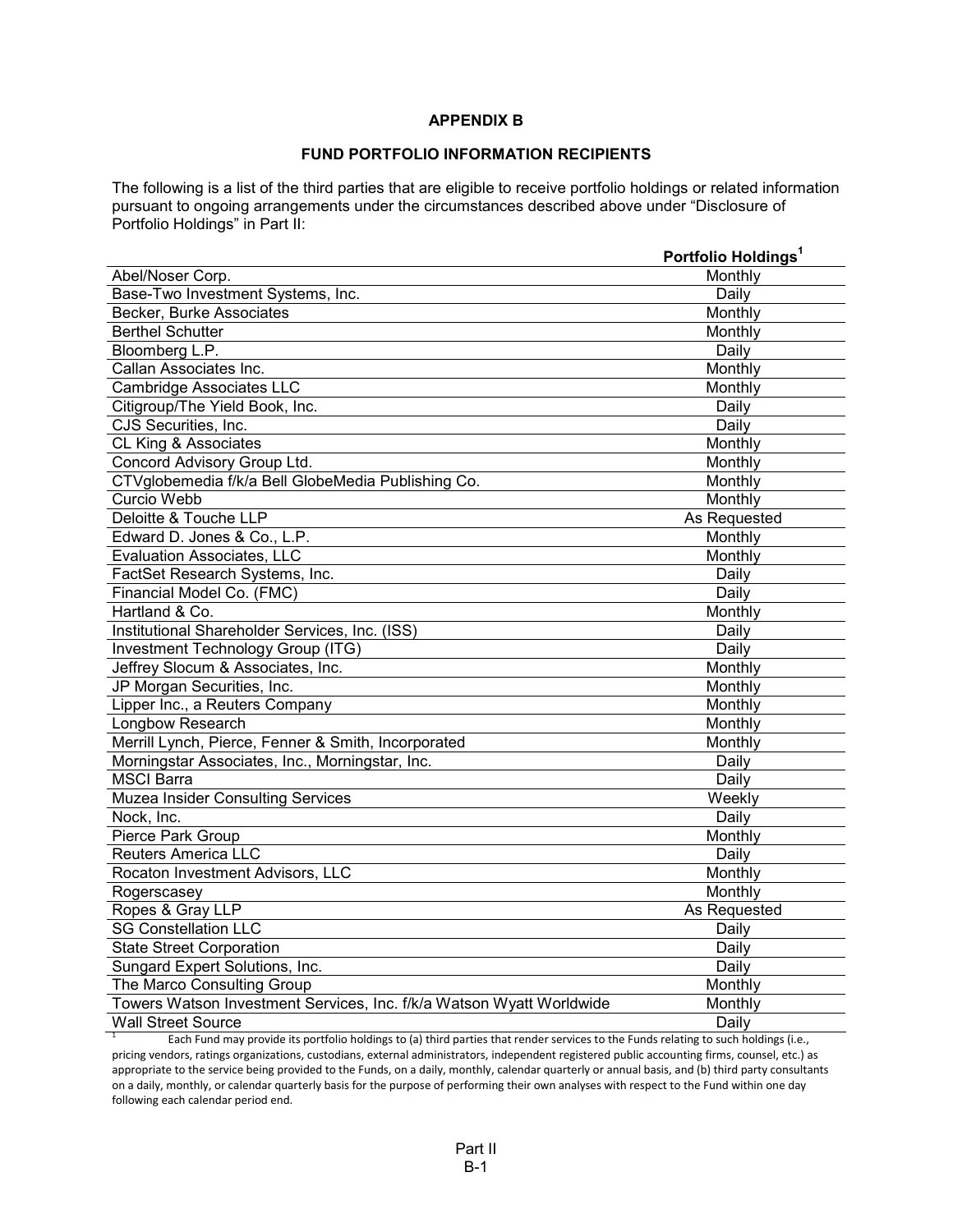APPENDIX C

Proxy Voting Policy and Procedures

March 2021

Part II C-1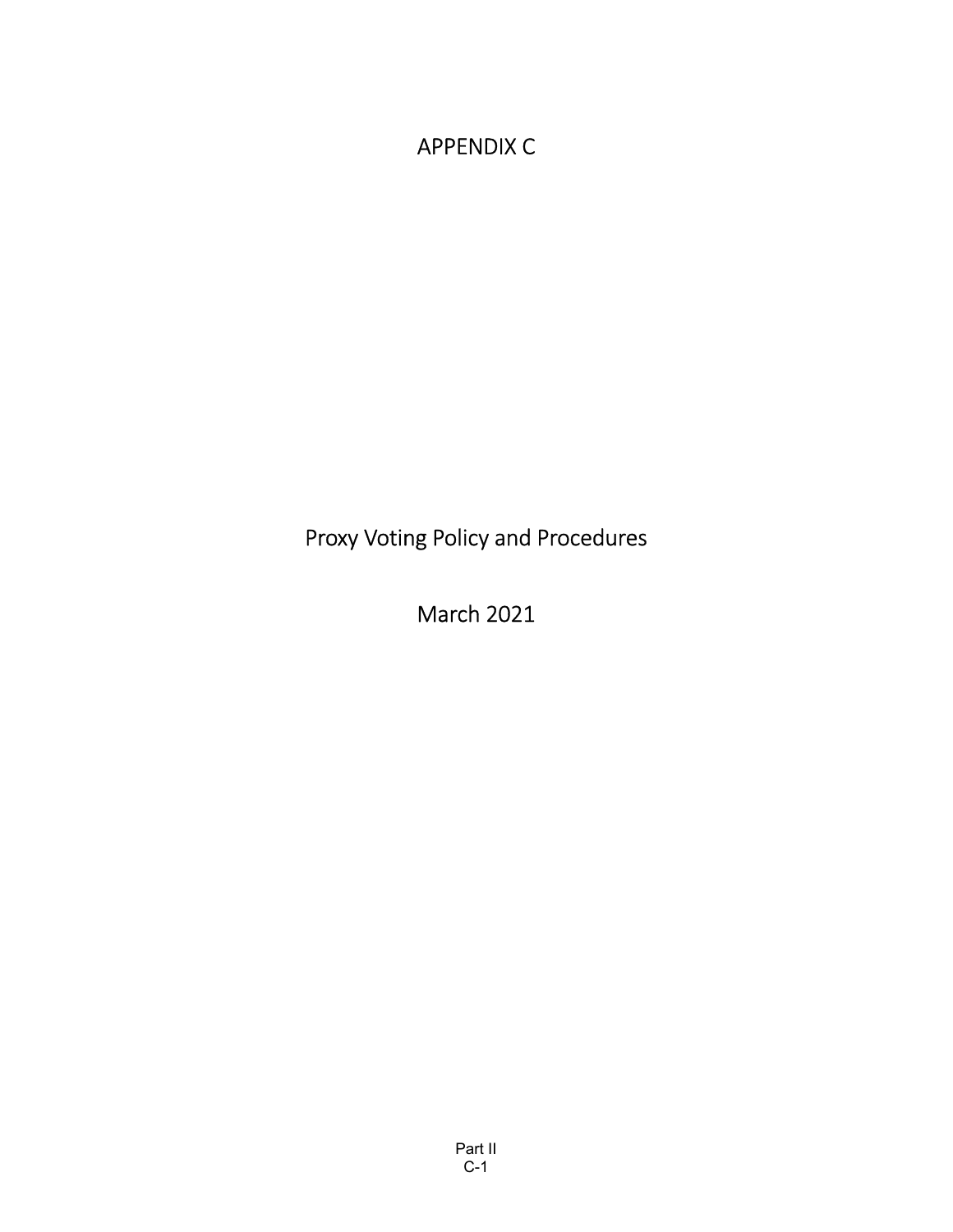### Using Our Voice

Lord Abbett is guided by the higher purpose expressed in our shared mission: Securing a sustainable future for our clients, our people, and our world. For the clients we proudly serve, this means we invest to support their values, make an impact, and provide financial security. With this higher purpose as our north star and our fiduciary responsibilities foremost in mind, we are committed to using our voice as investors.

Our investment approach is rooted in fundamental research, which views environmental, social, and governance (ESG) factors as a major input that has taken on greater importance, particularly during the COVID-19 pandemic. We are fully committed to holding ourselves—and the companies in which we invest—accountable. Moreover, as investors, we have found that our voice carries weight, and we intend to lean in and engage with companies on the crucial issues of sustainability. One significant way for us to use our voice is through proxy voting, which is a key lever in influencing and signaling our position to companies on ESG and other key issues.

In March 2020, we established Lord Abbett's Investment Stewardship Council, whose members actively engage with our research analysts and portfolio managers to fully integrate ESG factors into our investment decision-making process. To ensure that our approach to proxy voting is thoughtful and consistent, all decisions are informed by the collaborate efforts between our Stewardship team, the relevant Investment teams, and the Investment Stewardship Council.

The proxy voting procedures that follow represent our deep commitment to using the power of our voice as active investors in our continued efforts to secure a sustainable future for the benefit of all stakeholders.

Sincerely,

Douglas. B. Sieg Managing Partner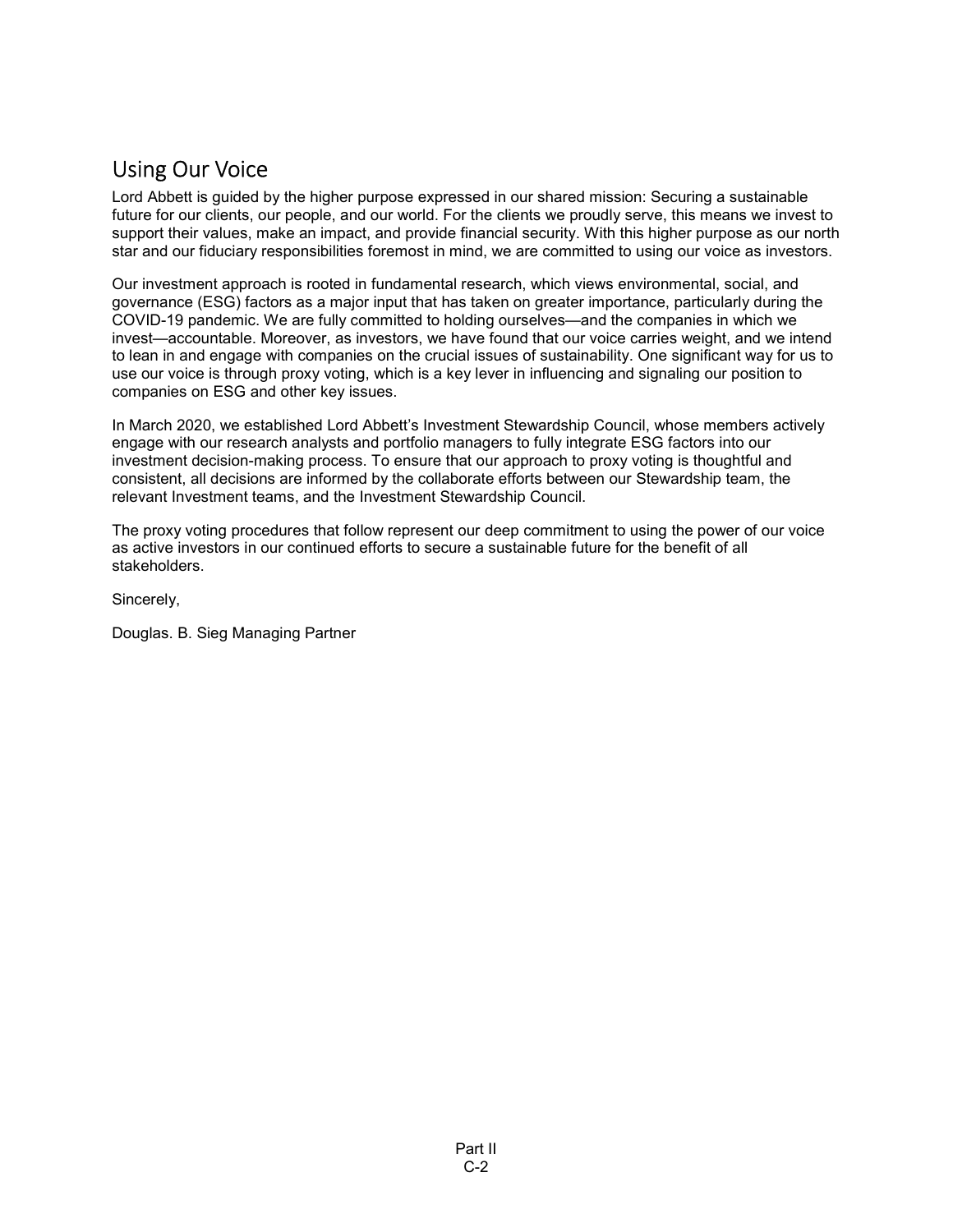### **Contents**

| <b>Introduction</b><br>4     |                                                   |                |
|------------------------------|---------------------------------------------------|----------------|
| ٠                            | Intent                                            | 4              |
| ٠                            | Active Ownership                                  | 4              |
| ٠                            | Looking Ahead                                     | 4              |
|                              |                                                   |                |
| <b>Proxy Voting Policies</b> |                                                   | 4              |
|                              | <b>ESG</b>                                        | 4              |
| ٠                            | <b>Board of Directors</b>                         | 5              |
|                              | <b>Compensation and Benefits</b>                  | $\overline{7}$ |
| ٠                            | Shareholder Rights                                | 9              |
|                              | <b>Corporate Matters</b>                          | 10             |
| ٠                            | Auditors                                          | 11             |
|                              | <b>Proxy Voting Process</b>                       | 11             |
|                              | Overview                                          | 11             |
| ٠                            | Retention and Oversight of Proxy Service Provider | 12             |
| ٠                            | Conflicts of Interest                             | 12             |
|                              | Securities Lending                                | 13             |
|                              | <b>Shareholder Resolutions</b>                    | 14             |
|                              | <b>Share Blocking</b>                             | 14             |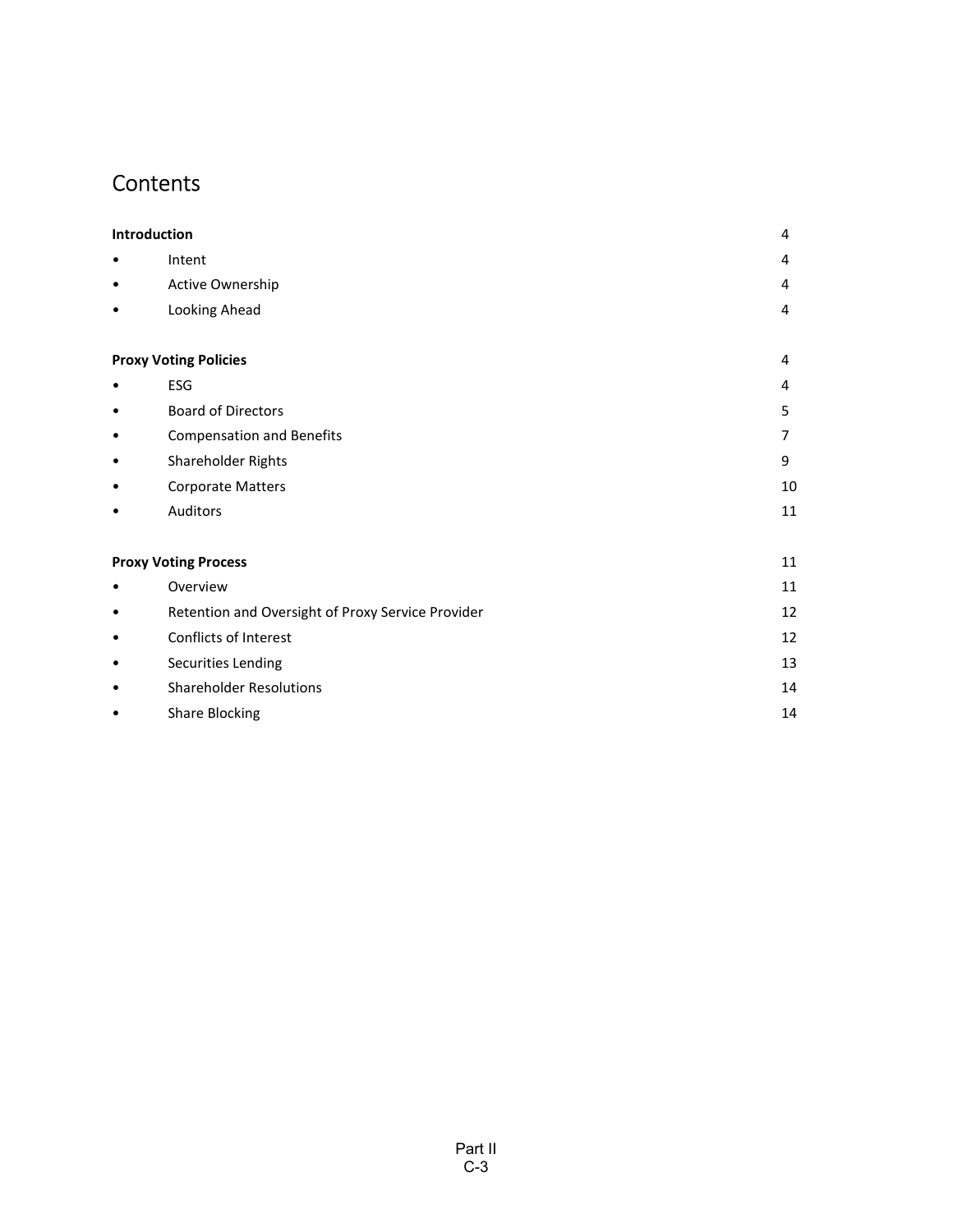## Introduction

### Intent

Proxy Voting at Lord Abbett is guided by our mission: Securing a sustainable future for our clients, our people, and our world. This mission is the cornerstone of our global corporate citizenship and investment efforts, including our approach to proxy voting. Lord Abbett is committed to driving positive change as a firm through our global corporate citizenship initiatives, and as investors, through our engagement and proxy voting practices. The intent of this policy is to communicate our expectations on key proxy topics and provide an overview of how Lord Abbett evaluates proxy voting issues in alignment with our mission.

# Active Ownership

Active ownership is the process whereby Lord Abbett engages directly with an investee company's management to understand, influence, or exchange perspectives on issues, including proxy voting issues. Active ownership is an integral part of identifying companies with strong corporate governance and avoiding the adverse effects associated with poor environmental and social practices. Engagement with issuers informs Lord Abbett's proxy voting decision-making and can drive positive changes to influence long-term sustainable performance.

# Looking Ahead

We remain committed to using our voice as investors. Moving forward, consideration of ESG factors will continue to play a growing role in our investment analysis across all of our investment strategies and portfolios. We will also continue to use proxy voting as a key lever in communicating our position to companies on ESG and other issues. As we advance on our journey, we expect our approach to evolve over time—always guided by our higher purpose.

# Proxy Voting Policies

# Environmental, Social, and Governance (ESG)

Proposals related to environmental, social, and governance (ESG) issues are typically initiated by shareholders and urge a company to disclose certain information or change certain business practices.

Lord Abbett believes ESG factors may impact long-term financial performance and can represent significant risks and costs to a business. We believe that well-developed policies and disclosures can help identify and mitigate risks and costs associated with ESG issues. We encourage companies to be transparent about ESG issues and adopt policies and processes to assist in managing risks and opportunities associated with these factors. Lord Abbett generally favors the disclosure of material data and metrics related to the risks and opportunities associated with ESG factors, including detailed disclosure of internal ESG policies. We believe companies that are best positioned to manage the risks and opportunities associated with ESG factors will increase their potential to deliver superior long-term shareholder value.

Lord Abbett evaluates all proxy proposals based on their potential effect on shareholder value. Lord Abbett will vote for proposals related to ESG factors that we believe ask for useful disclosure or positive changes to business practices. We will vote against proposals we believe are unduly burdensome or impose substantial costs on a company with no countervailing economic benefits to the company's shareholders. We evaluate proposals involving ESG matters on a case-by-case basis, understanding that ESG risks and opportunities can vary greatly by industry and company. As a result, Lord Abbett may vote similar proposals differently based on the particular facts and circumstances.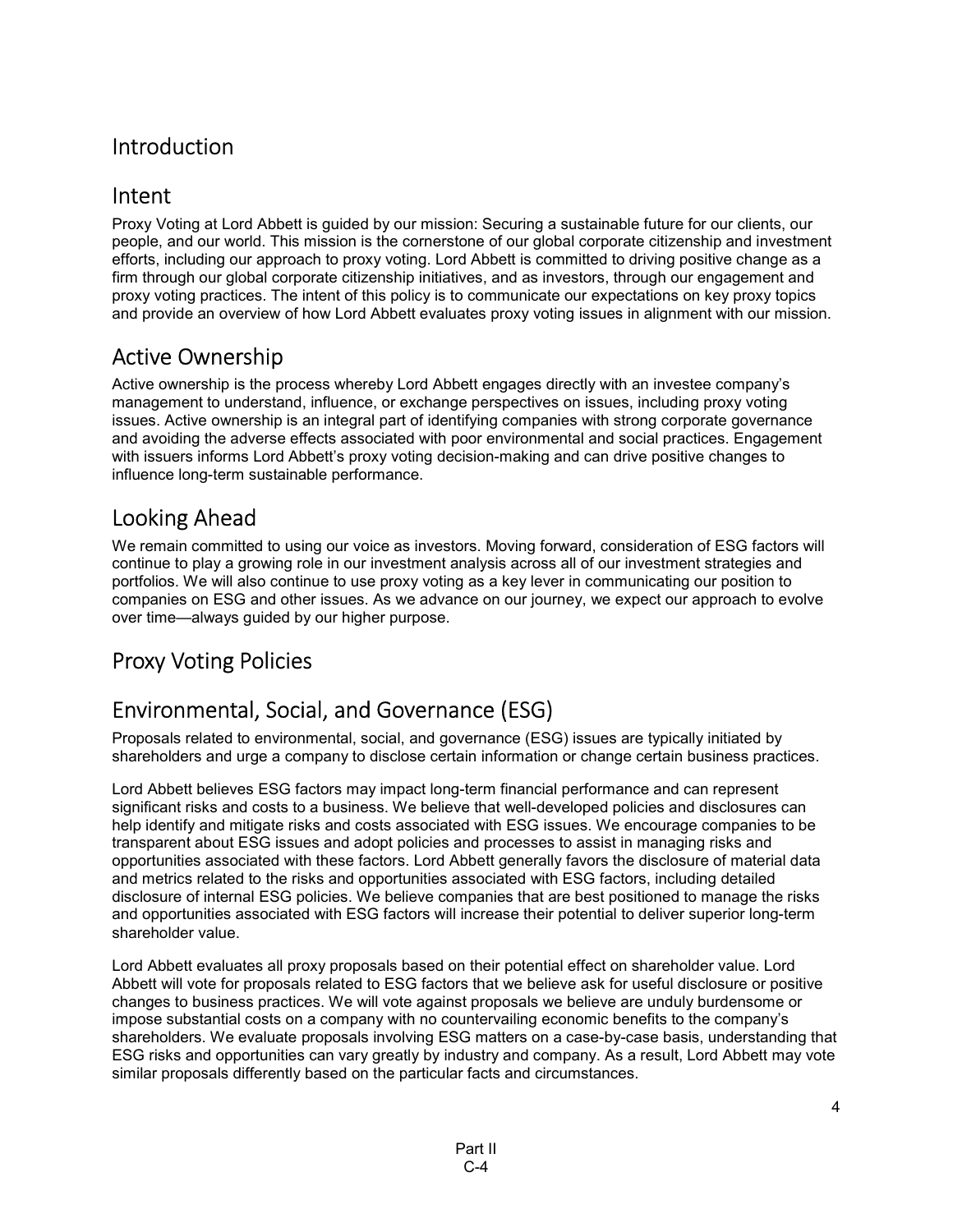Lord Abbett routinely utilizes issuer engagement to inform proxy voting decisions on ESG proposals and will pay particular attention to highly controversial issues, as well as instances where management has failed repeatedly to take corrective actions with respect to an issue.

### **Diversity**

Lord Abbett believes that diversity is a vital component in the long-term, sustainable success of companies. We believe that organizations with inclusive environments that embrace a diversity of thought, background, and experience are more successful in attracting and retaining talent, as well as more agile, more impactful, and better-prepared for the future. Given the importance of diversity, Lord Abbett expects and encourages companies to have clear equal employment opportunity or diversity policies to facilitate diversity within an organization. Lord Abbett also encourages the disclosure of workforce diversity metrics consistent with data provided on EEO-1 reports or other comparable data.

Lord Abbett generally supports proposals requesting additional disclosure of diversity initiatives or workforce diversity metrics. In evaluating diversity-related proposals, Lord Abbett will consider current company disclosures, peer disclosures, diversity-related controversies, and a company's overall approach to ESG, among other factors.

# Climate

Lord Abbett believes that climate change represents long-term risks to both the physical world and individual companies' long-term performance. Lord Abbett incorporates risks associated with climate change into our investment process and encourages companies to publicly disclose material data related to climate change. We believe that companies should clearly address how their businesses may be impacted by climate change and disclose steps they are taking to mitigate climate risks associated with their business activities. Further, we encourage the disclosure of greenhouse gas (GHG) emissions and adoption of GHG reduction targets in carbon-intensive industries.

Lord Abbett generally supports proposals that request that a company disclose GHG emissions or report on plans to reduce a company's total contribution to climate change. In evaluating climate- related proposals, Lord Abbett will consider current company disclosures, a company's overall contributions to climate change, GHG reduction goals, peer disclosures, and other climate-related commitments and disclosures, among other factors.

# Political Contributions and Lobbying

Lord Abbett recognizes that companies may engage in the political process within legal limits to help shape public policy consistent with a company's strategy. While Lord Abbett understands the rationale for involvement in certain political activities, we encourage transparency in the process; specifically, Lord Abbett encourages the disclosure of oversight mechanisms related to political contributions and lobbying processes, including board oversight.

Lord Abbett will vote proposals related to political contributions and lobbying on a case-by-case basis. In evaluating these proposals, Lord Abbett will consider the current level of disclosure, previous litigation or controversies, peer disclosure, and reputational or legal risks, among other factors.

# Board of Directors

The board of directors of a company oversees all aspects of the company's business. Companies and, under certain circumstances, their shareholders, may nominate directors for election by shareholders. In evaluating the candidacy of a director nominee to the board of a company, Lord Abbett will consider the following factors, among others: (1) the nominee's experience, qualifications, attributes, and skills, as disclosed in the company's proxy statement; (2) the composition of the board and its committees,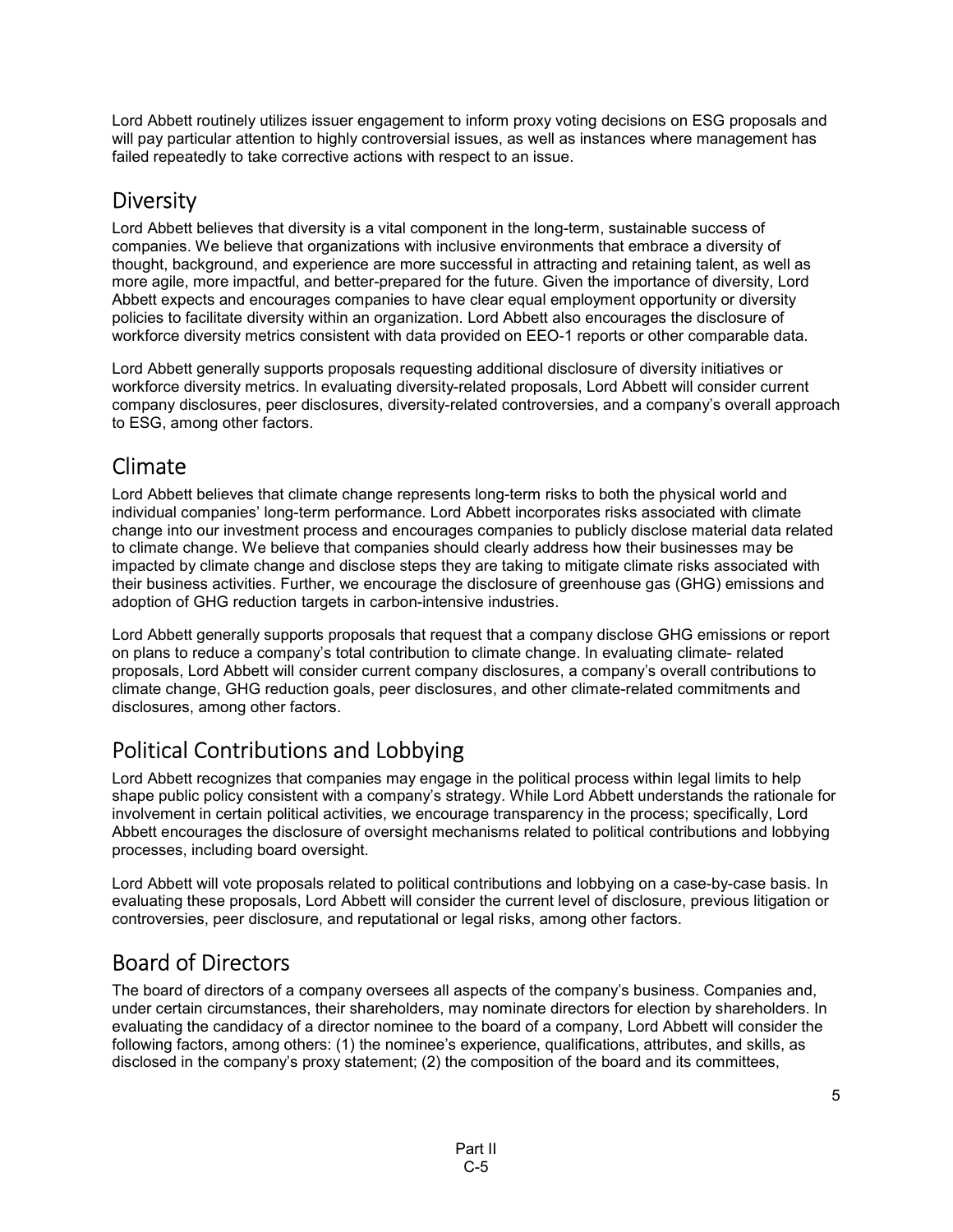including overall board diversity; (3) whether the nominee is independent of the company's management; (4) the nominee's board meeting attendance; (5) the nominee's history of representing shareholder interests on the company's board or other boards; (6) the total number of outside board positions held by a nominee; (7) the nominee's investment in the company; (8) the company's long-term performance relative to a market index; and (9) takeover activity. In evaluating an audit, nominating, governance, or compensation committee nominee's candidacy, Lord Abbett will consider additional factors related to the specific committee's oversight responsibilities. Lord Abbett may withhold votes for some or all of a company's director nominees on a case-by-case basis.

## Board Diversity

Lord Abbett believes that diverse and inclusive companies are better positioned for long-term, sustainable success. We believe it is important that a company's tone on diversity and inclusion be set at the top, including maintaining a diverse board of directors. Diversity is multidimensional, and we encourage the consideration of a wide range of diverse characteristics within board composition, including: age, disabilities, education, ethnicity, gender, military service, race, religion, sexual orientation and skills, among other factors.

Lord Abbett will consider voting against the nominating committee or other relevant directors if there are no women on the board and no plan has been articulated to diversify board membership. Lord Abbett will consider our engagement history with a company and vote on a case-by-case basis if we have engaged with the company and they have articulated a plan for facilitating diversity on the board.

Lord Abbett believes strongly in the value of transparency and believes that reliable and consistent information is necessary to make informed investment decisions. To that end, Lord Abbett encourages the reporting of board diversity statistics, including racial and ethnic diversity, in a clear, consistent manner.

# **Overboarding**

Lord Abbett believes that director nominees should be able to dedicate sufficient time to each of the companies they represent in order to fully execute their board oversight responsibilities. We believe it is important that directors not be "overboarded" to avoid excessive time-commitments and provide consistent contributions to all boards on which they serve. Lord Abbett may vote against that we feel are "overboarded", and will consider voting against director nominees if they sit on more than five public company boards, or if they are an active CEO that sits on more than two outside public company boards.

## Governance Structure

Lord Abbett may consider a vote against certain director nominees at companies that have material governance shortcomings, including those implemented at the time of IPO, with no articulated plan to sunset certain provisions. Governance shortcomings may include dual-class voting structures, classified boards, or supermajority vote standards, among others.

# Environmental and Social Factors

Lord Abbett may consider a vote against certain director nominees at companies that have material ESG shortcomings, such as unmitigated climate risks that the company and its board have failed to address.

## Majority Voting

Lord Abbett generally favors a majority voting standard, under which director nominees are elected by an affirmative majority of the votes cast. We will generally support proposals that seek to adopt a majority voting standard.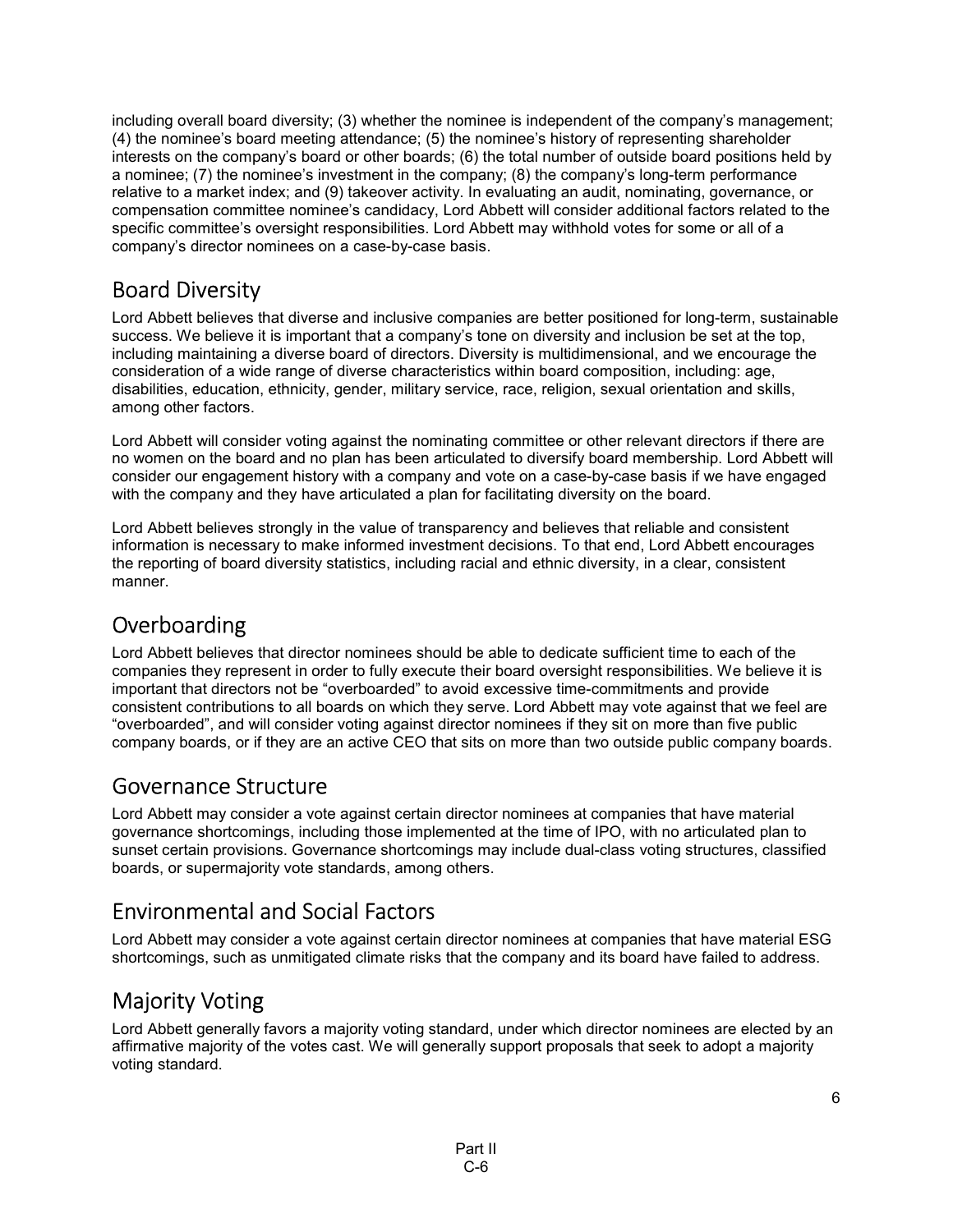# Board Classification

Lord Abbett generally believes that directors should be elected annually, and we will typically support proposals that seek to remove a classified board structure. When evaluating board classification proposals, Lord Abbett may consider the following factors, among others: (1) the company's long-term strategic plan; (2) the extent to which continuity of leadership is necessary to advance that plan; and (3) the need to guard against takeover attempts.

## Board Independence

Lord Abbett believes that independent board oversight is key to the long-term sustainable success of a company and believes that a majority of board members should be independent from the company. An independent director is one who serves on a company's board but is not employed by the company or affiliated with it in any other capacity. While company boards may apply different standards in assessing director independence, including any applicable standards prescribed by stock exchanges and the federal securities laws, a director generally is determined to qualify as independent if the director does not have any material relationship with the company (either directly or indirectly) based on all relevant facts and circumstances. Material relationships can include employment, business, and familial relationships, among others. Lord Abbett may vote against non-independent board nominees if their election would cause a majority of board members to be non-independent.

# Independent Board Chair

Proponents of proposals to require independent board chair seek to enhance board accountability and mitigate a company's risk-taking behavior by requiring that the role of the chair of the company's board of directors be filled by an independent director. Lord Abbett votes on a case-by-case basis on proposals that call for an independent board chair, and will consider a variety of factors, including if we believe that a company's governance structure promotes independent oversight through other means, such as a lead director, a board composed of a majority of independent directors, or independent board committees. In evaluating independent chair proposals, we will focus in particular on the presence of a lead director, who is an independent director designated by a board with a non-independent chair to serve as the primary liaison between company management and the independent directors and act as the independent directors' spokesperson.

# Compensation and Benefits

Lord Abbett pays particular attention to the nature and amount of compensation paid by a company to its executive officers and other employees. Lord Abbett believes that because a company has exclusive knowledge of material information not available to shareholders regarding its business, financial condition, and prospects, the company itself usually is in the best position to make decisions about compensation and benefits. However, we believe that companies should provide detailed disclosure of their compensation practices to allow investors to properly analyze the effectiveness and appropriateness of the company's compensation structure.

Lord Abbett reviews all issues related to compensation on a case-by-case basis, and may oppose management if: (1) we deem a company's compensation to be excessive or inconsistent with its peer companies' compensation; (2) we believe a company's compensation measures do not foster a long-term focus among its executive officers and other employees; or (3) we believe a company has not met performance expectations, among other reasons.

# Advisory Vote on Executive Compensation

"Say-on-pay" proposals give shareholders a nonbinding vote on executive compensation and serve as a means of conveying to company management shareholder concerns, if any, about executive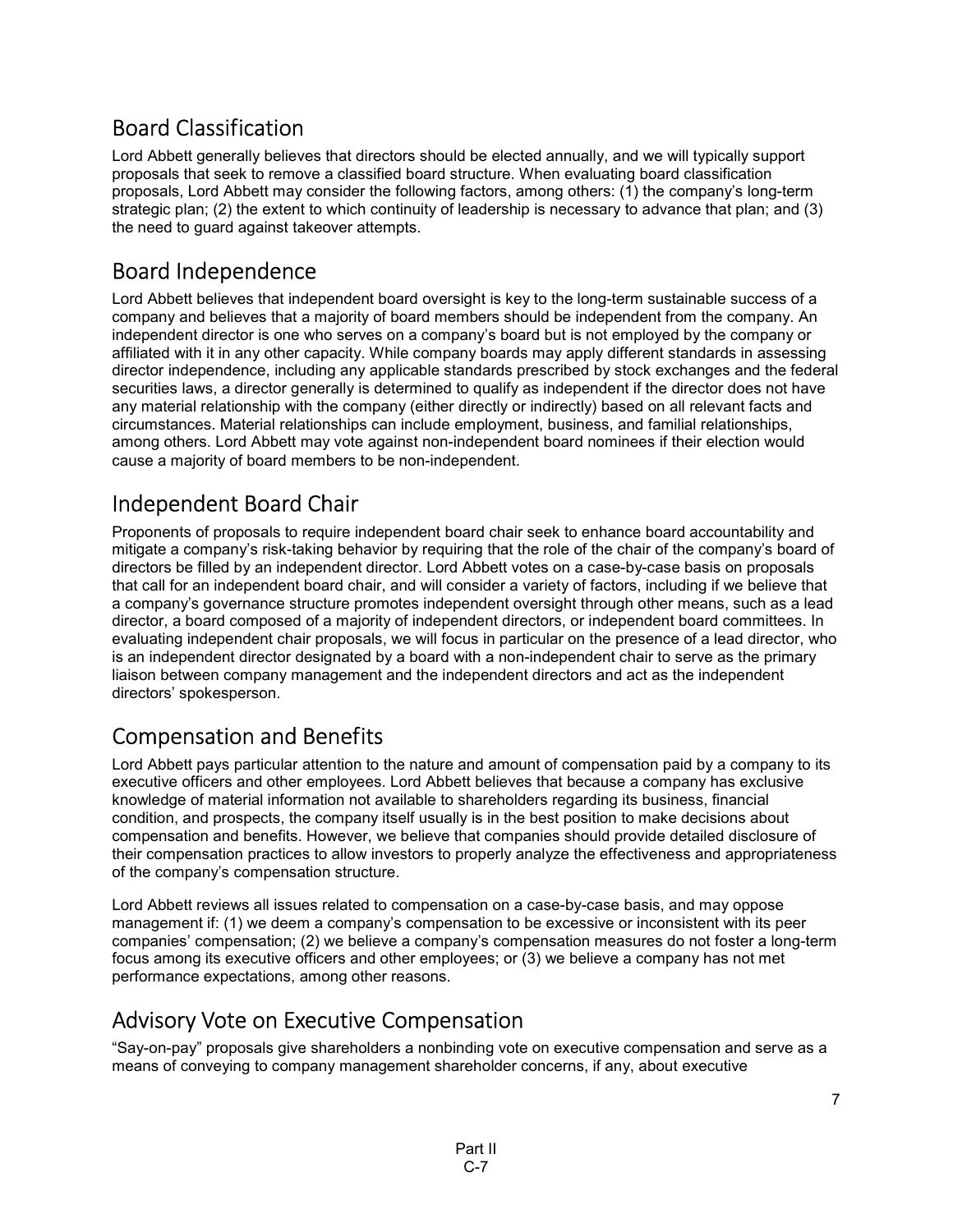compensation. Lord Abbett will evaluate say-on-pay proposals on a case-by-case basis and will consider a variety of factors in evaluating compensation, including if we believe that compensation has been excessive or not properly aligned with long-term performance. Lord Abbett places a high value on engagement with companies, and we will consider if direct feedback to management about compensation has resulted in any changes when voting on compensation proposals. Lord Abbett generally prefers that say-on-pay proposals occur on an annual basis.

# Equity Compensation Plans

Equity compensation plans are intended to reward an executive's performance through various stockbased incentives and should be designed to align an executive's compensation with a company's longterm performance. Lord Abbett will vote on equity compensation plans on a case-by-case basis, and in evaluating such proposals we will consider the following factors, among others: (1) whether or to what extent the plan has any potential to dilute the voting power or economic interests of other shareholders; (2) the rate at which a company grants equity awards; (3) the features of the plan and costs associated with it; (4) whether the plan allows for repricing or replacement of underwater stock options; and (5) quantitative data regarding compensation ranges by industry and company size. We carefully scrutinize any proposed repricing or replacement of underwater stock options, taking into consideration the stock's volatility, management's rationale for the repricing or replacement, the new exercise price, and any other factors we deem relevant.

# Clawback Provisions

Lord Abbett believes that clawback provisions generally encourage executive accountability and help mitigate a company's risk-taking behavior. Lord Abbett will evaluate proposals to require clawback provisions on a case-by-case basis and will consider a variety of factors, including concerns about the amount of compensation paid to the executive, the executive's or the company's performance, or accounting irregularities, among other factors we may deem relevant.

# Tax Gross-ups

Lord Abbett generally favors adoption of anti-tax gross-up policies, which limit payments by a company to an executive intended to reimburse some or all of the executive's tax liability with respect to compensation, perquisites, and other benefits.

# Severance Agreements

Severance or so-called "golden parachute" payments are sometimes made to departing executives after termination or upon a company's change in control. Lord Abbett will consider severance arrangements in the overall evaluation of executive compensation and may scrutinize cases in which benefits are especially lucrative, granted despite the executive's or the company's poor performance, or materially amended shortly before a triggering event.

# Employee Stock Purchase Plans

Employee stock purchase plans permit employees to purchase company stock at discounted prices and, under certain circumstances, receive favorable tax treatment when they sell the stock. Lord Abbett will vote on a case-by-case basis on employee stock purchase plans and will consider overall incentive structure and any dilutive effects of such plans, among other factors.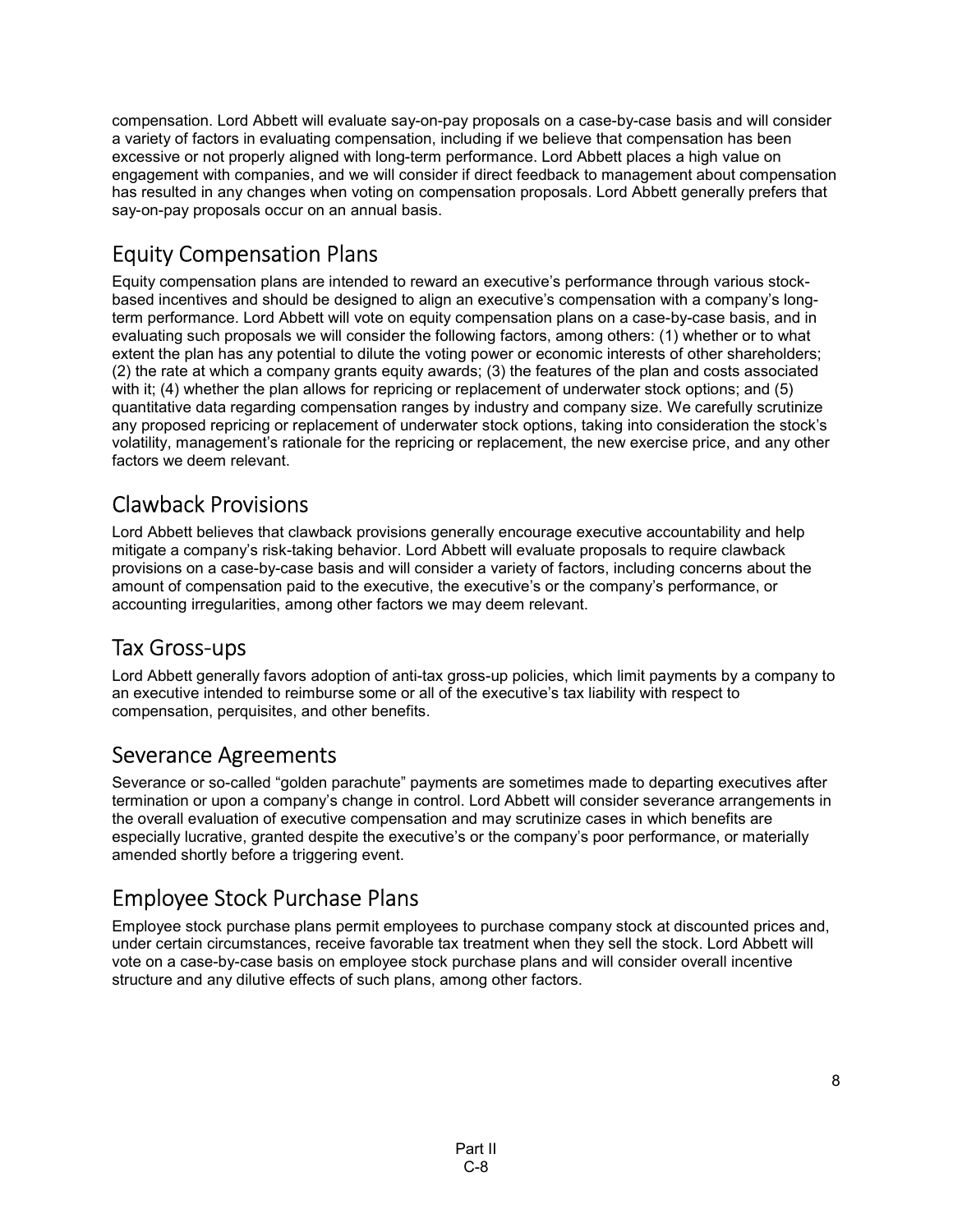# Shareholder Rights

### Proxy access

Proxy access proposals advocate permitting shareholders to have their nominees for election to a company's board of directors included in the company's proxy statement in opposition to the company's own nominees. Proxy access initiatives enable shareholders to nominate their own directors without incurring the often substantial cost of preparing and mailing a proxy statement, making it less expensive and easier for shareholders to challenge incumbent directors. Lord Abbett votes on a case-by-case basis and will evaluate proposals that seek to allow proxy access based on the merits of each situation. Similarly, Lord Abbett evaluates proposals that seek to amend the terms of an already existing proxy access by-law ("proxy fix-it" proposals) on a case-by-case basis, but may vote against these proposals if the existing proxy access by-law has reasonable provisions already in place.

# Shareholder Rights Plans

Shareholder rights plans or "poison pills" are a mechanism of defending a company against takeover efforts. Poison pills allow current shareholders to purchase stock at discounted prices or redeem shares at a premium after a takeover, effectively making the company more expensive and less attractive to potential acquirers. Lord Abbett believes that poison pills can serve to entrench management and discourage takeover offers that may be attractive to share- holders; therefore, we generally vote in favor of proposals to eliminate poison pills and proposals to require that companies submit poison pills for shareholder ratification. In evaluating a poison pill proposal, however, Lord Abbett may consider the following factors, among others: (1) the duration of the poison pill; (2) whether we believe the poison pill facilitates a legitimate business strategy that is likely to enhance shareholder value; (3) our level of confidence in management; (4) whether we believe the poison pill will be used to force potential acquirers to negotiate with management and assure a degree of stability that will support good long-range corporate goals; and (5) the need to guard against takeover attempts.

# Rights to Call Special Shareholder Meetings

Lord Abbett typically supports the right to call special shareholder meetings and in evaluating such a proposal, will consider the following factors, among others: (1) the stock ownership threshold required to call a special meeting; (2) the purposes for which shareholders may call a special meeting; (3) whether the company's annual meetings offer an adequate forum in which shareholders may raise their concerns; and (4) the anticipated economic impact on the company of having to hold additional shareholder meetings. Similarly, Lord Abbett evaluates proposals that seek to amend the terms of an already existing special meeting right on a case-by-case basis but may vote against these proposals if the existing provision has a reasonable threshold in place.

# Rights to Act by Written Consent

Lord Abbett votes on a case-by-case basis on proposals requesting rights to act by written consent, though may vote against these proposals if the company already grants shareholders the right to call special shareholder meetings at a reasonable threshold.

# Supermajority Vote Requirements

A proposal that is subject to a supermajority vote must receive the support of more than a simple majority in order to pass. Supermajority vote requirements can have the effect of entrenching management by making it more difficult to effect change regarding a company and its corporate governance practices. Lord Abbett typically supports shareholders' ability to approve or reject proposals based on a simple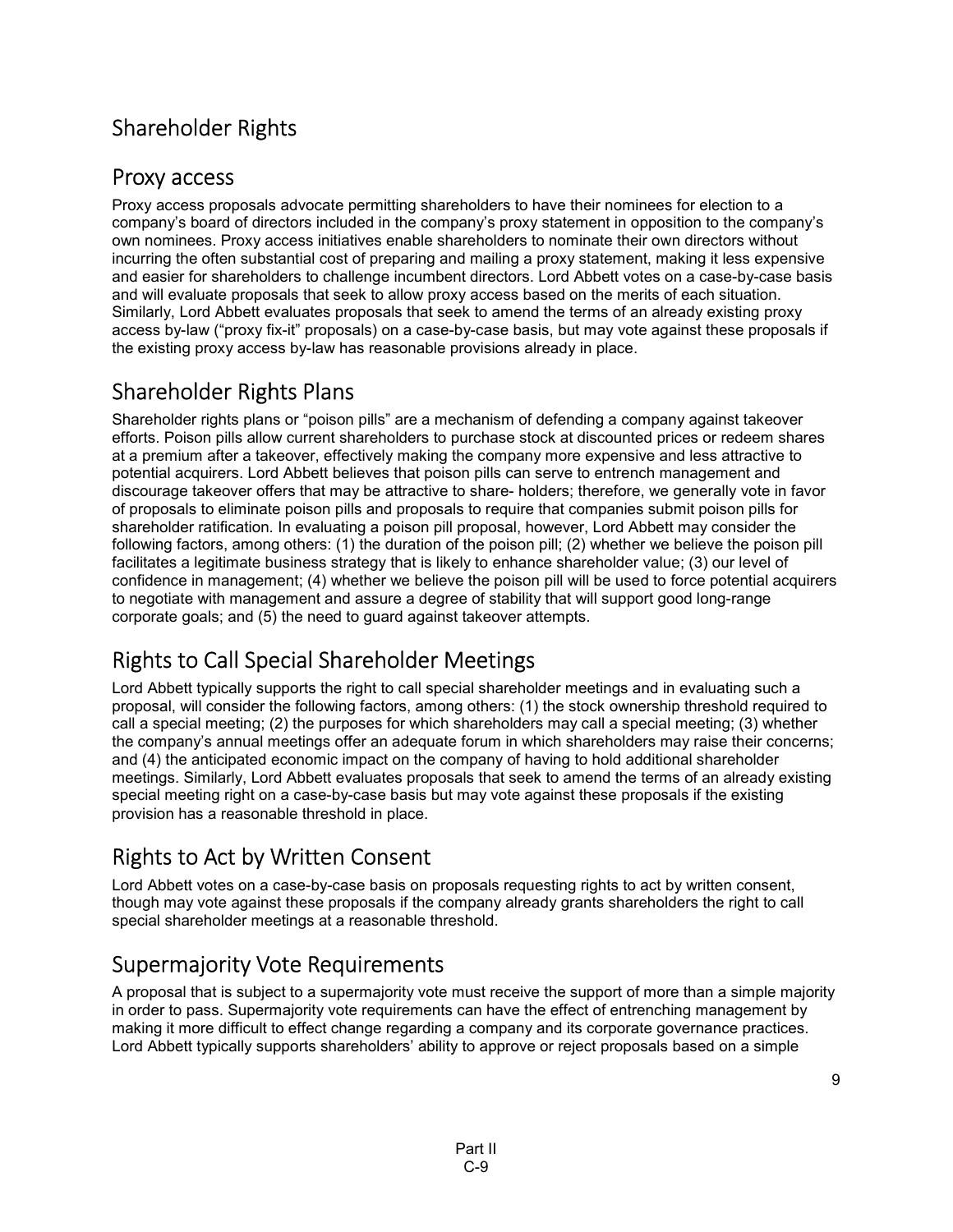majority vote and will generally vote for proposals to remove supermajority vote requirements and against proposals to add them.

## Cumulative Voting

Under cumulative or proportional voting, each shareholder is allotted a number of votes equal to the number of shares owned multiplied by the number of directors to be elected. This voting regime strengthens the voting power of minority shareholders because it enables shareholders to cast multiple votes for a single nominee. Lord Abbett believes that a shareholder or group of shareholders using this technique to elect a director may seek to have the director represent a narrow special interest rather than the interests of the broader shareholder population. Accordingly, we generally vote against cumulative voting proposals.

# Confidential Voting

Lord Abbett believes that confidential voting allows shareholders to vote without fear of retribution or coercion based on their views. Thus, we generally support proposals that seek to preserve shareholders' anonymity.

## Reimbursing Proxy Solicitation Expenses

Lord Abbett votes on a case-by-case basis on shareholder proposals to require a company to reimburse reasonable expenses incurred by one or more shareholders in a successful proxy contest.

## Transacting other business

Lord Abbett believes that proposals to allow shareholders to transact other business at a meeting may deprive other shareholders of sufficient time and information needed to carefully evaluate the relevant business issues and determine how to vote with respect to them. Therefore, Lord Abbett typically votes against such proposals.

# Corporate Matters

# Charter Amendments

A company's charter documents, which may consist of articles of incorporation or a declaration of trust and bylaws, govern the company's organizational matters and affairs. Lord Abbett considers proposals related to charter amendments on a case-by-case basis to the extent they are not explicitly covered by these guidelines.

## Capital Structure

A company may propose amendments to its charter documents to change the number of authorized shares or create new classes of stock. Lord Abbett will generally support proposals to increase a company's number of authorized shares if the company has articulated a clear and reasonable purpose for the increase (for example, to facilitate a stock split, merger, acquisition, or restructuring). However, we generally oppose share capital increases that would have a substantial dilutive effect.

Lord Abbett generally believes that all shares should have equal voting rights at publicly traded companies. Lord Abbett will generally oppose proposals to create a new class of stock with superior voting rights, and will typically vote for proposals to eliminate a dual or multi-class voting structure.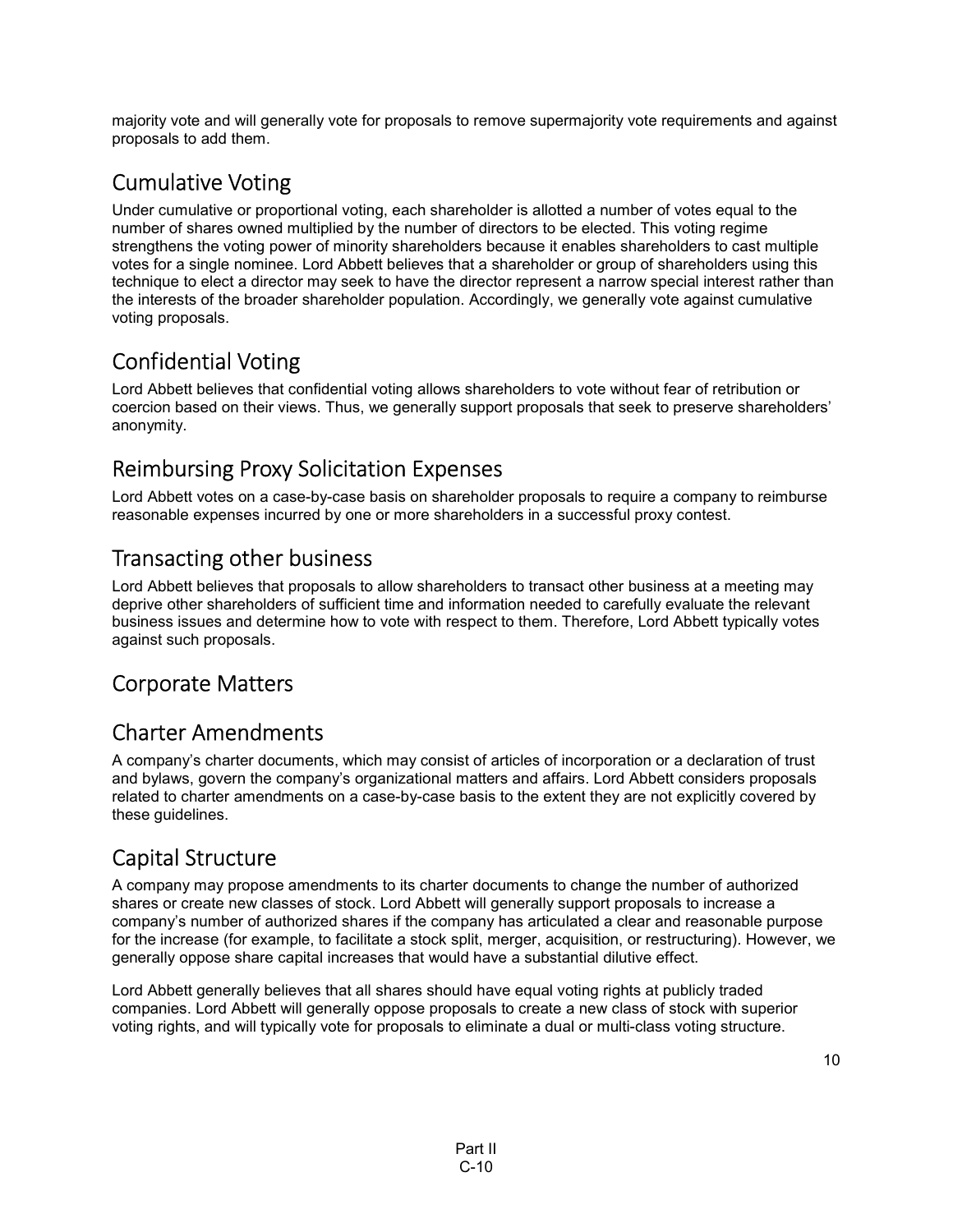### Reincorporation

We generally follow management's recommendation regarding proposals to change a company's state of incorporation, although we consider the rationale for the reincorporation and the financial, legal, and corporate governance implications of the reincorporation. We will vote against reincorporation proposals that we believe contravene shareholders' interests.

## Mergers, Acquisitions, and Restructurings

Lord Abbett views the decision to approve or reject a potential merger, acquisition, or restructuring as being equivalent to an investment decision. In evaluating such a proposal, Lord Abbett may consider the following factors, among others: (1) the anticipated financial and operating benefits; (2) the offer price; (3) the prospects of the resulting company; and (4) any expected changes in corporate governance and their impact on shareholder rights.

## Auditors

Auditors are responsible for examining, correcting, and verifying the accuracy of a company's financial statements. Lord Abbett believes that companies normally are in the best position to select their auditors. However, we will evaluate such proposals on a case-by-case basis and may consider any concerns about impaired independence, accounting irregularities, or failure of the auditors to act in shareholders' best economic interests, among other factors we may deem relevant.

### Proxy Voting Process

Under the Investment Advisers Act of 1940, as amended, Lord Abbett acts as a fiduciary that owes each of its clients' duties of care and loyalty with respect to all services undertaken on the client's behalf, including proxy voting. This means that Lord Abbett is required to vote proxies in the manner we believe is in the best interests of each client, including the Lord Abbett Funds (the "Funds") and their shareholders. We take a long-term perspective in investing our clients' assets and employ the same perspective in voting proxies on their behalf. Accordingly, we tend to support proxy proposals that we believe are likely to maximize shareholder value over time, whether such proposals were initiated by a company or its shareholders.

## **Overview**

The Investment Stewardship Council ("ISC") has governance over all forms of engagement, including proxy voting. The ISC consists of representatives from Investments, Client Services, and Corporate Services (Legal). One or more members of the ISC, hereinafter referred to as the "Proxy Group", are appointed to oversee proxy voting mechanics on a day-to-day basis under the governance of the ISC as a whole. Proxy decisions are typically made by the Proxy Group in accordance with the policies and procedures described in this document and in consultation with the ISC and members of the Investment team. In select cases, proxy decisions are referred to the ISC as a whole for resolution.

Lord Abbett has implemented the following approach to the proxy voting process:

In cases where we deem any client's position in a company to be material, the relevant investment team, in consultation with the ISC, is responsible for recommending how to vote the security. Once a voting decision has been made, the Proxy Group is responsible for sub- mitting Lord Abbett's vote.

<sup>1</sup> We presently consider a position in a particular company to be material if: (1) it represents more than 1% of any client's portfolio holdings and all clients' positions in the company together represent more than 1% of the company's outstanding shares; or (2) all clients' positions in the company together represent more than 5% of the company's outstanding shares. For purposes of determining mate- riality, we exclude shares held by clients with respect to which Lord Abbett does not have authority to vote proxies. We also exclude shares with respect to which Lord Abbett's vote is restricted or limited due to super-voting share structures (where one class of shares has super-voting rights that effectively disenfranchise other classes of shares), vote limitation policies, and other similar measures. This definition of materiality is subject to change at our discretion.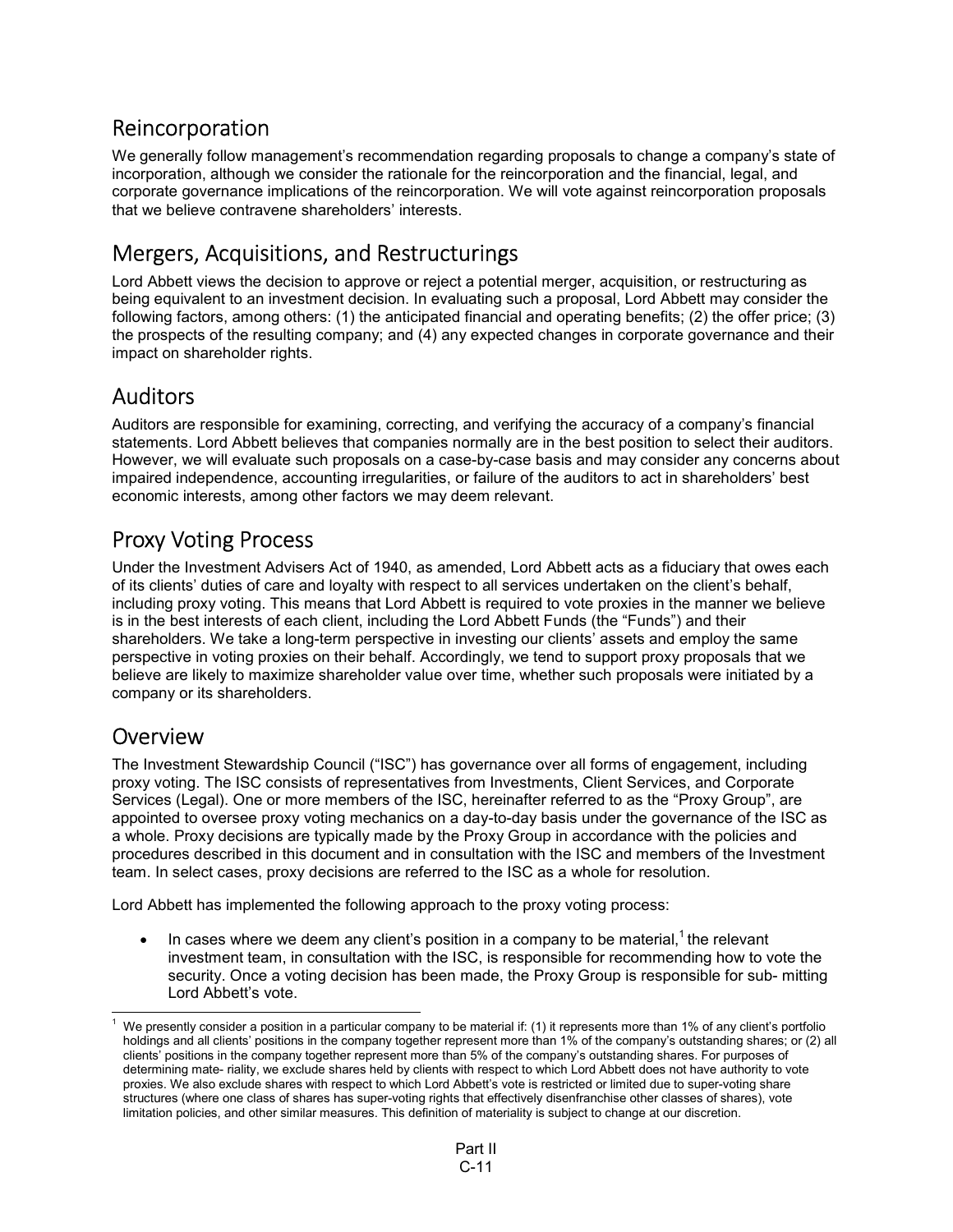- In cases where we deem all clients' positions in a company to be non-material, the Proxy Group is responsible for recommending how to vote the security and will seek guidance from the ISC, the relevant investment team, Legal or other resources.
- When multiple investment teams manage one or more portfolios that hold the same voting security, the investment team that manages the largest number of shares of the security will be considered to have the dominant position. The investment team with the dominant position, in consultation with the ISC, will be responsible for determining a vote recommendation. Lord Abbett will vote all shares on behalf of all clients in accordance with that vote recommendation.

These guidelines provide a general summary of Lord Abbett's views on specific proxy voting items. We reserve the flexibility to vote in a manner contrary to our general views on particular issues if we believe doing so is in the best interests of our clients, including the Funds and their shareholders. Many different specific types of proposals may arise under the broad categories discussed in this document, and it is not possible to contemplate every issue on which we may be asked to vote. Accordingly, we will vote on proposals concerning issues not expressly covered by these guidelines based on the specific factors that we believe are relevant. For institutional accounts managed on behalf of multi-employer pension or benefit plans, commonly referred to as "Taft-Hartley plans," Lord Abbett generally will vote proxies in accordance with the Proxy Voting Guidelines issued by the AFL-CIO, rather than the guidelines described above, unless instructed otherwise by the client.

## Retention and Oversight of Proxy Service Provider

Lord Abbett has retained an independent third party service provider (the "Proxy Service Provider") to analyze proxy issues and recommend how to vote on those issues, and to provide assistance in the administration of the proxy process, including maintaining complete proxy voting records.<sup>2</sup> While Lord Abbett takes into consideration the information and recommendations of the Proxy Service Provider, Lord Abbett votes all proxies based on its own proxy voting policies, including Lord Abbett's conclusions regarding the best interests of the Funds, their shareholders, and other advisory clients, rather than basing decisions solely on the Proxy Service Provider's recommendations.

Lord Abbett monitors the Proxy Service Provider's capacity, competency, and conflicts of interest to ensure that Lord Abbett continues to vote proxies in the best interests of its clients. As part of its ongoing oversight of the Proxy Service Provider, Lord Abbett performs periodic due diligence on the Proxy Service Provider. The topics included in these due diligence reviews include conflicts of interest, methodologies for developing vote recommendations, and resources, among other things.

## Conflicts of Interest

Lord Abbett is an independent, privately held firm with a singular focus on the management of money. Although Lord Abbett does not face the conflicts of interest inherent in being part of a larger financial institution, conflicts of interest nevertheless may arise in the proxy voting process. Such a conflict may exist, for example, when a client's account holds shares of a company that also is a client of Lord Abbett. We have adopted safeguards designed to ensure that conflicts of interest are identified and resolved in our clients' best interests rather than our own. These safeguards include, but are not limited to, the following:

• Lord Abbett has implemented special voting measures with respect to companies for which one of the Funds' independent directors/trustees also serves on the board of directors or is a nominee for election to the board of directors. If a Fund owns stock in such a company, Lord Abbett will notify the Funds' Proxy Committee<sup>3</sup> (the "Proxy Committee") and seek voting instructions from the

<sup>2</sup> Lord Abbett currently retains Institutional Shareholder Services Inc. as the Proxy Service Provider.

<sup>3</sup> The Boards of Directors and Trustees of the Funds have delegated oversight of proxy voting to a Proxy Committee comprised solely of independent directors or trustees, as the case may be. The Proxy Committee is responsible for, among other things: (1) monitoring Lord Abbett's actions in voting securities owned by the related Fund; (2) evaluating Lord Abbett's policies in voting securities; and (3) meeting with Lord Abbett to review the policies in voting securities, the sources of information used in determining how to vote on particular matters, and the procedures used to determine the votes in any situation where there may be a conflict of interest.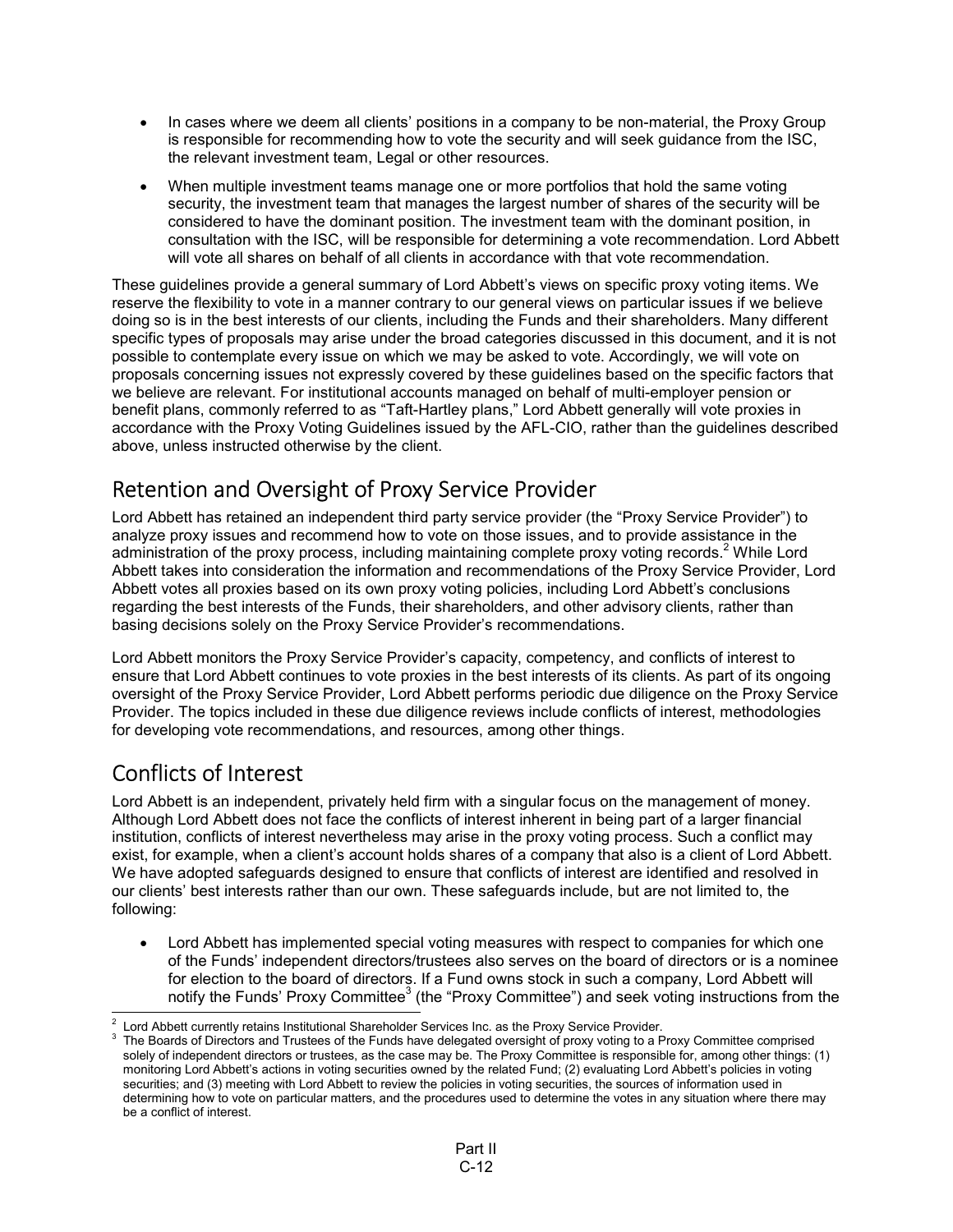Committee only in those situations where Lord Abbett proposes not to follow the Proxy Service Provider's recommendations. In these instances, if applicable, the independent director/trustee will abstain from any discussions and voting by the Funds' Proxy Committee regarding the company.

• Lord Abbett also has implemented special voting measures with respect to any company (including any subsidiary of a company or retirement plan sponsored by a company) that has a significant business relationship with Lord Abbett. For this purpose, a "significant business relationship" means: (1) a broker dealer firm that is responsible for one percent or more of the Funds' total dollar amount of shares sold for the last 12 months; (2) a firm that is a sponsor firm with respect to Lord Abbett's separately managed account business; (3) an institutional account client that has an investment management agreement with Lord Abbett; (4) an institutional investor that, to Lord Abbett's knowledge, holds at least \$5 million in shares of the Funds; and (5) a retirement plan client that, to Lord Abbett's knowledge, has at least \$5 million invested in the Funds.

If a Fund owns shares of a company with such a business relationship ("Conflict Shares") and Lord Abbett seeks to vote contrary to the Proxy Service Provider's recommendation, then Lord Abbett will notify the Funds' Proxy Committee and seek voting instructions from the Committee members. Lord Abbett generally will vote conflict proposals pursuant to the instruction of a majority of Committee members, but will act on the instructions of less than a majority if less than a majority respond and all responding members approve Lord Abbett's proposed votes on such proposals. In all other cases, Lord Abbett will vote the Funds' Conflict Shares in accordance with the Proxy Service Provider's recommendation. Lord Abbett periodically will report to the Funds' Proxy Committee its record of voting the Funds' Conflict Shares in accordance with Committee member instructions.

Absent explicit instructions from an institutional account client to resolve proxy voting conflicts in a different manner, Lord Abbett will vote each such client's Conflict Shares in the manner it votes the Funds' Conflict Shares.

• To serve the best interests of a client that holds a given voting security, Lord Abbett generally will vote proxies without regard to other clients' investments in different classes or types of securities or instruments of the same issuer that are not entitled to vote. Accordingly, when the voting security in one account is from an issuer whose other, non-voting securities or instruments are held in a second account in a different strategy, Lord Abbett will vote without input from members of the Investment team acting on behalf of the second account. Members of the Investment team, ISC or Proxy Group may seek guidance from Lord Abbett's Investment Conflicts Committee, a cross-functional team intended to address potential conflicts deriving from holdings in different parts of the Capital Structure, with respect to any potential conflict of interest arising out of the holdings of multiple clients.

### Securities Lending

Lord Abbett Funds may occasionally participate in a securities lending program. In circumstances where shares are on loan, the voting rights of those shares are transferred to the borrower. Lord Abbett will generally attempt to recall all securities that are on loan prior to the meeting record date, so that we will be entitled to vote those shares. However, Lord Abbett may be unable to recall shares or may choose not to recall shares for a number of reasons, including if timely notice of a meeting is not given or if potential revenue generation is deemed to outweigh the benefits of voting at a specific meeting.

### Shareholder Resolutions

Lord Abbett may consider sponsoring or co-sponsoring a shareholder resolution to address an issue of concern if engagement and proxy voting are deemed to be ineffective.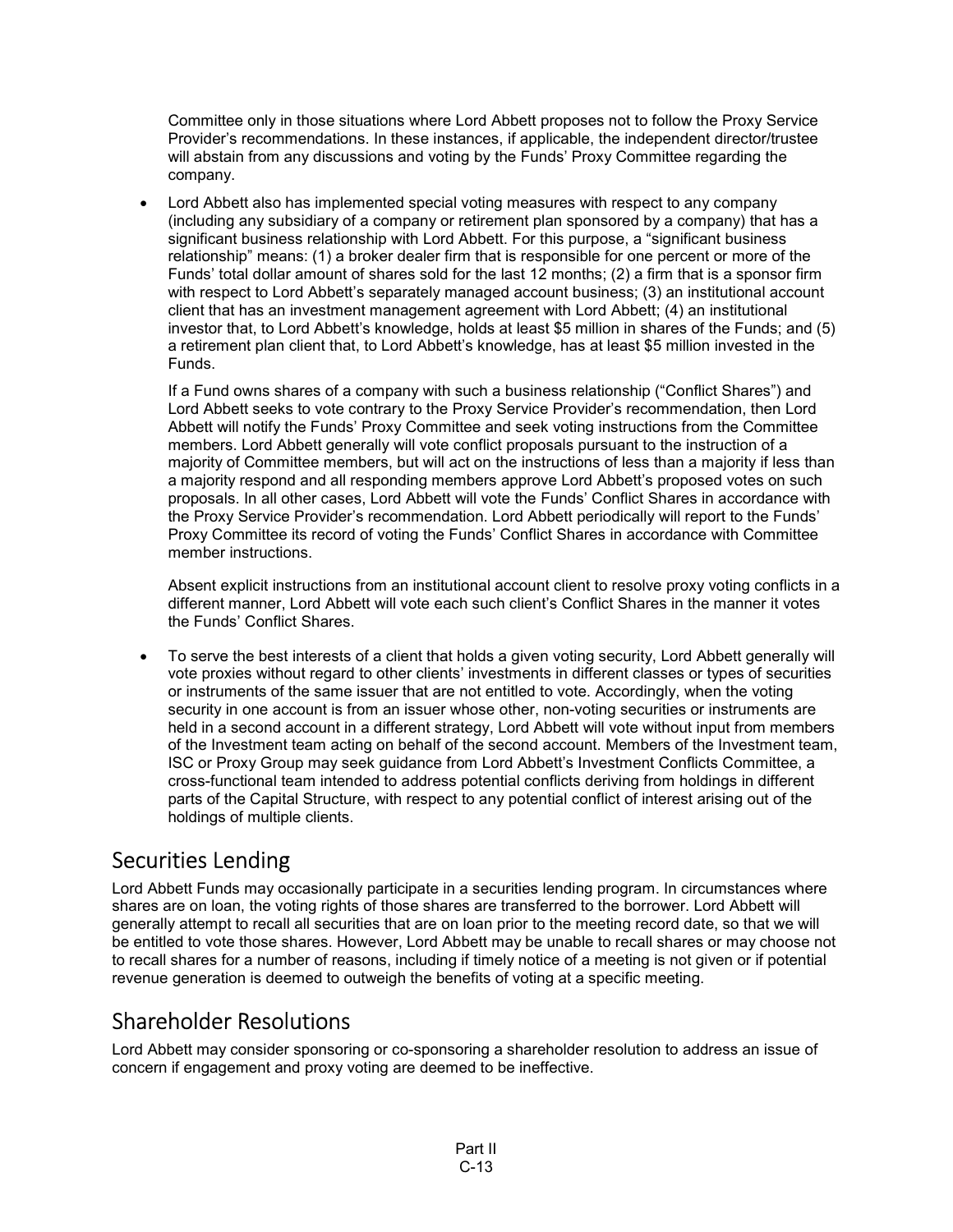## Share Blocking

Certain foreign countries impose share blocking restrictions that would prohibit Lord Abbett from trading a company's stock during a specified period before the company's shareholder meeting. Lord Abbett believes that in these situations, the benefit of maintaining liquidity during the share blocking period outweighs the benefit of exercising our right to vote. Therefore, it is Lord Abbett's general policy to not vote securities in cases where share blocking restrictions apply.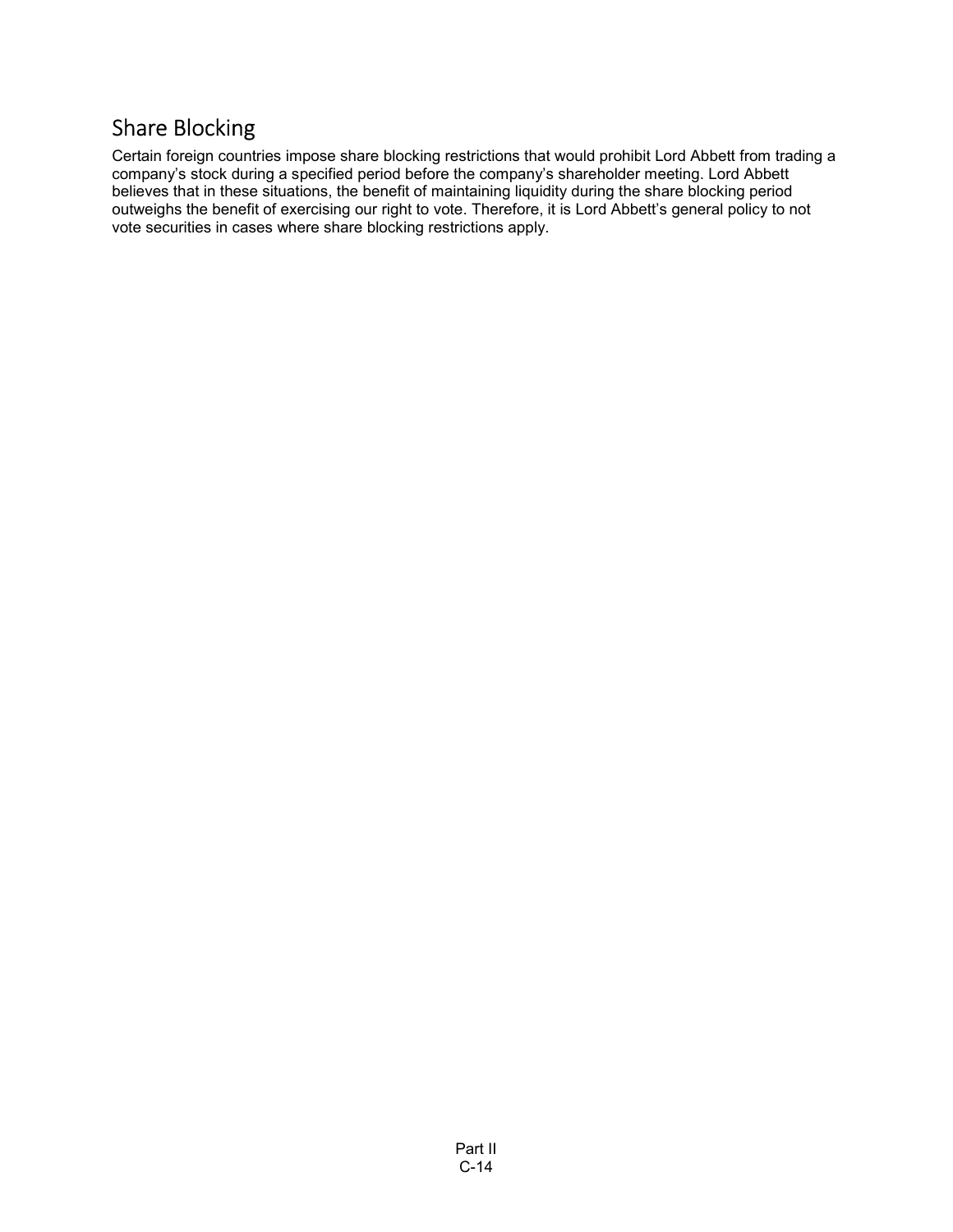### **APPENDIX D**

### **DESCRIPTION OF CORPORATE BOND RATINGS**

#### **Moody's Global Long-Term Rating Scale**

| Aaa          | Obligations rated Aaa are judged to be of the highest quality, subject to the lowest level of credit<br>risk.                                           |
|--------------|---------------------------------------------------------------------------------------------------------------------------------------------------------|
| Aa           | Obligations rated Aa are judged to be of high quality and are subject to very low credit risk.                                                          |
| $\mathsf{A}$ | Obligations rated A are judged to be upper-medium grade and are subject to low credit risk.                                                             |
| Baa          | Obligations rated Baa are judged to be medium-grade and subject to moderate credit risk and as<br>such may possess certain speculative characteristics. |
| Ba           | Obligations rated Ba are judged to be speculative and are subject to substantial credit risk.                                                           |
| B            | Obligations rated B are considered speculative and are subject to high credit risk.                                                                     |
| Caa          | Obligations rated Caa are judged to be speculative of poor standing and are subject to very high<br>credit risk.                                        |
| Ca           | Obligations rated Ca are highly speculative and are likely in, or very near, default, with some<br>prospect of recovery of principal and interest.      |
| $\mathsf{C}$ | Obligations rated C are the lowest rated and are typically in default, with little prospect for                                                         |

recovery of principal or interest. Note: Moody's appends numerical modifiers 1, 2, and 3 to each generic rating classification from Aa through Caa. The modifier 1 indicates that the obligation ranks in the higher end of its generic rating

category; the modifier 2 indicates a mid-range ranking; and the modifier 3 indicates a ranking in the lower end of that generic rating category. Additionally, a "(hyb)" indicator is appended to all ratings of hybrid securities issued by banks, insurers, finance companies, and securities firms.

By their terms, hybrid securities allow for the omission of scheduled dividends, interest, or principal payments, which can potentially result in impairment if such an omission occurs. Hybrid securities may also be subject to contractually allowable write-downs of principal that could result in impairment. Together with the hybrid indicator, the long-term obligation rating assigned to a hybrid security is an expression of the relative credit risk associated with that security.

### **Moody's Global Short-Term Rating Scale**

| $P-1$     | Ratings of Prime-1 reflect a superior ability to repay short-term obligations.                                 |
|-----------|----------------------------------------------------------------------------------------------------------------|
| $P-2$     | Ratings of Prime-2 reflect a strong ability to repay short-term obligations.                                   |
| $P-3$     | Ratings of Prime-3 reflect an acceptable ability to repay short-term obligations.                              |
| <b>NP</b> | Issuers (or supporting institutions) rated Not Prime do not fall within any of the Prime rating<br>categories. |

### **S&P Long-Term Issue Credit Ratings**

financial commitments on the obligation.

| AAA        | An obligation rated 'AAA' has the highest rating assigned by S&P Global Ratings. The obligor's<br>capacity to meet its financial commitments on the obligation is extremely strong.                                                                                                     |
|------------|-----------------------------------------------------------------------------------------------------------------------------------------------------------------------------------------------------------------------------------------------------------------------------------------|
| AA         | An obligation rated 'AA' differs from the highest rated obligations only to a small degree. The<br>obligor's capacity to meet its financial commitments on the obligation is very strong.                                                                                               |
| A          | An obligation rated 'A' is somewhat more susceptible to the adverse effects of changes in<br>circumstances and economic conditions than obligations in higher rated categories. However, the<br>obligor's capacity to meet its financial commitments on the obligation is still strong. |
| <b>BBB</b> | An obligation rated 'BBB' exhibits adequate protection parameters. However, adverse economic<br>conditions or changing circumstances are more likely to weaken the obligor's capacity to meet its                                                                                       |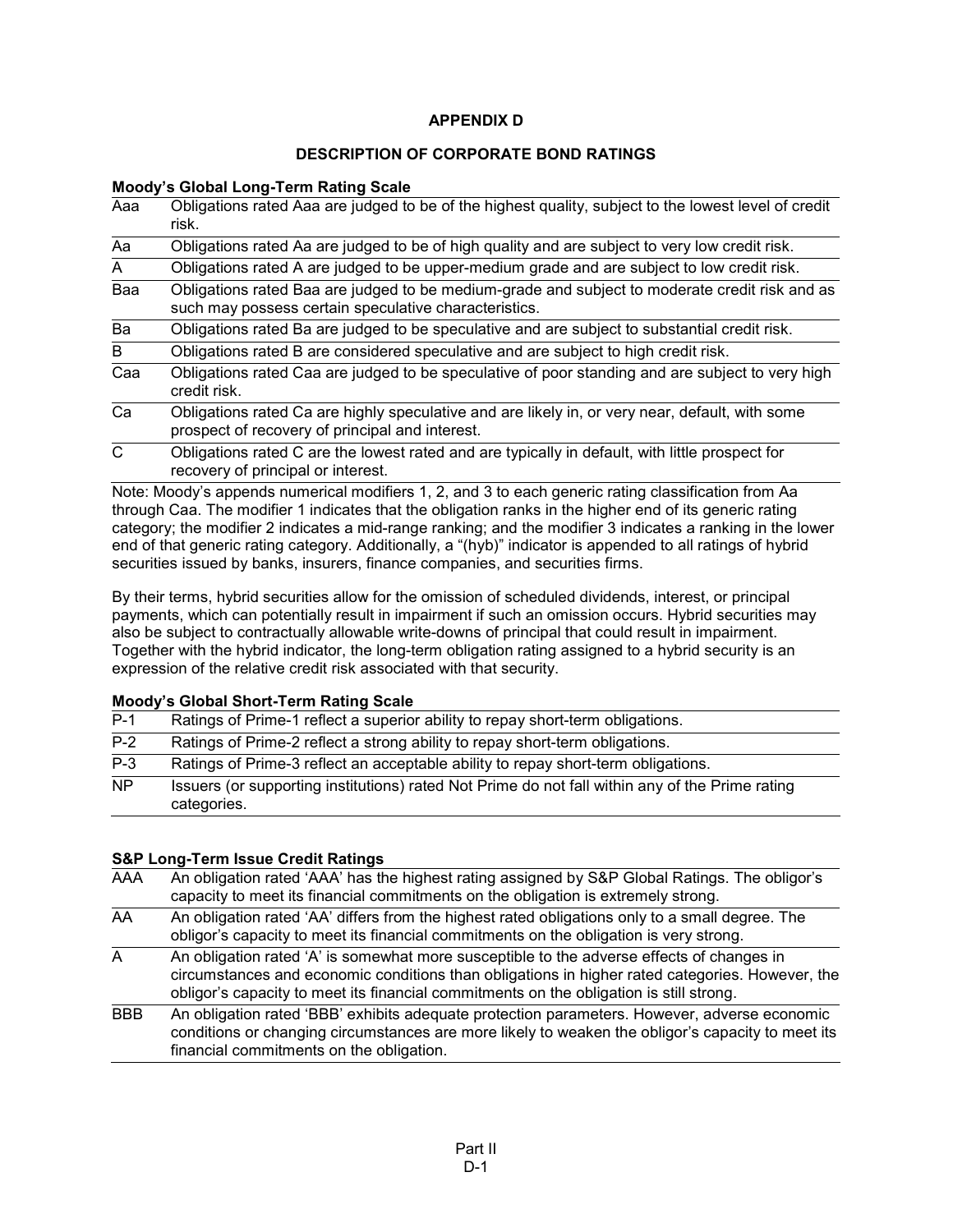B<sub>B</sub> B **CCC** CC C Obligations rated 'BB', 'B', 'CCC', 'CC', and 'C' are regarded as having significant speculative characteristics. 'BB' indicates the least degree of speculation and 'C' the highest. While such obligations will likely have some quality and protective characteristics, these may be outweighed by large uncertainties or major exposure to adverse conditions. BB An obligation rated 'BB' is less vulnerable to nonpayment than other speculative issues. However, it faces major ongoing uncertainties or exposure to adverse business, financial, or economic conditions that could lead to the obligor's inadequate capacity to meet its financial commitments on the obligation. B An obligation rated 'B' is more vulnerable to nonpayment than obligations rated 'BB', but the obligor currently has the capacity to meet its financial commitments on the obligation. Adverse business, financial, or economic conditions will likely impair the obligor's capacity or willingness to meet its financial commitments on the obligation. CCC An obligation rated 'CCC' is currently vulnerable to nonpayment, and is dependent upon favorable business, financial, and economic conditions for the obligor to meet its financial commitments on the obligation. In the event of adverse business, financial, or economic conditions, the obligor is not likely to have the capacity to meet its financial commitments on the obligation. CC An obligation rated 'CC' is currently highly vulnerable to nonpayment. The CC rating is used when a default has not yet occurred but S&P Global Ratings expects default to be a virtual certainty, regardless of the anticipated time to default.  $\overline{C}$  An obligation rated 'C' is currently highly vulnerable to nonpayment, and the obligation is expected to have lower relative seniority or lower ultimate recovery compared with obligations that are rated higher. D An obligation rated 'D' is in default or in breach of an imputed promise. For non-hybrid capital instruments, the 'D' rating category is used when payments on an obligation are not made on the date due, unless S&P Global Ratings believes that such payments will be made within five business days in the absence of a stated grace period or within the earlier of the stated grace period or 30 calendar days. The 'D' rating also will be used upon the filing of a bankruptcy petition or the taking of similar action and where default on a obligation is a virtual certainty, for example due to automatic stay provisions. A rating on an obligation rating is lowered to 'D' if it is

Ratings from 'AA' to 'CCC' may be modified by the addition of a plus (+) or minus (-) sign to show relative standing within the rating categories.

### **S&P Short-Term Issue Credit Ratings**

subject to a distressed debt restructuring.

- A-1 A short-term obligation rated 'A-1' is rated in the highest category by S&P Global Ratings. The obligor's capacity to meet its financial commitments on the obligation is strong. Within this category, certain obligations are designated with a plus sign (+). This indicates that the obligor's capacity to meet its financial commitments on these obligations is extremely strong.
- A-2 A short-term obligation rated 'A-2' is somewhat more susceptible to the adverse effects of changes in circumstances and economic conditions than obligations in higher rating categories. However, the obligor's capacity to meet its financial commitments on the obligation is satisfactory.
- A-3 A short-term obligation rated 'A-3' exhibits adequate protection parameters. However, adverse economic conditions or changing circumstances are more likely to weaken an obligor's capacity to meet its financial commitments on the obligation.
- B A short-term obligation rated 'B' is regarded as vulnerable and has significant speculative characteristics. The obligor currently has the capacity to meet its financial commitments; however, it faces major ongoing uncertainties that could lead to the obligor's inadequate capacity to meet its financial commitments.
- $\overline{C}$  A short-term obligation rated 'C' is currently vulnerable to nonpayment and is dependent upon favorable business, financial, and economic conditions for the obligor to meet its financial